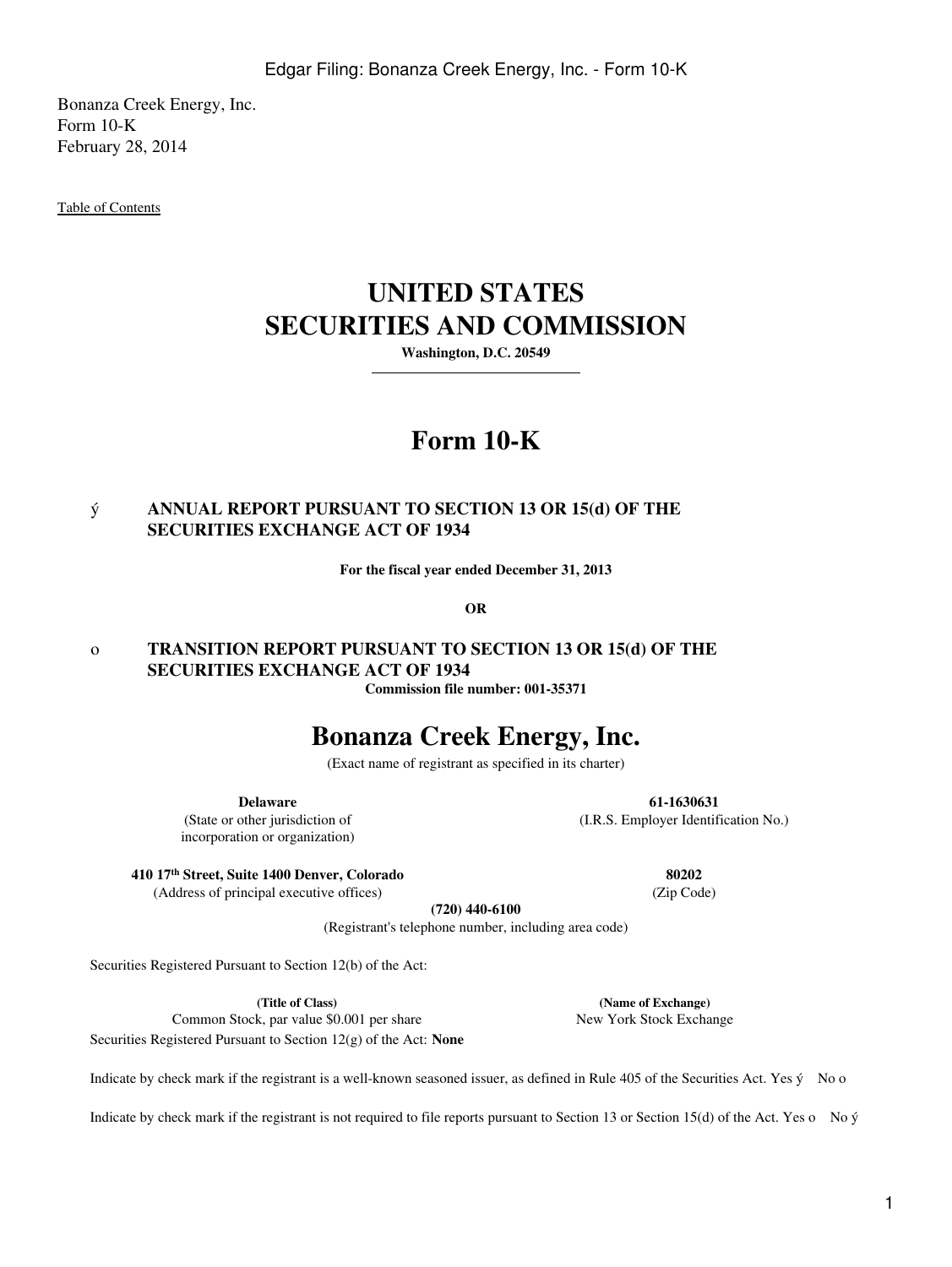Indicate by check mark whether the registrant (1) has filed all reports required to be filed by Section 13 or 15(d) of the Securities Exchange Act of 1934 during the preceding 12 months (or for such shorter period that the registrant was required to file such reports), and (2) has been subject to such filing requirements for the past 90 days. Yes ý No o

 Indicate by check mark whether the registrant has submitted electronically and posted on its corporate Web site, if any, every Interactive Data File required to be submitted and posted pursuant to Rule 405 of Regulation S T (§ 232.405 of this chapter) during the preceding 12 months (or for such shorter period that the registrant was required to submit and post such files). Yes  $\circ$  No o

 Indicate by check mark if disclosure of delinquent filers pursuant to Item 405 of Regulation S-K is not contained herein, and will not be contained, to the best of Registrant's knowledge, in definitive proxy or information statements incorporated by reference in Part III of this Form 10-K or any amendment to this Form 10-K. ý

 Indicate by check mark whether the registrant is a large accelerated filer, an accelerated filer, a non-accelerated filer, or a smaller reporting company. See the definitions of "large accelerated filer", "accelerated filer" and "smaller reporting company" in Rule 12b-2 of the Exchange Act.

Large accelerated filer ý Accelerated filer o Non-accelerated filer o (Do not check if a smaller reporting company) Smaller reporting company o Indicate by check mark whether the registrant is a shell company (as defined in Rule 12b-2 of the Act). Yes o No ý

 The aggregate market value of the registrant's voting and non-voting common equity held by non-affiliates on June 28, 2013, based upon the closing price of \$35.46 of the registrant's common stock as reported on the New York Stock Exchange, was approximately \$847,821,792. Excludes approximately 16,377,774 shares of the registrant's common stock held by executive officers, directors and stockholders that the registrant has concluded, solely for the purpose of the foregoing calculation, were affiliates of the registrant.

Number of shares of registrant's common stock outstanding as of February 24, 2014: 40,267,540

#### **Documents Incorporated By Reference:**

 Portions of the registrant's definitive proxy statement for its 2014 Annual Meeting of Stockholders, which will be filed with the Securities and Exchange Commission within 120 days of December 31, 2013, are incorporated by reference into Part III of this report for the year ended December 31, 2013.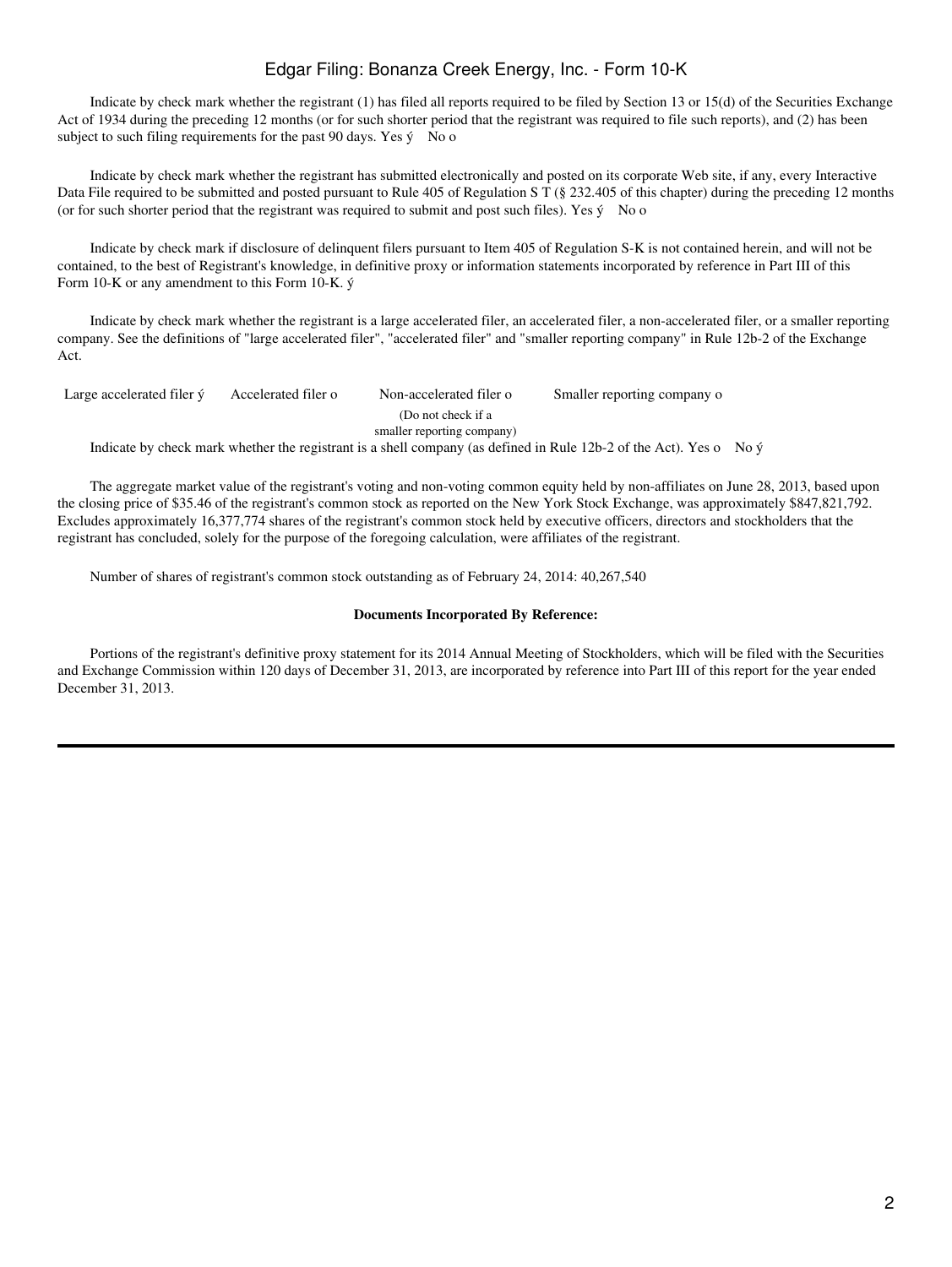### **BONANZA CREEK ENERGY, INC. FORM 10-K FOR THE YEAR ENDED DECEMBER 31, 2013**

## **TABLE OF CONTENTS**

| <b>Glossary of Certain Definitions</b> |  |
|----------------------------------------|--|
|                                        |  |
|                                        |  |
|                                        |  |

<span id="page-2-0"></span>

|                 | <b>PART I</b>                                                                                                |                                                 |
|-----------------|--------------------------------------------------------------------------------------------------------------|-------------------------------------------------|
| <u>Item 1.</u>  | <b>Business</b>                                                                                              | $\overline{1}$                                  |
| Item 1A.        | <b>Risk Factors</b>                                                                                          |                                                 |
| Item 1B.        | <b>Unresolved Staff Comments</b>                                                                             |                                                 |
| Item 2.         | Properties                                                                                                   |                                                 |
| <u>Item 3.</u>  | <b>Legal Proceedings</b>                                                                                     | $\frac{29}{52}$ $\frac{52}{53}$ $\frac{53}{53}$ |
| <u>Item 4.</u>  | <b>Mine Safety Disclosures</b>                                                                               |                                                 |
|                 | <b>PART II</b>                                                                                               |                                                 |
| Item 5.         | Market for Registrant's Common Equity, Related Stockholder Matters and Issuer Purchases of Equity Securities | 53                                              |
| <u>Item 6.</u>  | Selected Financial Data                                                                                      |                                                 |
| Item 7.         | Management's Discussion and Analysis of Financial Condition and Results of Operations                        |                                                 |
| Item 7A.        | <b>Ouantitative and Oualitative Disclosure about Market Risk</b>                                             | <u>55<br/>57<br/>75</u><br>77                   |
| Item 8.         | <b>Financial Statements and Supplementary Data</b>                                                           |                                                 |
| Item 9.         | Changes in and Disagreements with Accountants on Accounting and Financial Disclosure                         | 112                                             |
| Item 9A.        | <b>Controls and Procedures</b>                                                                               | <u>112</u>                                      |
| Item 9B.        | Other Information                                                                                            | 115                                             |
|                 | <b>PART III</b>                                                                                              |                                                 |
| <b>Item 10.</b> | Directors, Executive Officers and Corporate Governance                                                       | 115                                             |
| <u>Item 11.</u> | <b>Executive Compensation</b>                                                                                | 115                                             |
| Item $12$ .     | Security Ownership of Certain Beneficial Owners and Management and Related Stockholder Matters               | 115                                             |
| Item 13.        | Certain Relationships and Related Transactions, and Director Independence                                    | 115                                             |
| <u>Item 14.</u> | Principal Accountant Fees and Services                                                                       | 115                                             |
|                 | <b>PART IV</b>                                                                                               |                                                 |
| <u>Item 15.</u> | <b>Exhibits, Financial Statement Schedules</b>                                                               | 116                                             |
|                 |                                                                                                              |                                                 |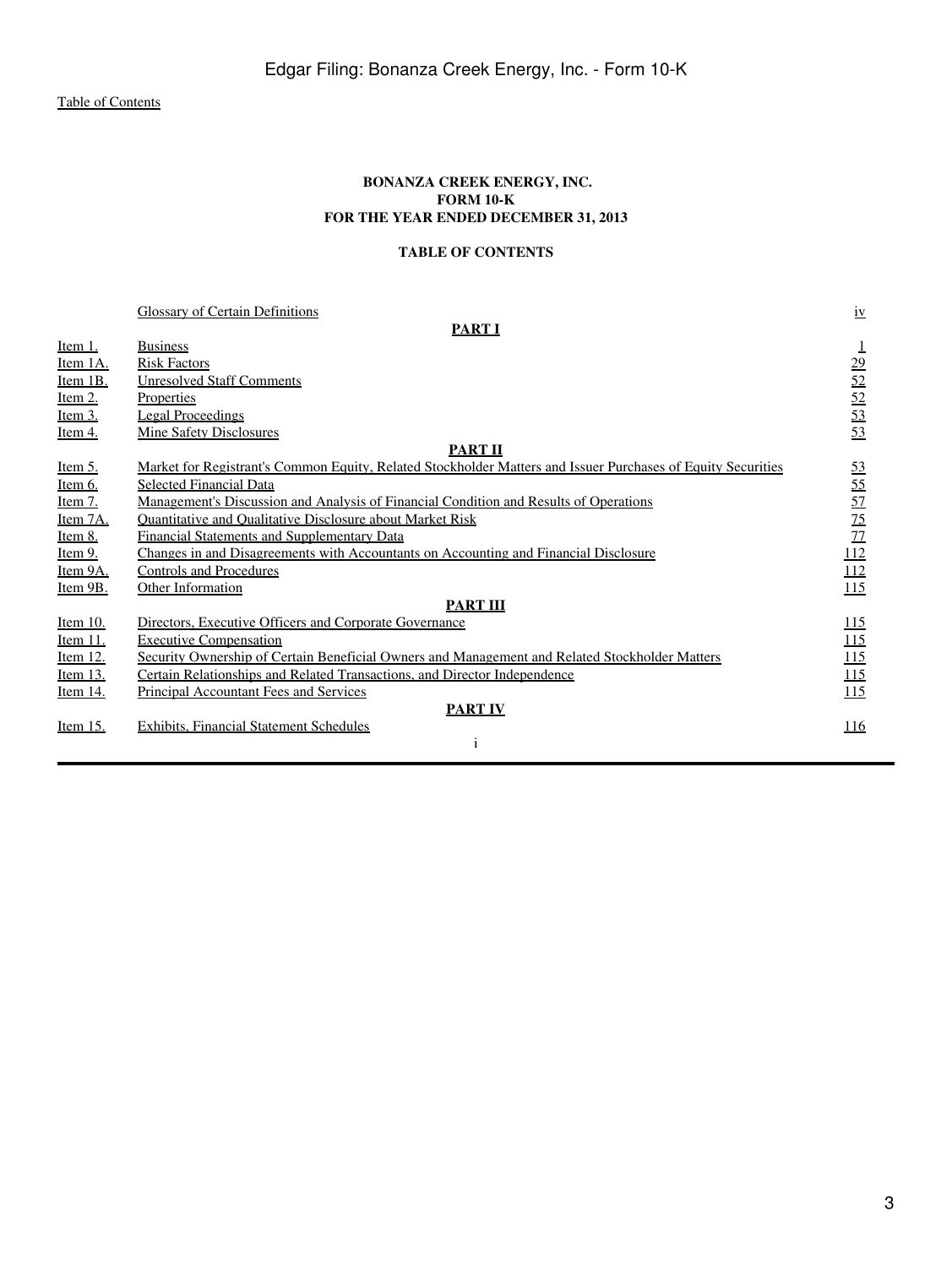#### **Information Regarding Forward-Looking Statements**

 This Annual Report on Form 10-K contains various statements, including those that express belief, expectation or intention, as well as those that are not statements of historic fact, that are forward-looking statements within the meaning of Section 27A of the Securities Act of 1933, as amended, and Section 21E of the Securities and Exchange Act of 1934, as amended. When used in this Annual Report on Form 10-K, the words "could," "believe," "anticipate," "intend," "estimate," "expect," "may," "continue," "predict," "potential," "project," "plan" "will," and similar expressions are intended to identify forward-looking statements, although not all forward-looking statements contain such identifying words.

Forward-looking statements include statements related to, among other things:

reserves estimates;

estimated production for 2014;

amount and allocation of forecasted capital expenditures and plans for funding capital expenditures and operating expenses;

ability to modify future capital expenditures;

the Wattenberg Field being the most prospective area of the Niobrara formation and the Dorcheat Macedonia Field being a primary focus in the Mid-Continent region;

compliance with debt covenants;

ability to satisfy obligations related to ongoing operations;

compliance with government regulations;

adequacy of gathering systems and impact from the lack of available gathering systems and processing facilities in certain areas;

natural gas, oil and NGL prices and factors affecting the volatility of such prices;

impact of lower commodity prices;

the ability to use derivative instruments to manage commodity price risk;

plans to drill or participate in wells including the intent to focus in specific areas or formations;

loss of any purchaser of our products;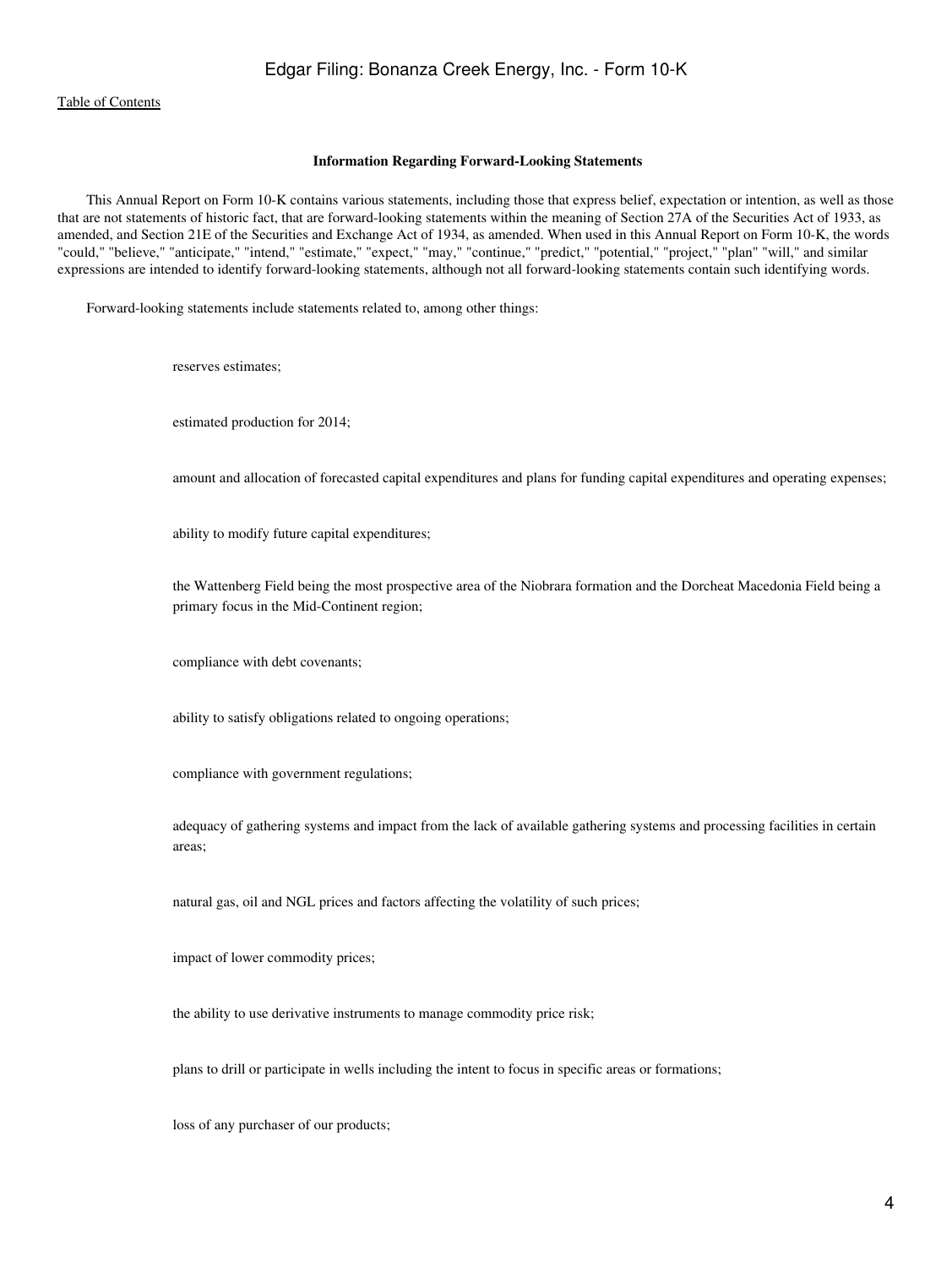our estimated revenues and losses;

the timing and success of specific projects;

intentions with respect to acquisitions and divestitures;

intentions with respect to working interest percentages;

management and technical team;

outcomes and effects of litigation, claims and disputes;

our business strategy;

our ability to replace oil and natural gas reserves;

impact of recently issued accounting pronouncements;

our financial position;

ii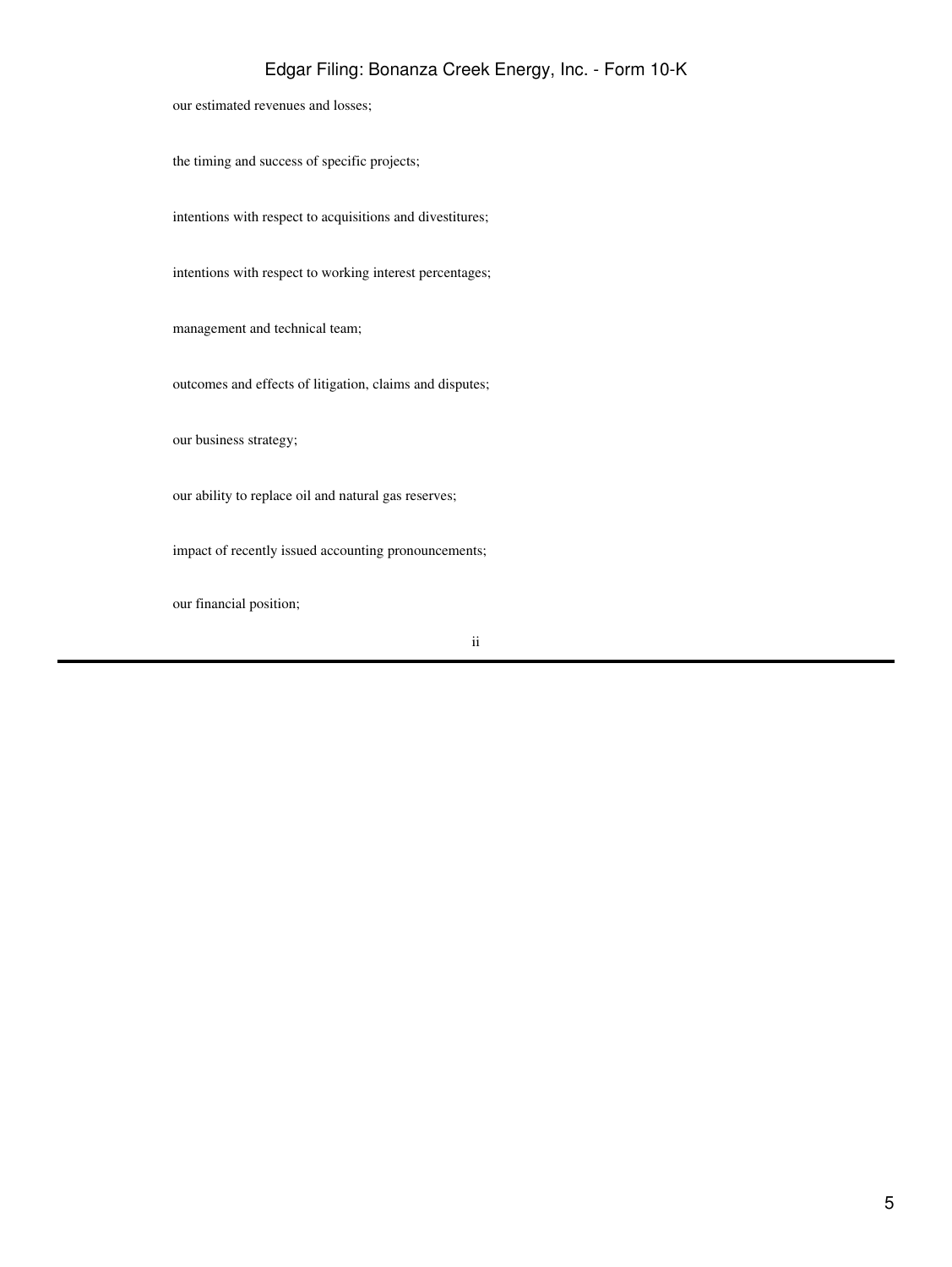our cash flow and liquidity; and

other statements concerning our operations, economic performance and financial condition.

 We have based these forward-looking statements on certain assumptions and analyses we have made in light of our experience and our perception of historical trends, current conditions and expected future developments as well as other factors we believe are appropriate under the circumstances. They can be affected by inaccurate assumptions or by known or unknown risks and uncertainties. Many such factors will be important in determining actual future results. The actual results or developments anticipated by these forward-looking statements are subject to a number of risks and uncertainties, many of which are beyond our control, and may not be realized or, even if substantially realized, may not have the expected consequences. Actual results could differ materially from those expressed or implied in the forward-looking statements. Factors that could cause actual results to differ materially include, but are not limited to, the following:

the risk factors discussed in Part I, Item 1A of this Annual Report on Form 10-K;

declines or volatility in the prices we receive for our oil, liquids and natural gas;

general economic conditions, whether internationally, nationally or in the regional and local market areas in which we do business;

the continuing global economic slowdown that has and may continue to adversely affect consumption of oil and natural gas by businesses and consumers;

ability of our customers to meet their obligations to us;

our ability to generate sufficient cash flow from operations, borrowings or other sources to enable us to fully develop our undeveloped acreage positions;

the presence or recoverability of estimated oil and natural gas reserves and the actual future production rates and associated costs;

uncertainties associated with estimates of proved oil and gas reserves and, in particular, probable and possible resources;

the possibility that the industry may be subject to future local, state, and federal regulatory or legislative actions (including additional taxes and changes in environmental regulation);

environmental risks;

seasonal weather conditions and lease stipulations;

drilling and operating risks, including the risks associated with the employment of horizontal drilling techniques;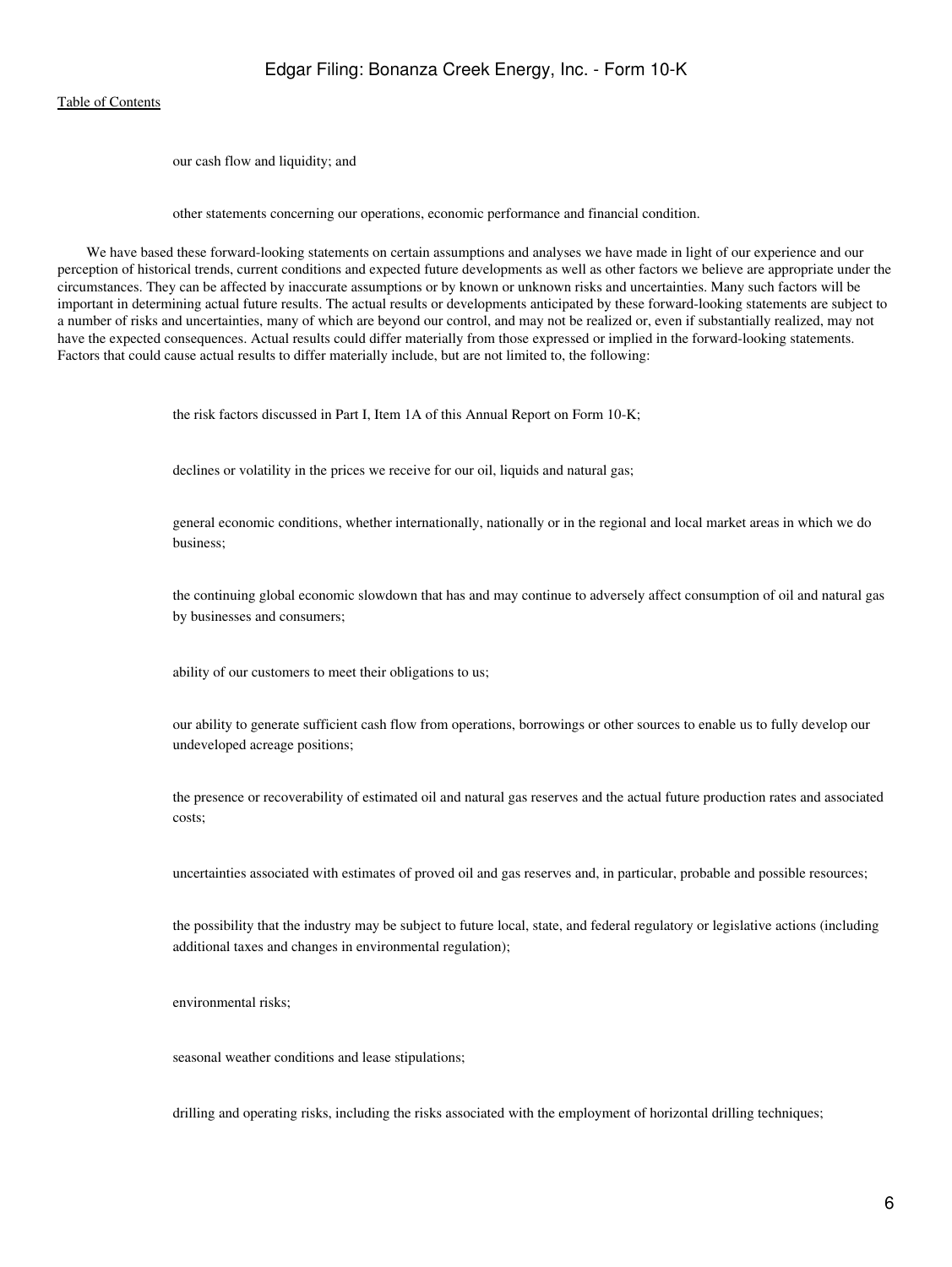ability to acquire adequate supplies of water for drilling and completion operations;

availability of oilfield equipment, services and personnel;

exploration and development risks;

competition in the oil and natural gas industry;

management's ability to execute our plans to meet our goals;

risks related to our derivative instruments;

our ability to attract and retain key members of our senior management and key technical employees;

ability to maintain effective internal controls;

## iii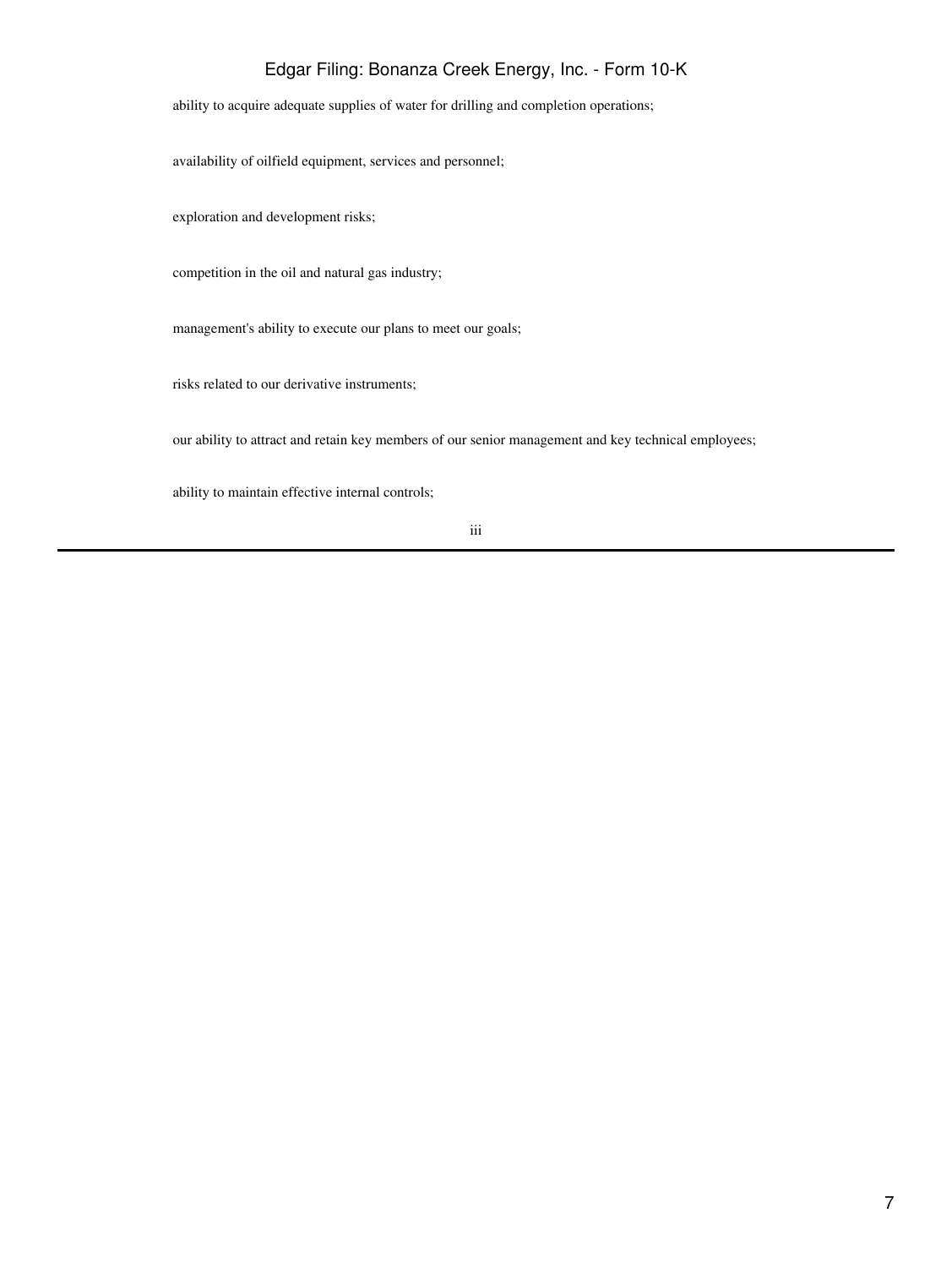access to adequate gathering systems and pipeline take-away capacity to provide adequate infrastructure for the products of our drilling program;

our ability to secure firm transportation for oil and natural gas we produce and to sell the oil and natural gas at market prices;

costs and other risks associated with perfecting title for mineral rights in some of our properties;

continued hostilities in the Middle East and other sustained military campaigns or acts of terrorism or sabotage; and

other economic, competitive, governmental, legislative, regulatory, geopolitical and technological factors that may negatively impact our businesses, operations or pricing.

 All forward-looking statements speak only as of the date of this Annual Report on Form 10-K. We disclaim any obligation to update or revise these statements unless required by law, and you should not place undue reliance on these forward-looking statements. Although we believe that our plans, intentions and expectations reflected in or suggested by the forward-looking statements we make in this Annual Report on Form 10-K are reasonable, we can give no assurance that these plans, intentions or expectations will be achieved. We disclose important factors that could cause our actual results to differ materially from our expectations under Item 1A. *Risk Factors* and Item 7. *Management's Discussion and Analysis of Financial Condition and Results of Operations* and elsewhere in this Annual Report on Form 10-K. These cautionary statements qualify all forward-looking statements attributable to us or persons acting on our behalf.

#### **GLOSSARY OF OIL AND NATURAL GAS TERMS**

<span id="page-7-0"></span>We have included below the definitions for certain terms used in this Annual Report on Form 10-K:

*"3-D seismic data"* Geophysical data that depict the subsurface strata in three dimensions. 3-D seismic data typically provide a more detailed and accurate interpretation of the subsurface strata than 2-D, or two-dimensional, seismic data.

*"Analogous reservoir"* Analogous reservoirs, as used in resources assessments, have similar rock and fluid properties, reservoir conditions (depth, temperature, and pressure) and drive mechanisms, but are typically at a more advanced stage of development than the reservoir of interest and thus may provide concepts to assist in the interpretation of more limited data and estimation of recovery. When used to support proved reserves, an "analogous reservoir" refers to a reservoir that shares the following characteristics with the reservoir of interest:

(i)

Same geological formation (but not necessarily in pressure communication with the reservoir of interest);

(ii)

Same environment of deposition;

 $(iii)$ 

Similar geological structure; and

 $(iv)$ 

Same drive mechanism.

*"Bbl"* One barrel, or 42 U.S. gallons liquid volume, used herein in reference to crude oil, condensate or natural gas liquids.

*"Bcf"* One billion cubic feet of natural gas.

*"Boe"* One stock tank barrel of oil equivalent, calculated by converting natural gas volumes to equivalent oil barrels at a ratio of six Mcf to one Bbl of oil.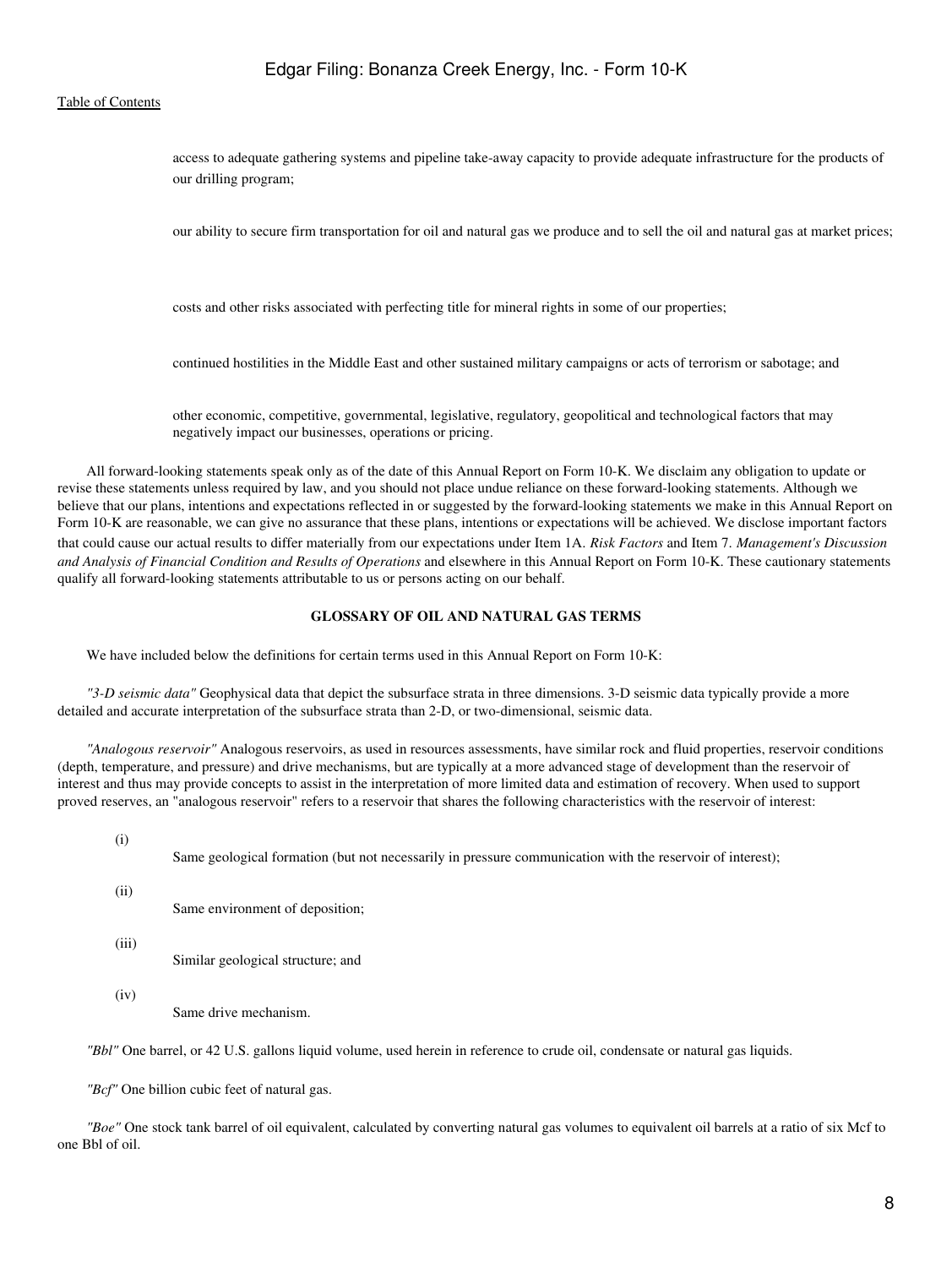iv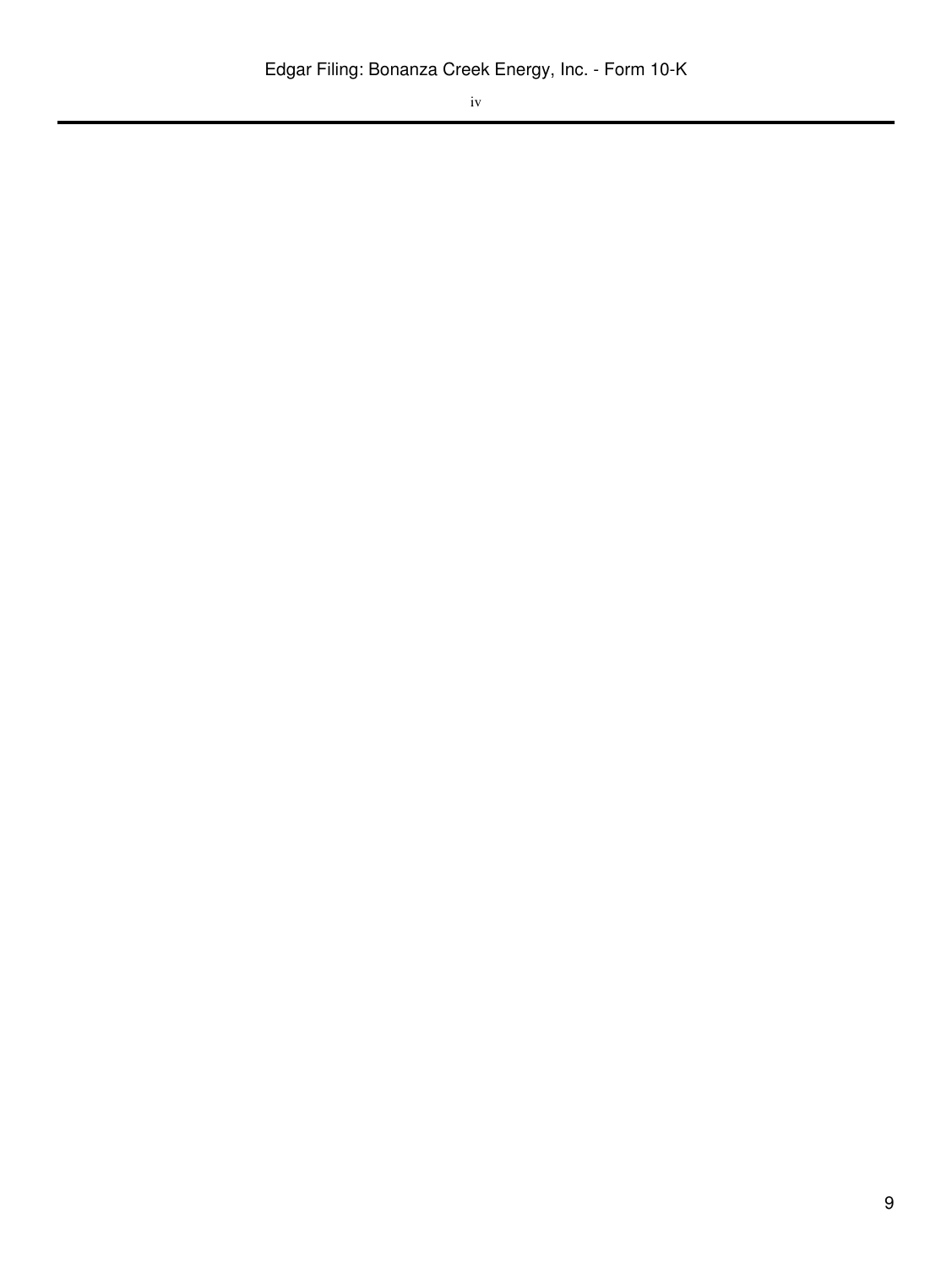#### [Table of Contents](#page-2-0)

*"British thermal unit"* or *"BTU"* The heat required to raise the temperature of a one-pound mass of water from 58.5 to 59.5 degrees Fahrenheit.

*"Basin"* A large natural depression on the earth's surface in which sediments generally brought by water accumulate.

*"Completion"* The process of treating a drilled well followed by the installation of permanent equipment for the production of crude oil or natural gas, or in the case of a dry hole, the reporting of abandonment to the appropriate agency.

*"Condensate"* A mixture of hydrocarbons that exists in the gaseous phase at original reservoir temperature and pressure, but that, when produced, is in the liquid phase at surface pressure and temperature.

*"Developed acreage"* The number of acres that are allocated or assignable to productive wells or wells capable of production.

*"Development costs"* Costs incurred to obtain access to proved reserves and to provide facilities for extracting, treating, gathering and storing the oil and gas. More specifically, development costs, including depreciation and applicable operating costs of support equipment and facilities and other costs of development activities, are costs incurred to: (i) gain access to and prepare well locations for drilling, including surveying well locations for the purpose of determining specific development drilling sites, clearing ground, draining, road building, and relocating public roads, gas lines, and power lines, to the extent necessary in developing the proved reserves; (ii) drill and equip development wells, development-type stratigraphic test wells, and service wells, including the costs of platforms and of well equipment such as casing, tubing, pumping equipment, and the wellhead assembly; (iii) acquire, construct, and install production facilities such as lease flow lines, separators, treaters, heaters, manifolds, measuring devices, and production storage tanks, natural gas cycling and processing plants, and central utility and waste disposal systems; and (iv) provide improved recovery systems.

*"Development well"* A well drilled within the proved area of a natural gas or oil reservoir to the depth of a stratigraphic horizon known to be productive.

*"Dry hole"* Exploratory or development well that does not produce oil or gas in commercial quantities.

*"Economically producible"* The term economically producible, as it relates to a resource, means a resource which generates revenue that exceeds, or is reasonably expected to exceed, the costs of the operation. The value of the products that generate revenue shall be determined at the terminal point of oil and gas producing activities.

*"Environmental assessment"* A study that can be required pursuant to federal law to assess the potential direct, indirect and cumulative impacts of a project.

*"ERISA"* Employee Retirement Income Security Act of 1974.

 "*Estimated ultimate recovery (EUR)"* Estimated ultimate recovery is the sum of reserves remaining as of a given date and cumulative production as of that date.

*"Exploratory well"* A well drilled to find a new field or to find a new reservoir in a field previously found to be productive of oil or gas in another reservoir. Generally, an exploratory well is any well that is not a development well, an extension well, a service well, or a stratigraphic test well.

*"Field"* An area consisting of a single reservoir or multiple reservoirs all grouped on or related to the same individual geological structural feature and/or stratigraphic condition. There may be two or more reservoirs in a field which are separated vertically by intervening impervious strata, or laterally by local geologic barriers, or by both. Reservoirs that are associated by being in overlapping or adjacent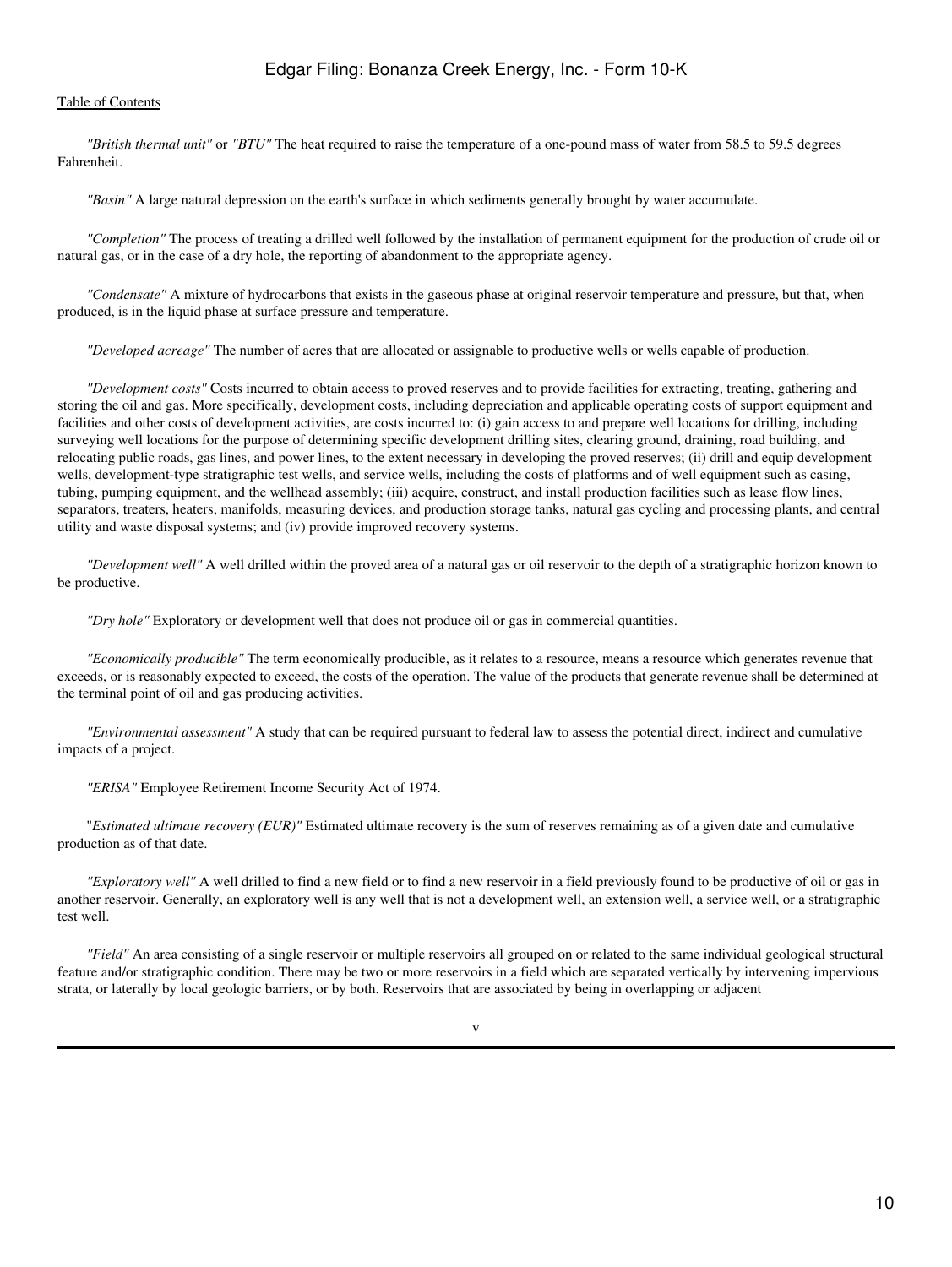#### [Table of Contents](#page-2-0)

fields may be treated as a single or common operational field. The geological terms "structural feature" and "stratigraphic condition" are intended to identify localized geological features as opposed to the broader terms of basins, trends, provinces, plays, areas-of-interest, etc.

*"Formation"* A layer of rock which has distinct characteristics that differ from nearby rock.

*"GAAP"* Generally accepted accounting principles in the United States.

*"HH"* Henry Hub index.

*"Horizontal drilling"* A drilling technique used in certain formations where a well is drilled vertically to a certain depth and then drilled at a right angle within a specified interval.

*""Hydraulic fracturing"* The process of injecting water, proppant and chemicals under pressure into the formation to fracture the surrounding rock and stimulate production.

*"LIBOR"* London international offered rate.

*"MBbl"* One thousand barrels of oil or other liquid hydrocarbons.

*"MBoe"* One thousand Boe.

*"Mcf"* One thousand cubic feet.

*"MMBoe"* One million Boe.

*"MMBtu"* One million British Thermal Units.

*"MMcf"* One million cubic feet.

*"NYMEX"* The New York Mercantile Exchange.

*"Net acres"* The percentage of total acres an owner has out of a particular number of acres, or a specified tract. An owner who has 50% interest in 100 acres owns 50 net acres.

*"Net revenue interest"* Economic interest remaining after deducting all royalty interests, overriding royalty interests and other burdens from the working interest ownership.

*"Net well"* Deemed to exist when the sum of fractional ownership working interests in gross wells equals one. The number of net wells is the sum of the fractional working interest owned in gross wells expressed as whole numbers and fractions of whole numbers.

 "*Oil and gas producing activities*" defined as (i) the search for crude oil, including condensate and natural gas liquids, or natural gas in their natural states and original locations; (ii) the acquisition of property rights or properties for the purpose of further exploration or for the purpose of removing the oil or gas from such properties; (iii) the construction, drilling and production activities necessary to retrieve oil and gas from their natural reservoirs, including the acquisition, construction, installation, and maintenance of field gathering and storage systems, such as lifting the oil and gas to the surface' and gathering, treating and field processing (as in the case of processing gas to extract liquid hydrocarbons); and (iv) extraction of saleable hydrocarbons, in the solid, liquid, or gaseous state, from oil sands, shale, coal beds, or other nonrenewable natural resources which are intended to be upgraded into synthetic oil or gas, and activities undertaken with a view to such extraction.

*"Play"* A term applied to a portion of the exploration and production cycle following the identification by geologists and geophysicists of areas with potential oil and gas reserves.

*"Plugging and abandonment"* Refers to the sealing off of fluids in the strata penetrated by a well so that the fluids from one stratum will not escape into another or to the surface. Regulations of many states require plugging of abandoned wells.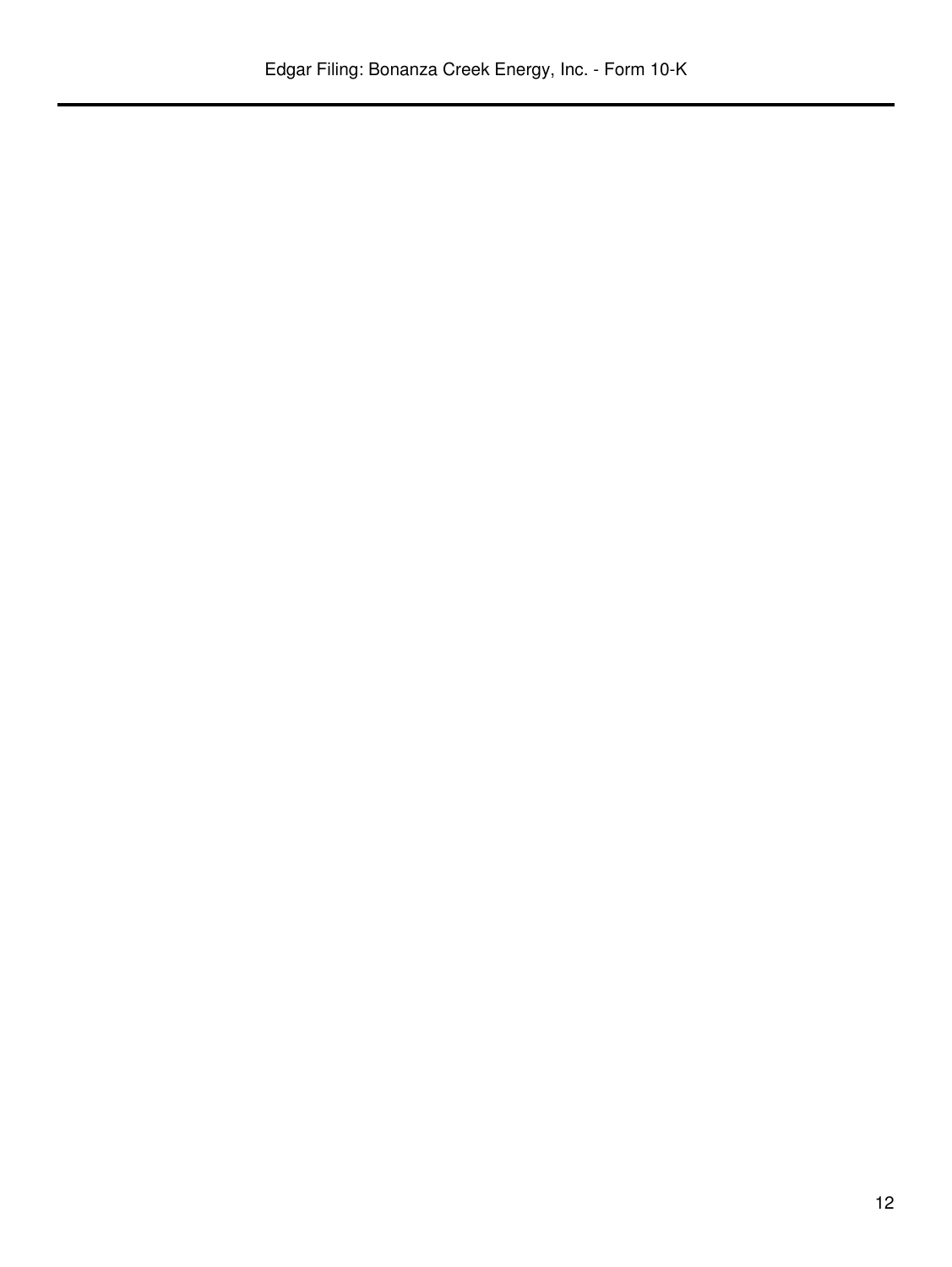*"Pooling"* Pooling is a provision in an oil and gas lease that allows the operator to combine the leased property with properties owned by others. (Pooling is also known as unitization.) The separate tracts are joined to form a drilling unit. Ownership shares are issued according to the acreage contributed or by the production capabilities of each producing well for Fields in later stages of development.

*"Possible reserves"* Those additional reserves that are less certain to be recovered than probable reserves (i) when deterministic methods are used, the total quantities ultimately recovered from a project have a low probability of exceeding proved plus probable plus possible reserves. When probabilistic methods are used, there should be at least a 10% probability that the total quantities ultimately recovered will equal or exceed the proved plus probable plus possible reserves estimates; (ii) possible reserves may be assigned to areas of a reservoir adjacent to probable reserves where data control and interpretations of available data are progressively less certain. Frequently, this will be in areas where geoscience and engineering data are unable to define clearly the area and vertical limits of commercial production from the reservoir by a defined project; (iii) possible reserves also include incremental quantities associated with a greater percentage recovery of the hydrocarbons in place than the recovery quantities assumed for probable reserves; (iv) the proved plus probable and proved plus probable plus possible reserves estimates must be based on reasonable alternative technical and commercial interpretations within the reservoir or subject project that are clearly documented, including comparisons to results in successful similar projects; (v) possible reserves may be assigned where geoscience and engineering data identify directly adjacent portions of a reservoir within the same accumulation that may be separated from proved areas by faults with displacement less than formation thickness or other geological discontinuities and that have not been penetrated by a wellbore, and the registrant believes that such adjacent portions are in communication with the known (proved) reservoir. Possible reserves may be assigned to areas that are structurally higher or lower that the proved area if these areas are in communication with the proved reservoir; (vi) where direct observation has defined a highest known oil (HKO) elevation and the potential exists for an associated gas cap, proved oil reserves should be assigned in the structurally higher portions of the reservoir above the HKO only if the higher contact can be established with reasonable certainty through reliable technology. Portions of the reservoir that do not meet this reasonable certainty criterion may be assigned as probable and possible oil or gas based on reservoir fluid properties and pressure gradient interpretations.

*"Probable reserves"* Those additional reserves that are less certain to be recovered than proved reserves but which, together with proved reserves, are as likely as not to be recovered. (i) When deterministic methods are used, it is as likely as not that actual remaining quantities recovered will exceed the sum of estimated proved plus probable reserves. When probabilistic methods are used, there should be at least a 50% probability that the actual quantities recovered will equal or exceed the proved plus probable reserves estimates; (ii) probable reserves may be assigned to areas of a reservoir adjacent to proved reserves where data control or interpretations of available data are less certain, even if the interpreted reservoir continuity of structure or productivity does not meet the reasonable certainty criterion. Probable reserves may be assigned to areas that are structurally higher than the proved if these areas are in communication with the proved reservoir; (iii) probable reserves estimates also include potential incremental quantities associated with a greater percentage recovery of the hydrocarbons in place than assumed for proved reserves.

*"Production costs"* Costs incurred to operated and maintain wells and related equipment and facilities, including depreciation and applicable operating costs of support equipment and facilities and other costs of operating and maintaining those wells and related equipment and facilities. They become part of the cost of oil and gas produced. Examples of production costs (sometimes called lifting costs) are (a) costs of labor to operate the wells and related equipment and facilities; (b) repairs and maintenance; (c) materials, supplies, and fuel consumed and supplies utilized in operating the wells and related equipment and facilities; (d) property taxes and insurance applicable to proved properties and

vii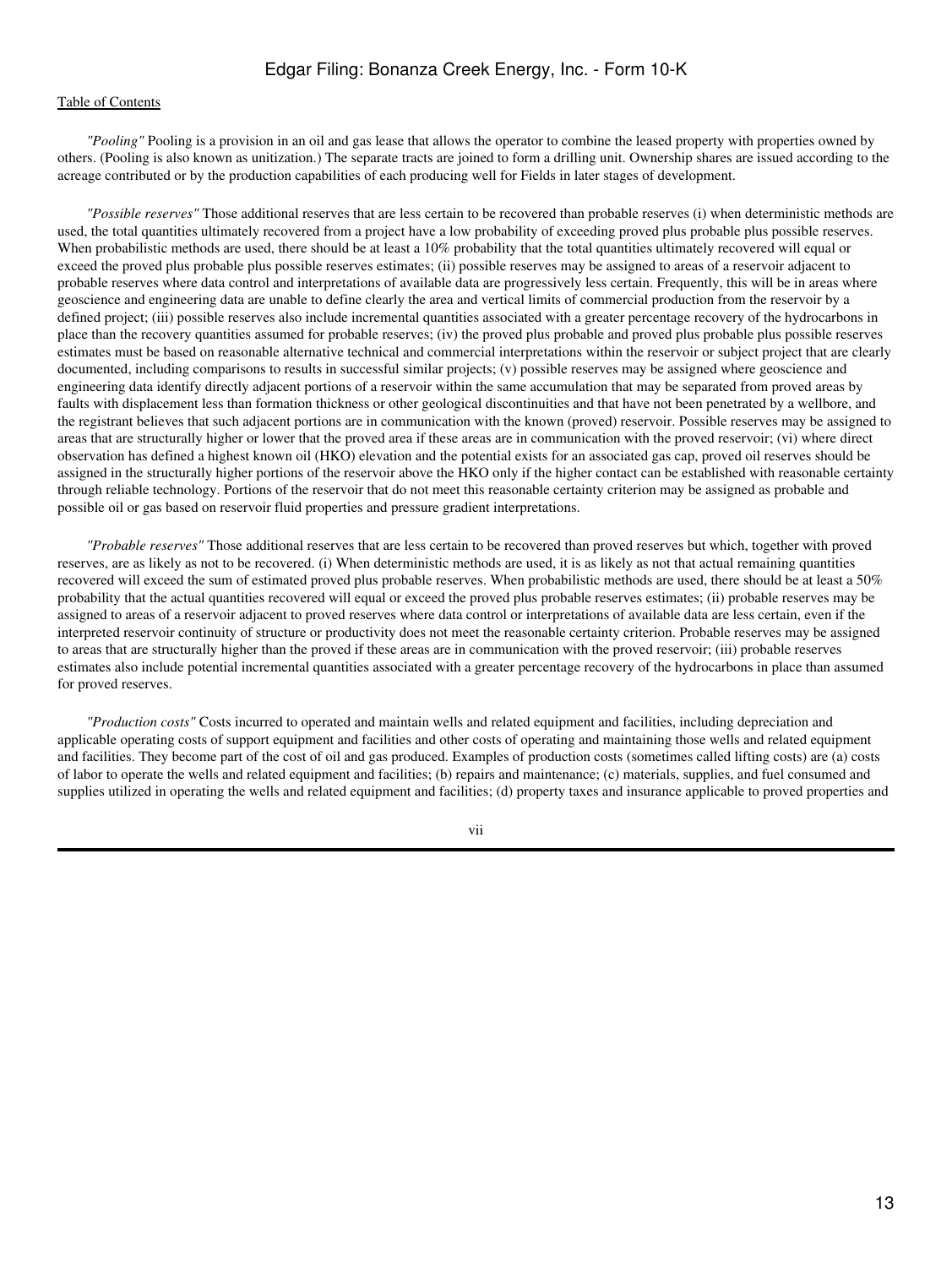#### [Table of Contents](#page-2-0)

wells and related equipment and facilities; (e) severance taxes. Some support equipment or facilities may serve two or more oil and gas producing activities and may also serve transportation, refining, and marketing activities. To the extent that the support equipment and facilities are used in oil and gas producing activities, their depreciation and applicable operating costs become exploration, development or production costs, as appropriate. Depreciation, depletion, and amortization of capitalized acquisition, exploration, and development costs are not production costs but also become part of the costs of oil and gas produced along with production (lifting) costs identified above.

*"Productive well"* A well that is found to be capable of producing hydrocarbons in sufficient quantities such that proceeds from the sale of the production exceed production expenses and taxes.

*"Proppant"* Sized particles mixed with fracturing fluid to hold fractures open after a hydraulic fracturing treatment. In addition to naturally occurring sand grains, man-made or specially engineered proppants, such as resin-coated sand or high-strength ceramic materials like sintered bauxite, may also be used. Proppant materials are carefully sorted for size and sphericity to provide an efficient conduit for production of fluid from the reservoir to the wellbore.

*"Proved developed reserves"* Proved reserves that can be expected to be recovered through existing wells with existing equipment and operating methods or in which the cost of the required equipment is relatively minor compared to the cost of a new well.

*"Proved reserves"* Those quantities of oil and gas which, by analysis of geoscience and engineering data, can be estimated with reasonable certainty to be economically producible from a given date forward, from known reservoirs and under existing economic conditions, operating methods and government regulations prior to the time at which contracts providing the right to operate expire, unless evidence indicates that renewal is reasonably certain, regardless of whether deterministic or probabilistic methods are used for the estimation. The project to extract the hydrocarbons must have commenced, or the operator must be reasonably certain that it will commence the project, within a reasonable time.

#### (i)

The area of the reservoir considered as proved includes:

(a)

The area identified by drilling and limited by fluid contacts, if any, and

(b)

Adjacent undrilled portions of the reservoir that can, with reasonable certainty, be judged to be continuous with it and to contain economically producible oil or gas on the basis of available geoscience and engineering data.

#### (ii)

In the absence of data on fluid contracts, proved quantities in a reservoir are limited by the lowest known hydrocarbons (LKH) as seen in a well penetration unless geoscience, engineering, or performance data and reliable technology establishes a lower contact with reasonable certainty.

(iii)

Where direct observation from well penetrations has defined a highest known oil (HKO) elevation and the potential exists for an associated gas cap, proved oil reserves may be assigned in the structurally higher potions of the reservoir only if geoscience, engineering, or performance data and reliable technology establish the higher contact with reasonable certainty.

#### (iv)

Reserves that can be produced economically through application of improved recovery techniques (including, but not limited to, fluid injection) are included in the proved classification when:

(a)

Successful testing by a pilot project in an area of the reservoir with properties no more favorable than in the reservoir as a whole, the operation of an installed program in the reservoir or an analogous reservoir, or other evidence using reliable technology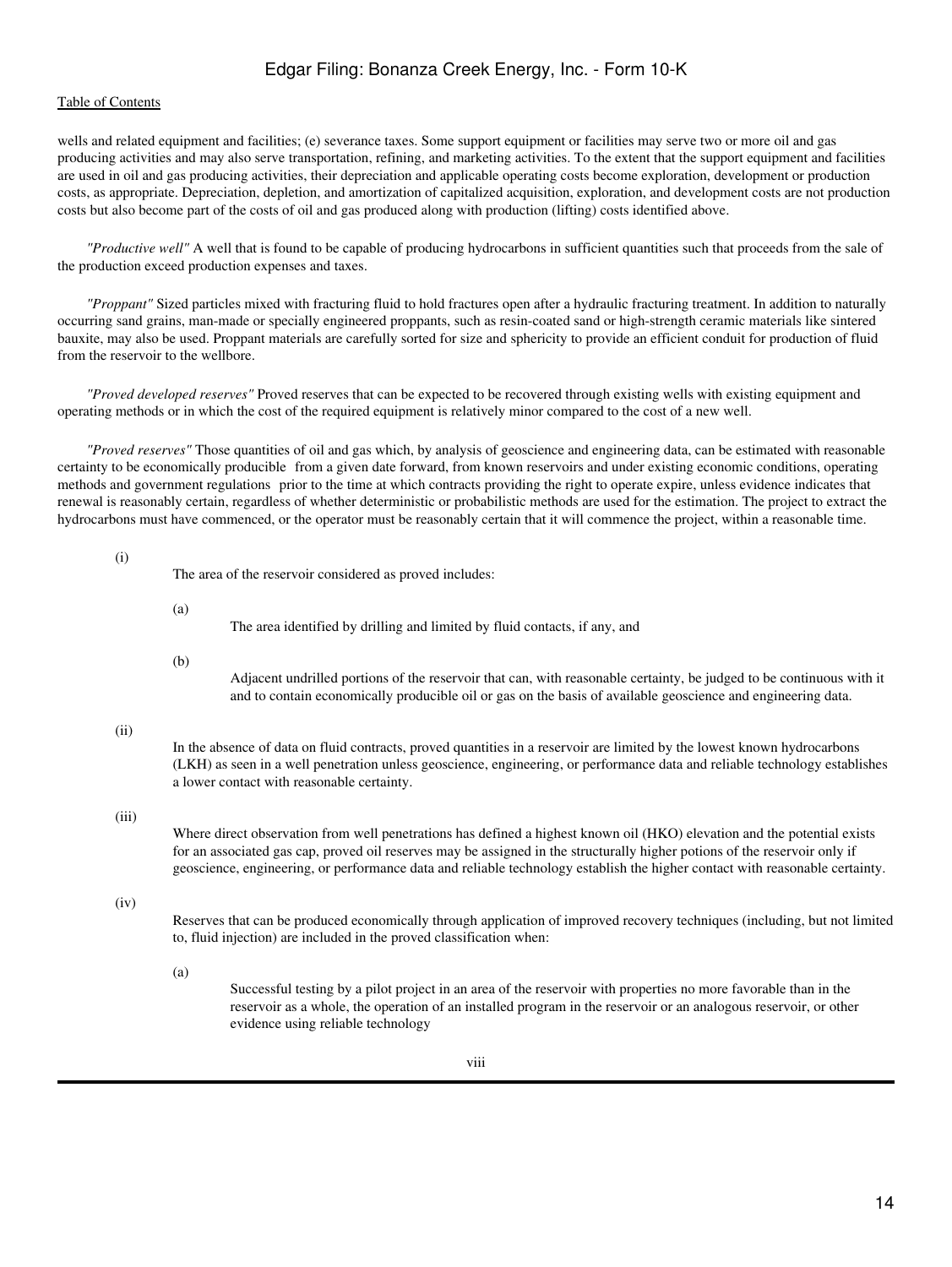establishes the reasonable certainty of the engineering analysis on which the project or program was based, and

(b)

The project has been approved for development by all necessary parties and entities, including governmental entities.

(v)

Existing economic conditions include prices and costs at which economic producibility from a reservoir is to be determined. The price shall be the average price during the 12-month period prior to the ending date of the period covered by the report, determined as an unweighted arithmetic average of the first-day-of-the-month price for each month within such period, unless prices are defined by contractual arrangements, excluding escalations based upon future conditions.

*"Proved undeveloped reserves"* or "*PUD*" Proved reserves that are expected to be recovered from new wells on undrilled acreage, or from existing wells where a relatively major expenditure is required for recompletion. Reserves on undrilled acreage shall be limited to those directly offsetting development spacing areas that are reasonably certain of production when drilled, unless evidence using reliable technology exists that establishes reasonable certainty of economic producibility at greater distances. Undrilled locations can be classified as having undeveloped reserves only if a development plan has been adopted indicating that they are schedule to be drilled within five years, unless specific circumstances justify a longer time. Under no circumstances shall estimates for proved undeveloped reserves be attributable to any acreage for which an application of fluid injection or other improved recovery technique is contemplated, unless such techniques have been proved effective by actual projects in the same reservoir or an analogous reservoir, or by other evidence using reliable technology establishing reasonable certainty.

*"PV-10"* A non-GAAP financial measure that represents inflows from proved crude oil and natural gas reserves, less future development and production costs, discounted at 10% per annum to reflect timing of future cash inflows and using the twelve-month unweighted arithmetic average of the first-day-of-the-month commodity prices (after adjustment for differentials in location and quality) for each of the preceding twelve months. See footnote (2) to the Proved Reserves table in Item 1. "Business" of this Annual Report on Form 10-K for more information.

*"Reasonable certainty"* If deterministic methods are used, reasonable certainty means a high degree of confidence that the quantities will be recovered. If probabilistic methods are used, there should be at least a 90 percent probability that the quantities actually recovered will equal or exceed the estimate. A high degree of confidence exists if the quantity is much more likely to be achieved than not, and, as changes due to increased availability of geoscience (geological, geophysical and geochemical) engineering, and economic data are made to estimated ultimate EUR recovery with time, reasonably certain estimated ultimate recovery is much more likely to increase or remain constant than to decrease.

*"Recompletion"* The process of re-entering an existing wellbore that is either producing or not producing and completing new reservoirs in an attempt to establish or increase existing production.

*"Reserves"* Estimated remaining quantities of oil and gas and related substances anticipated to be economically producible, as of a given date, by application of development projects to known accumulations. In addition, there must exist, or there must be a reasonable expectation that there will exist, the legal right to produce or a revenue interest in the production, installed means of delivering oil and gas or related substances to market, and all permits and financing required to implement the project.

*"Reservoir"* A porous and permeable underground formation containing a natural accumulation of producible crude oil and/or natural gas that is confined by impermeable rock or water barriers and is individual and separate from other reservoirs.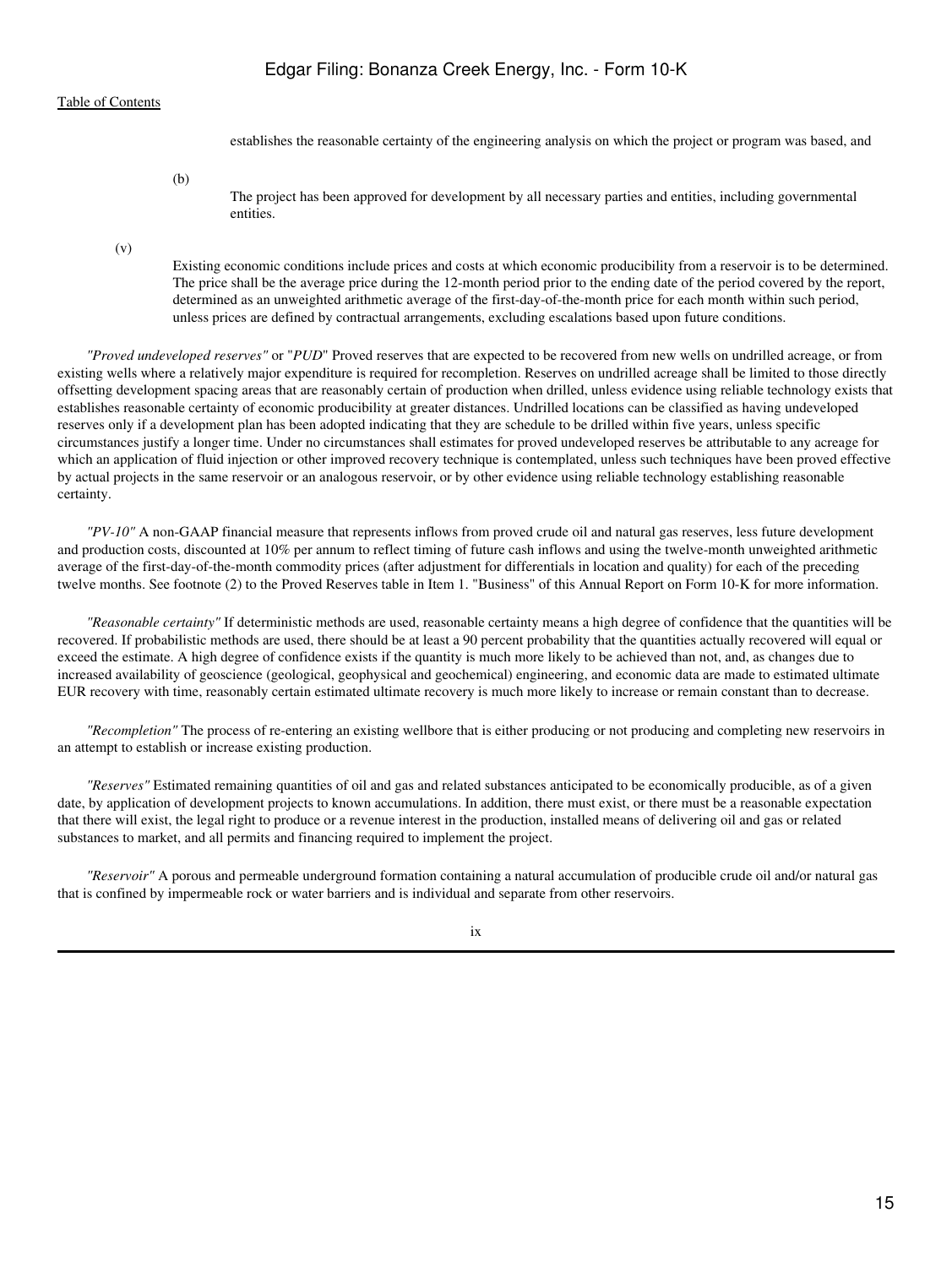#### [Table of Contents](#page-2-0)

*"Resource play"* Refers to drilling programs targeted at regionally distributed oil or natural gas accumulations. Successful exploitation of these reservoirs is dependent upon new technologies such as horizontal drilling and multi-stage fracture stimulation to access large rock volumes in order to produce economic quantities of oil or natural gas.

*"Royalty interest"* An interest in an oil and natural gas property entitling the owner to a share of oil or gas production free of production costs, but subject to severance taxes (unless the owner is agreement agency).

*"Spacing"* Regulation concerning the number of wells which can be drilled on a given area of land. Depending on the depth of the reservoir, one well may be allowed on a small area of five acres or on an area up to 640 acres. Typical spacing is 40 acres for oil wells and 640 acres for gas wells. Also referred to as "well spacing."

*"Undeveloped acreage"* Those leased acres on which wells have not been drilled or completed to a point that would permit the production of economic quantities of oil or gas regardless of whether such acreage contains proved reserves.

*"Undeveloped reserves"* Undeveloped oil and gas reserves are reserves of any category that are expected to be recovered from new wells on undrilled acreage, or from existing wells where a relatively major expenditure is required for recompletion. Also referred to as "undeveloped oil and gas reserves."

*"Working interest"* The right granted to the lessee of a property to explore for and to produce and own oil, gas, or other minerals. The working interest owners bear the exploration, development, and operating costs on either a cash, penalty, or carried basis.

*"WTI"* West Texas Intermediate index.

x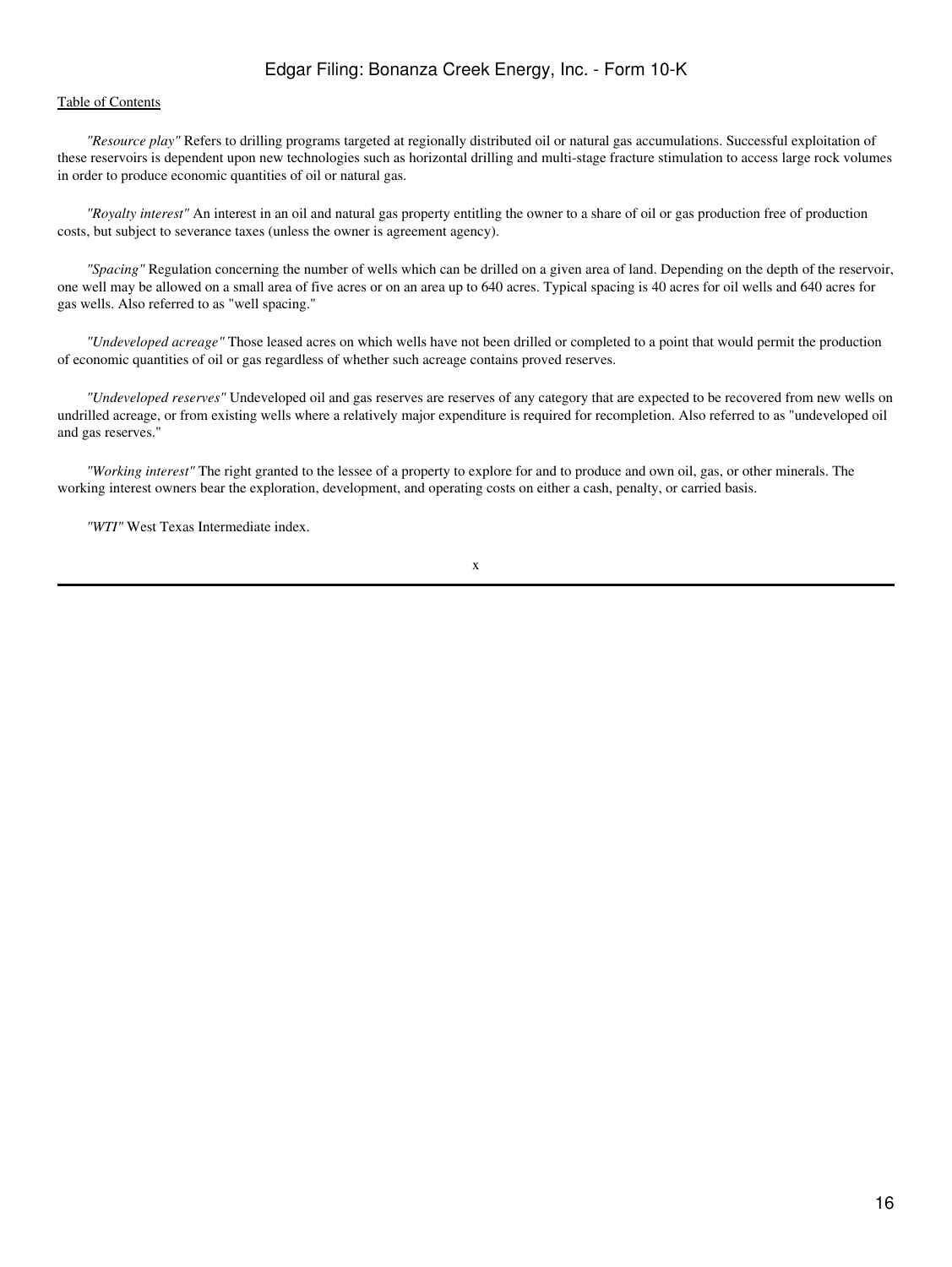### **PART I**

#### <span id="page-16-1"></span><span id="page-16-0"></span> **Item 1.** *Business.*

 When we use the terms "Bonanza Creek," the "Company," "we," "us," or "our" we are referring to Bonanza Creek Energy, Inc. and its subsidiaries unless the context otherwise requires. We have included certain technical terms important to an understanding of our business under *Glossary of Oil and Gas Terms* above. Throughout this document we make statements that may be classified as "forward-looking." Please refer to the *Information Regarding Forward-Looking Statements* section above for an explanation of these types of statements.

#### **Overview**

 Bonanza Creek is an independent energy company engaged in the acquisition, exploration, development and production of onshore oil and associated liquids-rich natural gas in the United States. Our oil and liquids-weighted assets are concentrated primarily in the Wattenberg Field in Colorado, which we have designated the Rocky Mountain region, and the Dorcheat Macedonia Field in Southern Arkansas, which we have designated the Mid-Continent region. In addition, we own and operate oil-producing assets in the North Park Basin in Colorado and the McKamie Patton Field in Southern Arkansas. Our management team has extensive experience acquiring and operating oil and gas properties and significant expertise in horizontal drilling and fracture stimulation, which we believe will contribute to the development of our sizable inventory of projects. We operate approximately 99% of our proved reserves with an average working interest of approximately 89% providing us with significant control over the rate of development of our asset base.

 We are currently focused on the horizontal development of significant resource potential from the Niobrara and Codell formations in the Wattenberg Field, expecting to invest approximately 85% of our 2014 capital budget in this project. The remaining 15% of our 2014 budget is allocated primarily to the vertical development of the Dorcheat Macedonia and McKamie Patton Fields in southern Arkansas, targeting oil-rich Cotton Valley sands. We believe the location, size and concentration of our acreage in our core project areas provide an opportunity to significantly increase production, lower costs and further delineate the Company's resource potential. In 2013, we successfully drilled 134 and completed 121 productive operated wells and participated in drilling 12 and completing 4 productive non-operated wells. We had 17 operated wells in progress as of December 31, 2013. The resulting production rates achieved by this program increased sales volumes by 72% over the previous year to 16,219 Boe/d of which 72% was crude oil and natural gas liquids ("NGL"). The Rocky Mountain region contributed 66% and the Mid-Continent region contributed 34% to total production. Our average net daily production rate during December 2013 was 19,649 Boe/d, a 58% increase over December 2012.

 In the second quarter 2012, we began the divestiture process of our non-core properties in California. The California properties were treated as assets held for sale, and production, revenue and expenses associated with these properties were removed from continuing operations and reported as discontinued operations. Those results are included in the following discussions unless otherwise noted. During 2012, we sold the majority of these properties for approximately \$9.3 million in aggregate, with one property remaining to be sold as of December 31, 2013.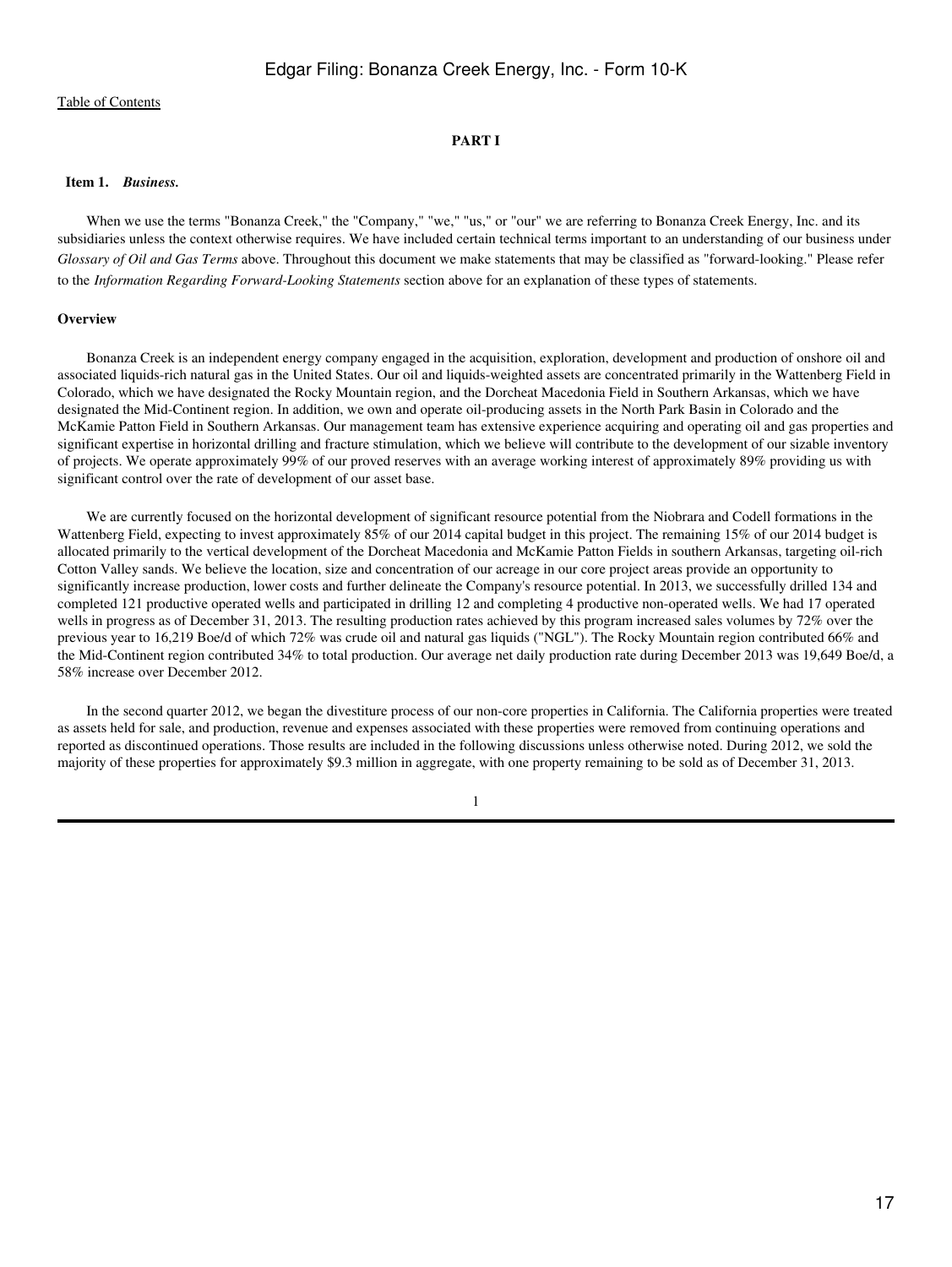Netherland, Sewell & Associates, Inc., our independent reserve engineers, estimated our net proved reserves as of December 31, 2013, to be as follows:

| <b>Estimated Proved Reserves</b> | Crude<br>Oil<br>(MBbls) | <b>Natural</b><br>Gas<br>(MMcf) | <b>Natural</b><br>Gas<br><b>Liquids</b><br>(MBbls) | <b>Total</b><br><b>Proved</b><br>(MBoe) |
|----------------------------------|-------------------------|---------------------------------|----------------------------------------------------|-----------------------------------------|
| <b>Developed</b>                 |                         |                                 |                                                    |                                         |
| Rocky Mountain                   | 13,660                  | 38,017                          |                                                    | 19,996                                  |
| Mid-Continent                    | 6,982                   | 21,233                          | 1,619                                              | 12,140                                  |
| California                       | 12                      |                                 |                                                    | 12                                      |
|                                  | 20,654                  | 59,250                          | 1,619                                              | 32,148                                  |
| <b>Undeveloped</b>               |                         |                                 |                                                    |                                         |
| Rocky Mountain                   | 18,461                  | 63,229                          |                                                    | 28,999                                  |
| Mid-Continent                    | 4,431                   | 17,135                          | 1,317                                              | 8,604                                   |
| California                       | 22,892                  | 80,364                          | 1,317                                              | 37,603                                  |
| <b>Total Proved</b>              | 43,546                  | 139,614                         | 2,936                                              | 69,751                                  |

|                             | <b>Estimated Proved Reserves at</b><br>December 31, 2013(1) |                        |                                                      |               |                                  | <b>Production for</b><br>the Year Ended<br>December 31,<br>2013 |                         |                                                                            | <b>Net</b><br>Proved                                                                |
|-----------------------------|-------------------------------------------------------------|------------------------|------------------------------------------------------|---------------|----------------------------------|-----------------------------------------------------------------|-------------------------|----------------------------------------------------------------------------|-------------------------------------------------------------------------------------|
|                             | <b>Total</b><br><b>Proved</b><br>(MBoe)                     | $%$ of<br><b>Total</b> | $\mathcal{G}_0$<br><b>Proved</b><br><b>Developed</b> |               | <b>PV-10</b><br>$$$ in<br>MM)(2) | Average<br><b>Net Daily</b><br><b>Production</b><br>(Boe/d)     | $\%$ of<br><b>Total</b> | Projected<br>2014<br>Capital<br><b>Expenditures</b><br>$$$ in<br>millions) | <b>Undeveloped</b><br><b>Drilling</b><br>Locations<br>as of<br>December 31,<br>2013 |
|                             |                                                             |                        |                                                      |               |                                  |                                                                 |                         | $500 -$                                                                    |                                                                                     |
| Rocky Mountain              | 48,995                                                      | 70%                    | $41\%$ \$                                            |               | 908.9                            | 10,618                                                          | $66\%$ \$               | \$540                                                                      | 161.3                                                                               |
| Mid-Continent<br>California | 20,744<br>12                                                | $30\%$<br>$0\%$        | 59%<br>100%                                          |               | 318.1<br>0.2                     | 5,554<br>47                                                     | 34%<br>$0\%$            | 75 - 85<br>$\overline{0}$                                                  | 93.2<br>$\overline{0}$                                                              |
| Total                       | 69,751                                                      | $100\%$                | 46%                                                  | <sup>\$</sup> | 1,227.2                          | 16,219                                                          | $100\%$ \$              | 575 -<br>\$625                                                             | 254.5                                                                               |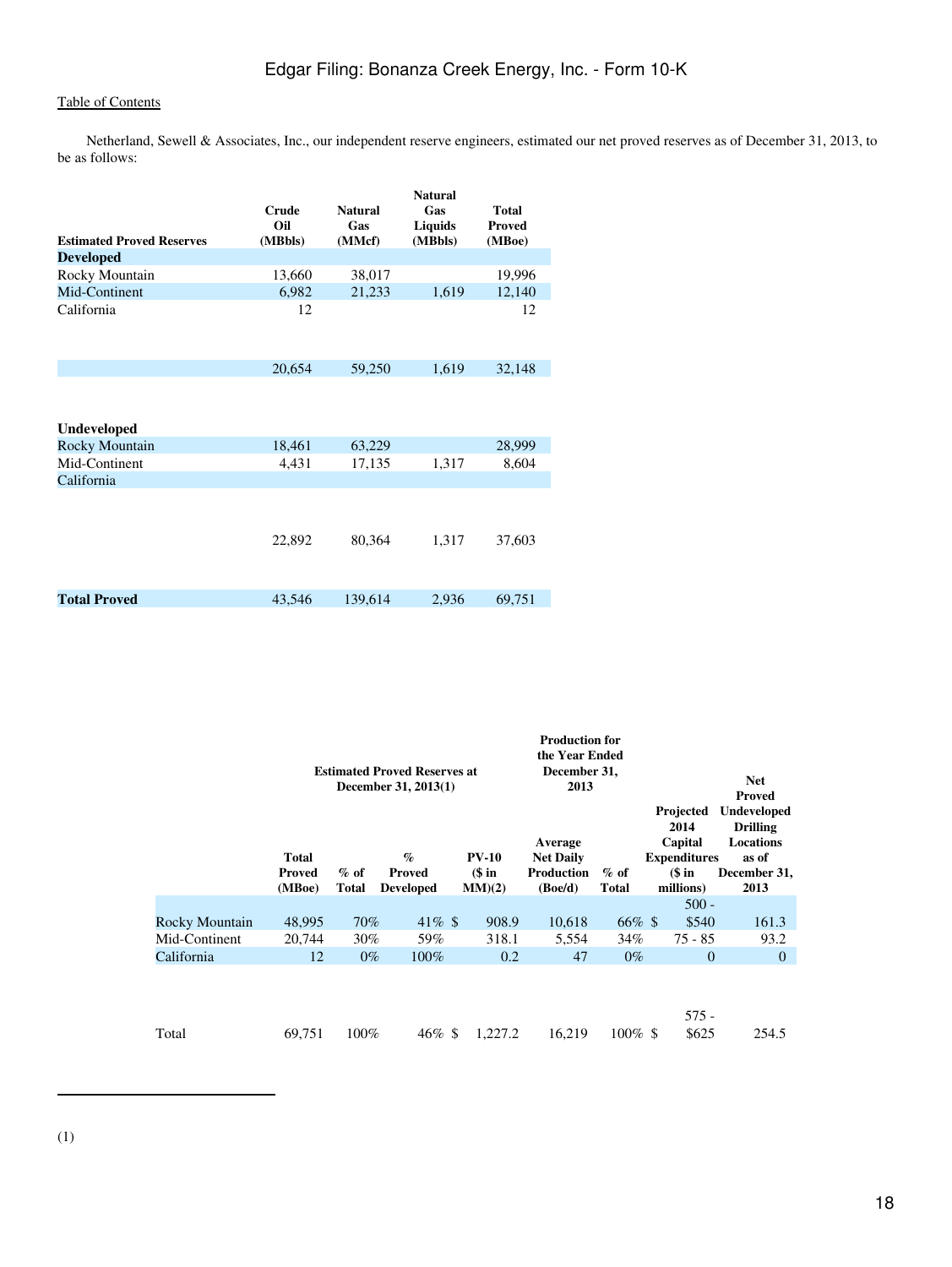Proved reserves and related future net revenue and PV-10 were calculated using prices equal to the twelve-month unweighted arithmetic average of the first-day-of-the-month commodity prices for each of the preceding twelve months, which were \$96.91 per Bbl WTI and \$3.67 per MMBtu HH. Adjustments were then made for location, grade, transportation, gravity, and Btu content, which resulted in a decrease of \$4.88 per Bbl of crude oil and an increase of \$1.00 per MMBtu of natural gas.

(2)

PV-10 is a non-GAAP financial measure and represents the present value of estimated future cash inflows from proved crude oil and natural gas reserves, less future development and production costs, discounted at 10% per annum to reflect timing of future cash inflows using the twelve-month unweighted arithmetic average of the first-day-of-the-month commodity prices, after adjustment for differentials in location and quality, for each of the preceding twelve months. We believe that PV-10 provides useful information to investors as it is widely used by professional analysts and sophisticated investors when evaluating oil and gas companies. We believe that PV-10 is relevant and useful for evaluating the relative monetary significance of our reserves. Professional analysts and sophisticated investors may utilize the measure as a basis for comparison of the relative size and value of our reserves to other companies' reserves. Because there are many unique factors that can impact an individual company when estimating the amount of future income taxes to be paid, we believe the use of a pre-tax measure is valuable in evaluating the Company and our reserves. PV-10 is not intended to represent the current market value of our estimated reserves. PV-10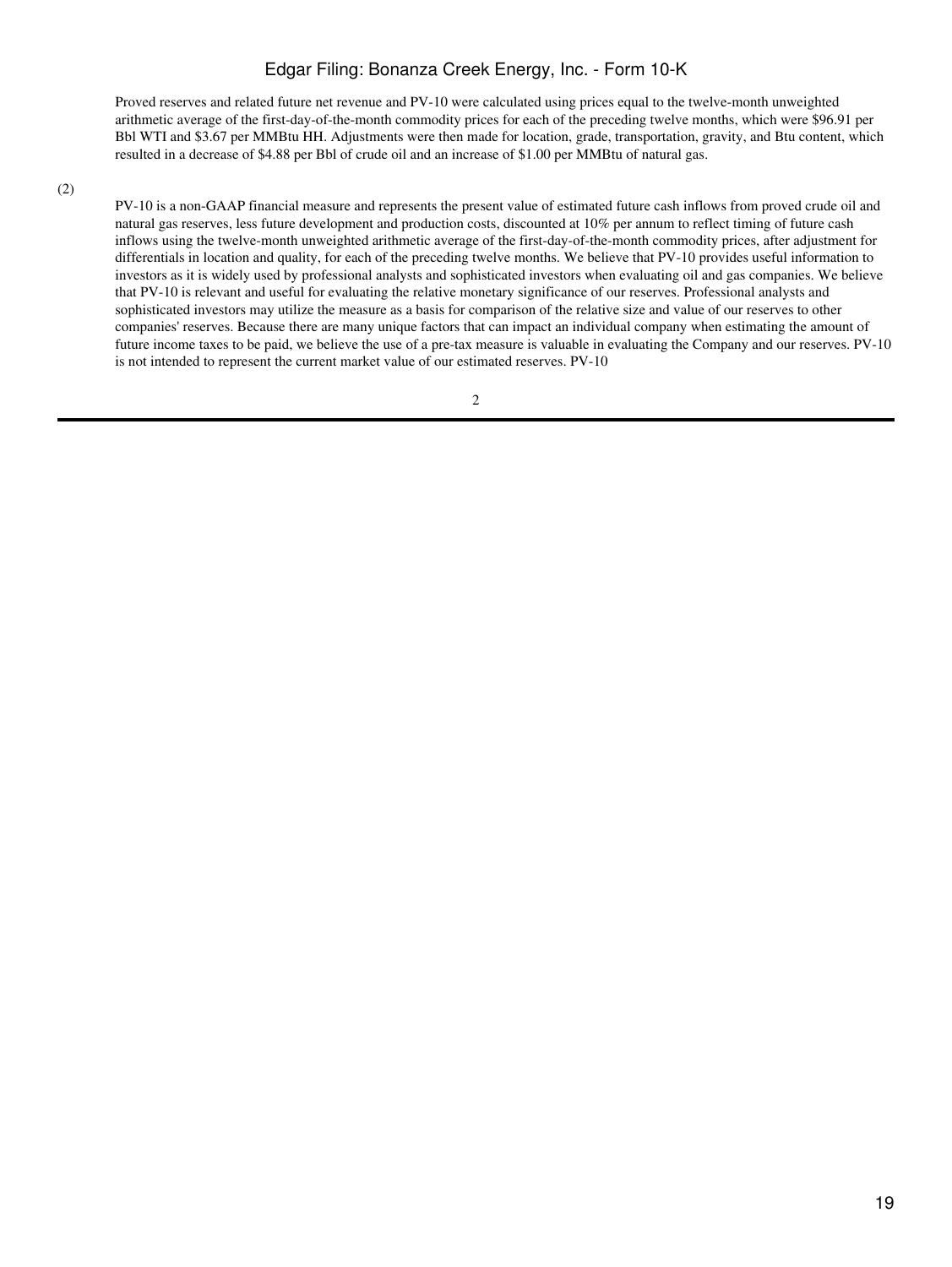differs from Standarized Measure of Discounted Future Net Cash Flows ("Standardized Measure") because it does not include the effect of future income taxes. Please refer to the *Reconciliation of PV-10 to Standardized Measure* presented several pages below.

#### **Our History**

 Bonanza Creek Energy, Inc. was incorporated on December 2, 2010 pursuant to the laws of the State of Delaware. On December 23, 2010, in connection with an investment from Project Black Bear LP, an entity advised by West Face Capital Inc. ("West Face Capital") and certain clients of Alberta Investment Management Corporation ("AIMCo"), we acquired Bonanza Creek Energy Company, LLC ("BCEC") and Holmes Eastern Company, LLC ("HEC"), which transactions we refer to as our "Corporate Restructuring." We completed the initial public offering of our common stock in December 2011 (our "IPO") pursuant to which 10,000,000 shares of our common stock were sold.

#### **Our Business Strategies**

 Our primary goal is to increase stockholder value by investing capital in projects that provide attractive rates of return relative to our cost of capital, and increase our production, proved reserves and cash flow. We intend to accomplish this by focusing on the following key strategies:

*Increase Production from Wattenberg Horizontal Opportunities and Develop Additional Resource Potential in Both of our Core Areas.* We intend to continue to develop the Niobrara and Codell formations utilizing horizontal drilling. While we are focused on the Niobrara B bench, primarily using 4,000 foot laterals, we have begun, and plan to continue, to develop the Niobrara C bench and Codell formation as well as to test extended reach lateral drilling in the Wattenberg Field and down-spacing concepts in both of our core areas. We expect to continue to generate profitable, long-term reserve and production growth predominantly through repeatable, lower-risk development drilling on our assets, which have multiple resource horizons.

*Pursue Ongoing Corporate Growth.* We intend to pursue bolt-on acquisitions in the Wattenberg Field and in southern Arkansas where we can take advantage of our core operational and engineering competencies. In addition, we will evaluate acquisitions of other opportunities where we believe the application of our core competencies will enhance shareholder value.

*Maintain High Degree of Operatorship.* We currently have and intend to maintain a high working interest in our assets, thereby allowing us to leverage our technical, operating, and management skills and control the timing of our capital expenditures.

*Manage Risk Exposure.* In order to achieve more predictable cash flow and to reduce our exposure to adverse fluctuations in oil prices, we have entered into and intend in the future to enter into derivative contracts for a significant portion of our expected oil production.

#### **Our Competitive Strengths**

We believe the following combination of strengths will enable us to implement our strategies:

*High Quality Asset Base with Oil and Liquids-Weighted Growth.* As of December 31, 2013, we have accumulated approximately 35,500 net acres in the Wattenberg Field prospective for the Niobrara formation, of which, approximately 18,000 net acres have been successfully tested to have prospective for the Codell formation. We will continue to test our remaining Wattenberg Field acreage to prove out the Codell formation. Our acreage is in an area noted for its high net oil and liquids content, with oil and NGLs comprising approximately 65% of proved reserves and approximately 73% of current production, yielding strong economic returns at current commodity prices. We believe our acreage position represents a large inventory of high value, ready-to-drill potential locations with significant upside potential and that the consistently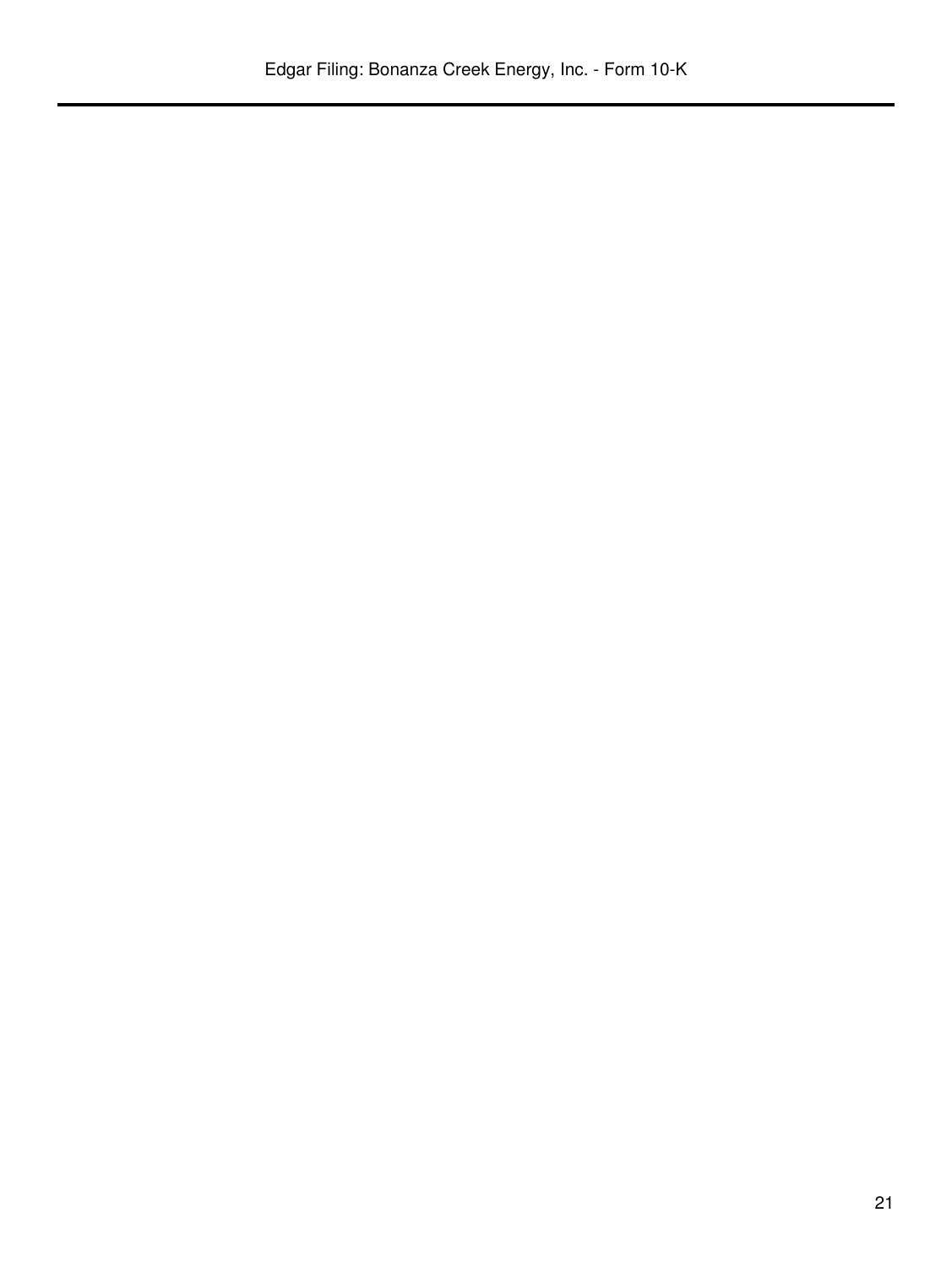positive results in this play by us and other operators validate our investment and the continued development of the area. We believe adequate gathering systems and takeaway capacity are in place in this area, enabling a short time period from well completion to first product sales.

*Contiguous Nature of Our Leasehold.* Our acreage positions in the Wattenberg Field and in the Mid-Continent region are highly contiguous which allows for more efficient field operations. In the Wattenberg Field, we believe our leasehold is particularly advantaged for development with horizontal wells and extended reach laterals.

*High Degree of Operational Control.* We operate approximately 99% of our proved reserves with an average working interest of approximately 89% providing us with significant control over the rate of development of our asset base. This allows us to employ the drilling and completion techniques we believe to be most effective, manage costs and control the timing and allocation of our capital expenditures.

*Gas Processing Capability in Southern Arkansas.* We own three gas processing facilities and 150 miles of gathering pipeline that principally serve our production from the Dorcheat Macedonia Field and our McKamie Patton Field properties. We believe the ownership of this gathering and processing infrastructure allows us to better control the timing of the development of our reserves and improves our economics in southern Arkansas.

*Experienced Management Team with Proven Track Record.* Our senior management team has extensive experience in the oil and gas industry. Our senior technical team averages more than 30 years of industry experience, including experience in multiple North American resource plays and basins. We believe our management and technical team is one of our principal competitive strengths due to its proven track record in identification, acquisition and execution of resource conversion opportunities. In addition, this team possesses substantial expertise in horizontal drilling techniques and fracture stimulation.

*Financial Flexibility.* Our capital structure is intended to provide a high degree of financial flexibility to grow our asset base, both through organic projects and opportunistic acquisitions. Our liquidity as of December 31, 2013 was approximately \$595 million, which was comprised of \$414 million of availability under our credit facility, if we elect to take advantage of our entire borrowing base, and approximately \$181 million of cash on hand. We also employ a disciplined approach to management of leverage and govern our organic capital spending programs.

#### **Our Operations**

 Our operations are mainly focused in the Wattenberg Field in the Rocky Mountain region and in the Dorcheat Macedonia Field in the Mid-Continent region.

#### *Rocky Mountain Region*

 The two main areas in which we operate in the Rocky Mountain region are the Wattenberg Field in Weld County, Colorado and the North Park Basin in Jackson County, Colorado.

Wattenberg Field Weld County, Colorado. Our operations are in the oil and liquids-weighted extension area of the Wattenberg Field targeting the Niobrara and Codell formations. As of December 31, 2013, our Wattenberg position consisted of approximately 40,000 gross (35,500 net) acres. During 2013, we had a net increase of approximately 4,500 net acres in the Wattenberg Field, which includes an increase in net acreage of approximately 5,250 acres through acquisitions and leasing in our core area and a reduction of approximately 750 net acres due to expiration of non-core lands, adjustments in ownership due to further title information and other adjustments including strategic partnerships and pooling arrangements. We own 3-D seismic surveys covering substantially all of our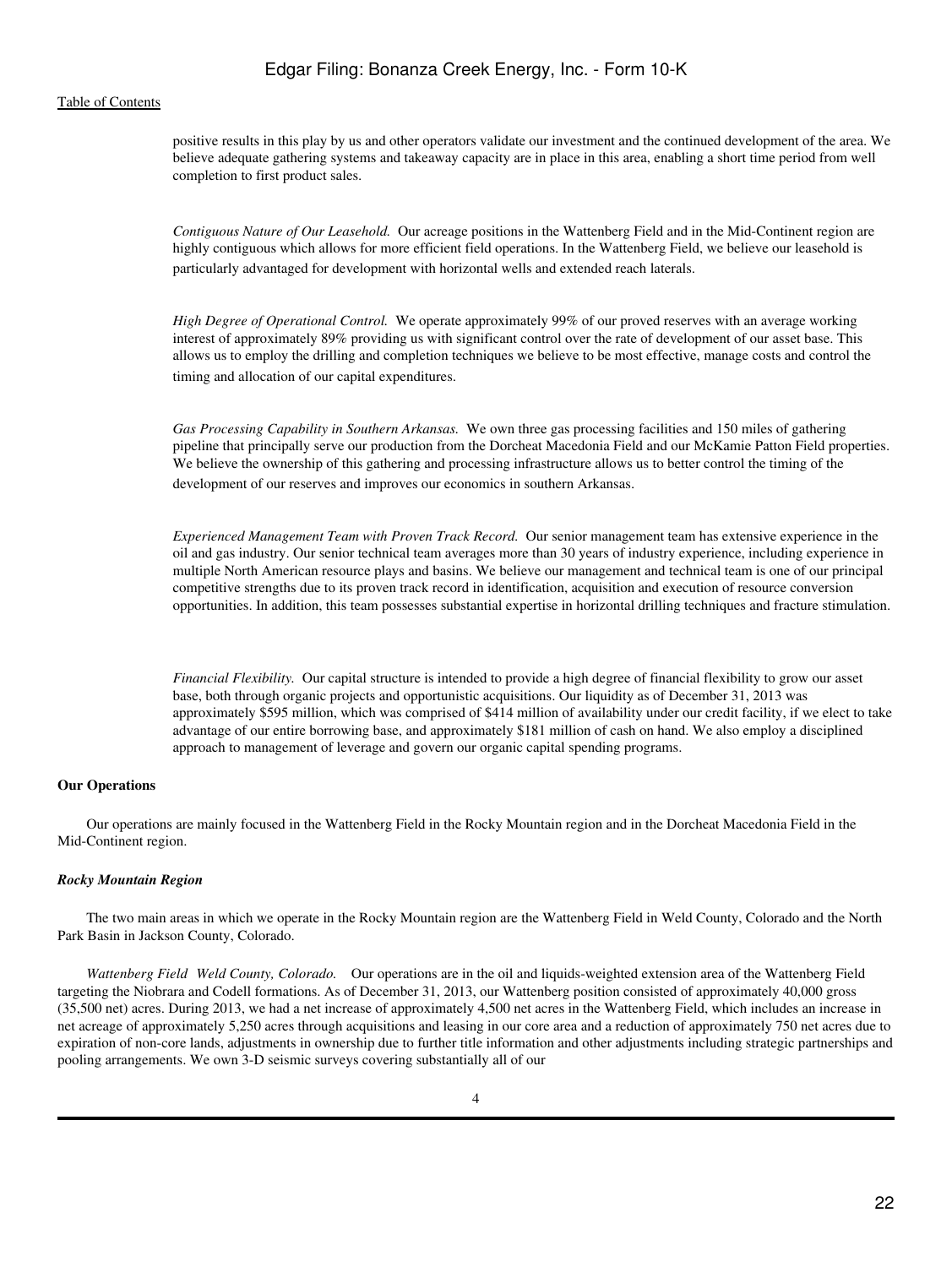acreage in the Wattenberg Field, which helps provide efficient and targeted horizontal drilling operations.

 The Wattenberg Field is now primarily developed for the Niobrara and Codell formations using horizontal drilling and multi-stage fracture stimulation techniques. We believe our acreage position has been fully delineated for the Niobrara B bench and expect this horizon to be a primary source of future production growth. In addition, our testing in the Niobrara C bench and Codell formation has been successful to date and supports future delineation and development drilling.

 Our estimated proved reserves at December 31, 2013 in the Wattenberg Field were 48,725 MBoe. As of December 31, 2013, we had a total of 313 gross producing wells, of which 124 gross were horizontal wells, and our average daily production during 2013 was approximately 10,495 Boe/d, of which 91% came from horizontal wells. Our average daily production for the month of December 2013 was 13,619 Boe/d. Our working interest for all producing wells averages approximately 91% and our net revenue interest is approximately 82%

 We continue to expand our proved reserves in this area by drilling non-proved horizontal locations. During 2013, we drilled 87 horizontal wells and successfully completed 73. In the Niobrara B bench, we drilled 69 and successfully completed 62 standard length (4,000 foot lateral) horizontal wells and two extended reach horizontal wells with average lateral length of 9,240 feet during 2013. Since we began our horizontal Niobrara B bench drilling program in 2011, through December 31, 2013, we have drilled and successfully completed 98 wells of which 92 are on 80-acre spacing and 6 are on 40-acre spacing. We believe the results demonstrated by our wells spaced at 40 acres warrant continued development of the Niobrara B bench at that spacing density. In addition, we believe the results demonstrated by our extended reach laterals warrant continued testing of lateral lengths of greater than 4,000 feet. In the Niobrara C bench and Codell formation, we drilled 10 and 6 standard length (4,000 foot lateral) horizontal wells, respectively, and successfully completed 5 and 4 standard length (4,000 foot lateral) horizontal wells during 2013. The drilling results demonstrated in the Niobrara C bench and Codell formation were in-line with expectations and provide the basis for our accelerated development plan during 2014.

We estimate our capital expenditures in the Wattenberg Field for 2014 will be \$493 million to \$533 million, which includes drilling a projected 87 horizontal wells in the Niobrara B bench, 16 horizontal wells in the Niobrara C bench, one horizontal well in the Niobrara A bench and 17 horizontal wells in the Codell sandstone. This drilling program includes approximately 23 proved locations and 98 non-proved locations and approximately \$28 million for non-operated horizontal drilling.

*North Park Basin Jackson County, Colorado.* We control approximately 22,000 gross (17,000 net) acres in the North Park Basin in Jackson County, Colorado, all prospective for the Niobrara oil shale. We operate the North and South McCallum Fields, which currently produce light oil and CO<sub>2</sub> from the Dakota/Lakota Group sandstones and oil from a shallow waterflood in the Pierre B sandstone. Oil production is trucked to market, while  $\mathrm{CO}_2$  production is gathered to a nearby plant for processing.

 In the North Park Basin, our estimated proved reserves as of December 31, 2013 were approximately 270 MBoe, 100% of which were crude oil. Our average net production during 2013 was approximately 123 Boe/d. None of our  $\rm{CO}_2$  production is currently reflected in our reserve reports.

 Currently, there is no takeaway capacity for natural gas from the North Park Basin. Any future commercial development of the Niobrara shale in this area will require significant investment to construct the infrastructure necessary to gather and transport the produced associated natural gas. We have budgeted approximately \$7 million during 2014 to drill two exploration wells in the North Park Basin.

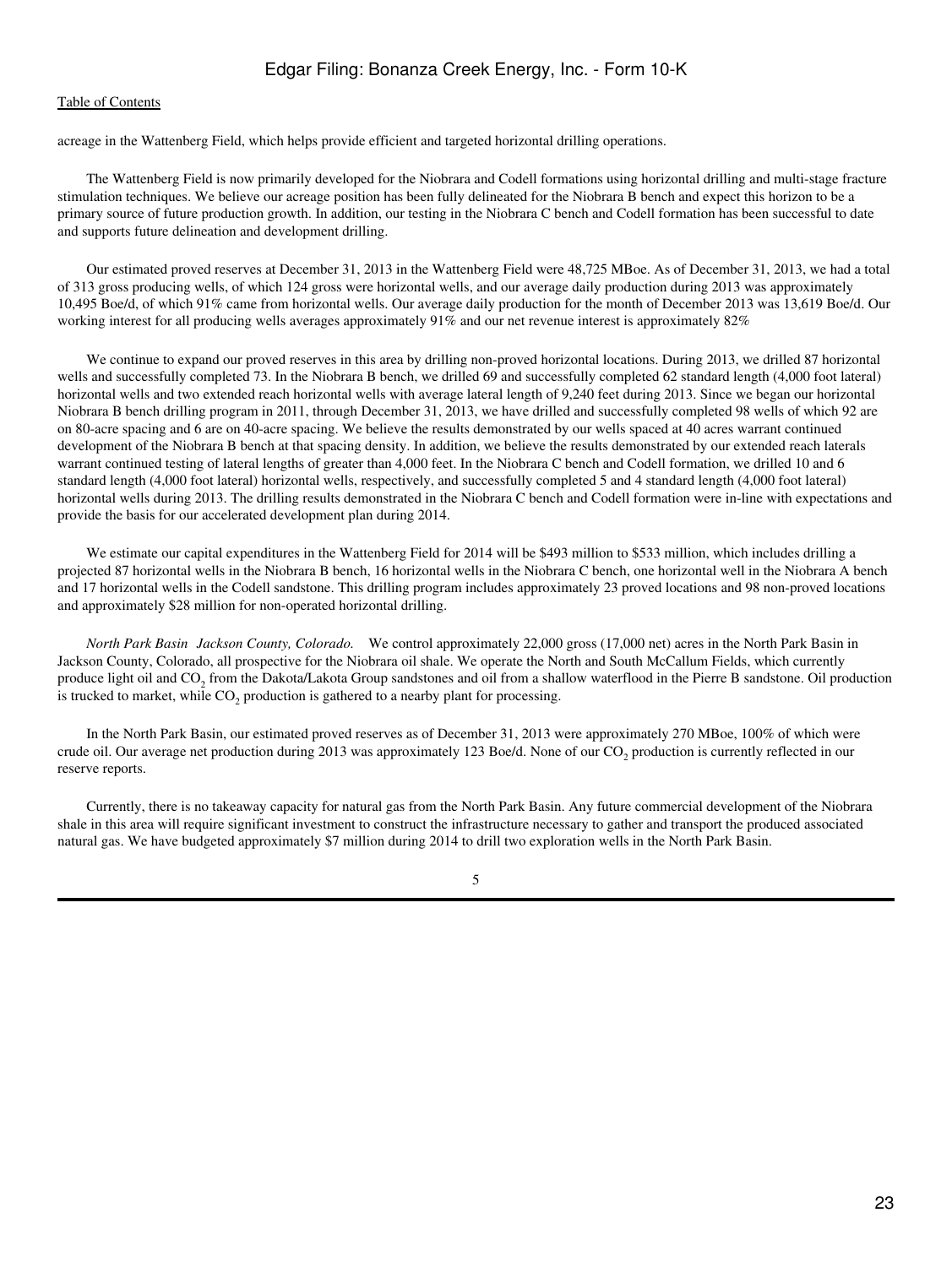#### [Table of Contents](#page-2-0)

#### *Mid-Continent Region*

 In southern Arkansas, we target the oil-rich Cotton Valley sands in the Dorcheat Macedonia and McKamie Patton Fields. As of December 31, 2013, our estimated proved reserves in this region were 20,744 MBoe, 69% of which were oil and natural gas liquids and 59% of which were proved developed. We currently operate 237 producing vertical wells and, as of December 31, 2013, have an identified drilling inventory of approximately 112 gross (93 net) PUD drilling locations on our acreage. During 2013, we drilled 47 wells and successfully completed 48 wells in the Dorcheat Macedonia and McKamie Patton Fields. We achieved an average production rate for 2013 of 5,554 Boe/d, of which 70% was from crude oil and liquids, and an average production rate for December 2013 of 5,889 Boe/d. Productive reservoirs range in depth from 4,500 to 9,000 feet in depth. Those reservoirs include the Smackover and the Pettet, but our primary development target is the Cotton Valley.

 *Dorcheat Macedonia.* In the Dorcheat Macedonia Field, we average an approximate 84% working interest and an approximate 70% net revenue interest on all producing wells, and the majority of our acreage is held by unitization, production, or drilling operations. We have approximately 190 gross producing wells and our average net daily production during 2013 was approximately 5,116 Boe/d. During the month of December 2013, it was approximately 5,541 Boe/d. Our proved reserves in this field are approximately 19,377 MBoe. Prior to 2013, the development plan for the Dorcheat Macedonia Field was based on a maximum well density equal to 10-acre spacing. Late in 2012, we initiated the first of three pilot tests which increased well density to 5-acre spacing. Results from these pilots are encouraging and we plan to allocate 19% of our 2014 capital budget in the Mid-Continent region to this down-spacing project.

 As of December 31, 2013, we have identified approximately 110 gross (91 net) PUD drilling locations on our acreage in this area. During 2013, we drilled 44 and successfully completed 45 vertical Cotton Valley wells in Dorcheat Macedonia. We have budgeted capital expenditures for 2014 of approximately \$75 million to \$85 million for the development of this field. In 2014, we expect to drill 34 PUD locations on 10-acre spacing with a complete cost per well of approximately \$1.8 million, approximately \$1.7 million of which will be for initial drilling and completion with the remaining \$100,000 attributed to the first recompletion generally executed within six months of first production. In addition, we expect to drill 10 wells on 5-acre spacing and perform 112 recompletions on existing wells.

 *Other Mid-Continent.* We own additional interests in our Mid-Continent region near the Dorcheat Macedonia Field. These include interests in the McKamie Patton, Atlanta and Beech Creek Fields. As of December 31, 2013, our estimated aggregate proved reserves in these fields were approximately 1,367 MBoe, and average net daily production during 2013 was approximately 438 Boe/d. During 2013, we drilled 3 vertical Cotton Valley wells in the McKamie-Patton Field. In 2014, we expect to continue development at McKamie-Patton with 4 vertical Cotton Valley wells.

 *Gas Processing Facilities.* Our Mid-Continent gas processing facilities are located in Lafayette and Columbia counties in Arkansas and are strategically located to serve our production in the region. In the aggregate, our Arkansas gas processing facilities have approximately 40 MMcf/d of capacity with 86,000 gallons per day of associated natural gas liquids capacity. Our ownership of these facilities and related gathering pipeline provides us with the benefit of controlling processing and compression of our natural gas production and timing of connection to our newly completed wells.

#### **Reserves**

#### *Estimated Proved Reserves*

 Unless otherwise specifically identified, the summary data with respect to our estimated proved reserves presented below has been prepared by our independent reserve engineering firm in accordance with rules and regulations of the Securities and Exchange Commission (the "SEC") applicable to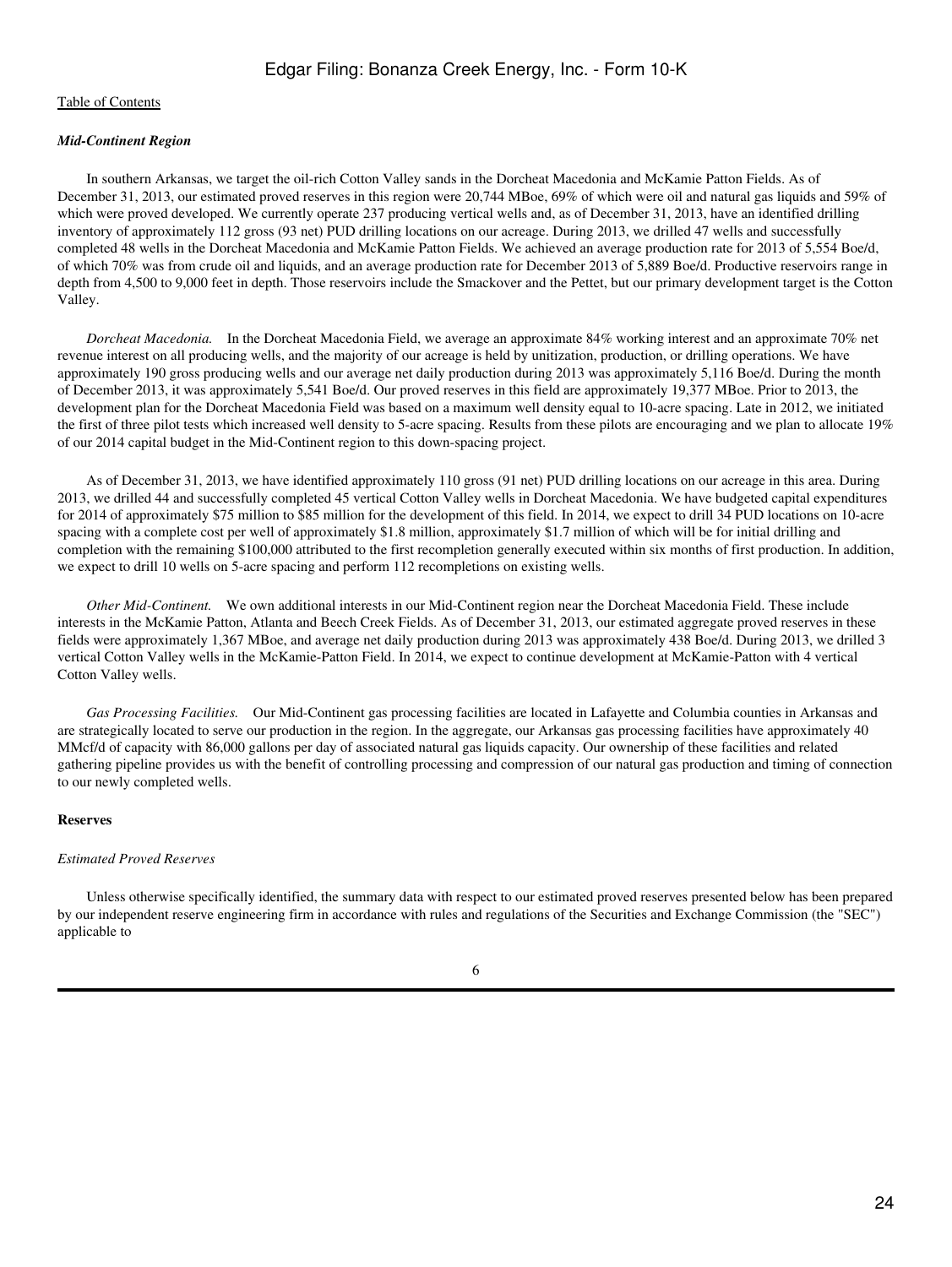#### [Table of Contents](#page-2-0)

companies involved in oil and natural gas producing activities. Our proved reserve estimates do not include probable or possible reserves which may exist, categories which the new SEC rules now permit us to disclose in public reports. Our estimated proved reserves for the years ended December 31, 2013, 2012, and 2011 and for future periods are determined using the preceding twelve-months' unweighted arithmetic average of the first-day-of-the-month prices. For a definition of proved reserves under the SEC rules, please see the *Glossary of Oil and Natural Gas Terms* included in the beginning of this report.

 Reserve estimates are inherently imprecise and estimates for new discoveries and undeveloped locations are more imprecise than reserve estimates for producing oil and gas properties. Accordingly, these estimates are expected to change as new information becomes available. The PV-10 values shown in the following table are not intended to represent the current market value of our estimated proved reserves. Neither prices nor costs have been escalated. The actual quantities and present values of our estimated proved reserves may be less than we have estimated. No estimates of our proved reserves have been filed with or included in reports to any federal authority or agency, other than the SEC, since the beginning of the last fiscal year.

 The table below summarizes our estimated proved reserves at December 31, 2013, 2012, and 2011 for each of the areas in which we operate. The proved reserve estimates at December 31, 2013 presented in the table below are based on reports prepared by Netherland, Sewell & Associates, Inc., our independent reserve engineers, whereas the December 31, 2012 and 2011 estimated proved reserved were prepared by Cawley, Gillespie & Associates, Inc. In preparing these reports, Netherland, Sewell & Associates, Inc. and Cawley, Gillespie & Associates, Inc. evaluated 100% of our properties at December 31, 2013, 2012, and 2011. For more information regarding our independent reserve engineers, please see *Independent Reserve Engineers* below. The information in the following table does not give any effect to or reflect our commodity derivatives.

|                       | At December 31, |         |      |  |  |  |  |
|-----------------------|-----------------|---------|------|--|--|--|--|
| <b>Region/Field</b>   | 2013            | 2012    | 2011 |  |  |  |  |
|                       |                 | (MMBoe) |      |  |  |  |  |
| <b>Rocky Mountain</b> | 49.1            | 32.4    | 21.4 |  |  |  |  |
| Wattenberg            | 48.8            | 31.9    | 20.8 |  |  |  |  |
| North Park            | 0.3             | 0.5     | 0.6  |  |  |  |  |
| Mid-Continent         | 20.7            | 20.6    | 21.6 |  |  |  |  |
| Dorcheat Macedonia    | 19.4            | 19.0    | 19.9 |  |  |  |  |
| McKamie Patton        | 1.3             | 1.6     | 1.6  |  |  |  |  |
| Other                 | 0.0             | 0.0     | 0.1  |  |  |  |  |
| California            | 0.0             | 0.0     | 0.7  |  |  |  |  |
|                       |                 |         |      |  |  |  |  |
| Total                 | 69.8            | 53.0    | 43.7 |  |  |  |  |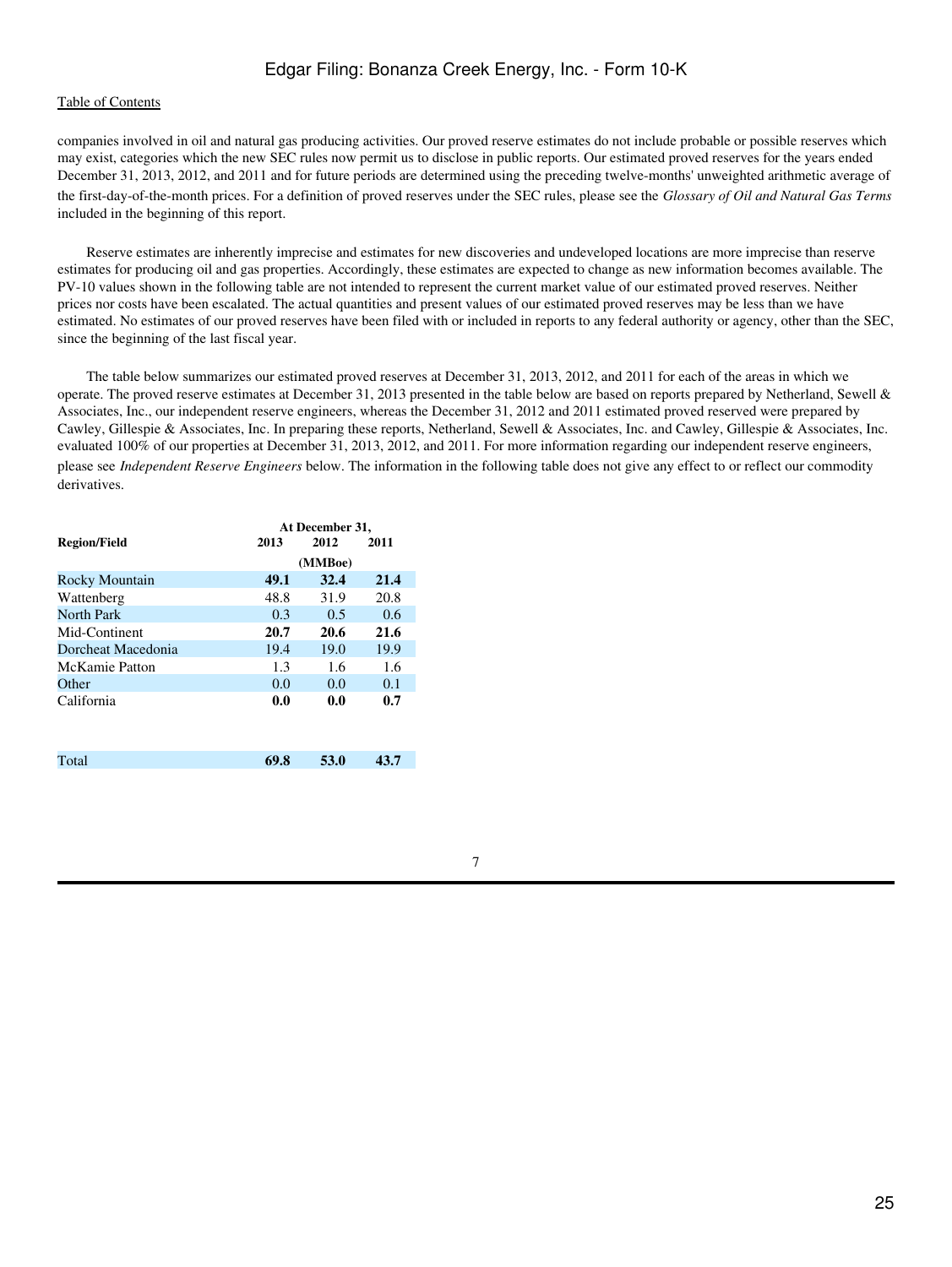The following table sets forth more information regarding our estimated proved reserves at December 31, 2013, 2012, and 2011:

|                                                        | At December 31, |       |      |  |
|--------------------------------------------------------|-----------------|-------|------|--|
|                                                        | 2013            | 2012  | 2011 |  |
| <b>Reserve Data(1):</b>                                |                 |       |      |  |
| Estimated proved reserves:                             |                 |       |      |  |
| Oil (MMBbls)                                           | 43.6            | 30.2  | 24.6 |  |
| Natural gas (Bcf)                                      | 139.6           | 118.5 | 93.0 |  |
| Natural gas liquids (MMBbls)                           | 2.9             | 3.1   | 3.6  |  |
| Total estimated proved reserves (MMBoe)(2)             | 69.8            | 53.0  | 43.7 |  |
| Percent oil and liquids                                | 67%             | 63%   | 65%  |  |
| Estimated proved developed reserves:                   |                 |       |      |  |
| Oil (MMBbls)                                           | 20.7            | 14.3  | 10.6 |  |
| Natural gas (Bcf)                                      | 59.2            | 48.9  | 31.3 |  |
| Natural gas liquids (MMBbls)                           | 1.6             | 1.3   | 1.2  |  |
| Total estimated proved developed reserves (MMBoe)(2)   | 32.2            | 23.8  | 17.0 |  |
| Percent oil and liquids                                | 69%             | 66%   | 69%  |  |
| Estimated proved undeveloped reserves:                 |                 |       |      |  |
| Oil (MMBbls)                                           | 22.9            | 15.8  | 14.0 |  |
| Natural gas (Bcf)                                      | 80.4            | 69.6  | 61.7 |  |
| Natural gas liquids (MMBbls)                           | 1.3             | 1.8   | 2.4  |  |
| Total estimated proved undeveloped reserves (MMBoe)(2) | 37.6            | 29.2  | 26.7 |  |
| Percent oil and liquids                                | 64%             | 60%   | 61%  |  |

(1)

Proved reserves were calculated using prices equal to the twelve-month unweighted arithmetic average of the first-day-of-the-month prices for each of the preceding twelve months, which were \$96.91 per Bbl WTI and \$3.67 per MMBtu HH, \$94.71 per Bbl WTI and \$2.76 per MMBtu HH, \$96.19 per Bbl WTI and \$4.12 per MMBtu HH for the years ended December 31, 2013, 2012 and 2011 respectively. Adjustments were made for location and grade.

#### (2)

Determined using the ratio of 6 Mcf of natural gas being equivalent to one Bbl of crude oil.

 Proved developed oil and gas reserves are reserves that can be expected to be recovered through existing wells with existing equipment and operating methods. Proved undeveloped oil and gas reserves are reserves that are expected to be recovered from new wells on undrilled acreage, or from existing wells where a relatively major expenditure is required for completion. Proved undeveloped reserves on undrilled acreage are limited to those directly offsetting development spacing areas that are reasonably certain of production when drilled. All proved undeveloped locations in our December 31, 2013 reserves report are scheduled to be drilled within five years from their initial proved booking date. The technologies used to establish our proved reserves are a combination of geologic mapping, electric logs, seismic data and production data.

 Estimated proved reserves at December 31, 2013 were 69.8 MMBoe, a 32% increase from estimated proved reserves of 53.0 MMBoe at December 31, 2012. The net increase in reserves of 16.8 MMBoe resulting from development in the Wattenberg Field is comprised of 28.9 MMBoe of additions in extensions and discoveries offset by 3.8 MMBoe in production and negative revisions of 8.3 MMBoe. The negative revision results primarily from a combination of eliminating 45 net vertical locations from proved undeveloped due to the change in focus from vertical to horizontal development, the elimination of all proved non-producing reserves associated with vertical well refracs, recompletions, and lower performance from our vertical producers due to increased line pressure. The addition in extension and discoveries is the result of drilling and completing 68 unproved horizontal locations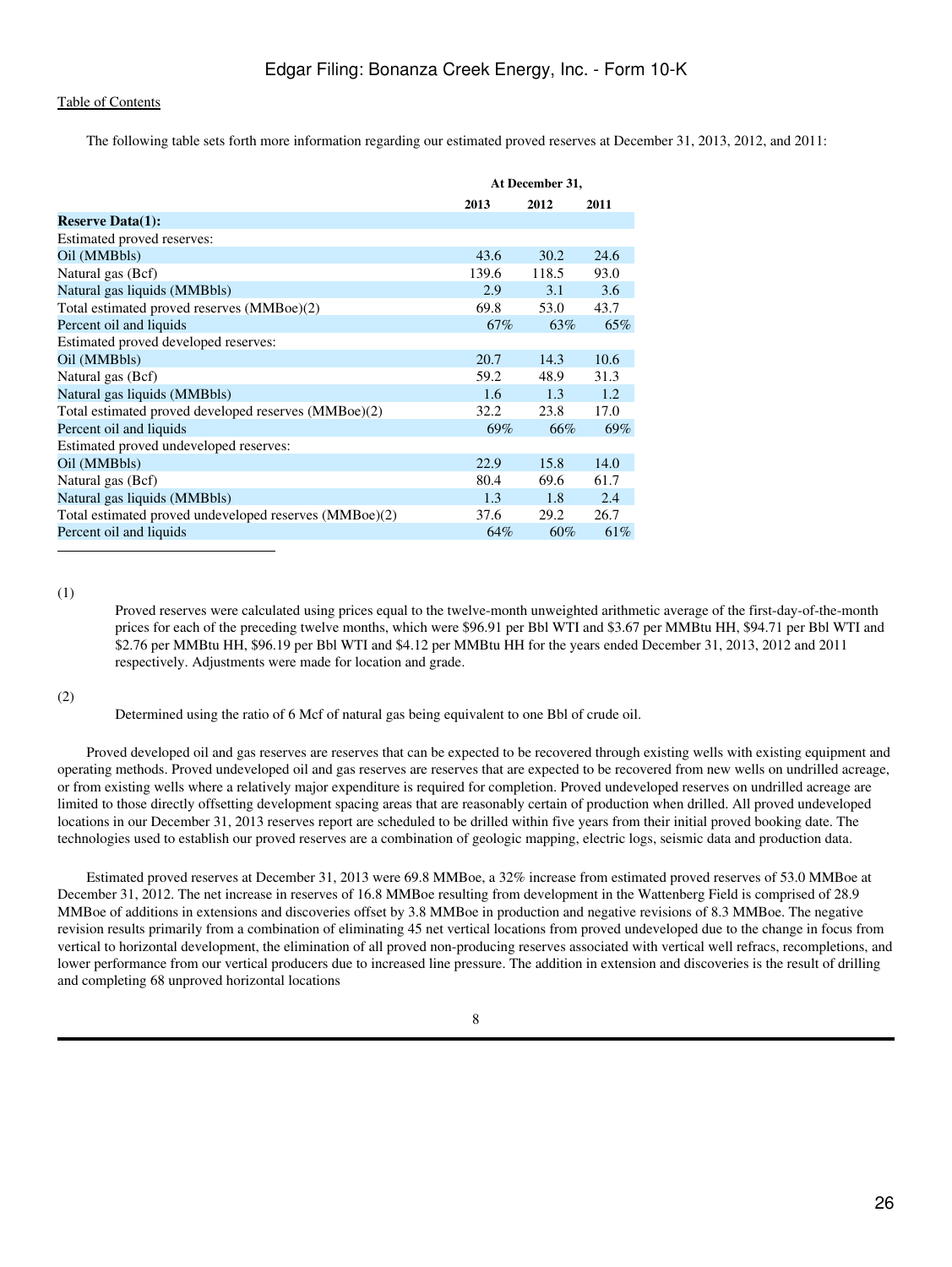(including 4 non-operated) in the Wattenberg Field during 2013 and the addition of 89 new horizontal proved undeveloped locations. A net increase in reserves of 0.1 MMBoe in the Mid-Continent region resulted from the drilling and completion of our 5-acre increased density pilots in the Cotton Valley formation offset by a negative revision resulting from lower than expected proved developed performance. A small positive pricing revision of 0.51 MMBoe resulted from an increase in average commodity price from \$94.71 per Bbl WTI and \$2.76 per MMBtu HH for the year ended December 31, 2012 to \$96.91 per Bbl WTI and \$3.67 per MMBtu HH for the year ended December 31, 2013.

 Estimated proved reserves at December 31, 2012 were 53.0 MMBoe, a 21% increase from estimated proved reserves of 43.7 MMBoe at December 31, 2011. The net increase in reserves of 9.3 MMBoe resulted from development in the Wattenberg Field was comprised of 18.9 MMBoe of additions in extensions and discoveries offset by 3.5 MMBoe in production and negative revisions of 6.1 MMBoe. The negative revision results from a combination of eliminating 50 locations from proved undeveloped due to the change in focus from vertical to horizontal development and lower performance from our vertical producers. The addition in extension and discoveries is the result of drilling and completing 65 unproved locations in the Wattenberg Field during 2012 (approximately 50% horizontal Niobrara B bench locations, 50% vertical development) and the addition of 63 new proved undeveloped locations (100% horizontal Niobrara B bench locations). A net increase in reserves of 0.68 MMBoe in the Mid-Continent region resulted from continued development of the Cotton Valley formation. Proved reserves decreased by 0.67 MMBoe with the divestiture of the majority of our California properties. A small negative pricing revision of 0.1 MMBoe resulted from a decrease in commodity price from \$96.19 per Bbl WTI and an average price of \$4.12 per MMBtu HH for the year ended December 31, 2011 to \$94.71 per Bbl WTI and \$2.76 per MMBtu HH for the year ended December 31, 2012.

 Estimated proved reserves at December 31, 2011 were 43.7 MMBoe, a 33% increase from estimated proved reserves of 32.9 MMBoe at December 31, 2010. All proved undeveloped locations included in our December 31, 2011 reserves report are scheduled to be drilled within five years from their initial proved booking date. The increase was primarily due to extensions and discoveries associated with the Rocky Mountain region and was comprised of 168 new proved undeveloped locations and 54 unproved locations that were drilled during 2011 and moved directly to proved reserves. Another component of the increase was our commodity price assumption for oil which increased \$16.76 per Bbl WTI to \$96.19 per Bbl WTI for the year ended December 31, 2011 from \$79.43 per Bbl WTI for the year ended December 31, 2010.

#### *Reconciliation of PV-10 to Standardized Measure*

 PV-10 is derived from the Standardized Measure of discounted future net cash flows, which is the most directly comparable GAAP financial measure. PV-10 is a computation of the Standardized Measure on a pre-tax basis. PV-10 is equal to the Standardized Measure at the applicable date, before deducting future income taxes, discounted at 10%. We believe that the presentation of PV-10 is relevant and useful to investors because it presents the discounted future net cash flows attributable to our estimated net proved reserves prior to taking into account future corporate income taxes, and it is a useful measure for evaluating the relative monetary significance of our oil and natural gas properties. Further, investors may utilize the measure as a basis for comparison of the relative size and value of our reserves to other companies. We use this measure when assessing the potential return on investment related to our oil and natural gas properties. PV-10, however, is not a substitute for the Standardized Measure. Our PV-10 measure and the Standardized Measure do not purport to present the fair value of our oil and natural gas reserves.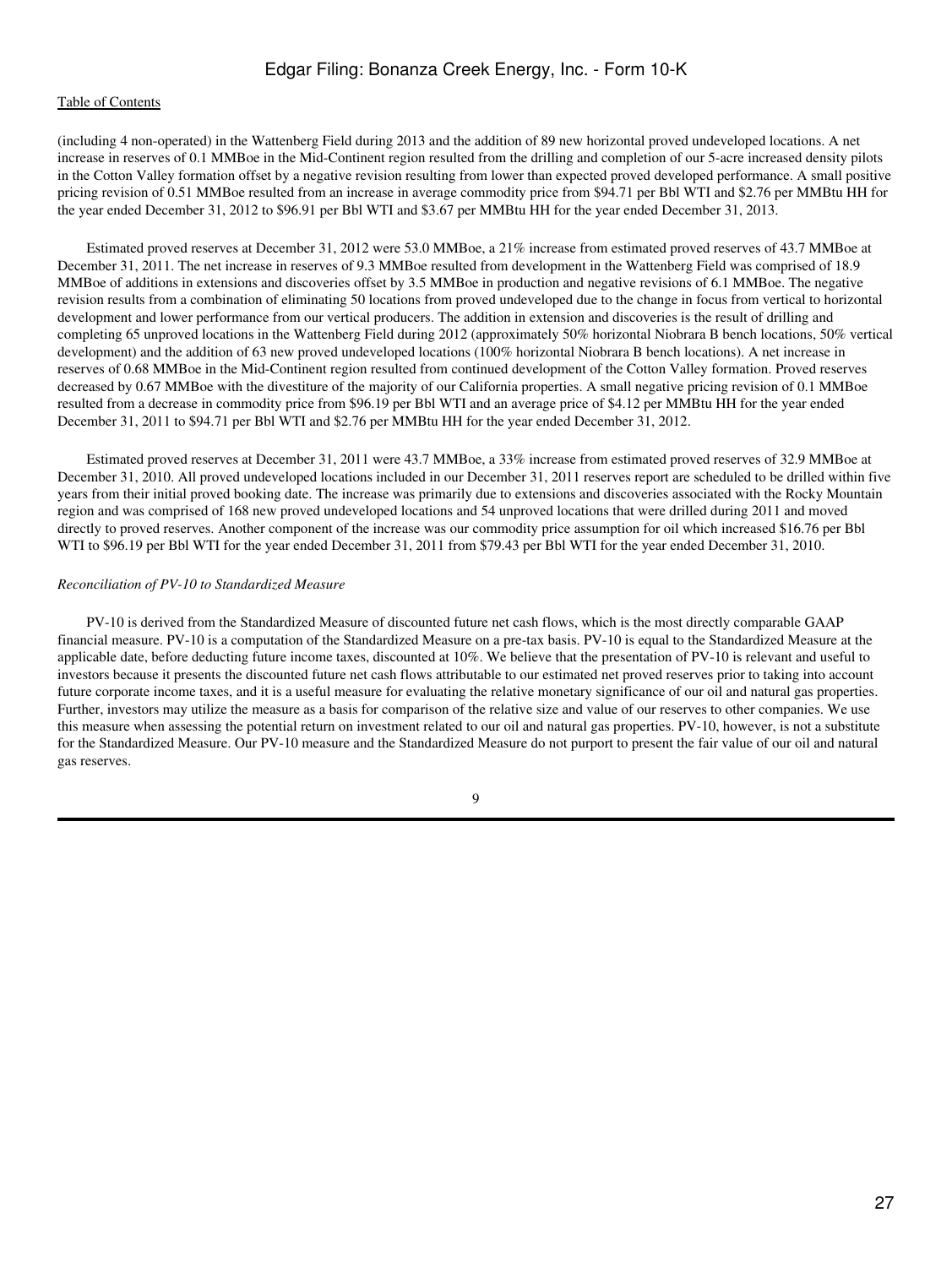The following table provides a reconciliation of PV-10 to the Standardized Measure at December 31, 2013, 2012 and 2011:

|                                                        | December 31,  |         |               |               |               |         |
|--------------------------------------------------------|---------------|---------|---------------|---------------|---------------|---------|
|                                                        |               | 2013    |               | 2012          |               | 2011    |
|                                                        |               |         |               | (in millions) |               |         |
| $PV-10$                                                | <sup>\$</sup> | 1,227.2 | <sup>\$</sup> | 834.7         | <sup>\$</sup> | 794.0   |
| Present value of future income taxes discounted at 10% |               | (301.9) |               | (151.3)       |               | (127.8) |
|                                                        |               |         |               |               |               |         |
| Standardized Measure                                   | S             | 925.3   | \$            | 683.4         | \$            | 666.2   |

#### *Proved Undeveloped Reserves*

|                                     |                 | <b>Net Reserves, MBoe</b> |         |  |  |  |
|-------------------------------------|-----------------|---------------------------|---------|--|--|--|
|                                     | At December 31, |                           |         |  |  |  |
|                                     | 2013            | 2012                      | 2011    |  |  |  |
| Beginning of year                   | 29,192          | 26,652                    | 21,334  |  |  |  |
| Converted to proved developed       | (3,047)         | (5,166)                   | (4,184) |  |  |  |
| Additions from capital program      | 16,535          | 13,913                    | 10,190  |  |  |  |
| Acquisitions (sales)                | 1,779           | (430)                     |         |  |  |  |
| Revisions (pricing and engineering) | (6, 856)        | (5,777)                   | (688)   |  |  |  |
|                                     |                 |                           |         |  |  |  |
| End of year                         | 37,603          | 29.192                    | 26,652  |  |  |  |

 At December 31, 2013, our proved undeveloped reserves were 37,603 MBoe, all of which are scheduled to be drilled within five years of their initial disclosure. At December 31, 2012, our proved undeveloped reserves were 29,192 MBoe. During 2013, 3,047 MBoe or 10% of our proved undeveloped reserves (40 wells) were converted into proved developed reserves requiring \$62.8 million of drilling and completion capital. Continued delineation and testing in our Wattenberg Field in 2013 resulted in a conversion rate less than 20% for the year. In 2014, our drilling plans include proved undeveloped drilling estimated to convert over 20% of our proved undeveloped reserves into proved developed reserves. Executing our 2013 capital program resulted in the addition of 16,535 MBoe in proved undeveloped reserves (92 wells). The negative revision of 6,856 MBoe results from a combination of eliminating vertical proved undeveloped locations in the Wattenberg Field continuing the transition to horizontal development and a reduction in proved undeveloped reserves in the Dorcheat Macedonia Field based on proved developed performance.

 At December 31, 2012, our proved undeveloped reserves were 29,192 MBoe, all of which were scheduled to be drilled within five years of their initial disclosure. At December 31, 2011, our proved undeveloped reserves were 26,652 MBoe. During 2012, 5,166 MBoe or 19.4% of our proved undeveloped reserves (89 wells) were converted into proved developed reserves requiring \$128.9 million of drilling and completion capital and \$16.2 million of capital primarily used to expand our Dorcheat Macedonia gas plant. Executing our 2012 capital program resulted in the addition of 13,913 MBoe in proved undeveloped reserves (83 wells). Sales of the majority of our California properties during 2012 reduced our proved undeveloped reserves by 430 MBoe. The negative revision of 5,777 MBoe results from a combination of eliminating 50 locations in the Wattenberg Field from proved undeveloped due to the change in focus from vertical to horizontal development and the reduction in remaining vertical proved undeveloped reserves as a result of lower performance from our vertical producers.

 At December 31, 2011, our proved undeveloped reserves were 26,652 MBoe, all of which were scheduled to be drilled within five years of their initial disclosure. At December 31, 2010, our proved undeveloped reserves were 21,334 MBoe. During 2011, 4,184 MBoe or 19.6% of our proved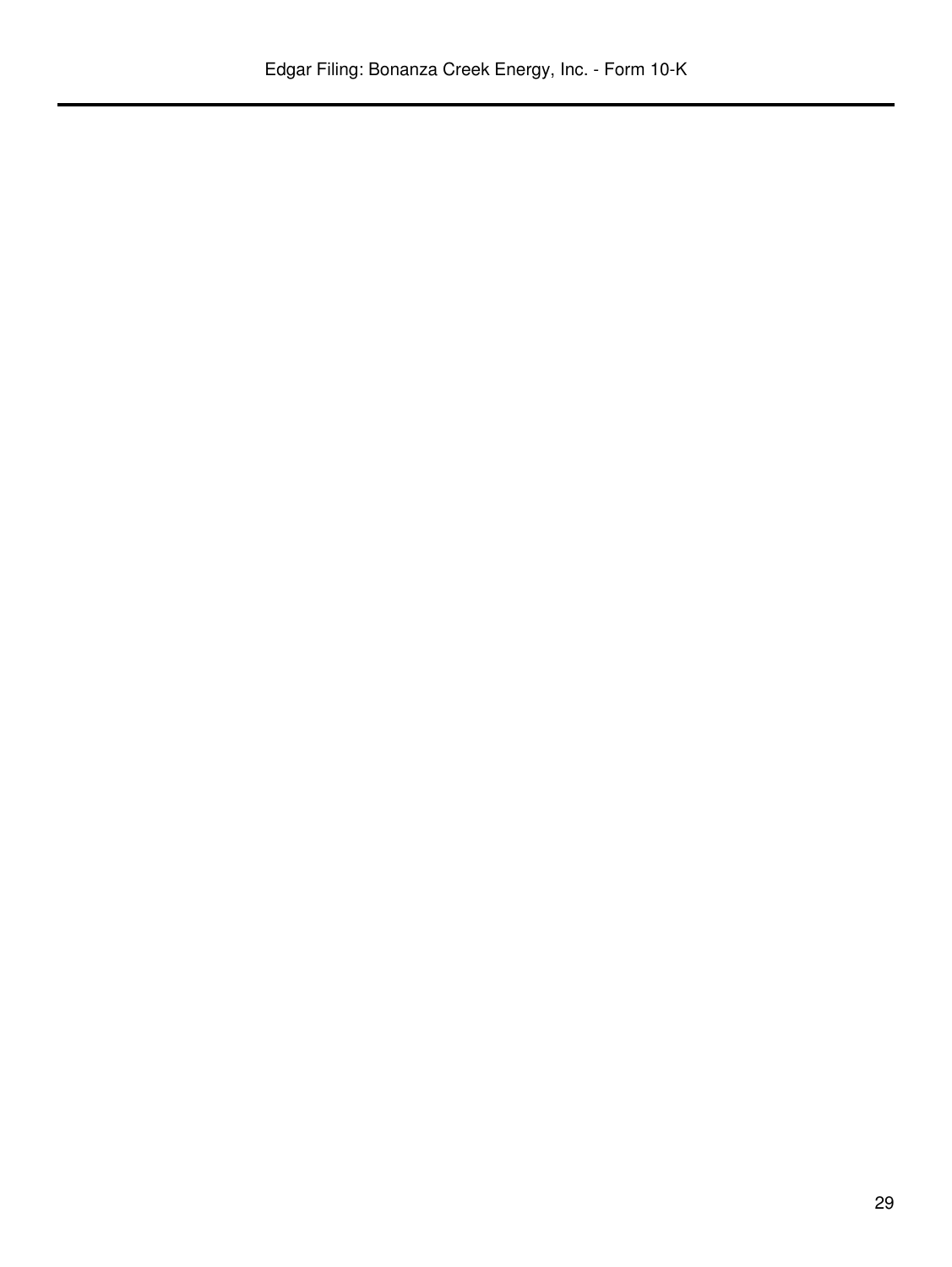undeveloped reserves were converted into proved developed reserves requiring \$93.9 million of capital. The majority of the reserves converted to proved developed during 2011, 3,176 MBoe or 76%, resulted from our capital program in the Mid-Continent region. Executing the 2011 capital program in both the Rocky Mountain and Mid-Continent regions resulted in the addition of 10,190 MBoe in proved undeveloped reserves.

#### *Internal controls over reserves estimation process*

 We maintain an internal staff of petroleum engineers and geoscience professionals who ensure the integrity, accuracy and timeliness of data furnished to our independent reserve engineers for their reserves estimation process. The technical person primarily responsible for overseeing the reserves process within the Company is Lynn E. Boone. Ms. Boone is our Senior Vice President, Planning & Reserves. Ms. Boone attended the Colorado School of Mines and graduated in 1982 with a Bachelor of Science degree in Chemical and Petroleum Refining Engineering. She attended the University of Oklahoma and graduated in 1985 with a Master of Science degree in Petroleum Engineering. Ms. Boone has been involved in evaluations and the estimation of reserves and resources for over 25 years. She has managed the technical reserve process at a company level for over ten years.

 Our technical team works with our banking syndicate members at least twice each year, for a valuation of our reserves by the banks in our lending group and their engineers in determining the borrowing base under our revolving credit facility.

#### *Independent Reserve Engineers*

The reserves estimates for the year ended December 31, 2013 shown herein have been independently evaluated by Netherland, Sewell & Associates, Inc. ("NSAI"), a worldwide leader of petroleum property analysis for industry and financial organizations and government agencies. NSAI was founded in 1961 and performs consulting petroleum engineering services under Texas Board of Professional Engineers Registration No. F-2699. Within NSAI, the technical persons primarily responsible for preparing the estimates set forth in the NSAI reserves report incorporated herein are Mr. Dan Paul Smith and Mr. John Hattner. Mr. Smith has been practicing consulting petroleum engineering at NSAI since 1980. Mr. Smith is a Licensed Professional Engineer in the State of Texas (License No. 49093) and has over 30 years of practical experience in petroleum engineering and in the estimation and evaluation of reserves. He graduated from Mississippi State University in 1973 with a Bachelor of Science Degree in Petroleum Engineering. Mr. Hattner has been practicing consulting petroleum geology at NSAI since 1991. Mr. Hattner is a Licensed Professional Geoscientist in the State of Texas, Geology, (License No. 559) and has over 30 years of practical experience in petroleum geosciences, with over 20 years experience in the estimation and evaluation of reserves. He graduated from University of Miami, Florida, in 1976 with a Bachelor of Science Degree in Geology; from Florida State University in 1980 with a Master of Science Degree in Geological Oceanography; and from Saint Mary's College of California in 1989 with a Master of Business Administration Degree. Both technical principals meet or exceed the education, training, and experience requirements set forth in the Standards Pertaining to the Estimating and Auditing of Oil and Gas Reserves Information promulgated by the Society of Petroleum Engineers; both are proficient in judiciously applying industry standard practices to engineering and geoscience evaluations as well as applying SEC and other industry reserves definitions and guidelines.

 The proved reserves estimate for the Company for the years ended December 31, 2011 and 2012 shown herein have been independently prepared by Cawley, Gillespie & Associates, Inc.; which was founded in 1961 and performs consulting petroleum engineering services under Texas Board of Professional Engineers Registration No. F-693. Within Cawley, Gillespie & Associates, Inc., the technical person primarily responsible for preparing the estimates shown herein was Zane Meekins. Mr. Meekins has been a petroleum engineering consultant at Cawley, Gillespie & Associates, Inc. since

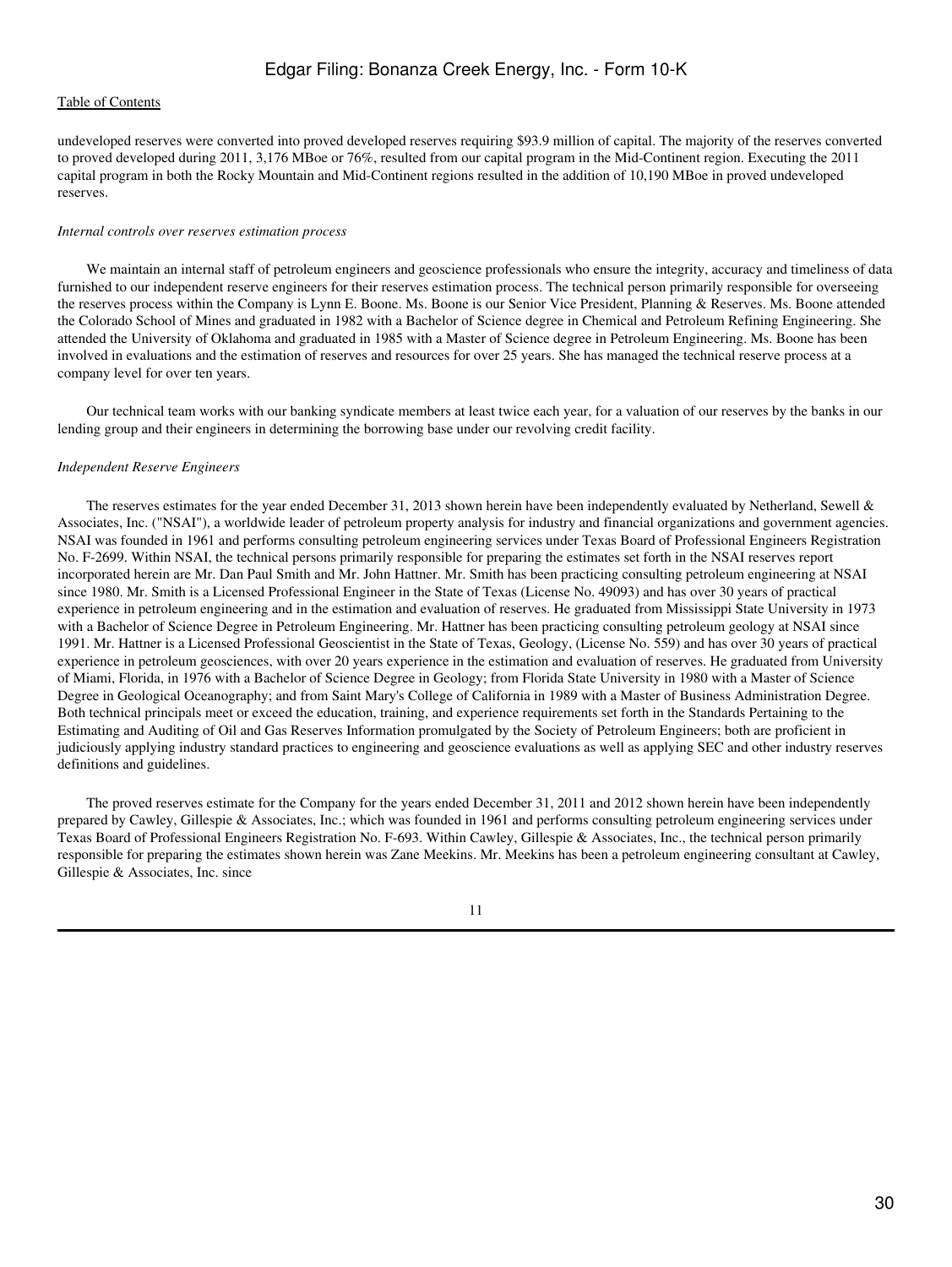1989. Mr. Meekins is a Registered Professional Engineer in the State of Texas (License No. 71055) and has over 24 years of practical experience in petroleum engineering, with over 22 years' experience in the estimation and evaluation of reserves. He graduated from Texas A&M University with a BS in Petroleum Engineering. Mr. Meekins meets or exceeds the education, training, and experience requirements set forth in the Standards Pertaining to the Estimating and Auditing of Oil and Gas Reserves Information promulgated by the Society of Petroleum Engineers.

#### **Production, Revenues and Price History**

 Oil and natural gas are commodities. The price that we receive for the oil and natural gas we produce is largely a function of market supply and demand. Demand for oil and natural gas in the United States has increased dramatically over the last ten years. Beginning in 2010 there was a steady decline in natural gas prices but prices stabilized in the twelve month period ended December 31, 2013. The decline was caused by a global economic downturn and increased inventory of natural gas. Oil prices have steadily increased since 2010 and continued to do so during the twelve month period ended December 31, 2013. The increase was caused by increased demand coupled with unexpected global production outages.

 Demand is impacted by general economic conditions, weather and other seasonal conditions, including hurricanes and tropical storms. Over or under supply of oil or natural gas can result in substantial price volatility. Historically, commodity prices have been volatile and we expect that volatility to continue in the future. A substantial or extended decline in oil or natural gas prices or poor drilling results could have a material adverse effect on our financial position, results of operations, cash flows, quantities of oil and natural gas reserves that may be economically produced and our ability to access capital markets.

 The following table sets forth information regarding oil and natural gas production, realized prices, and production costs for the periods indicated. For additional information on price calculations, please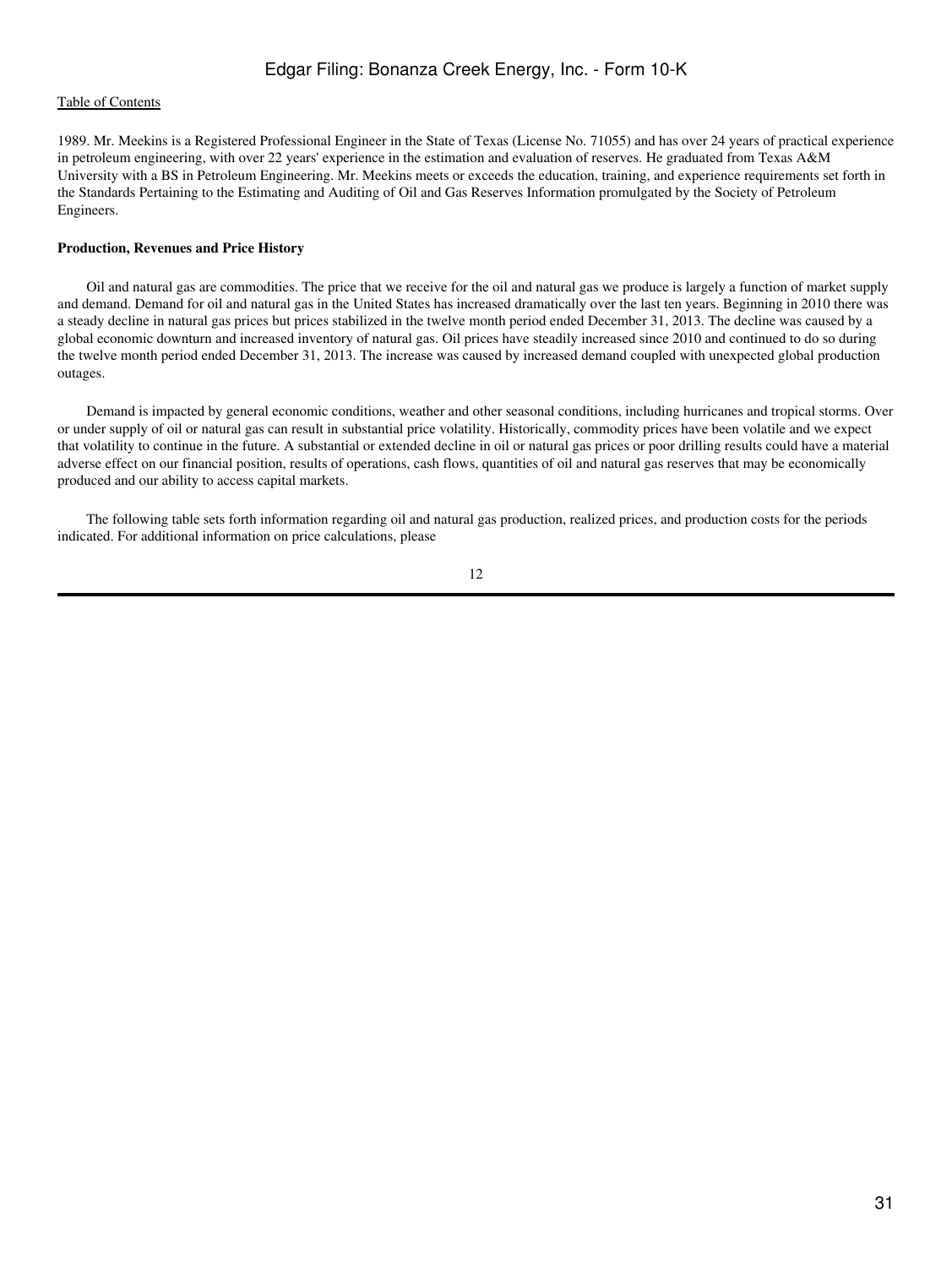see information set forth in *Item 7. Management's Discussion and Analysis of Financial Condition and Results of Operation*s.

|                                                         | For the Years Ended December 31, |          |              |         |               |         |
|---------------------------------------------------------|----------------------------------|----------|--------------|---------|---------------|---------|
|                                                         |                                  | 2013(1)  |              | 2012(1) |               | 2011    |
| Oil:                                                    |                                  |          |              |         |               |         |
| <b>Total Production (MBbls)</b>                         |                                  | 3,887.2  |              | 2,191.0 |               | 887.4   |
| <b>Wattenberg Field</b>                                 |                                  | 2,775.6  |              | 1,190.8 |               | 400.8   |
| Dorcheat Macedonia Field                                |                                  | 925.2    |              | 789.5   |               | 359.8   |
| Average sales price (per Bbl), including derivatives(2) | \$                               | 88.82    | $\sqrt{\ }$  | 88.40   | $\mathcal{S}$ | 85.51   |
| Average sales price (per Bbl), excluding derivatives(2) | \$                               | 91.84    | \$           | 89.08   | \$            | 89.67   |
| <b>Natural Gas:</b>                                     |                                  |          |              |         |               |         |
| Total Production (MMcf)                                 |                                  | 9,975.9  |              | 5,473.2 |               | 2,773.1 |
| Wattenberg Field                                        |                                  | 6,269.1  |              | 2,485.6 |               | 1,072.2 |
| Dorcheat Macedonia Field                                |                                  | 3,598.3  |              | 2,973.8 |               | 1,642.2 |
| Average sales price (per Mcf), including derivatives(2) | $\mathbb{S}$                     | 4.70     | $\mathbb{S}$ | 3.76    | $\mathbb{S}$  | 5.09    |
| Average sales price (per Mcf), excluding derivatives(2) | \$                               | 4.66     | \$           | 3.62    | \$            | 4.85    |
| <b>Natural Gas Liquids:</b>                             |                                  |          |              |         |               |         |
| <b>Total Production (MBbls)</b>                         |                                  | 352.8    |              | 284.7   |               | 183.8   |
| Wattenberg Field                                        |                                  | 10.2     |              |         |               |         |
| Dorcheat Macedonia Field                                |                                  | 342.6    |              | 284.7   |               | 183.8   |
| Average sales price (per Bbl), including derivatives    | $\mathcal{S}$                    | 51.74    | $\mathbb{S}$ | 55.54   | $\mathbb{S}$  | 67.23   |
| Average sales price (per Bbl), excluding derivatives    | \$                               | 51.74    | \$           | 55.54   | \$            | 67.23   |
| <b>Oil Equivalents:</b>                                 |                                  |          |              |         |               |         |
| Total Production (MBoe)                                 |                                  | 5,902.7  |              | 3,387.9 |               | 1,533.4 |
| Wattenberg Field                                        |                                  | 3,830.7  |              | 1,605.0 |               | 579.5   |
| Dorcheat Macedonia Field                                |                                  | 1,867.5  |              | 1,569.8 |               | 817.3   |
| Average daily production (Boe/d)                        |                                  | 16,171.8 |              | 9,257   |               | 4,201.1 |
| Wattenberg Field                                        |                                  | 10,495.0 |              | 4,385.4 |               | 1,587.7 |
| Dorcheat Macedonia Field                                |                                  | 5116.4   |              | 4,289.1 |               | 2,239.2 |
| <b>Average Production Costs (per Boe)</b>               | \$                               | 8.09     | \$           | 9.06    | \$            | 13.37   |

(1)

Amounts reflect results for continuing operations and exclude results for discontinued operations related to non-core properties in California sold or held for sale as of December 31, 2013 and 2012.

#### (2)

Excludes ad valorem and severance taxes.

#### **Principal Customers**

 Three of our customers, Plains Marketing LP, Lion Oil Trading & Transportation, Inc., and High Sierra Crude Oil & Marketing comprised 37%, 23%, and 15%, respectively, of our total revenue for the year ended December 31, 2013. No other single non-affiliated customer accounted for 10% or more of crude oil and natural gas sales in 2013. We believe the loss of any one customer would not have a material effect on our financial position or results of operations because there are numerous potential customers of our production.

### **Delivery Commitments**

We do not have any material delivery commitments.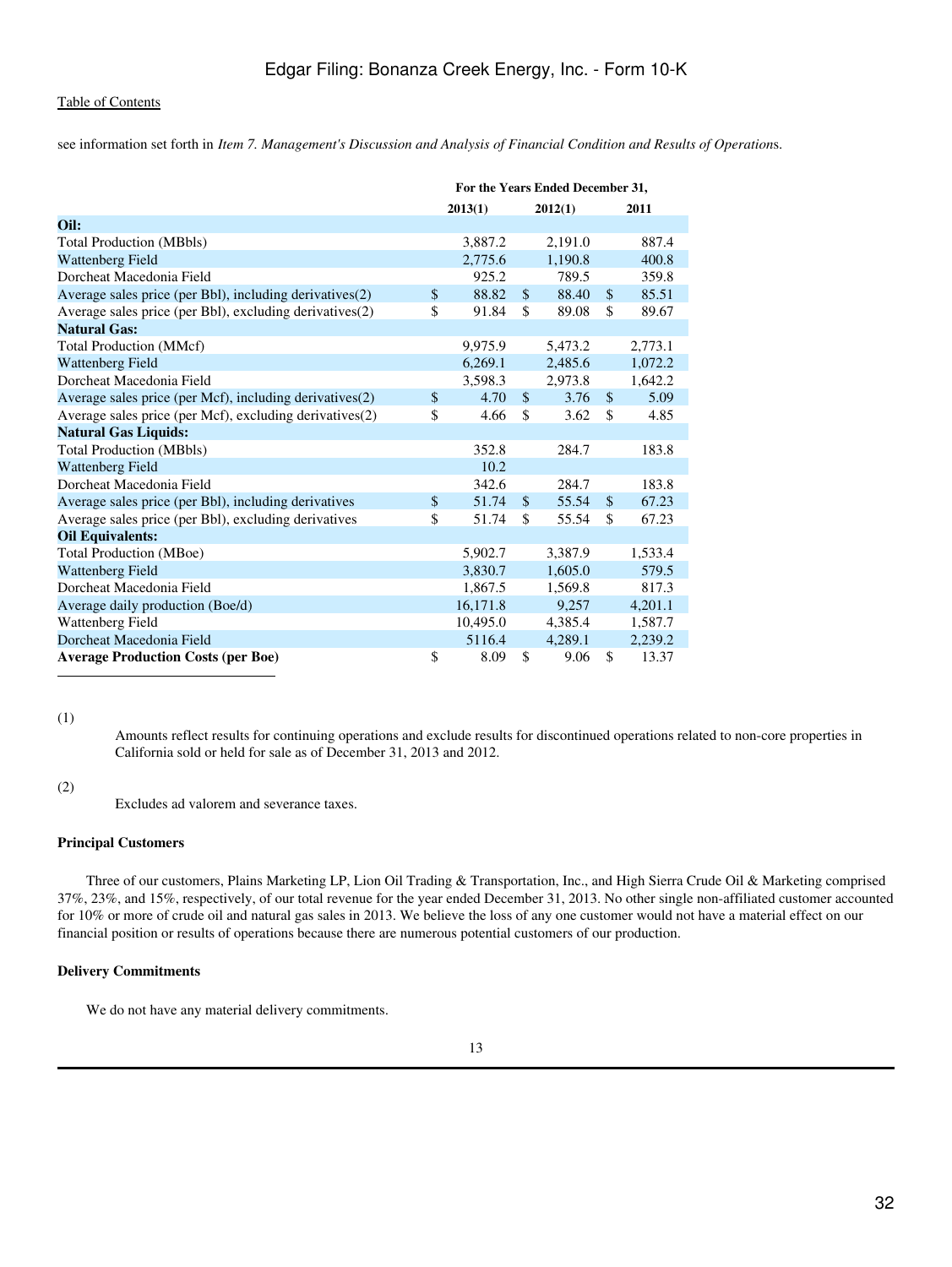## **Productive Wells**

 The following table sets forth the number of producing oil and natural gas wells in which we owned a working interest at December 31, 2013.

|                | Oil   |       | <b>Natural</b><br>Gas(1) |            |       | <b>Total</b> |       | <b>Operated</b> |  |
|----------------|-------|-------|--------------------------|------------|-------|--------------|-------|-----------------|--|
|                | Gross | Net   | Gross                    | <b>Net</b> | Gross | <b>Net</b>   | Gross | <b>Net</b>      |  |
| Rocky Mountain | 425   | 396.9 |                          |            | 425   | 396.9        | 407   | 391.4           |  |
| Mid-Continent  | 237   | 197.3 |                          |            | 237   | 197.3        | 236   | 197.3           |  |
| California     | 22    | 22.0  |                          |            | 22    | 22.0         | 22    | 22.0            |  |
|                |       |       |                          |            |       |              |       |                 |  |
| Total          | 684   | 616.2 |                          |            | 684   | 616.2        | 665   | 610.7           |  |

#### (1)

All gas production is associated gas from producing oil wells.

#### **Acreage**

 The following table sets forth certain information regarding the developed and undeveloped acreage in which we own a working interest as of December 31, 2013 for each of the areas where we operate along with the PV-10 values of each. Acreage related to royalty, overriding royalty and other similar interests is excluded from this summary.

|                             |                        |            | <b>Undeveloped</b> |            |                    |            |    |           |
|-----------------------------|------------------------|------------|--------------------|------------|--------------------|------------|----|-----------|
|                             | <b>Developed Acres</b> |            | Acres              |            | <b>Total Acres</b> |            |    |           |
|                             | Gross                  | <b>Net</b> | Gross              | <b>Net</b> | Gross              | <b>Net</b> |    | $PV-10$   |
| Rocky Mountain              | 37.998                 | 36,208     | 23,168             | 16,057     | 61.166             | 52,265     | -S | 908,857   |
| Wattenberg Field            | 30.184                 | 28.394     | 9.374              | 7.062      | 39,558             | 35.456     |    | 902,625   |
| <b>Other Rocky Mountain</b> | 7,814                  | 7,814      | 13.794             | 8.995      | 21,608             | 16,809     |    | 6,232     |
| Mid-Continent               | 5,397                  | 4,130      | 6,846              | 5,128      | 12,243             | 9,258      |    | 318,139   |
| Dorcheat Macedonia          |                        |            |                    |            |                    |            |    |           |
| Field                       | 4.117                  | 2.894      | 2.129              | 1.304      | 6.246              | 4.198      |    | 280,571   |
| Other Mid-Continent         | 1,280                  | 1,236      | 4,717              | 3,824      | 5,997              | 5,060      |    | 37,568    |
| California                  | 480                    | 480        |                    |            | 480                | 480        |    | 229       |
|                             |                        |            |                    |            |                    |            |    |           |
| Total                       | 43.875                 | 40.818     | 30.014             | 21.185     | 73.889             | 62,003     | S  | 1.227.225 |

#### **Undeveloped acreage**

 The following table sets forth the number of net undeveloped acres as of December 31, 2013 that will expire over the next three years by area unless production is established within the spacing units covering the acreage prior to the expiration dates:

| <b>Expiring 2014</b> |     | <b>Expiring 2015</b> |            |       | <b>Expiring 2016</b> |  |  |
|----------------------|-----|----------------------|------------|-------|----------------------|--|--|
| Gross                | Net | Gross                | <b>Net</b> | Gross | <b>Net</b>           |  |  |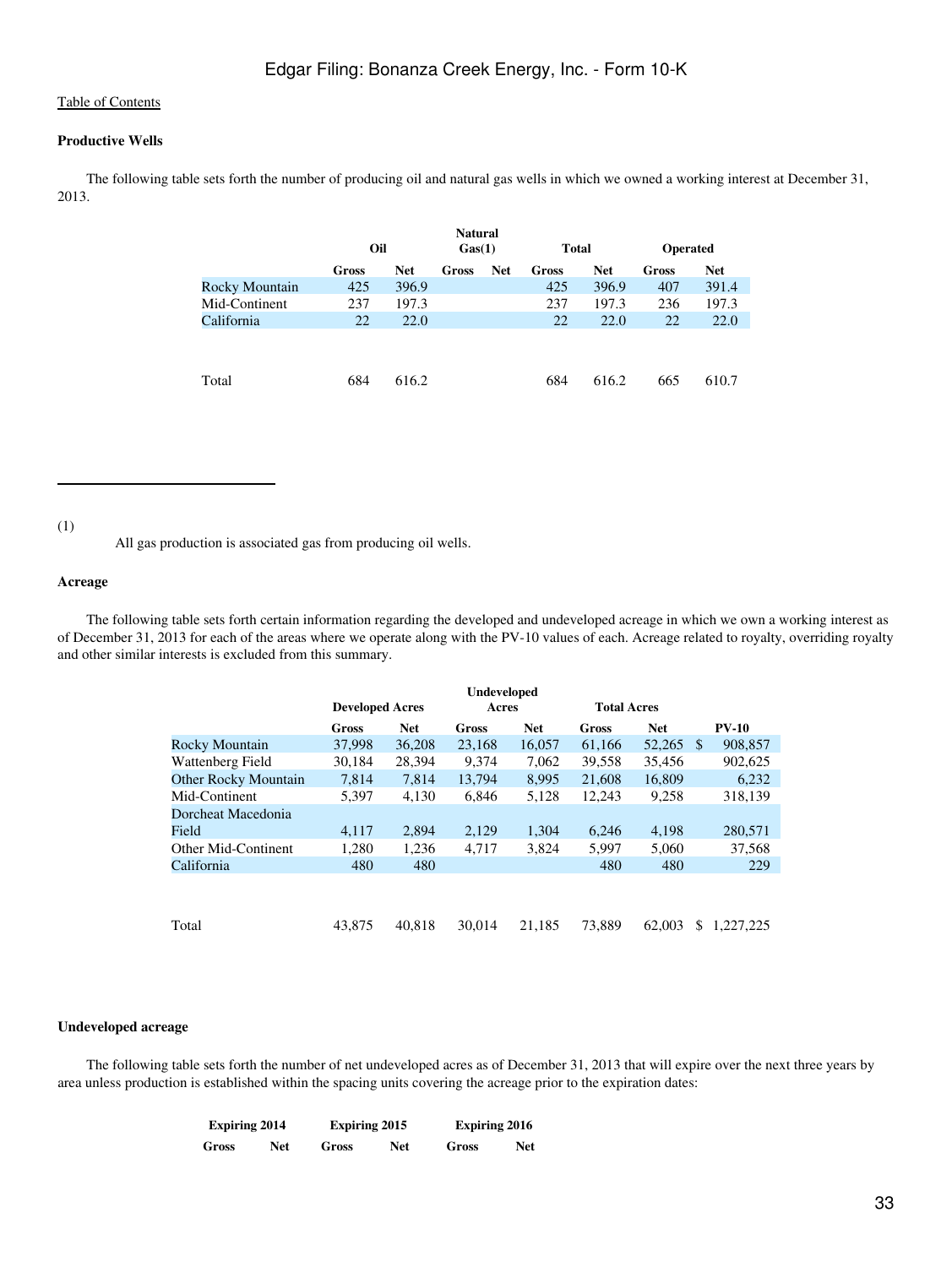| <b>Rocky Mountain</b> | 320 | 574 | 2,631 | 2,674 | 2,561 | 1,233 |
|-----------------------|-----|-----|-------|-------|-------|-------|
| Mid-Continent         |     |     | 137   | 122   | 1,099 | 696   |
| California            |     |     |       |       |       |       |
|                       |     |     |       |       |       |       |
|                       |     |     |       |       |       |       |
| Total                 | 320 | 574 | 2,768 | 2,796 | 3,660 | 1,929 |
|                       |     |     |       |       |       |       |
|                       |     |     |       |       |       |       |
|                       |     |     |       |       |       |       |
|                       |     |     |       |       |       |       |
|                       |     |     |       |       |       |       |
|                       |     |     |       |       | 14    |       |
|                       |     |     |       |       |       |       |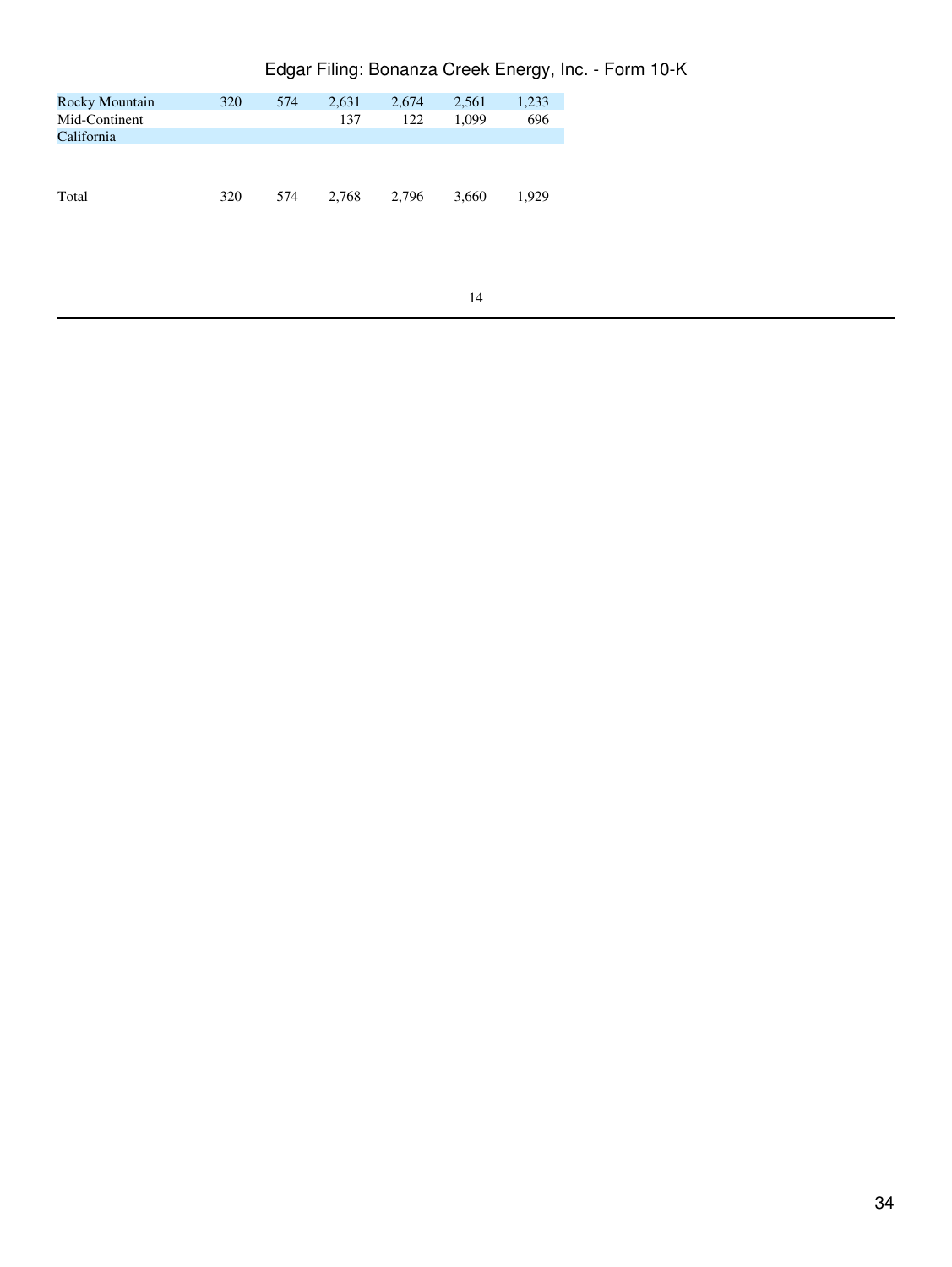## **Drilling Activity**

 The following table describes the exploratory and development wells we drilled and completed during the years ended December 31, 2013, 2012, and 2011.

|                          | For the Years Ended December 31, |              |              |              |       |            |  |  |  |
|--------------------------|----------------------------------|--------------|--------------|--------------|-------|------------|--|--|--|
|                          |                                  | 2013(1)      |              | 2012         |       | 2011       |  |  |  |
|                          | Gross                            | <b>Net</b>   | Gross        | <b>Net</b>   | Gross | <b>Net</b> |  |  |  |
| <b>Exploratory</b>       |                                  |              |              |              |       |            |  |  |  |
| Productive Wells         |                                  |              |              |              | 53    | 52.9       |  |  |  |
| Dry Wells                | 1                                | 1            | $\mathbf{1}$ | 1            |       |            |  |  |  |
| <b>Total Exploratory</b> | $\mathbf{1}$                     | $\mathbf{1}$ | $\mathbf{1}$ | $\mathbf{1}$ | 53    | 52.9       |  |  |  |
| <b>Development</b>       |                                  |              |              |              |       |            |  |  |  |
| Productive Wells         | 117                              | 102.7        | 149          | 140.9        | 53    | 48.9       |  |  |  |
| Dry Wells                |                                  |              |              |              |       |            |  |  |  |
| <b>Total Development</b> | 117                              | 102.7        | 149          | 140.9        | 53    | 48.9       |  |  |  |
| <b>Total</b>             | 118                              | 103.7        | 150          | 141.9        | 106   | 101.8      |  |  |  |
|                          |                                  |              |              |              |       |            |  |  |  |

The following table describes the present drilling activities as of December 31, 2013.

|                          | As of<br>December 31,<br>2013 |            |  |
|--------------------------|-------------------------------|------------|--|
|                          | <b>Gross</b>                  | <b>Net</b> |  |
| <b>Exploratory</b>       |                               |            |  |
| Rocky Mountain           |                               |            |  |
| Mid-Continent            |                               |            |  |
| California               |                               |            |  |
| <b>Total Exploratory</b> |                               |            |  |
| Development              |                               |            |  |
| <b>Rocky Mountain</b>    | 15                            | 15         |  |
| Mid-Continent            | 2                             | 2          |  |
| California               |                               |            |  |
| <b>Total Development</b> | 17                            | 17         |  |
| <b>Total</b>             | 17                            | 17         |  |
|                          |                               |            |  |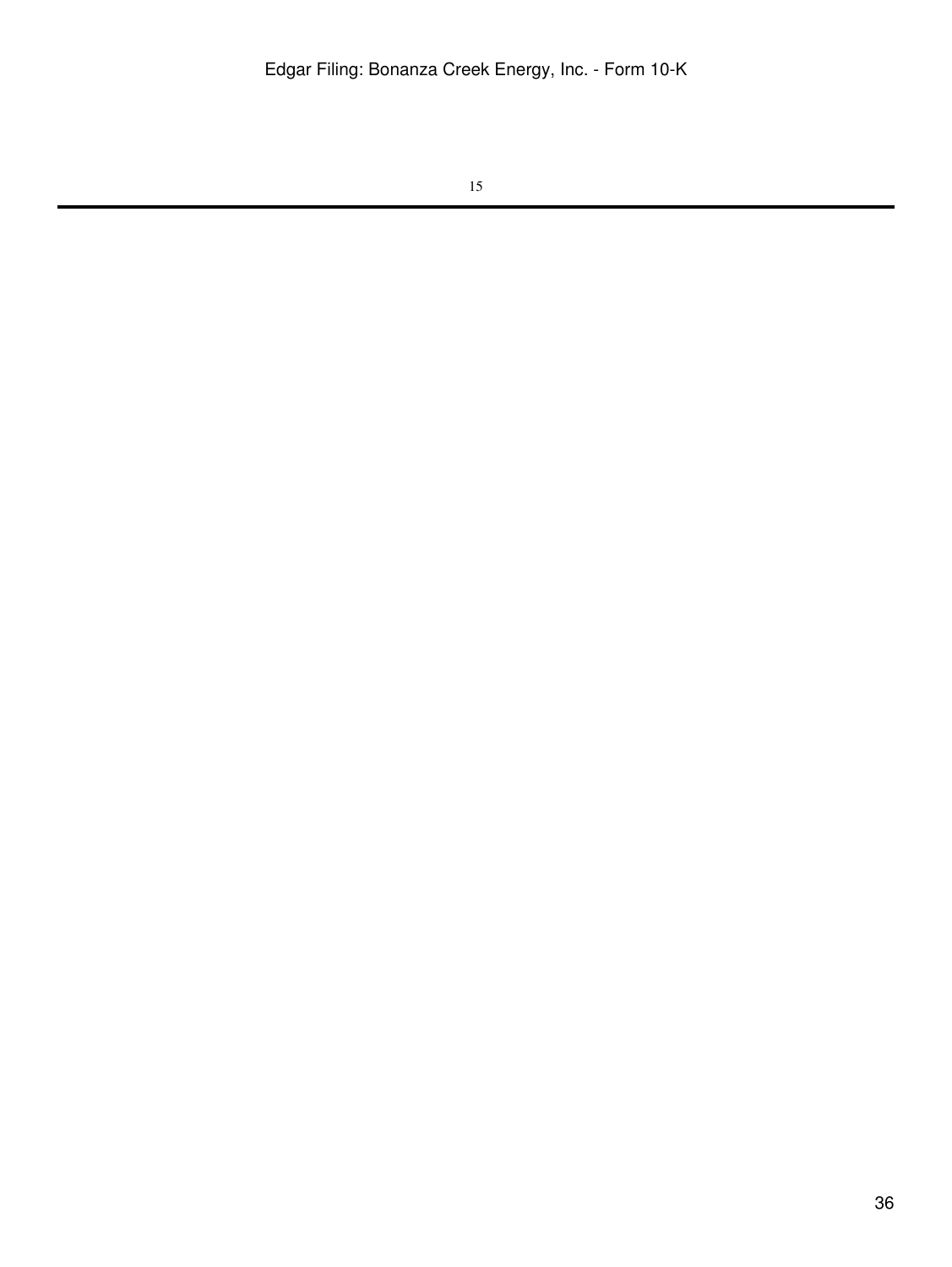# **Capital Expenditure Budget**

 Our anticipated 2014 capital budget is in a range of \$575 million to \$625 million which, at the midpoint of the range, represents an increase of 27% over capital spending during 2013 of \$472 million. We plan to spend approximately \$500 million to \$540 million or 87% of our total 2014 budget in the Rocky Mountain region. Projected drilling, completion and infrastructure expenditures in the Wattenberg Field will account for approximately 99% of the capital allocated to the Rocky Mountain region. In the Mid-Continent region, we plan to spend approximately \$75 million to \$85 million during 2014. In total, we plan to spend approximately \$545 million on operated drilling and completion activities with the remainder allocated to non-operated drilling and completion activities, field infrastructure and maintenance operations. The ultimate amount of capital we will expend may fluctuate materially based on, among other things, market conditions, the success of our drilling results as the year progresses and changes in the borrowing base under our revolving credit facility.

# **Derivative Activity**

 In addition to supply and demand, oil and gas prices are affected by seasonal, economic and geo-political factors that we can neither control nor predict. We attempt to mitigate a portion of our price risk through the use of derivative contracts.

As of December 31, 2013, we had the following economic derivatives in place, which settle monthly:

| <b>Settlement</b><br>Period | <b>Derivative</b><br>Instrument | <b>Total</b><br><b>Volumes</b><br>(Bbls/MMBtu<br>per day) | Average<br>Fixed<br>Price | Average<br><b>Short</b><br>Floor<br>Price | Average<br><b>Floor</b><br>Price | Average<br>Ceiling<br>Price | <b>Fair Market</b><br>Value of<br>Asset<br>(Liability) |
|-----------------------------|---------------------------------|-----------------------------------------------------------|---------------------------|-------------------------------------------|----------------------------------|-----------------------------|--------------------------------------------------------|
| Oil                         |                                 |                                                           |                           |                                           |                                  |                             |                                                        |
| 10 2014                     | Swap                            | 3,133                                                     | \$<br>96.97               |                                           |                                  |                             | \$<br>(403, 499)                                       |
| 2Q 2014                     | Swap                            | 4,126                                                     | 96.20<br><sup>\$</sup>    |                                           |                                  |                             | (288,370)                                              |
| 3Q 2014                     | Swap                            | 3,870                                                     | 93.04<br>S                |                                           |                                  |                             | (518, 444)                                             |
| 4Q 2014                     | Swap                            | 3,870                                                     | 93.04<br><sup>\$</sup>    |                                           |                                  |                             | 205,179                                                |
| 1Q 2014                     | Collar                          | 5,617                                                     |                           |                                           | \$.<br>86.33                     | \$97.09                     | (1,338,410)                                            |
| 2Q 2014                     | Collar                          | 4,846                                                     |                           |                                           | \$86.55                          | \$96.72                     | (1,252,787)                                            |
| 3Q 2014                     | Collar                          | 4,326                                                     |                           |                                           | \$<br>86.16                      | \$96.57                     | (615, 971)                                             |
| 4Q 2014                     | Collar                          | 4,326                                                     |                           |                                           | 86.16<br>\$                      | \$96.57                     | (68, 724)                                              |
| 2014                        | 3-Way Collar                    | 1,000                                                     |                           | \$<br>60.00                               | \$<br>85.00                      | \$99.50                     | (303, 314)                                             |
| 2015                        | 3-Way Collar                    | 4,500                                                     |                           | \$<br>66.67                               | 83.33<br>\$                      | \$94.12                     | (782, 385)                                             |

\$ (5,366,725)

| Gas          |              |        |                          |  |                 |                |
|--------------|--------------|--------|--------------------------|--|-----------------|----------------|
| 2014         | 3-Way Collar | 15,000 | \$<br>3.50 $\sqrt{ }$    |  | 4.00 \$ 4.75 \$ | 122,173        |
| 2015         | 3-Way Collar | 15,000 | \$<br>3.50 $\frac{1}{2}$ |  | 4.00 \$ 4.75    | (127, 895)     |
|              |              |        |                          |  |                 |                |
|              |              |        |                          |  |                 | \$<br>(5,722)  |
|              |              |        |                          |  |                 |                |
|              |              |        |                          |  |                 |                |
|              |              |        |                          |  |                 |                |
|              |              |        |                          |  |                 |                |
|              |              |        |                          |  |                 |                |
| <b>Total</b> |              |        |                          |  |                 | \$ (5,372,447) |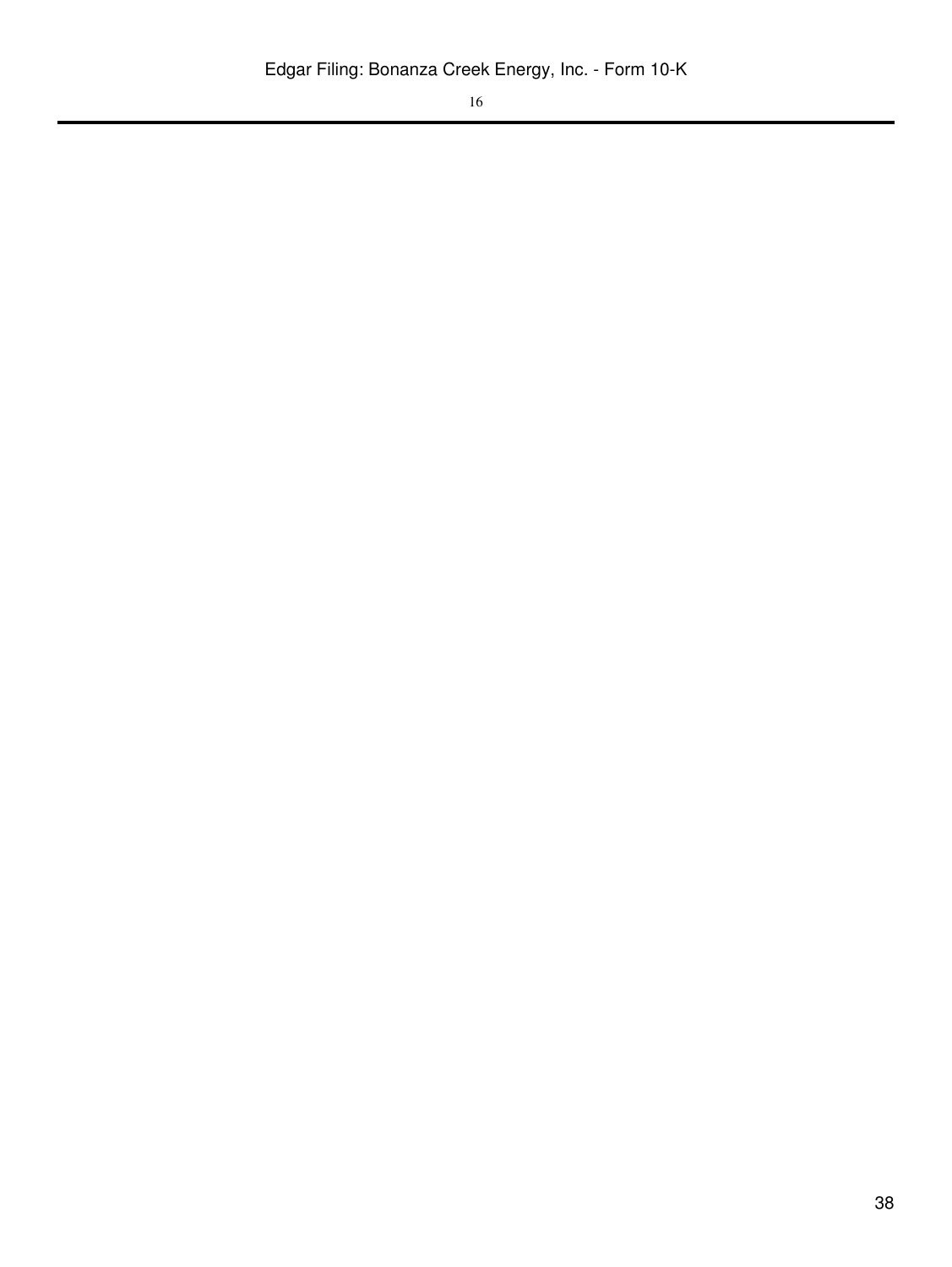As of the date of filing we had the following economic derivatives in place, which settle monthly:

|                                    |                                        | <b>Total</b>                              |                                  |       |                                | Average |                           |       |                                    |       |
|------------------------------------|----------------------------------------|-------------------------------------------|----------------------------------|-------|--------------------------------|---------|---------------------------|-------|------------------------------------|-------|
| <b>Settlement</b><br><b>Period</b> | <b>Derivative</b><br><b>Instrument</b> | <b>Volumes</b><br>(Bbls/MMBtu<br>per day) | Average<br><b>Fixed</b><br>Price |       | <b>Short</b><br>Floor<br>Price |         | Average<br>Floor<br>Price |       | Average<br><b>Ceiling</b><br>Price |       |
| Oil                                |                                        |                                           |                                  |       |                                |         |                           |       |                                    |       |
| 1Q 2014                            | Swap                                   | 3,133                                     | \$                               | 96.97 |                                |         |                           |       |                                    |       |
| 2Q 2014                            | Swap                                   | 4,126                                     | \$                               | 96.20 |                                |         |                           |       |                                    |       |
| 3Q 2014                            | Swap                                   | 3,870                                     | \$                               | 93.04 |                                |         |                           |       |                                    |       |
| 4Q 2014                            | Swap                                   | 3,870                                     | $\mathcal{S}$                    | 93.04 |                                |         |                           |       |                                    |       |
| 1Q 2014                            | Collar                                 | 5,617                                     |                                  |       |                                |         | \$                        | 86.33 | \$                                 | 97.09 |
| 2Q 2014                            | Collar                                 | 4,846                                     |                                  |       |                                |         | \$                        | 86.55 | \$                                 | 96.72 |
| 3Q 2014                            | Collar                                 | 4,326                                     |                                  |       |                                |         | \$                        | 86.16 | \$                                 | 96.57 |
| 4Q 2014                            | Collar                                 | 4,326                                     |                                  |       |                                |         | \$                        | 86.16 | \$.                                | 96.57 |
| 1Q 2014                            | 3-Way collar                           | 1,000                                     |                                  |       | \$                             | 60.00   | \$                        | 85.00 | \$                                 | 99.50 |
| 2Q - 4Q 2014                       | 3-Way Collar                           | 2,000                                     |                                  |       | \$                             | 65.00   | \$                        | 87.68 | \$                                 | 99.75 |
| 2015                               | 3-Way Collar                           | 4,500                                     |                                  |       | \$                             | 66.67   | \$                        | 83.33 | \$                                 | 94.12 |
| Gas                                |                                        |                                           |                                  |       |                                |         |                           |       |                                    |       |
| 1Q 2014                            | 3-Way Collar                           | 22,500                                    |                                  |       | \$                             | 3.56    | \$                        | 4.13  | \$                                 | 4.78  |
| 2Q - 4Q 2014                       | 3-Way Collar                           | 30,000                                    |                                  |       | \$                             | 3.63    | \$.                       | 4.21  | \$.                                | 4.81  |
| 2015                               | 3-Way Collar                           | 15,000                                    |                                  |       | \$                             | 3.50    | \$                        | 4.00  | \$                                 | 4.75  |

 We do not apply hedge accounting treatment to any commodity derivative contracts. Settlements on these contracts and adjustments to fair value are shown as a component of derivative gain (loss). See *Note 12 Derivatives* to our consolidated financial statements for additional information regarding our derivative instruments.

### **Title to Properties**

 Our properties are subject to customary royalty interest, overriding royalty interests, obligations incident to operating agreements, liens for current taxes and other industry-related constraints, including leasehold restrictions. We do not believe that any of these burdens materially interfere with our use of the properties in the operation of our business. We believe that we have generally satisfactory title to or rights in all of our producing properties. Generally, we undergo thorough title review and receive title opinions from legal counsel before we commence drilling operations, subject to the availability and examination of accurate title records. Although in certain cases, title to our properties is subject to interpretation of multiple conveyances, deeds, reservations, and other constraints, we believe that none of these will materially detract from the value of our properties, from our interest therein or will materially interfere with the operation of our business.

# **Competition**

 The oil and natural gas industry is highly competitive and we compete with a substantial number of other companies that have greater resources. Many of these companies explore for, produce and market oil and natural gas, carry on refining operations and market the resultant products on a worldwide basis. The primary areas in which we encounter substantial competition are in locating and acquiring desirable leasehold acreage for our drilling and development operations, locating and acquiring attractive producing oil and gas properties, attracting and retaining qualified personnel, and obtaining transportation for the oil and gas we produce in certain regions. There is also competition between producers of oil and gas and other industries producing alternative energy and fuel. Furthermore, competitive conditions may be substantially affected by various forms of energy legislation and/or regulation considered from time to time by the government of the United States; however, it is not possible to predict the nature of any such legislation or regulation that may ultimately be adopted or its effects upon our future operations. Such laws and regulations may, however, substantially increase

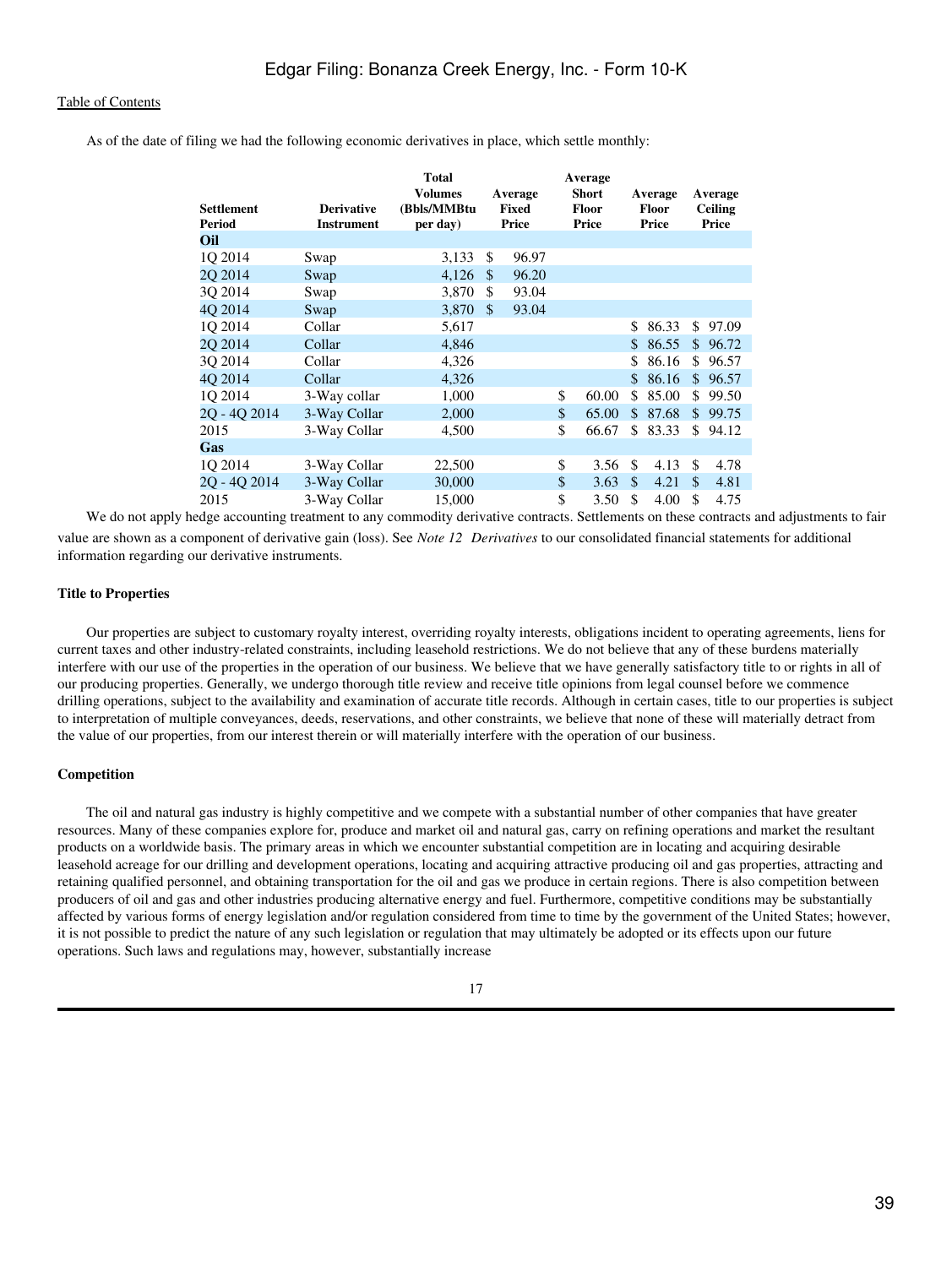the costs of exploring for, developing or producing gas and oil and may prevent or delay the commencement or continuation of a given operation. The effect of these risks cannot be accurately predicted.

 Further, oil prices and natural gas prices do not necessarily fluctuate in direct relationship to each other. Because approximately 67% of our estimated proved reserves as of December 31, 2013 were oil and natural gas liquids reserves, our financial results are more sensitive to movements in oil prices. During the year ended December 31, 2013, the daily NYMEX WTI oil spot price ranged from a high of \$110.53 per Bbl to a low of \$86.68 per Bbl, and the NYMEX natural gas HH spot price ranged from a high of \$4.52 per MMBtu to a low of \$3.08 per MMBtu. As of the date of filing, we had commodity price derivative agreements for 2014 on approximately 60% of our anticipated production based on the mid-point of our guidance range of 23,000 Boe/d to 25,000 Boe/d.

# **Insurance Matters**

 As is common in the oil and gas industry, we will not insure fully against all risks associated with our business either because such insurance is not available or because premium costs are considered prohibitive. A loss not fully covered by insurance could have a materially adverse effect on our financial position, results of operations or cash flows.

#### **Regulation of the Oil and Natural Gas Industry**

 Our operations are substantially affected by federal, state and local laws and regulations. In particular, oil and natural gas production and related operations are, or have been, subject to price controls, taxes and numerous other laws and regulations. All of the jurisdictions in which we own or operate properties for oil and natural gas production have statutory provisions regulating the exploration for and production of oil and natural gas, including provisions related to permits for the drilling of wells, bonding requirements to drill or operate wells, the location of wells, the method of drilling and casing wells, the surface use and restoration of properties upon which wells are drilled, sourcing and disposal of water used in the drilling and completion process, and the abandonment of wells. Our operations are also subject to various conservation laws and regulations. These include regulation of the size of drilling and spacing units or proration units, the number of wells which may be drilled in an area, and the unitization or pooling of oil and natural gas wells, and regulations that generally prohibit the venting or flaring of natural gas and that impose certain requirements regarding the ratability or fair apportionment of production from fields and individual wells.

 Failure to comply with applicable laws and regulations can result in substantial penalties. Our competitors in the oil and natural gas industry are subject to the same regulatory requirements and restrictions that affect our operations. The regulatory burden on the industry increases the cost of doing business and affects profitability. Although we believe we are in substantial compliance with all applicable laws and regulations, such laws and regulations are frequently amended or reinterpreted. Therefore, we are unable to predict the future costs or impact of compliance. Additional proposals and proceedings that affect the natural gas industry are regularly considered by Congress, the states, the Federal Energy Regulatory Commission ("FERC"), and the courts. We cannot predict when or whether any such proposals or proceedings may become effective.

We believe we are in substantial compliance with currently applicable laws and regulations and that continued substantial compliance with existing requirements will not have a material adverse effect on our financial position, cash flows or results of operations. However, current regulatory requirements may change, currently unforeseen incidents may occur or past non-compliance with laws or regulations may be discovered.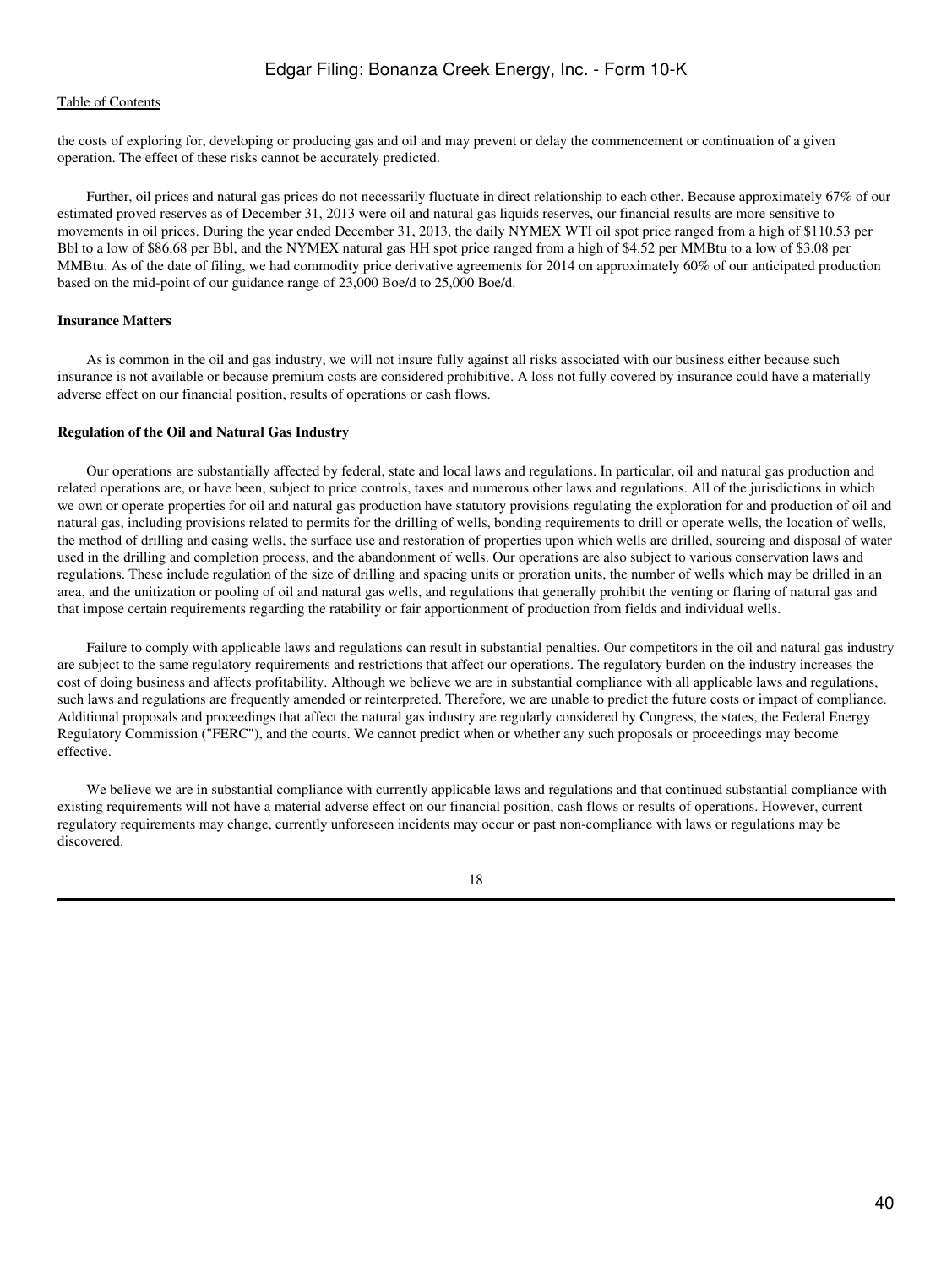#### *Regulation of transportation of oil*

 Our sales of crude oil are affected by the availability, terms and cost of transportation. Interstate transportation of oil by pipeline is regulated by FERC pursuant to the Interstate Commerce Act ("ICA"), the Energy Policy Act of 1992 and the rules and regulations promulgated under those laws. The ICA and its implementing regulations require that tariff rates for interstate service on oil pipelines, including interstate pipelines that transport crude oil and refined products (collectively referred to as "petroleum pipelines") be just and reasonable and non-discriminatory and that such rates and terms and conditions of service be filed with FERC.

 Intrastate oil pipeline transportation rates are subject to regulation by state regulatory commissions. The basis for intrastate oil pipeline regulation, and the degree of regulatory oversight and scrutiny given to intrastate oil pipeline rates, varies from state to state. Insofar as effective interstate and intrastate rates are equally applicable to all comparable shippers, we believe that the regulation of oil transportation rates will not affect our operations in any way that is of material difference from those of our competitors who are similarly situated.

#### *Regulation of transportation and sales of natural gas*

 Historically, the transportation and sale for resale of natural gas in interstate commerce have been regulated by agencies of the U.S. federal government, primarily FERC. FERC regulates interstate natural gas transportation rates and service conditions, which affects the marketing of natural gas that we produce, as well as the revenues we receive for sales of our natural gas.

 In the past, the federal government has regulated the prices at which natural gas could be sold. While sales by producers of natural gas can currently be made at uncontrolled market prices, Congress could reenact price controls in the future. Deregulation of wellhead natural gas sales began with the enactment of the Natural Gas Policy Act ("NGPA") and culminated in adoption of the Natural Gas Wellhead Decontrol Act which removed controls affecting wellhead sales of natural gas effective January 1, 1993. The transportation and sale for resale of natural gas in interstate commerce is regulated primarily under the Natural Gas Act ("NGA"), and by regulations and orders promulgated under the NGA by FERC. In certain limited circumstances, intrastate transportation and wholesale sales of natural gas may also be affected directly or indirectly by laws enacted by Congress and by FERC regulations.

 FERC issued a series of orders in 1996 and 1997 to implement its open access policies. As a result, the interstate pipelines' traditional role as wholesalers of natural gas has been greatly reduced and replaced by a structure under which pipelines provide transportation and storage service on an open access basis to others who buy and sell natural gas. Although FERC's orders do not directly regulate natural gas producers, they are intended to foster increased competition within all phases of the natural gas industry.

 The Domenici Barton Energy Policy Act of 2005 ("EP Act of 2005"), is a comprehensive compilation of tax incentives, authorized appropriations for grants and guaranteed loans, and significant changes to the statutory policy that affects all segments of the energy industry. Among other matters, the EP Act of 2005 amends the NGA to add an anti-market manipulation provision which makes it unlawful for any entity to engage in prohibited behavior to be prescribed by FERC. The EP Act of 2005 provides FERC with the power to assess civil penalties of up to \$1,000,000 per day for violations of the NGA and increases FERC's civil penalty authority under the NGPA from \$5,000 per violation per day to \$1,000,000 per violation per day. The civil penalty provisions are applicable to entities that engage in the sale of natural gas for resale in interstate commerce. On January 19, 2006, FERC issued Order No. 670, a rule implementing the anti-market manipulation provision of the EP Act of 2005, and subsequently denied rehearing. The rules make it unlawful to: (1) in connection with the purchase or sale of natural gas subject to the jurisdiction of FERC, or the purchase or sale of transportation more

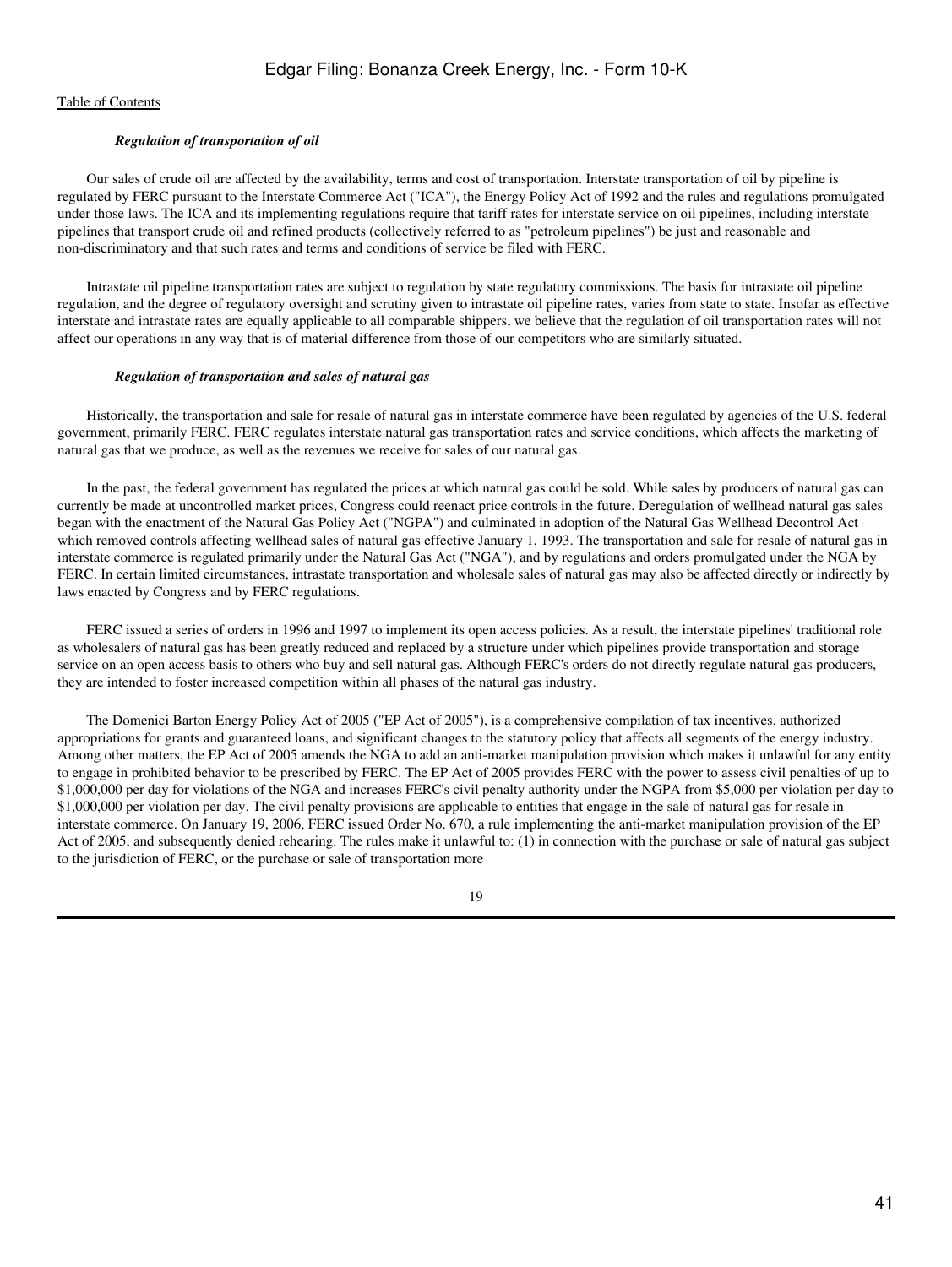#### [Table of Contents](#page-2-0)

accessible to natural gas services subject to the jurisdiction of FERC, for any entity, directly or indirectly, to use or employ any device, scheme or artifice to defraud; (2) to make any untrue statement of material fact or omit to make any such statement necessary to make the statements made not misleading; or (3) to engage in any act or practice that operates as a fraud or deceit upon any person. The new anti-market manipulation rule does not apply to activities that relate only to intrastate or other non-jurisdictional sales or gathering, but does apply to activities of gas pipelines and storage companies that provide interstate services, as well as otherwise non-jurisdictional entities to the extent the activities are conducted "in connection with" gas sales, purchases or transportation subject to FERC jurisdiction, which now includes the annual reporting requirements under Order 704. The anti-market manipulation rule and enhanced civil penalty authority reflect an expansion of FERC's NGA enforcement authority.

 Gathering service, which occurs upstream of jurisdictional transmission services, is regulated by the states onshore and in state waters. Although its policy is still in flux, FERC has reclassified certain jurisdictional transmission facilities as non-jurisdictional gathering facilities, which has the tendency to increase our costs of getting gas to point of sale locations. State regulation of natural gas gathering facilities generally includes various safety, environmental and, in some circumstances, nondiscriminatory take requirements. Although nondiscriminatory-take regulation has not generally been affirmatively applied by state agencies, natural gas gathering may receive greater regulatory scrutiny in the future.

 Section 1(b) of the NGA exempts natural gas gathering facilities from regulation by FERC as a natural gas company under the NGA. We believe that the natural gas pipelines in our gathering systems meet the traditional tests FERC has used to establish a pipeline's status as a gatherer not subject to regulation as a natural gas company. However, the distinction between FERC-regulated transmission services and federally unregulated gathering services is the subject of ongoing litigation, so the classification and regulation of our gathering facilities are subject to change based on future determinations by FERC, the courts or Congress.

 Our sales of natural gas are also subject to requirements under the Commodity Exchange Act ("CEA"), and regulations promulgated thereunder by the Commodity Futures Trading Commission ("CFTC"). The CEA prohibits any person from manipulating or attempting to manipulate the price of any commodity in interstate commerce or futures on such commodity. The CEA also prohibits knowingly delivering or causing to be delivered false or misleading or knowingly inaccurate reports concerning market information or conditions that affect or tend to affect the price of a commodity.

 Intrastate natural gas transportation is also subject to regulation by state regulatory agencies. The basis for intrastate regulation of natural gas transportation and the degree of regulatory oversight and scrutiny given to intrastate natural gas pipeline rates and services varies from state to state. Insofar as such regulation within a particular state will generally affect all intrastate natural gas shippers within the state on a comparable basis, we believe that the regulation of similarly situated intrastate natural gas transportation in any states in which we operate and ship natural gas on an intrastate basis will not affect our operations in any way that is of material difference from those of our competitors. Like the regulation of interstate transportation rates, the regulation of intrastate transportation rates affects the marketing of natural gas that we produce, as well as the revenues we receive for sales of our natural gas.

 Changes in law and to FERC policies and regulations may adversely affect the availability and reliability of firm and/or interruptible transportation service on interstate pipelines, and we cannot predict what future action FERC will take. We do not believe, however, that any regulatory changes will affect us in a way that materially differs from the way they will affect other natural gas producers, gatherers and marketers with which we compete.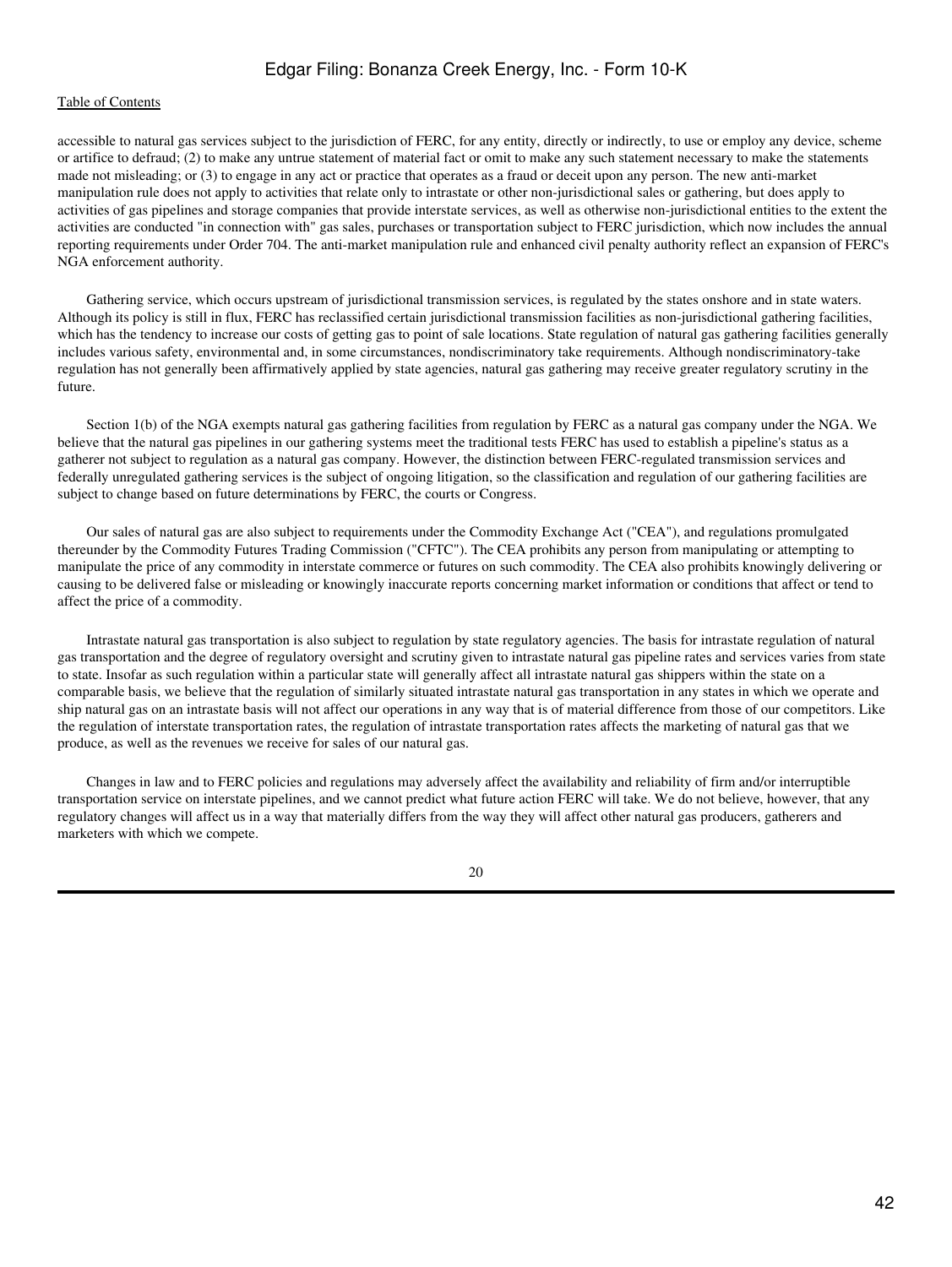### *Regulation of production*

 The production of oil and natural gas is subject to regulation under a wide range of local, state and federal statutes, rules, orders and regulations. Federal, state and local statutes and regulations require permits for drilling operations, drilling bonds and reports concerning operations. The states in which we own and operate properties have regulations governing conservation matters, including provisions for the unitization or pooling of oil and natural gas properties, the establishment of maximum allowable rates of production from oil and natural gas wells, the regulation of well spacing, and plugging and abandonment of wells. The effect of these regulations is to limit the amount of oil and natural gas that we can produce from our wells and to limit the number of wells or the locations at which we can drill, although we can apply for exceptions to such regulations or to have reductions in well spacing. Moreover, each state generally imposes a production or severance tax with respect to the production and sale of oil, natural gas and natural gas liquids within its jurisdiction.

We own interests in properties located onshore in three U.S. states. These states regulate drilling and operating activities by requiring, among other things, permits for the drilling of wells, maintaining bonding requirements in order to drill or operate wells, and regulating the location of wells, the method of drilling and casing wells, the surface use and restoration of properties upon which wells are drilled and the plugging and abandonment of wells. The laws of these states also govern a number of environmental and conservation matters, including the handling and disposing or discharge of waste materials, the size of drilling and spacing units or proration units and the density of wells that may be drilled, unitization and pooling of oil and gas properties and establishment of maximum rates of production from oil and gas wells. Some states have the power to prorate production to the market demand for oil and gas.

#### *Regulation of derivatives and reporting of government payments*

 The Dodd-Frank Wall Street Reform and Consumer Protection Act (the "Dodd-Frank Act") was passed by Congress and signed into law in July 2010. The Dodd-Frank Act is designed to provide a comprehensive framework for the regulation of the over-the-counter derivatives market with the intent to provide greater transparency and reduction of risk between counterparties. The Dodd-Frank Act subjects swap dealers and major swap participants to capital and margin requirements and requires many derivative transactions to be cleared on exchanges. The Dodd-Frank Act provides for a potential exemption from these clearing and cash collateral requirements for commercial end-users. In addition, in August 2012, the SEC issued a final rule under Section 1504 of the Dodd-Frank Act, Disclosure of Payment by Resource Extraction Issuers, which would have required resource extraction issuers, such as us, to file annual reports that provide information about the type and total amount of payments made for each project related to the commercial development of oil, natural gas, or minerals to each foreign government and the federal government. In July 2013, the U.S. District Court for the District of Columbia vacated the rule, and the SEC has announced it will not appeal the court's decision. However, the SEC may propose revised resource extraction payments disclosure rules applicable to our business.

#### **Environmental, Health and Safety Regulation**

 Our natural gas and oil exploration and production operations are subject to numerous stringent federal, regional, state and local statutes and regulations governing safety and health, the discharge of materials into the environmental or otherwise relating to environmental protection, some of which carry substantial administrative, civil and criminal penalties for failure to comply. These laws and regulations may require the acquisition of permits before drilling or other regulated activity commences; restrict the types, quantities and concentrations of various substances that can be released into the environment in connection with drilling, production and transporting through pipelines; govern the sourcing and disposal of water used in the drilling and completion process; limit or prohibit drilling activities in

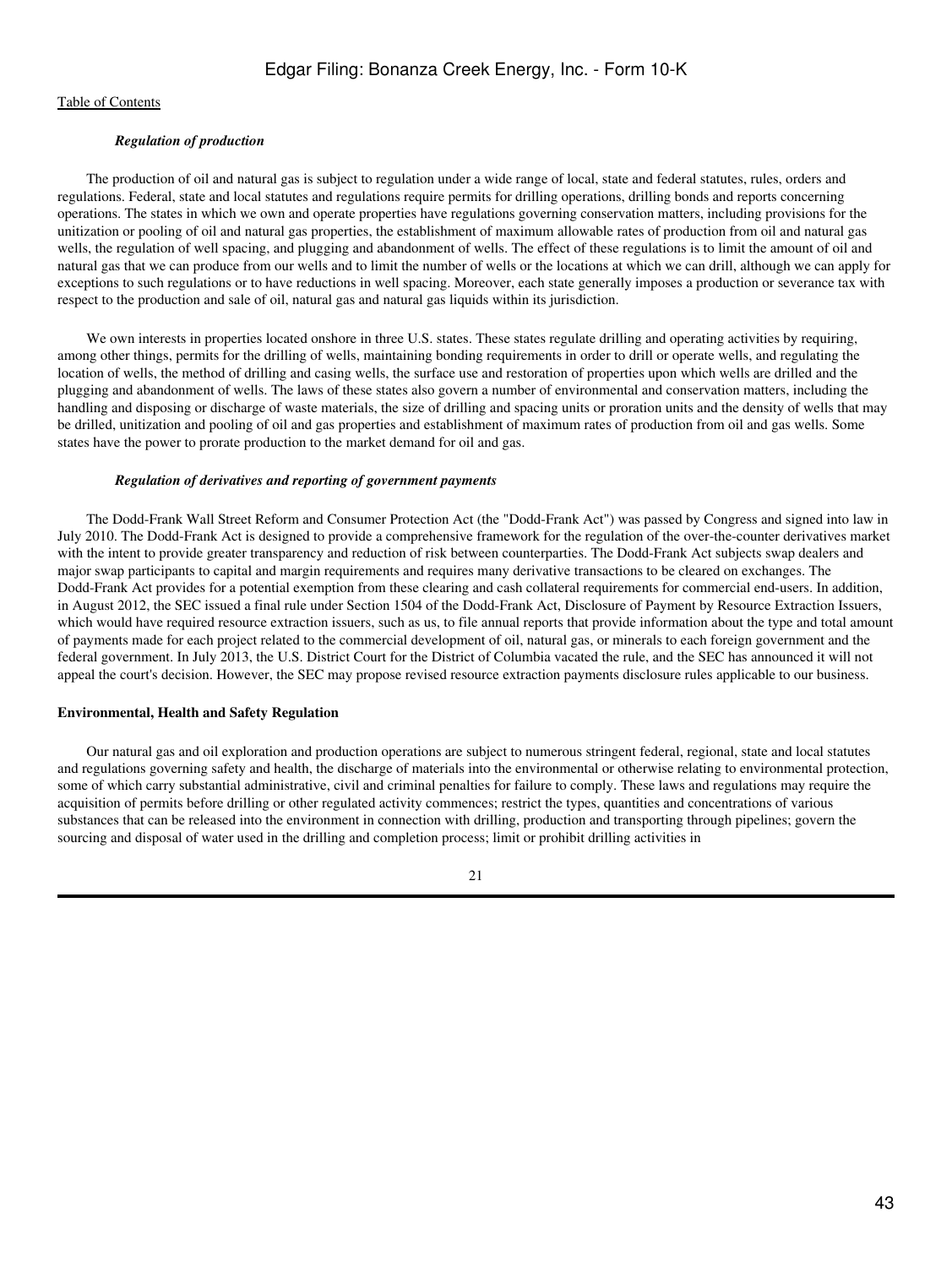certain areas and on certain lands lying within wilderness, wetlands, frontier and other protected areas; require some form of remedial action to prevent or mitigate pollution from former operations such as plugging abandoned wells or closing earthen pits; establish specific safety and health criteria addressing worker protection and impose substantial liabilities for pollution resulting from operations or failure to comply with regulatory filings. In addition, these laws and regulations may restrict the rate of production.

 The following is a summary of the more significant existing environmental and health and safety laws and regulations to which our business operations are subject and for which compliance may have a material adverse impact on our capital expenditures, results of operations or financial position.

#### *Hazardous substances and waste handling*

 The Comprehensive Environmental Response, Compensation and Liability Act of 1980 ("CERCLA"), also known as the Superfund law, and comparable state laws impose liability without regard to fault or the legality of the original conduct on certain classes of persons who are considered to be responsible for the release of a "hazardous substance" into the environment. These persons include current and prior owners or operators of the site where the release occurred and entities that disposed or arranged for the disposal of the hazardous substances found at the site. Under CERCLA, these "responsible persons" may be subject to strict, joint and several liability for the costs of cleaning up the hazardous substances that have been released into the environment, for damages to natural resources, and for the costs of certain health studies, and it is not uncommon for neighboring landowners and other third parties to file claims for personal injury and property damage allegedly caused by the hazardous substances released into the environment. We are able to control directly the operation of only those wells with respect to which we act as operator. Notwithstanding our lack of direct control over wells operated by others, the failure of an operator other than us to comply with applicable environmental regulations may, in certain circumstances, be attributed to us. We generate materials in the course of our operations that may be regulated as hazardous substances but we are not aware of any liabilities for which we may be held responsible that would materially and adversely affect us.

 The Resource Conservation and Recovery Act ("RCRA"), and analogous state laws, impose requirements on the generation, handling, storage, treatment and disposal of nonhazardous and hazardous solid wastes. RCRA specifically excludes certain drilling fluids, produced waters, and other wastes associated with the exploration, development, or production of crude oil, natural gas or geothermal energy from regulation as hazardous wastes. However, these wastes may be regulated by the EPA or state agencies under RCRA's less stringent nonhazardous solid waste provisions, state laws or other federal laws. Moreover, it is possible that these particular oil and natural gas exploration, development and production wastes now classified as nonhazardous solid wastes could be classified as hazardous wastes in the future. A loss of the RCRA exclusion for drilling fluids, produced waters and related wastes could result in an increase in our costs to manage and dispose of generated wastes, which could have a material adverse effect on our results of operations and financial position. In addition, in the course of our operations, we generate some amounts of ordinary industrial wastes, such as paint wastes, waste solvents, laboratory wastes and waste compressor oils that are regulated as hazardous wastes. Although the costs of managing hazardous waste may be significant, we do not believe that our costs in this regard are materially more burdensome than those for similarly situated companies.

 We currently own or lease, and have in the past owned or leased, properties that have been used for numerous years to explore and produce oil and natural gas. Although we have utilized operating and disposal practices that were standard in the industry at the time, hydrocarbons and wastes may have been disposed of or released on or under the properties owned or leased by us or on or under the other locations where these hydrocarbons and wastes have been taken for treatment or disposal. In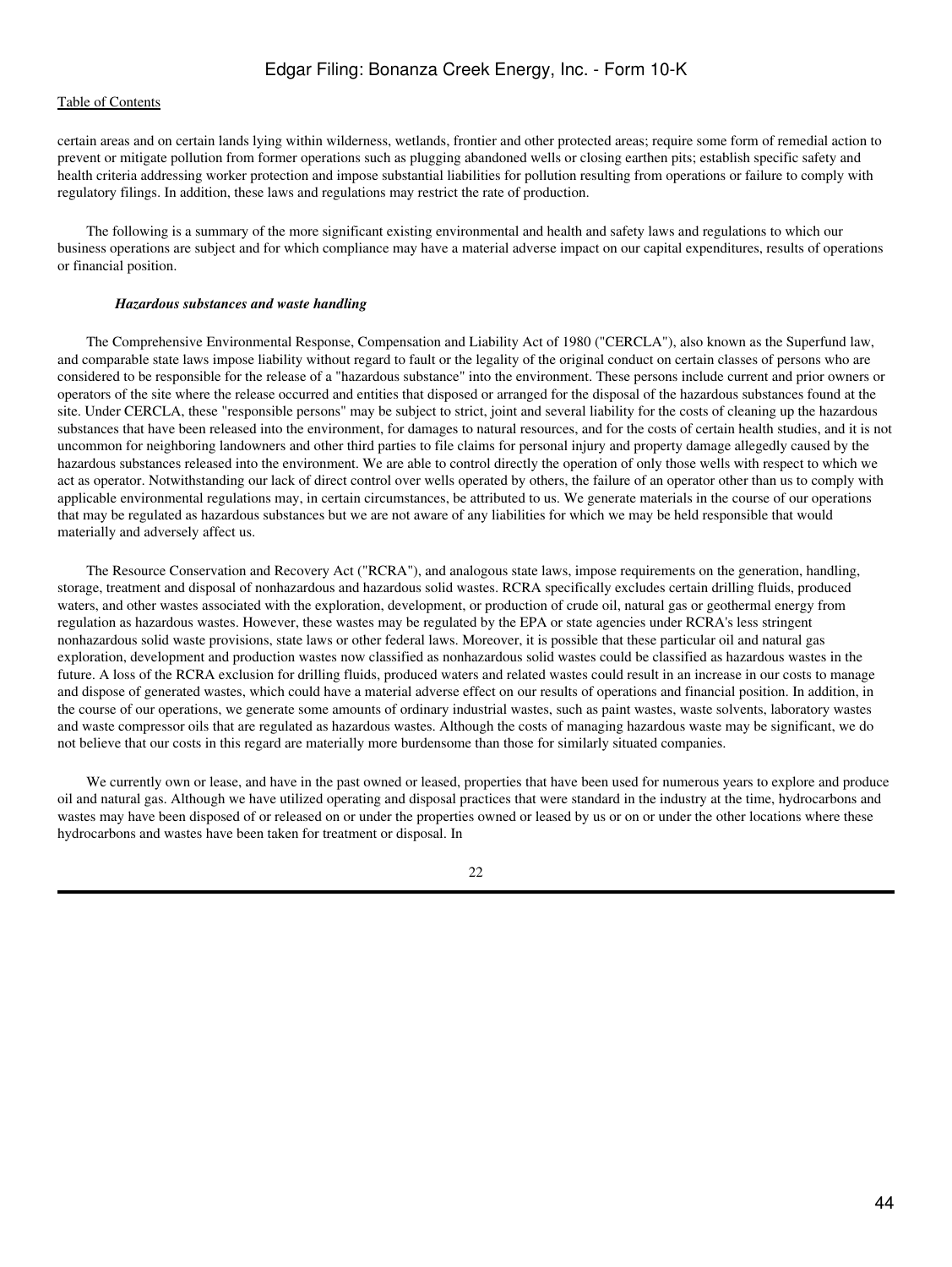addition, certain of these properties have been operated by third parties whose treatment and disposal or release of hydrocarbons and wastes were not under our control. These properties and wastes disposed thereon may be subject to CERCLA, RCRA and analogous state laws. Under these laws, we could be required to remove or remediate previously disposed wastes (including wastes disposed of or released by prior owners or operators), to clean up contaminated property (including groundwater contaminated by prior owners or operators), to pay for damages for the loss or impairment of natural resources, and to take measures to prevent future contamination from our operations.

#### *Pipeline safety and maintenance*

 Pipelines, gathering systems and terminal operations are subject to increasingly strict safety laws and regulations. Both the transportation and storage of refined products and crude oil involve a risk that hazardous liquids may be released into the environment, potentially causing harm to the public or the environment. In turn, such incidents may result in substantial expenditures for response actions, significant government penalties, liability to government agencies for natural resources damages, and significant business interruption. The U.S. Department of Transportation ("DOT") has adopted safety regulations with respect to the design, construction, operation, maintenance, inspection and management of our pipeline and storage facilities. These regulations contain requirements for the development and implementation of pipeline integrity management programs, which include the inspection and testing of pipelines and the correction of anomalies. These regulations also require that pipeline operation and maintenance personnel meet certain qualifications and that pipeline operators develop comprehensive spill response plans.

 There have been recent initiatives to strengthen and expand pipeline safety regulations and to increase penalties for violations. The Pipeline Safety, Regulatory Certainty, and Job Creation Act was signed into law in early 2012. In addition, the Pipeline and Hazardous Materials Safety Administration has issued new rules to strengthen federal pipeline safety enforcement programs.

#### *Air emissions*

 The Clean Air Act ("CAA") and comparable state laws and regulations restrict the emission of air pollutants from many sources, including oil and gas operations, and impose various monitoring and reporting requirements. These laws and regulations may require us to obtain pre-approval for the construction or modification of certain projects or facilities expected to produce or significantly increase air emissions, obtain and comply with stringent air permit requirements or utilize specific equipment or technologies to control emissions. Obtaining required air permits can significantly delay the development of certain oil and natural gas projects. Over the next several years, we may be required to incur certain capital expenditures for air pollution control equipment or other air emissions related issues.

 For example, on August 16, 2012, the EPA published final rules under the CAA that subject oil and natural gas production, processing, transmission and storage operations to regulation under the New Source Performance Standards and National Emission Standards for Hazardous Air Pollutants programs. With regards to production activities, these final rules require, among other things, the reduction of volatile organic compound emissions from three subcategories of fractured and refractured gas wells for which well completion operations are conducted: wildcat (exploratory) and delineation gas wells; low reservoir pressure non-wildcat and non-delineation gas wells; and all "other" fractured and refractured gas wells. All three subcategories of wells must route flow back emissions to a gathering line or be captured and combusted using a combustion device such as a flare after October 15, 2012. However, the "other" wells must use reduced emission completions, also known as "green completions," with or without combustion devices, after January 1, 2015. These regulations also establish specific new requirements regarding emissions from production-related wet seal and reciprocating compressors effective October 15, 2012 and from pneumatic controllers and storage

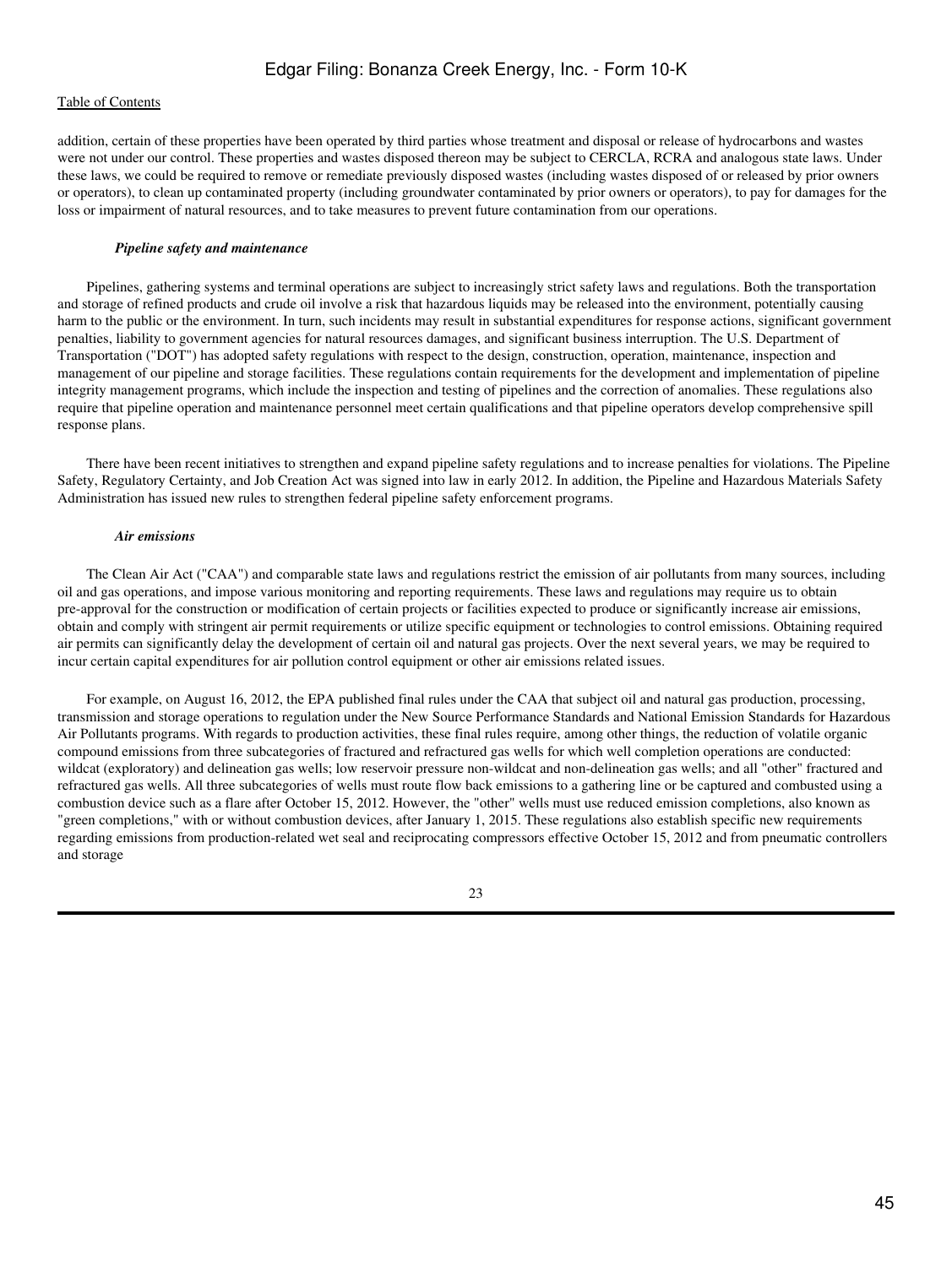vessels, effective October 15, 2013. The EPA received numerous requests for reconsideration of these rules from both industry and the environmental community, and court challenges to the rules were also filed. The EPA issued revised rules in 2013 in response to some of these requests. For example, on September 23, 2013, the EPA published a final rule extending the compliance dates for certain groups of storage vessels to April 15, 2014 and April 15, 2015.

 In February 2014, the Colorado Air Quality Control Commission ("AQCC") is considering the adoption of new and revised air quality regulations that would impose stringent new requirements to control emissions from existing and new oil and gas facilities in Colorado. The proposed regulations being considered by the AQCC would impose new control, monitoring, recordkeeping, and reporting requirements on oil and gas operators in Colorado. For example, the AQCC will consider proposed Storage Tank Emission Management ("STEM") requirements for certain new and existing storage tanks. If adopted, the STEM requirements may require us to install costly emission control technologies at our new and existing well production facilities. The AQCC is also considering a Leak Detection and Repair ("LDAR") program for well production facilities and compressor stations. The proposed LDAR program primarily targets hydrocarbon (i.e., methane) emissions from the oil and gas sector in Colorado and would represent significant new use of state authority regarding these emissions.

 Compliance with these and other air pollution control and permitting requirements has the potential to delay the development of oil and natural gas projects and increase our costs of development and production, which costs could be significant. However, we do not currently believe that compliance with such requirements will have a material adverse effect on our operations.

#### *Climate change*

 In response to findings that emissions of carbon dioxide, methane and other greenhouse gases ("GHGs") present an endangerment to public health and the environment, the EPA has adopted regulations under existing provisions of the CAA that, among other things, establish Prevention of Significant Deterioration ("PSD") construction and Title V operating permit requirements for certain large stationary sources that are potential major sources of GHG emissions. Facilities required to obtain PSD permits for their GHG emissions will also be required to meet "best available control technology" standards that will be established by the states or, in some cases, by the EPA on a case-by-case basis. These EPA rulemakings could adversely affect our operations and restrict or delay our ability to obtain air permits for new or modified sources. In addition, the EPA has adopted rules requiring the monitoring and reporting of GHG from specified onshore and offshore oil and gas production sources in the United States on an annual basis, which include certain of our operations. We are monitoring GHG emissions from our operations in accordance with the GHG emissions reporting rule and believe that our monitoring activities are in substantial compliance with applicable reporting obligations.

 While Congress has, from time to time, considered legislation to reduce emissions of GHGs, there has not been significant activity in the form of adopted legislation to reduce GHG emissions at the federal level in recent years. In the absence of such federal climate legislation, a number of state and regional efforts have emerged that are aimed at tracking and/or reducing GHG emissions by means of cap and trade programs that typically require major sources of GHG emissions, such as electric power plants, to acquire and surrender emission allowances in return for emitting those GHGs. If Congress undertakes comprehensive tax reform in the coming year, it is possible that such reform may include a carbon tax, which could impose additional direct costs on operations and reduce demand for refined products. President Obama has indicated that climate change and GHG regulation is a significant priority for his second term. The President issued a Climate Action Plan in June 2013, calling for, among other things, a reduction in methane emissions from the oil and gas industry. Additionally, as discussed above, the state of Colorado intends to consider new air quality regulations in February 2014, targeting methane and ethane emissions from well production facilities and compressor stations.

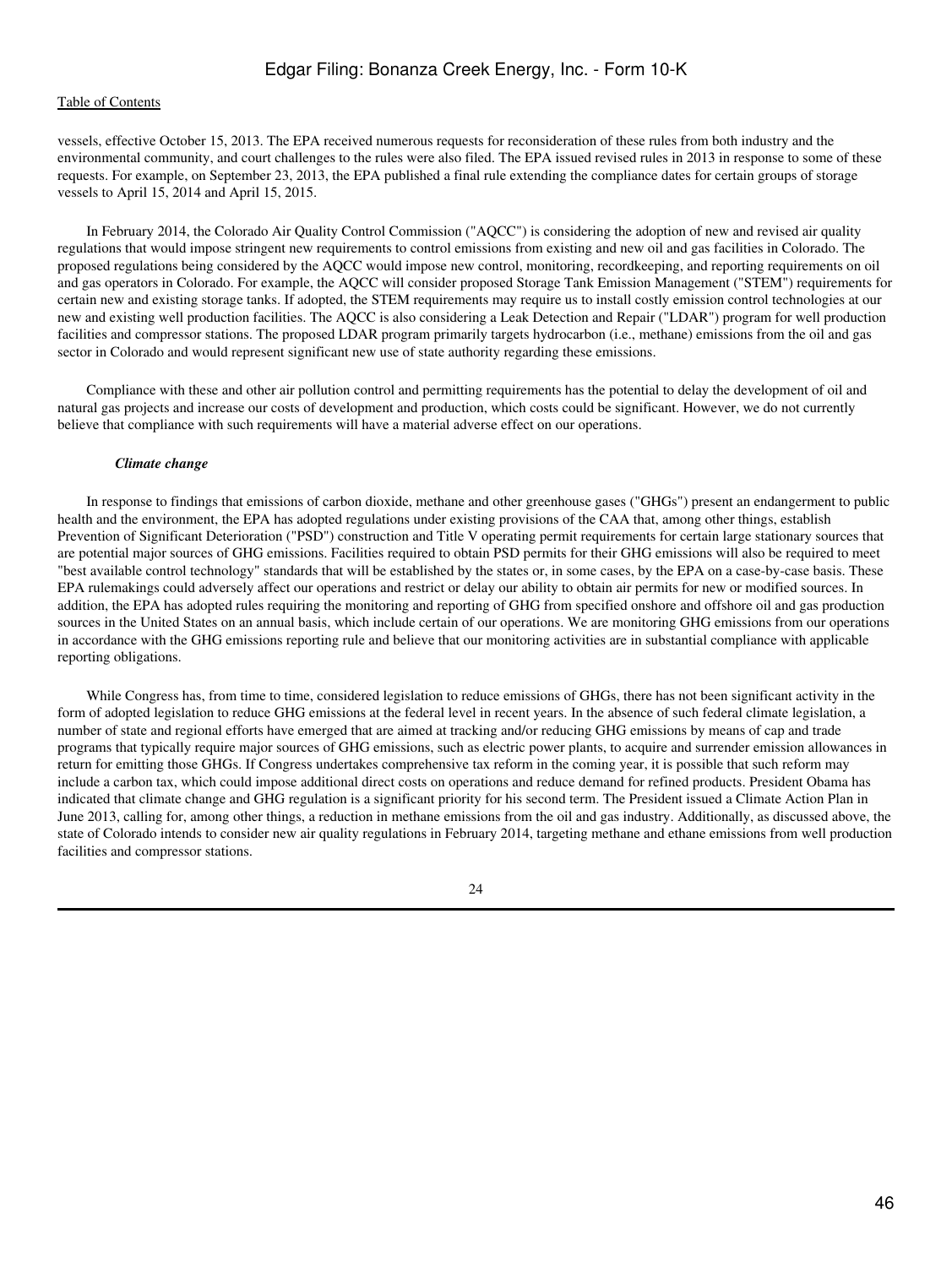Although it is not possible at this time to predict how legislation or new regulations that may be adopted to address GHG emissions would impact our business, any such future laws and regulations imposing reporting obligations on, or limiting emissions of GHGs from, our equipment and operations could require us to incur costs to reduce emissions of GHGs associated with our operations. Severe limitations on GHG emissions could adversely affect demand for the oil and natural gas we produce.

 Most recently, on October 15, 2013, the United States Supreme Court in *Utility Air Regulatory Group v. EPA*, No. 12-1146, granted a petition for certiorari to review the United States Court of Appeals for the District of Columbia Circuit's opinion and order upholding EPA's GHG-related regulations. The issue on review to the United States Supreme Court is whether EPA correctly determined that its regulation of GHGs from mobile sources triggered permitting requirements under the Clean Air Act for stationary sources of GHG emissions. The Court's decision is expected in Spring or Summer 2014, and could impact the scope of GHG regulation both at the federal and state levels.

Finally, it should be noted that some scientists have concluded that increasing concentrations of GHGs in the earth's atmosphere may produce climate changes that have significant physical effects, such as increased frequency and severity of storms, floods and other climatic events; if any such effects were to occur, they could have an adverse effect on our exploration and production operations.

# *Water discharges*

 The Federal Water Pollution Control Act or the Clean Water Act ("CWA") and analogous state laws impose restrictions and controls regarding the discharge of pollutants into certain surface waters. The discharge of pollutants into regulated waters is prohibited, except in accordance with the terms of a permit issued by the EPA or underlying state. The discharge of dredge and fill material in regulated waters, including wetlands, is also prohibited unless authorized by a permit issued by the U.S. Army Corps of Engineers ("Corps"). Obtaining permits has the potential to delay the development of natural gas and oil projects. These laws and any implementing regulations provide for administrative, civil and criminal penalties for any unauthorized discharges of oil and other substances in certain quantities that may impose substantial potential liability for the costs of removal, remediation and damages. The EPA and Corps have recently submitted to the White House Office of Management and Budget for review a proposed rule that would define the scope of jurisdictional waters of the United States under the CWA. An expansive definition of such waters could affect our ability to operate in certain areas and may increase our costs of operations and permitting.

 Pursuant to these laws and regulations, we may be required to obtain and maintain approvals or permits for the discharge of wastewater or storm water and are required to develop and implement spill prevention, control and countermeasure plans, also referred to as "SPCC plans," in connection with on-site storage of significant quantities of oil. We believe that we maintain all required discharge permits necessary to conduct our operations, and further believe we are in substantial compliance with the terms thereof. As properties are acquired, we determine the need for new or updated SPCC plans and, where necessary, will develop or update such plans to implement physical and operation controls, the costs of which are not expected to be substantial.

#### *Endangered Species Act*

 The federal Endangered Species Act restricts activities that may affect endangered and threatened species or their habitats. Some of our facilities may be located in areas that are designated as habitat for endangered or threatened species. The designation of previously unidentified endangered or threatened species could cause us to incur additional costs or become subject to operating restrictions or bans in the affected areas.

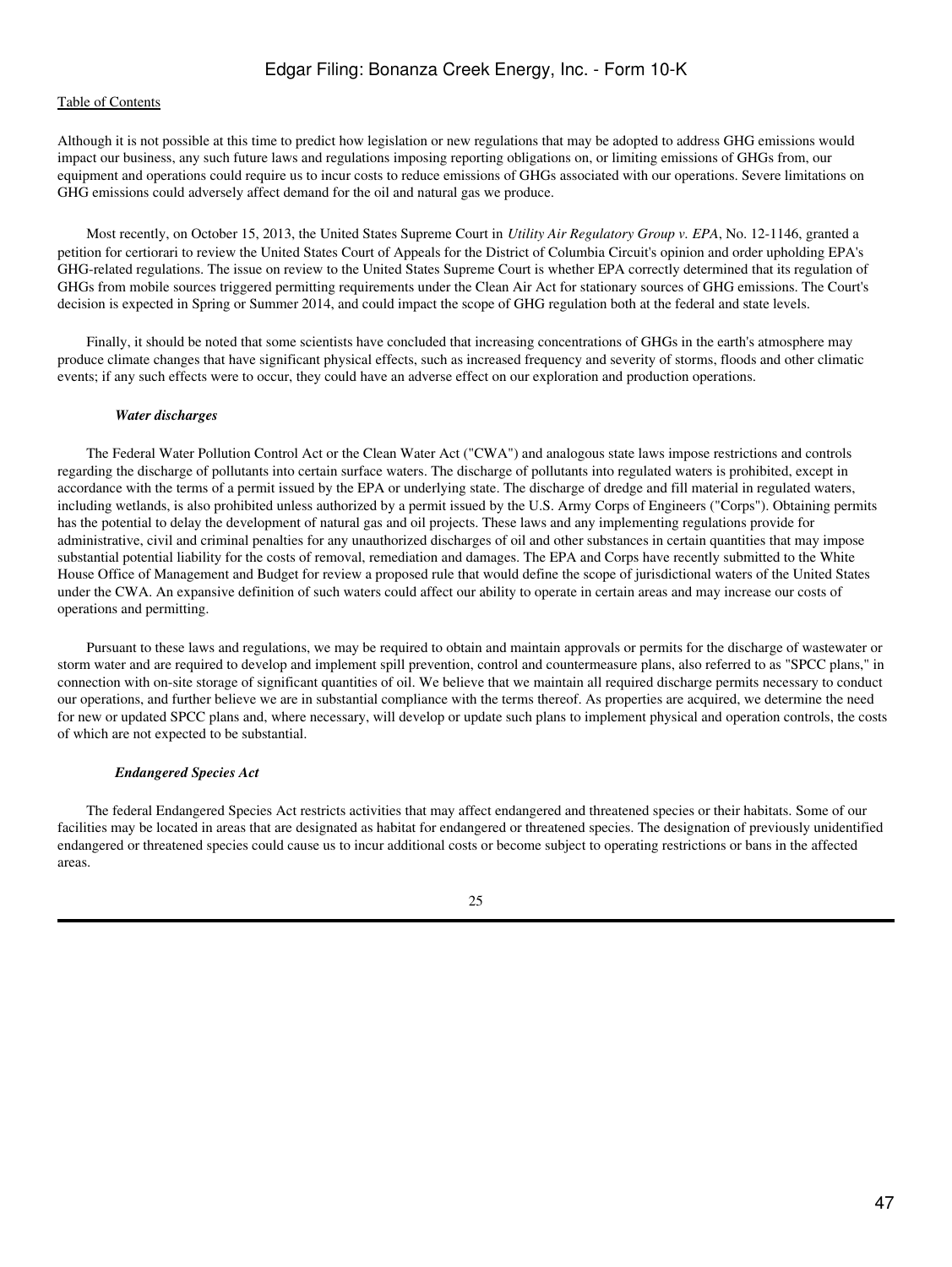# *Employee health and safety*

 We are subject to a number of federal and state laws and regulations, including the federal Occupational Safety and Health Act (the "OSH Act"), and comparable state statutes, whose purpose is to protect the health and safety of workers. In addition, the OSH Act's hazard communication standard, the EPA community right-to-know regulations under Title III of the federal Superfund Amendment and Reauthorization Act and comparable state statutes require that information be maintained concerning hazardous materials used or produced in our operations, and that this information be provided to employees, state and local government authorities and citizens.

### *Hydraulic fracturing*

 *Regulations relating to hydraulic fracturing.* We are subject to extensive federal, state, and local laws and regulations concerning health, safety, and environmental protection. Government authorities frequently add to those requirements, and both oil and gas development generally and hydraulic fracturing specifically are receiving increasing regulatory attention. Our operations utilize hydraulic fracturing, an important and commonly used process in the completion of oil and natural gas wells in low-permeability formations. Hydraulic fracturing involves the injection of water, proppant, and chemicals under pressure into rock formations to stimulate hydrocarbon production.

 States have historically regulated oil and gas exploration and production activity, including hydraulic fracturing. State governments in the areas where we operate have adopted or are considering adopting additional requirements relating to hydraulic fracturing that could restrict its use in certain circumstances or make it more costly to utilize. Such measures may address any risk to drinking water, the potential for hydrocarbon migration and disclosure of the chemicals used in fracturing. Colorado, for example, comprehensively updated its oil and gas regulations in 2008 and adopted significant additional amendments in 2011 and 2013. Among other things, the updated and amended regulations require operators to reduce methane emissions associated with hydraulic fracturing, compile and report additional information regarding well bore integrity, publicly disclose the chemical ingredients used in hydraulic fracturing, increase the minimum distance between occupied structures and oil and gas wells, undertake additional mitigation for nearby residents, and implement additional groundwater testing. The State is also considering new regulations for air emissions from oil and gas operations as well as potential legislation increasing the monetary penalties for regulatory violations. Any enforcement actions or requirements of additional studies or investigations by governmental authorities where we operate could increase our operating costs and cause delays or interruptions of our operations.

 The federal Safe Drinking Water Act ("SDWA") and comparable state statutes may restrict the disposal, treatment or release of water produced or used during oil and gas development. Subsurface emplacement of fluids, primarily via disposal wells or enhanced oil recovery ("EOR") wells, is governed by federal or state regulatory authorities that, in some cases, include the state oil and gas regulatory or the state's environmental authority. The federal Energy Policy Act of 2005 amended the Underground Injection Control ("UIC"), provisions of the SDWA to expressly exclude certain hydraulic fracturing from the definition of "underground injection," but disposal of hydraulic fracturing fluids and produced water or their injection for EOR is not excluded. The U.S. Senate and House of Representatives have considered bills to repeal this SDWA exemption for hydraulic fracturing. If enacted, hydraulic fracturing operations could be required to meet additional federal permitting and financial assurance requirements, adhere to certain construction specifications, fulfill monitoring, reporting, and recordkeeping obligations, meet plugging and abandonment requirements, and provide additional public disclosure of chemicals used in the fracturing process as a consequence of additional SDWA permitting requirements.

 Federal agencies are also considering additional regulation of hydraulic fracturing. The EPA has prepared draft guidance for issuing underground injection permits that would regulate hydraulic

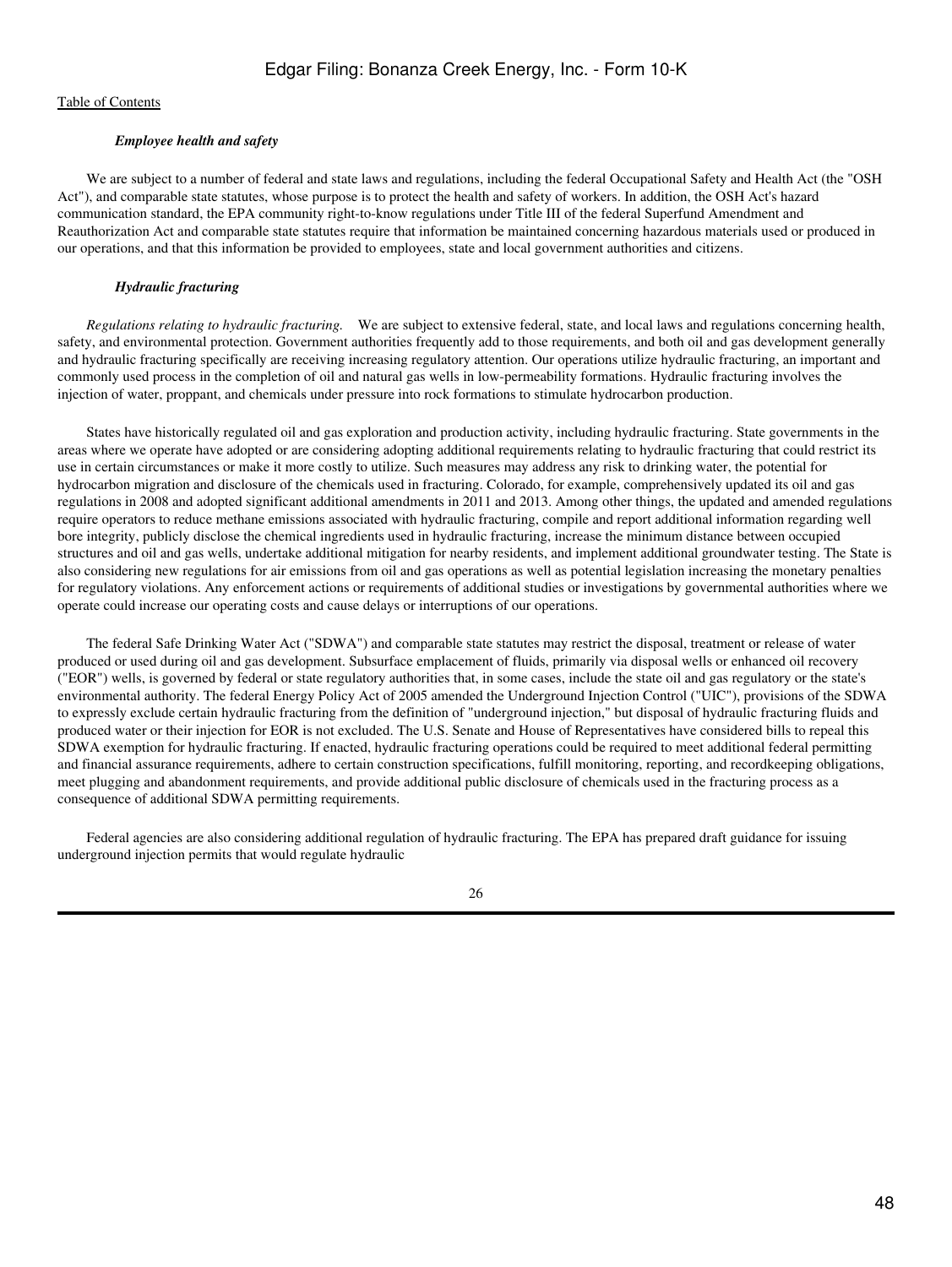#### [Table of Contents](#page-2-0)

fracturing using diesel fuel, where EPA has permitting authority under the SDWA; this guidance eventually could encourage other regulatory authorities to adopt permitting and other restrictions on the use of hydraulic fracturing. In addition, on October 21, 2011, EPA announced its intention to propose regulations by 2014 under the federal Clean Water Act to regulate wastewater discharges from hydraulic fracturing and other natural gas production. EPA is also collecting information as part of a nationwide study into the effects of hydraulic fracturing on drinking water. EPA issued a progress report regarding the study in December 2012, which described generally the continuing focus of the study, but did not provide any data, findings, or conclusions regarding the safety of hydraulic fracturing operations. EPA intends to issue a final draft report for peer review and comment in 2014. The results of this study, which is still ongoing, could result in additional regulations, which could lead to operational burdens similar to those described above. EPA also has initiated a stakeholder and potential rulemaking process under the Toxic Substances Control Act ("TSCA") to obtain data on chemical substances and mixtures used in hydraulic fracturing, and recently published in the Federal Register a petition from national environmental advocacy groups seeking to include the oil and gas sector in the Toxics Release Inventory (TRI) reporting program established for many industries under TSCA. The United States Department of the Interior has also proposed a new rule regulating hydraulic fracturing activities on federal lands, including requirements for disclosure, well bore integrity and handling of flowback water. And the U.S. Occupational Safety and Health Administration has proposed stricter standards for worker exposure to silica, which would apply to use of sand as a proppant for hydraulic fracturing.

 Apart from these ongoing federal and state initiatives, local governments are adopting new requirements on hydraulic fracturing and other oil and gas operations. Some counties in Colorado, for instance, have amended their land use regulations to impose new requirements on oil and gas development, while other local governments have entered memoranda of agreement with oil and gas producers to accomplish the same objective. Beyond that, in 2012, Longmont, Colorado prohibited the use of hydraulic fracturing. The oil and gas industry and the State are challenging that ban and the authority of local jurisdictions to regulate oil and gas development in court. In November 2013, four other Colorado cities and counties passed voter initiatives either placing a moratorium on hydraulic fracturing or banning new oil and gas development. These initiatives too are the subject of pending legal challenge. While these initiatives cover areas with little recent or ongoing oil and gas development, they could lead opponents of hydraulic fracturing to push for statewide referendums, especially in Colorado.

 At this time, it is not possible to estimate the potential impact on our business of recent state and local actions or the enactment of additional federal or state legislation or regulations affecting hydraulic fracturing. The adoption of future federal, state or local laws or implementing regulations imposing new environmental obligations on, or otherwise limiting, our operations could make it more difficult and more expensive to complete oil and natural gas wells, increase our costs of compliance and doing business, delay or prevent the development of certain resources (including especially shale formations that are not commercial without the use of hydraulic fracturing), or alter the demand for and consumption of our products and services. We cannot assure you that any such outcome would not be material, and any such outcome could have a material and adverse impact on our cash flows and results of operations.

 *Our use of hydraulic fracturing.* We use hydraulic fracturing as a means to maximize production of oil and gas from formations having low permeability such that natural flow is restricted. Fracture stimulation has been used for decades in both the Rocky Mountains and Mid-Continent. In the Rocky Mountains, other companies in the oil and gas industry have fracture stimulated tens of thousands of wells since the mid-1980s. We and our predecessor companies have completed over 373 fracture stimulations since acquiring assets in the Wattenberg Field in 1999. At our Dorcheat Macedonia property in the Mid-Continent region, fracture stimulation has been performed since the 1970s and has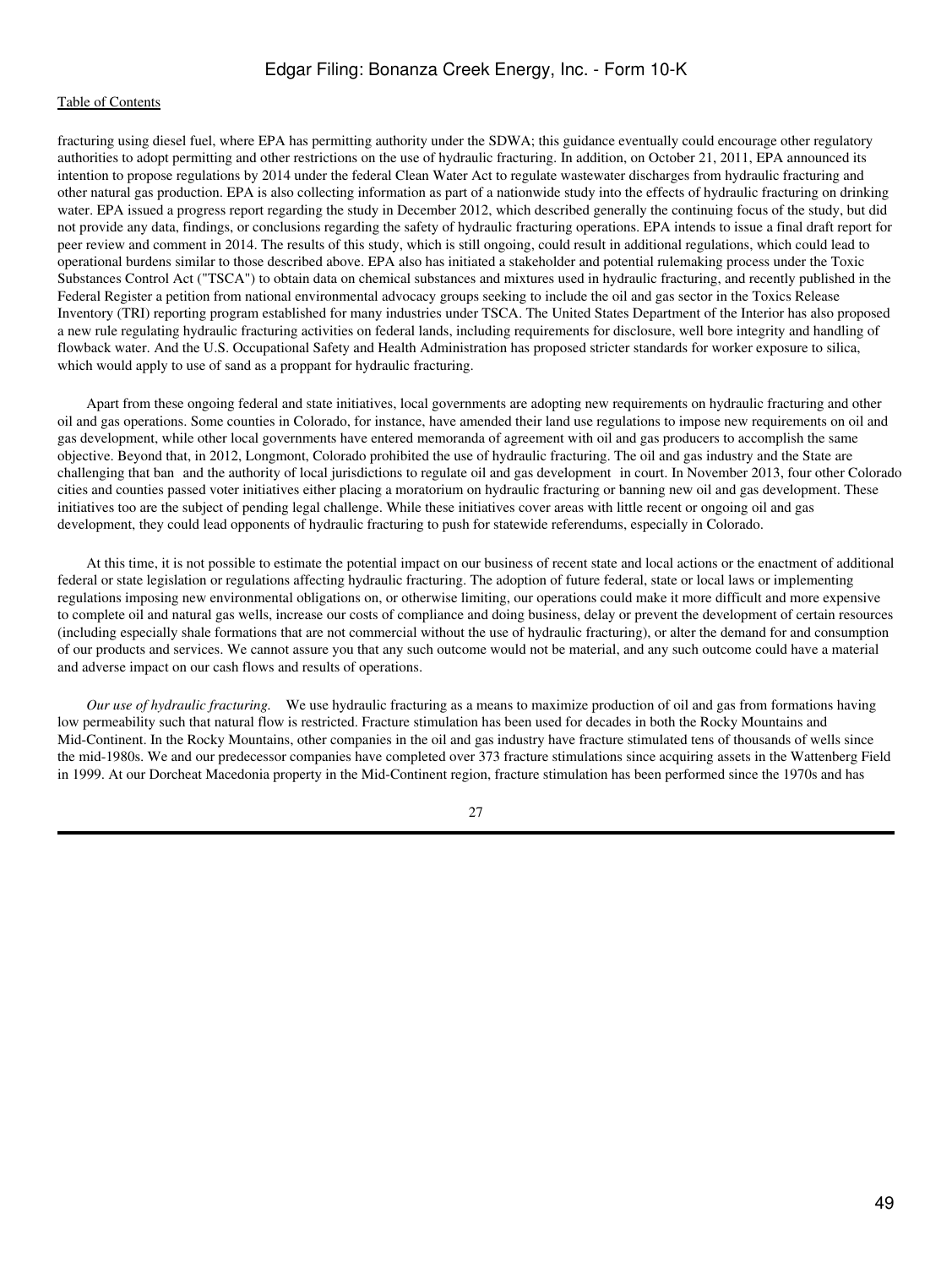# [Table of Contents](#page-2-0)

been used more universally since the early 1990s. We and our predecessor companies have completed over 140 fracture stimulations since acquiring our Dorcheat Macedonia properties in mid-2008. Typical hydraulic fracturing treatments are made up of water, chemical additives and sand. We utilize major hydraulic fracturing service companies who track and report all additive chemicals that are used in fracturing as required by the appropriate government agencies. Each of these companies fracture stimulate a multitude of wells for the industry each year. For as long as we have owned and operated properties subject to hydraulic fracturing, there have not been any material incidents, citations or suits related to fracturing operations or related to environmental concerns from fracturing operations.

We periodically review our plans and policies regarding oil and gas operations, including hydraulic fracturing, in order to minimize any potential environmental impact. We adhere to applicable legal requirements and industry practices for groundwater protection. Our operations are subject to close supervision by state and federal regulators (including the Bureau of Land Management with respect to federal acreage), who frequently inspect our fracturing operations.

 We strive to minimize water usage in our fracture stimulation designs. Water recovered from our hydraulic fracturing operations is disposed of in a way that does not impact surface waters. We dispose of our recovered water by means of approved disposal or injection wells.

#### *National Environmental Policy Act*

 Natural gas and oil exploration and production activities on federal lands are subject to the National Environmental Policy Act ("NEPA"). NEPA requires federal agencies, including the Departments of Interior and Agriculture, to evaluate major agency actions having the potential to significantly impact the environment. In the course of such evaluations, an agency prepares an Environmental Assessment to evaluate the potential direct, indirect and cumulative impacts of a proposed project. If impacts are considered significant, the agency will prepare a more detailed environmental impact study that is made available for public review and comment. All of our current exploration and production activities, as well as proposed exploration and development plans, on federal lands require governmental permits that are subject to the requirements of NEPA. This environmental impact assessment process has the potential to delay or limit, or increase the cost of, the development of natural gas and oil projects. Authorizations under NEPA also are subject to protest, appeal or litigation, which can delay or halt projects.

#### *Oil Pollution Act*

 The Oil Pollution Act of 1990 ("OPA") establishes strict liability for owners and operators of facilities that are the site of a release of oil into waters of the U.S. The OPA and its associated regulations impose a variety of requirements on responsible parties related to the prevention of oil spills and liability for damages resulting from such spills. A "responsible party" under the OPA includes owners and operators of certain onshore facilities from which a release may affect waters of the U.S. The OPA assigns liability to each responsible party for oil cleanup costs and a variety of public and private damages. While liability limits apply in some circumstances, a party cannot take advantage of liability limits if the spill was caused by gross negligence or willful misconduct or resulted from violation of a federal safety, construction or operating regulation. If the party fails to report a spill or to cooperate fully in the cleanup, liability limits likewise do not apply. Few defenses exist to the liability imposed by the OPA. The OPA imposes ongoing requirements on a responsible party, including the preparation of oil spill response plans and proof of financial responsibility to cover environmental cleanup and restoration costs that could be incurred in connection with an oil spill.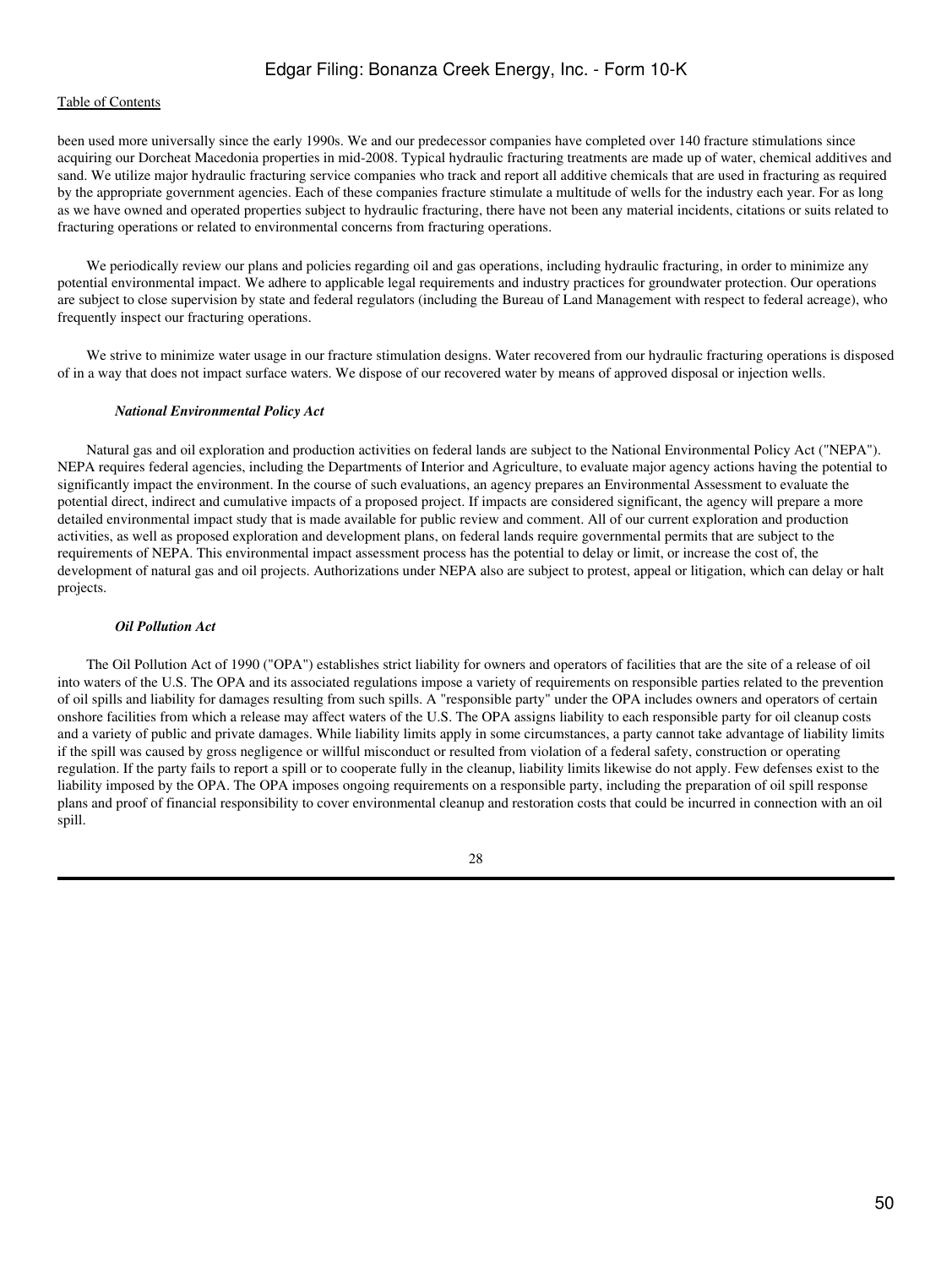### *State laws*

 Our properties located in Colorado are subject to the authority of the COGCC, as well as other state agencies. The COGCC recently approved new rules regarding minimum setbacks and groundwater monitoring that are intended to prevent or mitigate environmental impacts of oil and gas development and include the permitting of wells. The COGCC also recently approved new rules regarding reporting requirements for spills or releases of exploration and production waste or produced fluids. Depending on how these and any other new rules are applied, they could add substantial increases in well costs for our Colorado operations. The rules could also impact our ability and extend the time necessary to obtain drilling permits, which would create substantial uncertainty about our ability to meet future drilling plans and thus production and capital expenditure targets. The COGCC has also recently received a petition for rulemaking requesting that the COGCC promulgate certain rules that would require an evaluation of the impacts of oil and gas drilling on trust resources and human health according to the best available science before issuing any permits for oil and gas exploration and drilling. The COGCC intends to consider the petition in March 2014.

#### **Employees**

 As of December 31, 2013, we employed 236 people and also utilize the services of independent contractors to perform various field and other services. Our future success will depend partially on our ability to attract, retain and motivate qualified personnel. We are not a party to any collective bargaining agreements and have not experienced any strikes or work stoppages. We consider our relations with our employees to be satisfactory.

#### **Offices**

As of December 31, 2013, we leased 57,454 square feet of office space in Denver, Colorado at 410 17<sup>th</sup> Street, where our principal offices are located. We also have leases for field offices in Houston, Texas, Bakersfield, California, Stamps, Arkansas and Kersey, Colorado totaling 12,682 square feet.

#### **Available information**

 We are required to file annual, quarterly and current reports, proxy statements and other information with the SEC. You may read and copy any documents filed by us with the SEC at the SEC's Public Reference Room at 100 F Street, N.E., Washington, D.C. 20549. You may obtain information on the operation of the Public Reference Room by calling the SEC at 1-800-SEC-0330. Our filings with the SEC are also available to the public from commercial document retrieval services and at the SEC's website at http://www.sec.gov.

 Our common stock is listed and traded on the New York Stock Exchange under the symbol "BCEI." Our reports, proxy statements and other information filed with the SEC can also be inspected and copied at the New York Stock Exchange, 20 Broad Street, New York, New York 10005.

 We also make available on our website at http://www.bonanzacrk.com all of the documents that we file with the SEC, free of charge, as soon as reasonably practicable after we electronically file such material with the SEC. Information contained on our website, other than the documents listed below, is not incorporated by reference into this Annual Report on Form 10-K.

#### **Item 1A.** *Risk Factors.*

 Our business involves a high degree of risk. If any of the following risks, or any risk described elsewhere in this Annual Report on Form 10-K, actually occurs, our business, financial condition or results of operations could suffer. The risks described below are not the only ones facing us. Additional risks not presently known to us or which we currently consider immaterial also may adversely affect us.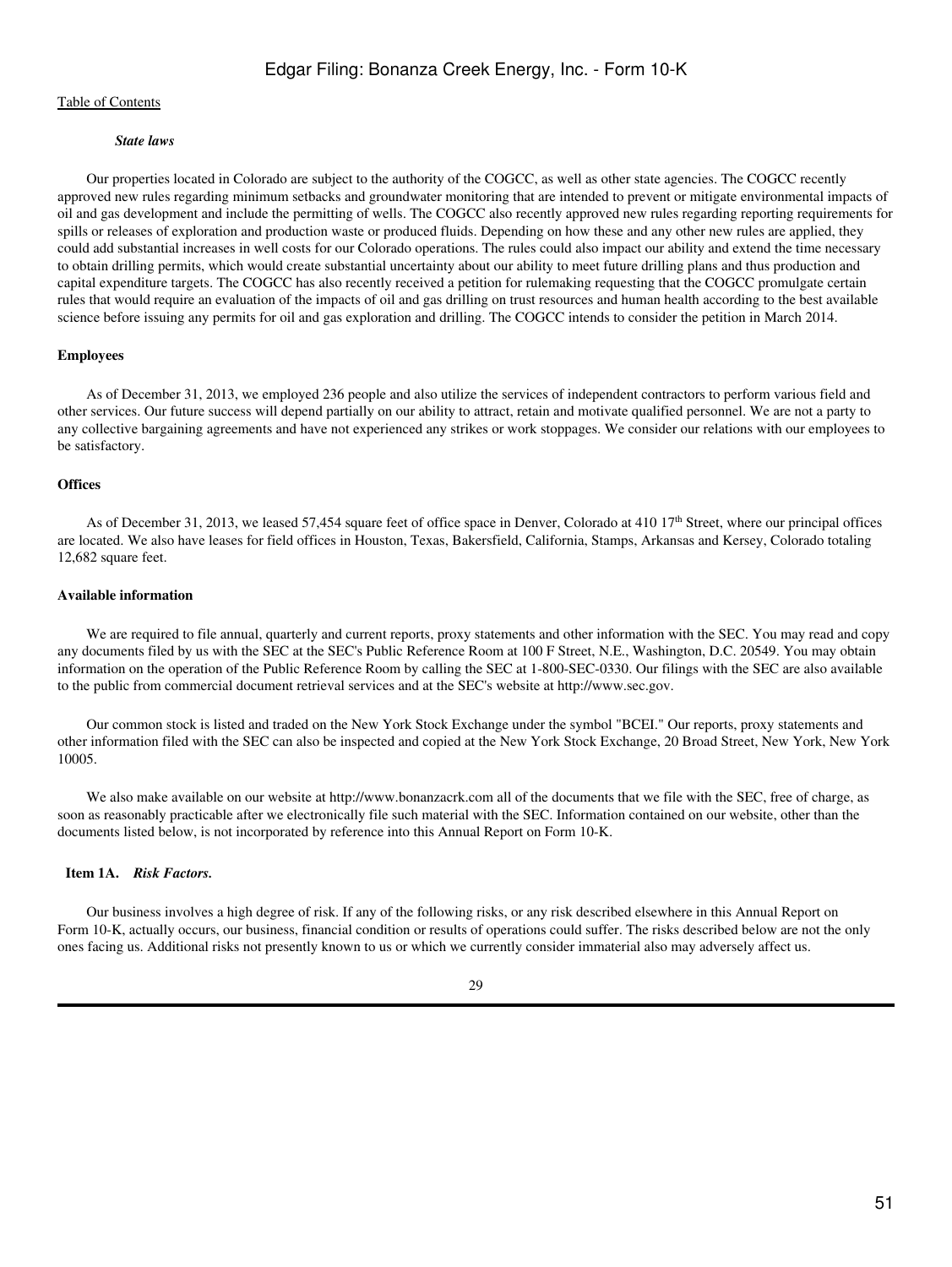# **Risks Related to Our Business**

### *A decline in oil and, to a lesser extent, natural gas prices may adversely affect our business, financial condition or results of operations and our ability to meet our capital expenditure obligations or targets and financial commitments.*

 The price we receive for our oil and, to a lesser extent, natural gas, heavily influences our revenue, profitability, access to capital and future rate of growth. Oil and natural gas are commodities and, therefore, their prices are subject to wide fluctuations in response to relatively minor changes in supply and demand. Historically, the markets for oil and natural gas have been volatile. These markets will likely continue to be volatile in the future. The prices we receive for our production, and the levels of our production, depend on numerous factors beyond our control. These factors include the following:

worldwide and regional economic conditions impacting the global supply and demand for oil and natural gas;

the actions of OPEC;

the price and quantity of imports of foreign oil and natural gas;

political conditions in or affecting other oil-producing and natural gas-producing countries, including the current conflicts in the Middle East and conditions in South America and Russia;

the level of global oil and natural gas exploration and production;

the level of global oil and natural gas inventories;

localized supply and demand fundamentals and transportation availability;

weather conditions and natural disasters;

domestic and foreign governmental regulations;

speculation as to the future price of oil and the speculative trading of oil and natural gas futures contracts;

price and availability of competitors' supplies of oil and natural gas;

technological advances affecting energy consumption; and

the price and availability of alternative fuels.

 Substantially all of our production is sold to purchasers under short-term (less than 12-month) contracts at market based prices. Lower oil and natural gas prices will reduce our cash flows, borrowing ability and the present value of our reserves. See *Our exploration, development and exploitation projects require substantial capital expenditures*. Lower oil and natural gas prices may also reduce the amount of oil and natural gas that we can produce economically and may affect our proved reserves. See also *The present value of future net revenues from our proved reserves will not necessarily be the same as the current market value of our estimated oil and natural gas reserves* below.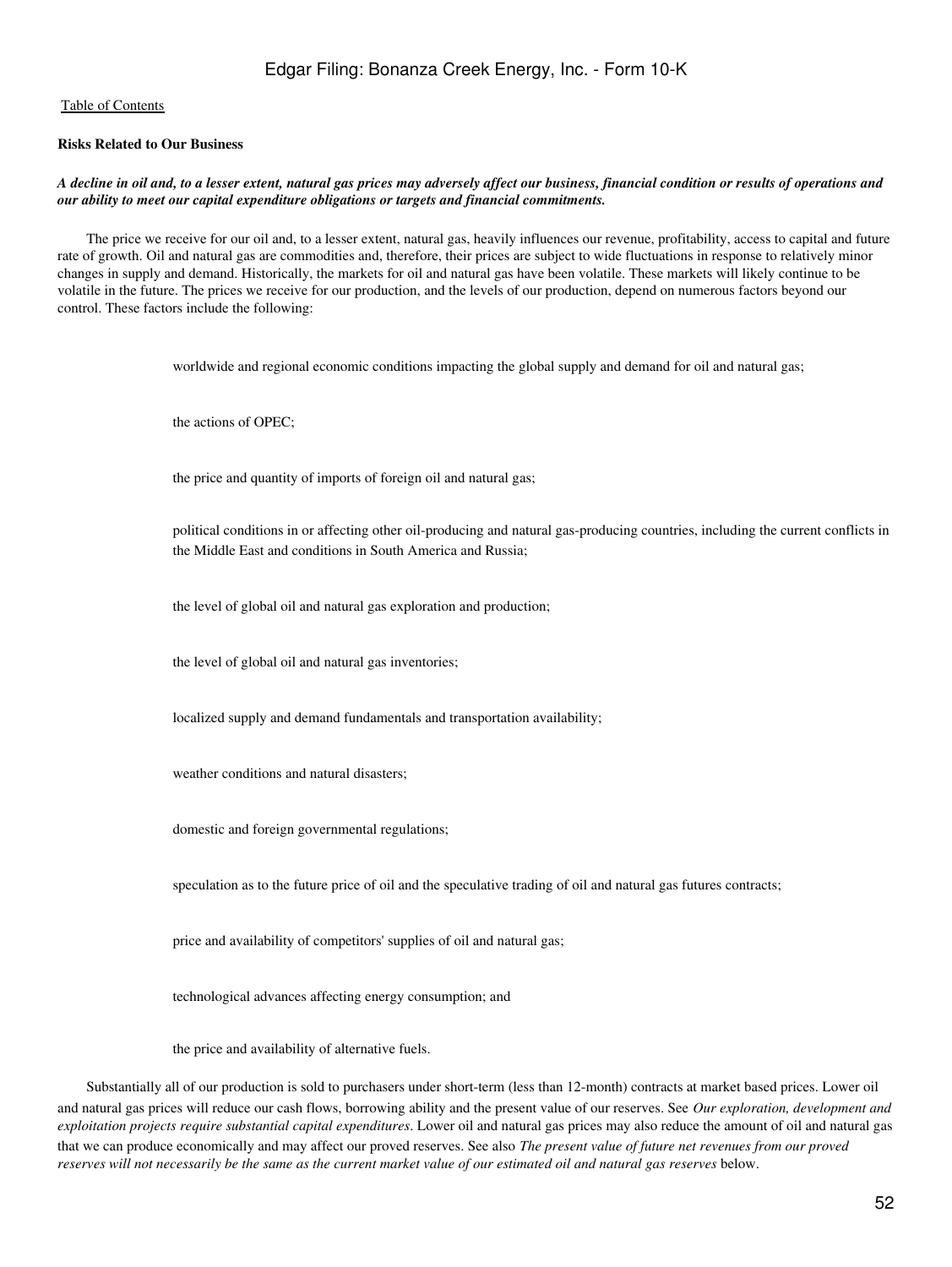Further, oil prices and natural gas prices do not necessarily fluctuate in direct relationship to each other. Because approximately 67% of our estimated proved reserves as of December 31, 2013 were oil and natural gas liquids, our financial results are more sensitive to movements in oil prices. The price of oil has been extremely volatile and we expect this volatility to continue. During the year ended December 31, 2013, the daily NYMEX WTI oil spot price ranged from a high of \$110.53 per Bbl to a low of \$86.68 per Bbl and the NYMEX natural gas Henry Hub spot price ranged from a high of \$4.52 per MMBtu to a low of \$3.08 per MMBtu.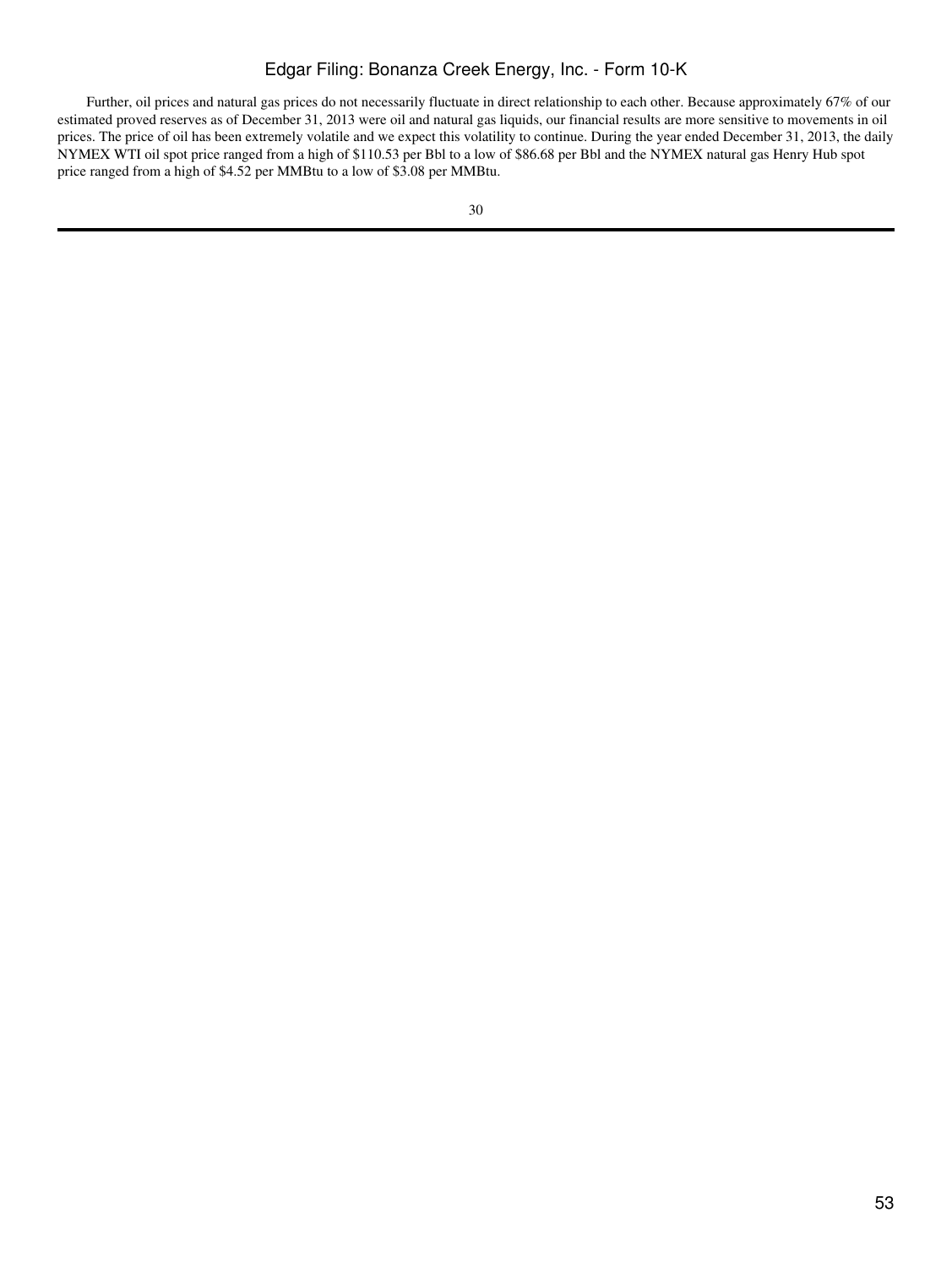#### [Table of Contents](#page-2-0)

 As of December 31, 2013, we had commodity price derivative agreements on approximately 9,526 Bbls/d and 4,500 Bbls/d of oil hedged with average minimum prices of \$89.48/Bbl and \$83.33/Bbl in 2014 and 2015, respectively.

#### *Drilling for and producing oil and natural gas are high-risk activities with many uncertainties that could adversely affect our business, financial condition or results of operations.*

 Our future financial condition and results of operations will depend on the success of our exploitation, exploration, development and production activities. Our oil and natural gas exploration and production activities are subject to numerous risks beyond our control, including the risk that drilling will not result in commercially viable oil or natural gas production. Our decisions to purchase, explore, develop or otherwise exploit drilling locations or properties will depend in part on the evaluation of data obtained through geophysical and geological analyses, production data and engineering studies, the results of which are often inconclusive or subject to varying interpretations. For a discussion of the uncertainty involved in these processes, *see Our estimated proved reserves are based on many assumptions that may turn out to be inaccurate. Any significant inaccuracies in these reserve estimates or underlying assumptions will materially affect the quantities and present value of our reserves* below. Our cost of drilling, completing and operating wells is often uncertain before drilling commences. Overruns in budgeted expenditures are common risks that can make a particular project uneconomical. Further, many factors may curtail, delay or cancel our scheduled drilling projects, including the following:

shortages of or delays in obtaining equipment and qualified personnel;

facility or equipment malfunctions;

unexpected operational events;

pressure or irregularities in geological formations;

adverse weather conditions, such as blizzards and ice storms;

reductions in oil and natural gas prices;

delays imposed by or resulting from compliance with regulatory requirements, such as permitting delays;

proximity to and capacity of transportation facilities;

title problems; and

limitations in the market for oil and natural gas.

#### *Our estimated proved reserves are based on many assumptions that may turn out to be inaccurate. Any significant inaccuracies in these reserve estimates or underlying assumptions will materially affect the quantities and present value of our reserves.*

 The process of estimating oil and natural gas reserves is complex. It requires interpretations of available technical data and many assumptions, including assumptions relating to current and future economic conditions and commodity prices. Any significant inaccuracies in these interpretations or assumptions could materially affect the estimated quantities and present value of reserves shown in this Annual Report on Form 10-K. See *Estimated Proved Reserves* under Item 1, Part I of this Annual Report on Form 10-K for information about our estimated oil and natural gas reserves and the PV-10 (a non-GAAP financial measure) as of December 31, 2013, 2012 and 2011.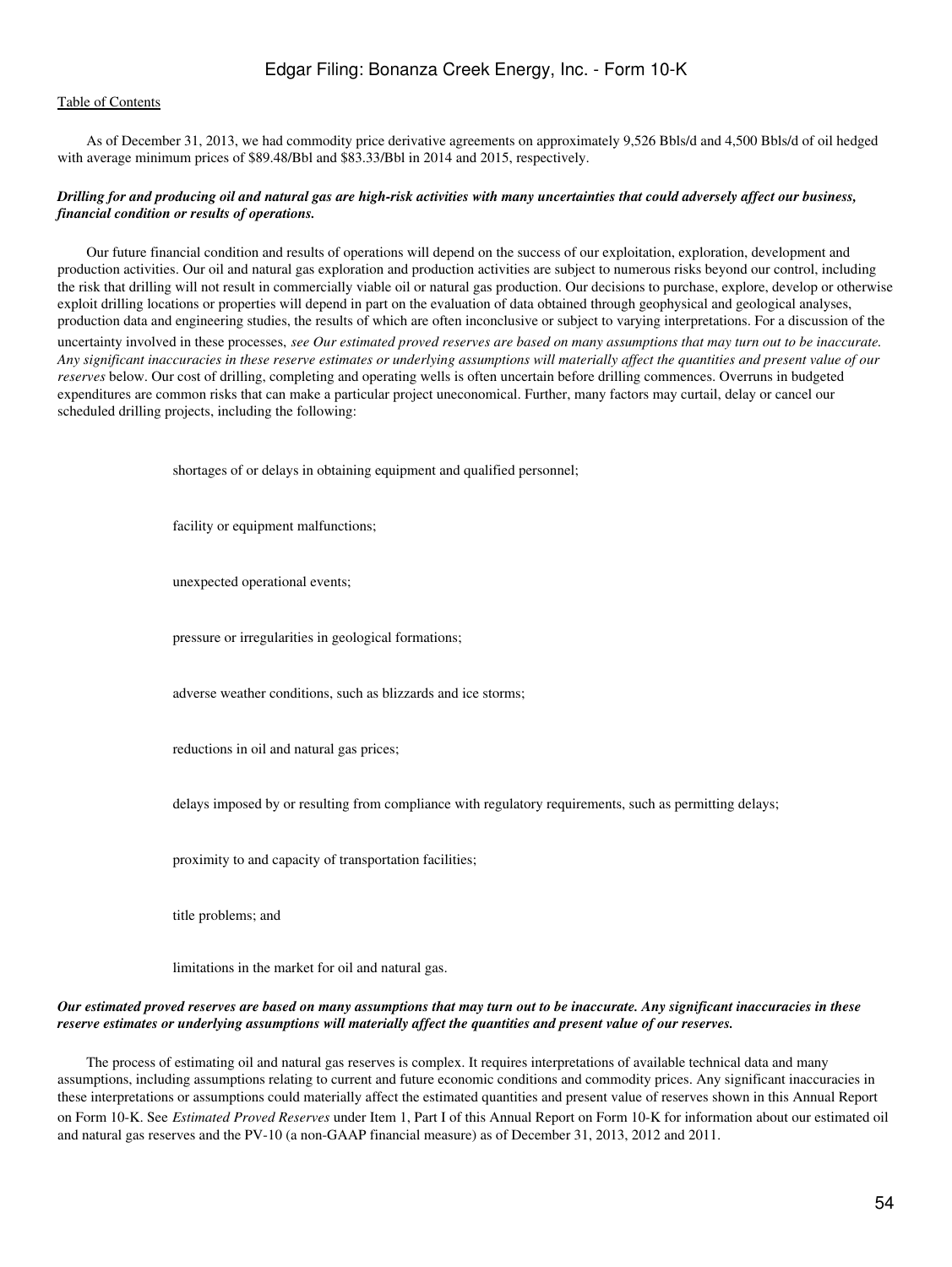In order to prepare our estimates, we must project production rates and the timing of development expenditures. We must also analyze available geological, geophysical, production and engineering data.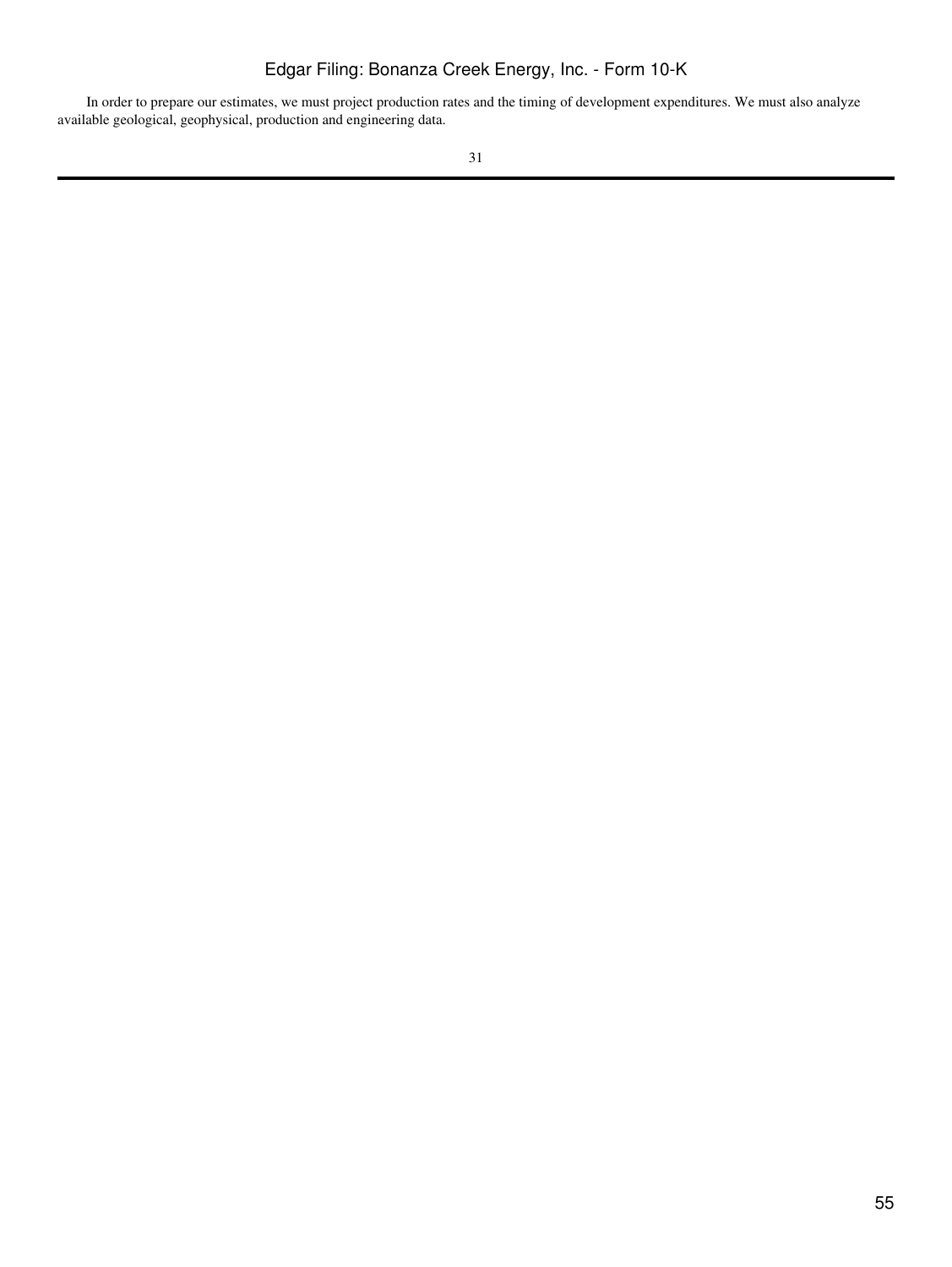The extent, quality and reliability of these data can vary. The process also requires economic assumptions about matters such as oil and natural gas prices, drilling and operating expenses, capital expenditures, taxes and availability of funds. Although the reserve information contained herein is reviewed by independent reserve engineers, estimates of oil and natural gas reserves are inherently imprecise particularly as they relate to new technologies being employed such as the combination of hydraulic fracturing and horizontal drilling.

 Actual future production, oil and natural gas prices, revenues, taxes, development expenditures, operating expenses and quantities of recoverable oil and natural gas reserves will vary from our estimates. Any significant variance could materially affect the estimated quantities and present value of reserves shown in this Annual Report on Form 10-K and our impairment charge. In addition, we may adjust estimates of proved reserves to reflect production history, results of exploration and development, prevailing oil and natural gas prices and other factors, many of which are beyond our control.

# *There is a limited amount of production data from horizontal wells completed in the Wattenberg Field. As a result, reserve estimates associated with horizontal wells in this Field are subject to greater uncertainty than estimates associated with reserves attributable to vertical wells in the same Field.*

 Reserve engineers rely in part on the production history of nearby wells in establishing reserve estimates for a particular well or field. Horizontal drilling in the Wattenberg Field is a relatively recent development, whereas vertical drilling has been utilized by producers in this field for over 40 years. As a result, the amount of production data from horizontal wells available to reserve engineers is relatively small. Until a greater number of horizontal wells have been completed in the Wattenberg Field, and a longer production history from these wells has been established, there may be a greater variance in our proved reserves on a year over year basis due to the transition from vertical to horizontal reserves in both the proved developed and proved undeveloped categories. We cannot assure you that any such variance would not be material and any such variance could have a material and adverse impact on our cash flows and results of operations.

# *Seasonal weather conditions and lease stipulations adversely affect our ability to conduct drilling activities in some of the regions where we operate.*

 Oil and natural gas operations are adversely affected by seasonal weather conditions and lease stipulations designed to protect various wildlife, particularly in the Rocky Mountain region in both cases. In certain areas on federal lands, drilling and other oil and natural gas activities can only be conducted during limited times of the year. These restrictions limit our ability to operate in those areas and can potentially intensify competition for drilling rigs, oilfield equipment, services, supplies and qualified personnel, which may lead to periodic shortages. These constraints and the resulting shortages or high costs could delay our operations and materially increase our operating and capital costs.

# *The present value of future net revenues from our proved reserves will not necessarily be the same as the current market value of our estimated oil and natural gas reserves.*

 You should not assume that the present value of future net revenues from our proved reserves is the current market value of our estimated oil and natural gas reserves. In accordance with new SEC requirements for the years ended December 31, 2013, 2012 and 2011, we based the estimated discounted future net revenues from our proved reserves on the unweighted arithmetic average of the first-day-of-the-month commodity prices (after adjustment for location and quality differentials) for the preceding 12 months, without giving effect to derivative transactions. Actual future net revenues from our oil and natural gas properties will be affected by factors such as:

actual prices we receive for oil and natural gas;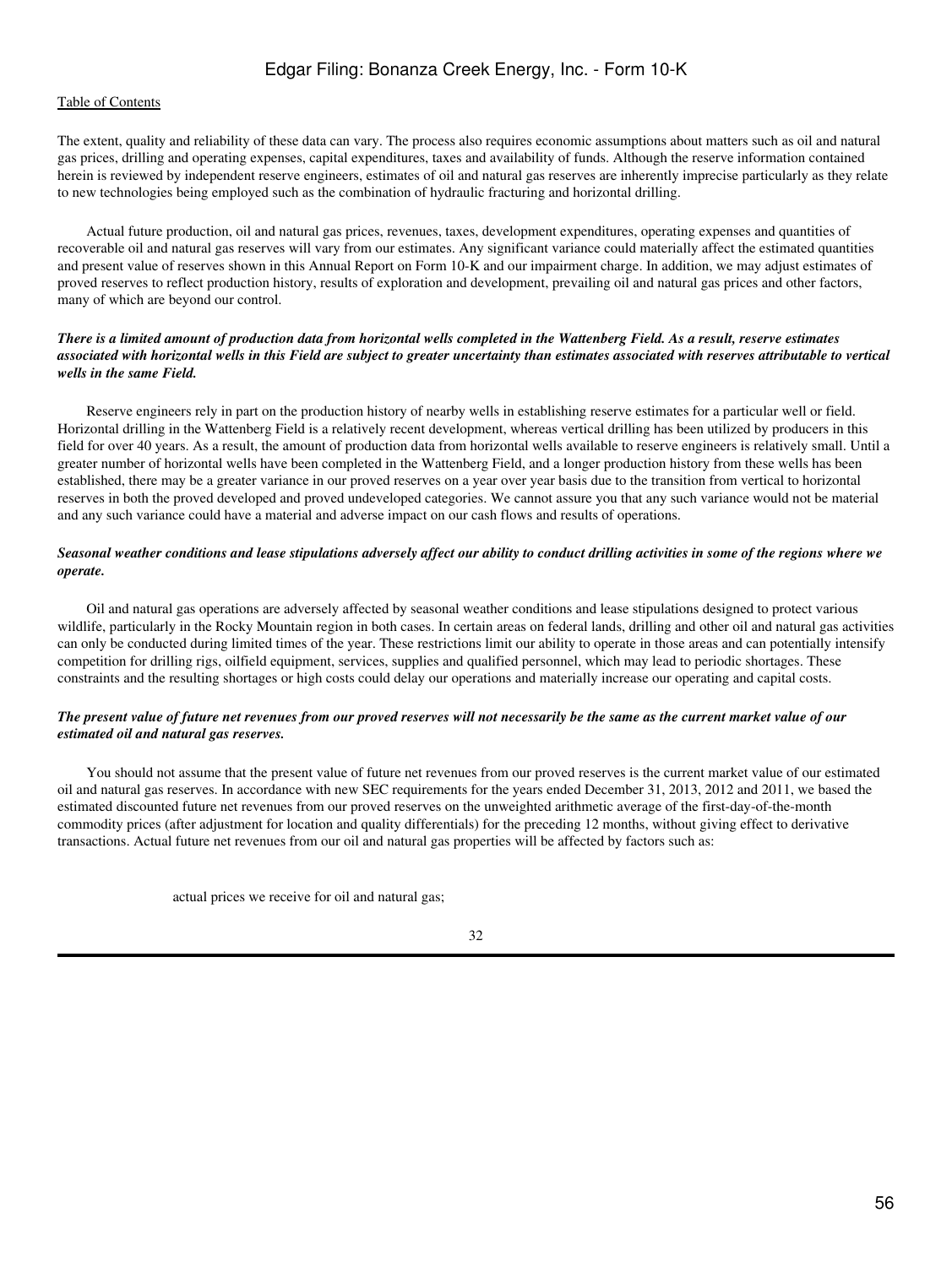actual cost of development and production expenditures;

the amount and timing of actual production; and

changes in governmental regulations or taxation.

 The timing of both our production and our incurrence of expenses in connection with the development and production of oil and natural gas properties will affect the timing and amount of actual future net revenues from proved reserves, and thus their actual present value. In addition, the 10% discount factor we use when calculating discounted future net revenues may not be the most appropriate discount factor based on interest rates in effect from time to time and risks associated with us or the oil and natural gas industry in general.

 Actual future prices and costs may differ materially from those used in the present value estimates included in this Annual Report on Form 10-K. If oil and natural gas prices declined by 10% per Bbl and Mcf then our PV-10 as of December 31, 2013 would decrease by approximately 20% or \$242.6 million. PV-10 is a non-GAAP financial measure. Please refer to *Estimated Proved Reserves* under Item 1, Part 1 of this Annual Report on Form 10-K for management's discussion of this non-GAAP financial measure.

#### *If oil and natural gas prices decrease, we may be required to take write-downs of the carrying values of our oil and natural gas properties.*

We review our proved oil and natural gas properties for impairment whenever events and circumstances indicate that a decline in the recoverability of their carrying value may have occurred. Based on specific market factors and circumstances at the time of prospective impairment reviews, and the continuing evaluation of development plans, production data, economics and other factors, we may be required to write down the carrying value of our oil and natural gas properties, which may result in a decrease in the amount available under our revolving credit facility. A write-down constitutes a non-cash charge to earnings. We may incur impairment charges in the future, which could have a material adverse effect on our ability to borrow under our revolving credit facility and our results of operations for the periods in which such charges are taken.

#### *We intend to pursue the further development of our properties in the Wattenberg Field through horizontal drilling. Horizontal drilling operations can be more operationally challenging and costly relative to our historic vertical drilling operations. Our limited operational history with drilling and completing horizontal wells may make us more susceptible to cost overruns and lower results.*

 Horizontal drilling is generally more complex and more expensive on a per well basis than vertical drilling. As a result, there is greater risk associated with a horizontal well drilling program. Risks associated with a horizontal drilling program include, but are not limited to,

landing our well bore in the desired drilling zone;

staying in the desired drilling zone while drilling horizontally through the formation;

running our casing the entire length of the well bore;

being able to run tools and other equipment consistently through the horizontal well bore;

being able to fracture stimulate the planned number of stages;

preventing downhole communications with other wells;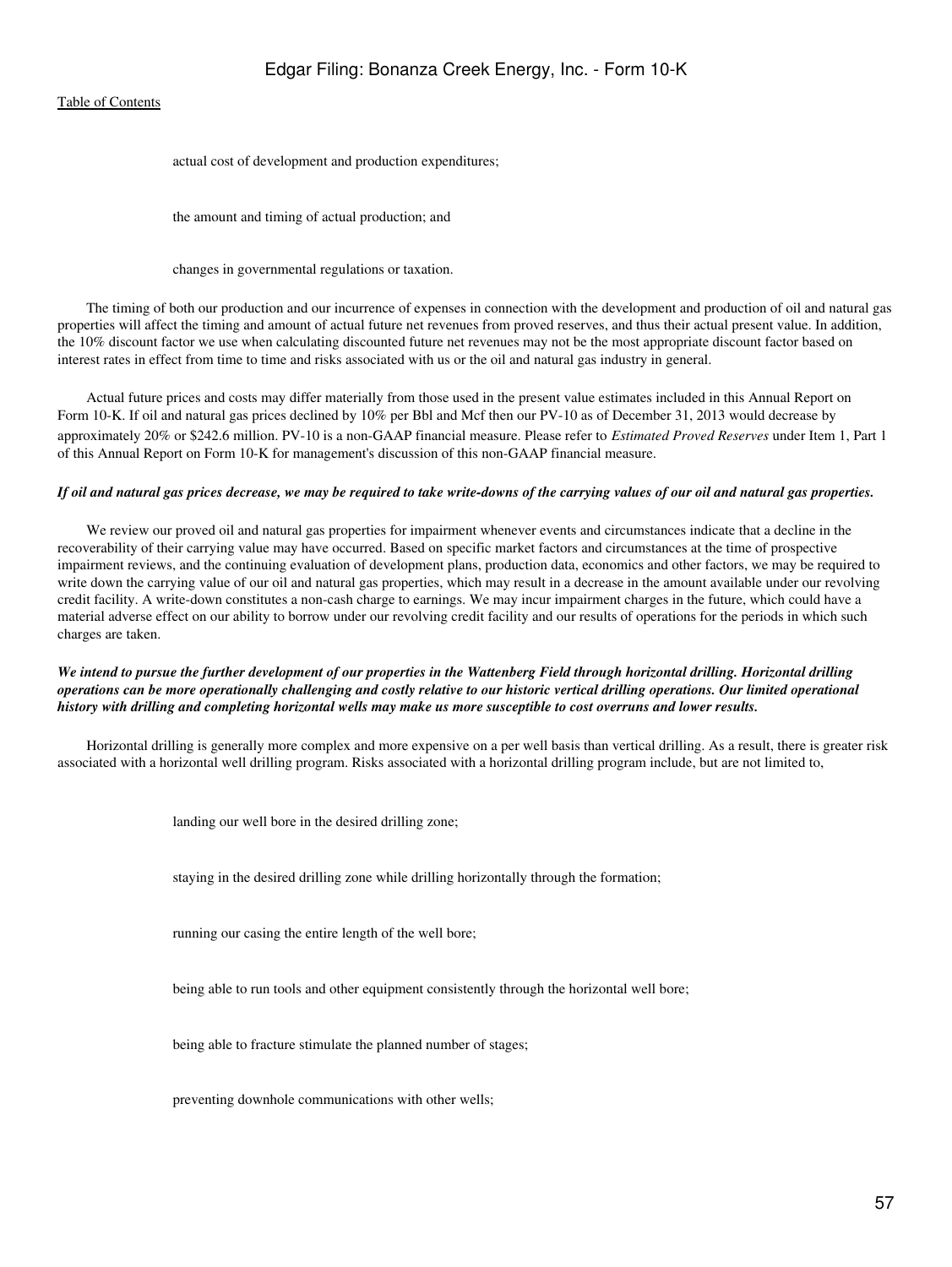successfully cleaning out the well bore after completion of the final fracture stimulation stage; and

designing and maintaining efficient forms of artificial lift throughout the life of the well.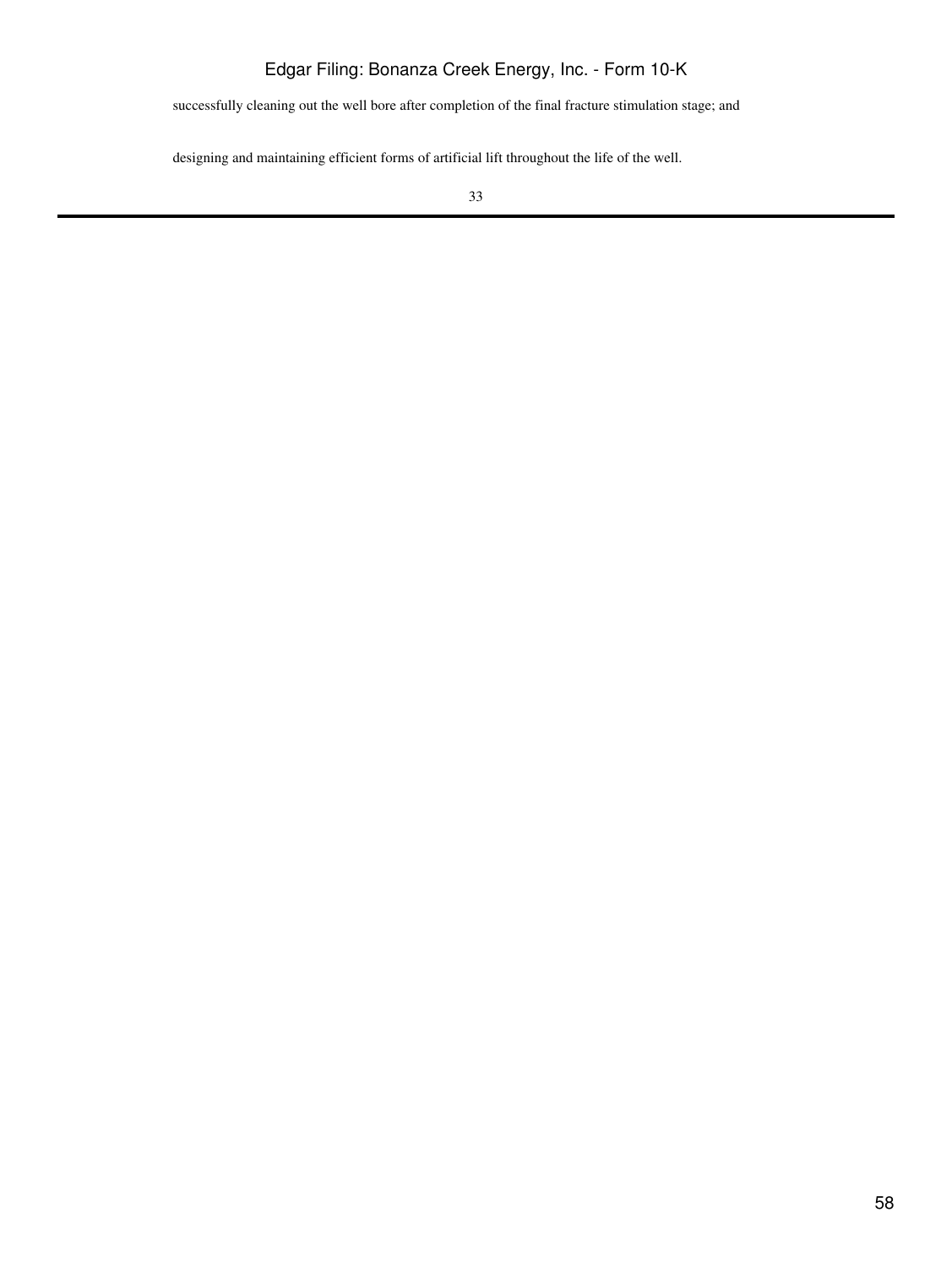Any of these risks could materially and adversely impact the success of our horizontal drilling program and thus our cash flows and results of operations.

 The results of our drilling in new or emerging formations, such as horizontal drilling in the Niobrara formation, are more uncertain initially than drilling results in areas or using technologies that are more developed and have a longer history of established production. Newer or emerging formations and areas have limited or no production history, and consequently we are less able to predict future drilling results in these areas.

 Ultimately, the success of these drilling and completion techniques can only be evaluated over time as more wells are drilled and production profiles are established over a sufficiently long time period. If our drilling results are less than anticipated or we are unable to execute our drilling program because of capital constraints, lease expirations, access to gathering systems, limited takeaway capacity, or natural gas and oil prices decline, the return on our investment in these areas may not be as attractive as we anticipate. Further, as a result of any of these developments, we could incur material write-downs of our oil and gas properties and the value of our undeveloped acreage could decline in the future.

# *Our ability to produce natural gas and oil economically and in commercial quantities could be impaired if we are unable to acquire adequate supplies of water for our drilling operations or are unable to dispose of or recycle the water we use at a reasonable cost and in accordance with applicable environmental rules.*

 The hydraulic fracture stimulation process on which we depend to produce commercial quantities of oil and natural gas requires the use and disposal of significant quantities of water. Our inability to secure sufficient amounts of water, or to dispose of or recycle the water used in our operations, could adversely impact our operations. The imposition of new environmental initiatives and regulations could include restrictions on our ability to conduct certain operations such as hydraulic fracturing or disposal of waste, including, but not limited to, produced water, drilling fluids and other wastes associated with the exploration, development or production of natural gas. Compliance with environmental regulations and permit requirements governing the withdrawal, storage and use of surface water or groundwater necessary for hydraulic fracturing of wells may increase our operating costs and cause delays, interruptions or termination of our operations, the extent of which cannot be predicted, and all of which could have an adverse effect on our operations and financial condition.

### *The unavailability or high cost of additional drilling rigs, equipment, supplies, personnel and oilfield services could adversely affect our ability to execute our exploration and development plans within our budget and on a timely basis.*

 Shortages or the high cost of drilling rigs, equipment, supplies, personnel or oilfield services could delay or adversely affect our development and exploration operations or cause us to incur significant expenditures that are not provided for in our capital budget, which could have a material adverse effect on our business, financial condition or results of operations.

# *Our exploration, development and exploitation projects require substantial capital expenditures. We may be unable to obtain needed capital or financing on satisfactory terms, which could lead to expiration of our leases or a decline in our oil and natural gas reserves or anticipated production volumes.*

 Our exploration and development activities are capital intensive. We make and expect to continue to make substantial capital expenditures in our business for the development, exploitation, production and acquisition of oil and natural gas reserves. Our cash flows used in investing activities, excluding derivative cash settlements, were \$453.9 million and \$304.6 million (including \$25.8 million and \$13.9 million for the acquisition of oil and gas properties and contractual obligations for land acquisitions) related to capital and exploration expenditures for the years ended December 31, 2013 and 2012, respectively. The mid-point of our capital expenditure budget for 2014 is approximately

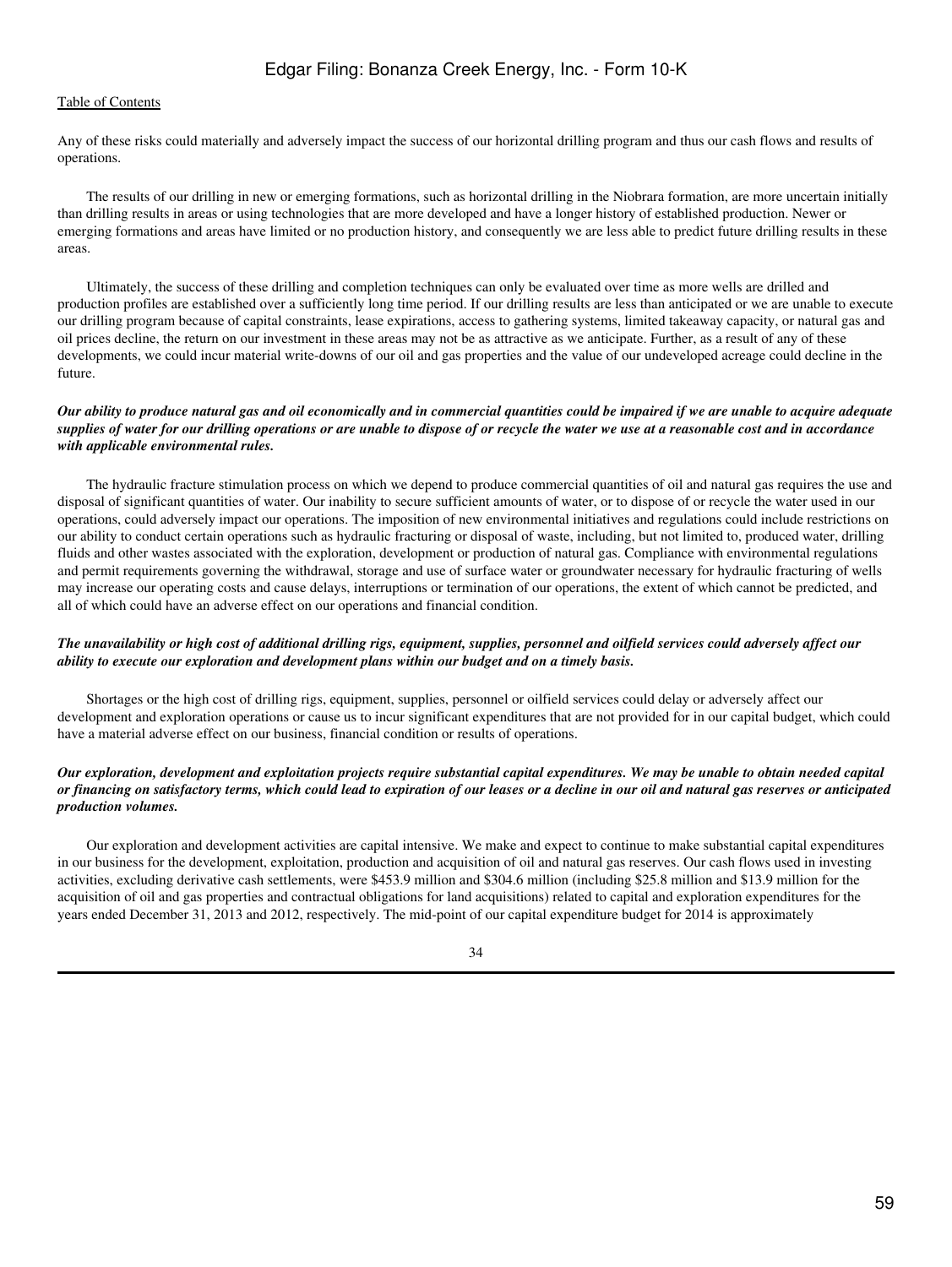#### [Table of Contents](#page-2-0)

\$600 million, with approximately \$545 million allocated for operated drilling and completion activities. The actual amount and timing of our future capital expenditures may differ materially from our estimates as a result of, among other things, commodity prices, actual drilling results, the availability of drilling rigs and other services and equipment, and regulatory, technological and competitive developments.

 A significant improvement in oil and gas prices could result in an increase in our capital expenditures. We intend to finance our future capital expenditures primarily through cash flows provided by operating activities and borrowings under our revolving credit facility. Our financing needs may require us to alter or increase our capitalization substantially through the issuance of additional equity securities, debt securities or the sale of non-strategic assets. The issuance of additional debt or equity may require that a portion of our cash flows provided by operating activities be used for the payment of principal and interest on our debt, thereby reducing our ability to use cash flows to fund working capital, capital expenditures and acquisitions. The issuance of additional equity securities could have a dilutive effect on the value of our common stock. In addition, upon the issuance of certain debt securities (other than on a borrowing base redetermination date), our borrowing base under our revolving credit facility would be reduced.

Our cash flows provided by operating activities and access to capital are subject to a number of variables, including:

our proved reserves;

the level of oil and natural gas we are able to produce from existing wells;

the prices at which our oil and natural gas are sold;

the costs of developing and producing our oil and natural gas production;

our ability to acquire, locate and produce new reserves;

the ability and willingness of our banks to lend; and

our ability to access the equity and debt capital markets.

If the borrowing base under our revolving credit facility or our revenues decrease as a result of lower oil or natural gas prices, operating difficulties, declines in reserves or for any other reason, we may have limited ability to obtain the capital necessary to sustain our operations at current levels. If additional capital is needed, we may not be able to obtain debt or equity financing on terms favorable to us, or at all. If cash generated by operations or cash available under our revolving credit facility is not sufficient to meet our capital requirements, the failure to obtain additional financing could result in a curtailment of our operations relating to development of our drilling locations, which in turn could lead to a possible expiration of our leases and a decline in our oil and natural gas reserves, and could adversely affect our business, financial condition and results of operations.

#### *Increased costs of capital could adversely affect our business.*

 Recent and continuing disruptions and volatility in the global financial markets may lead to an increase in interest rates or a contraction in credit availability, impacting our ability to finance our operations. Our business and operating results can be harmed by factors such as the terms and cost of capital, increases in interest rates or a reduction in credit rating. Changes in any one or more of these factors could cause our cost of doing business to increase, limit our access to capital, limit our ability to pursue acquisition opportunities, reduce our cash flows available for drilling and place us at a competitive disadvantage.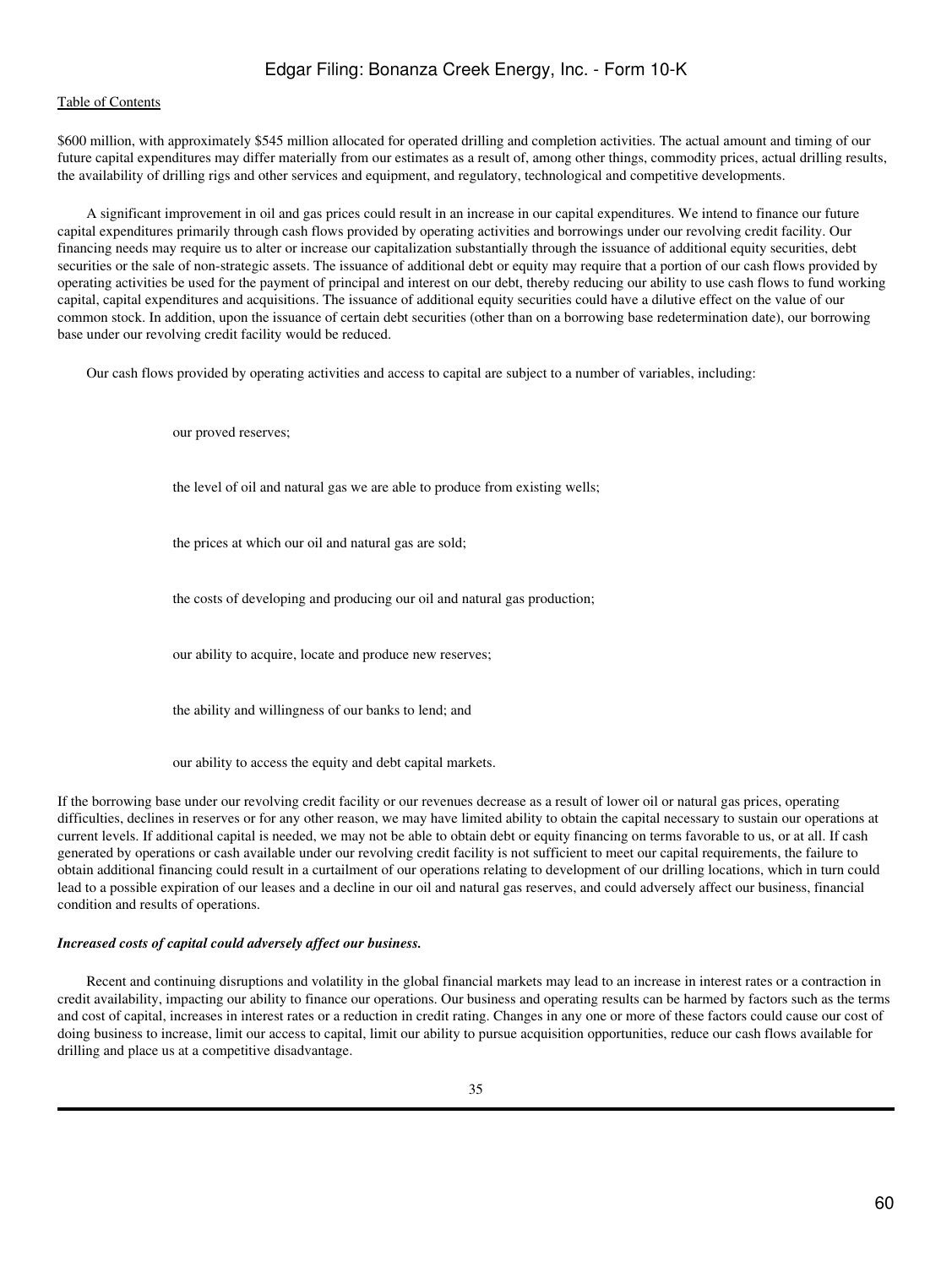# [Table of Contents](#page-2-0)

#### *We may experience difficulty in achieving and managing future growth.*

We have experienced growth in the past primarily through the expansion of our drilling program and acquisitions. Future growth may place strains on our financial, technical, operational and administrative resources and cause us to rely more on project partners and independent contractors, possibly negatively affecting our financial position and results of operations. Our ability to grow depends on a number of factors, including:

our ability to obtain leases or options on properties, including those for which we have 3-D seismic data;

our ability to identify and acquire new exploratory prospects;

our ability to develop existing prospects;

our ability to continue to retain and attract skilled personnel;

our ability to maintain or enter into new relationships with project partners and independent contractors;

the results of our drilling program;

oil and natural gas prices; and

our access to capital.

Our inability to achieve or manage growth may adversely affect our financial position and results of operations.

 Our ability to pursue our growth strategy may be hindered if we are not able to attract, develop and retain executives and other qualified employees. As a result, we are required to continue to invest in operational, financial and management information systems to attract, retain, motivate and effectively manage our employees.

#### *Concentration of our operations in a few core areas may increase our risk of production loss.*

 Our assets and operations are concentrated in two core areas: the Wattenberg Field in Colorado and the Dorcheat Macedonia Field in southern Arkansas. These core areas currently provide approximately 97% of our current production and the vast majority of our development projects. Beginning in 2012, we initiated a non-core divestiture program to focus our portfolio through the sale of certain non-core assets in California, with one property remaining to be sold as of December 31, 2013. As a result of these portfolio changes, our operations and production are more concentrated.

 The Wattenberg and Dorcheat Macedonia Fields represent 65% and 32%, respectively, of our 2013 total sales volumes. Disruption of our business in either of these Fields, such as from an accident, natural disaster or other event, would result in a greater impact on our production profile, cash flows and overall business plan than if we operated in a larger number of areas.

 We do not maintain business interruption (loss of production) insurance for our oil and gas producing properties. Loss of production or limited access to reserves in either of our core operating areas could have a significant negative impact on our cash flows and profitability.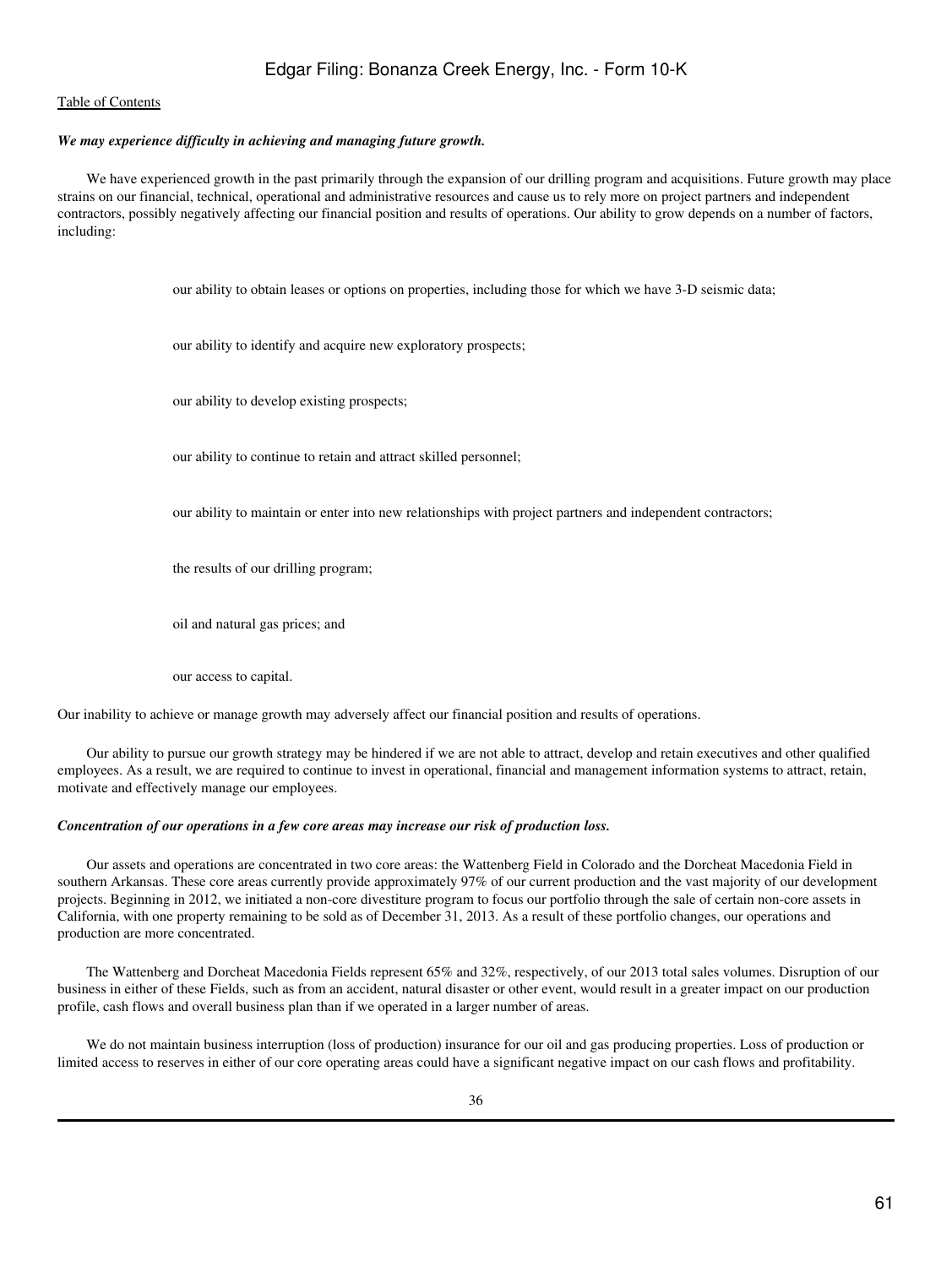# *We are dependent on third party pipeline, trucking and rail systems to transport our production and, in the Wattenberg Field, gathering and processing systems to prepare our production. These systems have limited capacity and at times have experienced service disruptions. Curtailments, disruptions or lack of availability in these systems interfere with our ability to market the oil and natural gas we produce, and could materially and adversely affect our cash flow and results of operations.*

 Market conditions or the unavailability of satisfactory oil and natural gas transportation arrangements may hinder our access to oil and natural gas markets or delay our production. The marketability of our oil and natural gas and production, particularly from our wells located in the Wattenberg Field, depends in part on the availability, proximity and capacity of gathering, processing, pipeline, trucking and rail systems. The amount of oil and natural gas that can be produced and sold is subject to limitation in certain circumstances, such as pipeline interruptions due to scheduled and unscheduled maintenance, excessive pressure, physical damage to the gathering or transportation system, or lack of contracted capacity on such systems. A portion of our production may also be interrupted, or shut in, from time to time for numerous other reasons, including as a result of accidents, excessive pressures, maintenance, weather, field labor issues or disruptions in service. Curtailments and disruptions in these systems may last from a few days to several months. We may be required to shut in wells due to lack of a market or inadequacy or unavailability of crude oil or natural gas pipelines or gathering system capacity. These risks are greater for us than for some of our competitors because our operations are focused on areas where there is currently a substantial amount of development activity, which increases the likelihood that there will be periods of time in which there is insufficient midstream capacity to accommodate the resulting increases in production. For example, the gas gathering systems serving the Wattenberg Field recently experienced high line pressures reducing capacity and causing gas production to either be shut in or flared. In addition, we might voluntarily curtail production in response to market conditions. Any significant curtailment in gathering, processing or pipeline system capacity, significant delay in the construction of necessary facilities or lack of availability of transport, would interfere with our ability to market the oil and natural gas we produce, and could materially and adversely affect our cash flow and results of operations, and the expected results of our drilling program.

 Currently, there are no natural gas pipeline systems that service wells in the North Park Basin, which is prospective for the Niobrara formation. In addition, we are not aware of any plans to construct a facility necessary to process natural gas produced from this basin. If neither we nor a third party constructs the required pipeline system and processing facility, we may not be able to fully develop our resources in the North Park Basin.

#### *The development of our proved undeveloped reserves may take longer and may require higher levels of capital expenditures than we currently anticipate. Therefore, our undeveloped reserves may not be ultimately developed or produced.*

 Approximately 54% of our total proved reserves were classified as proved undeveloped as of December 31, 2013. Development of these reserves may take longer and require higher levels of capital expenditures than we currently anticipate. Delays in the development of our reserves or increases in costs to drill and develop such reserves will reduce the value of our estimated proved undeveloped reserves and future net revenues estimated for such reserves and may result in some projects becoming uneconomic. In addition, delays in the development of reserves could cause us to have to reclassify our proved reserves as unproved reserves.

# *Unless we replace our oil and natural gas reserves, our reserves and production will decline, which would adversely affect our business, financial condition and results of operations.*

 In general, production from oil and gas properties declines as reserves are depleted, with the rate of decline depending on reservoir characteristics. Our current proved reserves will decline as reserves

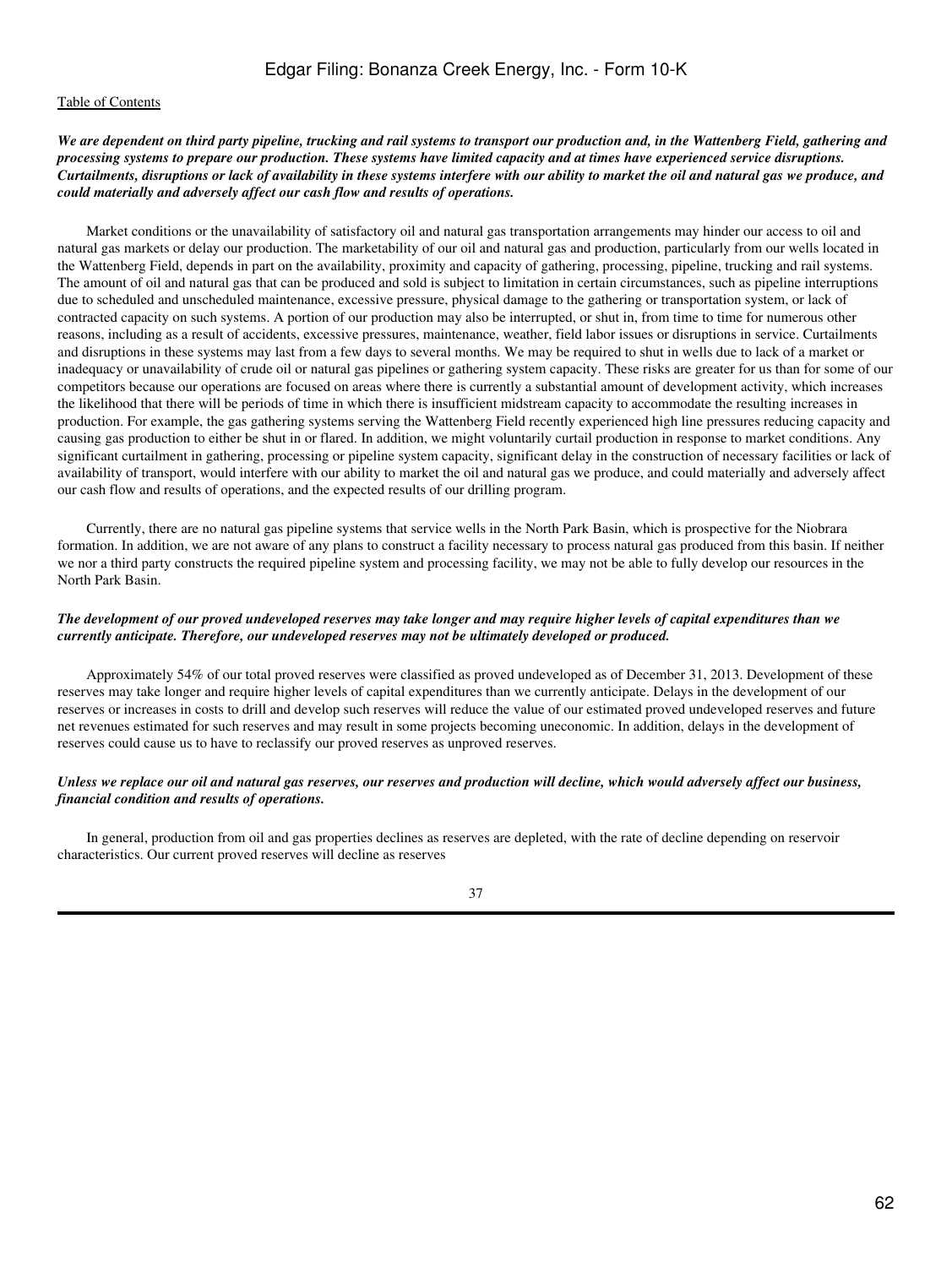#### [Table of Contents](#page-2-0)

are produced and, therefore, our level of production and cash flows will be affected adversely unless we conduct successful exploration and development activities or acquire properties containing proved reserves. Thus, our future oil and natural gas production and, therefore, our cash flow and income are highly dependent upon our level of success in finding or acquiring additional reserves. However, we cannot assure you that our future acquisition, development and exploration activities will result in any specific amount of additional proved reserves or that we will be able to drill productive wells at acceptable costs.

 According to estimates included in our December 31, 2013 proved reserve report, if, on January 1, 2014, we had ceased all drilling and development, including recompletions, refracs and workovers, then our proved developed producing reserves base would decline at an annual effective rate of 53% during the first year. If we fail to replace reserves through drilling, our level of production and cash flows will be affected adversely.

*We may incur substantial losses and be subject to substantial liability claims as a result of our oil and natural gas operations. Additionally, we may not be insured for, or our insurance may be inadequate to protect us against, these risks, including those related to our hydraulic fracturing operations.*

 Our oil and natural gas exploration and production activities are subject to all of the operating risks associated with drilling for and producing oil and natural gas, including the possibility of:

> environmental hazards, such as spills, uncontrollable flows of oil, natural gas, brine, well fluids, natural gas, hazardous air pollutants or other pollution into the environment, including groundwater and shoreline contamination;

releases of natural gas and hazardous air pollutants or other substances into the atmosphere (including releases at our gas processing facilities);

hazards resulting from the presence of hydrogen sulfide  $(H_2S)$  or other contaminants in natural gas we produce;

abnormally pressured formations resulting in well blowouts, fires or explosions;

mechanical difficulties, such as stuck oilfield drilling and service tools and casing collapse;

cratering (catastrophic failure);

downhole communication leading to migration of contaminants;

personal injuries and death; and

natural disasters.

Any of these risks could adversely affect our ability to conduct operations or result in substantial losses to us as a result of:

injury or loss of life;

damage to and destruction of property, natural resources and equipment;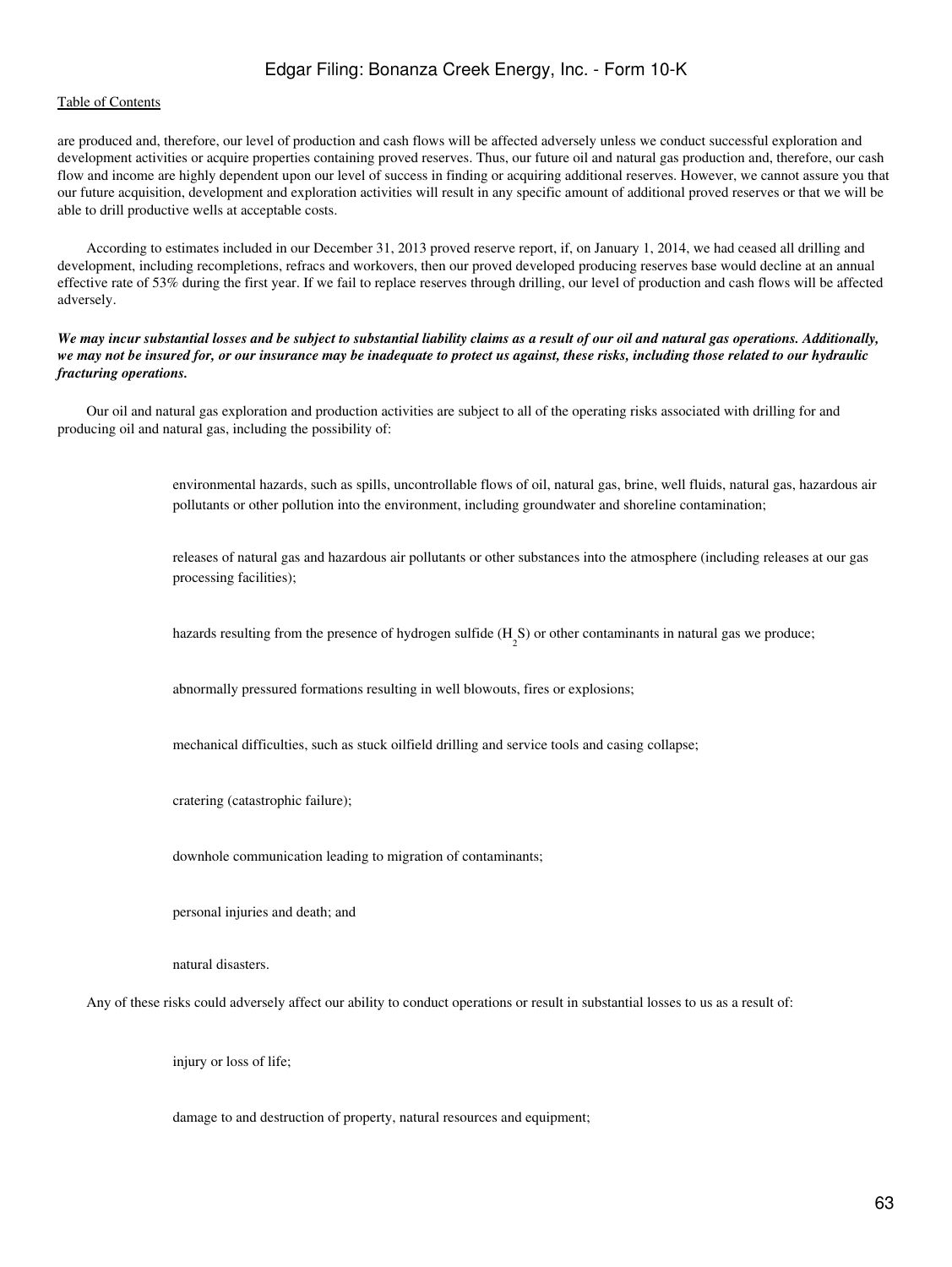pollution and other environmental damage;

regulatory investigations and penalties;

suspension of our operations; and

repair and remediation costs.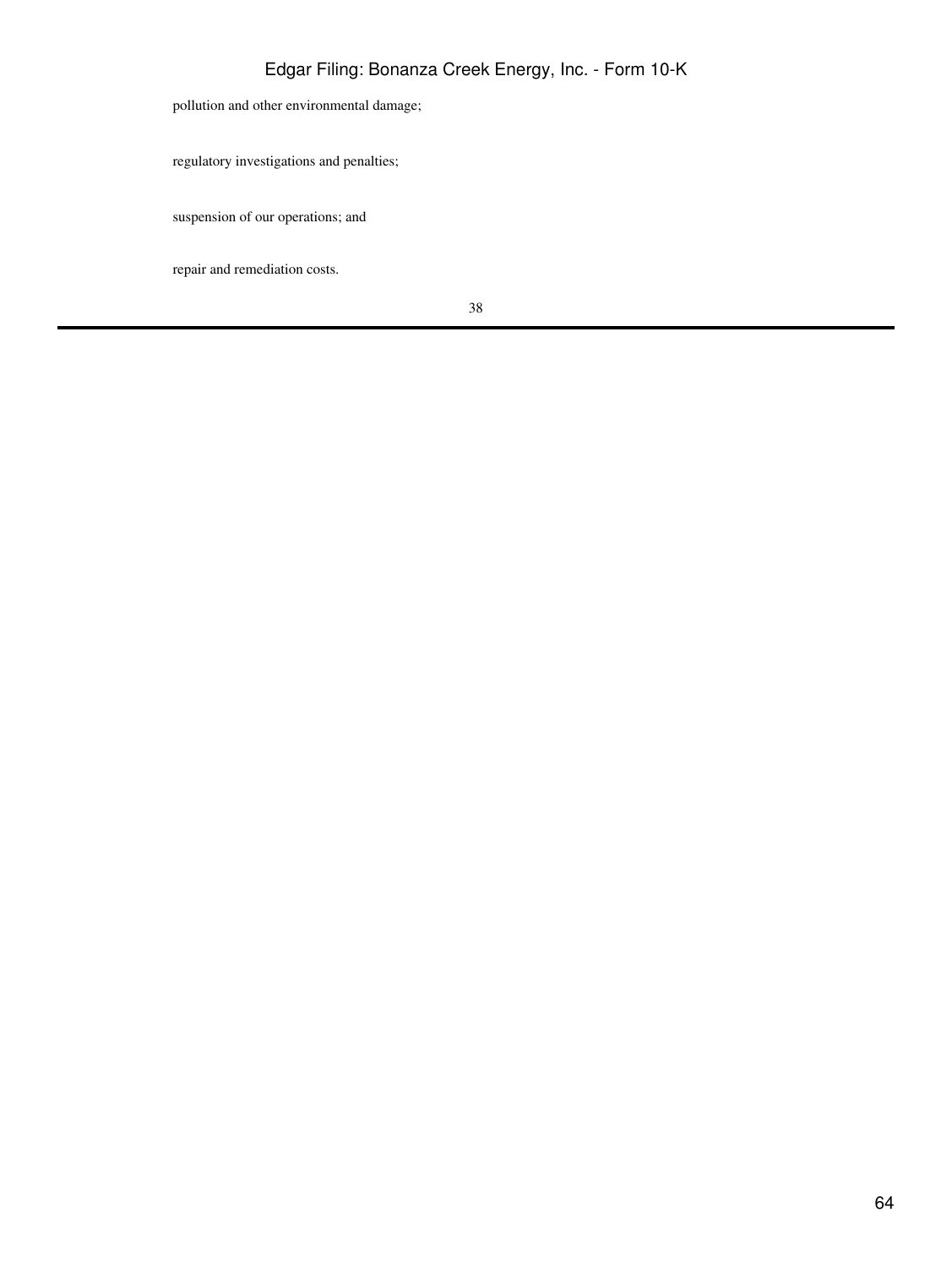# [Table of Contents](#page-2-0)

 At two of our Arkansas properties, we produce a small amount of gas from seven operated wells where we have identified the presence of  $_{2}$ S at levels that would be hazardous in the event of an uncontrolled gas release or unprotected exposure. In addition, our operations in Arkansas and Colorado are susceptible to damage from natural disasters such as flooding, wildfires or tornados, which involve increased risks of personal injury, property damage and marketing interruptions. The occurrence of one of these operating hazards may result in injury, loss of life, suspension of operations, environmental damage and remediation and/or governmental investigations and penalties. The payment of any of these liabilities could reduce, or even eliminate, the funds available for exploration and development, or could result in a loss of our properties.

 As is customary in the gas and oil industry, we maintain insurance against some, but not all, of these potential risks and losses. Although we believe the coverage and amounts of insurance that we carry are consistent with industry practice, we do not have insurance protection against all risks that we face, because we choose not to insure certain risks, insurance is not available at a level that balances the costs of insurance and our desired rates of return, or actual losses exceed coverage limits. Insurance costs are expected to continue to increase over the next few years, and we may decrease coverage and retain more risk to mitigate future cost increases. In addition, pollution and environmental risks generally are not fully insurable. If we incur substantial liability, and the damages are not covered by insurance or are in excess of policy limits, then our business, results of operations and financial condition may be materially adversely affected.

 Because hydraulic fracturing activities are part of our operations, they are covered by our insurance against claims made for bodily injury, property damage and clean-up costs stemming from a sudden and accidental pollution event. We may not have coverage if the operator is unaware of the pollution event and unable to report the "occurrence" to the insurance company within the required time frame. Nor do we have coverage for gradual, long-term pollution events.

 Under certain circumstances, we have agreed to indemnify third parties against losses resulting from our operations. Pursuant to our surface leases, we typically indemnify the surface owner for clean-up and remediation of the site. As owner and operator of oil and gas wells and associated gathering systems and pipelines, we typically indemnify the drilling contractor for pollution emanating from the well, while the contractor indemnifies us against pollution emanating from its equipment.

### *Drilling locations that we decide to drill may not yield oil or natural gas in commercially viable quantities.*

 We describe some of our drilling locations and our plans to explore those drilling locations in this Annual Report on Form 10-K. Our drilling locations are in various stages of evaluation, ranging from a location that is ready to drill to a location that will require substantial additional evaluation. There is no way to predict in advance of drilling and testing whether any particular location will yield oil or natural gas in sufficient quantities to recover drilling or completion costs or to be economically viable. The use of technologies and the study of producing fields in the same area will not enable us to know conclusively prior to drilling whether oil or natural gas will be present or, if present, whether oil or natural gas will be present in sufficient quantities to be economically viable. Even if sufficient amounts of oil or natural gas exist, we may damage the potentially productive hydrocarbon bearing formation or experience mechanical difficulties while drilling or completing the well, resulting in a reduction in production from the well or abandonment of the well. If we drill additional wells that we identify as dry holes in our current and future drilling locations, our drilling success rate may decline and materially harm our business. We cannot assure you that the analogies we draw from available data from other wells, more fully explored locations or producing fields will be applicable to our drilling locations. Further, initial production rates reported by us or other operators may not be indicative of future or long-term production rates. In sum, the cost of drilling, completing and operating any well is often uncertain, and new wells may not be productive.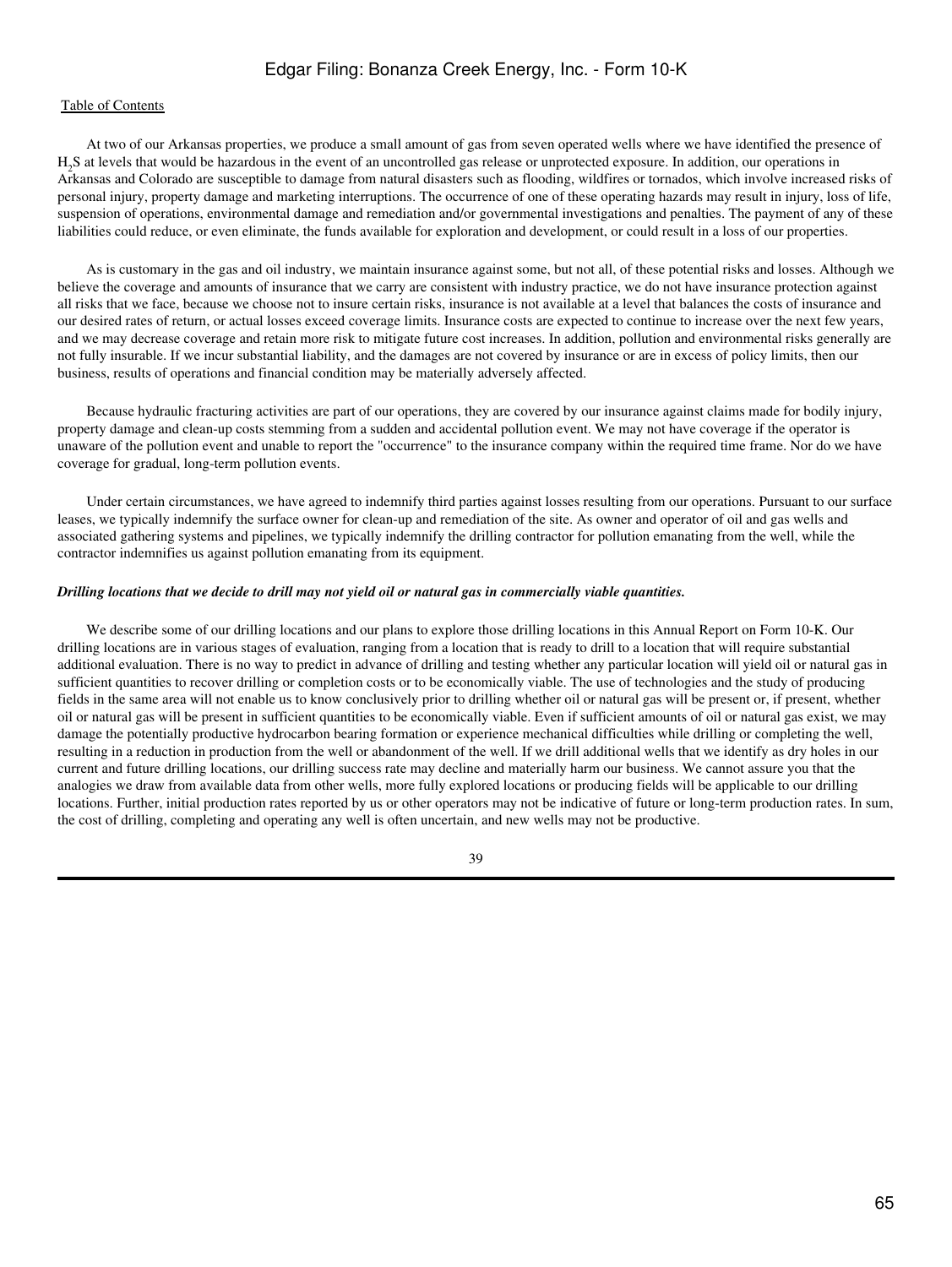# *Our potential drilling location inventories are scheduled to be developed over several years, making them susceptible to uncertainties that could materially alter the occurrence or timing of their drilling. In addition, we may not be able to raise the substantial amount of capital that would be necessary to drill a substantial portion of our potential drilling locations.*

 Our management has identified and scheduled drilling locations as an estimation of our future multi-year drilling activities on our existing acreage. As of December 31, 2013, a significant portion of our drilling program targets probable and possible reserves with only 305 gross (255 net) of our approximately 1,950 identified potential future gross drilling locations attributed to proved undeveloped reserves. These potential drilling locations, including those without proved undeveloped reserves, represent a significant part of our growth strategy. Our ability to drill and develop these locations is subject to a number of uncertainties, including uncertainty in the level of reserves, the availability of capital to us and other participants, seasonal conditions, regulatory approvals, oil and natural gas prices, availability of permits, costs and drilling results. Because of these uncertainties, we do not know if the numerous potential drilling locations we have identified will ever be drilled or if we will be able to produce oil or natural gas from these or any other potential drilling locations. Pursuant to existing SEC rules and guidance, subject to limited exceptions, proved undeveloped reserves may only be booked if they relate to wells scheduled to be drilled within five years of the date of booking. These rules and guidance may limit our potential to book additional proved undeveloped reserves as we pursue our drilling program.

#### *Certain of our undeveloped leasehold acreage is subject to leases that will expire over the next several years unless production is established on units containing the acreage.*

 The terms of our oil and gas leases stipulate that the lease will terminate if not held by production, rentals, or operations. As of December 31, 2013, the majority of our acreage in Arkansas was held by unitization, production, or drilling operations and therefore not subject to lease expiration. As of December 31, 2013, 16,057 net acres of our properties in the Rocky Mountain region, specifically 7,062 acres in the Wattenberg Field and 8,995 acres in the North Park Basin, were not held by production. For these properties, if production in paying quantities is not established on units containing these leases during the next year, then 574 net acres will expire in 2014, 2,674 net acres will expire in 2015, and 1,233 net acres will expire in 2016. If our leases expire, we will lose our right to develop the related properties.

#### *We may incur losses as a result of title deficiencies.*

 The existence of a title deficiency can diminish the value of an acquired leasehold interest and can adversely affect our results of operations and financial condition. Title insurance covering mineral leasehold interests is not generally available. In certain situations we may rely upon a land professional's careful examination of public records prior to purchasing or leasing a mineral interest. Once a specific mineral or leasehold interest has been acquired, we typically defer the expense of obtaining further title verification by a practicing title attorney until the drilling block needs approval to drill. We do not always perform curative work to correct deficiencies in the marketability of the title; however, we currently have compliance and control measures to ensure any associated business risk is approved by the appropriate company authority. In cases involving more serious title deficiencies, all or part of a mineral or leasehold interest may be determined to be invalid or unleased, and, as a result, the target area may be deemed to be undrillable until owners can be contacted and curative performed to perfect title. Certain title deficiencies may also result in litigation from time to time. Additional title issues are present in our Southern Arkansas operations. Significant delays in the title examination process are possible due to, among other challenges, the large volume of instruments contained in abstracts, poor indexing at the county clerk and recorder's office, the misfiling of instruments, instruments with missing or inadequate legal descriptions and unclear conveyance terms.

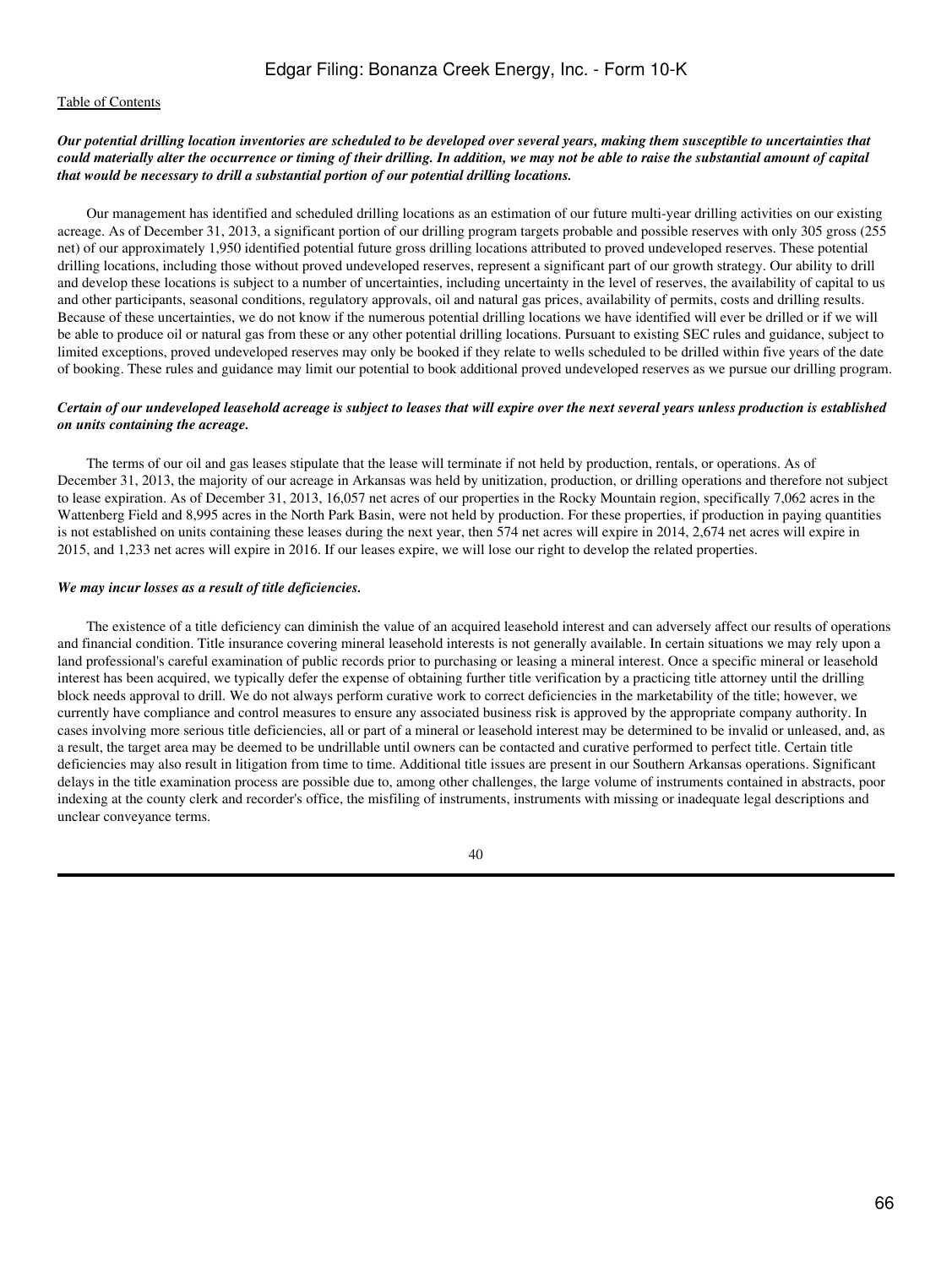#### *We face various risks associated with the trend toward increased activism against oil and gas exploration and development activities.*

 Opposition toward oil and gas drilling and development activity has been growing globally and is particularly pronounced in the United States. Companies in the oil and gas industry are often the target of activist efforts from both individuals and non-governmental organizations regarding safety, environmental compliance and business practices. Anti-development activists are working to, among other things, reduce access to federal and state government lands and delay or cancel certain projects such as the development of oil or gas shale plays. For example, environmental activists continue to advocate for increased regulations or bans on shale drilling in the United States, even in jurisdictions that are among the most stringent in their regulation of the industry. Future activist efforts could result in the following:

delay or denial of drilling permits;

shortening of lease terms or reduction in lease size;

restrictions on installation or operation of production, gathering or processing facilities;

restrictions on the use of certain operating practices, such as hydraulic fracturing, or the disposal of related waste materials, such as hydraulic fracturing fluids and produced water;

increased severance and/or other taxes;

cyber-attacks;

legal challenges or lawsuits;

negative publicity about us;

increased costs of doing business;

reduction in demand for our products; and

other adverse effects on our ability to develop our properties and expand production.

 We may need to incur significant costs associated with responding to these initiatives. Complying with any resulting additional legal or regulatory requirements that are substantial and not adequately provided for could have a material adverse effect on our business, financial condition and results of operations.

#### *Our operations are subject to health, safety and environmental laws and regulations that may expose us to significant costs and liabilities.*

 Our oil and natural gas exploration, production and processing operations are subject to stringent and complex federal, state and local laws and regulations governing health and safety aspects of our operations, the discharge of materials into the environment and the protection of the environment. These laws and regulations may impose on our operations numerous requirements, including the obligation to obtain a permit before conducting drilling or underground injection activities; restrictions on the types, quantities and concentration of materials that may be released into the environment; limitations or prohibitions of drilling activities on certain lands lying within wilderness, wetlands and other protected areas; specific health and safety criteria to protect workers; and the responsibility for cleaning up any pollution resulting from operations. Numerous governmental authorities, such as the EPA and analogous state agencies, have the power to enforce compliance with these laws and regulations and the permits issued under them, oftentimes requiring difficult and costly actions. Failure to comply with these laws and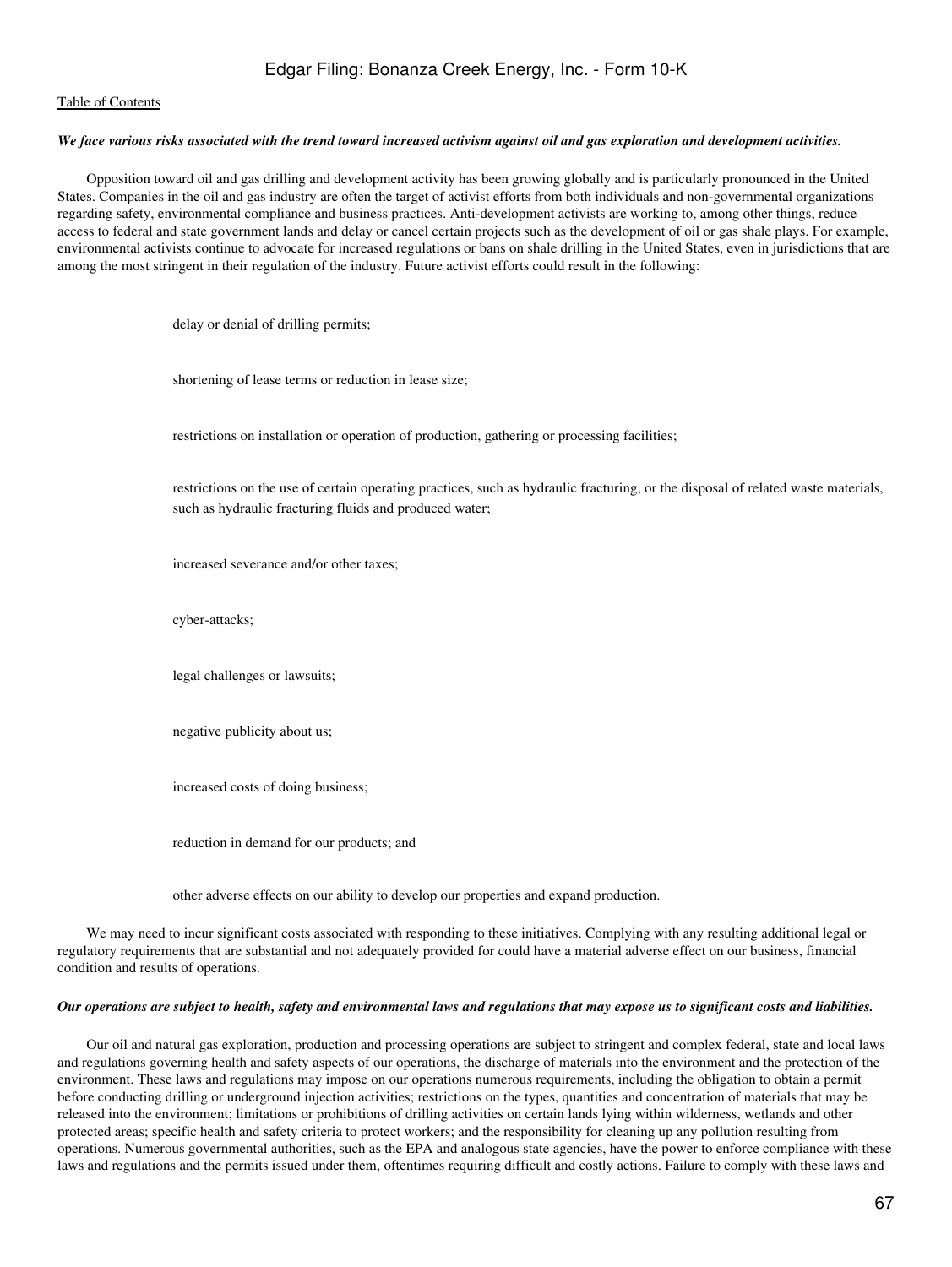regulations may result in the assessment of administrative, civil and criminal penalties; the imposition of investigatory or remedial obligations; the issuance of injunctions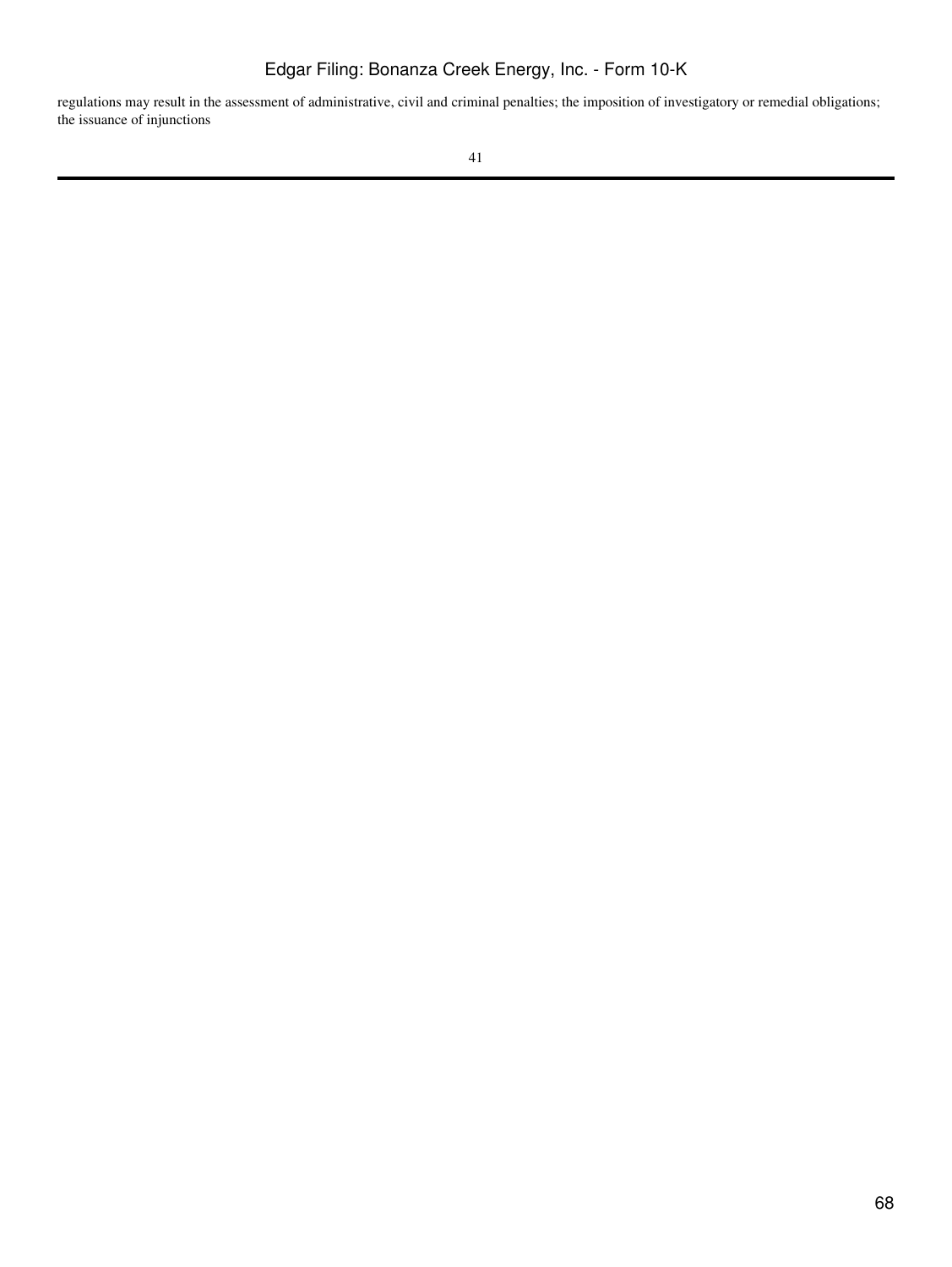limiting or preventing some or all of our operations; delays in granting permits, or even the cancellation of leases.

 There is an inherent risk of incurring significant environmental costs and liabilities in the performance of our operations, some of which may be material, due to our handling of petroleum hydrocarbons and wastes, our emissions to air and water, the underground injection or other disposal of our wastes, the use and disposition of hydraulic fracturing fluids, and historical industry operations and waste disposal practices. Under certain environmental laws and regulations, we may be liable regardless of whether we were at fault for the full cost of removing or remediating contamination, even when multiple parties contributed to the release and the contaminants were released in compliance with all applicable laws. In addition, accidental spills or releases on our properties may expose us to significant liabilities that could have a material adverse effect on our financial condition or results of operations. Aside from government agencies, the owners of properties where our wells are located, the operators of facilities where our petroleum hydrocarbons or wastes are taken for reclamation or disposal and other private parties may be able to sue us to enforce compliance with environmental laws and regulations, collect penalties for violations or obtain damages for any related personal injury or property damage. Some sites we operate are located near current or former third-party oil and natural gas operations or facilities, and there is a risk that historic contamination has migrated from those sites to ours. Changes in environmental laws and regulations occur frequently, and any changes that result in more stringent or costly material handling, emission, waste management or cleanup requirements could require us to make significant expenditures to attain and maintain compliance or may otherwise have a material adverse effect on our own results of operations, competitive position or financial condition. We may not be able to recover some or any of these costs from insurance.

#### *New environmental legislation or regulatory initiatives, including those related to hydraulic fracturing, could result in increased costs and additional operating restrictions or delays.*

We are subject to extensive federal, state, and local laws and regulations concerning health, safety, and environmental protection. Government authorities frequently add to those requirements, and both oil and gas development generally and hydraulic fracturing specifically are receiving increasing regulatory attention. Our operations utilize hydraulic fracturing, an important and commonly used process in the completion of oil and natural gas wells in low-permeability formations. Hydraulic fracturing involves the injection of water, proppant, and chemicals under pressure into rock formations to stimulate hydrocarbon production.

 Recently, the EPA issued final rules that establish new air emission controls for natural gas processing operations, as well as for oil and natural gas production. Among other things, the latter rules cover the completion and operation of hydraulically fractured gas wells and associated equipment. After several parties challenged the new air regulations in court, the EPA reconsidered certain requirements and is evaluating whether reconsideration of other issues is warranted. At this point, we cannot predict the final regulatory requirements or the cost to comply with such air regulatory requirements.

 Some activists have attempted to link hydraulic fracturing to various environmental problems, including potential adverse effects to drinking water supplies as well as migration of methane and other hydrocarbons. As a result, the federal government is studying the environmental risks associated with hydraulic fracturing and evaluating whether to adopt additional regulatory requirements. For example, the EPA has commenced a multi-year study of the potential impacts of hydraulic fracturing on drinking water resources, and the draft results are expected to be released for public and peer review in 2014 . In addition, on October 21, 2011, the EPA announced its intention to propose regulations by 2014 under the federal Clean Water Act to regulate wastewater discharges from hydraulic fracturing and other natural gas production. The EPA also has prepared draft guidance for issuing underground injection permits that would regulate hydraulic fracturing using diesel fuel, where EPA has permitting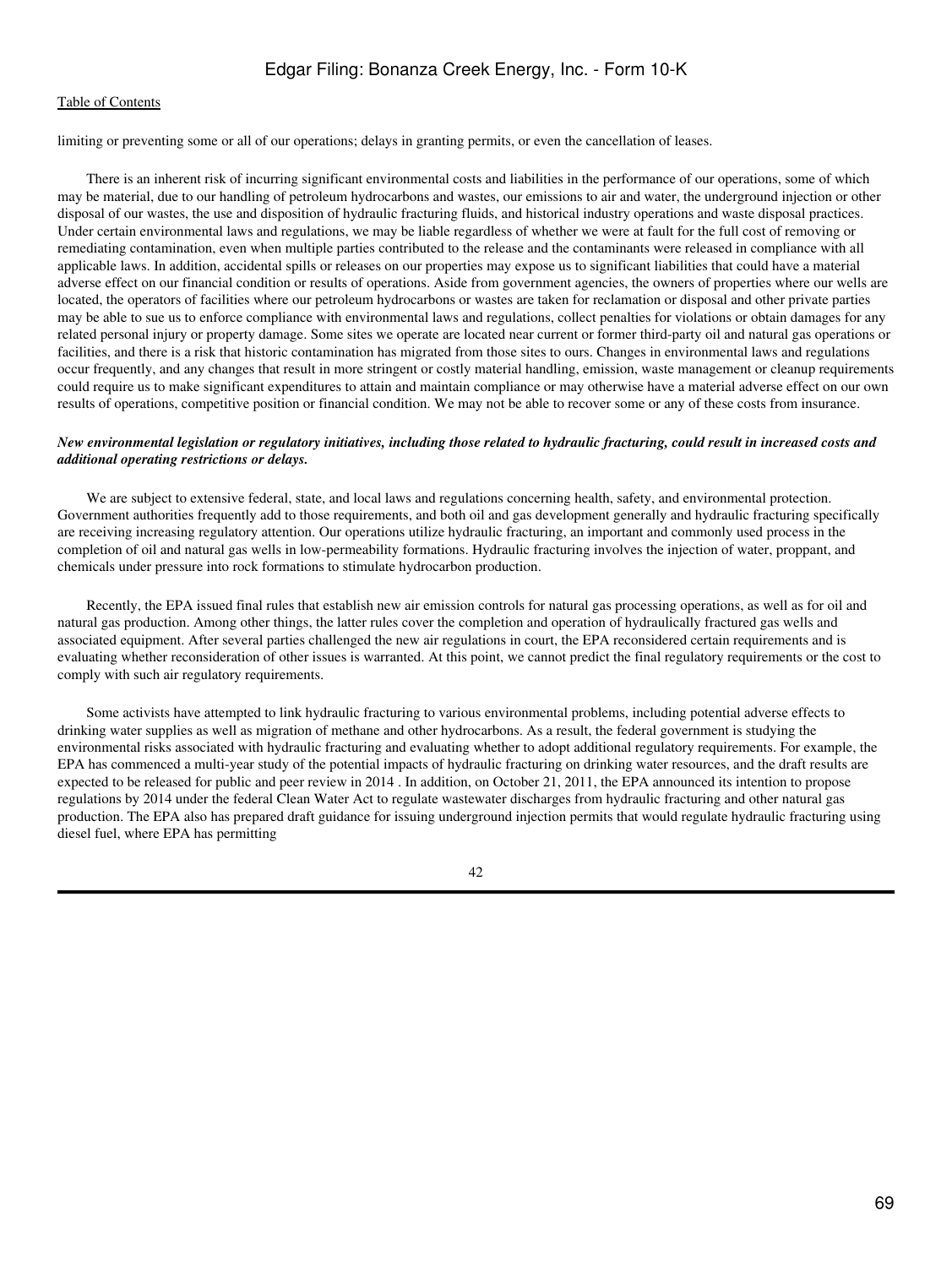#### [Table of Contents](#page-2-0)

authority under the Safe Drinking Water Act ("SDWA"); this guidance eventually could encourage other regulatory authorities to adopt to permitting and other restrictions on the use of hydraulic fracturing. The U.S. Department of Interior, moreover, has proposed new rules for hydraulic fracturing activities on federal lands that, in general, would cover disclosure of fracturing fluid components, well bore integrity, and handling of flowback water. And the U.S. Occupational Safety and Health Administration has proposed stricter standards for worker exposure to silica, which would apply to use of sand as a proppant for hydraulic fracturing.

 In the United States Congress, bills have been introduced that would amend the SDWA to eliminate an existing exemption for certain hydraulic fracturing activities from the definition of "underground injection," thereby requiring the oil and natural gas industry to obtain SDWA permits for fracturing not involving diesel fuels, and to require disclosure of the chemicals used in the process. If adopted, such legislation could establish an additional level of regulation and permitting at the federal level, but some form of chemical disclosure is already required by most oil and gas producing states. At this time, it is not clear what action, if any, the United States Congress will take on hydraulic fracturing.

 Apart from these ongoing federal initiatives, state governments where we operate have moved to impose stricter requirements on hydraulic fracturing and other aspects of oil and gas production. Colorado, for example, comprehensively updated its oil and gas regulations in 2008 and adopted significant additional amendments in 2011 and 2013. Among other things, the updated and amended regulations require operators to reduce methane emissions associated with hydraulic fracturing, compile and report additional information regarding well bore integrity, publicly disclose the chemical ingredients used in hydraulic fracturing, increase the minimum distance between occupied structures and oil and gas wells, undertake additional mitigation for nearby residents, and implement additional groundwater testing. The State is also considering new regulations for air emissions from oil and gas operations as well as potential legislation increasing the monetary penalties for regulatory violations.

 Even local governments are adopting new requirements on hydraulic fracturing and other oil and gas operations. Some counties in Colorado, for instance, have amended their land use regulations to impose new requirements on oil and gas development, while other local governments have entered memoranda of agreement with oil and gas producers to accomplish the same objective. Beyond that, in 2012, Longmont, Colorado prohibited the use of hydraulic fracturing. The oil and gas industry and the State are challenging that ban and the authority of local jurisdictions to regulate oil and gas development in court. In November 2013, four other Colorado cities and counties passed voter initiatives either placing a moratorium on hydraulic fracturing or banning new oil and gas development. These initiatives too are the subject of pending legal challenge. While these initiatives cover areas with little recent or ongoing oil and gas development, they could lead opponents of hydraulic fracturing to push for statewide referendums, especially in Colorado.

 The adoption of future federal, state or local laws or implementing regulations imposing new environmental obligations on, or otherwise limiting, our operations could make it more difficult and more expensive to complete oil and natural gas wells, increase our costs of compliance and doing business, delay or prevent the development of certain resources (including especially shale formations that are not commercial without the use of hydraulic fracturing), or alter the demand for and consumption of our products and services. We cannot assure you that any such outcome would not be material, and any such outcome could have a material and adverse impact on our cash flows and results of operations.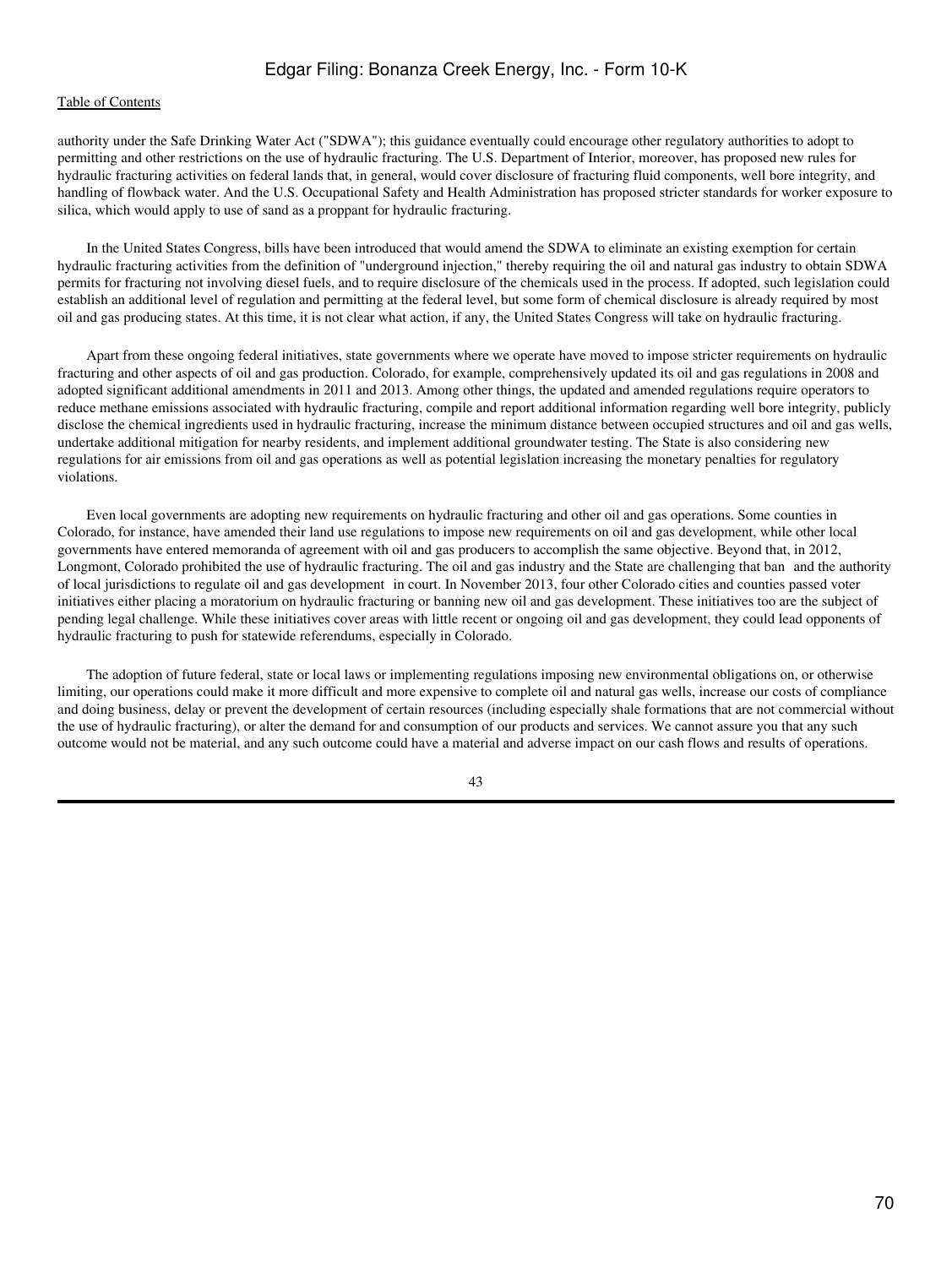# *Climate change laws and regulations restricting emissions of "greenhouse gases" could result in increased operating costs and reduced demand for the oil and natural gas that we produce, while the physical effects of climate change could disrupt our production and cause us to incur significant costs in preparing for or responding to those effects.*

 There is a growing belief that human-caused (anthropogenic) emissions of greenhouse gases ("GHG") may be linked to climate change. Climate change and the costs that may be associated with its impacts and the regulation of GHG have the potential to affect our business in many ways, including negatively impacting the costs we incur in providing our products and services and the demand for and consumption of our products and services (due to potential changes in both costs and weather patterns).

 In December 2009, the EPA determined that atmospheric concentrations of carbon dioxide, methane and certain other GHG present an endangerment to public health and welfare, because such gases are, according to the EPA, contributing to the warming of the Earth's atmosphere and other climatic changes. Consistent with its findings, the EPA has proposed or adopted various regulations under the Clean Air Act to address GHG. Among other things, the EPA began limiting emissions of GHG from new cars and light duty trucks beginning with the 2012 model year. In addition, the EPA has published a final rule to address the permitting of GHG emissions from stationary sources under the Prevention of Significant Deterioration, or "PSD," and Title V permitting programs, pursuant to which these permitting requirements have been "tailored" to apply to certain "major" stationary sources of GHG emissions in a multi-step process, with the largest major sources first subject to permitting. Facilities required to obtain PSD permits for their GHG emissions will be required to meet emissions limits that are based on the "best available control technology," which will be established by the permitting agencies on a case-by-case basis. The EPA also adopted regulations requiring the reporting of GHG emissions from specific categories of higher GHG emitting sources in the United States, including certain oil and natural gas production facilities, which include certain of our operations, beginning in 2012 for emissions occurring in 2011. Information in such report may form the basis for further GHG regulation. Further, the EPA is evaluating strategies for reducing air emissions of methane from oil and gas operations. The EPA's GHG rules could adversely affect our operations and restrict or delay our ability to obtain air permits for new or modified facilities.

 Moreover, Congress has from time to time considered adopting legislation to reduce emissions of GHG or promote the use of renewable fuels. As an alternative, some proponents of GHG controls have advocated mandating a national "clean energy" standard. In 2011, for example, President Obama encouraged Congress to adopt a goal of generating 80% of U.S. electricity from "clean energy" by 2035 with credit for renewable and nuclear power and partial credit for clean coal and "efficient natural gas." Because of the lack of any comprehensive federal legislative program expressly addressing GHG, there currently is a great deal of uncertainty as to how and when additional federal regulation of GHG might take place and as to whether the EPA should continue with its existing regulations in the absence of more specific Congressional direction.

 In the meantime, many states already have taken such measures, which have included renewable energy standards, development of GHG emission inventories or cap and trade programs. Cap and trade programs typically work by requiring major sources of emissions or major producers of fuels to acquire and surrender emission allowances, with the number of available allowances reduced each year until the overall GHG emission reduction goal is achieved. These allowances would be expected to escalate significantly in cost over time.

 The adoption of legislation or regulatory programs to reduce emissions of GHG could require us to incur increased operating costs, such as costs to purchase and operate emissions control systems, to acquire emissions allowances or comply with new regulatory or reporting requirements. If we are unable to recover or pass through a significant level of our costs related to complying with climate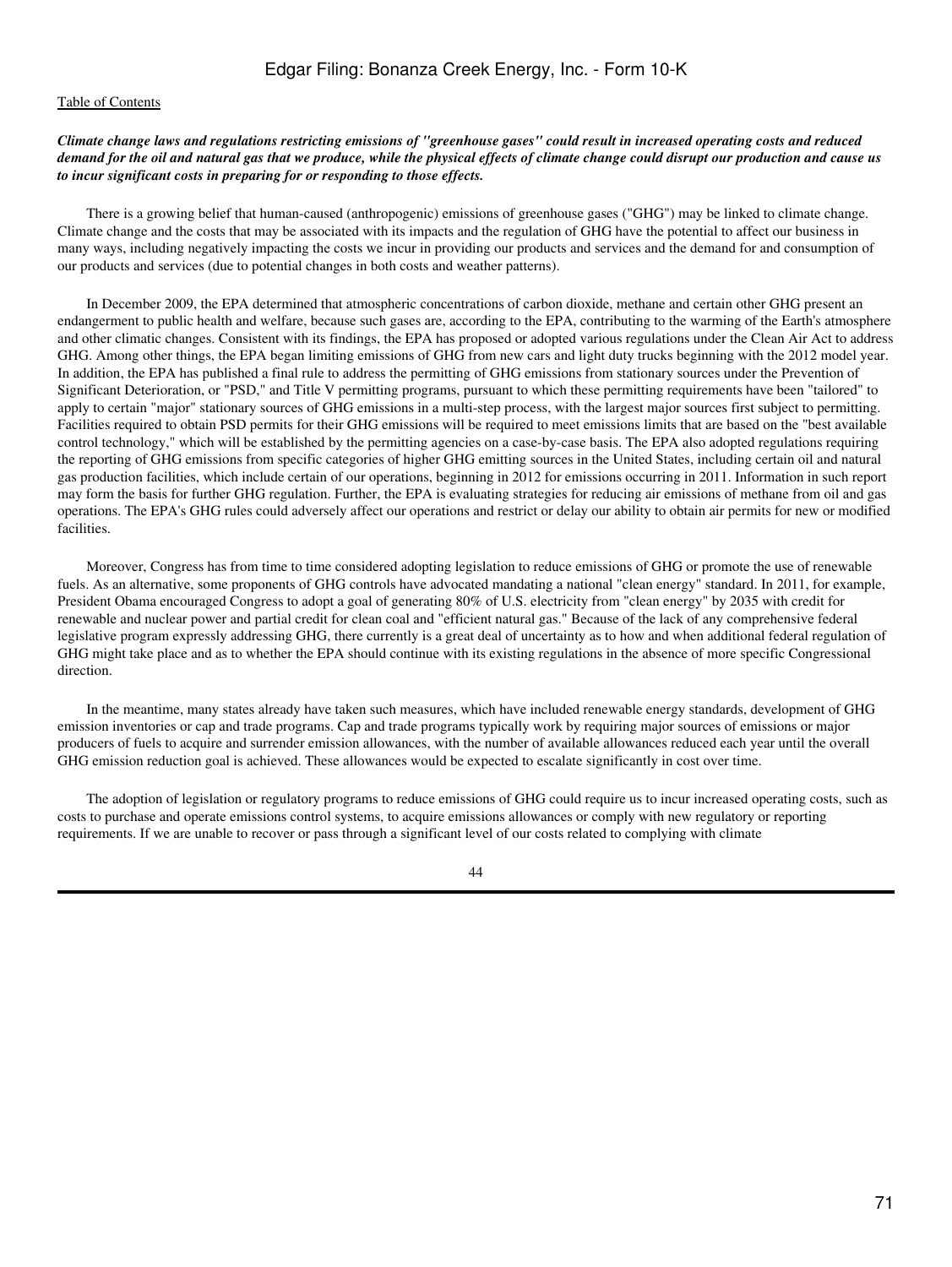change regulatory requirements imposed on us, it could have a material adverse effect on our results of operations and financial condition. Any such legislation or regulatory programs could also increase the cost of consuming, and thereby reduce demand for, the oil and natural gas we produce. Consequently, legislation and regulatory programs to reduce emissions of GHG could have an adverse effect on our business, financial condition and results of operations.

 Finally, it should be noted that some scientists have concluded that increasing concentrations of GHG in the Earth's atmosphere may produce climate changes that have significant physical effects, such as increased frequency and severity of storms and floods. If any such effects were to occur, they could have an adverse effect on our exploration and production operations. Significant physical effects of climate change could also have an indirect effect on our financing and operations by disrupting the transportation or process-related services provided by midstream companies, service companies or suppliers with whom we have a business relationship. Our insurance may not cover some or any of the damages, losses, or costs that may result from potential physical effects of climate change.

### *Competition in the oil and natural gas industry is intense, making it more difficult for us to acquire properties, market oil and natural gas and secure trained personnel.*

 Our ability to acquire additional drilling locations and to find and develop reserves in the future will depend on our ability to evaluate and select suitable properties and to consummate transactions in a highly competitive environment for acquiring properties, marketing oil and natural gas and securing equipment and trained personnel. Also, there is substantial competition for capital available for investment in the oil and natural gas industry. Many of our competitors possess and employ financial, technical and personnel resources substantially greater than ours. Those companies may be able to pay more for productive oil and natural gas properties and exploratory drilling locations or to identify, evaluate, bid for and purchase a greater number of properties and locations than our financial or personnel resources permit. Furthermore, these companies may also be better able to withstand the financial pressures of unsuccessful drilling attempts, sustained periods of volatility in financial markets and generally adverse global and industry-wide economic conditions, and may be better able to absorb the burdens resulting from changes in relevant laws and regulations, which would adversely affect our competitive position. In addition, companies may be able to offer better compensation packages to attract and retain qualified personnel than we are able to offer. The cost to attract and retain qualified personnel has increased over the past few years due to competition and may increase substantially in the future. We may not be able to compete successfully in the future in acquiring prospective reserves, developing reserves, marketing hydrocarbons, attracting and retaining quality personnel and raising additional capital, which could have a material adverse effect on our business.

### *If we fail to retain our existing senior management or technical personnel or attract qualified new personnel, such failure could adversely affect our operations.*

 To a large extent, we depend on the services of our senior management and technical personnel. The loss of the services of our senior management, technical personnel, or any of the vice presidents of the Company, could have a material adverse effect on our operations. We do not maintain, nor do we plan to obtain, any insurance against the loss of any of these individuals.

 Effective January 31, 2014, Michael R. Starzer, retired from his position as President and Chief Executive Officer and Marvin M. Chronister, a current Board member, is serving as Interim President and Chief Executive Officer until a permanent replacement is identified. We are in the process of completing a comprehensive search for a permanent Chief Executive Officer, however there can be no assurance that we will be able to identify and hire a qualified candidate in a timely manner. Our ability to attract, select and hire a permanent Chief Executive Officer candidate may prove difficult, take more time than anticipated, and be costly. This may require other senior management to divert part of their attention from their primary duties, which could have an adverse effect on our business or operations.

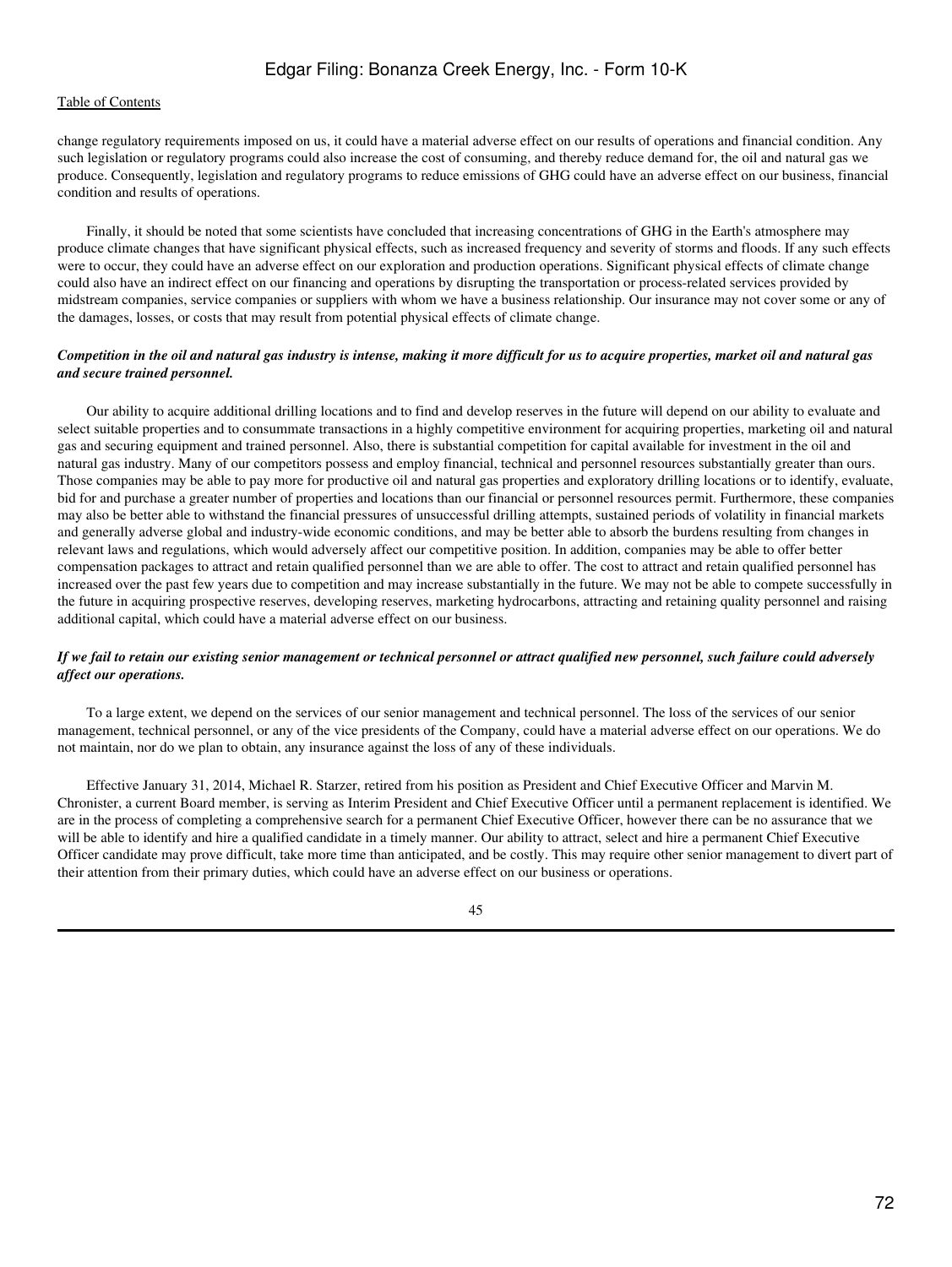### [Table of Contents](#page-2-0)

Similarly, our business could be adversely affected if we are unable to attract and retain qualified senior management, including a permanent Chief Executive Officer.

### *We recorded substantial stock-based compensation expense in 2013, and we are likely to incur additional stock-based compensation expense related to our future grants of stock, which may impact our operating results for the foreseeable future.*

 We incurred stock-based compensation expense in 2013 in the amount of \$12.6 million compared to \$4.5 million in 2012. Our compensation expenses are likely to increase in the future as compared to our historical expenses because of the costs associated with our stock-based incentive plans. These additional expenses will adversely affect our net income. We cannot determine the actual amount of these new stock-related compensation and benefit expenses at this time, because applicable accounting practices generally require that they be based on the fair market value of the options or shares of common stock at the date of the grant; however, we expect them to be significant. We will recognize expenses for restricted stock and stock option awards we grant generally over the vesting period of such awards.

### *Our derivative activities could result in financial losses or could reduce our income.*

 To achieve more predictable cash flows and to reduce our exposure to adverse fluctuations in the prices of oil and natural gas, we currently, and may in the future, enter into derivative arrangements for a portion of our oil and natural gas production, including collars and fixed-price swaps. We have not designated any of our derivative instruments as hedges for accounting purposes and record all derivative instruments on our balance sheet at fair value. Changes in the fair value of our derivative instruments are recognized in earnings. Accordingly, our earnings may fluctuate significantly as a result of changes in the fair value of our derivative instruments.

Derivative arrangements also expose us to the risk of financial loss in some circumstances, including when:

production is less than the volume covered by the derivative instruments;

the counterparty to the derivative instrument defaults on its contract obligations; or

there is an increase in the differential between the underlying price in the derivative instrument and actual prices received.

 In addition, these types of derivative arrangements limit the benefit we would receive from increases in the prices for oil and natural gas and may expose us to cash margin requirements.

## *Current or proposed financial legislation and rulemaking could have an adverse effect on our ability to use derivative instruments to reduce the effect of commodity price, interest rate and other risks associated with our business.*

 The Dodd-Frank Act, which was signed into law on July 21, 2010, establishes, among other provisions, federal oversight and regulation of the over-the-counter derivatives market and entities that participate in that market. The Dodd-Frank Act also establishes margin requirements and certain transaction clearing and trade execution requirements. On October 18, 2011, the Commodities Futures Trading Commission (the "CFTC") approved regulations to set position limits for certain futures and option contracts in the major energy markets, which were successfully challenged in federal district court by the Securities Industry Financial Markets Association and the International Swaps and Derivatives Association and largely vacated by the court. The CFTC has filed a notice of appeal with respect to this ruling. Under CFTC final rules promulgated under the Dodd-Frank Act, we believe our derivatives activity will qualify for the non-financial, commercial end-user exception, which exempts derivatives intended to hedge or mitigate commercial risk from the mandatory swap clearing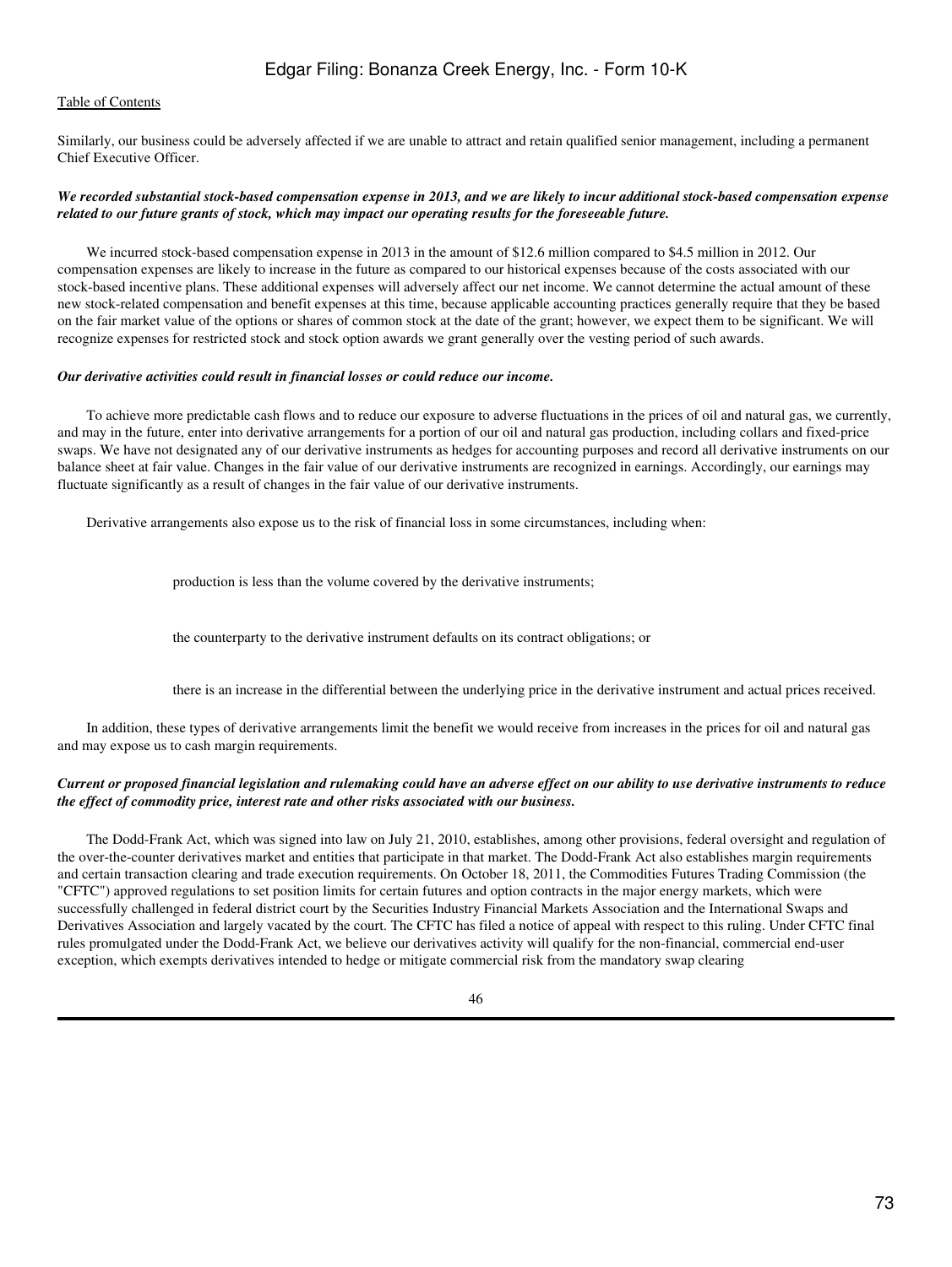requirement. The Dodd-Frank Act may also require us to comply with margin requirements in our derivative activities, although the application of those provisions to us is uncertain at this time. The financial reform legislation may also require the counterparties to our derivative instruments to spin off some of their derivatives activities to separate entities, which may not be as creditworthy as the current counterparties.

 The Dodd-Frank Act and any new regulations could significantly increase the cost of derivative contracts (including through requirements to post collateral, which could adversely affect our available liquidity), materially alter the terms of derivative contracts, reduce the availability of derivatives to protect against risks we encounter, reduce our ability to monetize or restructure our existing derivative contracts and increase our exposure to less creditworthy counterparties. If we reduce our use of derivative as a result of the Dodd-Frank Act and regulations, our results of operations may be more volatile and our cash flows may be less predictable, which could adversely affect our ability to plan for and fund capital expenditures. Finally, the Dodd-Frank Act was intended, in part, to reduce the volatility of oil and gas prices, which some legislators attributed to speculative trading in derivatives and commodity instruments related to oil and gas. Our revenues could therefore be adversely affected if a consequence of the Dodd-Frank Act and regulations is to lower commodity prices. Any of these consequences could have a material adverse effect on our consolidated financial position, results of operations and cash flows.

## *Our leverage and debt service obligations may adversely affect our financial condition, results of operations, business prospects and our ability to make payment on our Senior Notes.*

 As of December 31, 2013, we had \$500 million of outstanding 6.75% Senior Notes ("Senior Notes"), no borrowings outstanding under our revolving credit facility and \$181 million of cash and cash equivalents. We intend to fund our capital expenditures through our cash flow from operations and borrowings under our revolving credit facility, but may seek additional debt financing. Our level of indebtedness could affect our operations in several ways, including the following:

> require us to dedicate a substantial portion of our cash flow from operations to service our existing debt, thereby reducing the cash available to finance our operations and other business activities;

limit management's discretion in operating our business and our flexibility in planning for or reacting to changes in our business and the industry in which we operate;

increase our vulnerability to downturns and adverse developments in our business and the economy generally;

limit our ability to access capital markets to raise capital on favorable terms or to obtain additional financing for working capital, capital expenditures or acquisitions or to refinance existing indebtedness;

place restrictions on our ability to obtain additional financing, make investments, lease equipment, sells assets and engage in business combinations;

make it more likely that a reduction in our borrowing base following a periodic redetermination could require us to repay a portion of our then-outstanding bank borrowings;

make us more vulnerable to increases in interest rates as our indebtedness under any revolving credit facility may vary with prevailing interest rates;

place us at a competitive disadvantage relative to competitors with lower levels of indebtedness in relation to their overall size or less restrictive terms governing their indebtedness; and

make it more difficult for us to satisfy our obligations under the Senior Notes or other debt and increase the risks that we may default on our debt obligations.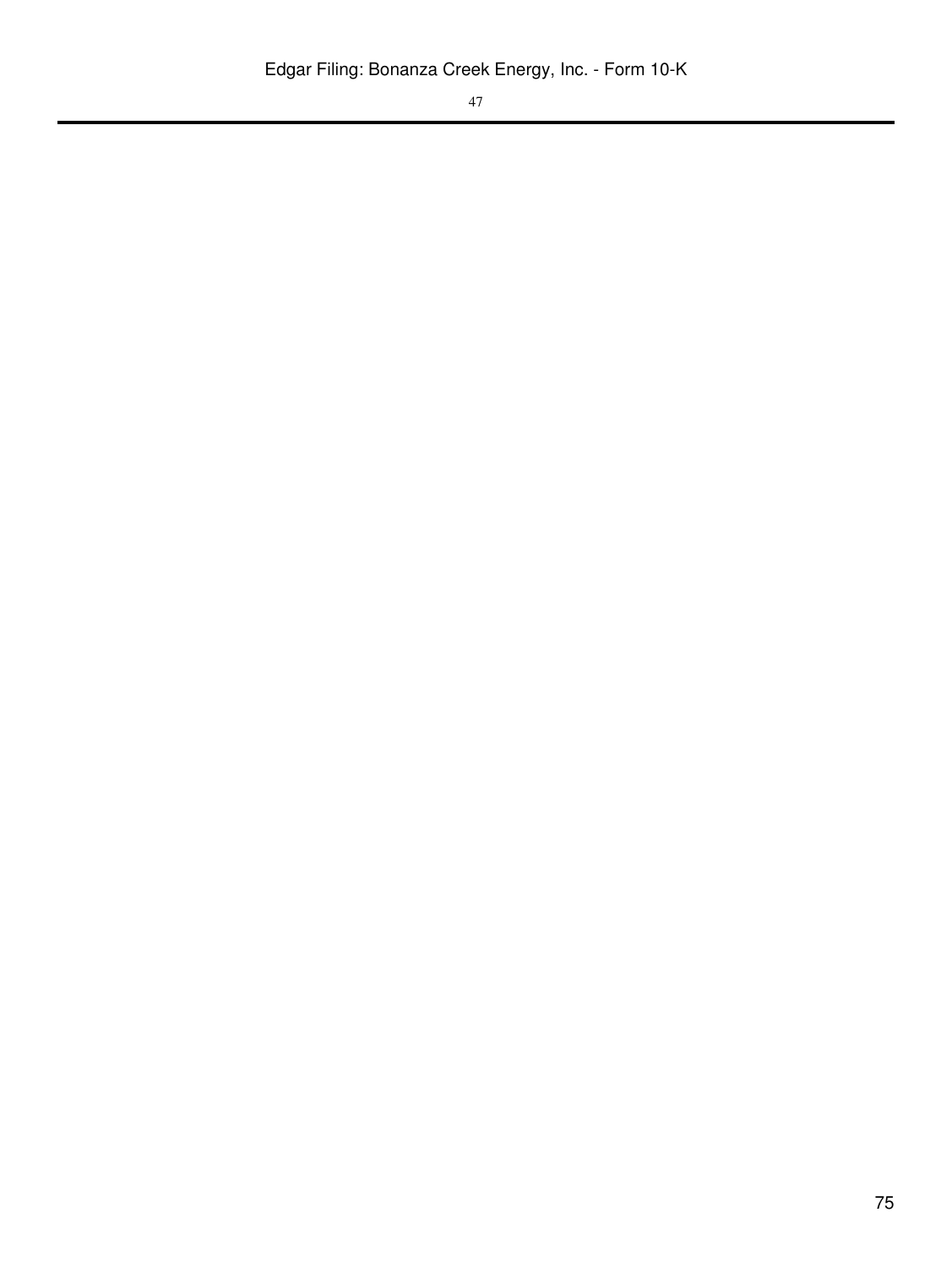## [Table of Contents](#page-2-0)

*Our revolving credit facility and the indenture governing the Senior Notes have restrictive covenants that could limit our growth and our ability to finance our operations, fund our capital needs, respond to changing conditions and engage in other business activities that may be in our best interests.*

 Our revolving credit facility and the indenture governing the Senior Notes contain restrictive covenants that limit our ability to engage in activities that may be in our long-term best interests.

 Our ability to borrow under our revolving credit facility is subject to compliance with certain financial covenants, including the maintenance of certain financial ratios, including a minimum current ratio, a maximum leverage ratio and a minimum interest coverage ratio.

 In addition, our revolving credit facility and the indenture governing the Senior Notes contain covenants that, among other things, limit our ability and the ability of our restricted subsidiaries to:

incur or guarantee additional indebtedness;

issue preferred stock;

sell or transfer assets;

pay dividends on, redeem or repurchase our capital stock;

repurchase or redeem our subordinated debt;

make certain acquisitions and investments;

create or incur liens;

engage in transactions with affiliates;

create unrestricted subsidiaries;

enter into agreements that restrict distributions or other payments from our restricted subsidiaries to us;

enter into sale-leaseback transactions;

consolidate, merge or transfer all or substantially all of our assets; and

engage in certain business activities.

 Our failure to comply with these covenants could result in an event of default that, if not cured or waived, could result in the acceleration of all of our indebtedness. We would not have sufficient working capital to satisfy our debt obligations in the event of an acceleration of all or a significant portion of our outstanding indebtedness.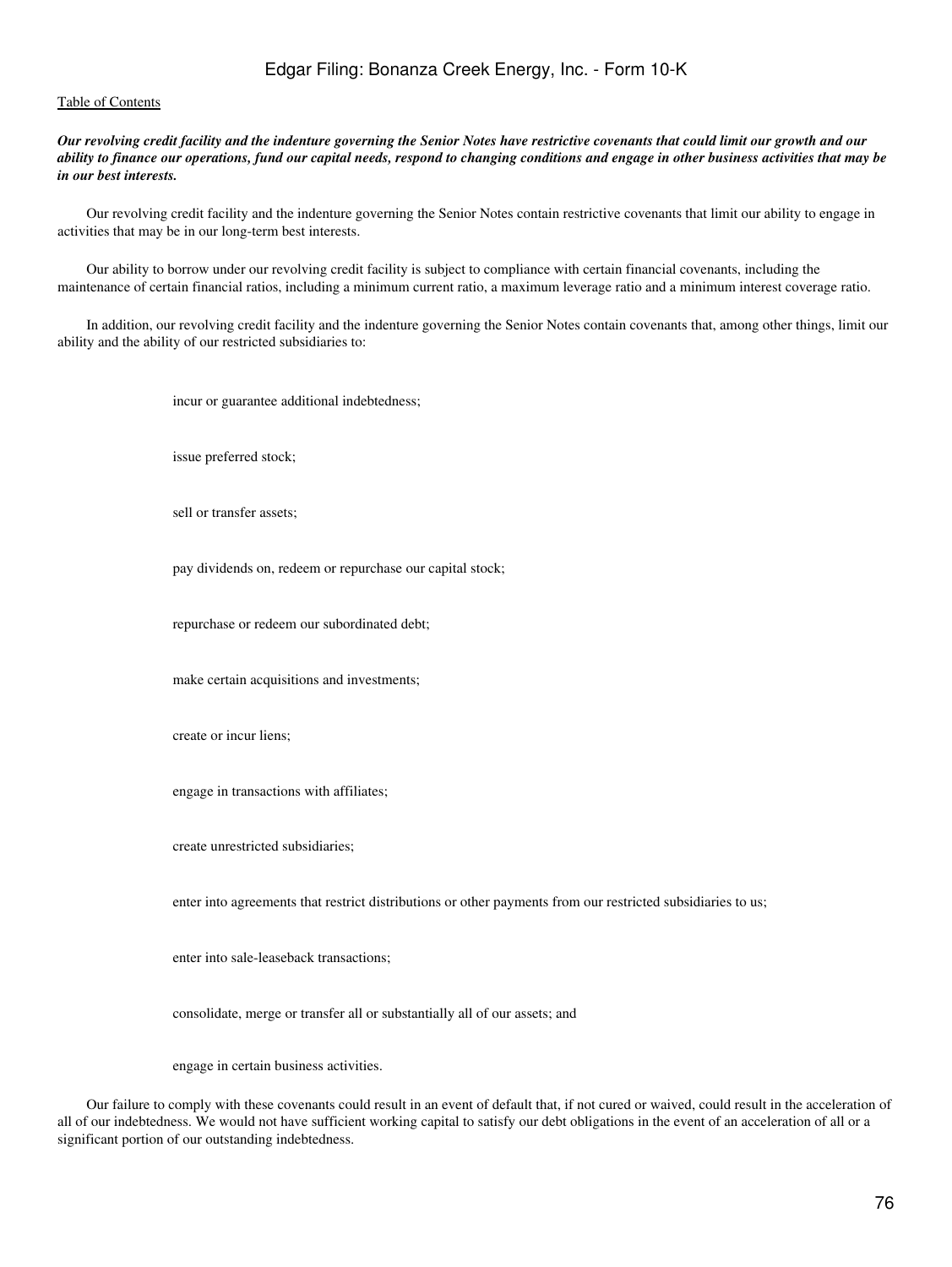We may be prevented from taking advantage of business opportunities that arise because of the limitations imposed on us by the restrictive covenants contained in our revolving credit facility and the indenture governing the Senior Notes. Our ability to comply with the financial ratios and financial condition tests under our revolving credit facility may be affected by events beyond our control and, as a result, we may be unable to meet these ratios and financial condition tests. These financial ratio restrictions and financial condition tests could limit our ability to obtain future financings, make needed capital expenditures, withstand a future downturn in our business or the economy in general or otherwise conduct necessary corporate activities.

### *Borrowings under our credit facility are limited by our borrowing base, which is subject to periodic redetermination.*

The borrowing base under our credit facility is redetermined at least semi-annually, and the lenders holding  $66\frac{2}{3}\%$  of the aggregate commitments or we may request one additional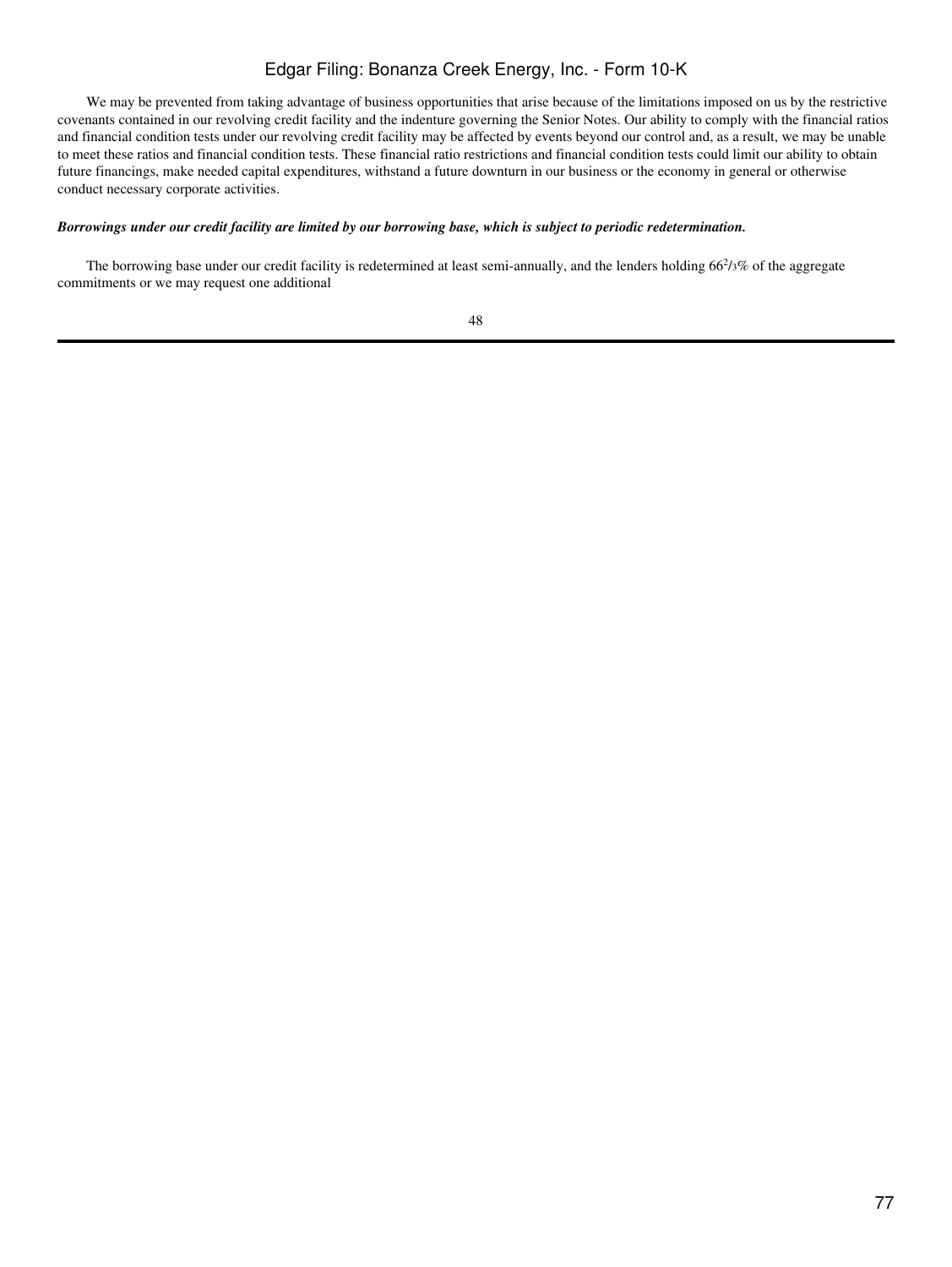### [Table of Contents](#page-2-0)

redetermination in each six-month period. Redeterminations are based upon a number of factors, including commodity prices and reserve levels. In addition, our lenders have substantial flexibility to reduce our borrowing base due to subjective factors. Upon a redetermination, we could be required to repay a portion of our bank debt to the extent our outstanding borrowings at such time exceed the redetermined borrowing base. We may not have sufficient funds to make such repayments, which could result in a default under the terms of the facility and an acceleration of the loans thereunder requiring us to negotiate renewals, arrange new financing or sell significant assets, all of which could have a material adverse effect on our business and financial results.

### *The inability of one or more of our customers to meet their obligations to us may adversely affect our financial results.*

 Our principal exposures to credit risk are through receivables resulting from the sale of our oil and natural gas production, which we market to energy marketing companies, refineries and affiliates. We had approximately \$57.5 million in receivables from oil and gas sales at December 31, 2013.

 We are subject to credit risk due to the concentration of our oil and natural gas receivables with several significant customers. This concentration of customers may impact our overall credit risk since these entities may be similarly affected by changes in economic and other conditions. For the year ended December 31, 2013, sales to Lion Oil Trading & Transport, Inc., Plains Marketing LP, and High Sierra Crude Oil & Marketing accounted for approximately 23%, 37%, and 15%, respectively, of our total sales. We do not require our customers to post collateral. The inability or failure of our significant customers to meet their obligations to us or their insolvency or liquidation may adversely affect our financial results.

# *Failure to maintain effective internal controls could harm our business and operating results and/or result in a loss of investor confidence in our financial reports, which could in turn have a material adverse effect on our business and stock price.*

 Our management does not expect that our internal controls and disclosure controls will prevent all possible error and all fraud. A control system, no matter how well conceived and operated, can provide only reasonable, not absolute, assurance that the objectives of the control system are being met. In addition, the design of a control system must reflect the fact that there are resource constraints, and the benefit of controls must be relative to their costs. Because of the inherent limitations in all control systems, no evaluation of our controls can provide absolute assurance that all control issues and instances of fraud, if any, in the Company have been detected. The design of any system of controls is based in part upon the likelihood of future events, and there can be no assurance that any design will succeed in achieving its intended goals under all potential future conditions. Over time, a control may become inadequate because of changes in conditions or the degree of compliance with its policies or procedures may deteriorate. Because of inherent limitations in a cost-effective control system, misstatements due to error or fraud may occur without detection. If we are unable to maintain effective internal controls, our business and operating results could be harmed or investors could lose confidence in our financial reports, which could have a material adverse effect on our business and stock price.

# *Compliance with the reporting and disclosure requirements of a public company under the Exchange Act, the NYSE rules and the requirements of the Sarbanes-Oxley Act of 2002 and the Dodd-Frank Act requires a substantial amount of management's time and will continue to increase our costs.*

 As a public company with listed securities, we must comply with laws, rules, regulations and requirements of the Sarbanes-Oxley Act of 2002 and the Dodd-Frank Act, related regulations of the SEC and the requirements of the New York Stock Exchange ("NYSE"), among other laws, rules, regulations and requirements. Complying with these laws, rules, regulations and requirements occupies

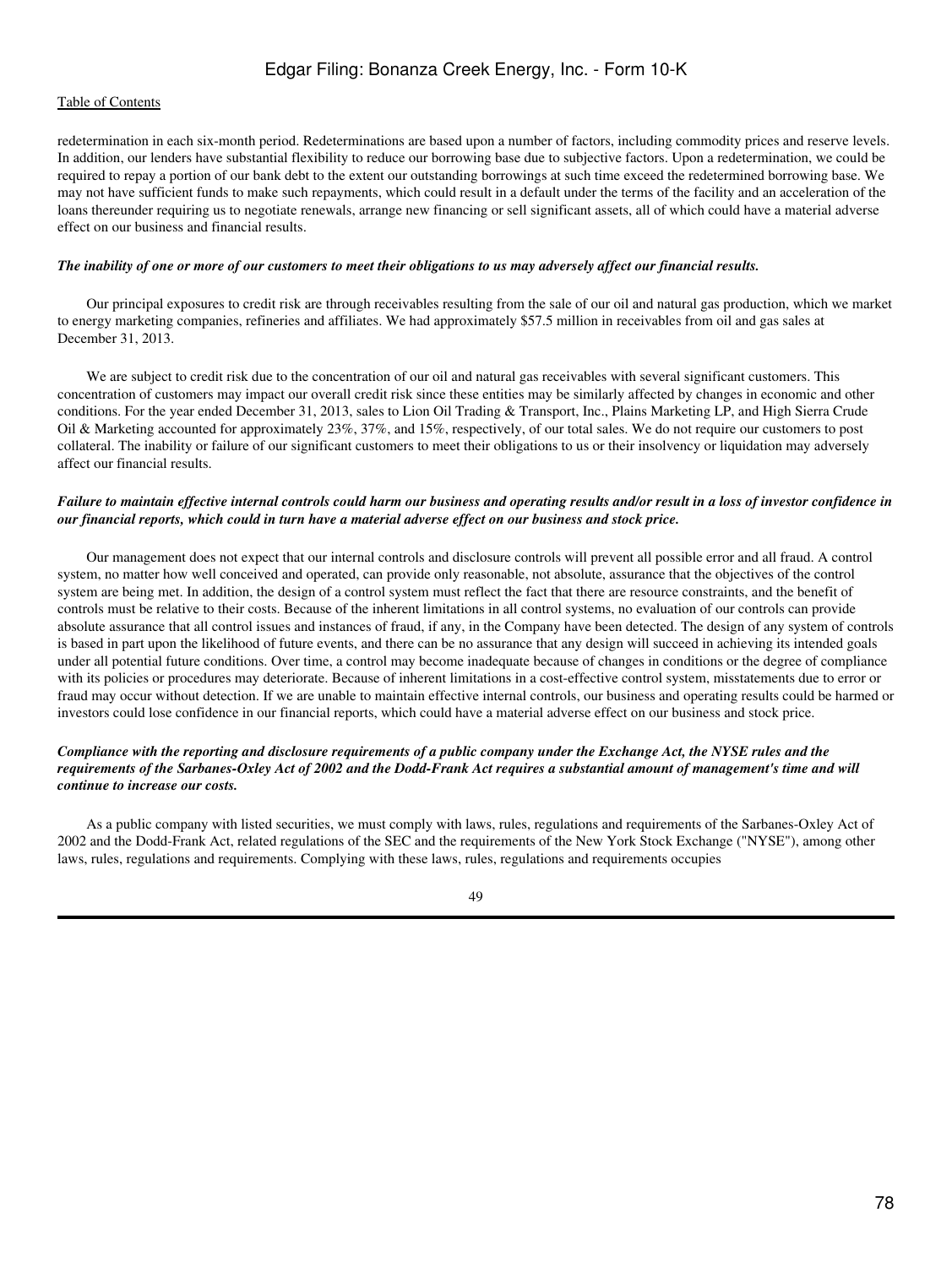a significant amount of time of our board of directors and management and will continue to significantly increase our costs and expenses.

#### *We may be involved in legal proceedings that may result in substantial liabilities.*

 Like many oil and gas companies, we are from time to time involved in various legal and other proceedings, such as title, royalty or contractual disputes, regulatory compliance matters and personal injury or property damage matters, in the ordinary course of our business. Such legal proceedings are inherently uncertain and their results cannot be predicted. Regardless of the outcome, such proceedings could have an adverse impact on us because of legal costs, diversion of management and other personnel and other factors. In addition, it is possible that a resolution of one or more such proceedings could result in liability, penalties or sanctions, as well as judgments, consent decrees or orders requiring a change in our business practices, which could materially and adversely affect our business, operating results and financial condition. Accruals for such liability, penalties or sanctions may be insufficient. Judgments and estimates to determine accruals or range of losses related to legal and other proceedings could change from one period to the next, and such changes could be material.

# *Certain federal income tax deductions currently available with respect to oil and gas exploration and development may be eliminated as a result of future legislation.*

 There have been proposals for legislative changes that, if enacted into law, would eliminate certain key U.S. federal income tax incentives currently available to oil and natural gas exploration and production companies. Such changes include, but are not limited to, (i) the repeal of the percentage depletion allowance for oil and gas properties; (ii) the elimination of current deductions for intangible drilling and development costs; (iii) the elimination of the deduction for certain U.S. production activities; and (iv) an extension of the amortization period for certain geological and geophysical expenditures. It is unclear whether these or similar changes will be enacted and, if enacted, how soon any such changes could become effective. Any such changes in U.S. federal income tax law could eliminate or defer certain tax deductions within the industry that are currently available with respect to oil and gas exploration and development, and any such change could negatively affect our financial condition, results of operations and cash flow.

# *We are subject to cyber security risks. A cyber incident could occur and result in information theft, data corruption, operational disruption or financial loss.*

 The oil and gas industry has become increasingly dependent on digital technologies to conduct certain exploration, development, production, processing and distribution activities. For example, we depend on digital technologies to interpret seismic data, manage drilling rigs, production equipment and gathering and transportation systems, conduct reservoir modeling and reserves estimation and process and record financial and operating data. Pipelines, refineries, power stations and distribution points for both fuels and electricity are becoming more interconnected by computer systems. At the same time, cyber incidents, including deliberate attacks or unintentional events, have increased. Our technologies, systems, networks and those of our vendors, suppliers and other business partners may become the target of cyber-attacks or information security breaches that could result in the unauthorized release, gathering, monitoring, misuse, loss or destruction of proprietary and other information, or other disruption of our business operations. In addition, certain cyber incidents, such as surveillance, may remain undetected for an extended period. Our systems and insurance coverage for protecting against cyber security risks may not be sufficient.

 Although to date we have not experienced any material losses relating to cyber-attacks, we may suffer such losses in the future. We may be required to expend significant additional resources to continue to modify or enhance our protective measures or to investigate and remediate any information security vulnerabilities.

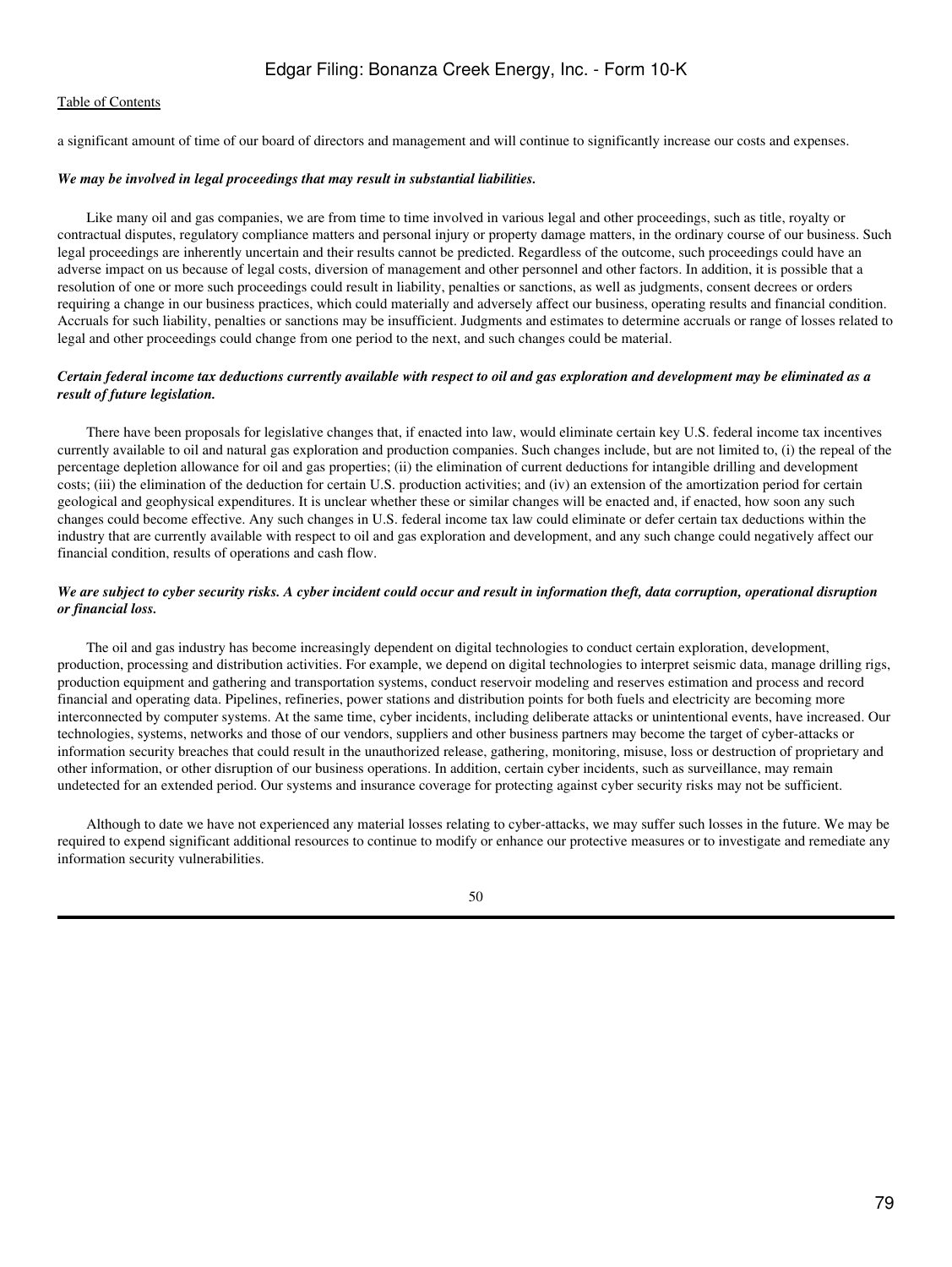## **Risks Relating to our Common Stock**

## *We do not intend to pay, and we are currently prohibited from paying, dividends on our common stock and, consequently, our stockholders' only opportunity to achieve a return on their investment is if the price of our stock appreciates.*

 We do not plan to declare dividends on shares of our common stock in the foreseeable future. Additionally, we are currently prohibited from making any cash dividends pursuant to the terms of our revolving credit facility and our Senior Notes. Consequently, our stockholders' only opportunity to achieve a return on their investment in us will be if the market price of our common stock appreciates, which may not occur, and the stockholder sells their shares at a profit. There is no guarantee that the price of our common stock will ever exceed the price that the stockholder paid.

### *The market price and trading volume of our common stock may be volatile and our stock price could decline.*

 The trading price of shares of our common stock has from time to time fluctuated widely and in the future may be subject to similar fluctuations. The trading price of our common stock may be affected by a number of factors, including our operating results, financial condition, drilling activities, general conditions in the oil and natural gas exploration and development industry, general economic conditions, the securities markets and the risk factors set forth in this annual report, which are incorporated herein by reference.

### *Future sales of our common stock in the public market could lower our stock price, and any additional capital raised by us through the sale of equity or convertible securities may dilute our current stockholders' ownership in us.*

 If our existing stockholders sell a large number of shares of our common stock in the public market, the market price of our common stock could decline significantly. In addition, the perception in the public market that our existing stockholders might sell shares of common stock could depress the market price of our common stock, regardless of the actual plans of our existing stockholders. Her Majesty the Queen in Right of Alberta, in her own capacity and as trustee/nominee for certain Alberta pension clients ("HMQ"), owns 7,587,859 shares, or approximately 18.83% of our total outstanding shares. HMQ is party to a registration rights agreement with us. Pursuant to this agreement, we have agreed to effect the registration of shares held by HMQ if itso requests or if we conduct other offerings of our common stock. In addition, we may issue additional shares of our common stock, including securities that are convertible into or exchangeable for, or that represent the right to receive, shares of common stock or substantially similar securities, which may result in dilution to our stockholders. In addition, our stockholders may be further diluted by future issuances under our equity incentive plans.

## *Our certificate of incorporation and bylaws, as well as Delaware law, contain provisions that could discourage acquisition bids or merger proposals, even if such acquisition or merger may be in our stockholders' best interests.*

 Our certificate of incorporation authorizes our board of directors to issue preferred stock without stockholder approval. If our board of directors elects to issue preferred stock, it could be more difficult for a third party to acquire us. In addition, some provisions of our certificate of incorporation and bylaws could make it more difficult for a third party to acquire control of us, even if the change of control would be beneficial to our stockholders, including:

a classified board of directors, so that only approximately one-third of our directors are elected each year;

advance notice provisions for stockholder proposals and nominations for elections to the board of directors to be acted upon at meetings of stockholders; and

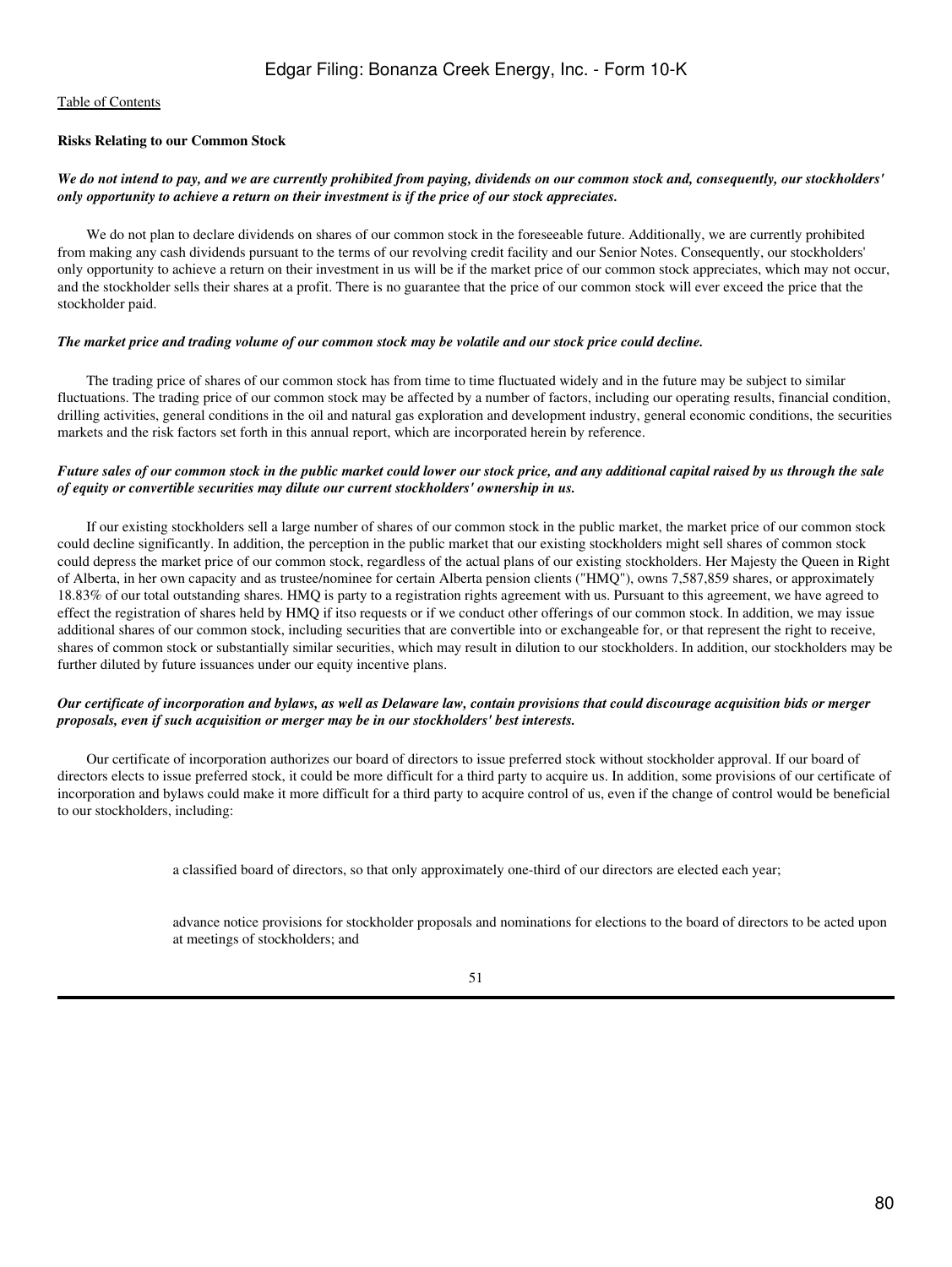## [Table of Contents](#page-2-0)

limitations on the ability of our stockholders to call special meetings or act by written consent.

 Delaware law prohibits us from engaging in any business combination with any "interested stockholder," meaning generally that a stockholder who beneficially owns more than 15% of our stock cannot acquire us for a period of three years from the date this person became an interested stockholder, unless various conditions are met, such as approval of the transaction by our board of directors.

*Alberta Investment Management Corporation may be deemed to beneficially own or control a significant portion of our common stock, giving them a substantial influence over corporate transactions and other matters. Their interests and the interests of the parties on whose behalf they invest may conflict with our other stockholders, and the concentration of ownership of our common stock by such stockholders will limit the influence of public stockholders.*

 AIMCo, a Canadian corporation and investment manager to HMQ and certain Alberta pension funds, may be deemed to beneficially own, control or have substantial influence over approximately 18.83% of our outstanding common stock. West Face Capital and AIMCo, on behalf of HMQ and certain Alberta pension funds, have entered into an investment management agreement pursuant to which West Face Capital has the right to vote the shares of our common stock held by HMQ. Accordingly, West Face may exert significant influence over our board of directors and substantially influence the outcome of stockholder votes. Even if the investment management agreement between West Face Capital and AIMCo were to be terminated, AIMCo, on behalf of HMQ, would have the ability to exert significant influence over the Company.

 A concentration of ownership in AIMCo's clients would allow such stockholders to influence, directly or indirectly and subject to applicable law, significant matters affecting us, including the following:

establishment of business strategy and policies;

amendment of our certificate of incorporation or bylaws;

nomination and election of directors;

appointment and removal of officers;

our capital structure; and

compensation of directors, officers and employees and other employee-related matters.

 Such a concentration of ownership may have the effect of delaying, deterring or preventing a change in control, a merger, consolidation, takeover or other business combination, and could discourage a potential acquirer from making a tender offer or otherwise attempting to obtain control of us, which could in turn have an adverse effect on the market price of our common stock. The significant ownership interest of HMQ could also adversely affect investors' perceptions of our corporate governance.

### **Item 1B.** *Unresolved Staff Comments.*

None.

### **Item 2.** *Properties.*

The information required by Item 2. is contained in Item 1. Business and is incorporated herein by reference.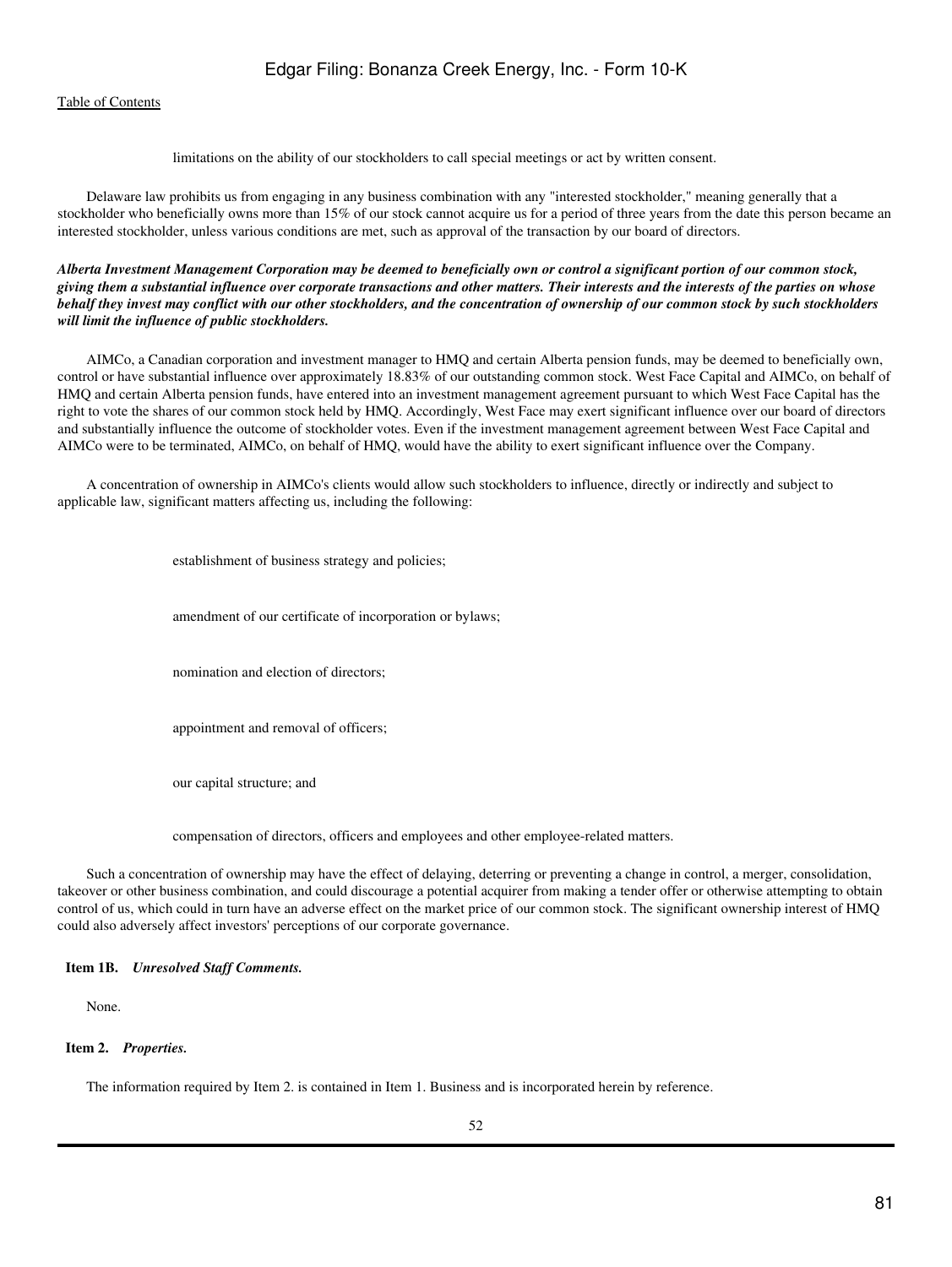## **Item 3.** *Legal Proceedings.*

 From time to time, we are subject to legal proceedings and claims that arise in the ordinary course of business. Like other gas and oil producers and marketers, our operations are subject to extensive and rapidly changing federal and state environmental, health and safety and other laws and regulations governing air emissions, wastewater discharges, and solid and hazardous waste management activities. As of the date of this filing, there are no material pending or overtly threatened legal actions against us that of which we are aware.

#### **Item 4.** *Mine Safety Disclosures.*

Not applicable.

# **PART II**

# **Item 5.** *Market for Registrant's Common Equity, Related Stockholder Matters and Issuer Purchases of Equity Securities.*

 *Market for Registrant's Common Equity.* Our common stock is listed on the NYSE under the symbol "BCEI".

The following table sets forth the high and low intra-day sales prices per share of our common stock as reported on the NYSE.

|             | High        | Low         |
|-------------|-------------|-------------|
| 2013        |             |             |
| 1st Quarter | \$<br>42.36 | \$<br>28.23 |
| 2nd Quarter | 40.40       | 32.06       |
| 3rd Quarter | 51.32       | 34.67       |
| 4th Ouarter | 57.47       | 41.78       |
| 2012        |             |             |
| 1st Quarter | \$<br>22.25 | \$<br>12.62 |
| 2nd Quarter | 22.66       | 14.52       |
| 3rd Quarter | 24.40       | 15.00       |
| 4th Ouarter | 29.03       | 20.83       |

 *Holders.* As of February 24, 2014, there were approximately 172 registered holders of our common stock.

 *Dividends.* We have not paid any cash dividends since our inception. Covenants contained in our revolving credit facility and the indenture governing our Senior Notes restrict the payment of cash dividends on our common stock. We currently intend to retain all future earnings for the development and growth of our business, and we do not anticipate declaring or paying any cash dividends to holders of our common stock in the foreseeable future.

On February 24, 2014, the last sale price of our common stock, as reported on the NYSE, was \$47.44 per share.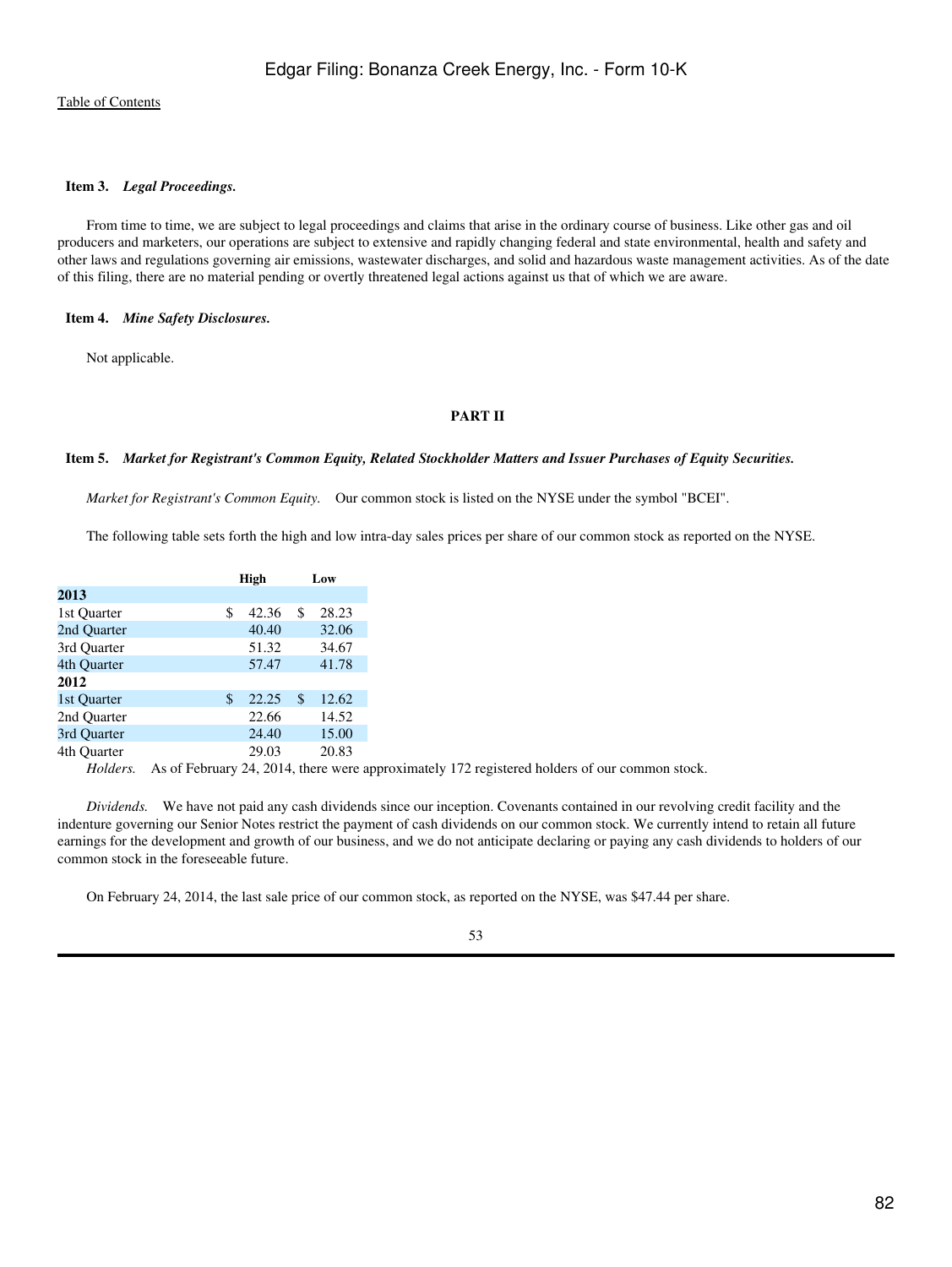*Issuer Purchases of Equity Securities.* The following table contains information about our acquisition of equity securities during the year ended December 31, 2013:

|                                      | <b>Total</b><br>Number of<br><b>Shares</b><br>Purchased(1) |               | <b>Average Price</b><br>Paid per<br><b>Share</b> | <b>Total Number of</b><br><b>Shares</b><br><b>Purchased as Part</b><br>of<br><b>Publicly</b><br>Announced<br>Program | Maximum<br>Number of<br><b>Shares</b> that<br>May<br><b>Be Purchased</b><br>Under<br><b>Programs</b> |
|--------------------------------------|------------------------------------------------------------|---------------|--------------------------------------------------|----------------------------------------------------------------------------------------------------------------------|------------------------------------------------------------------------------------------------------|
| January 1, 2013 - January 31, 2013   |                                                            |               |                                                  |                                                                                                                      |                                                                                                      |
| February 1, 2013 - February 28, 2013 | 74.994                                                     | $\mathbb{S}$  | 34.79                                            |                                                                                                                      |                                                                                                      |
| March 1, 2013 - March 31, 2013       | 622                                                        | $\mathbb{S}$  | 39.29                                            |                                                                                                                      |                                                                                                      |
| April 1, 2013 - April 30, 2013       | 4,719                                                      | \$            | 35.73                                            |                                                                                                                      |                                                                                                      |
| May 2, 2013 - May 31, 2013           |                                                            |               |                                                  |                                                                                                                      |                                                                                                      |
| June 1, 2013 - June 30, 2013         |                                                            |               |                                                  |                                                                                                                      |                                                                                                      |
| July 1, 2013 - July 31, 2013         | 1,097                                                      | $\mathcal{S}$ | 39.95                                            |                                                                                                                      |                                                                                                      |
| August 1, 2013 - August 31, 2013     | 5,327                                                      | \$            | 38.16                                            |                                                                                                                      |                                                                                                      |
| September 1, 2013 - September 30,    |                                                            |               |                                                  |                                                                                                                      |                                                                                                      |
| 2013                                 | $2,412$ \$                                                 |               | 45.91                                            |                                                                                                                      |                                                                                                      |
| October 1, 2013 - October 31, 2013   | 1,593                                                      | \$            | 48.52                                            |                                                                                                                      |                                                                                                      |
| November 1, 2013 - November 30,      |                                                            |               |                                                  |                                                                                                                      |                                                                                                      |
| 2013                                 | 3,979                                                      | $\mathcal{S}$ | 51.94                                            |                                                                                                                      |                                                                                                      |
| December 1, 2013 - December 31,      |                                                            |               |                                                  |                                                                                                                      |                                                                                                      |
| 2013                                 | 13,496                                                     | \$            | 44.26                                            |                                                                                                                      |                                                                                                      |
|                                      |                                                            |               |                                                  |                                                                                                                      |                                                                                                      |
| Total                                | 108,239                                                    | \$            | 37.34                                            |                                                                                                                      |                                                                                                      |
|                                      |                                                            |               |                                                  |                                                                                                                      |                                                                                                      |

(1)

Represent shares that employees surrendered back to us that equaled in value the amount of taxes needed for payroll tax withholding obligations upon the vesting of restricted stock awards. These repurchases were not part of a publicly announced program to repurchase shares of our common stock, nor do we have a publicly announced program to repurchase shares of our common stock.

 *Sale of Unregistered Securities.* We had no sales of unregistered securities during the quarter ended December 31, 2013.

 *Stock Performance Graph.* The following performance graph shall not be deemed "filed" for purposes of Section 18 of the Securities Exchange Act of 1934, as amended (the "Exchange Act"), or otherwise subject to liabilities under that section and shall not be deemed to be incorporated by reference into any filing under the Securities Act of 1933, as amended, or the Exchange Act, except as shall be expressly set forth by specific reference in such filing.

 The following graph compares, the cumulative total stockholder return for the Company's common stock, the Standard and Poor's 500 Stock Index (the "S&P 500 Index") and the Standard and Poor's 500 Oil & Gas Exploration & Production Index ("S&P O&G E&P Index"). The measurement points in the graph below are December 14, 2011 (the first trading day of our common stock on the NYSE) and each fiscal quarter thereafter through December 31, 2013. The graph assumes that \$100 was invested on December 14, 2011 in the common stock of Bonanza Creek Energy, Inc., the S&P 500 Index and the S&P O&G E&P Index and assumes reinvestment of any dividends. The stock price performance on the following graph is not necessarily indicative of future stock price performance.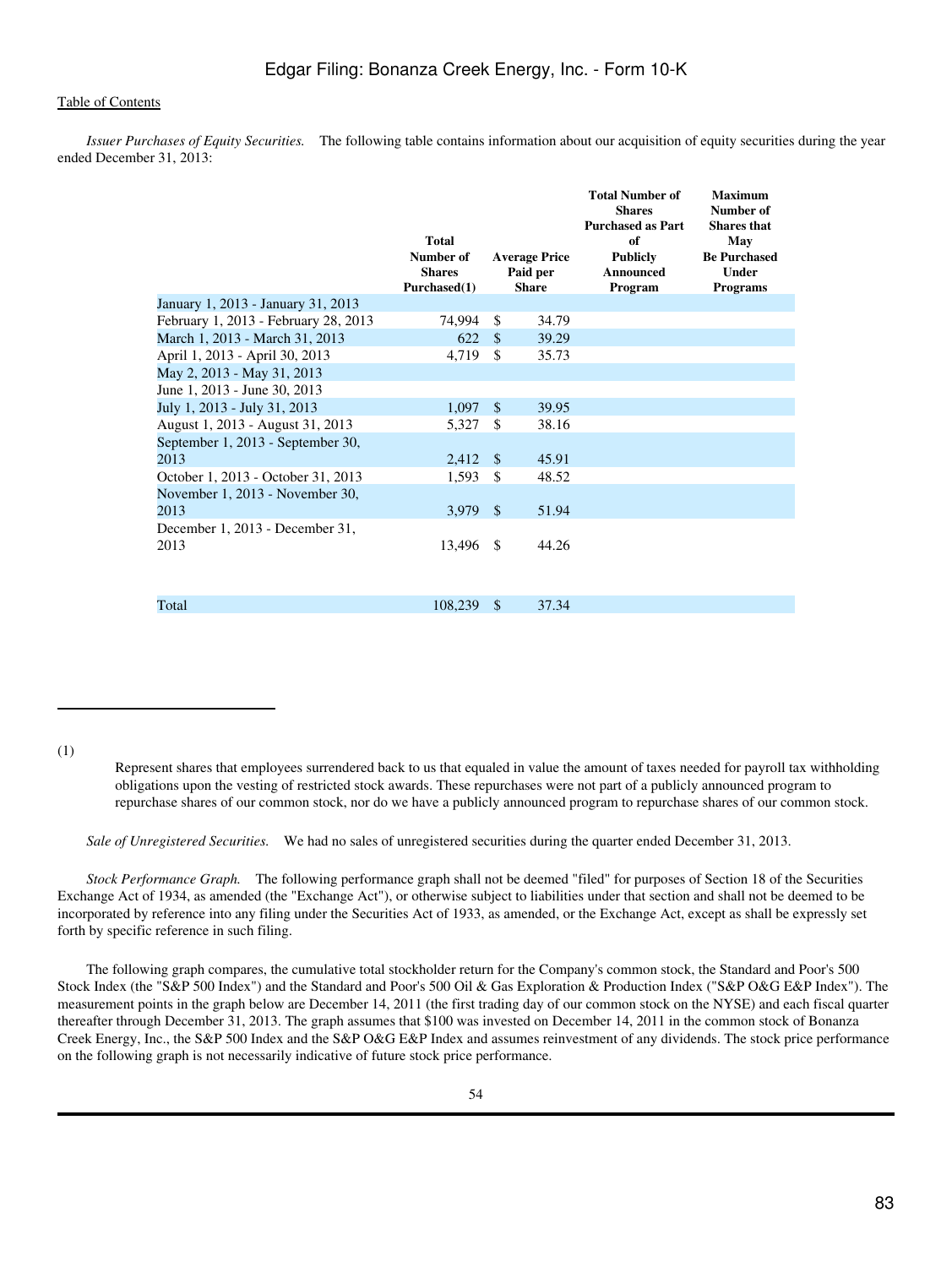# **Item 6.** *Selected Financial Data.*

 The selected historical financial data should be read in conjunction with *Management's Discussion and Analysis of Financial Condition and Results of Operations* and financial statements and the notes to those financial statements in Item 8, Part II of this Annual Report on Form 10-K.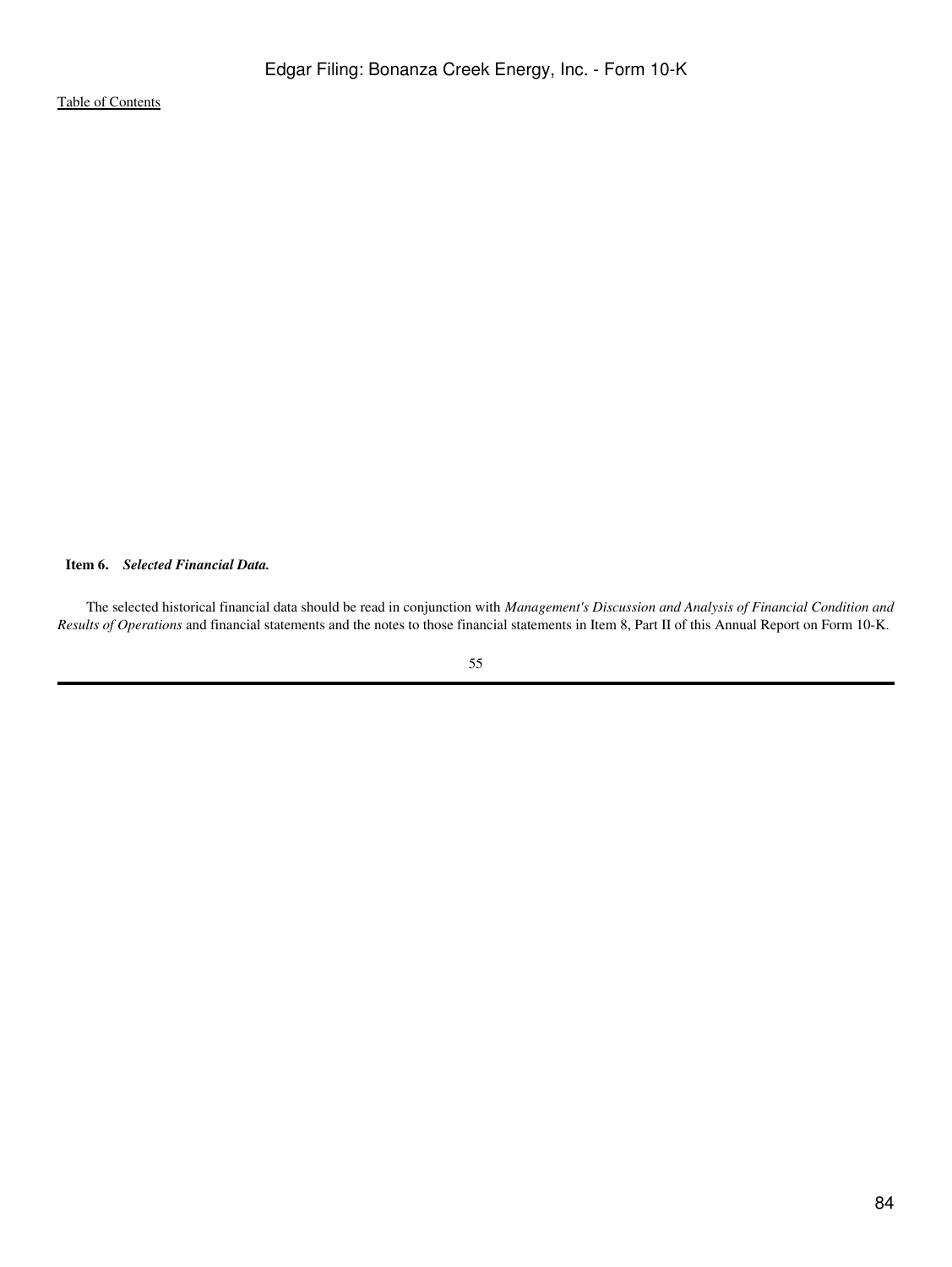The following tables set forth selected historical financial data of the Company as of and for the period indicated.

|                                                                                                                              | <b>Period from</b><br>Inception<br>(December 23,<br>$2010$ ) to<br>December 31,<br>2010) | <b>Year Ended</b><br>December 31,<br>2011 | <b>Year Ended</b><br>December 31,<br>2012 | <b>Year Ended</b><br>December 31,<br>2013 |
|------------------------------------------------------------------------------------------------------------------------------|------------------------------------------------------------------------------------------|-------------------------------------------|-------------------------------------------|-------------------------------------------|
|                                                                                                                              |                                                                                          |                                           | (in thousands, except per share amounts)  |                                           |
| <b>Statement of Operations Data:</b>                                                                                         |                                                                                          |                                           |                                           |                                           |
| Revenues:                                                                                                                    |                                                                                          |                                           |                                           |                                           |
| Oil sales                                                                                                                    | \$<br>1,200                                                                              | \$<br>79,568                              | $\frac{1}{2}$<br>195,175                  | 357,001<br>$\sqrt[6]{3}$                  |
| Natural gas sales                                                                                                            | 207                                                                                      | 13,442                                    | 19,795                                    | 46.490                                    |
| Natural gas liquids and CO <sub>2</sub> sales                                                                                | 213                                                                                      | 12,714                                    | 16,235                                    | 18,369                                    |
| Total revenues                                                                                                               | 1,620                                                                                    | 105,724                                   | 231,205                                   | 421,860                                   |
| Operating expenses:                                                                                                          |                                                                                          |                                           |                                           |                                           |
| Lease operating                                                                                                              | 419                                                                                      | 18.253                                    | 30,695                                    | 47.771                                    |
| Severance and ad valorem taxes                                                                                               | 66                                                                                       | 5,918                                     | 13,674                                    | 27,203                                    |
| Exploration                                                                                                                  |                                                                                          | 878                                       | 10,715                                    | 4,213                                     |
| Depreciation, depletion and amortization                                                                                     | 436                                                                                      | 28,014                                    | 66,202                                    | 140,176                                   |
| Impairment of oil and gas properties(2)                                                                                      |                                                                                          | 623                                       | 611                                       |                                           |
| General and administrative                                                                                                   | 324                                                                                      | 13,164                                    | 26,922                                    | 42,864                                    |
| Employee stock compensation(1)                                                                                               |                                                                                          | 4,449                                     | 4,483                                     | 12,638                                    |
| Total operating expenses                                                                                                     | 1,245                                                                                    | 71,299                                    | 153,302                                   | 274,865                                   |
| Income from operations                                                                                                       | 375                                                                                      | 34,425                                    | 77,903                                    | 146,995                                   |
| Other income (expense):                                                                                                      |                                                                                          |                                           |                                           |                                           |
| Interest expense                                                                                                             | (58)                                                                                     | (4,017)                                   | (4,133)                                   | (21, 972)                                 |
| Derivative gain (loss)                                                                                                       | (561)                                                                                    | (2,799)                                   | 925                                       | (12, 472)                                 |
| Other loss                                                                                                                   |                                                                                          | (110)                                     | (133)                                     | (43)                                      |
| Total other expense                                                                                                          | (619)                                                                                    | (6,926)                                   | (3,341)                                   | (34, 487)                                 |
|                                                                                                                              |                                                                                          |                                           |                                           |                                           |
| Income (loss) from continuing operations before taxes                                                                        | (244)                                                                                    | 27,499                                    | 74.562                                    | 112.508                                   |
| Income tax benefit (expense)                                                                                                 | 90                                                                                       | (12,890)                                  | (29,991)                                  | (42, 926)                                 |
| Income (loss) from continuing operations                                                                                     | (154)                                                                                    | 14,609                                    | 44,571                                    | 69,582                                    |
| Discontinued operations(3)                                                                                                   |                                                                                          |                                           |                                           |                                           |
| Loss from operations associated with oil and gas properties held for sale (including                                         |                                                                                          |                                           |                                           |                                           |
| impairments in 2011, and 2012 of \$3.4 million and \$1.6 million, respectively)(2)<br>Gain on sale of oil and gas properties | (13)                                                                                     | (3,610)                                   | (927)<br>4,192                            | (644)                                     |
| Income tax (expense) benefit                                                                                                 | 5                                                                                        | 1,692                                     | (1,313)                                   | 246                                       |
| Income (loss) from discontinued operations                                                                                   | (8)                                                                                      | (1,918)                                   | 1,952                                     | (398)                                     |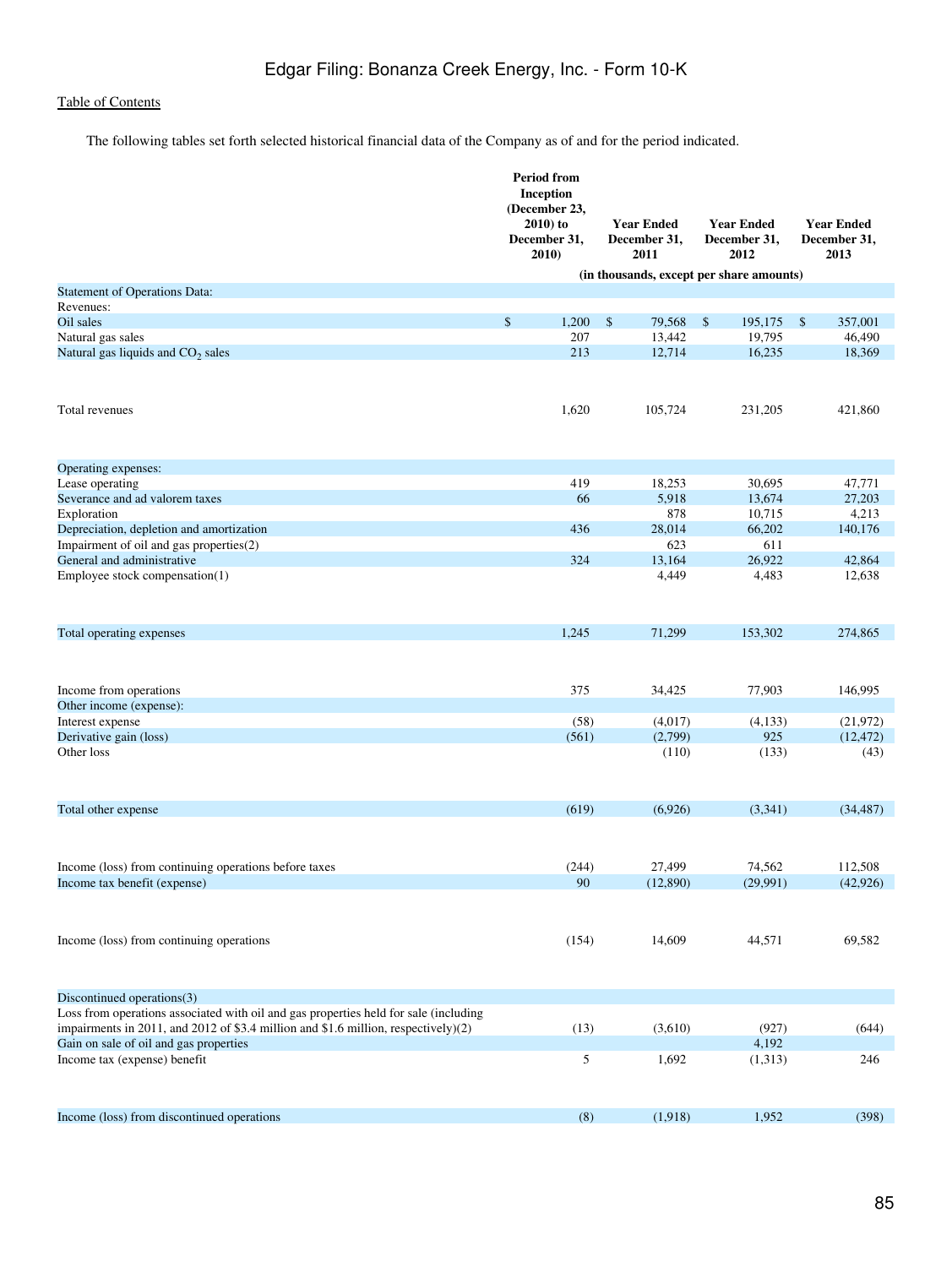| Net income (loss)                                    | \$<br>$(162)$ \$ | 12,691      | \$   | 46,523          | -S | 69,184 |
|------------------------------------------------------|------------------|-------------|------|-----------------|----|--------|
|                                                      |                  |             |      |                 |    |        |
|                                                      |                  |             |      |                 |    |        |
|                                                      |                  |             |      |                 |    |        |
|                                                      |                  |             |      |                 |    |        |
| Basic net income (loss) per common share             |                  |             |      |                 |    |        |
| Income from continuing operations per share          | \$               | 0.49        | - \$ | 1.12            |    | 1.73   |
| Income (loss) from discontinued operations per share | \$               | $(0.06)$ \$ |      | 0.05            |    | (0.01) |
| Net income per share                                 | \$               | 0.43        | - \$ | 1.17            |    | 1.72   |
| Basic weighted-average common shares outstanding     | 29,123           | 29,324      |      | 39,052          |    | 39,337 |
| Diluted net income (loss) per common share           |                  |             |      |                 |    |        |
| Income from continuing operations per share          | \$               | 0.49        | - \$ | $1.12 \quad$ \$ |    | 1.72   |
| Income (loss) from discontinued operations per share | \$               | $(0.06)$ \$ |      | 0.05            |    | (0.01) |

Net income per share **by the state of the state of the state of the state of the state of the state of the state of the state of the state of the state of the state of the state of the state of the state of the state of th** 

(1)

Diluted weighted-average commons shares outstanding

In connection with our IPO, the Company distributed 243,945 fully vested shares of former Class B common stock, previously held in trust, to our employees and recorded a \$4.1 million stock-based compensation charge. In addition the Company distributed the remaining 10,000 shares of our former Class B common stock to our executives and employees. In connection with our IPO, the 10,000 shares of our former Class B common stock converted into 437,787 shares of restricted common stock, vesting over a three year period. In connection with our Long Term Incentive Plan ("LTIP"), the Company granted 310,439 and 731,034 shares of restricted common stock during 2013 and 2012, respectively, which vest over a three year period, and 41,622 shares of performance share units during 2013, which vest entirely after a three-year measurement period. The Company expects to recognize compensation expense relating to these grants during the years ended December 31, 2014, 2015, and 2016 of approximately \$11.0 million, \$5.7 million, and \$1.5 million, respectively.

(2)

The impairment for 2011 was related to steam flooding results in our legacy California assets that were lower than expected and the impairment of one non-core field in Southern Arkansas was related to the loss of a lease. The impairments for 2012 were related to one non-core field in Southern Arkansas and our legacy California assets that were written down to their expected sales price.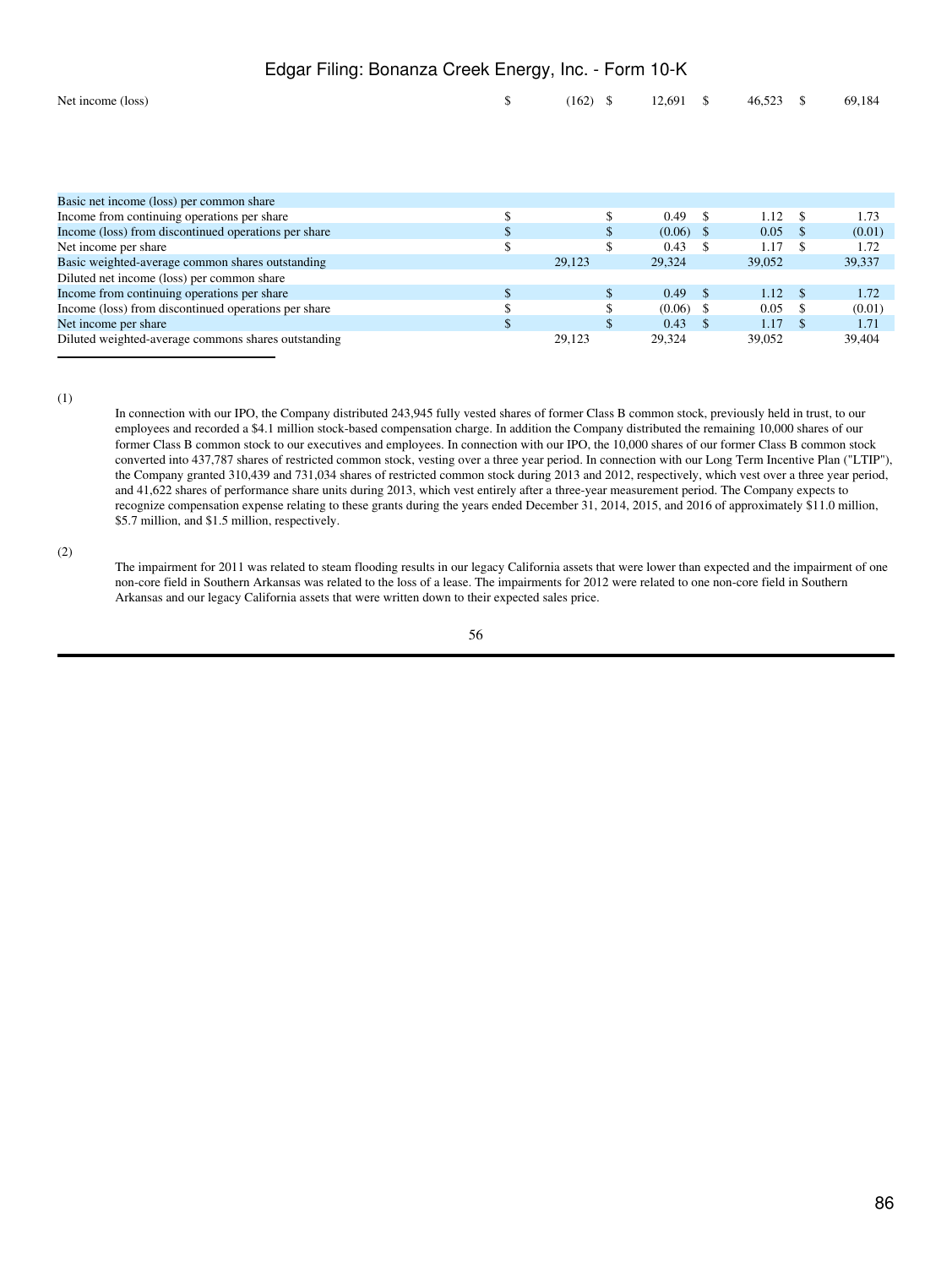#### (3)

The results of operation and impairment loss related to non-core properties in California sold in 2012 or held for sale have been reflected as discontinued operations. Please refer to *Note 3 Discontinued Operations* to our consolidated financial statements in Item 8, Part II of this Annual Report on Form 10-K.

|                                                                        |         |                | As of December 31, |               |           |  |           |
|------------------------------------------------------------------------|---------|----------------|--------------------|---------------|-----------|--|-----------|
|                                                                        | 2010    |                | 2011               |               | 2012      |  | 2013      |
|                                                                        |         | (in thousands) |                    |               |           |  |           |
| <b>Balance Sheet Data:</b>                                             |         |                |                    |               |           |  |           |
| Cash and cash equivalents                                              | \$      | \$             | 2.090              | <sup>\$</sup> | 4,268     |  | 180,582   |
| Property and equipment, net (excludes assets held for sale)            | 481.374 |                | 618.229            |               | 943,175   |  | 1,267,249 |
| Oil and gas properties held for sale, net of accumulated depreciation, |         |                |                    |               |           |  |           |
| depletion, and amortization                                            | 15.208  |                | 9.896              |               | 582       |  | 360       |
| <b>Total assets</b>                                                    | 516,104 |                | 664,349            |               | 1,002,490 |  | 1,545,935 |
| Long term debt, including current portion:                             |         |                |                    |               |           |  |           |
| Credit facility                                                        | 55,400  |                | 6.600              |               | 158,000   |  |           |
| Senior Notes, net of unamortized premium                               |         |                |                    |               |           |  | 508,847   |
| Total stockholders' equity                                             | 356,380 |                | 527,982            |               | 578,518   |  | 656,028   |

|                                              | <b>Inception</b><br>(December 23,<br>$2010$ to<br>December 31.<br>2010 | <b>Year Ended</b><br>December 31.<br>2011<br>(in thousands) |     | <b>Year Ended</b><br>December 31.<br>2012 | <b>Year Ended</b><br>December 31,<br>2013 |
|----------------------------------------------|------------------------------------------------------------------------|-------------------------------------------------------------|-----|-------------------------------------------|-------------------------------------------|
|                                              |                                                                        |                                                             |     |                                           |                                           |
| <b>Selected Cash Flow Data:</b>              |                                                                        |                                                             |     |                                           |                                           |
| Net cash provided by (used in)               |                                                                        |                                                             |     |                                           |                                           |
| operating activities                         | \$<br>$(1,586)$ \$                                                     | 60.627                                                      | - S | 157.636 \$                                | 307,015                                   |
| Net cash (used in) investing activities      | (864)                                                                  | (161, 926)                                                  |     | (305, 277)                                | (465, 223)                                |
| Net cash provided by financing<br>activities |                                                                        | 103,389                                                     |     | 149,819                                   | 334.522                                   |

 **Item 7.** *Management's Discussion and Analysis of Financial Condition and Results of Operations*

### **Executive Summary**

 We are a Denver-based exploration and production company focused on the extraction of oil and associated liquids-rich natural gas in the United States. Our predecessors were founded in 1999 and we went public in December 2011. Our shares of common stock are listed for trading on the NYSE under the symbol "BCEI."

 Our oil and liquids-weighted assets are concentrated primarily in the Wattenberg Field in Colorado, part of the Rocky Mountain region, and the Dorcheat Macedonia Field in southern Arkansas, part of the Mid-Continent region. In addition, we own and operate oil-producing assets in other fields in Arkansas and the North Park Basin in Colorado. During the second quarter of 2012, we began the divestiture process for all of our California properties, with one property remaining to be sold as of December 31, 2013. Under generally accepted accounting principles, the results of operations for the California properties are presented as discontinued operations and are included unless otherwise noted. Our management team has extensive experience acquiring and operating oil and gas properties and significant expertise in horizontal drilling and fracture stimulation, which we believe will continue to contribute to the development of our sizable inventory of projects. We maintain a high working interest in our properties.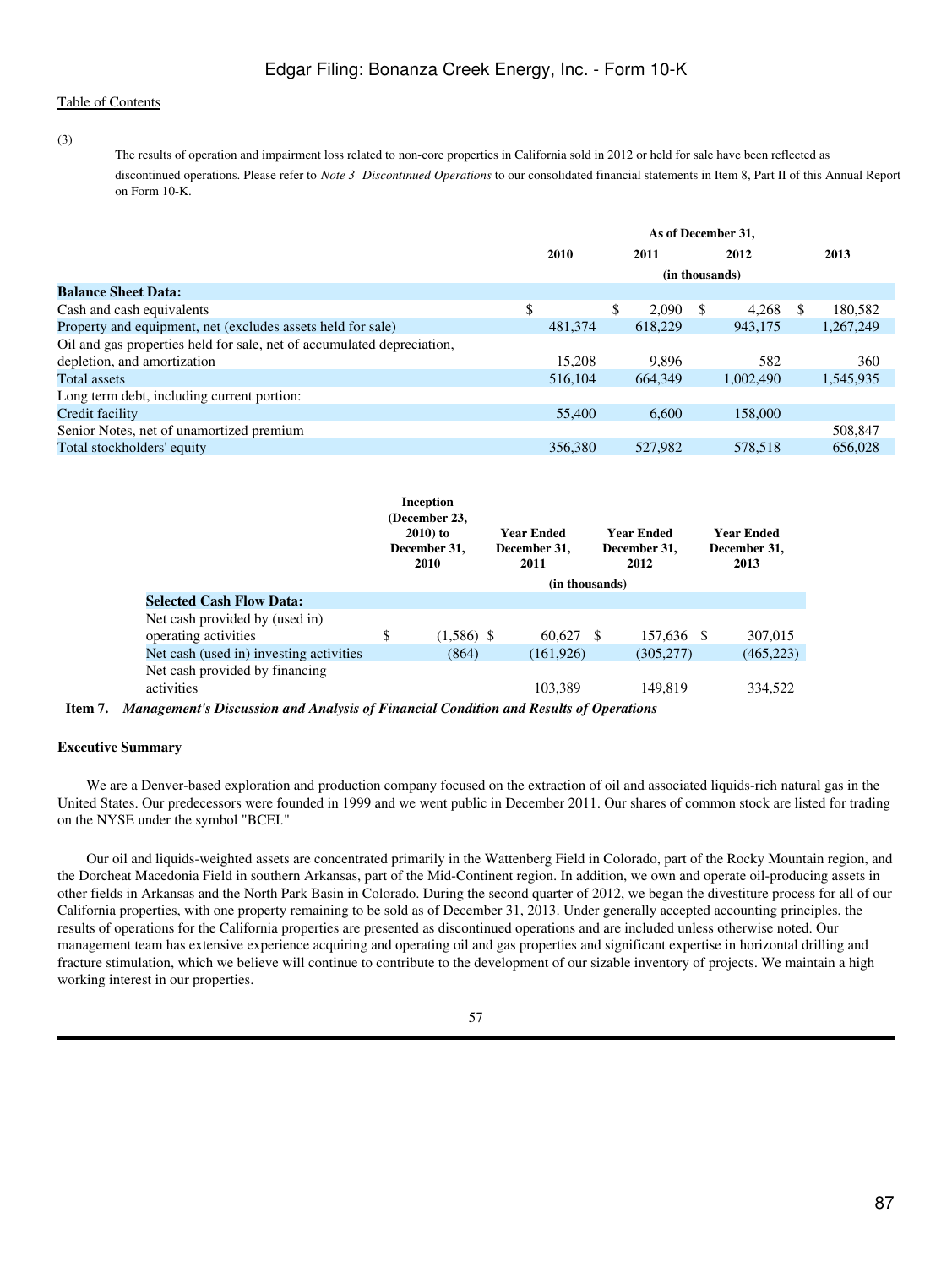### *Financial and Operating Highlights*

Our 2013 financial results included:

Net income of \$69.2 million (including \$69.6 million from continuing operations), as compared with \$46.5 million (including \$44.6 million from continuing operations) for 2012;

Cash flows provided by operating activities of \$307.0 million, as compared with \$157.6 million in 2012;

Capital expenditures of \$447.1 million, as compared with \$340.9 million in 2012; and

Total liquidity of \$595.0 million at December 31, 2013, consisting of year-end cash balance plus funds available under our credit facility, as compared with \$123.3 million at December 31, 2012. Please refer to *Liquidity and Capital Resources* below for additional discussion.

We delivered significant growth in 2013. Operational highlights for 2013 included:

Increased production by 74% to 5,902.7 MBoe in 2013 from 3,387.9 MBoe in 2012, with oil and NGL production representing 72% of total production. Production volumes exclude production from discontinued operations. Please refer to the caption *Production Results* below for additional discussion;

Decreased average production costs per Boe by 11% to \$8.09 per Boe in 2013 from \$9.06 per Boe in 2012, primarily as a result of the increasing mix of production generated by horizontal wells in the Wattenberg Field;

Increased proved reserves to 69.8 MMBoe as of December 31, 2013, an increase of 32% from December 31, 2012;

Realized positive drilling results on Wattenberg Field catalyst wells which included the delineation of the Niobrara C bench and Codell formation, 40-acre downspacing in the Niobrara B bench and additional extended reach lateral wells in the Niobrara B bench;

Demonstrated early success on three pilot projects that tested 5-acre wells in the Dorcheat Macedonia Field;

Increased the amount of our borrowing base under our revolving credit facility from \$325 million to \$450 million. Please refer to *Liquidity and Capital Resources* below for additional discussion.

### *Senior Management Change*

 Effective January 31, 2014, the Company's President and CEO, Michael R. Starzer, retired from his position and as a member of the Company's Board. The Board has begun a search for a new President and CEO. During this interim period, Marvin M. Chronister, a current member of the Board, will act as interim President and CEO. Mr. Chronister has over 38 years of oil and gas industry experience and has served on the Company's Board since March 2011.

### *Outlook for 2014*

 Because the global economic outlook, central bank policies and commodity price environment are uncertain, we have planned a flexible capital spending program. We estimate our total capital expenditures for 2014 to be in the range of \$575 million to \$625 million, allocating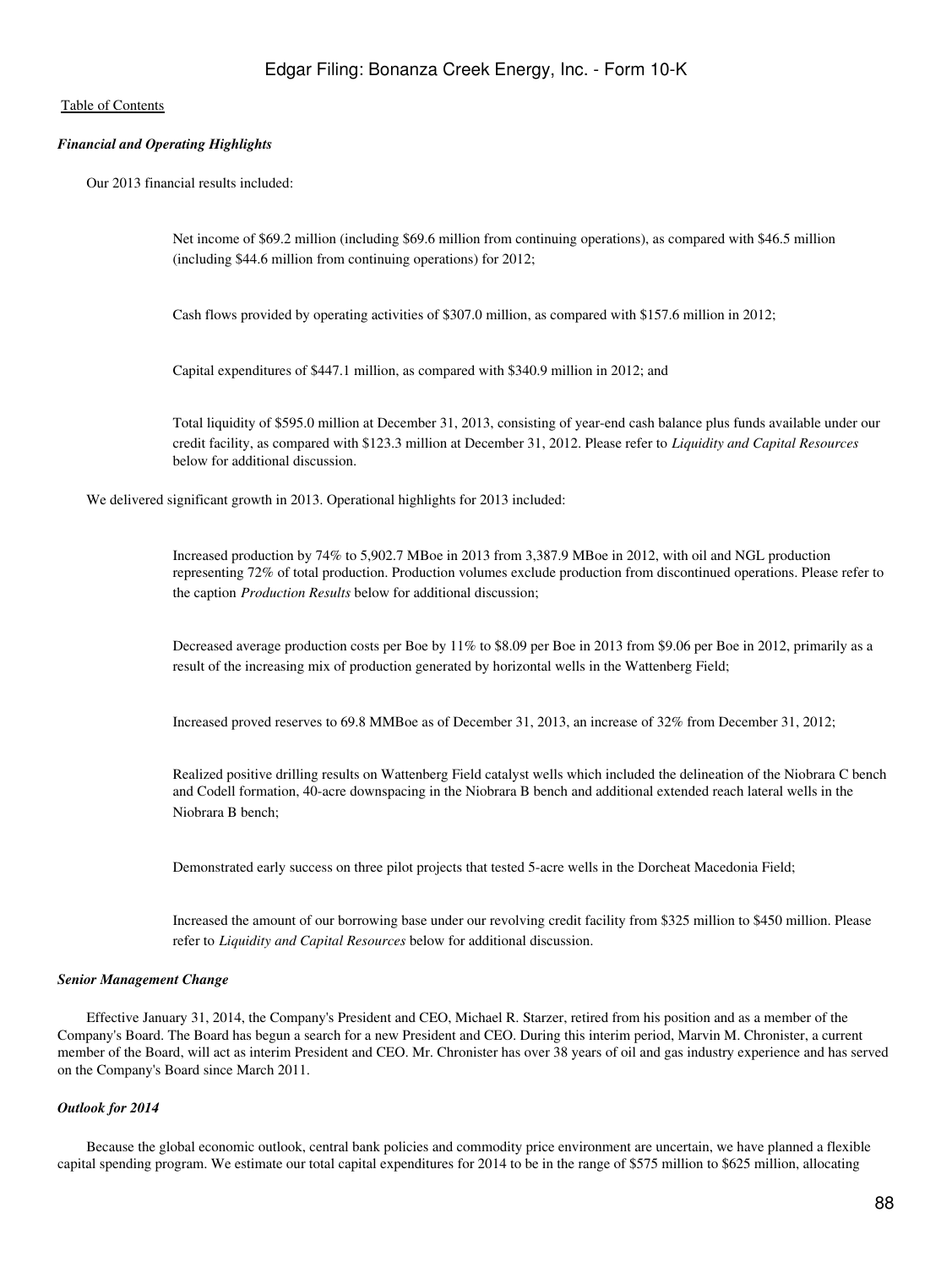approximately 87% to the Wattenberg Field and 13% to southern Arkansas. Actual capital expenditures are subject to a number of factors, including economic conditions and commodity prices, and the Company may reduce or augment the capital budget as appropriate. This capital investment is expected to produce 2014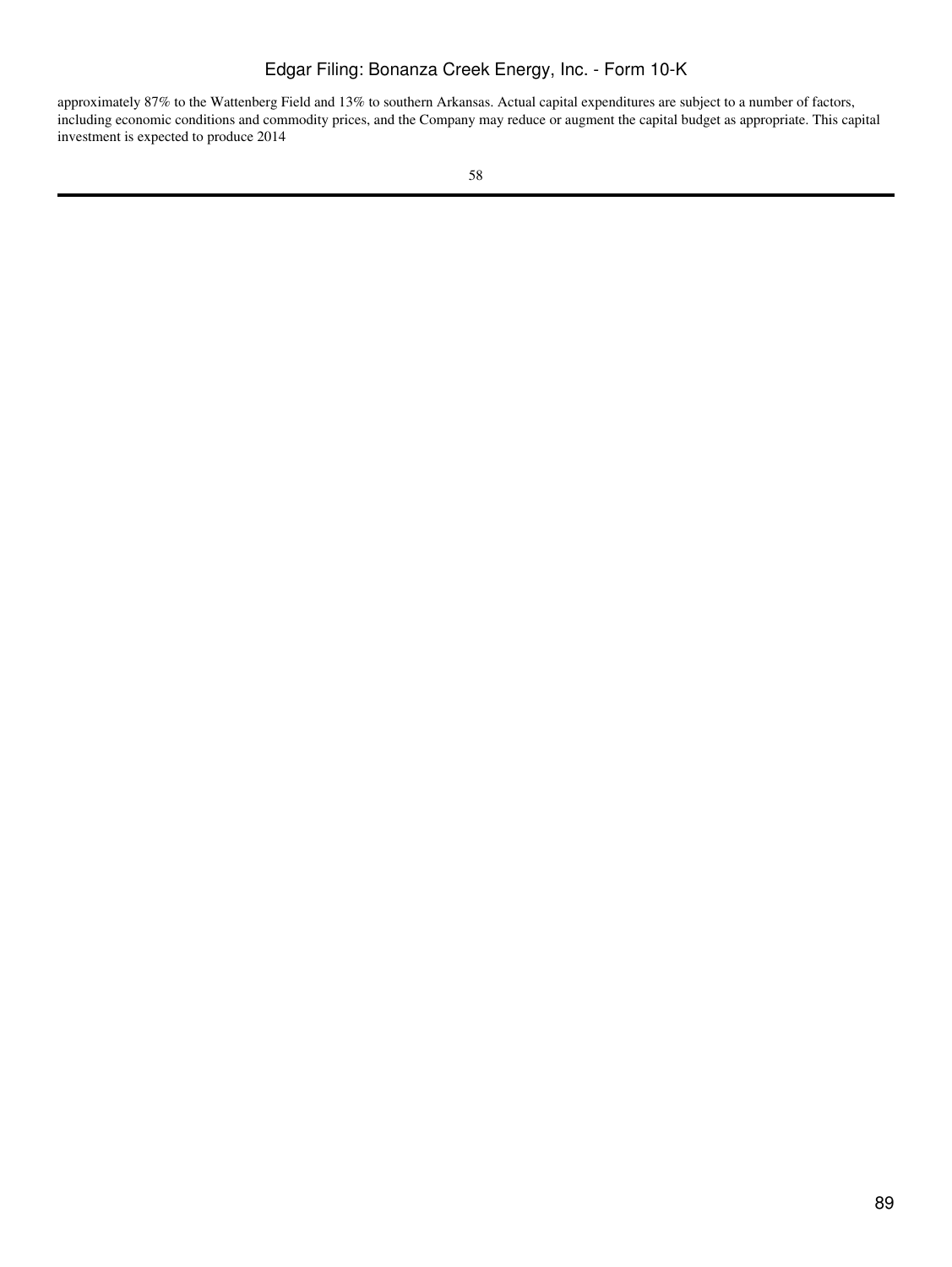average sales volumes of 23,000 Boe/d to 25,000 Boe/d, while maintaining a strong oil and liquids profile.

# **Results of Operations**

 The following discussion and analysis should be read in conjunction with our consolidated financial statements and the notes thereto contained in Item 8, Part II of this Annual Report on Form 10-K. Comparative results of operations for the period indicated are discussed below.

The table below presents revenues, sales volumes, and average sales prices for the years ended December 31, 2013 and 2012:

| For the Years Ended December 31, |         |         |         |         |         |                                                     |  |
|----------------------------------|---------|---------|---------|---------|---------|-----------------------------------------------------|--|
|                                  |         |         |         |         |         | Percent                                             |  |
|                                  |         |         |         |         |         | Change                                              |  |
|                                  |         |         |         |         |         |                                                     |  |
|                                  |         |         |         |         |         |                                                     |  |
| \$                               | 357,001 | \$      | 195,175 | \$      | 161,826 | 83%                                                 |  |
|                                  | 46,490  |         | 19,795  |         | 26,695  | 135%                                                |  |
|                                  | 18,256  |         | 15,811  |         | 2,445   | 15%                                                 |  |
|                                  | 113     |         | 424     |         | (311)   | (73)%                                               |  |
| \$                               | 421,860 | S.      | 231,205 | \$      | 190,655 | 82%                                                 |  |
|                                  |         |         |         |         |         |                                                     |  |
|                                  | 3,887.2 |         | 2,191.0 |         | 1,696.2 | 77%                                                 |  |
|                                  | 9,975.9 |         | 5,473.2 |         | 4,502.7 | 82%                                                 |  |
|                                  | 352.8   |         | 284.7   |         | 68.1    | 24%                                                 |  |
|                                  | 5,902.7 |         | 3,387.9 |         | 2,514.8 | 74%                                                 |  |
|                                  |         | 2013(3) |         | 2012(3) |         | <b>Change</b><br>(in thousands, except percentages) |  |

| <b>Average Sales Prices (before derivatives)(2):</b> |             |               |       |               |        |       |
|------------------------------------------------------|-------------|---------------|-------|---------------|--------|-------|
| Crude oil (per Bbl)                                  | \$<br>91.84 | -\$           | 89.08 | -\$           | 2.76   | $3\%$ |
| Natural gas (per Mcf)                                | \$<br>4.66  | \$.           | 3.62  | S             | 1.04   | 29%   |
| Natural gas liquids (per Bbl)                        | \$<br>51.74 | -S            | 55.54 | <sup>S</sup>  | (3.80) | (7)%  |
| Crude oil equivalent (per Boe) $(1)$                 | \$<br>71.45 | -8            | 68.12 | - \$          | 3.33   | $5\%$ |
| <b>Average Sales Prices (after derivatives)(2):</b>  |             |               |       |               |        |       |
| Crude oil (per Bbl)                                  | \$<br>88.82 | <sup>\$</sup> | 88.40 | \$.           | 0.42   | $0\%$ |
| Natural gas (per Mcf)                                | \$<br>4.70  | -S            | 3.76  | -\$           | 0.94   | 25%   |
| Natural gas liquids (per Bbl)                        | \$<br>51.74 | -\$           | 55.54 | -8            | (3.80) | (7)%  |
| Crude oil equivalent (per Boe) $(1)$                 | \$<br>69.53 | <b>S</b>      | 67.91 | $\mathbf{\$}$ | 1.62   | $2\%$ |

<sup>(1)</sup>

Determined using the ratio of 6 Mcf of natural gas to 1 Bbl of crude oil. Excludes  $CO_2$  sales.

(2)

The derivatives economically hedge the price we receive for crude oil and natural gas.

(3)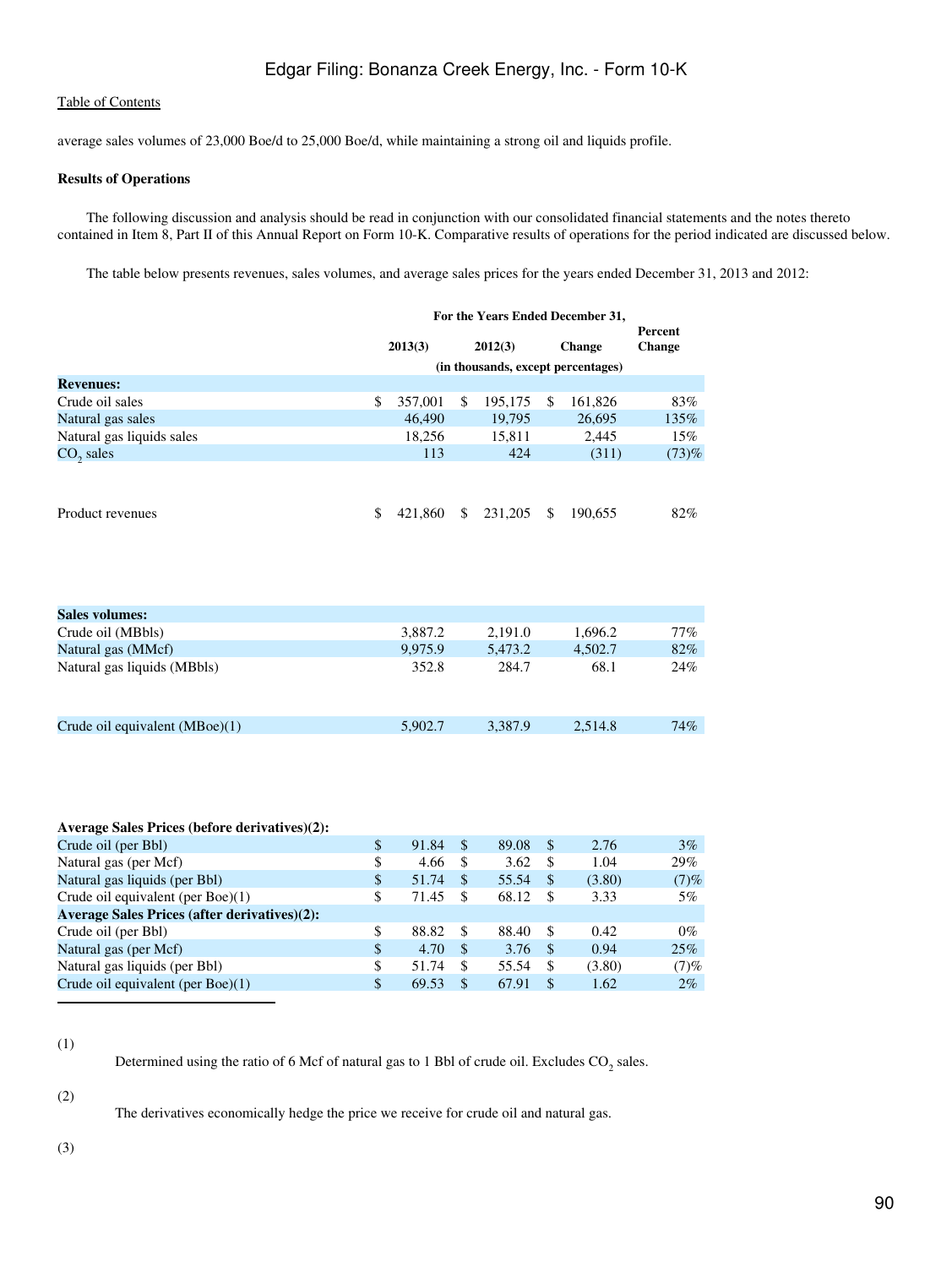Amounts reflect results for continuing operations and exclude results for discontinued operations related to non-core properties in California sold or held for sale as of December 31, 2013 and 2012.

 Revenues increased by 82%, to \$421.9 million for the year ended December 31, 2013 compared to \$231.2 million for the year ended December 31, 2012 due primarily to increased production, but higher crude oil and natural gas prices also contributed. Oil, natural gas, and natural gas liquids production increased 77%, 82%, and 24%, respectively, during the year ended December 31, 2013, when compared to the year ended December 31, 2012. During the period from January 1, 2013 through December 31, 2013, we drilled and completed 73 gross (67.2 net) wells in the Rockies and 45 gross (36.5 net) wells in southern Arkansas. The increased volumes are a direct result of the \$447.1 million expended for drilling and completion during the year ended December 31, 2013. Oil volumes increased by 77% in 2013, and the sales price increased 3% from \$89.08 per barrel during the year ended December 31,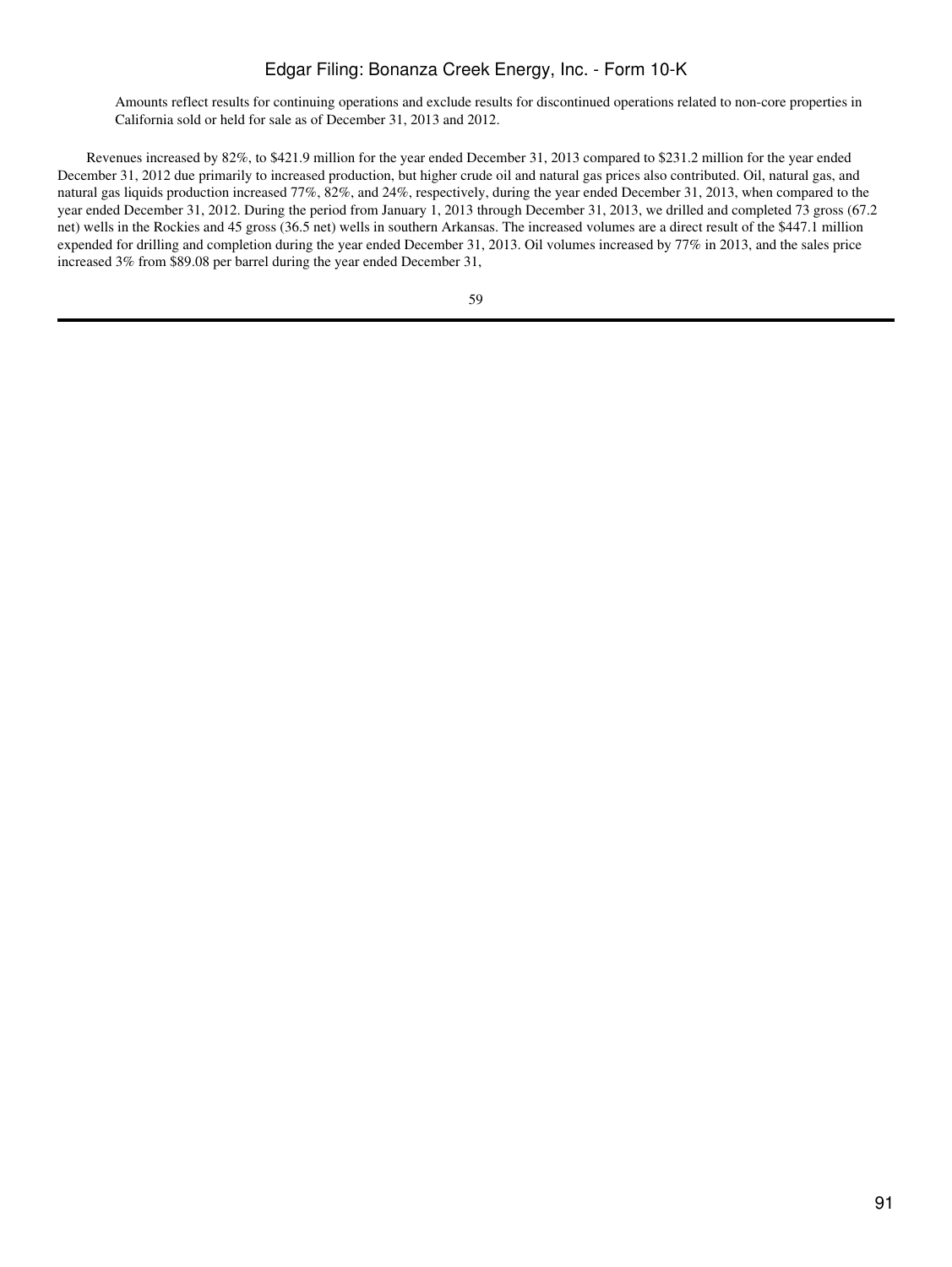## [Table of Contents](#page-2-0)

2012 to \$91.84 per barrel during the year ended December 31, 2013, which together accounted for the \$161.8 million increase in revenues. Natural gas volumes increased by 82% in 2013, and were aided by an increase in sales price of 29% from \$3.62 per Mcf to \$4.66 per Mcf for these one year periods, which together accounted for an additional \$26.7 million of the increase in revenues. Natural gas liquid volumes increased by 24% in 2013, but were offset by a sales price decline of 7% from \$55.54 per Bbl to \$51.74 per Bbl for the comparable period. Our Wattenberg Field natural gas is sold without processing into dry gas and NGLs, and therefore, sells at a premium due to its high BTU content.

The table below presents operating expenses and per Boe data for the years ended December 31, 2013 and 2012:

|                                          |               |     |                                    | For the Years Ended December 31, |           |  |
|------------------------------------------|---------------|-----|------------------------------------|----------------------------------|-----------|--|
|                                          |               |     |                                    |                                  | Percent   |  |
|                                          | 2013(1)       |     | 2012(1)                            | <b>Change</b>                    | Change    |  |
|                                          |               |     | (in thousands, except percentages) |                                  |           |  |
| <b>Expenses:</b>                         |               |     |                                    |                                  |           |  |
| Lease operating                          | \$<br>47,771  | \$  | 30,695                             | \$<br>17,076                     | 56%       |  |
| Severance and ad valorem taxes           | 27,203        |     | 13.674                             | 13,529                           | $99\%$    |  |
| Exploration                              | 4.213         |     | 10,715                             | (6,502)                          | $(61)$ %  |  |
| Depreciation, depletion and amortization | 140,176       |     | 66,202                             | 73,974                           | 112%      |  |
| Impairment of oil and gas properties     |               |     | 611                                | (611)                            | $(100)\%$ |  |
| General and administrative               | 55,502        |     | 31,405                             | 24,097                           | $77\%$    |  |
| Operating expenses                       | \$<br>274,865 | \$. | 153,302                            | \$<br>121,563                    | 79%       |  |
| <b>Expenses per Boe:</b>                 |               |     |                                    |                                  |           |  |
| Lease operating                          | \$<br>8.09    | \$  | 9.06                               | \$<br>(0.97)                     | (11)%     |  |
| Severance and ad valorem taxes           | 4.61          |     | 4.04                               | 0.57                             | 14%       |  |
| Exploration                              | 0.71          |     | 3.16                               | (2.45)                           | (78)%     |  |
| Depreciation, depletion and amortization | 23.75         |     | 19.54                              | 4.21                             | 22%       |  |
| Impairment of oil and gas properties     |               |     | 0.18                               | (0.18)                           | $(100)\%$ |  |
| General and administrative               | 9.40          |     | 9.27                               | 0.13                             | $1\%$     |  |
|                                          |               |     |                                    |                                  |           |  |

Operating expenses \$ 46.56 \$ 45.25 \$ 1.31 3%

(1)

Amounts reflect results for continuing operations and exclude results for discontinued operations related to non-core properties in California sold or held for sale as of December 31, 2013 and 2012.

 *Lease operating expense.* Our lease operating expenses increased \$17.1 million, or 56%, to \$47.8 million for the year ended December 31, 2013 from \$30.7 million for the year ended December 31, 2012 and decreased on an equivalent basis from \$9.06 per Boe to \$8.09 per Boe. The increase in lease operating expense was related to the increased production volumes attributable to our drilling program and the operation of an additional gas plant that was constructed during 2012 but did not come on line until February of 2013. During the year ended December 31, 2013, three of the largest components of lease operating expenses; well servicing, compression, and pumping increased \$6.8 million, \$2.6 million, and \$2.3 million, respectively, over the comparable period in 2012. Gas plant operating expense, which is a component of lease operating expense, increased \$3.8 million, or 45%, to \$12.2 million for the year ended December 31, 2013 from \$8.4 million for the year ended December 31, 2012. While our lease operating expense per Boe decreased due to higher production from our lower cost horizontal wells in the Wattenberg Field we were still impacted by high gas gathering pipeline pressures and emission compliance standards which resulted in production that was less than anticipated. In Southern Arkansas the replacement of essential gas plant processing equipment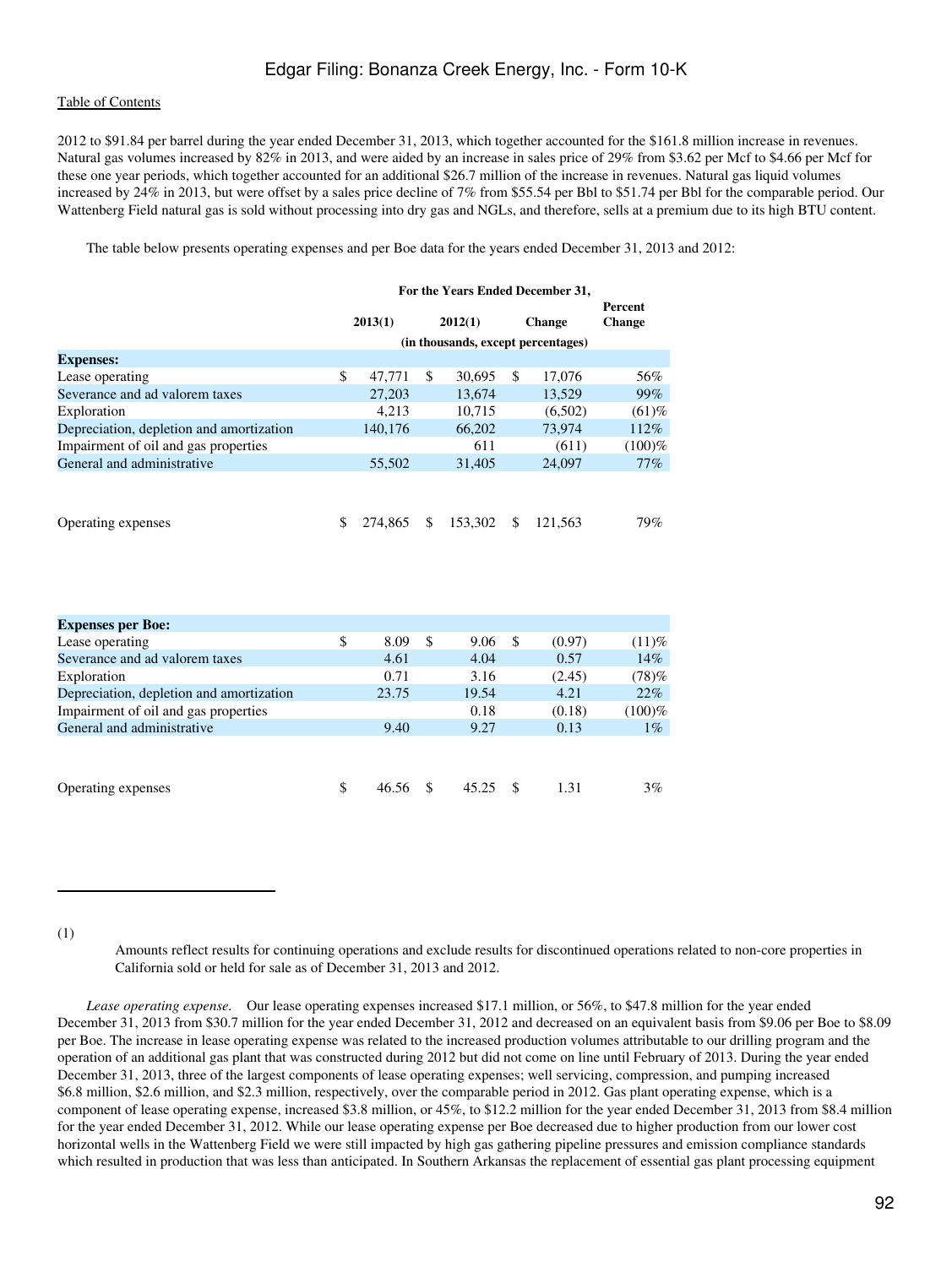cost approximately \$400,000 to install. Our newly constructed gas plant is not yet running at full capacity; however the operating cost of said gas plant does not vary based on capacity causing our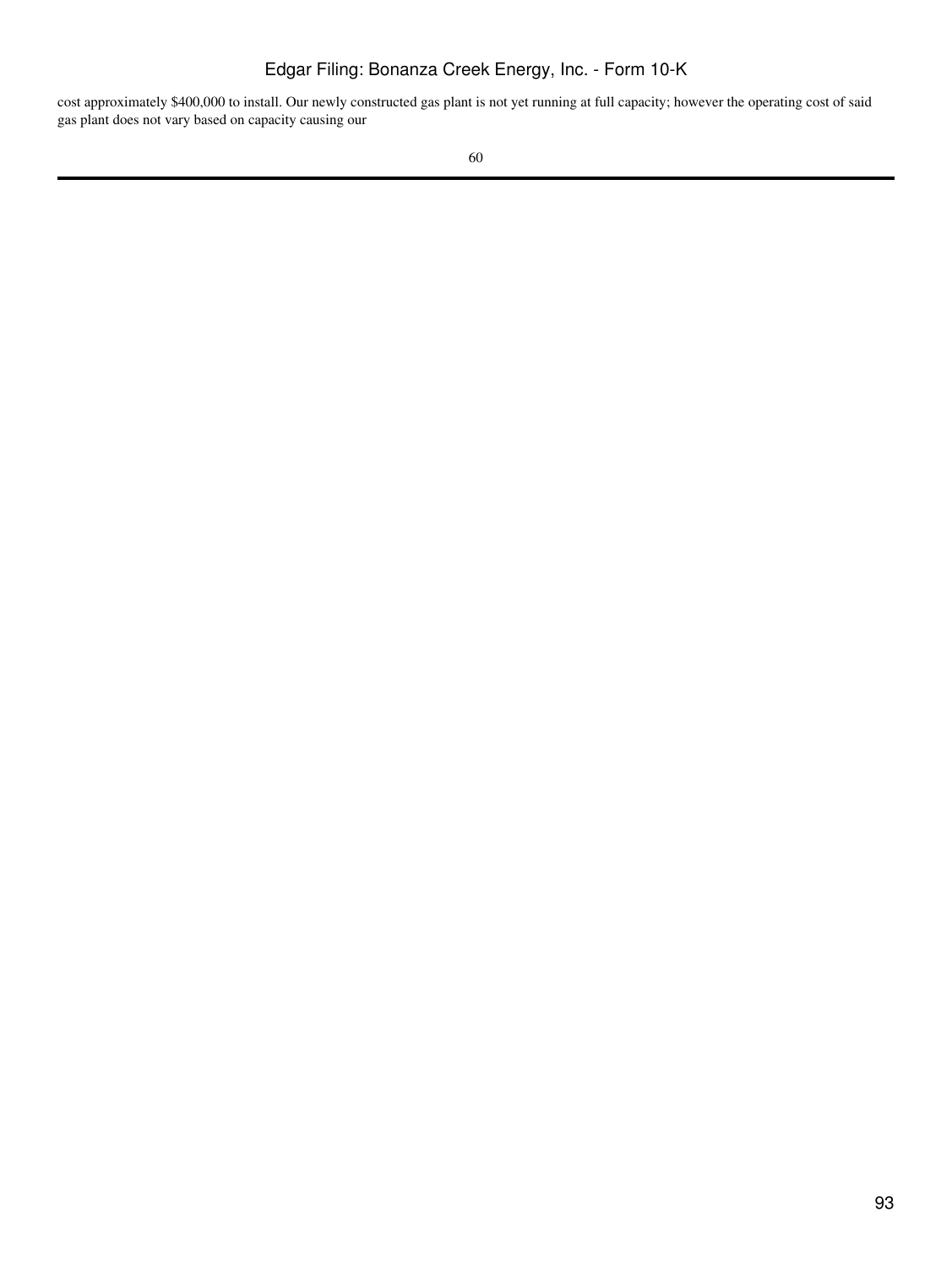### [Table of Contents](#page-2-0)

lease operating expense per Boe to be higher than it would be if the gas plant were operating at capacity.

 *Severance and ad valorem taxes.* Our severance and ad valorem taxes increased \$13.5 million, or 99%, to \$27.2 million for the year ended December 31, 2013 from \$13.7 million for the year ended December 31, 2012. The increase was primarily related to a 74% increase in production volumes with a corresponding 5% increase in average sales price per Boe for the year ended December 31, 2013 as compared to the year ended December 31, 2012.

*General and administrative.* Our general and administrative expense increased \$24.1 million, or 77%, to \$55.5 million for the year ended December 31, 2013 from \$31.4 million for the year ended December 31, 2012 and increased on an equivalent basis from \$9.27 per Boe to \$9.40 per Boe. During the year ended December 31, 2013, wages and benefits, stock-based compensation, and professional service expenses were \$13.2 million, \$8.2 million, and \$2.7 million higher, respectively, than the year ended December 31, 2012. The increase in wages and stock-based compensation is primarily due to increased headcount and incentive compensation, which is tied directly to improved Company results. The majority of the increase in professional services relates to outsourced land work performed during the year relating to our expanded drilling program.

 *Depreciation, depletion and amortization.* Our depreciation, depletion and amortization expense increased \$74.0 million, or 112%, to \$140.2 million for the year ended December 31, 2013 from \$66.2 million for the year ended December 31, 2012. Our depreciation, depletion, and amortization expense per Boe increased \$4.21, to \$23.75 for the year ended December 31, 2013 as compared to \$19.54 for the year ended December 31, 2012. The increase in depreciation, depletion, and amortization expense is primarily due to a 55% increase in depreciable assets at December 31, 2013 when compared to the same period in 2012. The increase per Boe is related to a larger increase in production of 74% versus the corresponding increase in proved developed reserves of 35%.

 *Exploration.* Our exploration expense decreased \$6.5 million, or 61%, to \$4.2 million in the year ended December 31, 2013 from \$10.7 million in the year ended December 31, 2012. During 2013, we spent \$1.5 million on seismic and 3D data acquisitions for the Wattenberg Field, wrote-off one exploratory dry hole totaling \$630,000 and \$1.7 million on an expired non-core lease in the North Park Basin, and paid delay rentals in the amount of \$300,000. During 2012, we wrote-off three exploratory dry holes in the North Park Basin amounting to \$8.4 million, we spent \$2.0 million on a seismic acquisition project in the North Park Basin, and paid delay rentals in the amount of \$300,000.

 *Interest expense.* Our interest expense increased \$17.9 million, or 437%, to \$22.0 million for the year ended December 31, 2013 from \$4.1 million for the year ended December 31, 2012. The increase for the year ended December 31, 2013 compared to the year ended December 31, 2012 is primarily related to the issuance of \$500 million in 6.75% Senior Notes during 2013. Interest expense on the Senior Notes in 2013 was \$17.0 million, of which \$798,000 related to the amortization of debt issuance costs related to the Senior Notes offering, offset by the amortization of the premium on the Senior Notes of \$153,000. Interest expense on our revolving credit facility was \$4.1 million for the year ended December 31, 2013. The average outstanding long-term debt balance during the year ended December 31, 2013 was \$306.0 million as compared to \$74.7 million for the year ended December 31, 2012.

 *Derivative gain (loss).* Our derivative loss increased \$13.4 million, or 1,449%, to \$12.5 million for the year ended December 31, 2013 from a \$924,000 gain for the comparable period in 2012. The loss incurred on derivative contracts during 2013 was primarily the result of realized prices being greater than the contract prices. Please refer to *Note 12 Derivatives* in Item 8, Part II of this Annual Report on Form 10-K for additional discussion.

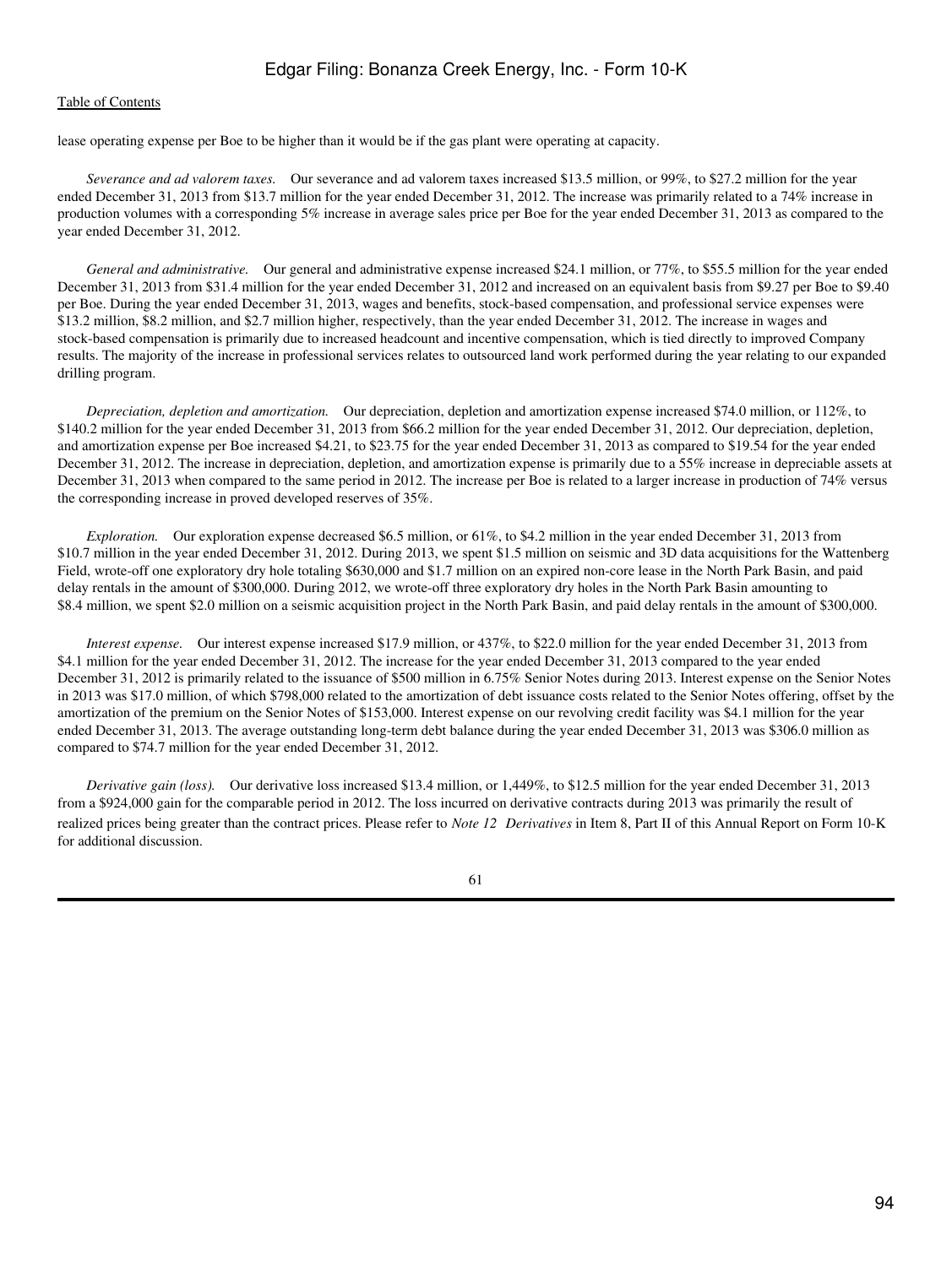# [Table of Contents](#page-2-0)

 *Income tax expense.* Our estimate for federal and state income taxes for the year ended December 31, 2013 was \$42.9 million from continuing operations as compared to \$30.0 million for the year ended December 31, 2012. We are allowed to deduct various items for tax reporting purposes that are capitalized for purposes of financial statement presentation. Our effective tax rate for the year ended December 31, 2013 was 38.2% as compared to 40.2% for the year ended December 31, 2012, these rates differ from the U.S. statutory income tax rate primarily due to the effects of state income taxes.

## *Year Ended December 31, 2012 Compared to Year Ended December 31, 2011*

The table below presents revenues, sales volumes, and average sales prices for the years ended December 31, 2012 and 2011:

|                                             |     |         |     | For the Year Ended December 31, |     |               |                          |
|---------------------------------------------|-----|---------|-----|---------------------------------|-----|---------------|--------------------------|
|                                             |     | 2012(3) |     | 2011                            |     | <b>Change</b> | Percent<br><b>Change</b> |
| Revenues (In thousands, except percentages) |     |         |     |                                 |     |               |                          |
| Crude oil sales                             | \$  | 195,175 | \$  | 79,568                          | S   | 115,607       | 145%                     |
| Natural gas sales                           |     | 19,795  |     | 13,442                          |     | 6,353         | 47%                      |
| Natural gas liquids sales                   |     | 15,811  |     | 12,358                          |     | 3,453         | 28%                      |
| $CO2$ sales                                 |     | 424     |     | 356                             |     | 68            | 19%                      |
|                                             |     |         |     |                                 |     |               |                          |
| Product revenues                            | \$. | 231,205 | \$. | 105,724                         | \$. | 125.481       | 119%                     |

| <b>Sales volumes:</b>            |         |         |         |        |
|----------------------------------|---------|---------|---------|--------|
| Crude oil (MBbls)                | 2,191.0 | 887.4   | 1,303.6 | 147%   |
| Natural gas (MMcf)               | 5,473.2 | 2,773.1 | 2,700.1 | $97\%$ |
| Natural gas liquids (MBbls)      | 284.7   | 183.8   | 100.9   | 55%    |
| Crude oil equivalent $(MBoe)(1)$ | 3,387.9 | 1.533.4 | 1,854.5 | 121%   |
|                                  |         |         |         |        |

|  |  |  |  | <b>Average Sales Prices (before derivatives)(2):</b> |
|--|--|--|--|------------------------------------------------------|
|--|--|--|--|------------------------------------------------------|

| Crude oil (per Bbl)                                 | \$<br>89.08 | $\mathbf{\$}$ | 89.67 | -S | (0.59)  | $(1)\%$  |
|-----------------------------------------------------|-------------|---------------|-------|----|---------|----------|
| Natural gas (per Mcf)                               | 3.62        |               | 4.85  |    | (1.23)  | $(25)\%$ |
| Natural gas liquids (per Bbl)                       | 55.54       |               | 67.23 |    | (11.69) | $(17)\%$ |
| Crude oil equivalent (per Boe) $(1)$                | 68.12       |               | 68.72 |    | (0.60)  | $(1)\%$  |
| <b>Average Sales Prices (after derivatives)(2):</b> |             |               |       |    |         |          |
| Crude oil (per Bbl)                                 | 88.40       |               | 85.51 |    | 2.89    | 3%       |
| Natural gas (per Mcf)                               | 3.76        |               | 5.09  |    | (1.33)  | $(26)\%$ |
| Natural gas liquids (per Bbl)                       | 55.54       |               | 67.23 |    | (11.69) | (17)%    |
| Crude oil equivalent (per Boe) $(1)$                | 67.91       |               | 66.75 |    | 1.16    | $2\%$    |

<sup>(1)</sup>

Determined using the ratio of 6 Mcf of natural gas to 1 Bbl of crude oil. Excludes  $CO_2$  sales.

(2)

The derivatives economically hedge the price we receive for crude oil and natural gas.

(3)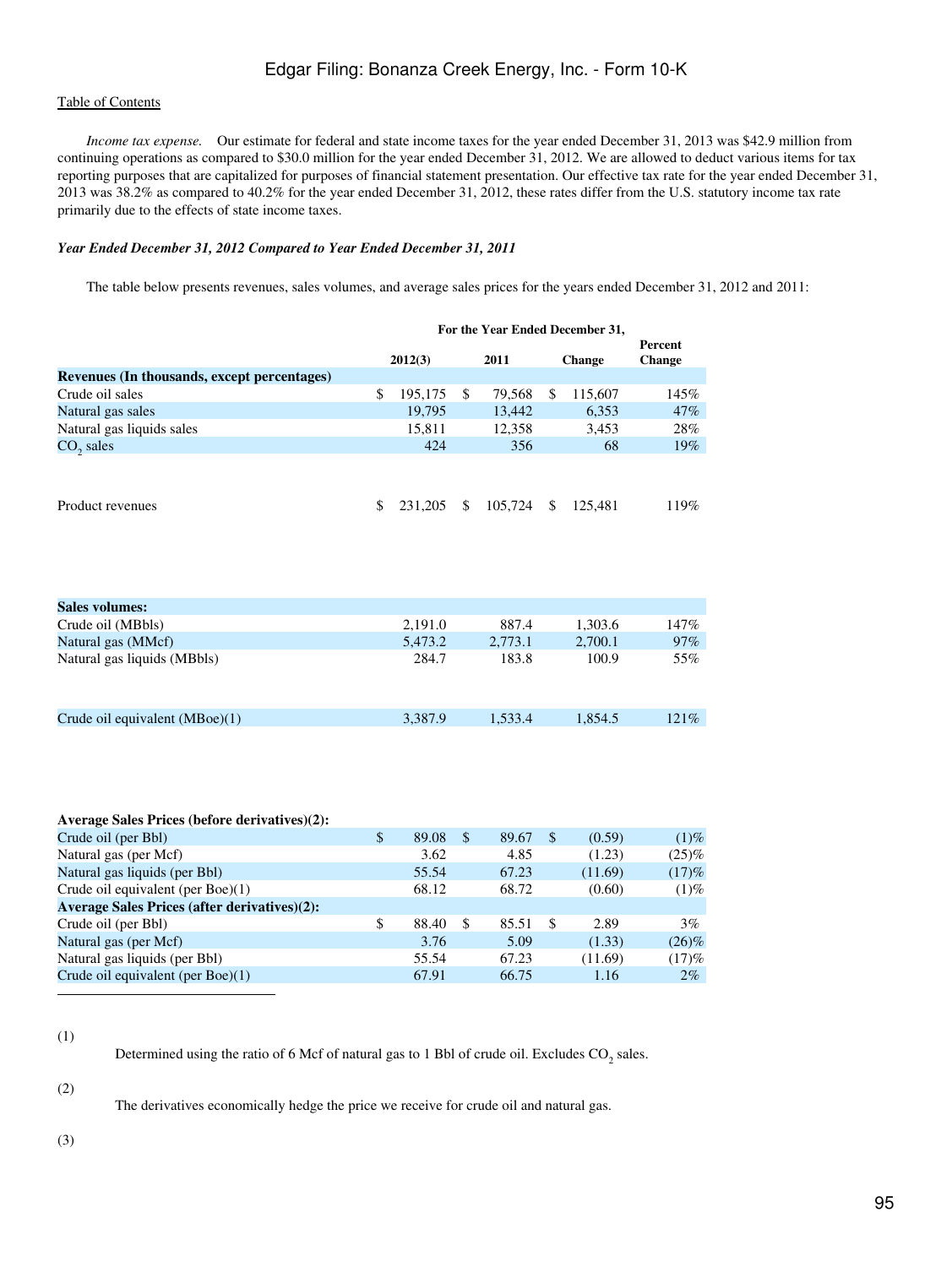Amounts reflect results for continuing operations and exclude results for discontinued operations related to non-core properties in California sold or held for sale as of December 31, 2012.

 Revenues increased by 119%, to \$231.2 million for the year ended December 31, 2012 compared to \$105.7 million for the year ended December 31, 2011. Oil, natural gas, and natural gas liquids production increased 147%, 97%, and 55%, respectively, during the year ended December 31, 2012, as compared to the year ended December 31, 2011. During the period from January 1, 2012 through December 31, 2012, we drilled 108 gross (104.7 net) wells in the Rockies and 42 gross 37.2 wells in southern Arkansas. The increased volumes are a direct result of the \$165.5 million expended for drilling and completion and gas plant capital expenditures during the year ended December 31, 2011, and the \$340.8 million expended during the year ended December 31, 2012. Oil prices were commensurate period over period and increased oil volumes accounted for nearly all of the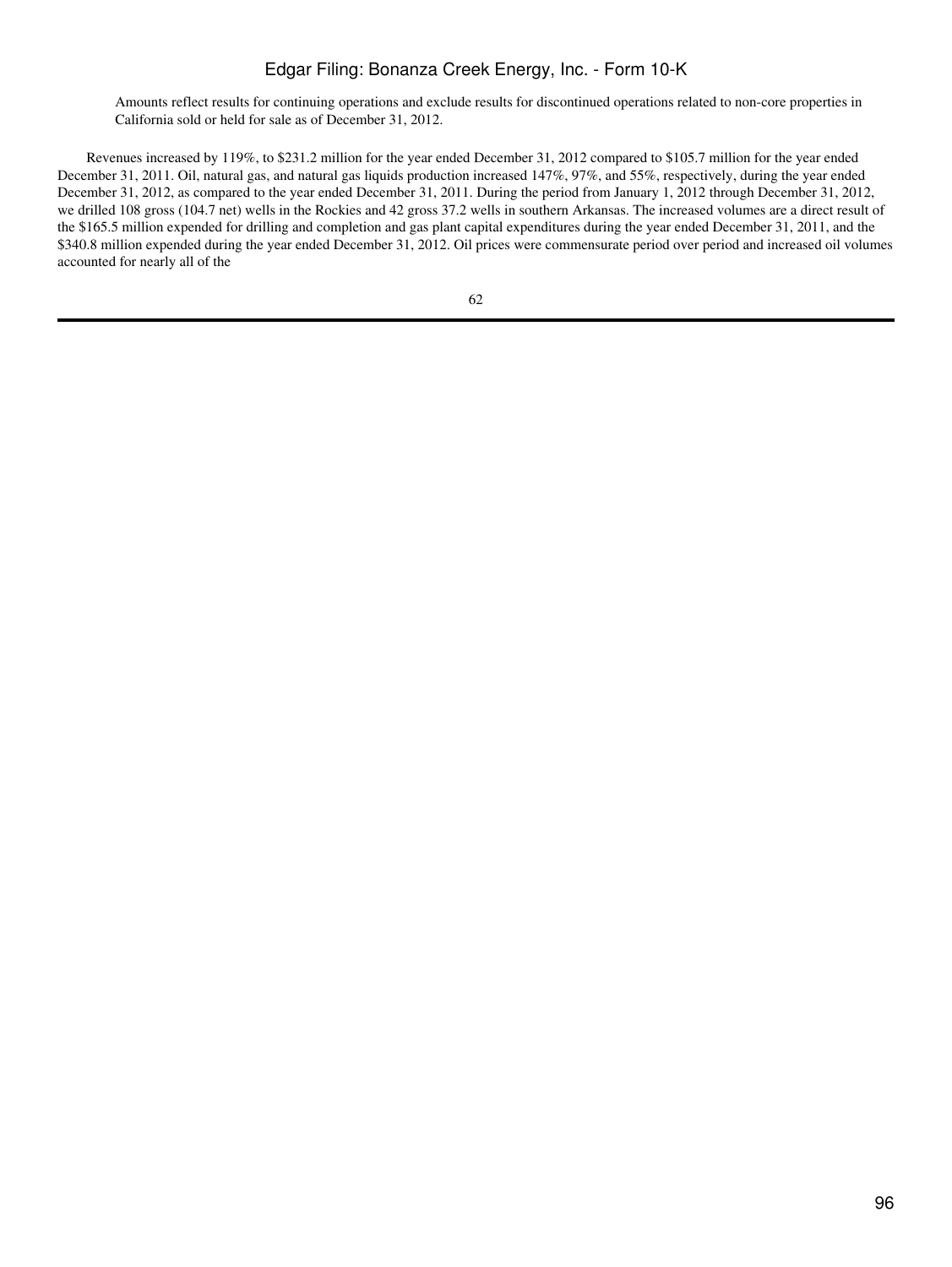## [Table of Contents](#page-2-0)

\$115.6 million of the total \$125.5 million increase in revenues for the Company for the year ended December 31, 2012 compared to the same period in 2011. Natural gas volumes increased by 97% in 2012, but were partially offset by a sales price decline of 25% from \$4.85 per Mcf to \$3.62 per Mcf for these one year periods and accounted for \$6.4 million of the total \$125.5 million increase in revenues for the year ended December 31, 2012. Natural gas liquid volumes increased by 55% in 2012, but were partially offset by a sales prices decline of 17% from \$67.23 per Bbl to \$55.54 per Bbl for these one year periods and accounted for \$3.5 million of the total \$125.5 million increase in revenues for the year ended December 31, 2012. Our Wattenberg Field natural gas is sold without processing and sells at a premium due to its very high BTU content. Our production of oil, natural gas, and natural gas liquids for year ended December 31, 2012 was approximately 65%, 27% and 8%, respectively, of total production.

The table below presents operating expense amount and per Boe data for the years ended December 31, 2012 and 2011:

|                                              | For the Years Ended December 31, |         |      |        |               |         |               |  |
|----------------------------------------------|----------------------------------|---------|------|--------|---------------|---------|---------------|--|
|                                              |                                  |         |      |        |               | Percent |               |  |
|                                              | 2012(1)                          |         | 2011 |        | <b>Change</b> |         | <b>Change</b> |  |
| Expenses (in thousands, except percentages): |                                  |         |      |        |               |         |               |  |
| Lease operating                              | \$                               | 30,695  | \$   | 18.253 | \$.           | 12.442  | 68%           |  |
| Severance and ad valorem taxes               |                                  | 13,674  |      | 5.919  |               | 7,755   | 131%          |  |
| General and administrative                   |                                  | 31,405  |      | 17.613 |               | 13.792  | 78%           |  |
| Depreciation, depletion and amortization     |                                  | 66,202  |      | 28,014 |               | 38,188  | 136%          |  |
| Exploration                                  |                                  | 10.715  |      | 877    |               | 9.838   | 1,122\%       |  |
| Impairment of oil and gas properties         |                                  | 611     |      | 623    |               | (12)    | $(2)\%$       |  |
| Operating expenses                           | \$                               | 153,302 | S    | 71.299 | \$.           | 82,003  | 115%          |  |

| <b>Expenses per Boe:</b>                 |             |             |        |          |
|------------------------------------------|-------------|-------------|--------|----------|
| Lease operating                          | \$<br>9.06  | \$<br>11.90 | (2.84) | $(24)\%$ |
| Severance and ad valorem taxes           | 4.04        | 3.86        | 0.18   | $5\%$    |
| General and administrative               | 9.27        | 11.49       | (2.22) | (19)%    |
| Depreciation, depletion and amortization | 19.54       | 18.27       | 1.27   | 7%       |
| Exploration                              | 3.16        | 0.57        | 2.59   | 454%     |
| Impairment of oil and gas properties     | 0.18        | 0.41        | (0.23) | (56)%    |
|                                          |             |             |        |          |
| Operating expenses                       | \$<br>45.25 | 46.50       | (1.25) | $(3)\%$  |

(1)

Amounts reflect results for continuing operations and exclude results for discontinued operations related to non-core properties in California sold or held for sale as of December 31, 2012.

 *Lease operating expense.* Our lease operating expenses increased \$12.4 million, or 68%, to \$30.7 million for the year ended December 31, 2012 from \$18.3 million for the year ended December 31, 2011 and decreased on an equivalent basis from \$11.90 per Boe to \$9.06 per Boe. The increase in lease operating expense was related to increased production volumes attributable to our drilling program and the operation of an additional gas plant that was constructed during 2011 that came on line during September of 2011. Gas plant operating expense, which is a component of lease operating expense, increased \$1.1 million, or 15%, to \$8.4 million for the year ended December 31, 2012 from \$7.3 million for the year ended December 31, 2011. A portion of the increase in gas plant operating expense was related to the replacement of a heat exchanger which cost approximately \$0.6 million to procure and install. During the year ended December 31, 2012, well servicing, rental equipment, pumping and gauging, and insurance expenses were \$8.3 million, \$1.7 million, \$0.4 million and \$0.6 million higher, respectively,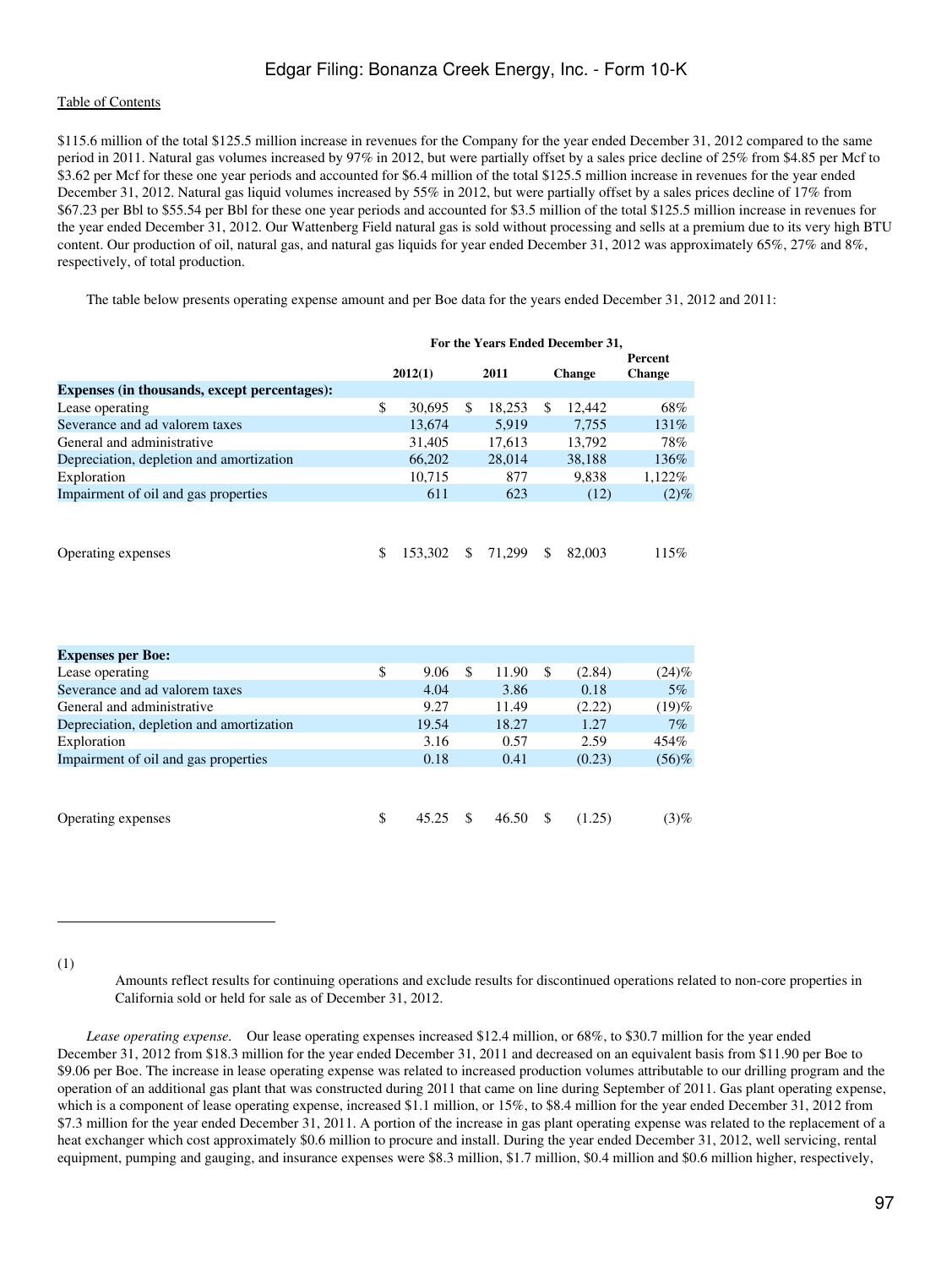than the year ended December 31, 2011. The decrease in lease operating expense on an equivalent basis was primarily related to our transition from vertical wells to horizontal wells in the Wattenberg Field during 2012.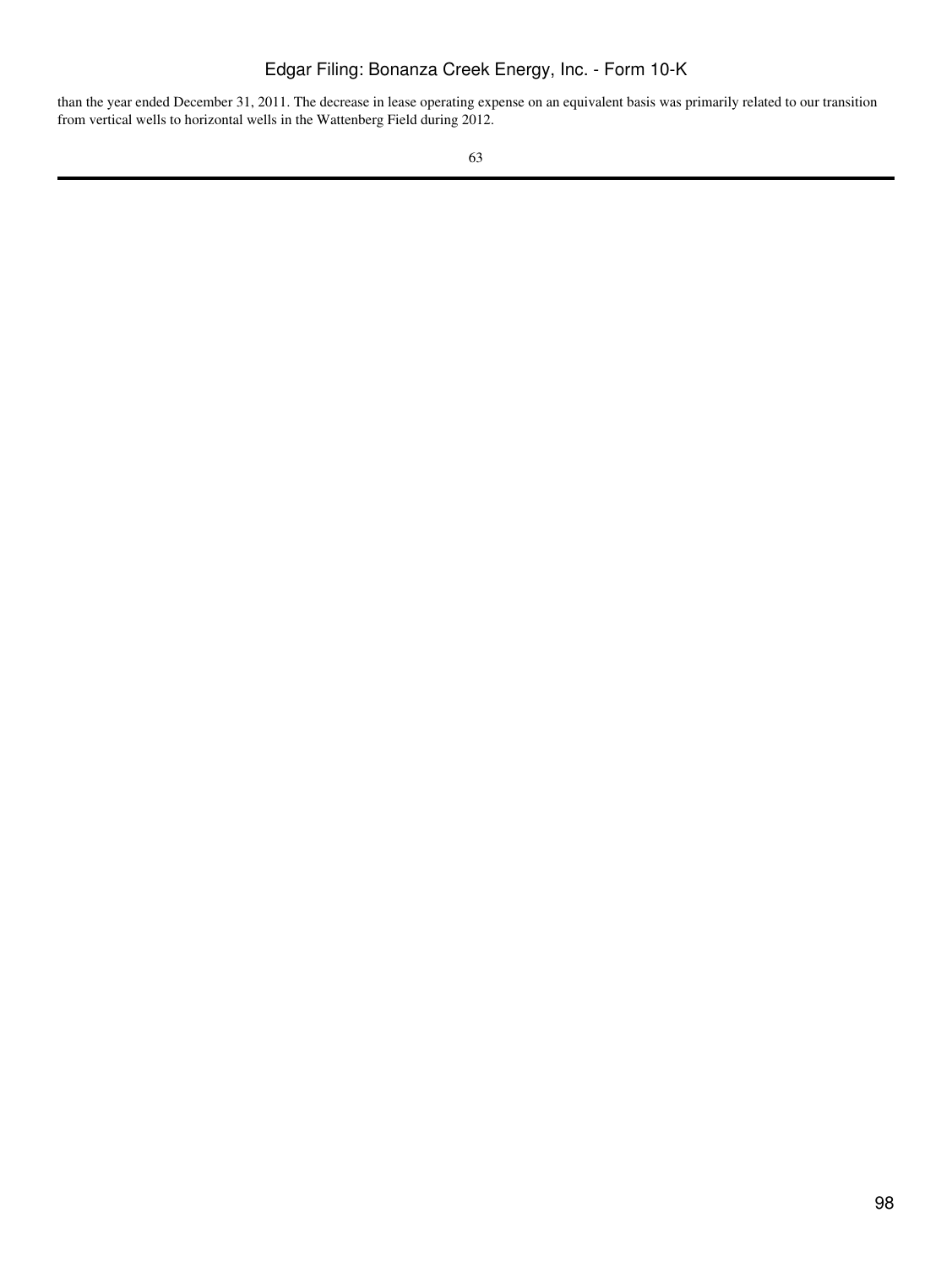# [Table of Contents](#page-2-0)

 *Severance and ad valorem taxes.* Our severance and ad valorem taxes increased \$7.8 million, or 131%, to \$13.7 million for the year ended December 31, 2012 from \$5.9 million for the year ended December 31, 2011. The increase was primarily related to a 121% increase in production volumes and higher ad valorem tax assessments. The increase in severance and ad valorem taxes on a Boe basis for the year ended December 31, 2012 as compared to the year ended December 31, 2011 was related to oil severance taxes and ad valorem taxes that were \$4.2 million and \$3.2 million, respectively, higher than the comparable period in the previous year.

 *General and administrative.* Our general and administrative expense increased \$13.8 million, or 78%, to \$31.4 million for the year ended December 31, 2012 from \$17.6 million for the year ended December 31, 2011. During the year ended December 31, 2012, wages, benefits and employee placement fees were \$10.2 million higher than the year ended December 31, 2011 due to our headcount increasing as the result of our accelerated drilling program and the addition of accounting, legal and IT positions that were previously outsourced. During the year ended December 31, 2012, accounting fees were \$0.4 million higher due to a one-time payment that was made to our outsource accounting provider to terminate our agreement with them. Also during the year ended December 31, 2012, legal fees and franchise taxes were \$2.1 million and \$0.5 million higher, respectively. The majority of the increased general and administrative expense was due to hiring a large number of personnel to support our growth and the regulatory compliance obligations of a newly public company and legal fees associated with arbitration related to claims of a former chairman of BCEC.

 *Depletion, depreciation and amortization.* Our depletion, depreciation and amortization expense increased \$38.2 million, or 136%, to \$66.2 million for the year ended December 31, 2012 from \$28.0 million for the year ended December 31, 2011. Our depreciation, depletion and amortization expense per Boe produced increased \$1.27 to \$19.54 for the year ended December 31, 2012 as compared to \$18.27 for the year ended December 31, 2011. This increase was primarily the result of a 121% increase in production period over period that was compounded by proved reserve and proved developed reserve volume growth that was not commensurate with the costs additions to the depletion base. At December 31, 2012, we revised our proved reserves downward by 6,938 MBoe due primarily to a combination of eliminating 50 locations from proved undeveloped reserves as a result of changes in focus from vertical to horizontal development and lower performance than expected from our vertical wells in the Wattenberg Field.

 *Impairment of oil and gas properties.* The Company recorded \$0.6 million of proved property impairment in one non-core field in southern Arkansas for the year ended December 31, 2012. The Company recorded \$0.6 million of proved property impairment in one non-core field in southern Arkansas for the year ended December 31, 2011.

 *Exploration.* Our exploration expense increased \$9.8 million, or 1,122%, to \$10.7 million in the year ended December 31, 2012 from \$0.9 million in the year ended December 31, 2011. During the year ended December 31, 2012 the following items were charged to exploration expense: a seismic acquisition project in the amount of \$2.0 million was conducted in the North Park Basin; three exploratory locations in the North Park Basin in the amount of \$8.4 million were written off; and delay rentals in the amount of \$0.3 million were paid. During the year ended December 31, 2011, our exploration costs consisted primarily of the acquisition of 7,700 acres of 3-D seismic data on the eastern edge of the Wattenberg Field in Weld County Colorado to help evaluate our Niobrara oil shale acreage.

 *Interest expense.* Our average debt outstanding for the year ended December 31, 2012 was \$74.7 million as compared to \$95.3 million for the year ended December 31, 2011. Our interest expense for the year ended December 31, 2012 was commensurate with the year ended December 31, 2011 due to accretion expense in the amount of \$0.3 million related to our contractual obligation for the lease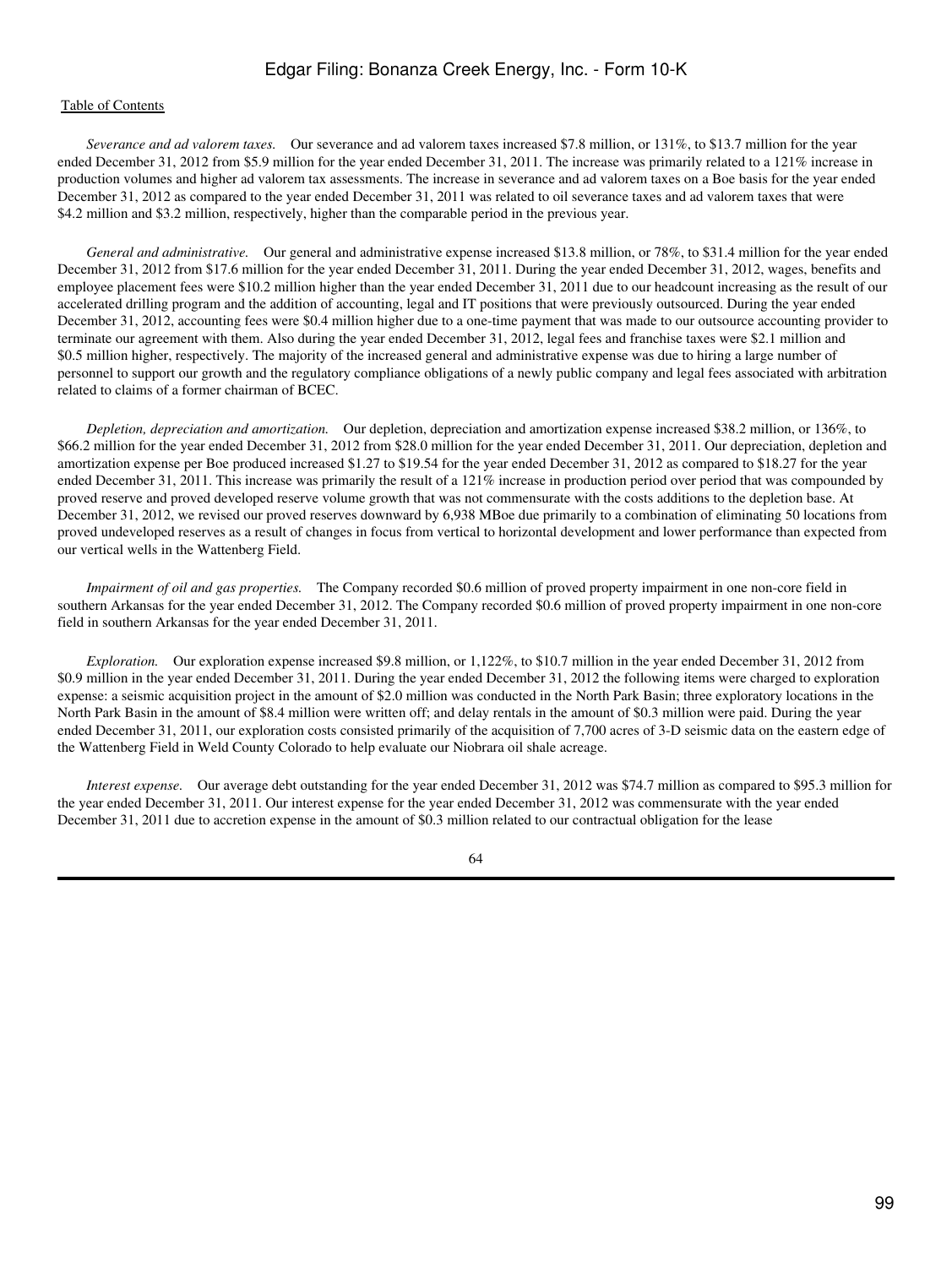## [Table of Contents](#page-2-0)

acquisition in the Wattenberg Field and fees of \$50,000 related to our \$48 million letter of credit obligation which secures the acquisition.

 *Derivative gain (loss).* Our derivative gain increased \$3.7 million, or 132%, to a gain of \$924,000 for the year ended December 31, 2012 compared to a loss of \$2.8 million for the year ended December 31, 2012. The gain experienced on derivative contracts during 2012 was primarily the result of realized prices being less than the contract prices.

 *Income tax expense.* Our estimate for federal and state income taxes for the year ended December 31, 2012 was \$30.0 million from continuing operations as compared to \$12.9 million for the year ended December 31, 2011. We are allowed to deduct various items for tax reporting purposes that are capitalized for purposes of financial statement presentation. During the year ended December 31, 2012, the estimated effective tax rate was revised to reflect a 35% rate for federal income taxes. The Company believes that this rate more appropriately reflects the future federal rate on future earnings. The increase in the effective tax rate was applied to the January 1, 2012 deferred income tax liability resulting in an increase to the net deferred tax liability and deferred income tax expense of \$1.2 million. Our effective tax rates differ from the U.S. statutory income tax rate primarily due to the effects of state income taxes.

### **Results for Discontinued Operations**

 During June of 2012, the Company began marketing, with an intent to sell, all of its oil and gas properties in California. Assets are classified as held for sale when the Company commits to a plan to sell the assets and there is reasonable certainty that the sale will take place within one year. The Company determined that our intent to sell out of an entire region qualified for discontinued operations accounting and these assets are presented as discontinued operations in the accompanying statements of operations and comprehensive income.

 The majority of these properties were sold in 2012, and the operating results before income taxes for our California properties for the year ended December 31, 2013 were net revenues of \$1.7 million, and operating expenses of \$2.3 million, as compared to net revenues of \$5.4 million, and operating expenses of \$6.3 million, of which, \$1.6 million is due to impairments of proved properties, for the year ended December 31, 2012. Sales volumes for the years ended December 31, 2013 and 2012 were 47 Boe/d and 147 Boe/d, respectively.

 The operating results before income taxes for our California properties for the year ended December 31, 2011 were net revenues of \$6.7 million, and operating expenses of \$10.3 million. Operating expenses for the year ended December 31, 2011 included impairments in the amount of \$3.4 million. Sales volumes for the year ended December 31, 2011 were 181 Boe/d.

Please refer to *Note 3 Discontinued Operations* in Item 8, Part II of this Annual Report on Form 10-K for additional discussion.

# **Liquidity and Capital Resources**

 We fund our operations, capital expenditures and working capital requirements with cash flows from our operating activities and borrowings under our revolving credit facility. Periodically, we access debt and capital markets and sell non-core properties to provide additional liquidity.

We believe that our cash on hand, cash flow from operating activities and availability under our revolving credit facility will be sufficient to fund our planned capital expenditures and operating expenses and comply with our debt covenants for at least the next 12 months. To the extent actual operating results differ from our anticipated results; our liquidity could be adversely affected.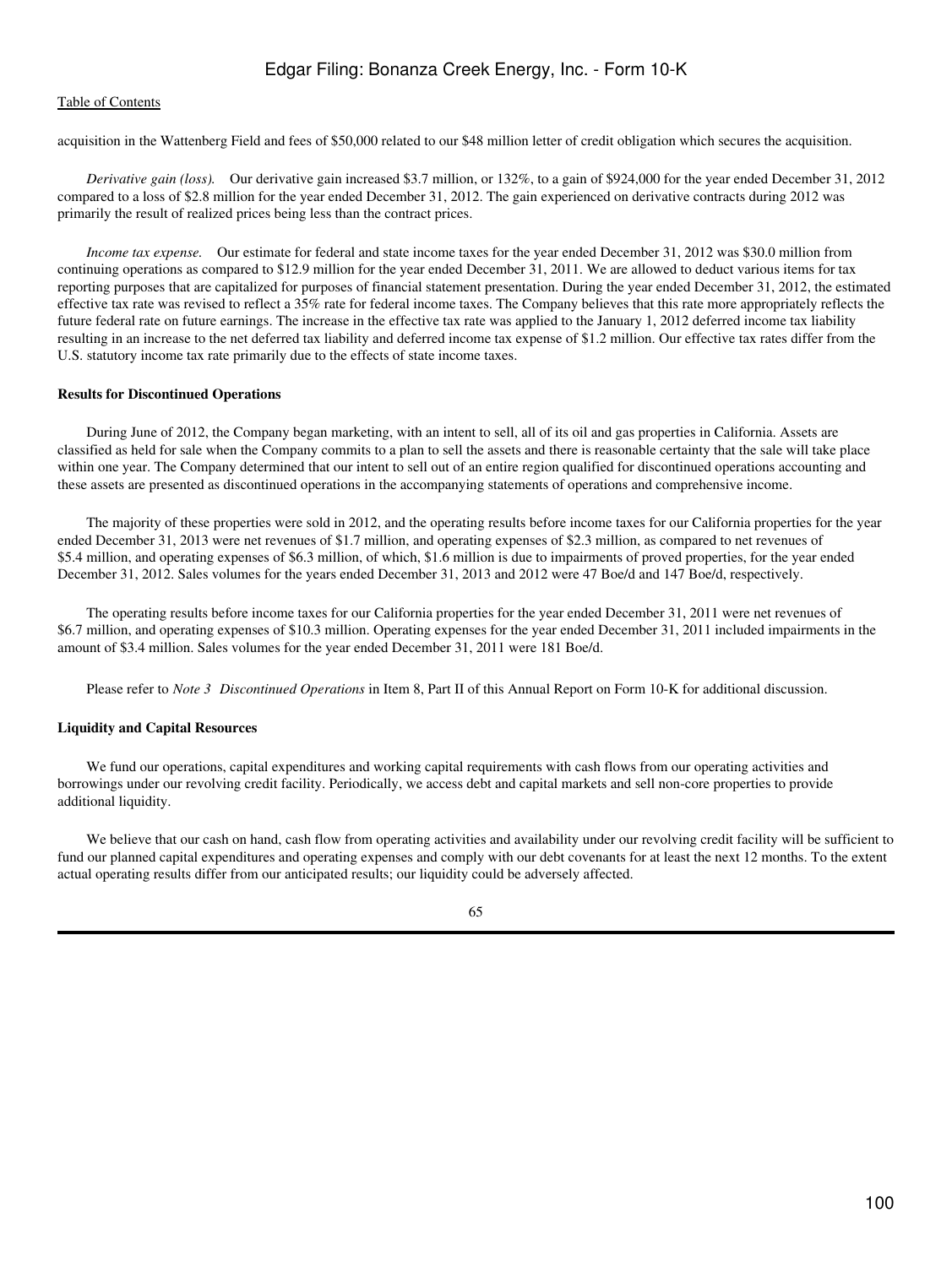# [Table of Contents](#page-2-0)

 On April 9, 2013, we sold \$300 million of 6.75% Senior Notes that mature on April 15, 2021. Interest on the Senior Notes began accruing on April 9, 2013, and we will pay interest on April 15 and October 15 of each year, which began on October 15, 2013. On November 15, 2013, we sold an additional \$200 million aggregate principal amount of 6.75% Senior Notes, above par, as an additional issuance of our existing Senior Notes that mature on April 15, 2021. The Senior Notes are fully and unconditionally guaranteed on a senior unsecured basis by our existing and future subsidiaries that incur or guarantee certain indebtedness, including indebtedness under our revolving credit facility. We may redeem the Senior Notes (i) at any time on or after April 15, 2017 at the redemption price equal to 100% together with accrued and unpaid interest, and (ii) prior to April 15, 2017 at the "make-whole" redemption prices described in the indenture together with accrued and unpaid interest. The net proceeds from the sales of the Senior Notes were approximately \$497.3 million after the premium and deduction of \$11.7 million of expenses and underwriting discounts and commissions. The proceeds were used to repay all of the then outstanding balance under our revolving credit facility and for general corporate purposes including funding the Company's drilling and development program and other capital expenditures.

 On May 15, 2013, the borrowing base under our revolving credit facility was increased to \$330 million. On November 6, 2013, the lenders completed their semi-annual borrowing base redetermination which resulted in an increase of the available borrowing base to \$450 million. Pursuant to the corresponding amendment, the Company elected to limit bank commitments at \$330 million while reserving the option to access, at the Company's request, the full \$450 million prior to the next semi-annual redetermination. The maturity date of the credit facility was also extended by one year to September 15, 2017. As of December 31, 2013, we had nil outstanding, \$36 million of letters of credit issued, and \$414 million of borrowing capacity available under our credit facility. Our weighted-average interest rate on borrowings from our credit facility was 2.34% and 1.94% (excluding amortization of deferred financing costs and the accretion of our contractual obligation for land acquisition) during the years ended December 31, 2013 and 2012, respectively. See the *Credit facility* section below for additional discussion.

 In the second quarter 2012, we began the divestiture process of our non-core properties in California. The California properties were treated as assets held for sale, and production, revenue and expenses associated with these properties were removed from continuing operations and reported as discontinued operations. During 2012, we sold a majority of our properties in California, for approximately \$9.3 million in aggregate. As of December 31, 2013, we continued to own an immaterial operated working interest in the Midway-Sunset Field, which is expected to be sold in the first half of 2014.

 On July 31, 2012, we acquired leases in the Wattenberg Field from the State of Colorado, State Board of Land Commissioners. We paid approximately \$12 million at closing, another \$12 million on July 31<sup>st</sup> of 2013, and will pay approximately \$12 million on July 31<sup>st</sup> of each of the next three years. These future payments are secured by a letter of credit which reduced our availability under the borrowing base by \$36 million as of December 31, 2013.

 We expect that in the future our commodity derivative positions will help us stabilize a portion of our expected cash flows from operations despite potential declines in the price of oil and natural gas. Please see *Item 7A. Quantitative and Qualitative Disclosures on Market Risks* for a summary of derivatives in place.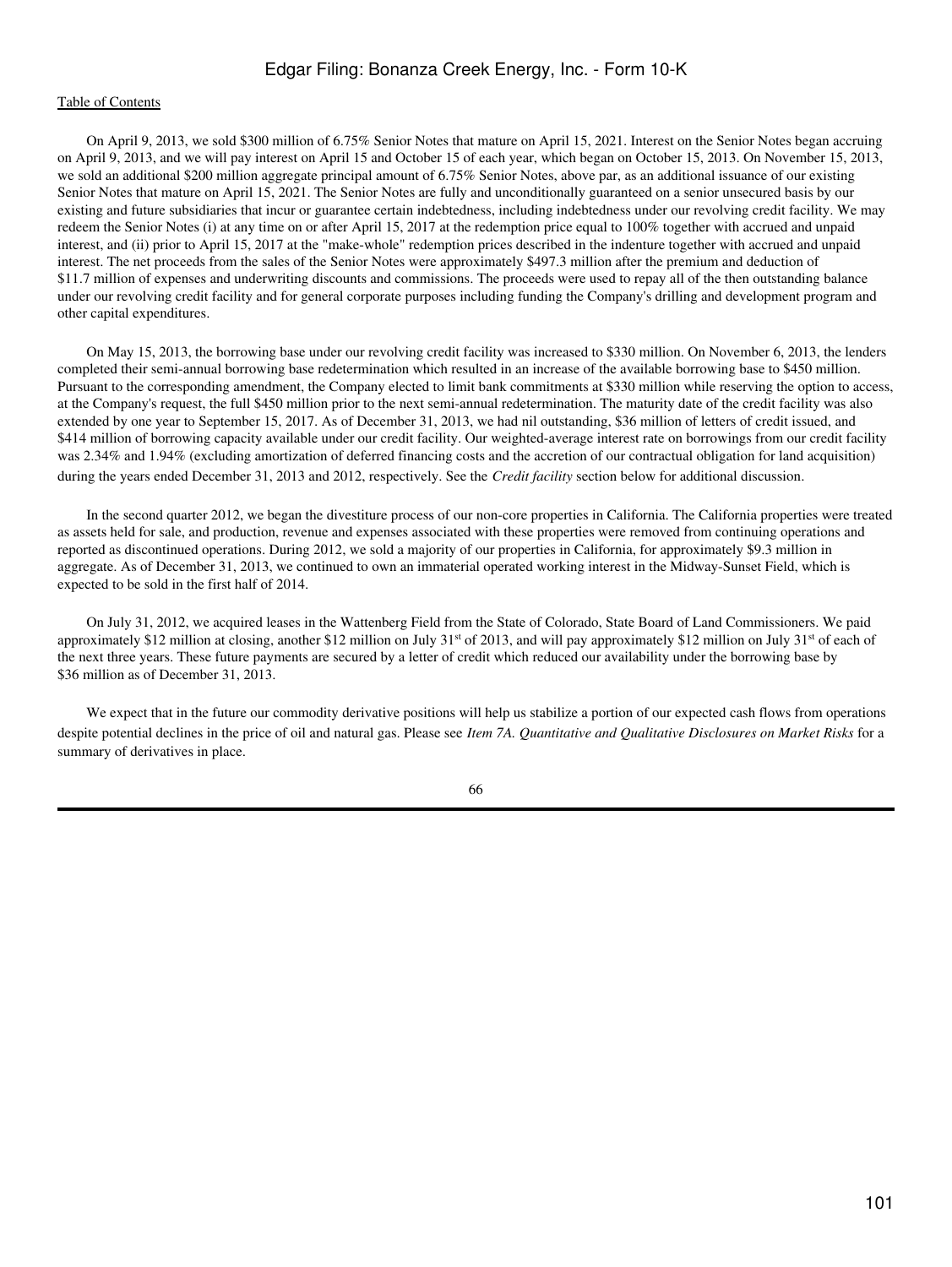The following table summarizes our cash flows and other financial measures for the periods indicated.

|                                                                                               | For the Years Ended December 31. |            |     |            |          |            |  |
|-----------------------------------------------------------------------------------------------|----------------------------------|------------|-----|------------|----------|------------|--|
|                                                                                               | 2013                             |            |     | 2012       |          | 2011       |  |
|                                                                                               |                                  |            |     |            |          |            |  |
| <b>Financial Measures:</b>                                                                    |                                  |            |     |            |          |            |  |
| Net cash provided by operating activities                                                     | \$                               | 307,015    | \$. | 157,636    | <b>S</b> | 60,627     |  |
| Net cash (used in) investing activities                                                       |                                  | (465, 223) |     | (305, 277) |          | (161, 927) |  |
| Net cash provided by financing activities                                                     |                                  | 334,522    |     | 149.819    |          | 103,389    |  |
| Cash and cash equivalents                                                                     |                                  | 180.582    |     | 4,268      |          | 2,090      |  |
| Acquisitions of oil and gas properties                                                        |                                  | 13.797     |     | 13.920     |          | 1,810      |  |
| Exploration and development of oil and gas properties, investment in gas processing facility, |                                  |            |     |            |          |            |  |
| and obligation on land acquisition                                                            |                                  | 435,037    |     | 297,114    |          | 156,871    |  |
| Cash flows provided by operating activities                                                   |                                  |            |     |            |          |            |  |

 During 2013, we generated \$307.0 million of cash provided by operating activities, an increase of \$149.4 million from 2012. The increase in cash flows from operating activities resulted primarily from an increase in production of 74% compounded with a 5% increase in realized sales prices on an equivalent basis. These positive factors were partially offset by increased lease operating expense, production taxes, cash portion of general and administrative expense, and cash portion of interest expense during 2013 as compared to 2012. See *Results of Operations* above for more information on the factors driving these changes.

 Net cash provided by operating activities increased \$97.0 million for the year ended December 31, 2012, compared to the same period in 2011. The increase in cash flows from operating activities resulted primarily from an increase in production of  $121\%$  partially offset by a  $1\%$ decrease in realized sales prices on an equivalent basis. Production was further offset by increased lease operating expense, production taxes, cash portion of general and administrative expense, and cash portion of interest expense during 2012 as compared to 2011. See *Results of Operations* above for more information on the factors driving these changes.

# *Cash flows (used in) investing activities*

 Expenditures for development of oil and natural gas properties and natural gas plants are the primary use of our capital resources. Net cash used in investing activities for the year ended December 31, 2013 increased \$159.9 million, compared to the same period in 2012. For the year ended December 31, 2013, cash used for the acquisition of oil and gas properties was \$13.8 million, cash used for the development of oil and natural gas properties (including cash used for natural gas plant capital expenditures) was \$435.0 million, and cash used for non-oil and gas property additions was \$5.1 million. For the year ended December 31, 2012, cash used for the acquisition of oil and gas properties was \$13.9 million, cash used for the development of oil and natural gas properties (including cash used for natural gas plant capital expenditures) was \$297.1 million, cash used for non-oil and gas property additions was \$3.1 million, and cash received for the sale of non-core oil and gas properties in California was \$9.3 million. For the year ended December 31, 2011, cash used for the acquisition of oil and gas properties was \$1.8 million, cash used for the development of oil and natural gas properties (including cash used for natural gas plant expenditures) was \$156.9 million, and cash used for non-oil and gas property additions was \$1.2 million.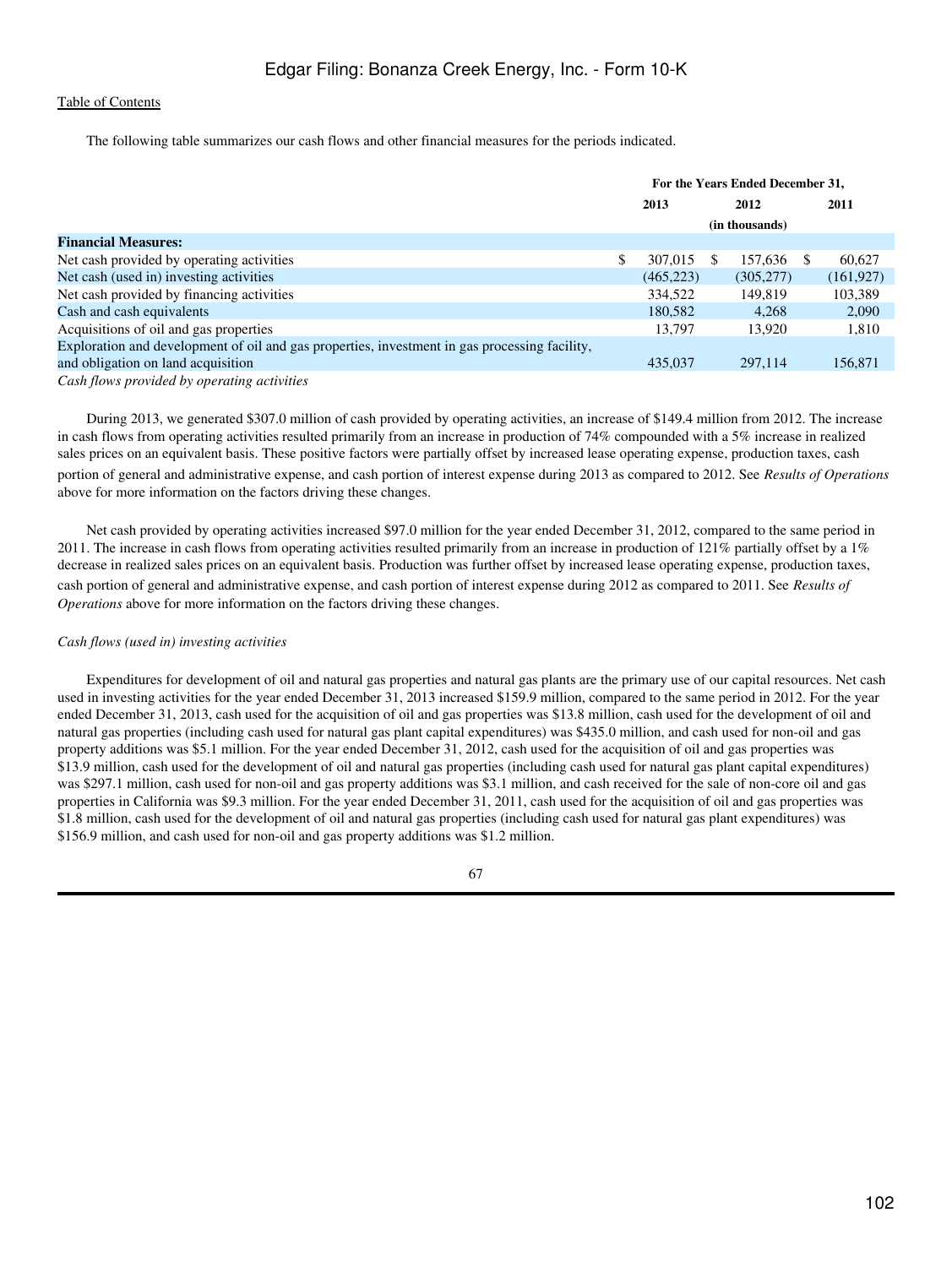### *Cash flows provided by financing activities*

 Net cash provided by financing activities for the year ended December 31, 2013 increased \$184.7, compared to the same period in 2012. The issuance of our Senior Notes during 2013 provided \$497.3 million in net proceeds, which was offset by decreased borrowings on our line of credit of \$49.4 million and increased payments to our credit facility of \$260.0 million for the two comparable periods. Net cash flows provided by financing activities for the year ended December 31, 2012 increased \$46.4 million, compared to the same period in 2011. Borrowings on our line of credit increased \$43.3 million and payments to our credit facility decreased \$156.9 million, which were offset by \$155.9 million in proceeds from the sale of our common stock during 2011, for the two comparable periods.

# *Credit facility*

## *Senior Secured Revolving Credit Facility*

 The administrative agent of our \$600 million Senior Secured Revolving Credit Facility ("Revolver") is KeyBank National Association. The Revolver provides for interest rates plus an applicable margin to be determined based on London Interbank Offered Rate ("LIBOR") or a bank base rate ("Base Rate"), at the Company's election. LIBOR borrowings bear interest at LIBOR plus 1.75% to 2.75% depending on the utilization level, and the Base Rate borrowings bear interest at the "Bank Prime Rate," as defined in the Revolver, plus .75% to 1.75%.

 Our approved borrowing base under the Revolver, which was \$450 million as of December 31, 2013, is redetermined semiannually by May 15 and November 15 and may be redetermined up to one additional time between such scheduled determinations upon our request or upon the request of the required lenders (defined as lenders holding  $66<sup>2</sup>/3%$  of the aggregate commitments). The borrowing base is determined by the value of our oil and gas reserves. The borrowing base is redetermined (i) in the sole discretion of the administrative agent and all of the lenders, (ii) in accordance with their customary internal standards and practices for valuing and redetermining the value of oil and gas properties in connection with reserve based oil and natural gas loan transactions, (iii) in conjunction with the most recent engineering report and other information received by the administrative agent and the lenders relating to our proved reserves and (iv) based upon the estimated value of our proved reserves as determined by the administrative agent and the lenders. As of December 31, 2013 and pursuant to the November 2013 Revolver amendment, the Company elected to limit bank commitments at \$330 million while reserving the option to access, at the Company's request, the full \$450 million prior to the next semi-annual redetermination scheduled for May 2014.

 As of December 31, 2013, and through the filing date of this report, we had no borrowings outstanding under our Revolver. The Revolver matures on September 15, 2017. Amounts borrowed and repaid under the Revolver may be reborrowed. The Revolver may be used only to finance development of oil and gas properties, for working capital and for other general corporate purposes.

 Our obligations under the Revolver are secured by first priority liens on all of our property and assets (whether real, personal, or mixed, tangible or intangible), including our proved reserves and our oil and gas properties (which term is defined to include fee mineral interests, term mineral interests, leases, subleases, farm-outs, royalties, overriding royalties, net profit interests, carried interests, production payments, back in interests and reversionary interests). The Revolver is guaranteed by us and all of our direct and indirect subsidiaries.

 The applicable margin varies on a daily basis based on the percentage outstanding under the borrowing base. We incur quarterly commitment fees based on the unused amount of the borrowing base ranging from 0.375% and 0.50% per annum. We may prepay loans under the Revolver at any time without premium or penalty (other than customary LIBOR breakage costs).

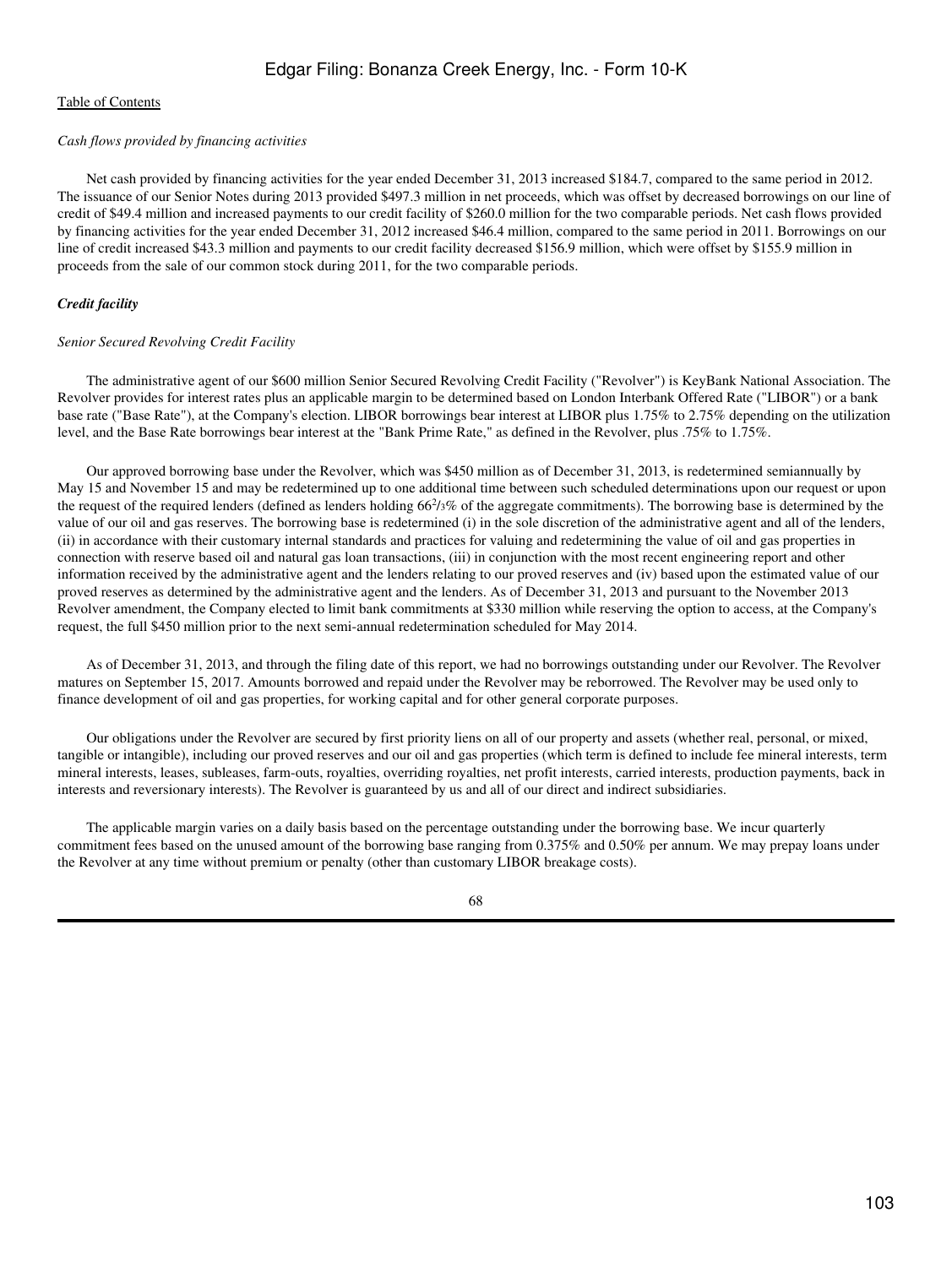The Revolver contains various covenants limiting our ability to:

grant or assume liens;

incur or assume indebtedness;

grant negative pledges or agree to restrict dividends or distributions from subsidiaries;

sell, transfer, assign or convey assets, or engage in certain mergers or acquisitions;

make certain distributions;

make certain loans, advances and investments;

engage in transactions with affiliates;

enter into sale and leaseback, take-or-pay or hydrocarbon prepayment transactions; or

enter into certain swap agreements.

The Revolver also contains covenants requiring us to maintain:

a current ratio (*i.e.*, the ratio of current assets to current liabilities) of not less than 1.0 to 1.0 (current assets include, as of the date of calculation, the aggregate of all lender's unused commitment amounts); and

a debt to earnings before interest, taxes, depreciation and amortization and other items (as defined in the Revolver) ("EBITDAX") coverage ratio of not more than: 4.00 to 1.00 as of the quarter ending December 31, 2011 and for each quarter thereafter (using the trailing four-quarter EBITDAX).

 As of December 31, 2013 and through the filing date of this report, we were in compliance with all financial and non-financial covenants. If an event of default exists under the Revolver, the lenders will be able to accelerate the maturity of the loan and exercise other rights and remedies.

The Revolver contains customary events of default, including:

failure to pay any principal, interest, fees, expenses or other amounts when due;

the failure of any representation or warranty to be materially true and correct when made;

failure to observe any agreement, obligation or covenant in the credit agreement, subject to cure periods for certain failures;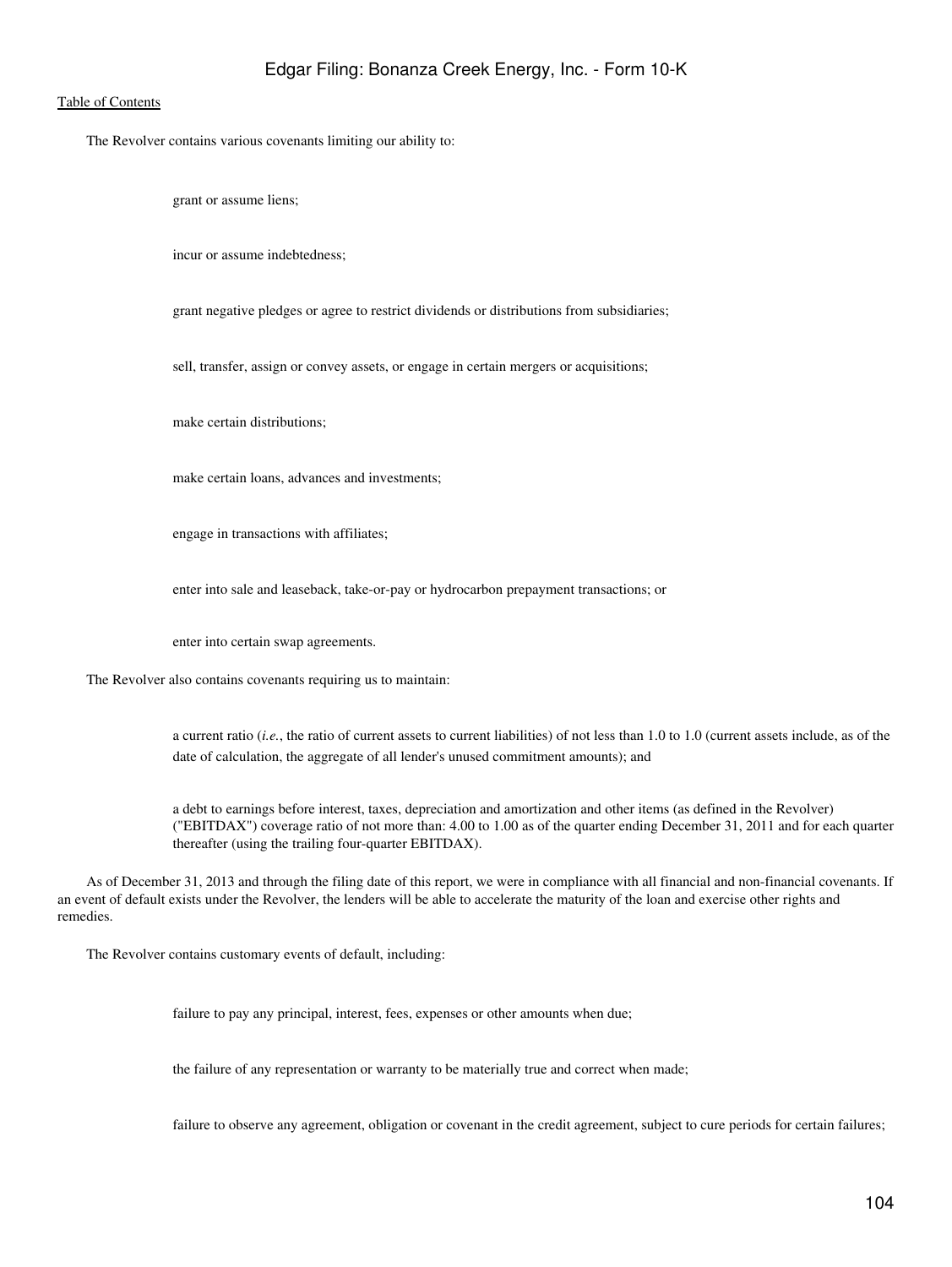a cross-default for the payment of any other indebtedness of at least \$2 million;

bankruptcy or insolvency;

judgments against us or our subsidiaries, in excess of \$2 million, that are not stayed;

certain ERISA events involving us or our subsidiaries; and

a change in control (as defined in the Revolver), including the ownership by a "person" or "group" (as defined under the Securities and Exchange Act of 1934, as amended, but excluding certain permitted stockholders) directly or indirectly, of more than 35% of our common stock, other than certain of our current stockholders.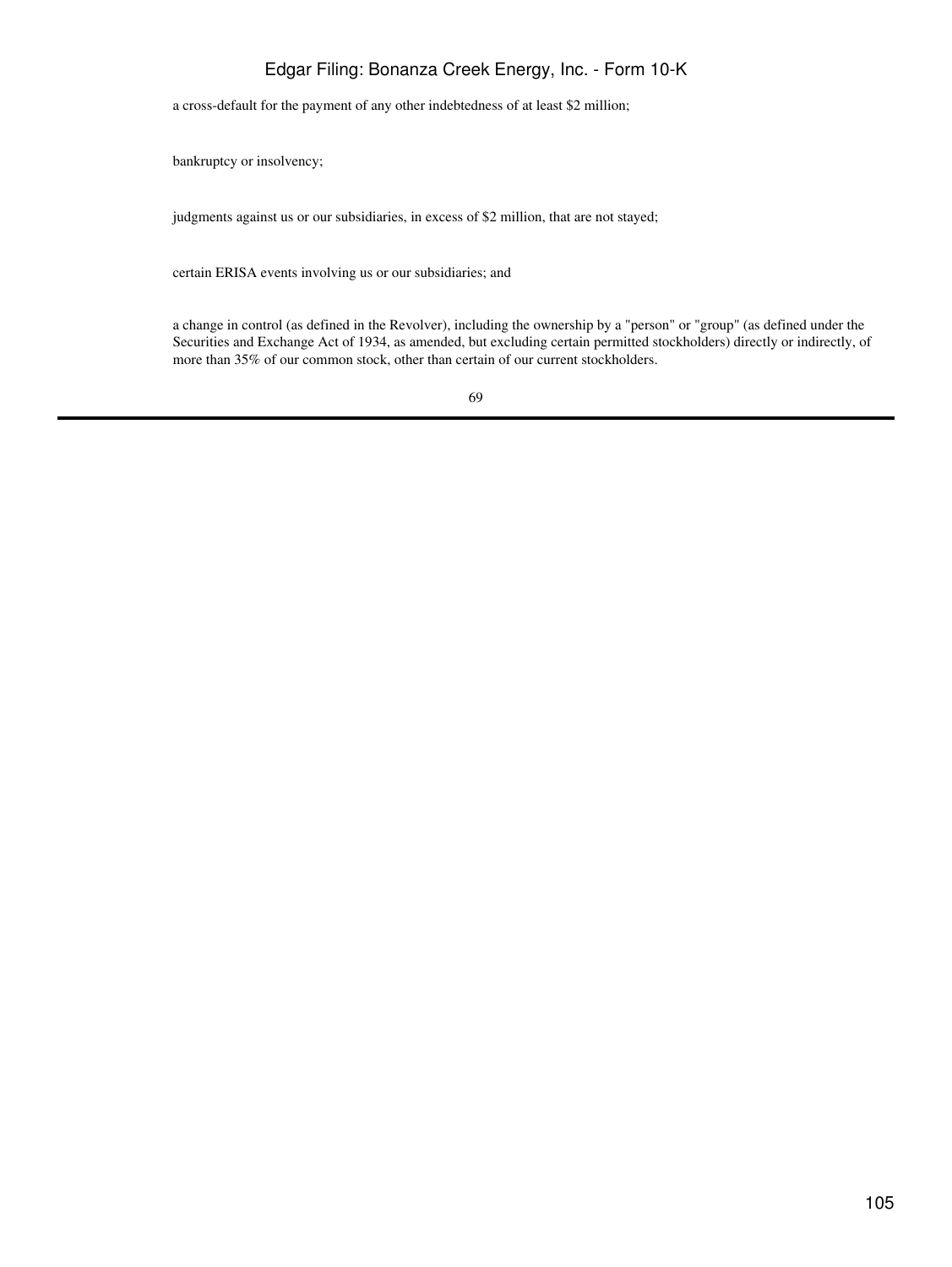# **Contractual Obligations**

We have the following contractual obligations and commitments as of December 31, 2013 (in thousands):

|                                    | <b>Payment by Period</b> |              |                     |        |                    |        |                    |        |    |                      |
|------------------------------------|--------------------------|--------------|---------------------|--------|--------------------|--------|--------------------|--------|----|----------------------|
|                                    |                          | <b>Total</b> | Less than<br>1 Year |        | <b>1 - 3 Years</b> |        | <b>3 - 5 Years</b> |        |    | More than<br>5 Years |
| <b>Contractual Obligation</b>      |                          |              |                     |        |                    |        |                    |        |    |                      |
| <b>Senior Notes</b>                | \$                       | 500,000      | \$                  |        | \$                 |        | \$                 |        | \$ | 500,000              |
| <b>Interest on Senior Notes</b>    |                          | 253,125      |                     | 40.781 |                    | 67,500 |                    | 67,500 |    | 77,344               |
| Wattenberg field lease acquisition |                          | 36,000       |                     | 12,000 |                    | 24,000 |                    |        |    |                      |
| Derivative liability               |                          | 6,523        |                     | 5,320  |                    | 1,203  |                    |        |    |                      |
| Operating leases $(1)$             |                          | 16.871       |                     | 2.349  |                    | 4.733  |                    | 4.955  |    | 4,834                |
| Asset retirement obligations(2)    |                          | 11,218       |                     | 168    |                    | 489    |                    |        |    | 10,561               |
|                                    |                          |              |                     |        |                    |        |                    |        |    |                      |
| Total                              | \$                       | 823.737      | S                   | 60.618 | \$.                | 97.925 | \$.                | 72.455 | S  | 592,739              |

(1)

See *Note 7* Commitments and Contingent Liabilities to our consolidated financial statements for a description of operating leases.

(2)

Amount represents our estimate of future retirement obligations on a discounted basis unless otherwise noted. Because these costs typically extend many years into the future, management prepares estimates and makes judgments that are subject to future revisions based upon numerous factors. The \$168,000 included in the less than one year category is not discounted and is included in accounts payable and accrued expenses as of December 31, 2013.

### **Critical accounting policies and estimates**

 The discussion and analysis of our financial condition and results of operations are based upon our consolidated financial statements, which have been prepared in accordance with accounting principles generally accepted in the United States. The preparation of our financial statements requires us to make estimates and assumptions that affect the reported amounts of assets, liabilities, revenues and expenses and related disclosure of contingent assets and liabilities. Certain accounting policies involve judgments and uncertainties to such an extent that there is reasonable likelihood that materially different amounts could have been reported under different conditions, or if different assumptions had been used. We evaluate our estimates and assumptions on a regular basis. We base our estimates on historical experience and various other assumptions that are believed to be reasonable under the circumstances, the results of which form the basis for making judgments about the carrying values of assets and liabilities that are not readily apparent from other sources. Actual results may differ from these estimates and assumptions used in preparation of our consolidated financial statements. We provide expanded discussion of our more significant accounting policies, estimates and judgments below. We believe these accounting policies reflect our more significant estimates and assumptions used in preparation of our consolidated financial statements. See *Note 1 Summary of Significant Accounting Policies* to our audited consolidated financial statements for a discussion of additional accounting policies and estimates made by management.

### *Method of accounting for oil and natural gas properties*

 Oil and natural gas exploration and development activities are accounted for using the successful efforts method. Under this method, all property acquisition costs and costs of exploratory and development wells are capitalized at cost when incurred, pending determination of whether the well has found proved reserves. If an exploratory well does not find proved reserves, the costs of drilling the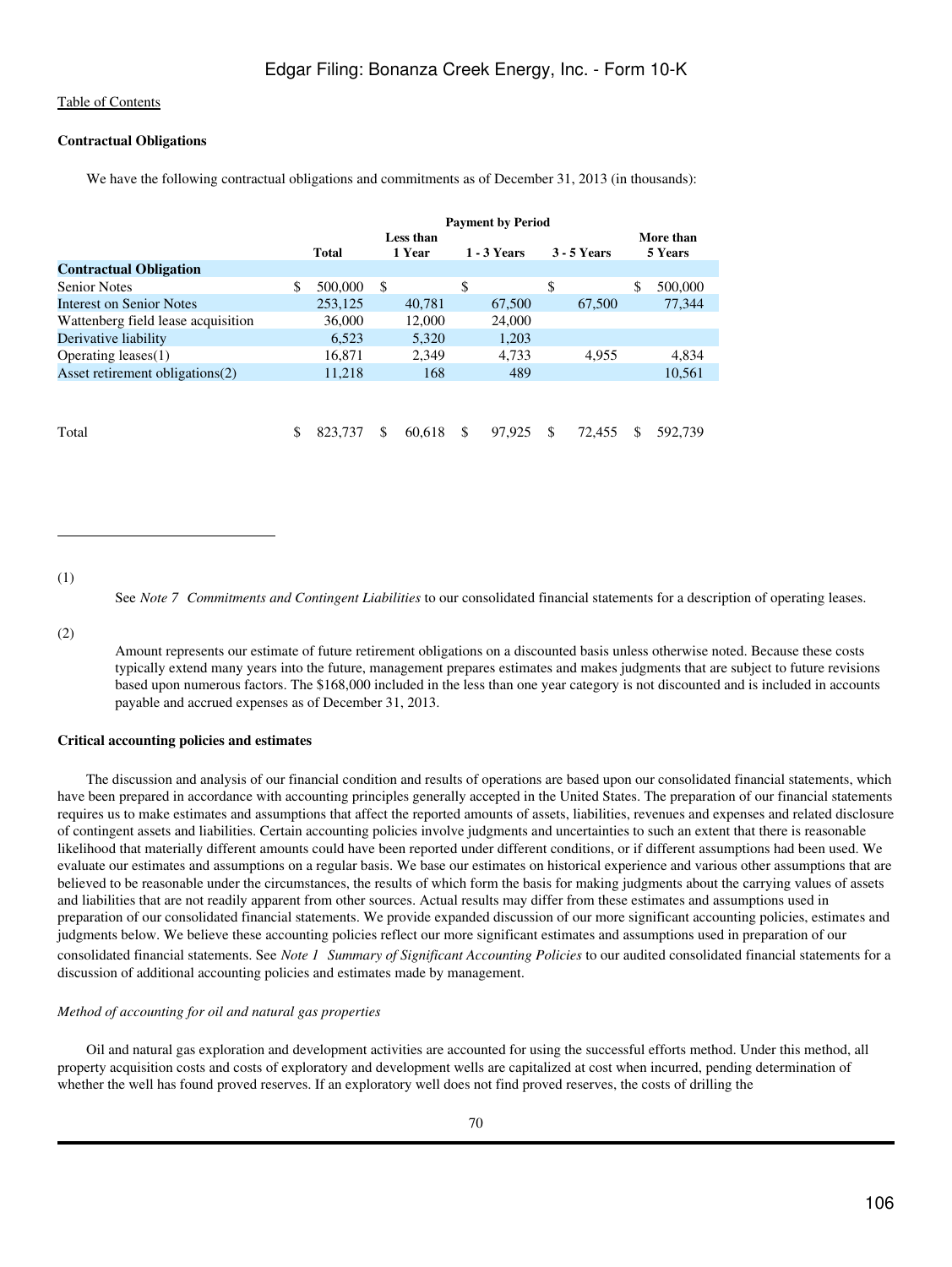well are charged to expense. The costs of development wells are capitalized whether productive or nonproductive. All capitalized well costs and other associated costs and leasehold costs of proved properties are amortized on a unit-of-production basis over the remaining life of proved developed reserves and proved reserves, respectively.

 Costs of retired, sold or abandoned properties that constitute a part of an amortization base (partial field) are charged or credited, net of proceeds, to accumulated depreciation, depletion and amortization unless doing so significantly affects the unit-of-production amortization rate for an entire field, in which case a gain or loss is recognized currently. Gains or losses from the disposal of properties are recognized currently.

 Expenditures for maintenance, repairs and minor renewals necessary to maintain properties in operating condition are expensed as incurred. Major betterments, replacements and renewals are capitalized to the appropriate property and equipment accounts. Estimated dismantlement and abandonment costs for oil and natural gas properties are capitalized, net of salvage, at their estimated net present value and amortized on a unit-of-production basis over the remaining life of the related proved developed reserves.

 Unproved properties consist of costs incurred to acquire unproved leases, or lease acquisition costs. Unproved lease acquisition costs are capitalized until the leases expire or when we specifically identify leases that will revert to the lessor, at which time we expense the associated unproved lease acquisition costs. The expensing or expiration of unproved lease acquisition costs are recorded as exploration expense in the statements of operations and comprehensive income in our consolidated financial statements. Lease acquisition costs related to successful exploratory drilling are reclassified to proved properties and depleted on a unit-of-production basis.

 For sales of entire working interests in unproved properties, gain or loss is recognized to the extent of the difference between the proceeds received and the net carrying value of the property. Proceeds from sales of partial interests in unproved properties are accounted for as a recovery of costs unless the proceeds exceed the entire cost of the property.

#### *Oil and natural gas reserve quantities and Standardized Measure*

 Our independent engineers and technical staff prepare our estimates of oil and natural gas reserves and associated future net revenues. While the SEC has recently adopted rules which allow us to disclose proved, probable and possible reserves, we have elected to disclose only proved reserves in this Annual Report on Form 10-K. The SEC's revised rules define proved reserves as the quantities of oil and gas, which, by analysis of geoscience and engineering data, can be estimated with reasonable certainty to be economically producible from a given date forward, from known reservoirs, and under existing economic conditions, operating methods, and government regulations prior to the time at which contracts providing the right to operate expire, unless evidence indicates that renewal is reasonably certain, regardless of whether deterministic or probabilistic methods are used for the estimation. The project to extract the hydrocarbons must have commenced or the operator must be reasonably certain that it will commence the project within a reasonable time. Our independent engineers and technical staff must make a number of subjective assumptions based on their professional judgment in developing reserve estimates. Reserve estimates are updated annually and consider recent production levels and other technical information about each field. Oil and natural gas reserve engineering is a subjective process of estimating underground accumulations of oil and natural gas that cannot be precisely measured. The accuracy of any reserve estimate is a function of the quality of available data and of engineering and geological interpretation and judgment.

 Periodic revisions to the estimated reserves and future cash flows may be necessary as a result of a number of factors, including reservoir performance, new drilling, oil and natural gas prices, cost changes, technological advances, new geological or geophysical data, or other economic factors.

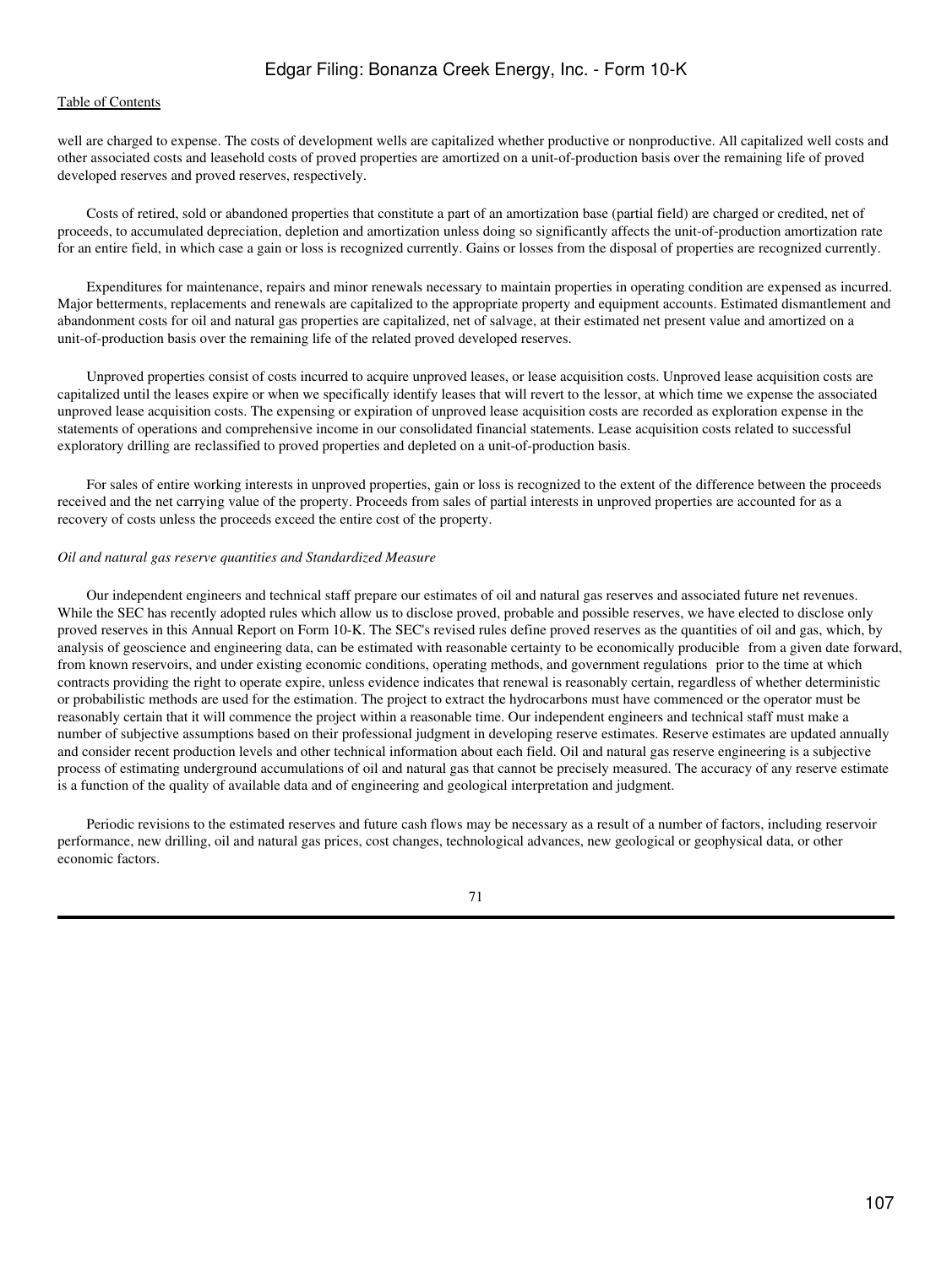Accordingly, reserve estimates are generally different from the quantities of oil and natural gas that are ultimately recovered. We cannot predict the amounts or timing of future reserve revisions. If such revisions are significant, they could significantly affect future amortization of capitalized costs and result in impairment of assets that may be material.

#### *Revenue recognition*

 Revenue from our interests in producing wells is recognized when the product is delivered, at which time the customer has taken title and assumed the risks and rewards of ownership, and collectability is reasonably assured. Substantially all of our production is sold to purchasers under short-term (less than 12 month) contracts at market-based prices. The sales prices for oil and natural gas are adjusted for transportation and other related deductions. These deductions are based on contractual or historical data and do not require significant judgment.

 Subsequently, these revenue deductions are adjusted to reflect actual charges based on third-party documents. Since there is a ready market for oil and natural gas, we sell the majority of production soon after it is produced at various locations. As a result, we maintain a minimum amount of product inventory in storage.

#### *Impairment of proved properties*

 We review our proved oil and natural gas properties for impairment whenever events and circumstances indicate that a decline in the recoverability of their carrying value may have occurred. We estimate the expected undiscounted future cash flows of our oil and natural gas properties and compare such undiscounted future cash flows to the carrying amount of the oil and natural gas properties to determine if the carrying amount is recoverable. If the carrying amount exceeds the estimated undiscounted future cash flows, we will adjust the carrying amount of the oil and natural gas properties to fair value. The factors used to determine fair value are subject to our judgment and expertise and include, but are not limited to, recent sales prices of comparable properties, the present value of future cash flows, net of estimated operating and development costs using estimates of proved reserves, future commodity pricing, future production estimates, anticipated capital expenditures, and various discount rates commensurate with the risk and current market conditions associated with realizing the expected cash flows projected. Because of the uncertainty inherent in these factors, we cannot predict when or if future impairment charges for proved properties will be recorded.

#### *Impairment of unproved properties*

 We assess our unproved properties periodically for impairment on a property-by-property basis based on remaining lease terms, drilling results or future plans to develop acreage and record impairment expense for any decline in value.

 We have historically recognized impairment expense for unproved properties at the time when the lease term has expired or sooner if, in management's judgment, the unproved properties have lost some or all of their carrying value. We consider the following factors in our assessment of the impairment of unproved properties:

the remaining amount of unexpired term under our leases;

our ability to actively manage and prioritize our capital expenditures to drill leases and to make payments to extend leases that may be closer to expiration;

our ability to exchange lease positions with other companies that allow for higher concentrations of ownership and development;

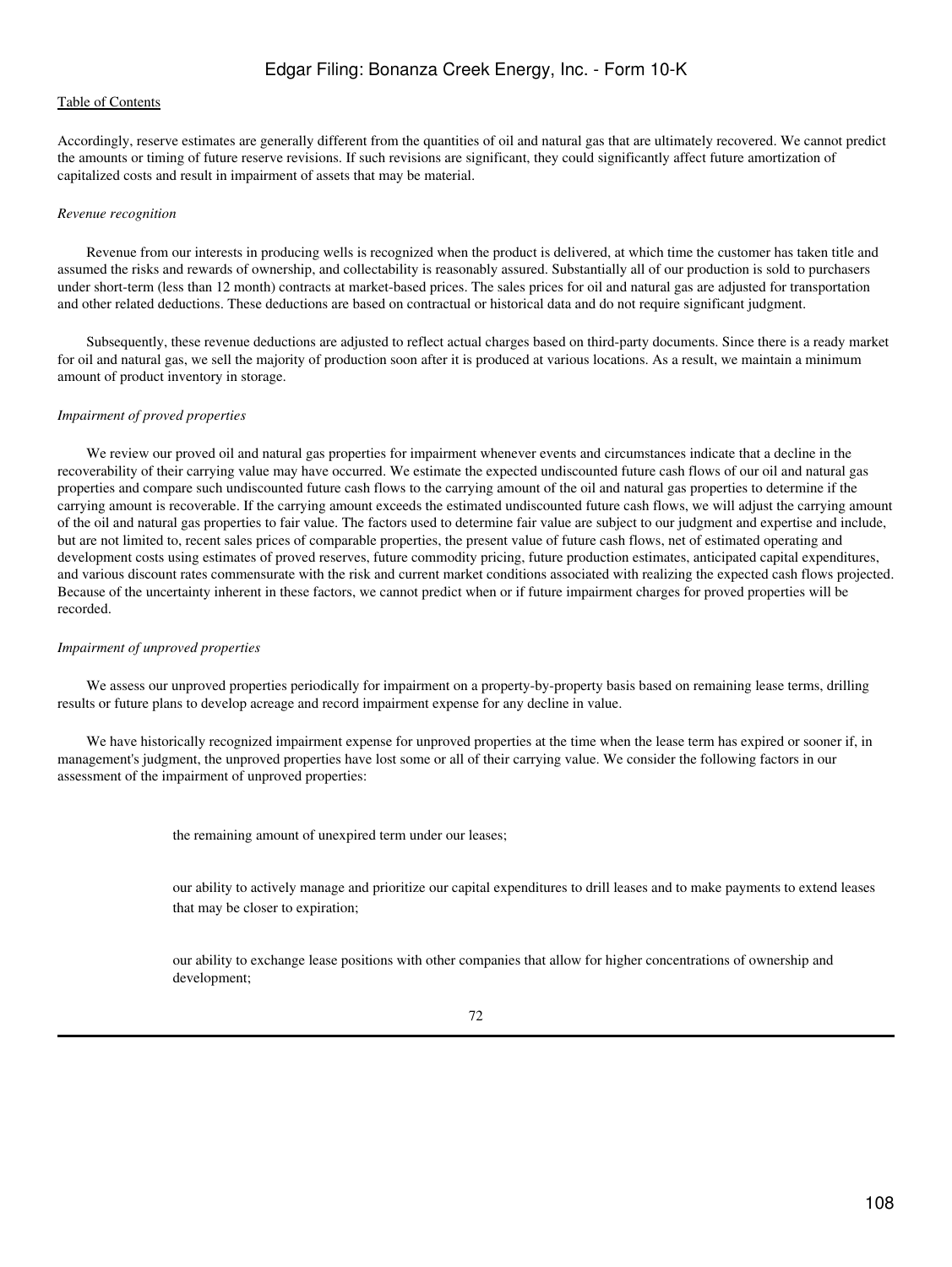our ability to convey partial mineral ownership to other companies in exchange for their drilling of leases; and

our evaluation of the continuing successful results from the application of completion technology in the Niobrara formation by us or by other operators in areas adjacent to or near our unproved properties.

The assessment of unproved properties to determine any possible impairment requires significant judgment.

### *Asset retirement obligations*

 We record the fair value of a liability for a legal obligation to retire an asset in the period in which the liability is incurred with the corresponding cost capitalized by increasing the carrying amount of the related long-lived asset. For oil and gas properties, this is the period in which the well is drilled or acquired. The asset retirement obligation ("ARO") for oil and gas properties represents the estimated amount we will incur to plug, abandon and remediate the properties at the end of their productive lives, in accordance with applicable state laws. The liability is accreted to its present value each period and the capitalized cost is depreciated on the unit-of-production method. The accretion expense is recorded as a component of depreciation, depletion and amortization in our consolidated statements of operations and comprehensive income.

 We determine the ARO by calculating the present value of estimated cash flows related to the liability. Estimating the future ARO requires management to make estimates and judgments regarding timing, existence of a liability, as well as what constitutes adequate restoration. Inherent in the fair value calculation are numerous assumptions and judgments including the ultimate costs, inflation factors, credit adjusted discount rates, timing of settlement and changes in the legal, regulatory, environmental and political environments. To the extent future revisions to these assumptions impact the fair value of the existing ARO liability, a corresponding adjustment is made to the related asset.

### *Derivatives*

 We record all derivative instruments on the balance sheet as either assets or liabilities measured at their estimated fair value. We have not designated any derivative instruments as hedges for accounting purposes and we do not enter into such instruments for speculative trading purposes. Derivative instruments are adjusted to fair value every accounting period. Derivative cash settlements and gains and losses from valuation changes in the remaining unsettled commodity derivative instruments are reported under derivative gain (loss) in our consolidated statements of operations and comprehensive income.

#### *Stock-based compensation*

 *Restricted Stock Awards.* We recognize compensation expense for all restricted stock awards made to employees and directors. Stock-based compensation expense is measured at the grant date based on the fair value of the award and is recognized as an expense on a straight-line basis over the requisite service period, which is generally the vesting period. The fair value of restricted stock grants is based on the value of our common stock on the date of grant. Assumptions regarding forfeiture rates are subject to change. Any such changes could result in different valuations and thus impact the amount of stock-based compensation expense recognized. Stock-based compensation expense recorded for restricted stock awards is included in general and administrative expenses on our consolidated statements of operations and comprehensive income.

 *Performance Stock Units.* We recognize compensation expense for all performance stock unit awards made to officers. Stock-based compensation expense is measured at the grant date based on the

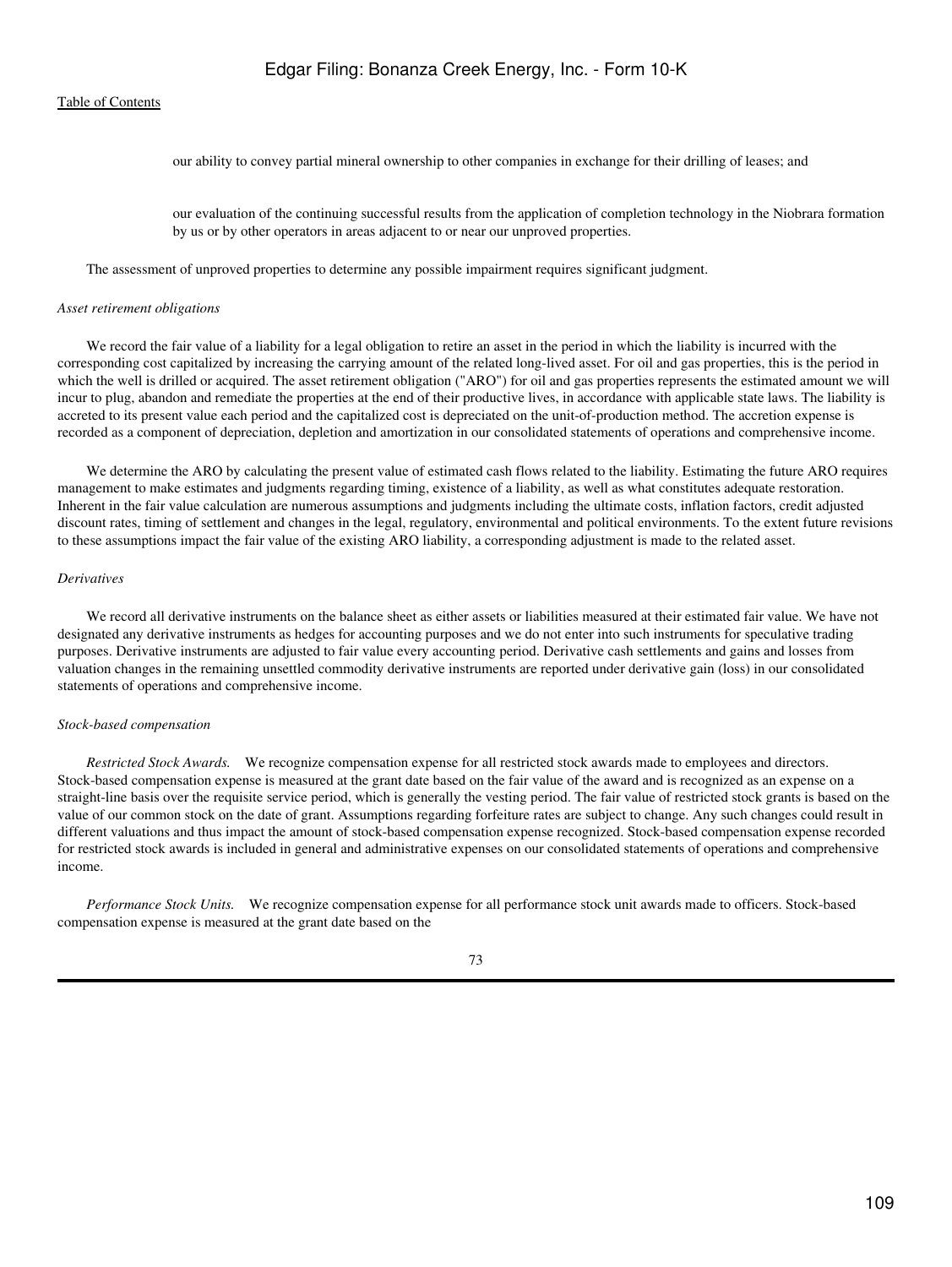fair value of the award and is recognized as expense on a straight-line basis over the requisite service period, which is generally the vesting period. The fair value of the performance stock unit is measured at the grant date with a stochastic process method using the Geometric Brownian Motion Model ("GBM Model"). Stock-based compensation expense recorded for performance stock units is included in general and administrative expenses on our consolidated statements of operations and comprehensive income.

### *Income taxes*

 Our provision for taxes includes both federal and state taxes. We record our federal income taxes in accordance with accounting for income taxes under GAAP which results in the recognition of deferred tax assets and liabilities for the expected future tax consequences of temporary differences between the book carrying amounts and the tax basis of assets and liabilities. Deferred tax assets and liabilities are measured using enacted tax rates expected to apply to taxable income in the years in which those temporary differences and carryforwards are expected to be recovered or settled. The effect on deferred tax assets and liabilities of a change in tax rates is recognized in income in the period that includes the enactment date. A valuation allowance would be established to reduce deferred tax assets if it is more likely than not that the related tax benefits will not be realized. We did not have a valuation allowance as of December 31, 2013.

 We apply significant judgment in evaluating our tax positions and estimating our provision for income taxes. During the ordinary course of business, there are many transactions and calculations for which the ultimate tax determination is uncertain. The actual outcome of these future tax consequences could differ significantly from our estimates, which could impact our financial position, results of operations and cash flows.

 We also account for uncertainty in income taxes recognized in the financial statements in accordance with GAAP by prescribing a recognition threshold and measurement attribute for a tax position taken or expected to be taken in a tax return. Authoritative guidance for accounting for uncertainty in income taxes requires that we recognize the financial statement benefit of a tax position only after determining that the relevant tax authority would more likely than not sustain the position following an audit. For tax positions meeting the more-likely-than-not threshold, the amount recognized in the financial statements is the largest benefit that has a greater than 50% likelihood of being realized upon ultimate settlement with the relevant tax authority. We did not have any uncertain tax positions as of the year ended December 31, 2013.

### *Recent accounting pronouncements*

In July 2013, the FASB issued *Update No. 2013-11 Income Taxes (Topic 740): Presentation of an Unrecognized Tax Benefit When a Net Operating Loss Carryforward, a Similar Tax Loss, or a Tax Credit Carryforward Exists (a consensus of the FASB Emerging Issues Task Force)*. The update provides clarification on the presentation of an unrecognized tax benefit when a net operating loss carryforward, a similar tax loss or a tax credit carryforward exists. The update is effective for public entities for fiscal years, and interim periods within those years, beginning after December 15, 2013. Early adoption is permitted. The Company has not yet evaluated the impact of the update on its financial statements.

### **Effects of Inflation and Pricing**

 Inflation in the United States has been relatively low in recent years and did not have a material impact on our results of operations for the periods ended December 31, 2013, 2012 and 2011. Although the impact of inflation has been insignificant in recent years, it is still a factor in the United States economy and we tend to experience inflationary pressure on the cost of oilfield services and equipment as increasing oil and gas prices increase drilling activity in our areas of operations. Material changes in

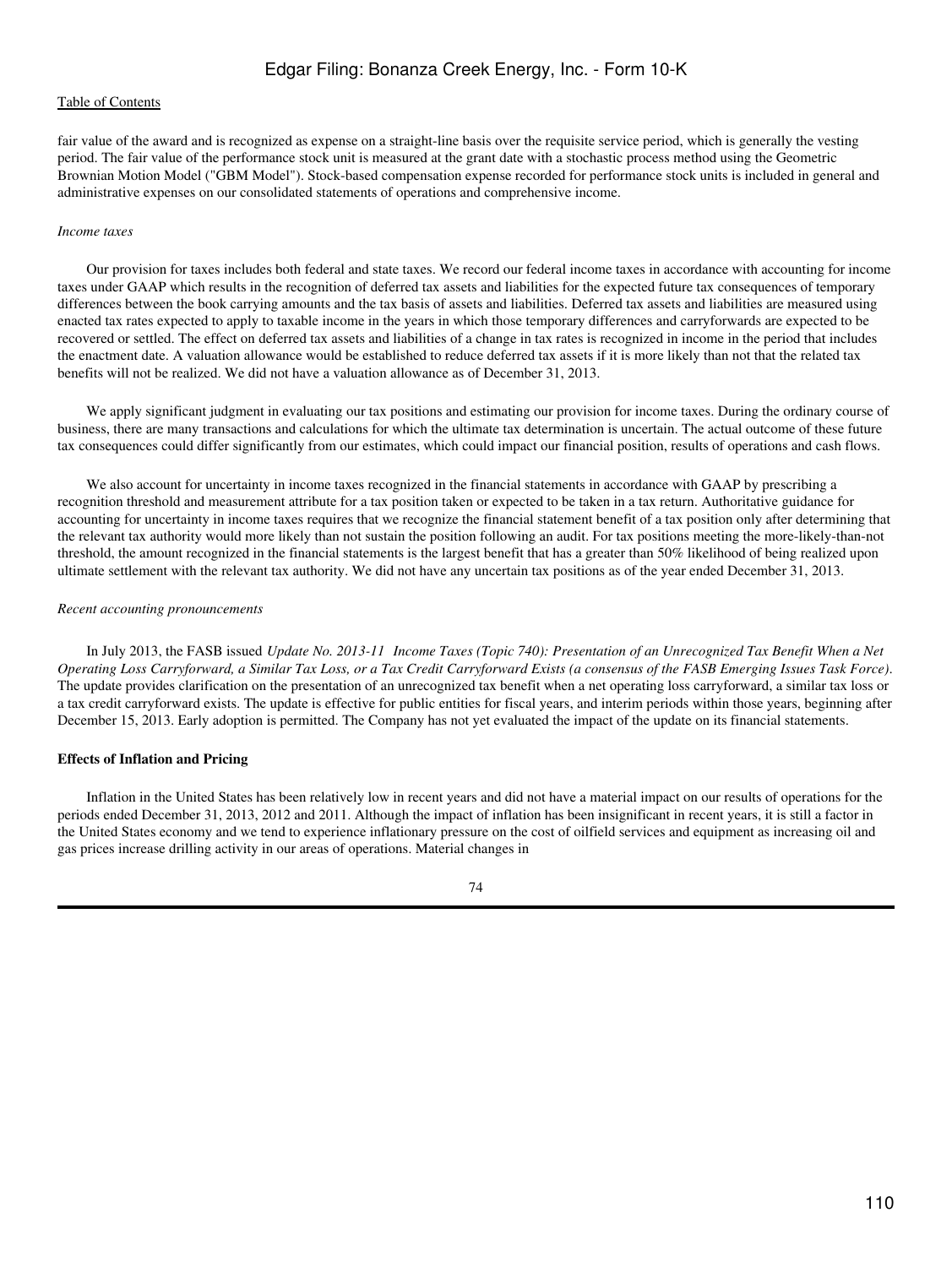prices also impact the current revenue stream, estimates of future reserves, borrowing base calculations, depletion expense, impairment assessments of oil and gas properties, and values of properties in purchase and sale transactions. Material changes in prices can impact the value of oil and gas companies and their ability to raise capital, borrow money and retain personnel. While we do not currently expect business costs to materially increase, higher prices for oil and natural gas could result in increases in the costs of materials, services and personnel.

#### **Off-balance sheet arrangements**

Currently, we do not have any off-balance sheet arrangements.

### **Item 7A.** *Quantitative and Qualitative Disclosures About Market Risks.*

### **Oil and Natural Gas Price Risk**

 Our financial condition, results of operations and capital resources are highly dependent upon the prevailing market prices of oil and natural gas. These commodity prices are subject to wide fluctuations and market uncertainties due to a variety of factors that are beyond our control. Factors influencing oil and natural gas prices include the level of global demand for oil, the global supply of oil and natural gas, the establishment of and compliance with production quotas by oil exporting countries, weather conditions which determine the demand for natural gas, the price and availability of alternative fuels and overall economic conditions. It is impossible to predict future oil and natural gas prices with any degree of certainty. Sustained weakness in oil and natural gas prices may adversely affect our financial condition and results of operations, and may also reduce the amount of oil and natural gas reserves that we can produce economically. Any reduction in our oil and natural gas reserves, including reductions due to price fluctuations, can have an adverse effect on our ability to obtain capital for our exploration and development activities. Similarly, any improvements in oil and natural gas prices can have a favorable impact on our financial condition, results of operations and capital resources. If oil and natural gas prices declined by 10% per Bbl and Mcf, then our PV-10 as of December 31, 2013 would have been lower by approximately 20% or \$242.6 million. A 10% decrease in pricing for our proved undeveloped reserves would result in a reduction of 223 MBoe, a 0.6% change.

### *Commodity Derivative Contracts*

 Our primary commodity risk management objective is to reduce volatility in our cash flows. We enter into derivative contracts for oil and natural gas using NYMEX futures or over-the-counter derivative financial instruments with only well-capitalized counterparties which have been approved by our board of directors.

 The use of financial instruments may expose us to the risk of financial loss in certain circumstances, including instances when (1) sales volumes are less than expected requiring market purchases to meet commitments, or (2) our counterparties fail to purchase the contracted quantities of natural gas or otherwise fail to perform. To the extent that we engage in derivative contracts, we may be prevented from realizing the benefits of favorable price changes in the physical market. However, we are similarly insulated against decreases in such prices.

 Presently, all of our derivative arrangements are concentrated with five counterparties, all of which are lenders under our credit facility. If these counterparties fail to perform their obligations, we may suffer financial loss or be prevented from realizing the benefits of favorable price changes in the physical market.

 The result of oil market prices exceeding our swap prices or collar ceilings requires us to make payment for the settlement of our derivatives, if owed by us, generally up to 15 business days before we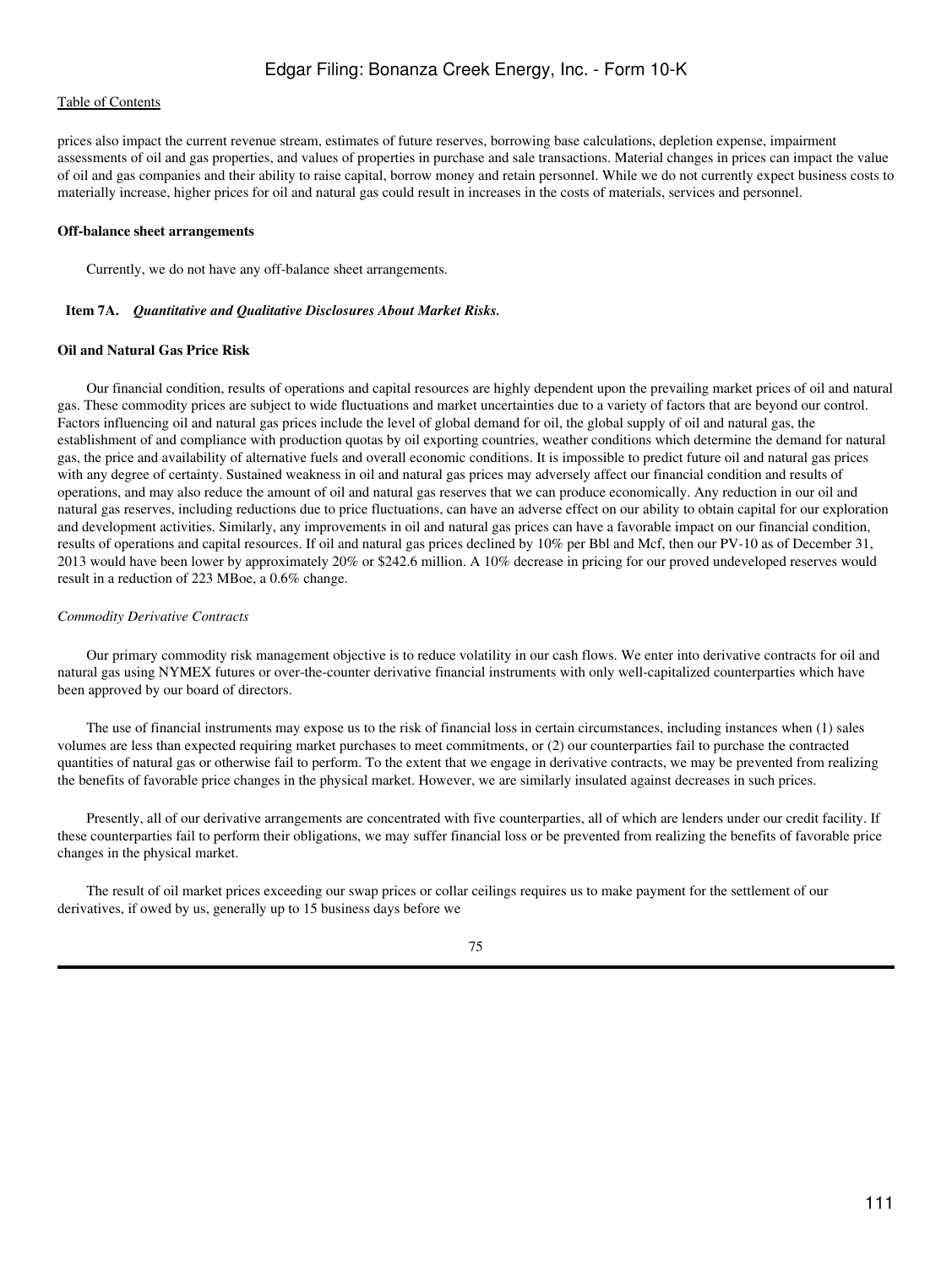receive market price cash payments from our customers. This could have a material adverse effect on our cash flows for the period between derivative settlement and payment for revenues earned.

 Please refer to the *Derivative Activities* section of Item 1, Part 1 of this Annual Report on Form 10-K for summary derivative activity tables.

 For the oil and natural gas derivatives outstanding at December 31, 2013, a hypothetical upward or downward shift of 10% per Bbl or MMBtu in the NYMEX forward curve as of December 31, 2013 would change our derivative gain (loss) by \$42.7 million and \$(34.1) million, respectively.

#### *Interest Rates*

 At December 31, 2013 and through the filing date of this report, we had no outstanding borrowings under our credit facility, which is subject to floating market rates of interest. Borrowings under our credit facility bear interest at a fluctuating rate that is tied to an adjusted base rate or LIBOR, at our option. Any increases in these interest rates can have an adverse impact on our results of operations and cash flow. As of December 31, 2013 and through the filing date of this report, a 100 basis point change in interest rates would not change our annualized interest expense.

#### *Counterparty and Customer Credit Risk*

 In connection with our derivatives activity, we have exposure to financial institutions in the form of derivative transactions. Five lenders under our credit facility are currently counterparties on our derivative instruments currently in place and have investment grade credit ratings. We expect that any future derivative transactions we enter into will be with these or other lenders under our credit facility that will carry an investment grade credit rating.

We are also subject to credit risk due to concentration of our oil and natural gas receivables with certain significant customers. Please refer to the section titled *Principal Customers* under Item 1, Part I of this Annual Report on Form 10-K for further details about our significant customers. The inability or failure of our significant customers to meet their obligations to us or their insolvency or liquidation may adversely affect our financial results. We review the credit rating, payment history and financial resources of our customers, but we do not require our customers to post collateral.

### *Marketability of Our Production*

 The marketability of our production from the Mid-Continent and Rocky Mountain regions depends in part upon the availability, proximity and capacity of third-party refineries, access to regional trucking, pipeline and rail infrastructure, natural gas gathering systems and processing facilities. We deliver crude oil and natural gas produced from these areas through trucking services, pipelines and rail facilities that we do not own. The lack of availability or capacity on these systems and facilities could reduce the price offered for our production or result in the shut-in of producing wells or the delay or discontinuance of development plans for properties.

 A portion of our production may also be interrupted, or shut in, from time to time for numerous other reasons, including as a result of accidents, field labor issues or strikes, or we might voluntarily curtail production in response to market conditions. If a substantial amount of our production is interrupted at the same time, it could adversely affect our cash flow.

 Currently, there are no natural gas pipeline systems that service wells in the North Park Basin, which is prospective for the Niobrara shale. In addition, we are not aware of any plans to construct a facility necessary to process natural gas produced from this basin. If neither we nor a third party constructs the required pipeline system and processing facility, we may not be able to fully test or develop our resources in the North Park Basin.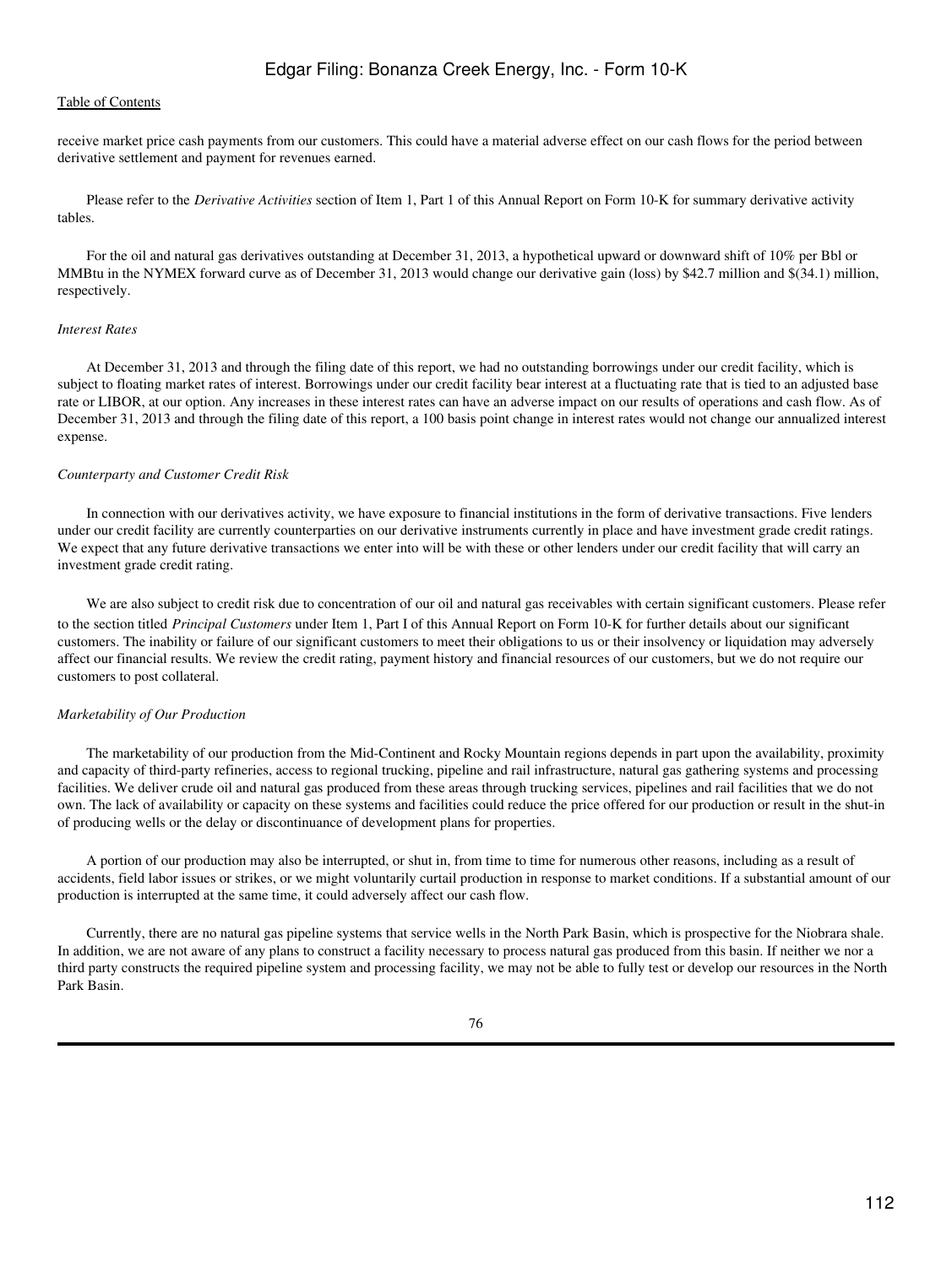# **Item 8.** *Financial Statements and Supplementary Data.*

# **Index to Financial Statements**

| Report of Independent Registered Public Accounting Firm                                                              | 78 |
|----------------------------------------------------------------------------------------------------------------------|----|
| Consolidated Balance Sheets at December 31, 2013 and December 31, 2012                                               | 79 |
| Consolidated Statements of Operations and Comprehensive Income for the Years Ended December 31, 2013, 2012, and 2011 | 80 |
| Consolidated Statement of Stockholders' Equity for the Years Ended December 31, 2013, 2012, and 2011                 | 81 |
| Consolidated Statement of Cash Flows for the Years Ended December 31, 2013, 2012, and 2011                           | 82 |
| Notes to the Consolidated Financial Statements                                                                       | 83 |
| 77                                                                                                                   |    |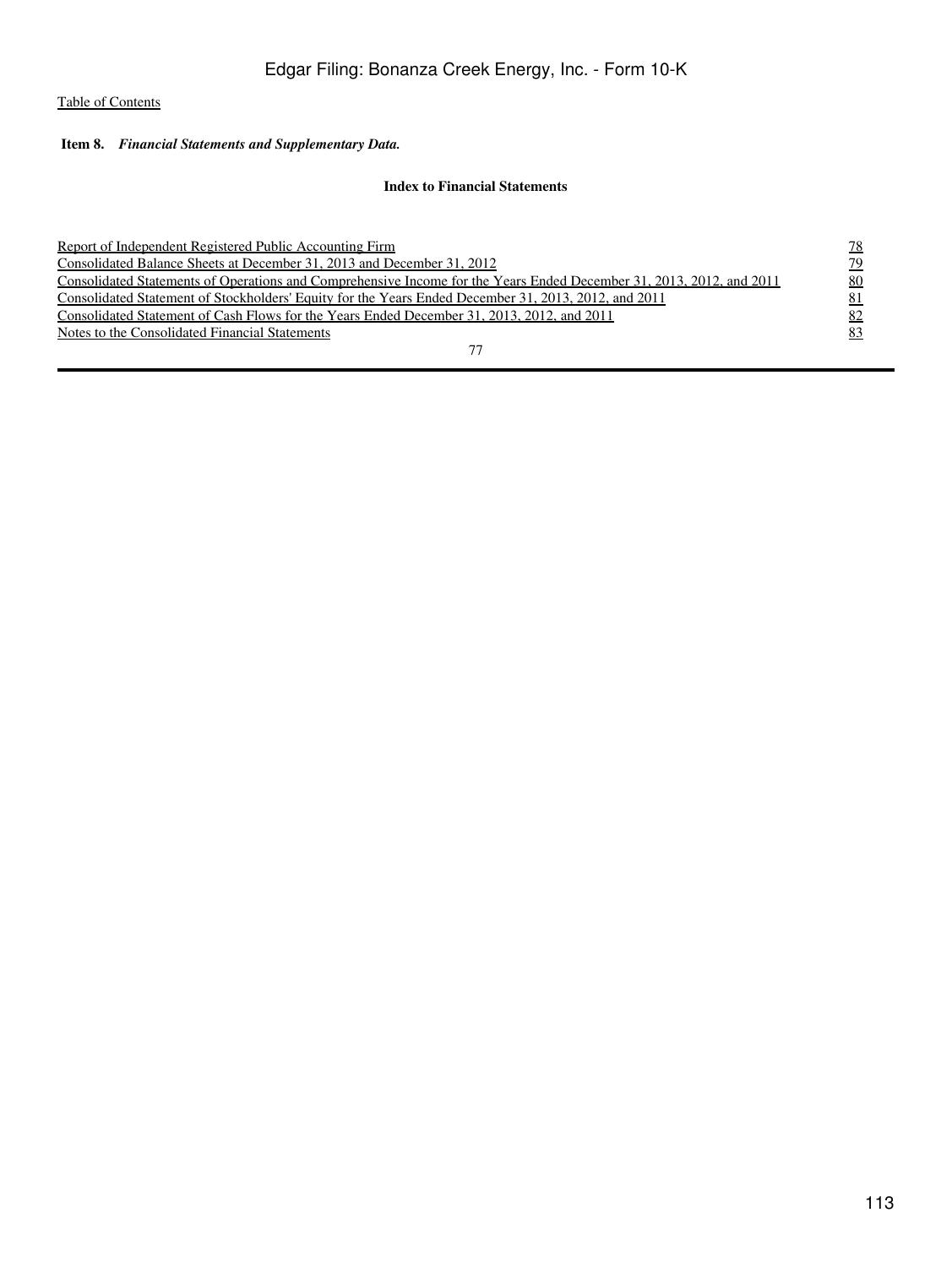### **REPORT OF INDEPENDENT REGISTERED PUBLIC ACCOUNTING FIRM**

<span id="page-113-0"></span>To the Board of Directors and Stockholders Bonanza Creek Energy, Inc.

 We have audited the accompanying consolidated balance sheets of Bonanza Creek Energy, Inc. and subsidiaries as of December 31, 2013 and 2012, and the related consolidated statements of operations and comprehensive income, stockholders' equity, and cash flows for each of the three years in the period ended December 31, 2013. These financial statements are the responsibility of the Company's management. Our responsibility is to express an opinion on these financial statements based on our audits.

 We conducted our audits in accordance with the standards of the Public Company Accounting Oversight Board (United States). Those standards require that we plan and perform the audit to obtain reasonable assurance about whether the financial statements are free of material misstatement. An audit includes examining, on a test basis, evidence supporting the amounts and disclosures in the financial statements. An audit also includes assessing the accounting principles used and significant estimates made by management, as well as evaluating the overall financial statement presentation. We believe that our audits provide a reasonable basis for our opinion.

 In our opinion, the consolidated financial statements referred to above present fairly, in all material respects, the financial position of Bonanza Creek Energy, Inc. and subsidiaries as of December 31, 2013 and 2012, and the results of their operations and their cash flows for each of the three years in the period ended December 31, 2013, in conformity with U.S. generally accepted accounting principles.

 We have also audited, in accordance with the standards of the Public Company Accounting Oversight Board (United States), Bonanza Creek Energy, Inc.'s and subsidiaries' internal control over financial reporting as of December 31, 2013, based on criteria established in *Internal Control Integrated Framework* issued by the Committee of Sponsoring Organizations of the Treadway Commission in 1992, and our report dated February 28, 2014 expressed an unqualified opinion on the effectiveness of Bonanza Creek Energy, Inc.'s internal control over financial reporting.

/s/ Hein & Associates LLP

Denver, Colorado February 28, 2014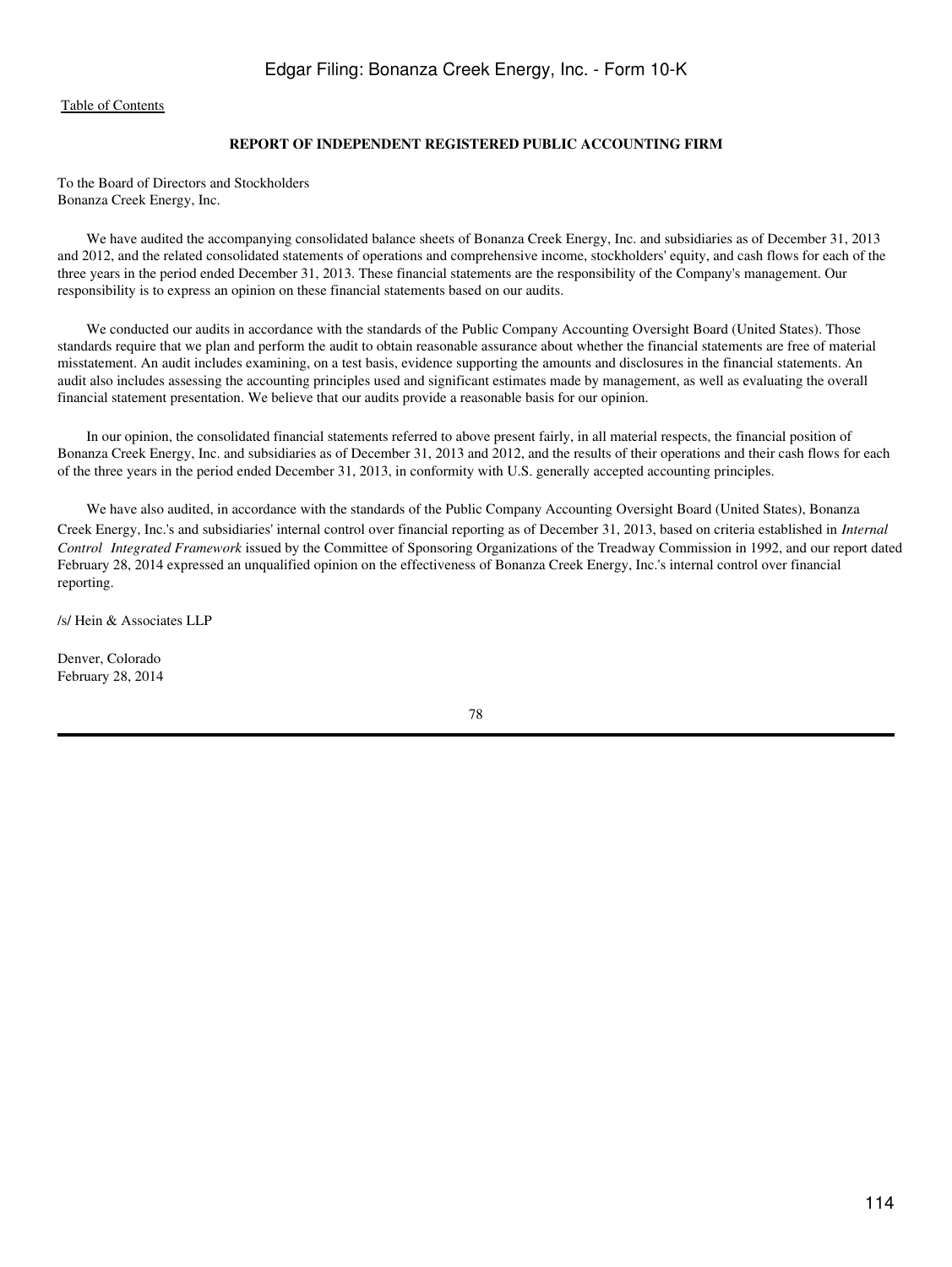# **BONANZA CREEK ENERGY, INC. AND SUBSIDIARIES**

# **CONSOLIDATED BALANCE SHEETS**

<span id="page-114-0"></span>

|                                                                                                                                                               | As of December 31, |              |                 |
|---------------------------------------------------------------------------------------------------------------------------------------------------------------|--------------------|--------------|-----------------|
|                                                                                                                                                               | 2013               |              | 2012            |
| <b>ASSETS</b>                                                                                                                                                 |                    |              |                 |
| Current assets:                                                                                                                                               |                    |              |                 |
| Cash and cash equivalents                                                                                                                                     | \$<br>180,581,580  | $\mathbb{S}$ | 4,267,667       |
| Accounts receivable:                                                                                                                                          |                    |              |                 |
| Oil and gas sales                                                                                                                                             | 57,484,768         |              | 38,600,436      |
| Joint interest and other                                                                                                                                      | 12,915,777         |              | 5,484,620       |
| Prepaid expenses and other                                                                                                                                    | 1,637,925          |              | 3,031,815       |
| Inventory of oilfield equipment                                                                                                                               | 10,696,524         |              | 1,740,934       |
| Derivative asset                                                                                                                                              | 857,863            |              | 2,178,064       |
| Total current assets                                                                                                                                          | 264, 174, 437      |              | 55,303,536      |
| Property and equipment (successful efforts method), at cost                                                                                                   |                    |              |                 |
| Proved properties                                                                                                                                             | 1,257,288,465      |              | 811,000,239     |
| Less: accumulated depreciation, depletion and amortization                                                                                                    | (224, 848, 470)    |              | (89,669,725)    |
| Total proved properties, net                                                                                                                                  | 1,032,439,995      |              | 721,330,514     |
| Unproved properties                                                                                                                                           | 45,081,638         |              | 72,928,364      |
| Wells in progress                                                                                                                                             | 110,847,961        |              | 75,031,806      |
| Natural gas plant, net of accumulated depreciation of \$5,902,796 in 2013 and \$3,403,817 in 2012                                                             | 71,473,693         |              | 69,683,786      |
| Other property and equipment, net of accumulated depreciation of \$2,822,245 in 2013 and \$890,093 in<br>2012                                                 | 7,405,862          |              | 4,199,702       |
| Oil and gas properties held for sale, net of accumulated depreciation, depletion, and amortization of<br>\$1,462,563 in 2013 and \$1,178,751 in 2012 (note 3) | 360,265            |              | 582,388         |
| Total property and equipment, net                                                                                                                             | 1,267,609,414      |              | 943,756,560     |
| Long-term derivative asset                                                                                                                                    | 292,691            |              |                 |
| Other noncurrent assets                                                                                                                                       | 13,858,579         |              | 3,429,711       |
|                                                                                                                                                               |                    |              |                 |
| <b>Total assets</b>                                                                                                                                           | \$1,545,935,121    |              | \$1,002,489,807 |

# **LIABILITIES AND STOCKHOLDERS' EQUITY**

| LIADILITIES ARD STOCKHOLDERS EQUITT            |             |            |
|------------------------------------------------|-------------|------------|
| Current liabilities:                           |             |            |
| Accounts payable and accrued expenses (note 5) | 121.664.750 | 72,850,272 |
| Oil and gas revenue distribution payable       | 36,240,879  | 12.552.655 |
| Contractual obligation for land acquisition    | 11.999.877  | 11.999.877 |
| Derivative liability                           | 5,320,030   | 5,200,202  |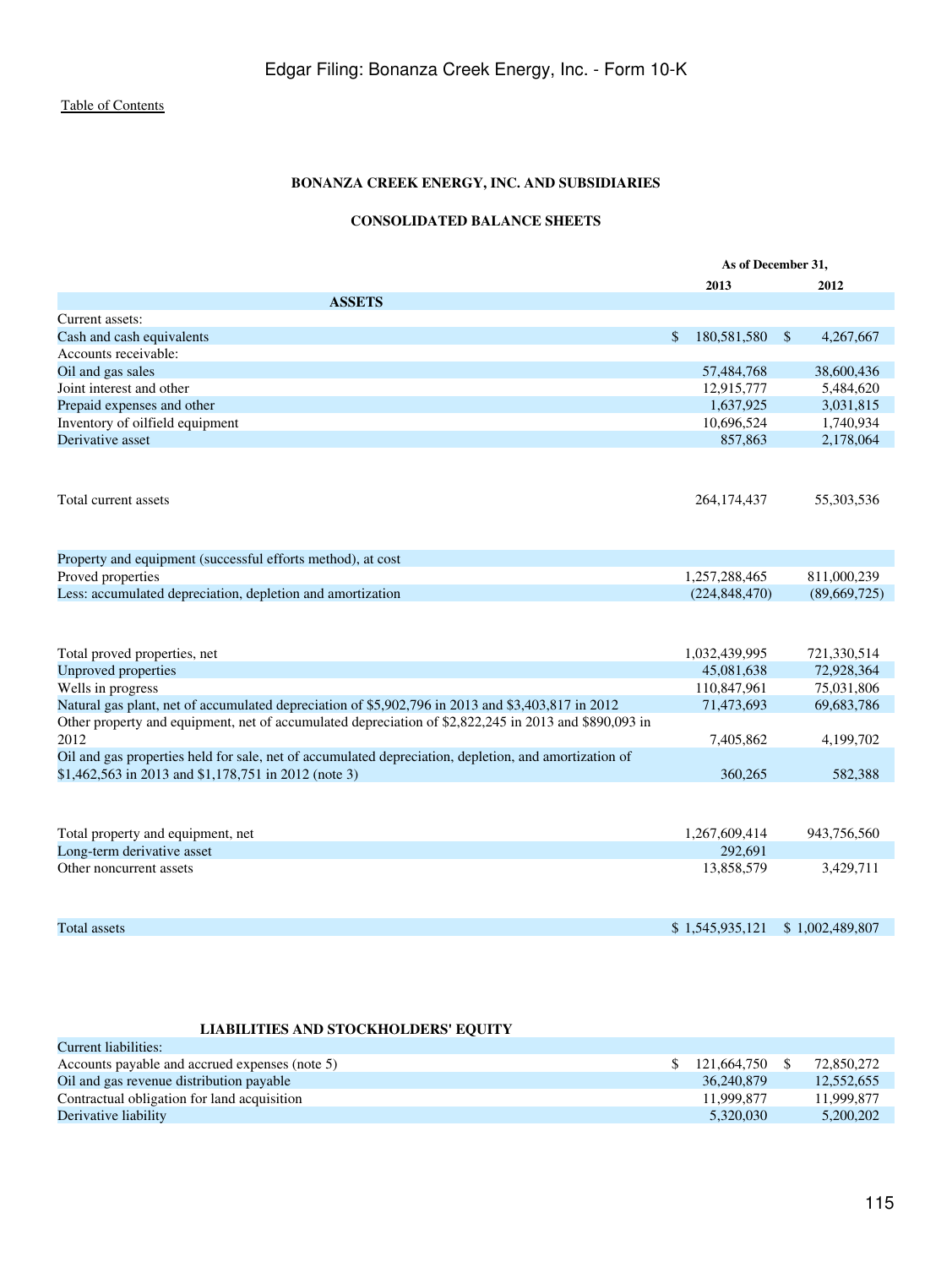# Edgar Filing: Bonanza Creek Energy, Inc. - Form 10-K

| Total current liabilities                                                                           | 175,225,536     | 102,603,006     |
|-----------------------------------------------------------------------------------------------------|-----------------|-----------------|
| Long-term liabilities:                                                                              |                 |                 |
| Long-term debt                                                                                      | 508,846,591     | 158,000,000     |
| Contractual obligation for land acquisition                                                         | 22,033,057      | 33,271,631      |
| Ad valorem taxes                                                                                    | 18,867,710      | 11,179,370      |
| Derivative liability                                                                                | 1,202,971       | 1,208,106       |
| Deferred income taxes, net                                                                          | 152,680,892     | 110,376,606     |
| Asset retirement obligations                                                                        | 11,050,032      | 7,333,584       |
| <b>Total liabilities</b>                                                                            | 889,906,789     | 423,972,303     |
| Commitments and contingencies (note 7)                                                              |                 |                 |
| Stockholders' equity:                                                                               |                 |                 |
| Preferred stock, \$.001 par value, 25,000,000 shares authorized, none outstanding                   |                 |                 |
| Common stock, \$.001 par value, 225,000,000 shares authorized, 40,285,919 and 40,115,536 issued and |                 |                 |
| outstanding in 2013 and 2012, respectively                                                          | 40.286          | 40.116          |
| Additional paid-in capital                                                                          | 527, 752, 211   | 519,425,356     |
| Retained earnings                                                                                   | 128, 235, 835   | 59,052,032      |
|                                                                                                     |                 |                 |
| Total stockholders' equity                                                                          | 656,028,332     | 578,517,504     |
|                                                                                                     |                 |                 |
| Total liabilities and stockholders' equity                                                          | \$1,545,935,121 | \$1,002,489,807 |

The accompanying notes are an integral part of these consolidated financial statements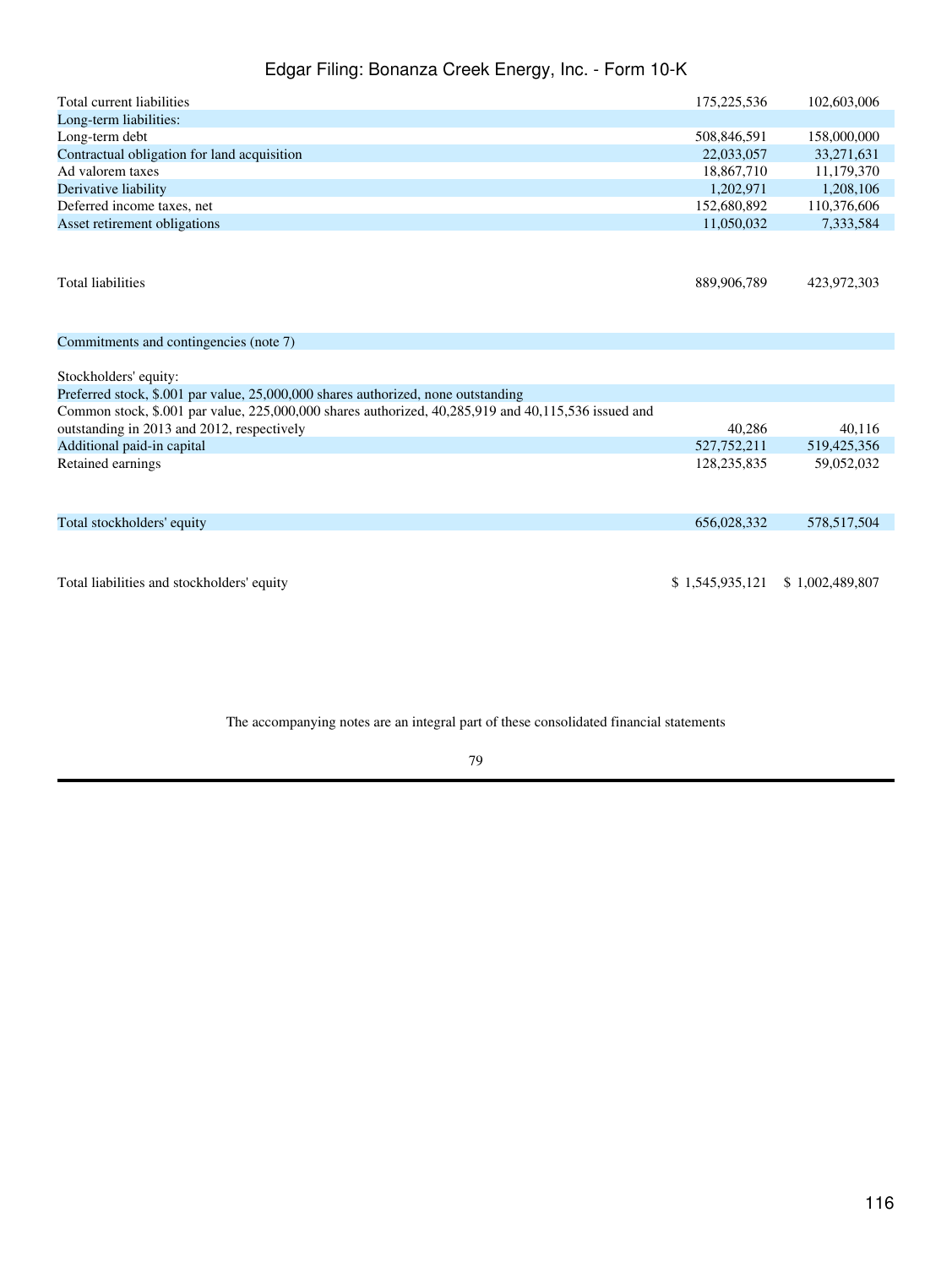# **CONSOLIDATED STATEMENTS OF OPERATIONS AND COMPREHENSIVE INCOME**

<span id="page-116-0"></span>

|                                                                                   | For the Years Ended December 31, |                |    |                |    |              |
|-----------------------------------------------------------------------------------|----------------------------------|----------------|----|----------------|----|--------------|
|                                                                                   |                                  | 2013           |    | 2012           |    | 2011         |
| Operating net revenues:                                                           |                                  |                |    |                |    |              |
| Oil and gas sales                                                                 |                                  | \$421,860,102  |    | \$231,205,241  | \$ | 105,723,993  |
| Operating expenses:                                                               |                                  |                |    |                |    |              |
| Lease operating expense                                                           |                                  | 47,770,702     |    | 30,695,192     |    | 18,252,963   |
| Severance and ad valorem taxes                                                    |                                  | 27, 202, 553   |    | 13,673,814     |    | 5,918,566    |
| Exploration                                                                       |                                  | 4,212,915      |    | 10,714,918     |    | 876,971      |
| Depreciation, depletion and amortization                                          |                                  | 140,175,796    |    | 66,201,942     |    | 28,014,077   |
| Impairment of oil and gas properties                                              |                                  |                |    | 611,355        |    | 623,039      |
| General and administrative (including \$12,638,149, \$4,482,611, and \$4,436,794, |                                  |                |    |                |    |              |
| respectively, of stock compensation)                                              |                                  | 55,503,282     |    | 31,404,970     |    | 17,612,943   |
|                                                                                   |                                  |                |    |                |    |              |
| Total operating expenses                                                          |                                  | 274,865,248    |    | 153,302,191    |    | 71,298,559   |
| Income from operations                                                            |                                  | 146,994,854    |    | 77,903,050     |    | 34,425,434   |
| Other income (expense):                                                           |                                  |                |    |                |    |              |
| Derivative gain (loss)                                                            |                                  | (12, 472, 052) |    | 924,305        |    | (2,798,743)  |
| Interest expense                                                                  |                                  | (21, 972, 436) |    | (4, 132, 955)  |    | (4,017,230)  |
| Other loss                                                                        |                                  | (42,083)       |    | (132, 526)     |    | (110, 276)   |
| Total other income (expense)                                                      |                                  | (34, 486, 571) |    | (3,341,176)    |    | (6,926,249)  |
| Income from continuing operations before taxes                                    |                                  | 112,508,283    |    | 74,561,874     |    | 27,499,185   |
| Current income taxes                                                              |                                  | (247, 936)     |    | (531,773)      |    |              |
| Deferred income tax expense                                                       |                                  | (42, 678, 544) |    | (29, 459, 500) |    | (12,890,328) |
| Income from continuing operations                                                 |                                  | 69,581,803     |    | 44,570,601     |    | 14,608,857   |
| Discontinued operations (Note 3)                                                  |                                  |                |    |                |    |              |
| Loss from operations associated with oil and gas properties held for sale         |                                  | (644, 430)     |    | (926, 671)     |    | (3,609,764)  |
| Gain on sale of oil and gas properties                                            |                                  |                |    | 4,192,120      |    |              |
| Income tax (expense) benefit                                                      |                                  | 246,430        |    | (1,313,473)    |    | 1,692,088    |
| Income (loss) from discontinued operations                                        |                                  | (398,000)      |    | 1,951,976      |    | (1,917,676)  |
|                                                                                   |                                  |                |    |                |    |              |
| Net income                                                                        | \$                               | 69,183,803     | \$ | 46,522,577     | \$ | 12,691,181   |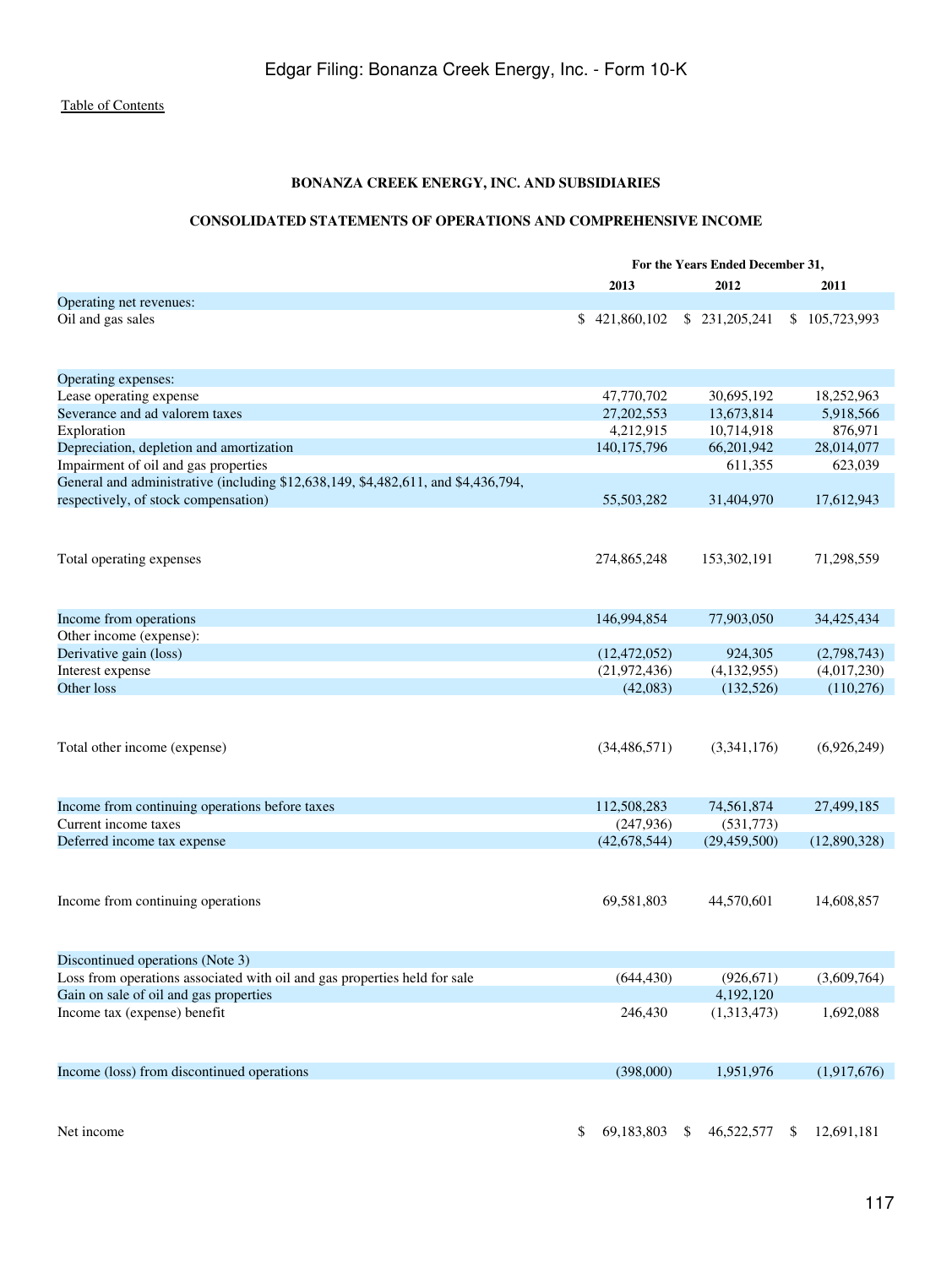| Comprehensive income |  | $$69,183,803 \quad $46,522,577 \quad $12,691,181$ |  |
|----------------------|--|---------------------------------------------------|--|

| Basic and diluted income (loss) per share: (1)     |                   |                 |      |            |
|----------------------------------------------------|-------------------|-----------------|------|------------|
| Basic net income (loss) per common share:          |                   |                 |      |            |
| From continuing operations                         | 1.73              | 1.12            |      | 0.49       |
| From discontinued operations                       | \$<br>$(0.01)$ \$ | 0.05            | - \$ | (0.06)     |
| From net income                                    | l.72              | 1.17            |      | 0.43       |
| Basic weighted-average common shares outstanding   | 39, 337, 121      | 39,051,739      |      | 29,323,999 |
| Diluted net income (loss) per common share:        |                   |                 |      |            |
| From continuing operations                         | $1.72 \quad$ \$   | $1.12 \quad$ \$ |      | 0.49       |
| From discontinued operations                       | $(0.01)$ \$       | 0.05            | - \$ | (0.06)     |
| From net income                                    | 1.71              | 1.17            |      | 0.43       |
| Diluted weighted-average common shares outstanding | 39.403.599        | 39,051,739      |      | 29,323,999 |

(1)

The Company follows the two-class method when computing the basic and diluted income (loss) per share, which allocates earnings between common shareholders and participating securities. Please refer to *Note 13 Earnings per Share*, for a detailed calculation.

The accompanying notes are an integral part of these consolidated financial statements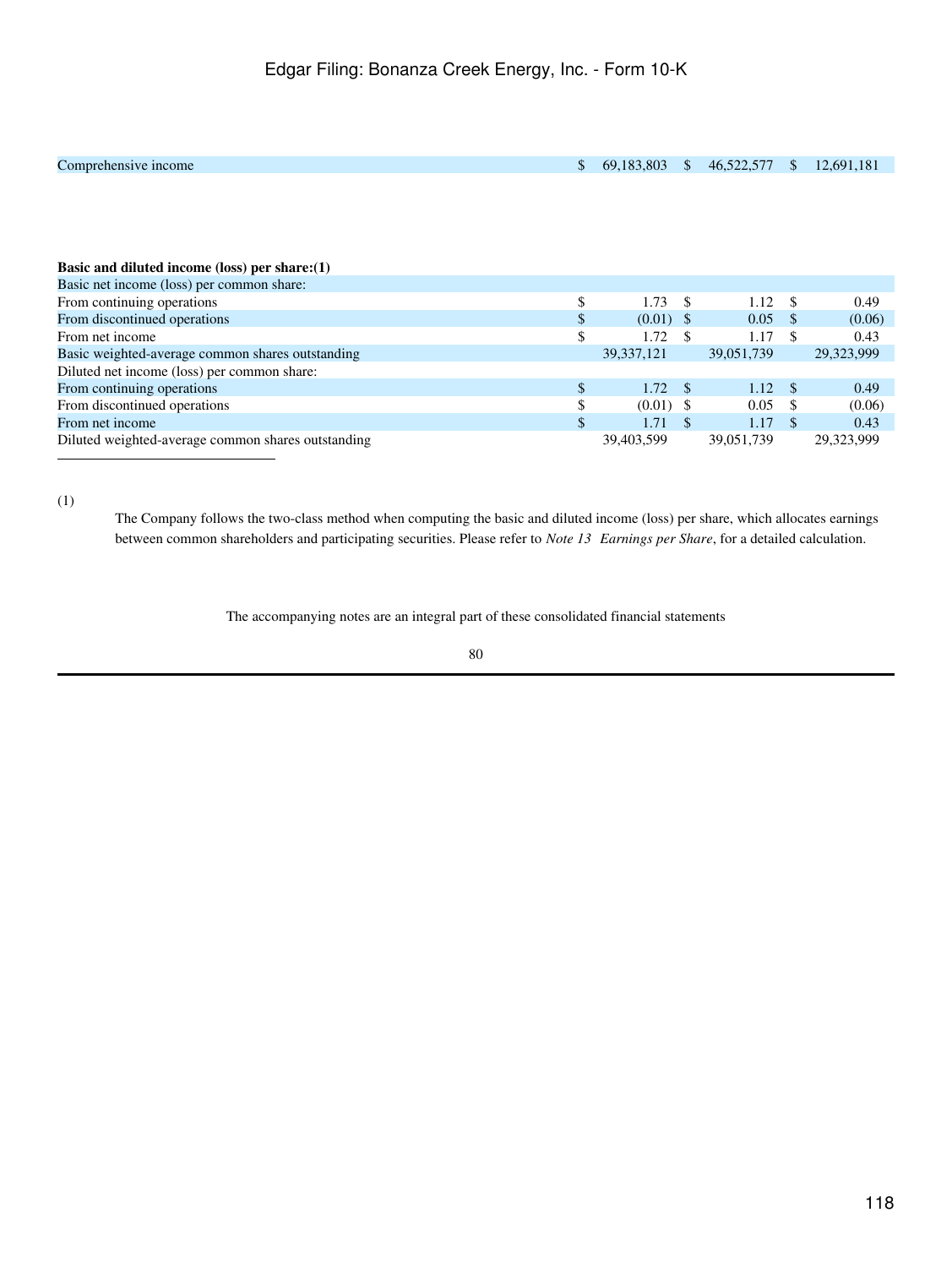# **BONANZA CREEK ENERGY, INC. AND SUBSIDIARIES**

# **CONSOLIDATED STATEMENTS OF STOCKHOLDERS' EQUITY**

<span id="page-118-0"></span>

|                                                     | <b>Common Stock</b>     |        |               | <b>Additional</b><br><b>Class B</b><br>Paid-In<br>Accumulated |                                           |                            |
|-----------------------------------------------------|-------------------------|--------|---------------|---------------------------------------------------------------|-------------------------------------------|----------------------------|
|                                                     | <b>Shares</b>           | Amount | <b>Shares</b> | Capital                                                       | <b>Deficit</b>                            | <b>Total</b>               |
| Balances, January 1, 2011                           | 29, 122, 521 \$ 29, 123 |        |               | 7,500 \$ 356,513,012 \$                                       |                                           | $(161,726)$ \$ 356,380,409 |
|                                                     |                         |        |               |                                                               |                                           |                            |
| Issuance of common stock to directors for services  |                         |        |               | 167,500                                                       |                                           | 167,500                    |
| Issuance of Class B common stock                    |                         |        | 4,600         |                                                               |                                           |                            |
| Forfeiture of Class B common stock                  |                         |        | (2,100)       |                                                               |                                           |                            |
| Sale of common stock, net of underwriting discounts |                         |        |               |                                                               |                                           |                            |
| and offering costs of \$14,121,680                  | 10,000,000              | 10,000 |               | 155,868,320                                                   |                                           | 155,878,320                |
| Exchange of Class B common stock for issuance of    |                         |        |               |                                                               |                                           |                            |
| restricted common stock to officers and employees   | 437,787                 | 438    | (10,000)      |                                                               |                                           | 438                        |
| Restricted stock used for tax withholdings          | (82, 724)               | (83)   |               | (1,405,105)                                                   |                                           | (1,405,188)                |
| Stock-based compensation                            |                         |        |               | 4,268,856                                                     |                                           | 4,268,856                  |
| Net Income                                          |                         |        |               |                                                               | 12,691,181                                | 12,691,181                 |
| Balances, December 31, 2011                         | 39,477,584 \$ 39,478    |        |               | $$515,412,583$ \;                                             |                                           | 12,529,455 \$ 527,981,516  |
| Restricted common stock issued                      | 736,780                 | 736    |               |                                                               |                                           | 736                        |
| Restricted common stock forfeited                   | (80, 338)               | (80)   |               |                                                               |                                           | (80)                       |
| Restricted stock used for tax withholdings          | (18, 490)               | (18)   |               | (466, 886)                                                    |                                           | (466,904)                  |
| Offering costs related to sale of common stock      |                         |        |               | (2,952)                                                       |                                           | (2,952)                    |
| Stock-based compensation                            |                         |        |               | 4,482,611                                                     |                                           | 4,482,611                  |
| Net Income                                          |                         |        |               |                                                               | 46,522,577                                | 46,522,577                 |
| Balances, December 31, 2012                         | 40,115,536 \$40,116     |        |               | $$519,425,356$ \\$                                            |                                           | 59,052,032 \$ 578,517,504  |
| Restricted common stock issued, net of excess       |                         |        |               |                                                               |                                           |                            |
| income tax benefit                                  | 310,439                 | 310    |               | 127,830                                                       |                                           | 128,140                    |
|                                                     |                         |        |               |                                                               |                                           |                            |
| Restricted common stock forfeited                   | (31, 817)<br>(108, 239) | (32)   |               | (4, 439, 124)                                                 |                                           | (32)<br>(4,439,232)        |
| Restricted stock used for tax withholdings          |                         | (108)  |               |                                                               |                                           | 12,638,149                 |
| Stock-based compensation<br>Net Income              |                         |        |               | 12,638,149                                                    | 69,183,803                                |                            |
|                                                     |                         |        |               |                                                               |                                           | 69,183,803                 |
| Balances, December 31, 2013                         | 40,285,919 \$40,286     |        |               |                                                               | \$527,752,211 \$128,235,835 \$656,028,332 |                            |
|                                                     |                         |        |               |                                                               |                                           |                            |

The accompanying notes are an integral part of these consolidated financial statements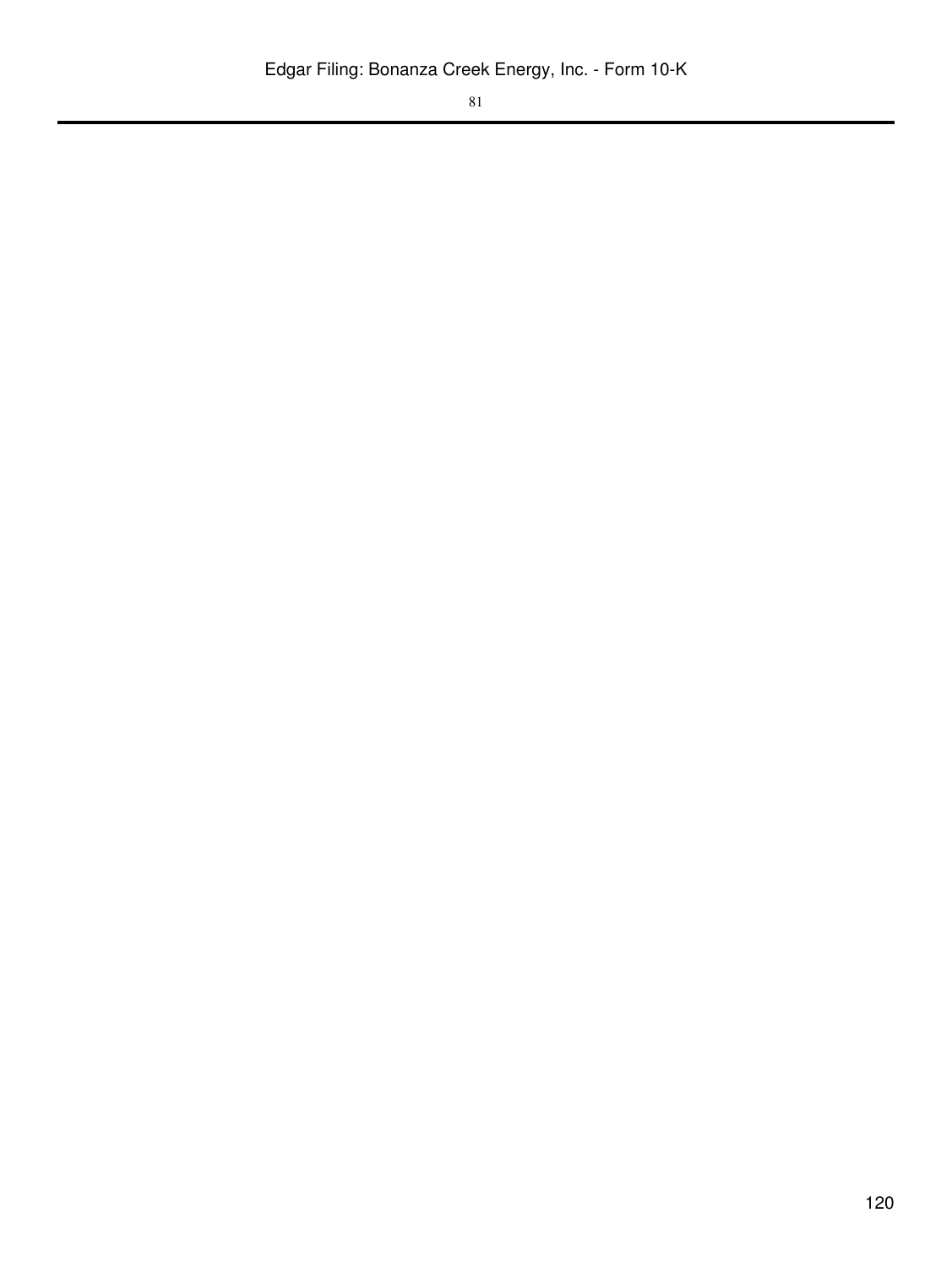# **BONANZA CREEK ENERGY, INC. AND SUBSIDIARIES**

# **CONSOLIDATED STATEMENTS OF CASH FLOWS**

<span id="page-120-0"></span>

|                                                                                  | For the Years Ended December 31, |                  |                  |  |  |  |
|----------------------------------------------------------------------------------|----------------------------------|------------------|------------------|--|--|--|
|                                                                                  | 2013                             | 2012             | 2011             |  |  |  |
| Cash flows from operating activities:                                            |                                  |                  |                  |  |  |  |
| Net income (loss)                                                                | \$<br>69,183,803                 | \$<br>46,522,577 | \$<br>12,691,181 |  |  |  |
| Adjustments to reconcile net income to net cash provided by operating activities |                                  |                  |                  |  |  |  |
| Depreciation, depletion and amortization                                         | 140,546,444                      | 68,444,803       | 31,507,596       |  |  |  |
| Deferred income taxes                                                            | 42, 432, 114                     | 30,772,973       | 11,198,240       |  |  |  |
| Impairment of oil and gas properties                                             |                                  | 2,259,545        | 4,067,023        |  |  |  |
| Stock-based compensation                                                         | 12,638,149                       | 4,482,611        | 4,436,794        |  |  |  |
| Abandoned lease and dry hole expense                                             | 1,709,106                        | 8,378,612        |                  |  |  |  |
| Amortization of deferred financing costs and debt premium                        | 1,505,175                        | 700,162          | 1,004,225        |  |  |  |
| Accretion of contractual obligation for land acquisition                         | 761,304                          | 317,209          |                  |  |  |  |
| Gain on sale of oil and gas properties                                           |                                  | (4,192,120)      |                  |  |  |  |
| Derivative (gain) loss                                                           | 12,472,052                       | (924, 305)       | 2,798,743        |  |  |  |
| Other                                                                            | (7, 115)                         | 167,851          | (40,368)         |  |  |  |
| Changes in current assets and liabilities:                                       |                                  |                  |                  |  |  |  |
| Accounts receivable                                                              | (26,315,489)                     | (20, 737, 512)   | (11,712,123)     |  |  |  |
| Prepaid expenses and other assets                                                | 1,393,890                        | (1,163,799)      | (1,164,953)      |  |  |  |
| Accounts payable and accrued liabilities                                         | 50,897,311                       | 22,768,732       | 5,996,440        |  |  |  |
| Excess income tax benefit from the vesting of stock awards                       | (127, 830)                       |                  |                  |  |  |  |
| Settlement of asset retirement obligations                                       | (73,358)                         | (161, 787)       | (155, 558)       |  |  |  |
| Net cash provided by operating activities                                        | 307,015,556                      | 157,635,552      | 60,627,240       |  |  |  |
| Cash flows from investing activities:                                            |                                  |                  |                  |  |  |  |
| Acquisition of oil and gas properties                                            | (13,797,175)                     | (13,920,184)     | (1,809,657)      |  |  |  |
| Exploration and development of oil and gas properties                            | (417,835,859)                    | (281, 326, 110)  | (134, 183, 772)  |  |  |  |
| Natural gas plant capital expenditures                                           | (5,201,717)                      | (15,787,631)     | (22, 687, 197)   |  |  |  |
| Payments of contractual obligations for land acquisition                         | (11,999,877)                     |                  |                  |  |  |  |
| Proceeds from note receivable                                                    |                                  |                  | 986,906          |  |  |  |
| Proceeds from sale of properties                                                 |                                  | 9,336,898        |                  |  |  |  |
| Decrease in restricted cash                                                      | 79,478                           | 252,580          |                  |  |  |  |
| Derivative cash settlements                                                      | (11, 329, 849)                   | (725, 382)       | (3,024,136)      |  |  |  |
| Additions to property and equipment non oil and gas                              | (5, 138, 312)                    | (3,106,758)      | (1,208,755)      |  |  |  |
| Net cash used in investing activities                                            | (465, 223, 311)                  | (305, 276, 587)  | (161, 926, 611)  |  |  |  |
| Cash flows from financing activities:                                            |                                  |                  |                  |  |  |  |
| Proceeds from credit facility                                                    | 102,000,000                      | 151,400,000      | 108,100,000      |  |  |  |
| Payments to credit facility                                                      | (260,000,000)                    |                  | (156,900,000)    |  |  |  |
| Net share settlement from issuance of stock awards                               | (4,439,232)                      | (466,904)        | (1,405,188)      |  |  |  |
| Proceeds from sale of Bonanza Creek Energy, Inc. common stock                    |                                  |                  | 155,878,320      |  |  |  |
| Net proceeds from Senior Notes                                                   | 488,278,341                      |                  |                  |  |  |  |
| Premium on Senior Notes                                                          | 9,000,000                        |                  |                  |  |  |  |
| Excess income tax benefit from the vesting of stock awards                       | 127,830                          |                  |                  |  |  |  |
| Offering costs related to sale of common stock                                   |                                  | (2,952)          |                  |  |  |  |
| Deferred financing costs                                                         | (445, 271)                       | (1,111,116)      | (2,284,087)      |  |  |  |
|                                                                                  |                                  |                  |                  |  |  |  |

Net cash provided by financing activities 334,521,668 149,819,028 103,389,045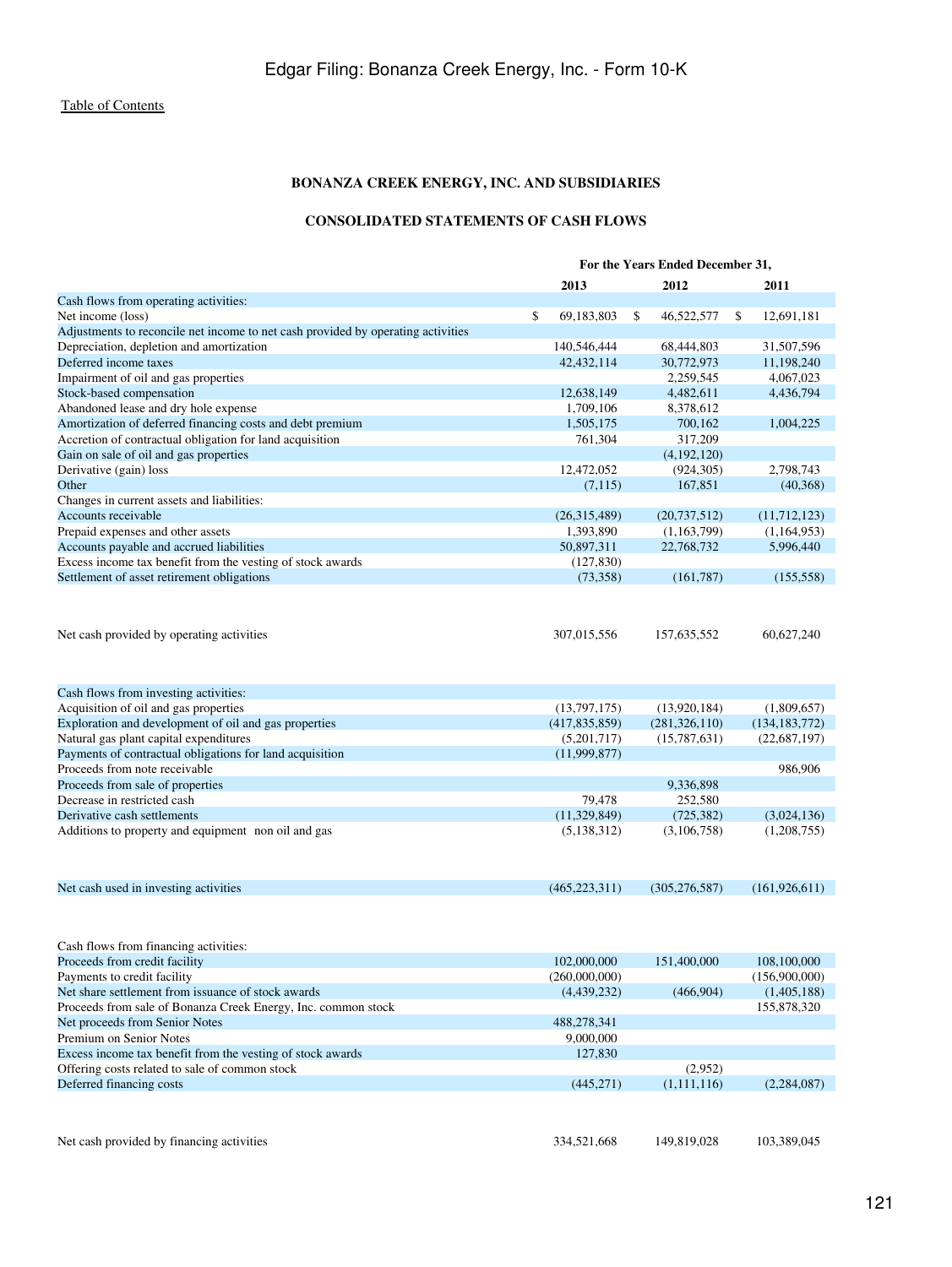# Edgar Filing: Bonanza Creek Energy, Inc. - Form 10-K

| Net increase in cash and cash equivalents        | 176,313,913 | 2.177.993 | 2,089,674 |
|--------------------------------------------------|-------------|-----------|-----------|
| Cash and cash equivalents at beginning of period | 4.267.667   | 2.089.674 |           |
|                                                  |             |           |           |
| Cash and cash equivalents at end of period       | 180.581.580 | 4.267.667 | 2,089,674 |
|                                                  |             |           |           |

| Supplemental schedule of additional cash flow information and non-cash investing and financing activities: |  |            |  |            |  |           |  |
|------------------------------------------------------------------------------------------------------------|--|------------|--|------------|--|-----------|--|
| Cash paid for interest                                                                                     |  | 12.860.203 |  | 2.914.095  |  | 3.101.074 |  |
| Cash paid for income taxes                                                                                 |  | 100,000    |  | 400,000    |  |           |  |
| Contractual obligation for land acquisition                                                                |  | 33.271.631 |  | 45.271.508 |  |           |  |
| Changes in working capital related to drilling expenditures and property acquisition                       |  | 29.272.661 |  | 37.545.233 |  | 9.555.592 |  |

The accompanying notes are an integral part of these consolidated financial statements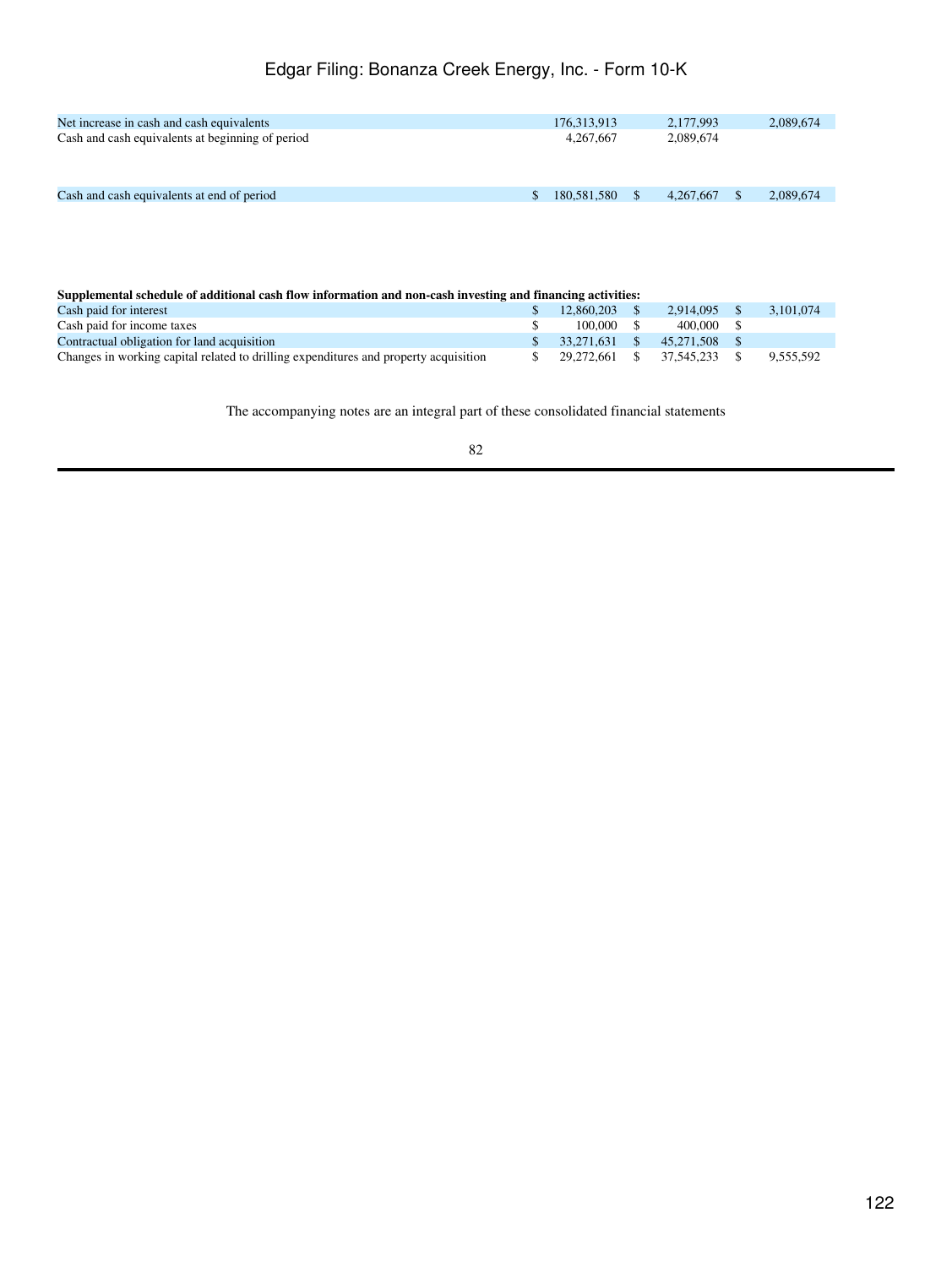# **NOTES TO CONSOLIDATED FINANCIAL STATEMENTS**

### <span id="page-122-0"></span>**NOTE 1 SUMMARY OF SIGNIFICANT ACCOUNTING POLICIES**

#### *Description of Operations*

 Bonanza Creek Energy, Inc. (the "Company" or "BCEI") is engaged primarily in acquiring, developing, exploiting and producing oil and gas properties. As of December 31, 2013, the Company's assets and operations are concentrated primarily in the Wattenberg Field in the Rocky Mountains and in the Dorcheat Macedonia Field in Southern Arkansas.

#### *Basis of Presentation*

 The consolidated balance sheet includes the accounts of the Company and its wholly owned subsidiaries, Bonanza Creek Energy Operating Company, LLC, Bonanza Creek Energy Resources, LLC, Bonanza Creek Energy Upstream, LLC, Bonanza Creek Midstream, LLC and Holmes Eastern Company, LLC. All significant intercompany accounts and transactions have been eliminated. In connection with the preparation of the consolidated financial statements, the Company evaluated subsequent events after the balance sheet date of December 31, 2013, through the filing date of this report.

### *Use of Estimates*

 The preparation of the Company's consolidated financial statements in conformity with accounting principles generally accepted in the United States of America requires management to make estimates and assumptions that affect the reported amounts of oil and gas reserves, assets and liabilities, and disclosure of contingent assets and liabilities at the date of the balance sheet and the reported amounts of revenue and expenses during the reporting period. Actual results could differ from those estimates.

### *Cash and Cash Equivalents*

 The Company considers all highly liquid investments with original maturity dates of three months or less to be cash equivalents. The carrying value and cash and cash equivalents approximate fair value due to the short-term nature of these instruments.

### *Accounts Receivable*

 The Company's accounts receivables are generated from oil and gas sales and from joint interest owners on properties that the Company operates. The Company accrues an allowance on a receivable when, based on the judgment of management, it is probable that a receivable will not be collected and the amount of any allowance may be reasonably estimated. For receivables from joint interest owners, the Company usually has the ability to withhold future revenue disbursements to satisfy the outstanding balance. The Company's oil and gas receivables are typically collected within one to two months and the Company has experienced minimal bad debts.

### *Inventory of Oilfield Equipment*

 Inventory consists of material and supplies used in connection with the Company's drilling program. These inventories are stated at the lower of cost or market, which approximates fair value.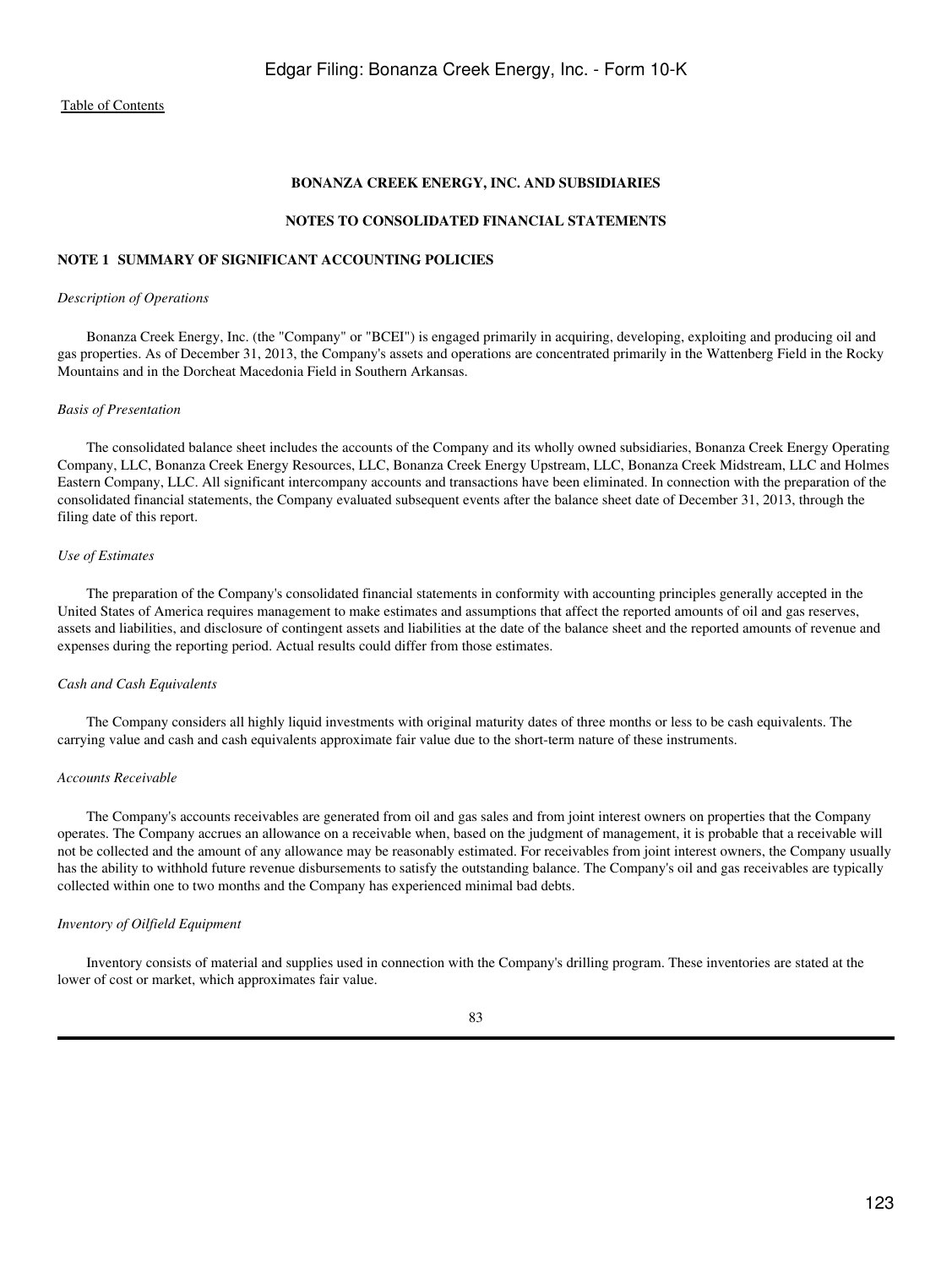### **NOTES TO CONSOLIDATED FINANCIAL STATEMENTS (Continued)**

# **NOTE 1 SUMMARY OF SIGNIFICANT ACCOUNTING POLICIES (Continued)**

### *Oil and Gas Producing Activities*

 The Company follows the successful efforts method of accounting for its oil and gas exploration and development costs. Under this method of accounting, all property acquisition costs and costs of exploratory and development wells will be capitalized at cost when incurred, pending determination of whether economically recoverable reserves have been found. If an exploratory well does not find economically recoverable reserves, the costs of drilling the well and other associated costs are charged to dry hole expense. The costs of development wells are capitalized whether the well is productive or nonproductive. Costs incurred to maintain wells and their related equipment and leases as well as operating costs are charged to expense as incurred. Geological and geophysical costs are expensed as incurred.

 Depletion, depreciation and amortization ("DD&A") of capitalized costs of proved oil and gas properties are provided for on a field-by-field basis using the units-of-production method based upon proved reserves. The computation of DD&A takes into consideration the anticipated proceeds from equipment salvage and the Company's expected cost to abandon its well interests.

 The Company assesses its proved oil and gas properties for impairment whenever events or circumstances indicate that the carrying value of the assets may not be recoverable. The impairment test compares undiscounted future net cash flows to the assets net book value. If the net capitalized costs exceed future net cash flows, then the cost of the property is written down to fair value. The factors used to determine fair value are subject to the Company's judgment and expertise and include, but are not limited to, recent sales prices of comparable properties, the present value of future cash flows, net of estimated operating and development costs using estimates of proved reserves, future commodity pricing, future production estimates, anticipated capital expenditures, and various discount rates commensurate with the risk and current market conditions associated with realizing the expected cash flows projected.

 For the year ended December 31, 2013, the Company recorded no proved property impairments from continuing or discontinued operations. For the years ended December 31, 2012 and 2011 the Company recorded \$611,000 and \$623,000, respectively, of proved property impairments from continuing operations located in one of the Company's non-core Southern Arkansas fields and \$1.6 million and \$3.4 million of proved property impairments from discontinued operations located in the Company's legacy California assets. The impairments of the Company's legacy assets in California were related to steam flooding results that were lower than expected and the impairment of the non-core field in Southern Arkansas was related to the loss of a lease.

 The Company assesses its unproved properties periodically for impairment on a property-by-property basis, which requires significant judgment. The Company considers the following factors in its assessment of the impairment of unproved properties:

the remaining amount of unexpired term under leases;

its ability to actively manage and prioritize its capital expenditures to drill leases and to make payments to extend leases that may be closer to expiration;

its ability to exchange lease positions with other companies that allow for higher concentrations of ownership and development;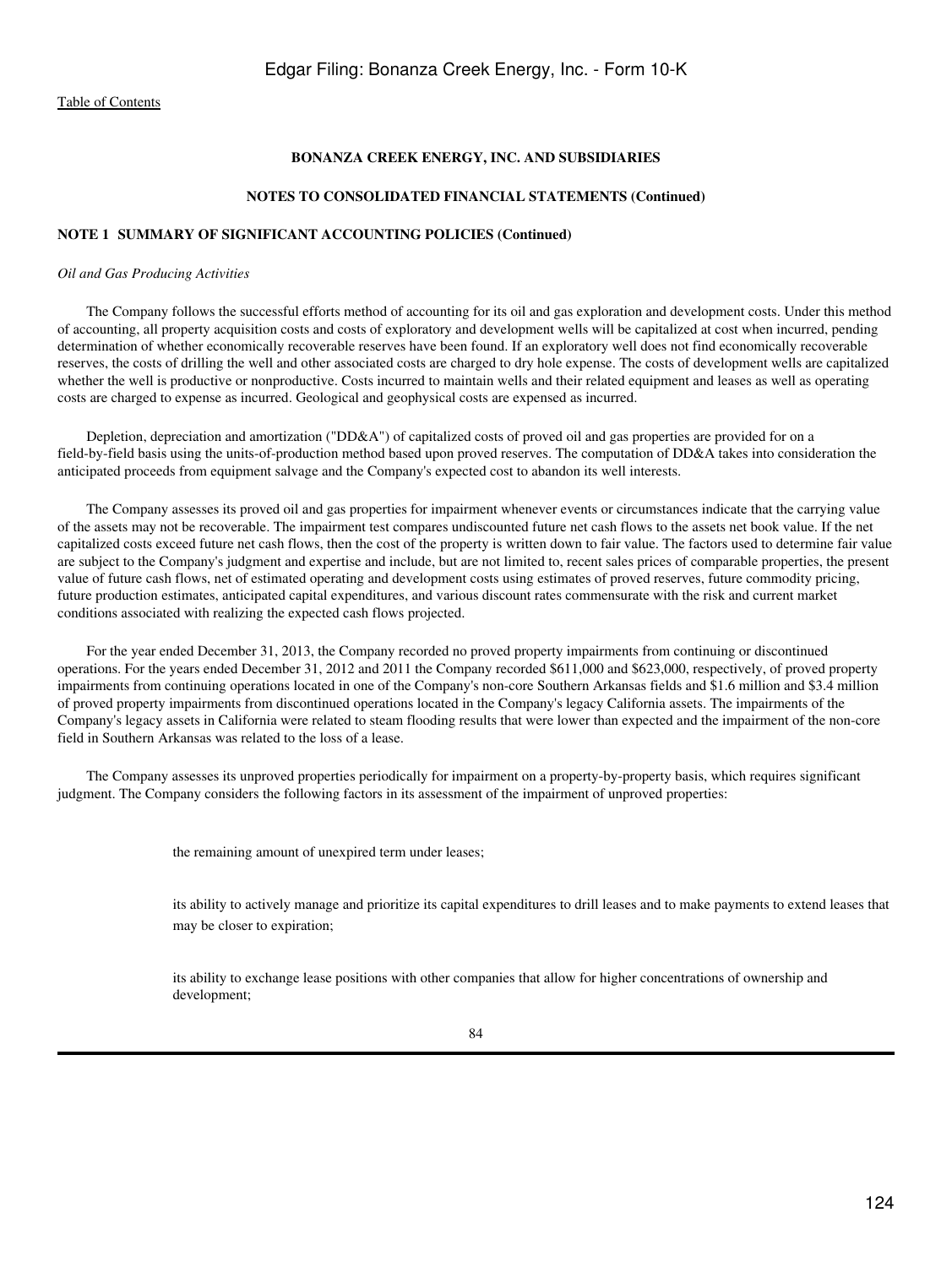### **NOTES TO CONSOLIDATED FINANCIAL STATEMENTS (Continued)**

# **NOTE 1 SUMMARY OF SIGNIFICANT ACCOUNTING POLICIES (Continued)**

its ability to convey partial mineral ownership to other companies in exchange for their drilling of leases; and

its evaluation of the continuing successful results from the application of completion technology in the Niobrara formation by the Company or by other operators in areas adjacent to or near its unproved properties.

 The Company records the fair value of a liability for an asset retirement obligation as an asset and a liability when there is a legal obligation associated with the retirement of a long-lived asset and the amount can be reasonably estimated. The increase in carrying value is included in proved properties in the accompanying balance sheets. For additional discussion, please refer to *Note 10 Asset Retirement Obligations*.

 Gains and losses arising from sales of oil and gas properties will be included in income. However, a partial sale of proved properties within an existing field that does not significantly affect the unit-of-production depletion rate will be accounted for as a normal retirement with no gain or loss recognized. The sale of a partial interest within a proved property is accounted for as a recovery of cost. The partial sale of unproved property is accounted for as a recovery of cost when there is uncertainty of the ultimate recovery of the cost applicable to the interest retained.

### *Natural Gas Plant*

 Natural gas plants are recorded at cost and depreciated using the straight-line method over a 30 year useful life. The Company assesses the facilities for impairment when events or changes in circumstances indicate that the carrying amount may not be recoverable and an impairment loss is recorded as necessary.

#### *Other Property* an*d Equipment*

 Other property and equipment such as office furniture and equipment, buildings, and computer hardware and software are recorded at cost. Cost of renewals and improvements that substantially extend the useful lives of the assets are capitalized. Maintenance and repair costs are expensed as incurred. Depreciation is calculated using the straight-line method over the estimated useful lives of the assets, which range from three to ten years.

#### *Assets Held for Sale*

 Any properties deemed held for sale as of the balance sheet date are presented separately on the accompanying balance sheets at the lower of net book value or fair value less cost to sell. The Company currently has its legacy California assets as held for sale, which is shown within the discontinued operation section of the accompanying statement of operations and within *Note 3 Discontinued Operations*.

#### *Revenue Recognition*

 The Company records revenues from the sales of crude oil and natural gas when delivery to the customer has occurred and title has transferred, net of royalties, discounts, and allowances, as applicable. Payment is generally received within 30 to 90 days after the date of production. This occurs when oil or gas has been delivered to a pipeline or a tank lifting has occurred. The Company presents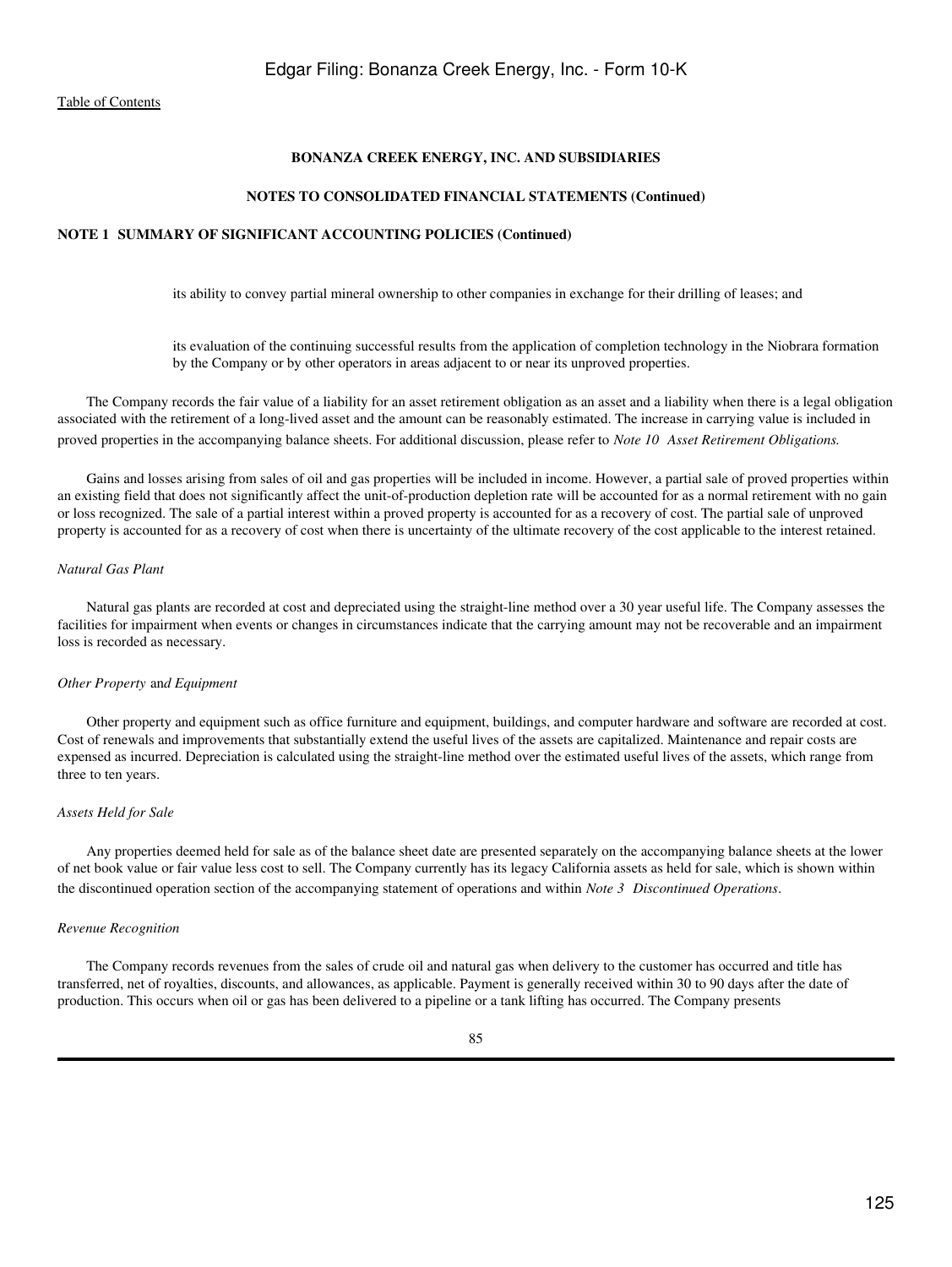### **NOTES TO CONSOLIDATED FINANCIAL STATEMENTS (Continued)**

### **NOTE 1 SUMMARY OF SIGNIFICANT ACCOUNTING POLICIES (Continued)**

production taxes separately within the accompanying statements of operations and comprehensive income within the severance and ad valorem taxes line item. At the end of each month the Company estimates the amount of production delivered to the purchaser and the price the Company will receive. The Company factors in historical performance, quality and transportation differentials, commodity prices, and other factors when deriving revenue estimates. The Company has interests with other producers in certain properties in which case the Company uses the entitlement method to account for gas imbalances. The Company had no gas imbalances as of December 31, 2013, 2012, and 2011.

 For gathering and processing services, the Company either receives fees or commodities from natural gas producers depending on the type of contract. Under the percentage-of-proceeds contract type, the Company is paid for its services by keeping a percentage of the NGL produced and a percentage of the residue gas resulting from processing the natural gas. Commodities received are, in turn, sold and recognized as revenue in accordance with the criteria outlined above.

### *Income Taxes*

 The Company accounts for income taxes under the liability method, which requires recognition of deferred tax assets and liabilities for the expected future tax consequences of events that have been included in the balance sheet or tax returns. Under this method, deferred tax assets and liabilities are determined based on the difference between the financial statements and tax basis of assets and liabilities using enacted tax rates in effect for the year in which the differences are expected to reverse.

### *Uncertain Tax Positions*

 The Company recognizes interest and penalties related to uncertain tax positions in income tax expense. The tax returns for 2012, 2011, and 2010 are still subject to audit by the Internal Revenue Service. There were no uncertain tax positions.

### *Concentrations of Credit Risk*

The Company has maintained cash balances in excess of the Federal Deposit Insurance Corporation (FDIC) insured limit.

 The Company is exposed to credit risk in the event of nonpayment by counterparties whose creditworthiness is continuously evaluated. For the years ended December 31, 2013, 2012, and 2011 Lion Oil Trading & Transportation, Inc. accounted for 23%, 32%, and 35%, respectively, while Plains Marketing LP accounted for 37%, 50%, and 45%, respectively, of oil and natural gas sales. For the year ended December 31, 2013, High Sierra Crude Oil & Marketing accounted for 15% of oil and natural gas sales and an immaterial amount for the years ended December 31, 2012 and 2011.

### *Oil and Gas Derivative Activities*

 The Company is exposed to commodity price risk related to oil and gas prices. To mitigate this risk, the Company enters into oil and gas forward contracts. The contracts, which are generally placed with major financial institutions or with counterparties which management believes to be of high credit quality, may take the form of futures contracts, swaps, options, or collars. The oil contracts are indexed to NYMEX WTI prices, and natural gas contracts are indexed to NYMEX HH prices, which have a high degree of historical correlation with actual prices received by the Company. The Company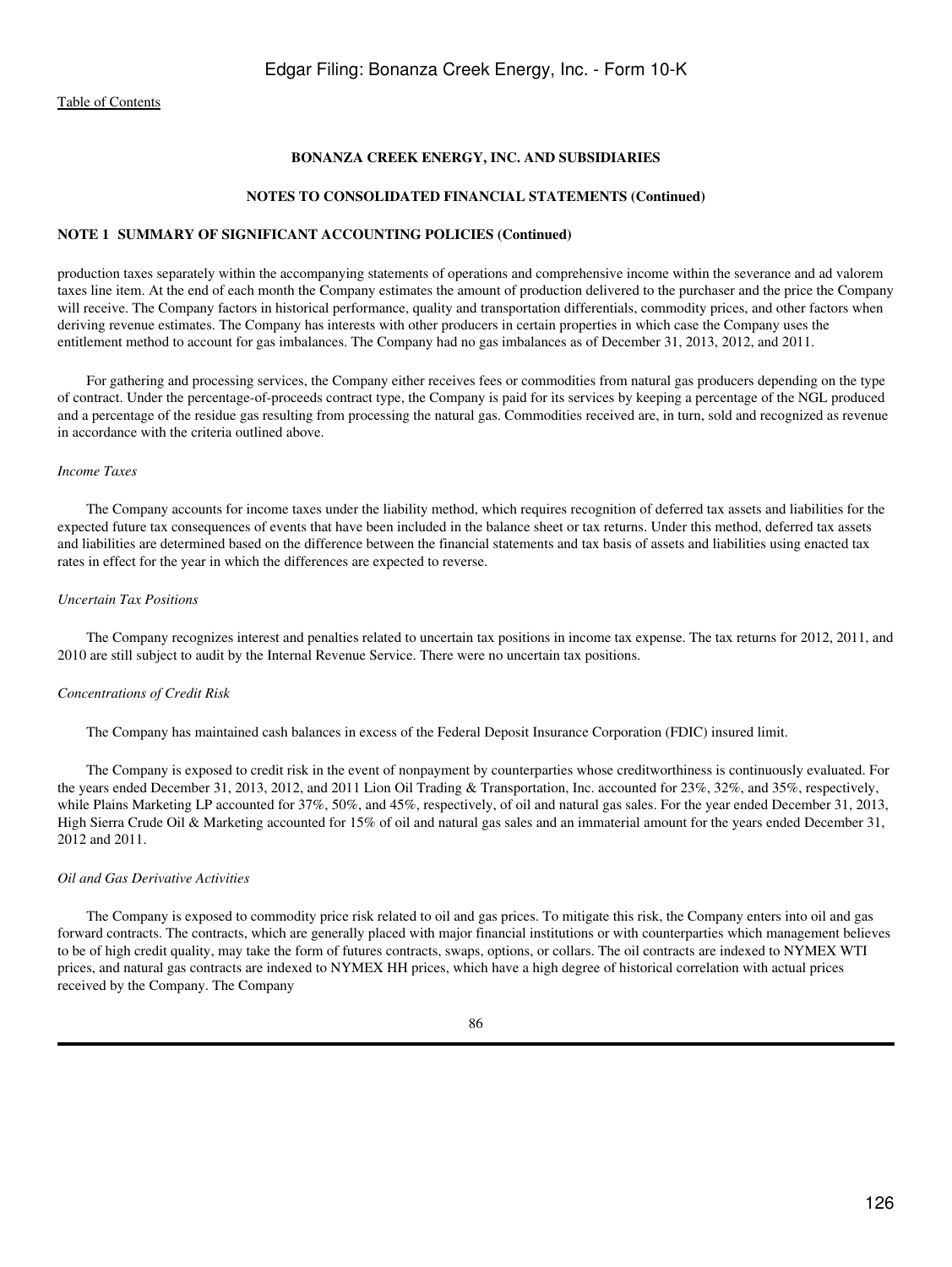### **BONANZA CREEK ENERGY, INC. AND SUBSIDIARIES**

### **NOTES TO CONSOLIDATED FINANCIAL STATEMENTS (Continued)**

### **NOTE 1 SUMMARY OF SIGNIFICANT ACCOUNTING POLICIES (Continued)**

recognizes all derivative instruments on the balance sheet as either assets or liabilities at fair value. For additional discussion, please refer to *Note 12 Derivatives*.

### *Earnings Per Share*

 Earnings per basic and diluted share are calculated under the two-class method. Pursuant to the two-class method, the Company's unvested restricted stock awards with non-forfeitable rights to dividends are considered participating securities. Under the two-class method, earnings per basic share is calculated by dividing net income available to shareholders by the weighted-average number of common shares outstanding during the period. The two-class method includes an earnings allocation formula that determines earnings per share for each participating security according to undistributed earnings for the period. Net income available to shareholders is reduced by the amount allocated to participating restricted shares to arrive at the earnings allocated to common stock shareholders for purposes of calculating earnings per share. Earnings per diluted share is computed on the basis of the weighted-average number of common shares outstanding during the period plus the dilutive effect of any potential common shares outstanding during the period using the more dilutive of the treasury method or two-class method. For additional discussion, please refer to *Note 13 Earnings Per Share*.

#### *Stock-Based Compensation*

 The Company measures the cost of employee services received in exchange for an award of equity instruments based on the grant-date fair value of the award. For additional discussion, please refer to *Note 8 Stock-Based Compensation*.

#### *Fair Value of Financial Instruments*

 The Company's financial instruments consist of cash and cash equivalents, trade receivables, trade payables, accrued liabilities, a revolving credit facility, senior notes, and derivative instruments. Cash and cash equivalents, trade receivables, trade payables and accrued liabilities are carried at cost and approximate fair value due to the short-term nature of these instruments. Our revolving credit facility has a variable interest rate so it approximates fair value. Our senior notes are recorded at cost, and the fair value is disclosed within *Note 11 Fair Value Measurements*. Derivative instruments are recorded at fair value. The book value of the contractual obligation for land acquisition approximates fair value due to it being discounted at a market based interest rate.

#### *Prior Year Reclassifications*

 Certain predecessor balances have been reclassified to conform to the current year presentation, and such reclassifications had no impact on net income or stockholders' equity previously reported.

#### *Recently Issued Accounting Standards*

In July 2013, the FASB issued *Update No. 2013-11 Income Taxes (Topic 740): Presentation of an Unrecognized Tax Benefit When a Net Operating Loss Carryforward, a Similar Tax Loss, or a Tax Credit Carryforward Exists (a consensus of the FASB Emerging Issues Task Force)*. The update provides clarification on the presentation of an unrecognized tax benefit when a net operating loss carryforward, a similar tax loss or a tax credit carryforward exists. The update is effective for public entities for fiscal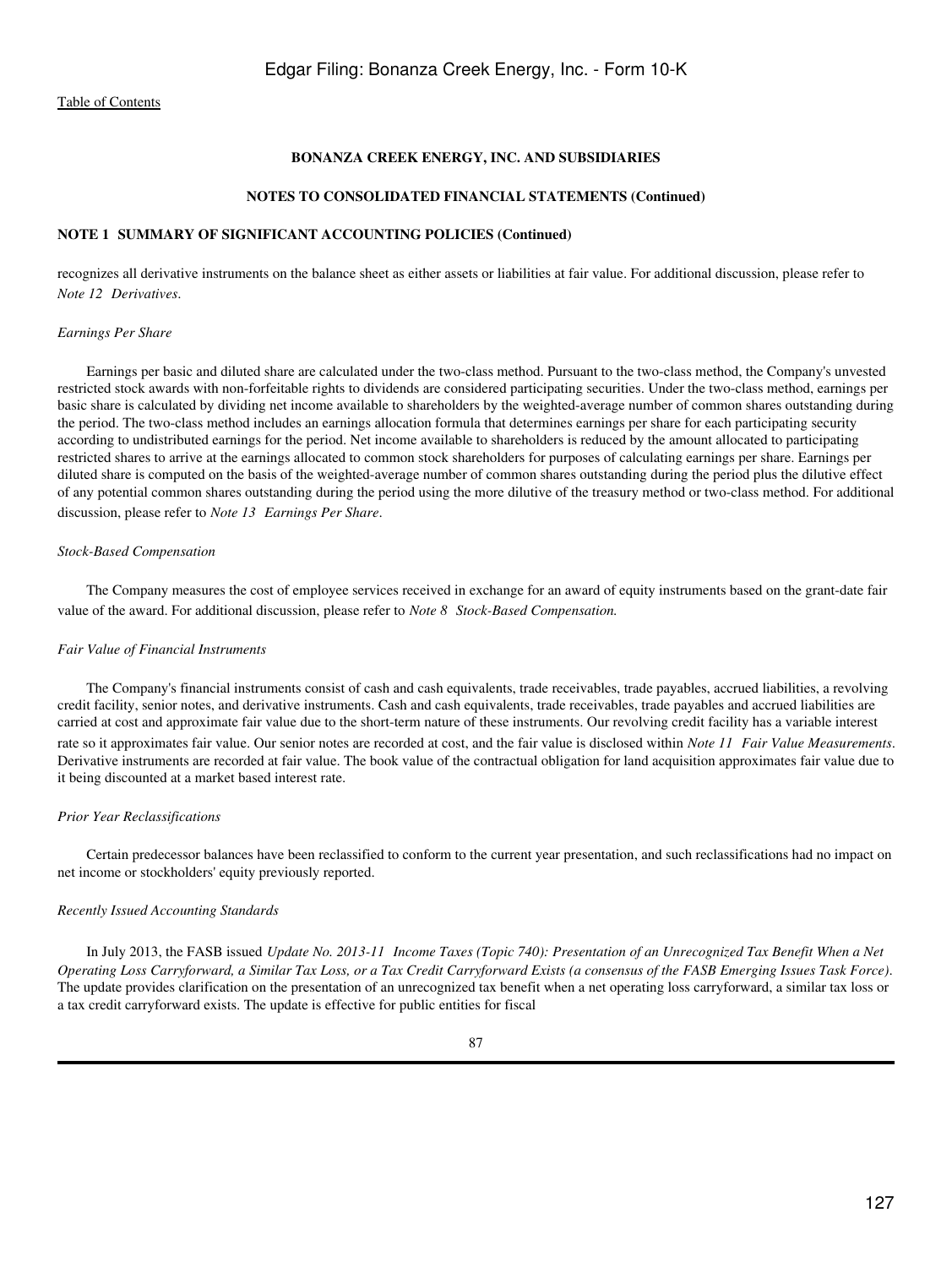### **NOTES TO CONSOLIDATED FINANCIAL STATEMENTS (Continued)**

### **NOTE 1 SUMMARY OF SIGNIFICANT ACCOUNTING POLICIES (Continued)**

years, and interim periods within those years, beginning after December 15, 2013. Early adoption is permitted. The Company has not yet evaluated the impact of the update on its financial statements.

# **NOTE 2 ACQUISITIONS**

The Company did not complete any material acquisitions during the year ended December 31, 2013.

 On July 31, 2012, the Company acquired leases to approximately 5,600 net acres in the Wattenberg Field from the State of Colorado, State Board of Land Commissioners. The Company paid approximately \$12 million at closing, \$12 million on July 31, 2013, and will pay approximately \$12 million on July 31st of each of the next three years. These future payments were discounted based on our effective borrowing rate to arrive at the purchase price of \$57 million. These future payments are secured by a \$36 million letter of credit as of December 31, 2013 and interest will be imputed on the future payments. Following each payment the amount secured by the letter of credit will be amended each year on July 31st to reflect the reduction in obligation.

# **NOTE 3 DISCONTINUED OPERATIONS**

 During June of 2012, the Company began marketing, with the intent to sell, all of its oil and gas properties in California classifying them as assets held for sale. Assets are classified as held for sale when the Company commits to a plan to sell the assets and there is reasonable certainty that the sale will take place within one year. The Company determined that its intent to sell all of its assets in a region qualified as discontinued operations. The Company sold a majority of the properties for approximately \$9.3 million and recorded a gain on the sale of oil and gas properties in the amount of \$4.2 million during 2012. The carrying amounts of the remaining properties included within assets held for sale classified as discontinued operations are presented below.

|                                                            | As of December 31, |     |             |  |  |  |
|------------------------------------------------------------|--------------------|-----|-------------|--|--|--|
|                                                            | 2013               |     | 2012        |  |  |  |
| Assets held for sale:                                      |                    |     |             |  |  |  |
| Oil and gas properties, successful efforts method:         |                    |     |             |  |  |  |
| Proved properties                                          | \$<br>1,721,265    | \$. | 1,721,265   |  |  |  |
| Unproved properties                                        | 629                |     | 629         |  |  |  |
| Wells in progress                                          | 100,934            |     | 39,245      |  |  |  |
|                                                            |                    |     |             |  |  |  |
| Total property and equipment                               | 1,822,828          |     | 1,761,139   |  |  |  |
| Less accumulated depletion, depreciation, and amortization | (1,462,563)        |     | (1,178,751) |  |  |  |
|                                                            |                    |     |             |  |  |  |
| Net property and equipment                                 | \$<br>360,265      |     | 582.388     |  |  |  |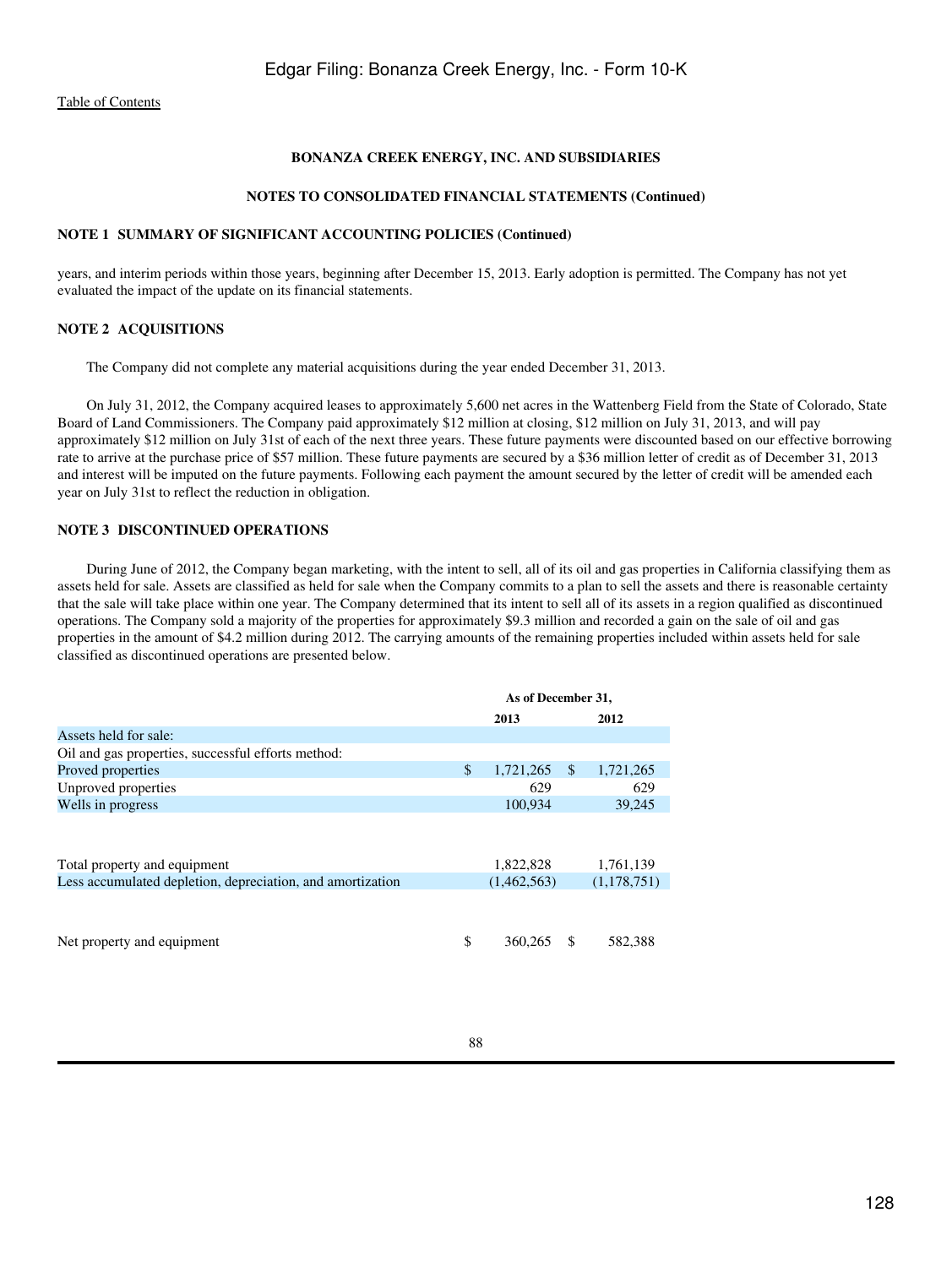# **BONANZA CREEK ENERGY, INC. AND SUBSIDIARIES**

### **NOTES TO CONSOLIDATED FINANCIAL STATEMENTS (Continued)**

# **NOTE 3 DISCONTINUED OPERATIONS (Continued)**

 The current assets and liabilities related to these properties are immaterial. The total revenues, expenses, and income associated with the operation of the oil and gas properties held for sale as discontinued operations are presented below.

|                                                                 | For the Years Ended December 31, |                |    |            |               |             |
|-----------------------------------------------------------------|----------------------------------|----------------|----|------------|---------------|-------------|
|                                                                 |                                  | 2013           |    | 2012       |               | 2011        |
| Net revenues:                                                   |                                  |                |    |            |               |             |
| Oil and gas sales                                               | \$                               | 1,667,645      | S. | 5,410,806  | <sup>\$</sup> | 6,739,479   |
| Operating expenses:                                             |                                  |                |    |            |               |             |
| Lease operating expense                                         |                                  | 1,870,457      |    | 2,279,844  |               | 3,234,575   |
| Severance and ad valorem taxes                                  |                                  | 5,433          |    | 127,041    |               | 169,705     |
| Exploration                                                     |                                  | 65,537         |    | 39,541     |               | 7,460       |
| Depreciation, depletion and amortization                        |                                  | 370,648        |    | 2,242,861  |               | 3,493,519   |
| Impairment of proved properties                                 |                                  |                |    | 1,648,190  |               | 3,443,984   |
| Total operating expenses                                        |                                  | 2,312,075      |    | 6,337,477  |               | 10,349,243  |
| (Loss) from operations associated with properties held for sale | \$                               | $(644.430)$ \$ |    | (926, 671) |               | (3,609,764) |

# **NOTE 4 OTHER ASSETS**

 The Company has multiple certificates of deposit at three financial institutions to meet financial bonding requirements in the states of Colorado, Wyoming, and California.

The Company has unamortized deferred financing costs related to the bank revolving credit agreement and Senior Note issuance.

|                          |   | As of December 31, |               |           |  |  |  |  |
|--------------------------|---|--------------------|---------------|-----------|--|--|--|--|
|                          |   | 2013               |               | 2012      |  |  |  |  |
| Certificates of deposit  | S | 165,653            | <sup>\$</sup> | 245,131   |  |  |  |  |
| Deferred financing costs |   | 13,692,926         |               | 3,184,580 |  |  |  |  |
|                          |   | 13,858,579         | S             | 3,429,711 |  |  |  |  |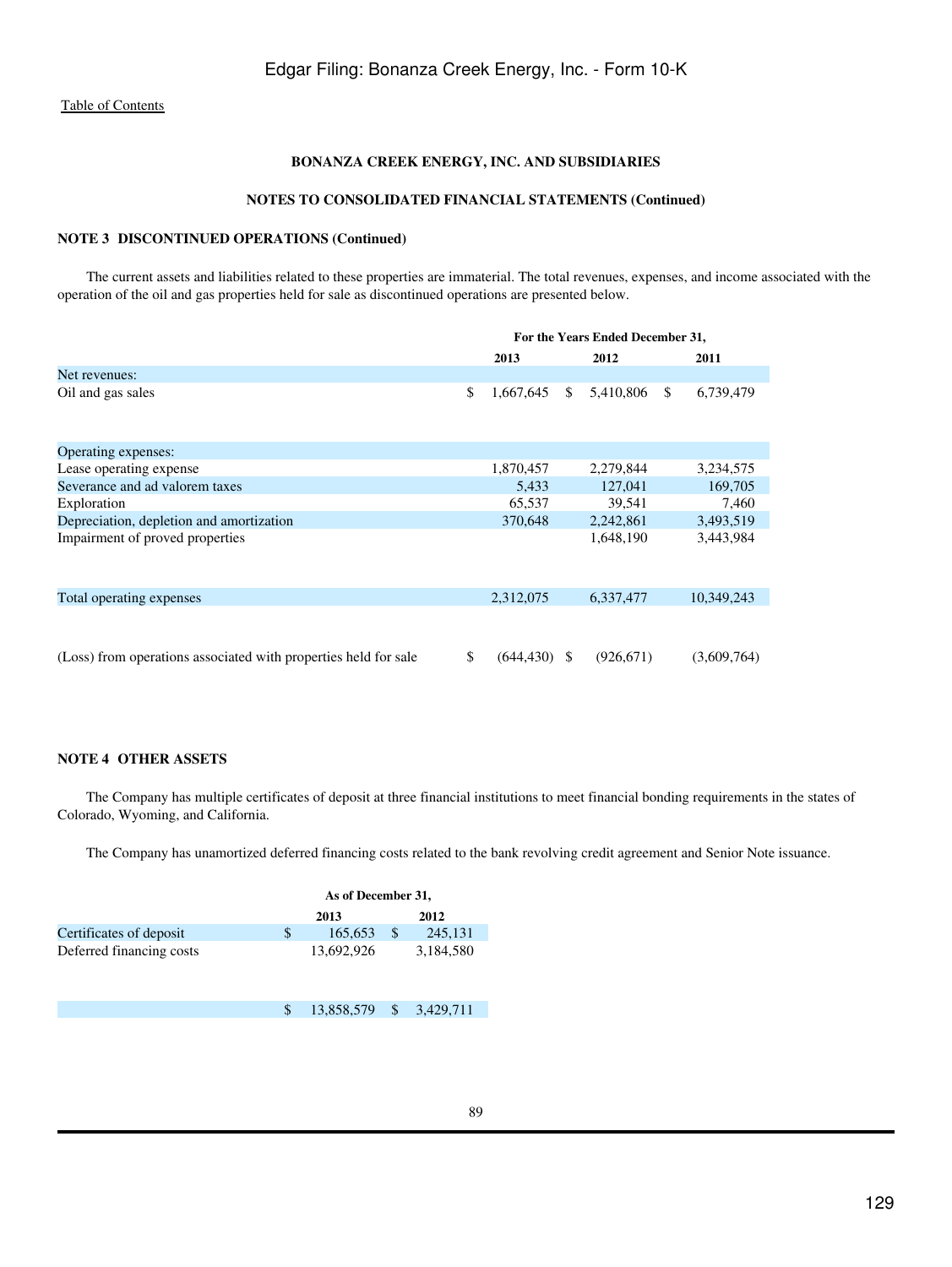# **BONANZA CREEK ENERGY, INC. AND SUBSIDIARIES**

### **NOTES TO CONSOLIDATED FINANCIAL STATEMENTS (Continued)**

### **NOTE 5 ACCOUNTS PAYABLE AND ACCRUED EXPENSES**

Accounts payable and accrued expenses contain the following:

|                                           | As of December 31, |            |          |            |
|-------------------------------------------|--------------------|------------|----------|------------|
|                                           |                    | 2013       |          | 2012       |
| Drilling and completion costs             | \$                 | 80,971,343 | <b>S</b> | 51,698,682 |
| Accounts payable trade                    |                    | 3,287,897  |          | 10,049,131 |
| Accrued general and administrative cost   |                    | 12,719,821 |          | 5,078,059  |
| Lease operating expense                   |                    | 5,440,000  |          | 2,824,300  |
| Accrued reclamation cost                  |                    | 167,704    |          | 400,000    |
| Interest                                  |                    | 7,065,250  |          | 219,494    |
| Accrued oil and gas derivatives           |                    | 446,047    |          | 238,365    |
| Production and ad valorem taxes and other |                    | 11,566,688 |          | 2,342,241  |

\$ 121,664,750 \$ 72,850,272

### **NOTE 6 LONG-TERM DEBT**

Long-term debt consisted of the following as of December 31, 2013 and 2012:

|                                           | As of December 31, |  |             |  |  |
|-------------------------------------------|--------------------|--|-------------|--|--|
|                                           | 2013               |  | 2012        |  |  |
| Revolving credit facility                 | S.                 |  | 158,000,000 |  |  |
| 6.75% Senior Notes                        | 500,000,000        |  |             |  |  |
| Unamortized premium on 6.75% Senior Notes | 8.846.591          |  |             |  |  |
|                                           |                    |  |             |  |  |

\$ 508,846,591 \$ 158,000,000

### *Revolving Credit Facility*

 The Revolver, dated March 29, 2011, as amended, with a syndication of banks, including KeyBank National Association as the administrative agent and issuing lender, provides for borrowings of up to \$600 million. The Revolver provides for interest rates plus an applicable margin to be determined based on LIBOR or a Base Rate, at the Company's election. LIBOR borrowings bear interest at LIBOR plus 1.75% to 2.75% depending on the utilization level, and the Base Rate borrowings bear interest at the "Bank Prime Rate," as defined in the Revolver, plus .75% to 1.75%.

 On November 6, 2013 the borrowing base under the Revolver was determined to be \$450 million, an increase from \$330 million. Pursuant to the corresponding amendment, the Company elected to limit bank commitments at \$330 million while reserving the option to access, at the Company's request, the full \$450 million prior to the next semi-annual redetermination. The borrowing base is re-determined semiannually on May 15 and November 15 and may be re-determined up to one additional time between such scheduled determinations upon request by the Company or lenders holding 66<sup>2</sup>/<sub>3</sub>% of the aggregate commitments. A letter of credit that was issued to the Colorado State Board of Land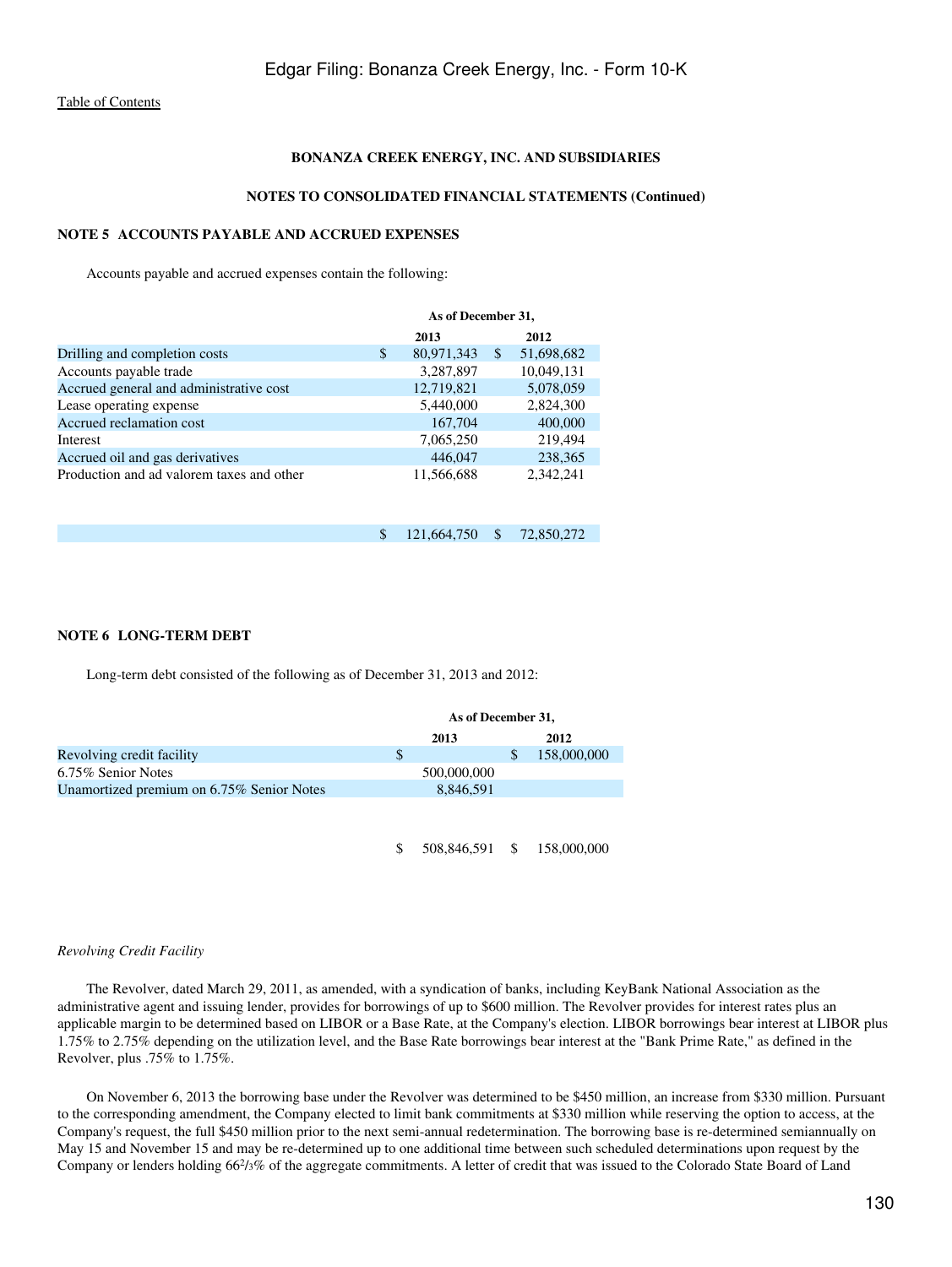# Edgar Filing: Bonanza Creek Energy, Inc. - Form 10-K

Commissioners in connection with the Company's lease of acreage in the Wattenberg Field reduces the borrowing base under the Revolver and is paid in equal \$12 million increments over the next three years. Commitment fees on the Revolver range from 0.375% to 0.50%, depending on utilization. The Revolver restricts, among other items, the payment of dividends, certain additional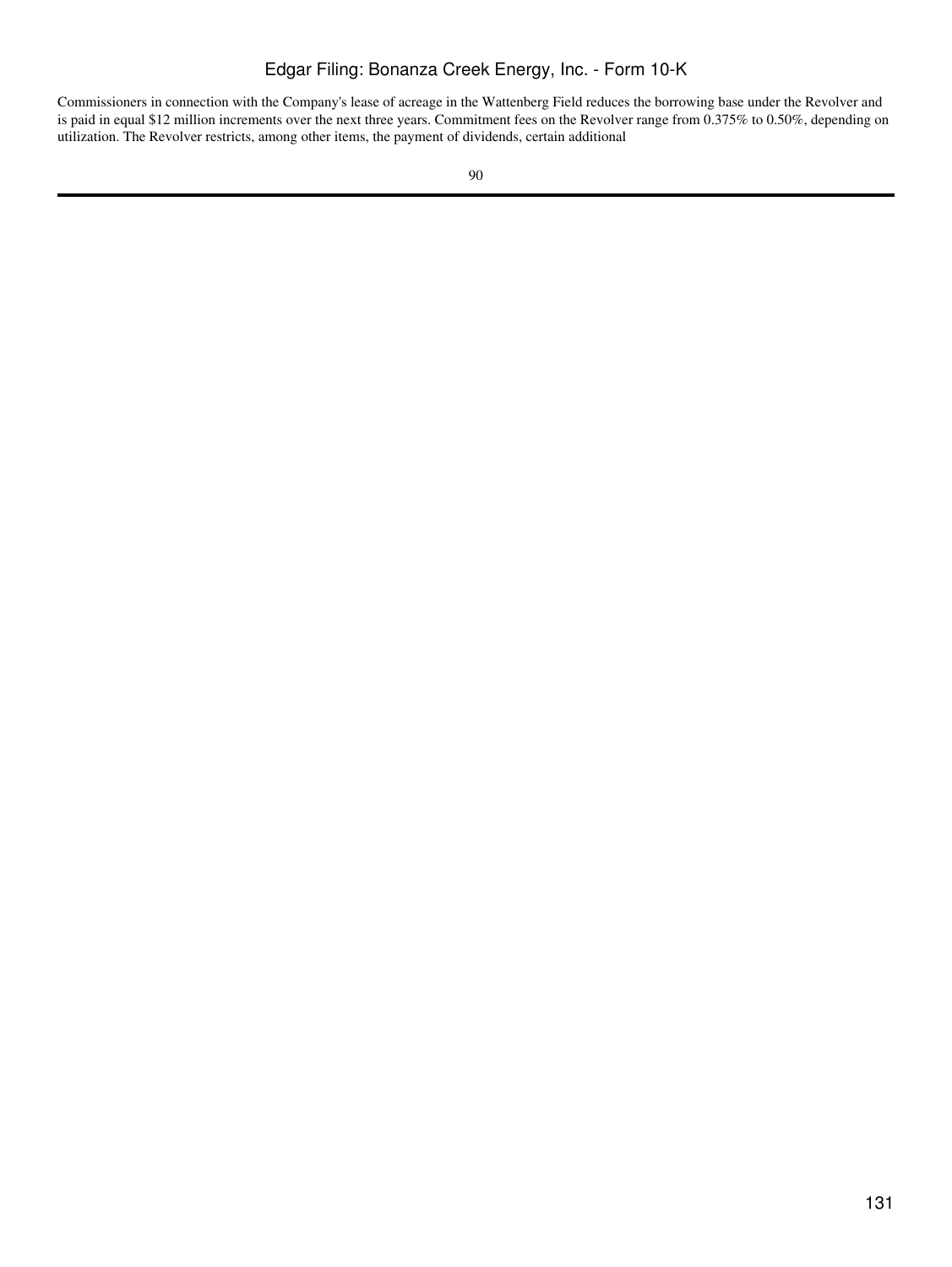### **NOTES TO CONSOLIDATED FINANCIAL STATEMENTS (Continued)**

# **NOTE 6 LONG-TERM DEBT (Continued)**

indebtedness, sale of assets, loans and certain investments and mergers. The Revolver also contains certain financial covenants, which require the maintenance of a minimum current and debt coverage ratio, as defined by the Revolver. The Company was in compliance with all financial and non-financial covenants as of December 31, 2013 and through the filing date of this report. The Revolver is collateralized by substantially all the Company's assets and matures on September 15, 2017. As of December 31, 2013, the Company had no outstanding balance under the Revolver with an available borrowing capacity of \$414 million after the reduction for the outstanding letter of credit of \$36 million. As of December 31, 2012, the Company had \$158 million outstanding under the Revolver with \$119 million available borrowing capacity after the reduction of the outstanding letter of credit of \$48 million.

### *Senior Notes*

 On April 9, 2013, the Company issued \$300 million aggregate principal amount of 6.75% Senior Notes that mature on April 15, 2021. Interest on the Senior Notes began accruing on April 9, 2013, and the Company will pay interest on April 15 and October 15 of each year, which began on October 15, 2013. On November 15, 2013, BCEI issued an additional \$200 million aggregate principal amount of 6.75% Senior Notes as an additional issuance of our existing Senior Notes that mature on April 15, 2021. The Senior Notes are guaranteed on a senior unsecured basis by the Company's existing and future subsidiaries that incur or guarantee certain indebtedness, including indebtedness under the Company's Revolver. The net proceeds from the sale of the Senior Notes were \$497.3 million after the premium and deduction of \$11.7 million of expenses and underwriting discounts and commissions. The net proceeds were used to pay off the Company's outstanding credit facility balance and for general corporate purposes.

 At any time prior to April 15, 2016, the Company may redeem up to 35% of the aggregate principal amount at a redemption price of 106.75% of the principal amount, plus accrued and unpaid interest. The Company may redeem all or a part of the Senior Notes at any time prior to April 15, 2017 at the redemption price equal to 100% of the principal amount, plus the applicable "make-whole" premium and accrued and unpaid interest. On or after April 15, 2017, the Company may redeem all or a part of the Senior Notes at the redemption price of 103.375% for 2017, 101.688% for 2018, and 100.0% for 2019 and thereafter, during the twelve month period beginning on April 15 of each applicable year, plus accrued and unpaid interest.

 The Company filed a Registration Statement on Form S-4 with the SEC, which became effective June 3, 2013 and registered the offering to exchange unregistered Senior Notes for registered Senior Notes, as well as the guarantees of the Senior Notes by the Company's subsidiaries. On November 12, 2013, the Company filed a registration statement on Form S-3 with the SEC, which allows for automatic registration for well-known seasoned issuers. As of December 31, 2013, all of the existing subsidiaries of the Company are guarantors of the Senior Notes, and all such subsidiaries are 100% owned by the Company. The guarantees by the subsidiaries are full and unconditional (except for customary release provisions) and constitute joint and several obligations of the subsidiaries. The Company has no independent assets or operations unrelated to its investments in its consolidated subsidiaries. There are no significant restrictions on the Company's ability or the ability of any subsidiary guarantor to obtain funds from its subsidiaries by such means as a dividend or loan.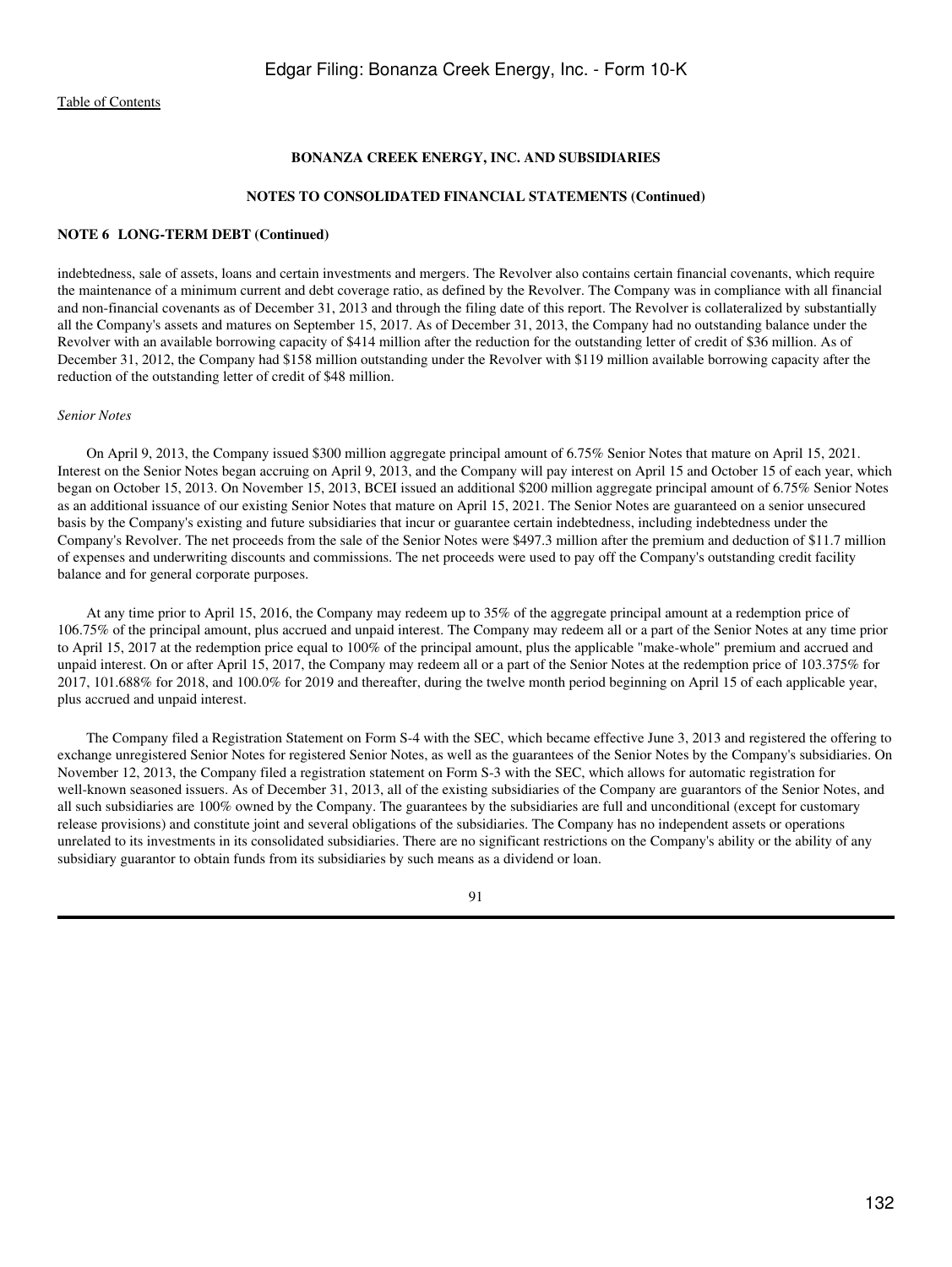### **NOTES TO CONSOLIDATED FINANCIAL STATEMENTS (Continued)**

## **NOTE 7 COMMITMENTS AND CONTINGENT LIABILITIES**

### *Contingent Liabilities*

 From time to time, the Company is involved in various commercial and regulatory claims, litigation and other legal proceedings that arise in the ordinary course of its business. The Company assesses these claims in an effort to determine the degree of probability and range of possible loss for potential accrual in its consolidated financial statements. In accordance with accounting authoritative guidance, an accrual is recorded for a loss contingency when its occurrence is probable and damages can be reasonably estimated based on the anticipated most likely outcome or the minimum amount within a range of possible outcomes. Because legal proceedings are inherently unpredictable and unfavorable resolutions could occur, assessing contingencies is highly subjective and requires judgments about uncertain future events. When evaluating contingencies, the Company may be unable to provide a meaningful estimate due to a number of factors, including the procedural status of the matter in question, the presence of complex or novel legal theories, and/or the ongoing discovery and development of information important to the matters. The Company regularly reviews contingencies to determine the adequacy of its accruals and related disclosures. No claims have been made, nor is the Company aware of any material uninsured liability which the Company may have, as it relates to any environmental cleanup, restoration or the violation of any rules or regulations. As of the date of this filing, there were no material pending or overtly threatened legal actions against the Company of which it is aware.

### *Commitments*

 The Company rents office facilities under various non-cancelable operating lease agreements. The annual minimum payments for the next five years and total minimum lease payments thereafter are presented below:

|                     |    | <b>Office Leases</b> |  |  |  |
|---------------------|----|----------------------|--|--|--|
| 2014                | S. | 2.349,477            |  |  |  |
| 2015                |    | 2,359,221            |  |  |  |
| 2016                |    | 2,373,367            |  |  |  |
| 2017                |    | 2,438,465            |  |  |  |
| 2018 and thereafter |    | 7,350,522            |  |  |  |

\$ 16,871,052

 The Company's office leases extend through 2021. Rent expense for the years ended December 31 2013, 2012, and 2011 was \$1.4 million, \$886,000, and \$487,000, respectively

### **NOTE 8 STOCK-BASED COMPENSATION**

### *Management Incentive Plan*

 On December 23, 2010, the Company established the Management Incentive Plan (the "Plan") for the benefit of certain employees, officers and other individuals performing services for the Company. The maximum number of shares of Class B common stock available under the Plan was 10,000 and these shares were converted into 437,787 shares of our restricted common stock upon completion of the Company's initial public offering. The conversion rate was determined based on a formula factoring in the rate of return to the pre-IPO common stockholders. The 437,787 shares of common stock that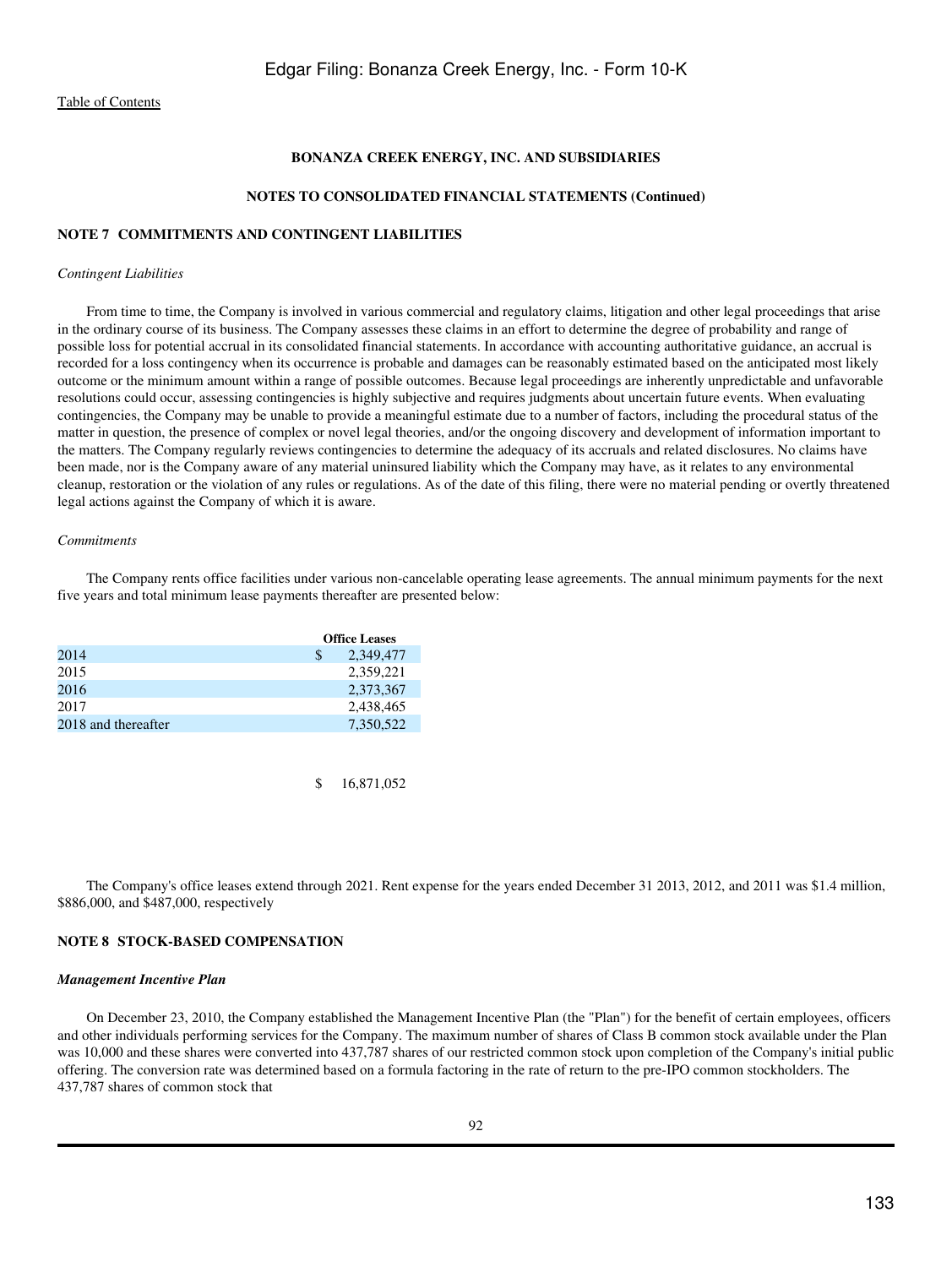### **NOTES TO CONSOLIDATED FINANCIAL STATEMENTS (Continued)**

# **NOTE 8 STOCK-BASED COMPENSATION (Continued)**

were granted were valued at the IPO stated price of \$17.00 per share and vest over a three-year period. Stock-based compensation expense of \$2.5 million, \$2.5 million, and \$122,000 was recorded during the years ended December 31, 2013, 2012, and 2011, respectively. As of December 31, 2013 there was \$2.3 million of unrecognized compensation costs related to the unvested restricted common stock granted under the plan, which is to be amortized through 2014.

### *BCEC Investment Trust*

 The BCEC Investment Trust was formed to hold shares of our common stock received by Bonanza Creek Energy Company, LLC, our predecessor, in connection with our December 23, 2010 corporate restructuring. On February 5, 2013, 13,825 previously issued shares of our common stock that were fully vested and held by the BCEC Investment Trust were distributed to former employees. While the shares had been issued in December 2010, for accounting purposes, the date of distribution to former employees was considered the grant date, and these shares were valued at the closing price of our common stock on the grant date, which was \$34.18 per share. On February 11, 2013, 59,372 previously issued shares of our common stock that were fully vested and held by the BCEC Investment Trust were distributed to certain current employees. While the shares had been issued in December 2010, for accounting purposes, the date of distribution to employees was considered the grant date, and these shares were valued at the closing price of our common stock on the grant date, which was \$34.89 per share. These distributions resulted in a stock-based compensation expense of \$2.5 million for the year ended December 31, 2013.

### *BCEC Management Incentive Plan*

 In connection with the corporate restructuring, 317,142 shares of common stock of BCEI were designated for holders of Bonanza Creek Energy, LLC's, our predecessor, Class B units. These shares were held in trust for the benefit of employees. On December 15, 2011, 243,945 of these shares were valued at \$17.00 per share and granted to employees without vesting requirements and the Company recorded a stock-based compensation charge in the amount of \$4,147,000.

### *Long Term Incentive Plan*

The Company's 2011 Long Term Incentive Plan has different forms of equity issuances allowed under it as further described in this section.

# *Restricted Stock under the Long Term Incentive Plan*

 The Company grants shares of restricted stock to directors, eligible employees and officers as a part of its equity incentive plan. Restrictions and vesting periods for the awards are determined by the Compensation Committee of the Board of Directors and are set forth in the award agreements. Each share of restricted stock represents one share of the Company's common stock to be released from restrictions upon completion of the vesting period. The awards typically vest in one-third increments over three years. Each share of restricted stock is entitled to a non-forfeitable dividend, if the Company were to declare one, and has the same voting rights as a share of common stock. Shares of restricted stock are valued at the closing price of the Company's common stock on the grant date and are recognized as general and administrative expense over the vesting period of the award.

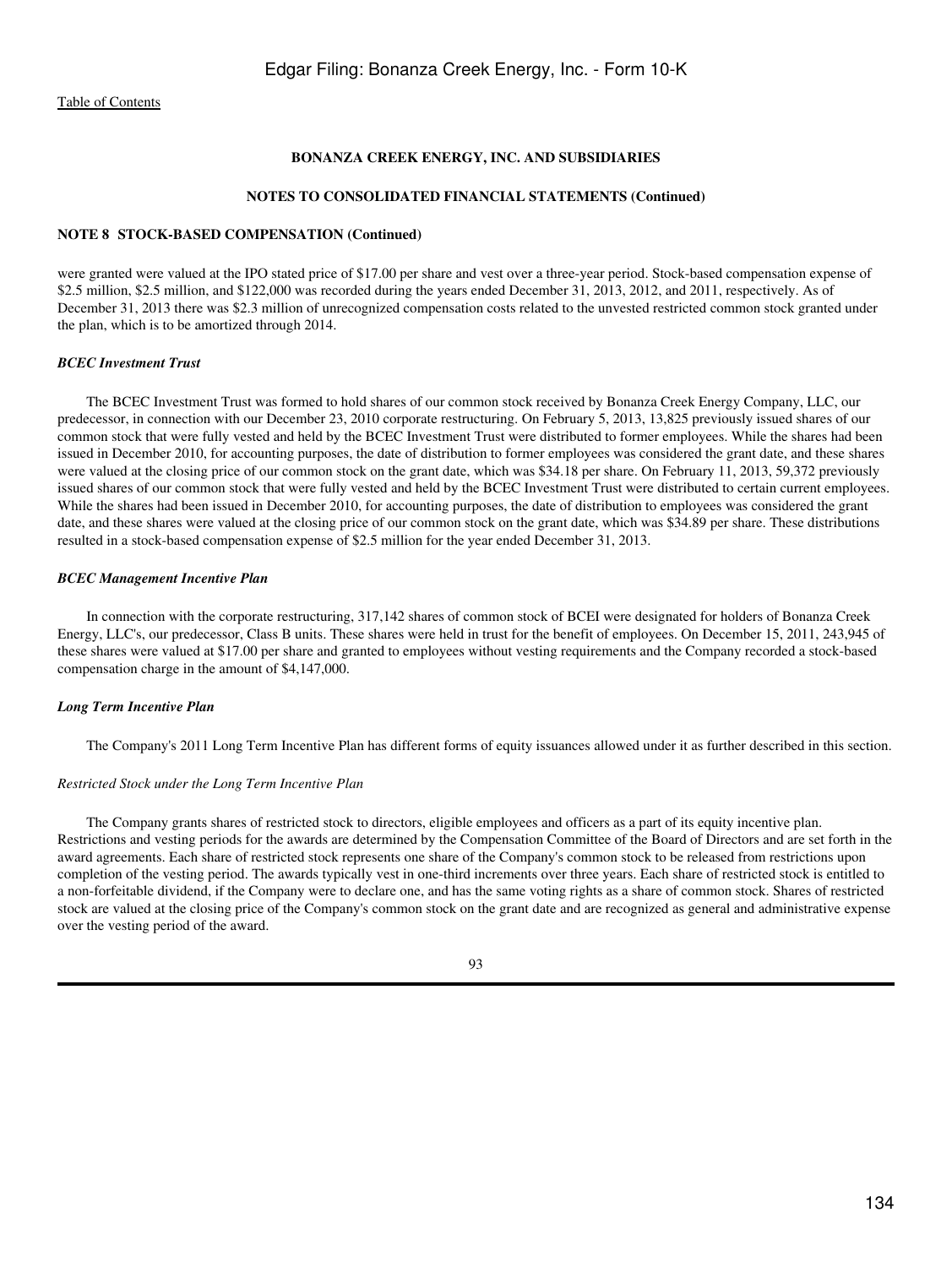### **BONANZA CREEK ENERGY, INC. AND SUBSIDIARIES**

### **NOTES TO CONSOLIDATED FINANCIAL STATEMENTS (Continued)**

## **NOTE 8 STOCK-BASED COMPENSATION (Continued)**

 During 2013, the Company granted 292,396 shares of restricted stock under the LTIP to certain employees. The fair value of the issuance was \$12.4 million. The Company recognized compensation expense of \$2.6 million for the year ended December 31, 2013. As of December 31, 2013 unrecognized compensation cost was \$9.6 million and will be amortized through 2016.

 During 2012, the Company granted 697,500 shares of restricted common stock under the LTIP to certain employees. The fair value of the issuance was \$11.8 million. The Company recognized compensation expense of \$4.3 million and \$1.7 million for the years ended December 31, 2013 and 2012, respectively. As of December 31, 2013 unrecognized compensation cost was \$5.3 million and will be amortized through 2015.

 In 2013 and 2012, the Company issued 18,043 and 33,534 shares, respectively, of restricted common stock under the LTIP to its non-employee directors. The Company recognized compensation expense of \$445,000 and \$267,000 for the years ended December 31, 2013 and 2012, respectively. These awards vest approximately one year after issuance.

A summary of the status and activity of non-vested restricted stock is presented below:

|                            | For the Years Ended December 31, |               |                                           |                   |      |                                           |                   |          |                                           |  |  |
|----------------------------|----------------------------------|---------------|-------------------------------------------|-------------------|------|-------------------------------------------|-------------------|----------|-------------------------------------------|--|--|
|                            | 2013                             |               |                                           |                   | 2012 |                                           |                   | 2011     |                                           |  |  |
|                            | <b>Restricted</b>                |               | Weighted-<br>Average<br><b>Grant-Date</b> | <b>Restricted</b> |      | Weighted-<br>Average<br><b>Grant-Date</b> | <b>Restricted</b> |          | Weighted-<br>Average<br><b>Grant-Date</b> |  |  |
|                            | <b>Stock</b>                     |               | <b>Fair Value</b>                         | <b>Stock</b>      |      | <b>Fair Value</b>                         | <b>Stock</b>      |          | <b>Fair Value</b>                         |  |  |
| Non-vested at beginning of |                                  |               |                                           |                   |      |                                           |                   |          |                                           |  |  |
| year                       | 929,336                          | -\$           | 17.06                                     | 437.787           | -S   | 17.00                                     |                   | \$       |                                           |  |  |
| Granted                    | 310.439                          | \$.           | 39.89                                     | 731.034           | \$.  | 16.98                                     | 437.787           | S        | 17.00                                     |  |  |
| Vested                     | $(371,956)$ \$                   |               | 17.44                                     | $(159, 147)$ \$   |      | 17.11                                     |                   | \$       |                                           |  |  |
| Forfeited                  | $(31,817)$ \$                    |               | 24.09                                     | $(80,338)$ \$     |      | 15.89                                     |                   | \$       |                                           |  |  |
|                            |                                  |               |                                           |                   |      |                                           |                   |          |                                           |  |  |
| Non-vested at end of year  | 836,002                          | <sup>\$</sup> | 25.11                                     | 929.336           | S    | 17.06                                     | 437,787           | <b>S</b> | 17.00                                     |  |  |

 Cash flows resulting from excess tax benefits are to be classified as part of cash flows from financing activities. Excess tax benefits are realized tax benefits from tax deductions for vested restricted stock in excess of the deferred tax asset attributable to stock compensation costs for such restricted stock. The Company recorded \$127,830 for the year ended December 31, 2013 as cash inflows from financing activities. The Company recorded no excess tax benefits for the years ended December 31, 2012 and 2011.

#### *Performance Stock Units under the Long Term Incentive Plan*

 The Company grants performance stock units ("PSUs") to certain officers as part of its LTIP. The number of shares of the Company's common stock that may be issued to settle PSUs ranges from zero to two times the number of PSUs awarded and is determined based on the Company's performance over a three-year measurement period. The performance criterion for the PSUs is based on a comparison of the Company's Total Shareholder Return ("TSR") for the measurement period compared with the TSRs of a group of peer companies for the measurement period. Expense associated with PSUs is recognized as general and administrative expense over the measurement period. The PSUs vest in their entirety at the end of the measurement period.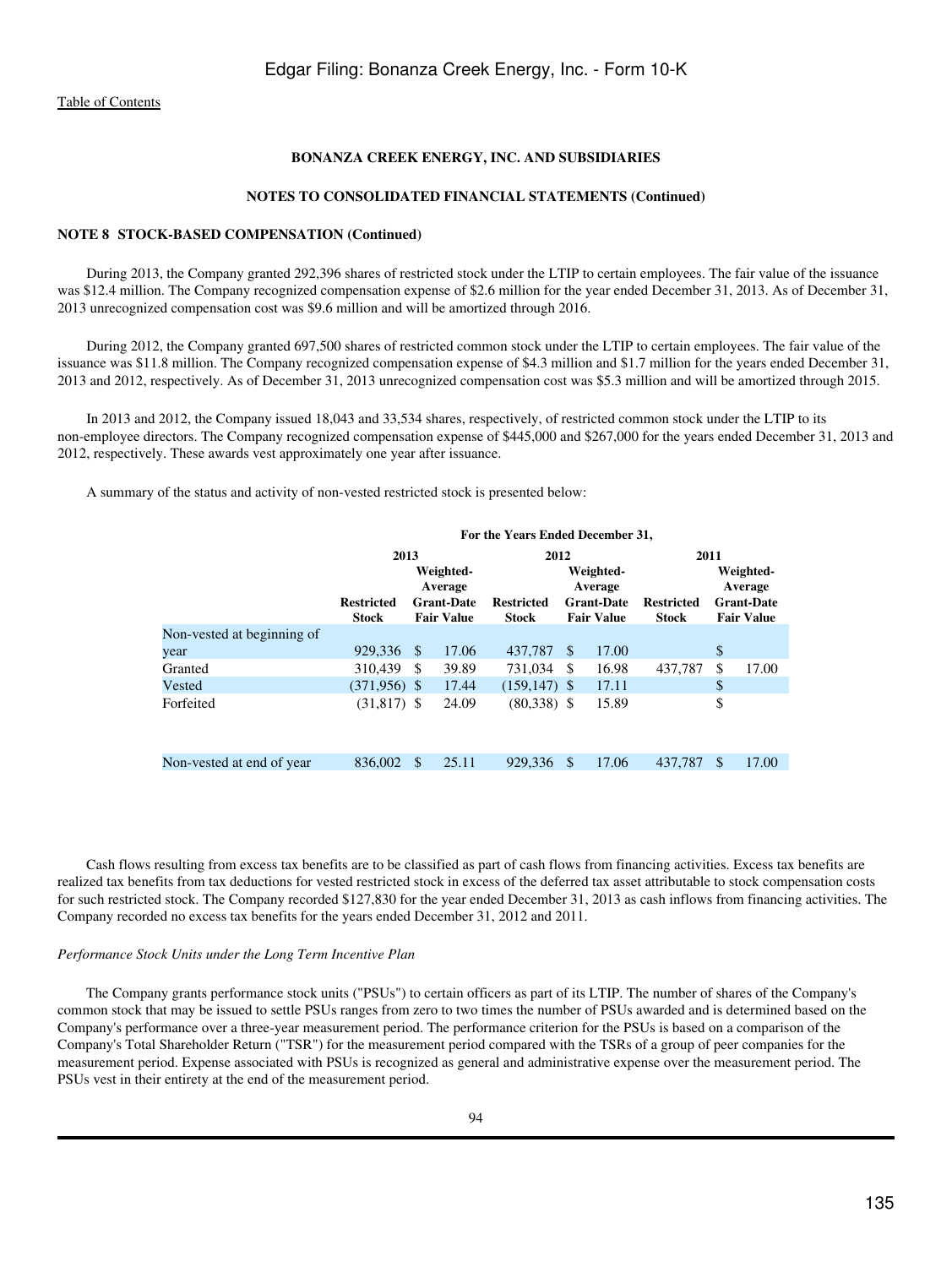# **BONANZA CREEK ENERGY, INC. AND SUBSIDIARIES**

### **NOTES TO CONSOLIDATED FINANCIAL STATEMENTS (Continued)**

# **NOTE 8 STOCK-BASED COMPENSATION (Continued)**

 The fair value of the PSUs was measured at the grant date with a stochastic process method using the GBM Model. A stochastic process is a mathematically defined equation that can create a series of outcomes over time. These outcomes are not deterministic in nature, which means that by iterating the equations multiple times, different results will be obtained for those iterations. In the case of the Company's PSUs, the Company cannot predict with certainty the path its stock price or the stock prices of its peers will take over the three-year performance period. By using a stochastic simulation, the Company can create multiple prospective stock pathways, statistically analyze these simulations, and ultimately make inferences regarding the most likely path the stock price will take. As such, because future stock prices are stochastic, or probabilistic with some direction in nature, the stochastic method, specifically the GBM Model, is deemed an appropriate method by which to determine the fair value of the PSUs. Significant assumptions used in this simulation include the Company's expected volatility, risk-free interest rate based on U.S. Treasury yield curve rates with maturities consistent with a three year measurement period, as well as the volatilities for each of the Company's peers.

 During 2013, the Company granted 41,622 PSUs under the LTIP to certain officers. The Company recognized compensation expense of \$340,000 for the year ended December 31, 2013. As of December 31, 2013, unrecognized compensation expense for PSUs was \$1 million and is being amortized through 2015. The fair value of the PSUs granted in 2013 was \$1.2 million.

A summary of the status and activity of PSUs is presented in the following table:

|                                    | For the Year Ended December 31,<br>2013<br>Weighted-Average<br><b>Grant-Date Fair Value</b><br><b>PSU</b> |    |       |  |  |  |  |
|------------------------------------|-----------------------------------------------------------------------------------------------------------|----|-------|--|--|--|--|
| Non-vested at beginning of year(1) |                                                                                                           | \$ |       |  |  |  |  |
| Granted(1)                         | 41,622                                                                                                    | S  | 32.01 |  |  |  |  |
| Vested(1)                          |                                                                                                           | \$ |       |  |  |  |  |
| Forfeited $(1)$                    | (1,431)                                                                                                   | -S | 30.85 |  |  |  |  |
| Non-vested at end of year $(1)$    | 40.191                                                                                                    | S  | 32.05 |  |  |  |  |

(1)

The number of awards assumes a one multiplier. The final number of shares of common stock issued may vary depending on the ending three-year performance multiplier, which ranges from zero to two.

### **401(k) Plan**

 The Company has a defined contribution pension plan (the "401(k) Plan") that is subject to the Employee Retirement Income Security Act of 1974. The 401(k) Plan allows eligible employees to contribute up to the contribution limits established under the IRC. The Company matches each employee's contribution up to six percent of the employee's base salary. The Company's matching contributions to the 401(k) Plan were \$837,000, \$589,000, and \$296,000 for the years ended December 31, 2013, 2012, and 2011, respectively.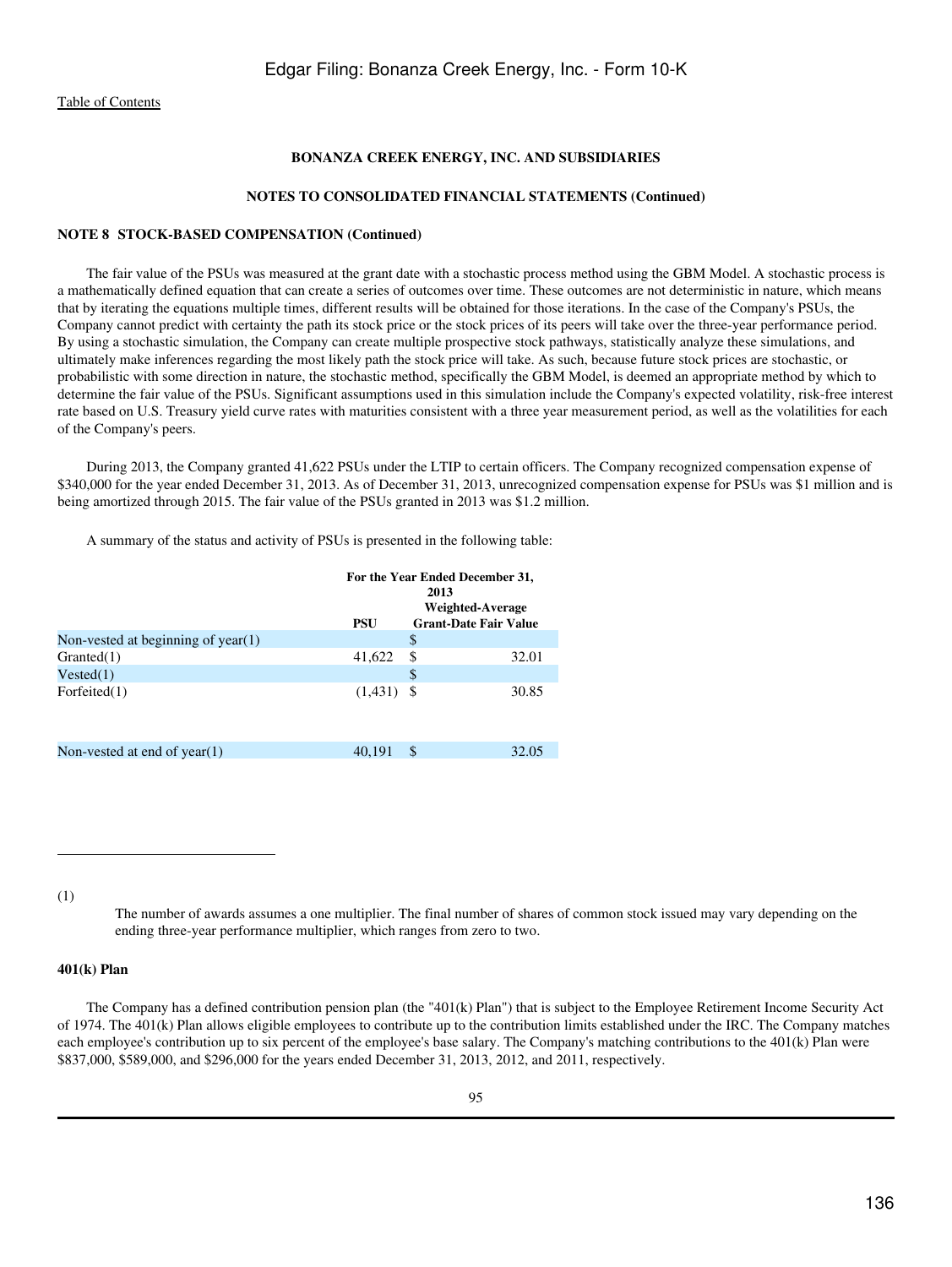# **BONANZA CREEK ENERGY, INC. AND SUBSIDIARIES**

### **NOTES TO CONSOLIDATED FINANCIAL STATEMENTS (Continued)**

### **NOTE 9 INCOME TAXES**

 Deferred tax assets and liabilities are measured by applying the provisions of enacted tax laws to determine the amount of taxes payable or refundable currently or in future years related to cumulative temporary differences between the tax bases of assets and liabilities and amounts reported in the Company's balance sheet. The tax effect of the net change in the cumulative temporary differences during each period in the deferred tax assets and liabilities determines the periodic provision for deferred taxes. The provision for income taxes consists of the following:

|                          |    | For the Years Ended December 31, |    |              |   |            |  |  |
|--------------------------|----|----------------------------------|----|--------------|---|------------|--|--|
|                          |    | 2013                             |    | 2012         |   | 2011       |  |  |
| Current tax expense      |    |                                  |    |              |   |            |  |  |
| Federal                  | S  | 121,926                          | \$ | 288,659      | S |            |  |  |
| <b>State</b>             |    | 126,010                          |    | 243,114      |   |            |  |  |
| Deferred tax expense     |    | 42, 432, 114                     |    | 30,772,973   |   | 11,198,240 |  |  |
| Total income tax expense | \$ | 42,680,050                       | \$ | 31, 304, 746 |   | 11,198,240 |  |  |

 Temporary differences between the financial statement carrying amounts and tax bases of assets and liabilities that give rise to the net deferred tax liability result from the following components:

|                                                       | As of December 31, |               |             |  |
|-------------------------------------------------------|--------------------|---------------|-------------|--|
|                                                       | 2013               |               | 2012        |  |
| Deferred tax liabilities:                             |                    |               |             |  |
| Oil and gas properties                                | \$<br>195,775,731  | \$.           | 132,932,511 |  |
| Total deferred tax liabilities                        | 195,775,731        |               | 132,932,511 |  |
| Deferred tax assets:                                  |                    |               |             |  |
| Federal and state tax net operating loss carryforward | 31,289,282         |               | 16,061,072  |  |
| Reclamation costs                                     | 4,310,643          |               | 2,981,012   |  |
| Stock compensation                                    | 2,617,119          |               | 777,069     |  |
| Derivative liability                                  | 1,832,642          |               | 1,398,054   |  |
| <b>AMT</b> credit                                     | 776,197            |               | 446,683     |  |
| State bonus depreciation addback                      | 1,937,672          |               | 791,793     |  |
| Other long-term liabilities                           | 331,284            |               | 100,222     |  |
| Total deferred tax assets                             | 43,094,839         |               | 22,555,905  |  |
| Total non-current net deferred tax liability          | \$<br>152,680,892  | $\mathcal{S}$ | 110,376,606 |  |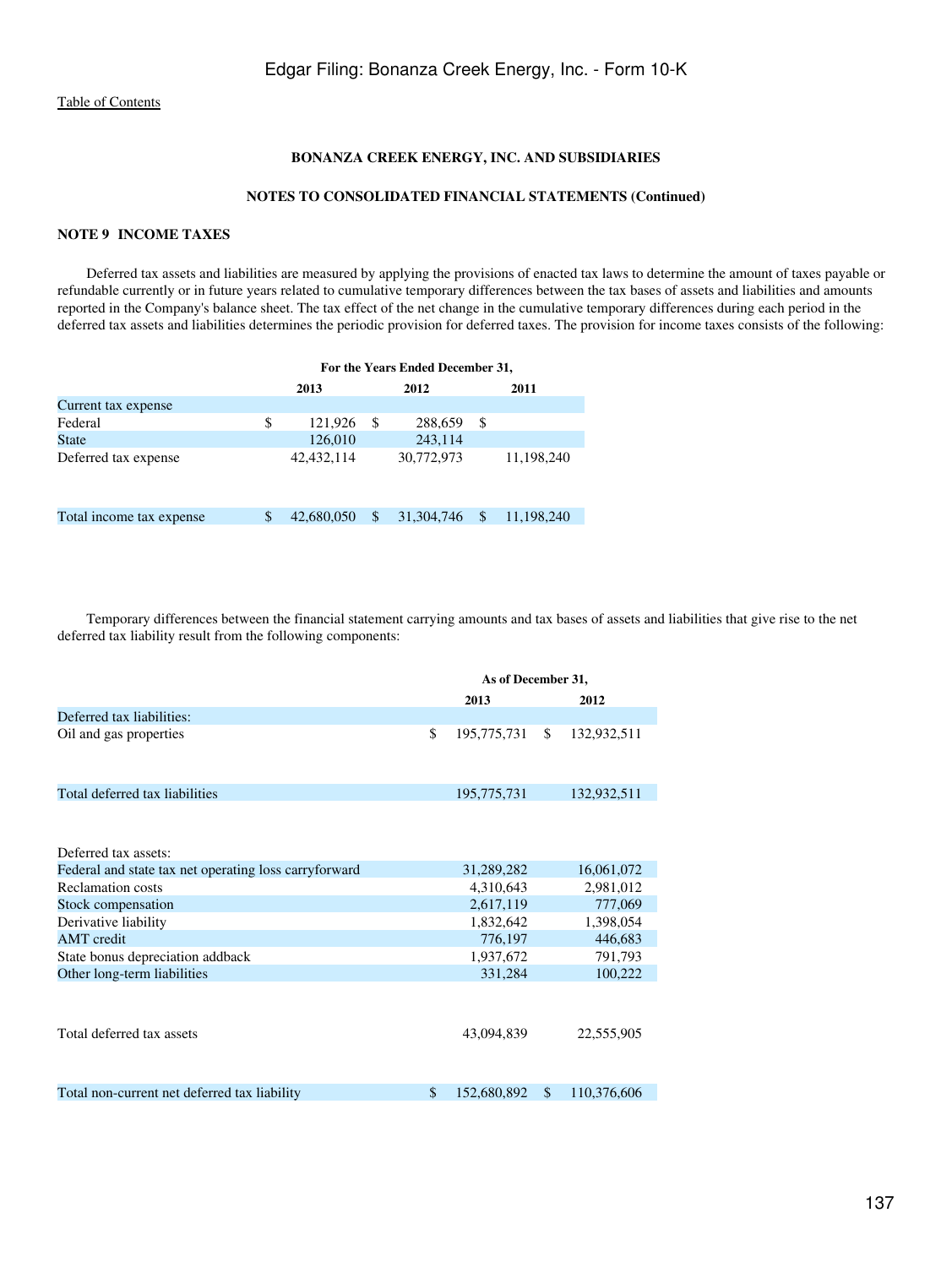# Edgar Filing: Bonanza Creek Energy, Inc. - Form 10-K

 The Company has \$95,053,000 and \$43,806,000 of net operating loss carryovers for federal income tax purposes of which \$9,311,000 and \$444,000 is not recorded as a benefit for financial statement purposes as it relates to tax deductions that are different from the stock-based compensation expense recorded for financial statement purposes as of December 31, 2013 and 2012, respectively. The benefit of these excess tax deductions will not be recognized for financial statement purposes until the related deductions reduce taxes payable.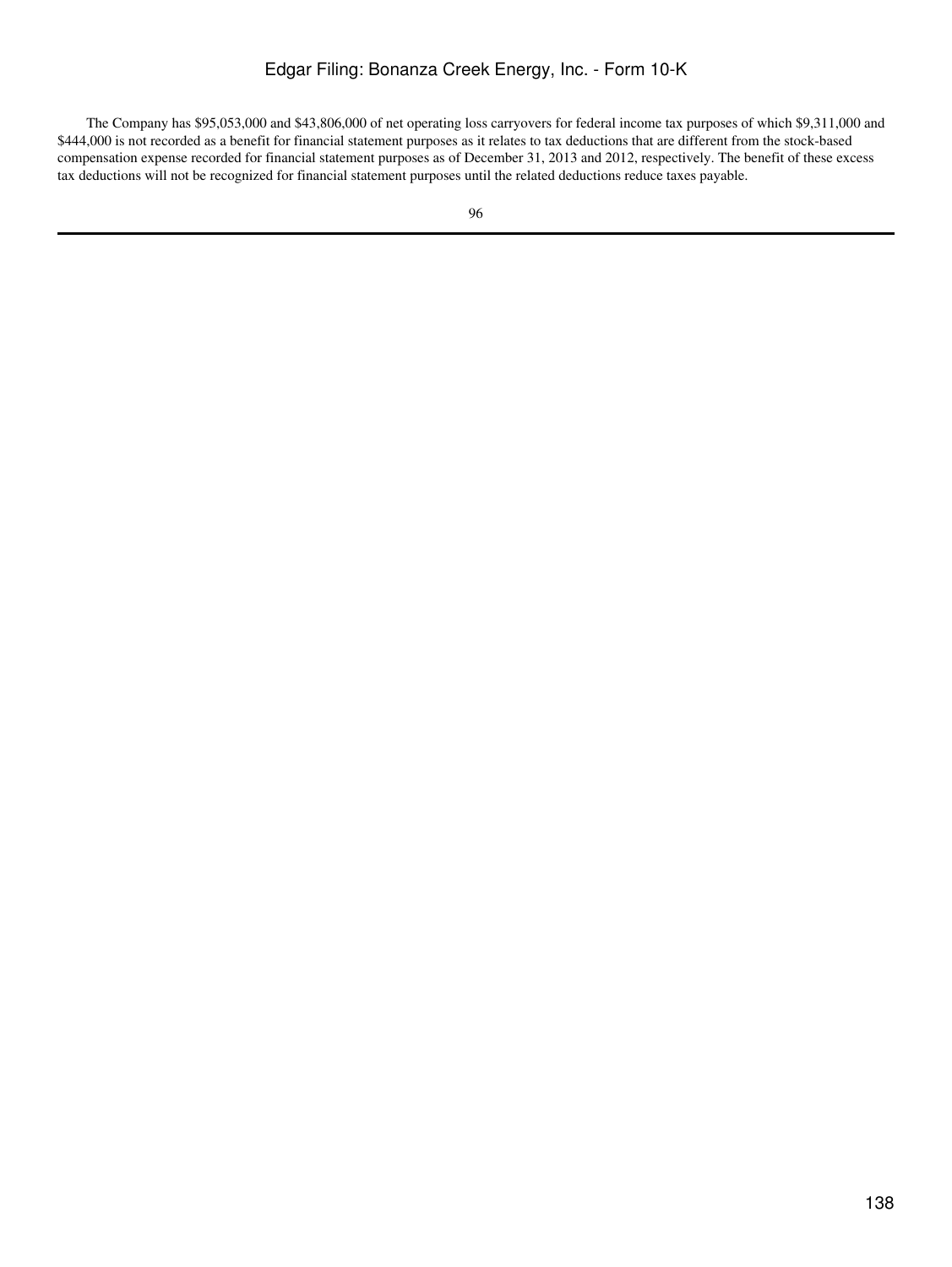# **BONANZA CREEK ENERGY, INC. AND SUBSIDIARIES**

### **NOTES TO CONSOLIDATED FINANCIAL STATEMENTS (Continued)**

### **NOTE 9 INCOME TAXES (Continued)**

 Federal income tax expense differs from the amount that would be provided by applying the statutory United States federal income tax rate to income before income taxes primarily due to the effect of state income taxes, rate changes, and other permanent differences, as follows:

|                                            | For the Years Ended December 31, |            |  |              |  |            |
|--------------------------------------------|----------------------------------|------------|--|--------------|--|------------|
|                                            |                                  | 2013       |  | 2012         |  | 2011       |
| Federal statutory tax expense              |                                  | 39,152,349 |  | 27,173,985   |  | 8,122,403  |
| Increase (decrease) in tax resulting from: |                                  |            |  |              |  |            |
| State tax expense net of federal benefit   |                                  | 3,833,606  |  | 2,753,365    |  | 950,926    |
| Rate change and other                      |                                  | (305,905)  |  | 1,377,396    |  | 2,124,911  |
|                                            |                                  |            |  |              |  |            |
| Total income tax expense                   | \$                               | 42,680,050 |  | 31, 304, 746 |  | 11,198,240 |

Reconciliation of the Company's effective tax rate to the expected federal tax rate of 35%, 35%, and 34% in 2013, 2012, and 2011 is as follows:

|                           | <b>For the Years Ended</b><br>December 31, |          |        |  |  |  |
|---------------------------|--------------------------------------------|----------|--------|--|--|--|
|                           | 2013                                       | 2012     | 2011   |  |  |  |
| Expected federal tax rate | 35%                                        | 35%      | 34%    |  |  |  |
| State income taxes        | $3.43\%$                                   | $3.55\%$ | 3.98%  |  |  |  |
| Change in tax rate        | $-0.28\%$                                  | $1.67\%$ | 8.90%  |  |  |  |
| Effective tax rate        | 38.15%                                     | 40.22%   | 46.88% |  |  |  |

 During the year ended December 31, 2013 the decrease in tax rate was primarily due to a decrease in taxable income apportioned to California and Arkansas and an increase in taxable income apportioned to Colorado. The decrease in the effective tax rate with the change in tax rate was applied to the January 1, 2013 deferred income tax liability resulting in a decrease to the net deferred tax liability and deferred income tax expense of \$400,000. The total deferred income tax expense in our consolidated statements of operations and comprehensive income is \$42.4 million.

 During the year ended December 31, 2012, the estimated effective tax rate was revised to reflect a 35% rate for federal income taxes. The Company believed that this rate more appropriately reflected the federal rate on future earnings. The increase in the effective tax rate with the change in tax rate was applied to the January 1, 2012 deferred income tax liability resulting in an increase to the net deferred tax liability and deferred income tax expense of \$1.2 million with an additional \$29.6 million applicable to federal and state income taxes for the year ended December 31, 2012, which together resulted in a total deferred income tax expense in our consolidated statements of operations and comprehensive income of \$30.8 million.

 During the year ended December 31, 2011, the estimated tax rate was revised to reflect significant capital expenditures in Arkansas and the effective tax rate increased from 36.87% to 37.98%. The increase in the effective tax rate was applied to the January 1, 2011 deferred income tax liability resulting in an increase to the net deferred tax liability and deferred income tax expense of \$2.1 million with an additional \$9.1 million incurred for federal and state income taxes for the year ended December 31, 2011, which together resulted in a total deferred income tax expense in our consolidated statements of operations and comprehensive income of \$11.2 million.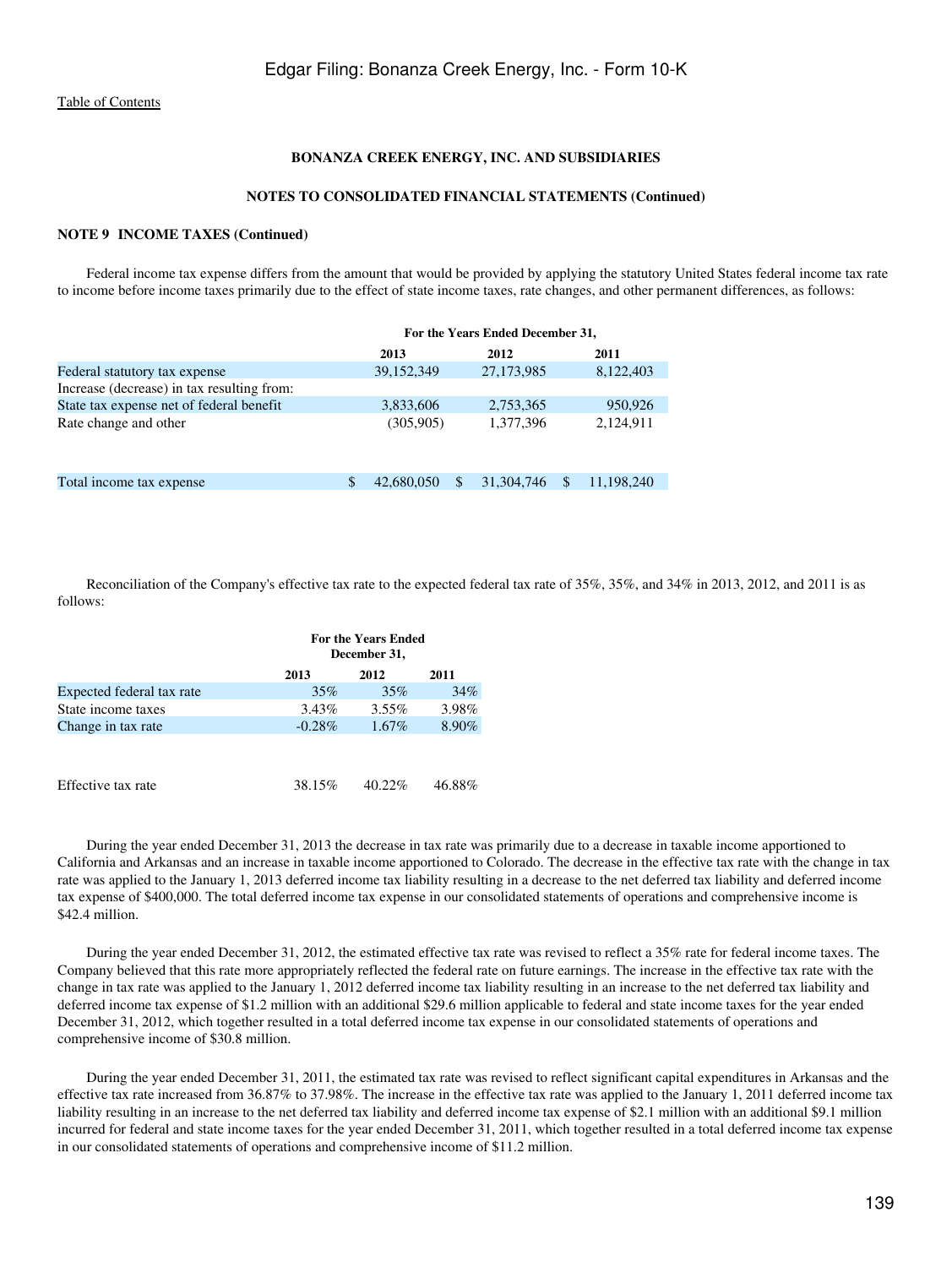# Edgar Filing: Bonanza Creek Energy, Inc. - Form 10-K

The Company had no unrecognized tax benefits as of December 31, 2013, 2012, and 2011.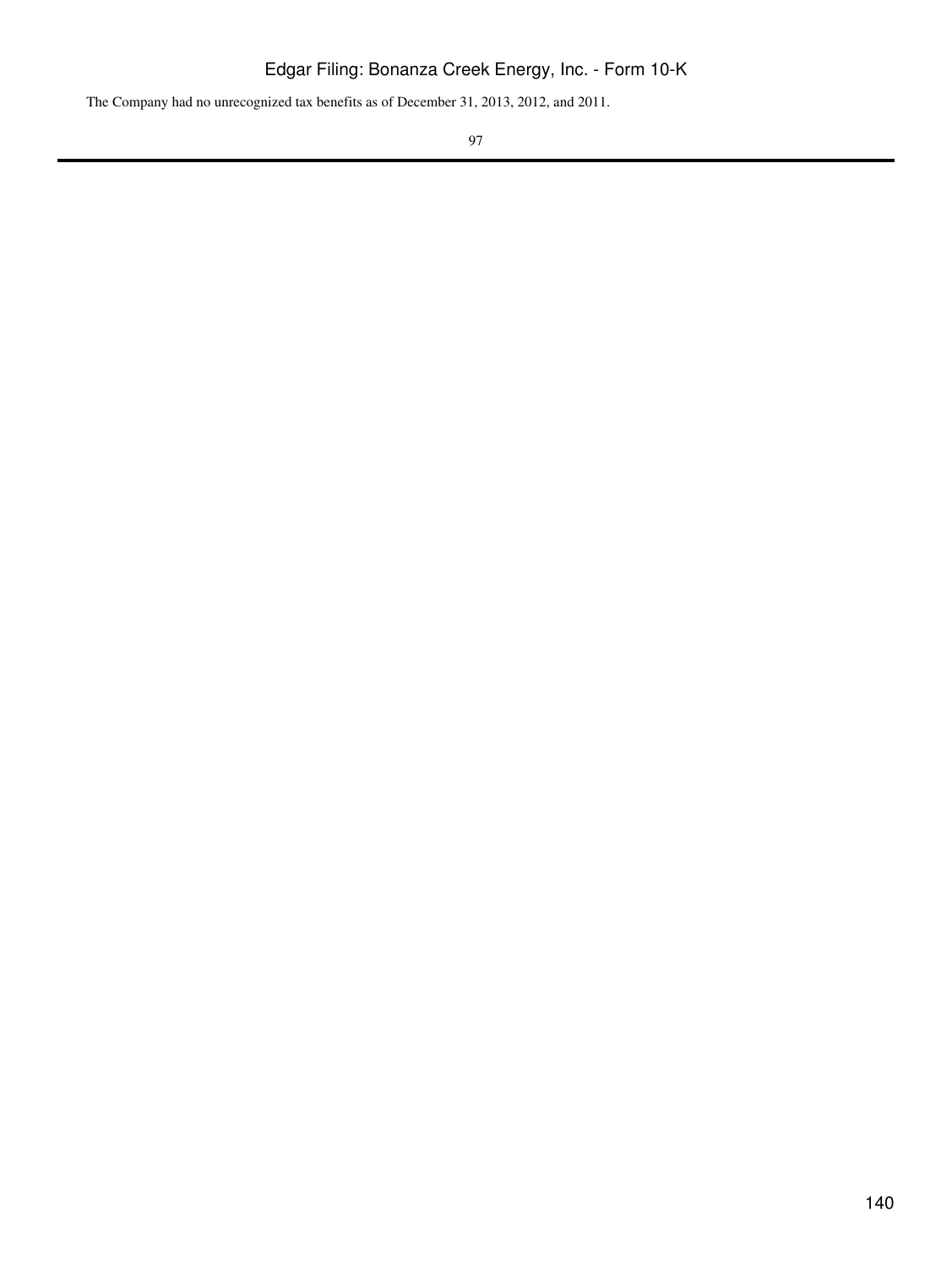### **BONANZA CREEK ENERGY, INC. AND SUBSIDIARIES**

### **NOTES TO CONSOLIDATED FINANCIAL STATEMENTS (Continued)**

# **NOTE 10 ASSET RETIREMENT OBLIGATIONS**

 The Company recognizes an estimated liability for future costs to abandon its oil and gas properties. The fair value of the asset retirement obligation is recorded as a liability when incurred, which is typically at the time the asset is acquired or placed in service. There is a corresponding increase to the carrying value of the asset which is included in the proved properties line item in the accompanying balance sheets. The Company depletes the amount added to proved properties and recognizes expense in connection with accretion of the discounted liability over the remaining estimated economic lives of the properties.

 The Company's estimated asset retirement obligation liability is based on historical experience in abandoning wells, estimated economic lives, estimated costs to abandon the wells, and regulatory requirements. The liability is discounted using the credit-adjusted risk-free rate estimated at the time the liability is incurred and has been set at 8%. Revisions to the liability could occur due to changes in the estimated economic lives and abandonment costs of the wells along with newly enacted regulatory requirements. The revisions to estimate for the year ended December 31, 2013 is comprised of increased abandonment cost on wells that had an asset retirement obligation as of the beginning of the year.

|                                 | As of December 31, |            |     |            |  |  |
|---------------------------------|--------------------|------------|-----|------------|--|--|
|                                 |                    | 2013       |     | 2012       |  |  |
| Beginning of year               | \$                 | 7,333,584  | \$  | 6,039,723  |  |  |
| Additional liabilities incurred |                    | 1,066,822  |     | 1,448,063  |  |  |
| Accretion expense               |                    | 645,360    |     | 519,315    |  |  |
| Obligations on properties sold  |                    |            |     | (511,730)  |  |  |
| Liabilities settled             |                    | (73,358)   |     | (161, 787) |  |  |
| Revisions to estimate           |                    | 2,077,624  |     |            |  |  |
| End of year                     | \$                 | 11.050.032 | \$. | 7,333,584  |  |  |

### **NOTE 11 FAIR VALUE MEASUREMENTS**

 The Company follows fair value measurement authoritative guidance, which defines fair value, establishes a framework for using fair value to measure assets and liabilities, and expands disclosures about fair value measurements. The authoritative accounting guidance defines fair value as the price that would be received to sell an asset or paid to transfer a liability in an orderly transaction between market participants at the measurement date. The statement establishes a hierarchy for inputs used in measuring fair value that maximizes the use of observable inputs and minimizes the use of unobservable inputs by requiring that the most observable inputs be used when available. Observable inputs are inputs that market participants would use in pricing the asset or liability developed based on market data obtained from sources independent of the Company. Unobservable inputs are inputs that reflect the Company's assumptions of what market participants would use in pricing the asset or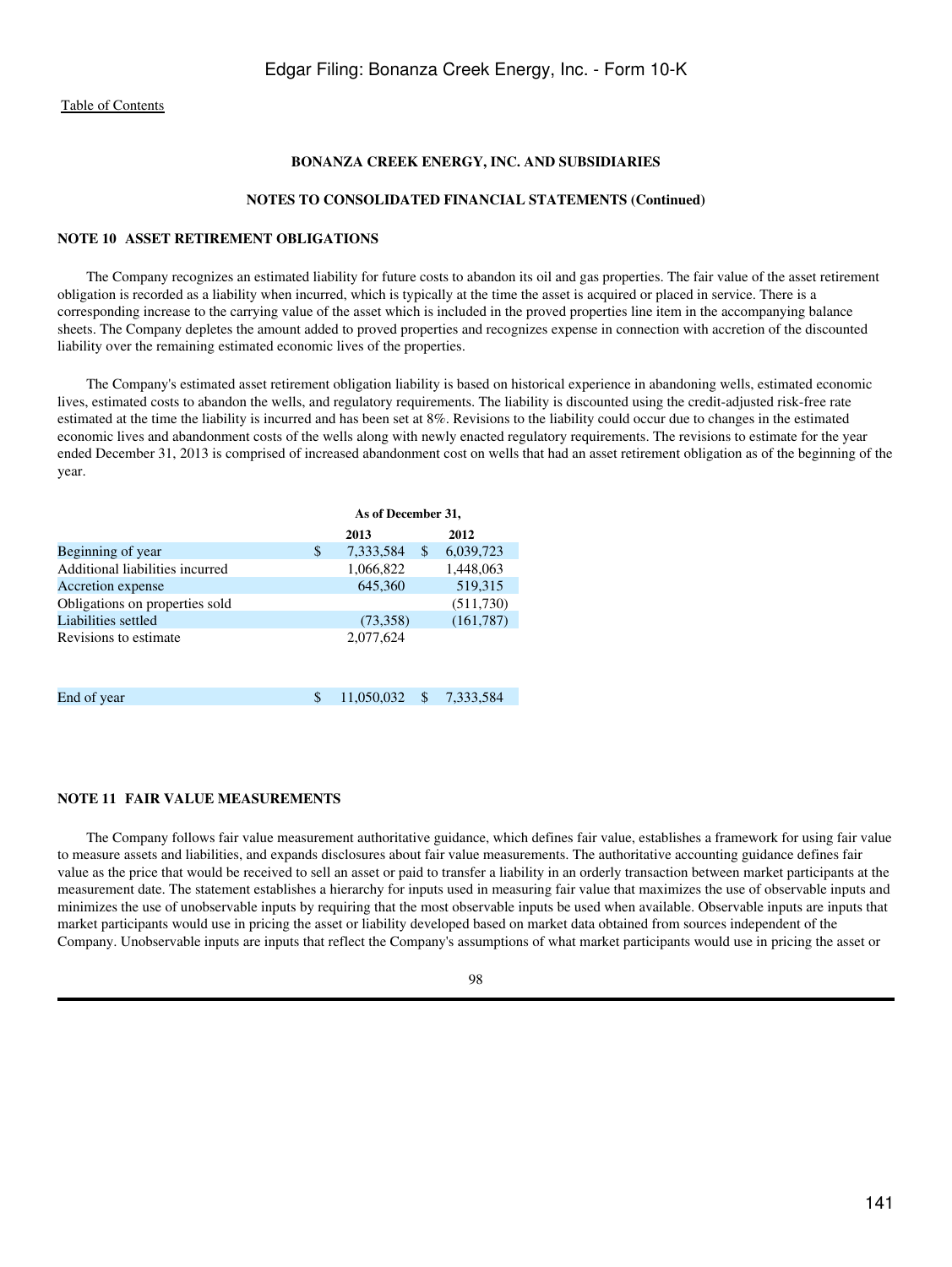# **BONANZA CREEK ENERGY, INC. AND SUBSIDIARIES**

### **NOTES TO CONSOLIDATED FINANCIAL STATEMENTS (Continued)**

## **NOTE 11FAIR VALUE MEASUREMENTS (Continued)**

liability developed based on the best information available in the circumstances. The hierarchy is broken down into three levels based on the reliability of the inputs as follows:

- Level 1: Quoted prices in active markets for identical assets or liabilities
- Level 2: Quoted prices in active markets for similar assets and liabilities, quoted prices for identical or similar instruments in markets that are not active, and model-derived valuations whose inputs are observable or whose significant value drivers are observable

### Level 3: Significant inputs to the valuation model are unobservable

 Financial assets and liabilities are to be classified based on the lowest level of input that is significant to the fair value measurement. The Company's assessment of the significance of a particular input to the fair value measurement requires judgment, and may affect the valuation of the fair value of assets and liabilities and their placement within the fair value hierarchy levels.

 The following tables present the Company's financial assets and liabilities that were accounted for at fair value on a recurring basis as of December 31, 2013 and 2012 and their classification within the fair value hierarchy:

|                        | As of December 31, 2013 |               |                        |              |         |  |
|------------------------|-------------------------|---------------|------------------------|--------------|---------|--|
|                        | Level 1                 | Level 2       |                        | Level 3      |         |  |
| Derivative assets      | S.                      | <sup>\$</sup> | 735.690                | $^{\circ}$ S | 414.864 |  |
| Derivative liabilities | S.                      |               | 1.740.824 \$ 4.782.177 |              |         |  |

|                        | As of December 31, 2012 |         |                           |         |                      |  |
|------------------------|-------------------------|---------|---------------------------|---------|----------------------|--|
|                        | Level 1                 | Level 2 |                           | Level 3 |                      |  |
| Derivative assets      | S.                      |         |                           |         | 450.872 \$ 1.727.192 |  |
| Derivative liabilities | \$                      |         | $$5,173,140$ $$1,235,168$ |         |                      |  |
| <i>Derivatives</i>     |                         |         |                           |         |                      |  |

 Fair value of all derivative instruments are estimated with industry-standard models that consider various assumptions, including quoted forward prices for commodities, time value of money, volatility factors and current market and contractual prices for the underlying instruments, as well as other relevant economic measures. All valuations were compared against counterparty statements to verify the reasonableness of the estimate. The Company's commodity swaps are validated by observable transactions for the same or similar commodity options using the NYMEX futures index, and are designated as Level 2 within the valuation hierarchy. The Company's collars, which are designated as Level 3 within the valuation hierarchy, are not validated by observable transactions with respect to volatility. Presently, all of our derivative arrangements are concentrated with five counterparties all of which are lenders under the Company's Revolver.

 For the oil and natural gas derivatives outstanding at December 31, 2013, a hypothetical upward or downward shift of 10% per Bbl or MMBtu in the NYMEX forward curve as of December 31, 2013 would change our derivative gain (loss) by \$42.7 million and \$(34.1) million, respectively.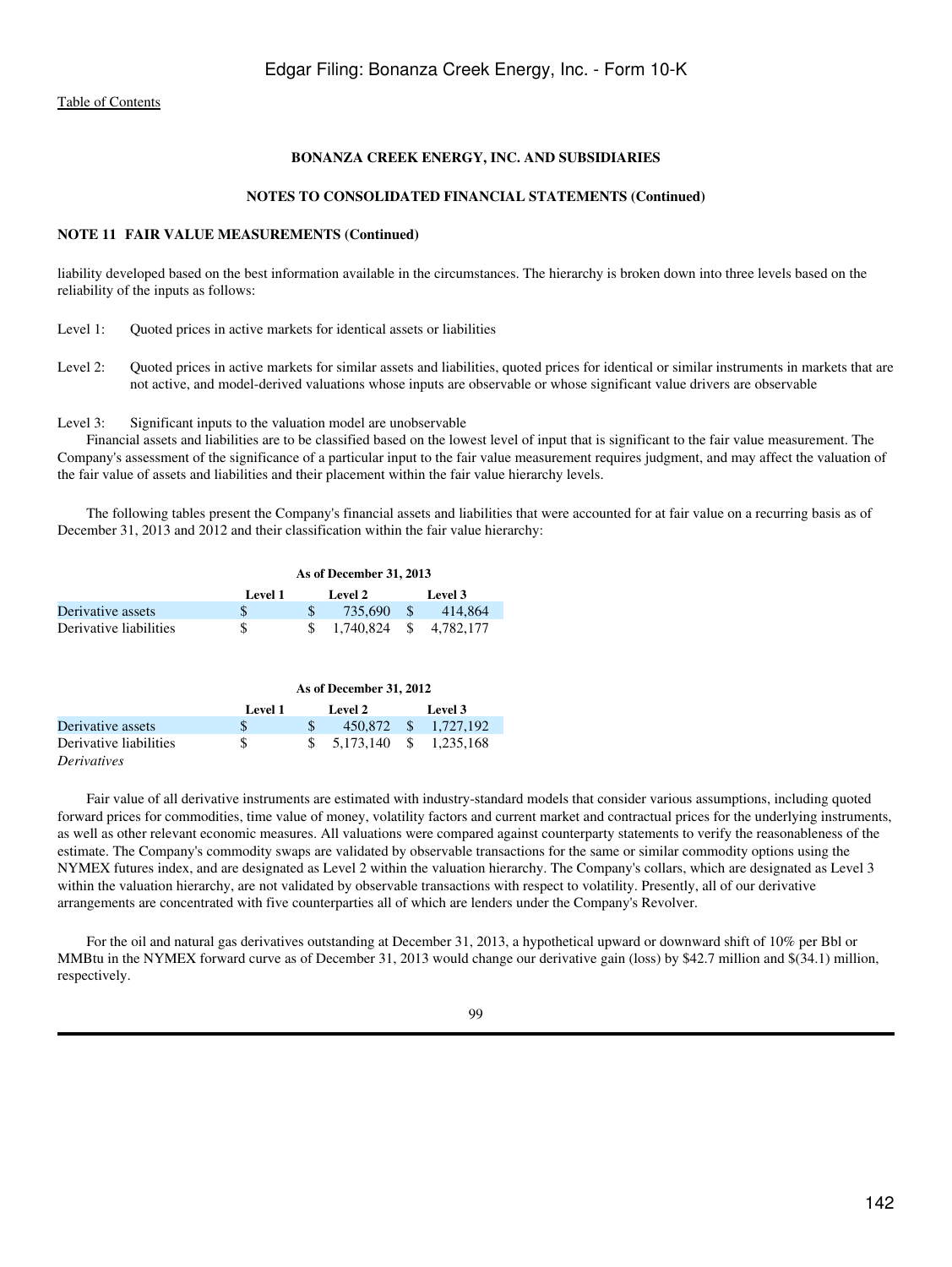# **BONANZA CREEK ENERGY, INC. AND SUBSIDIARIES**

### **NOTES TO CONSOLIDATED FINANCIAL STATEMENTS (Continued)**

### **NOTE 11FAIR VALUE MEASUREMENTS (Continued)**

 The following table reflects the activity for the commodity derivatives measured at fair value using Level 3 inputs for the year ended December 31, 2013:

|                                          |                            | <b>For the Year Ended</b><br>December 31, 2013 |                                |           |  |
|------------------------------------------|----------------------------|------------------------------------------------|--------------------------------|-----------|--|
|                                          | <b>Derivative</b><br>Asset |                                                | <b>Derivative</b><br>Liability |           |  |
| Beginning balance                        | S                          | 1,727,192                                      | <b>S</b>                       | 1,235,168 |  |
| Net increase (decrease) in fair value(1) |                            | (3,931,350)                                    |                                | (416,705) |  |
| Net settlement $(1)$                     |                            | (586, 249)                                     |                                | 1,718,696 |  |
| New derivatives                          |                            | 3.205.271                                      |                                | 2.245.018 |  |
| Transfers in (out) of Level 3            |                            |                                                |                                |           |  |
|                                          |                            |                                                |                                |           |  |

Ending balance \$ 414,864 \$ 4,782,177

(1)

Net increase (decrease) in fair value and net settlements are shown in the derivative gain (loss) line item of the accompanying statements of operations and comprehensive income.

 The following table reflects the activity for the commodity derivatives measured at fair value using Level 3 inputs for the year ended December 31, 2012:

|                                          | <b>For the Year Ended</b><br>December 31, 2012 |                   |               |                   |  |
|------------------------------------------|------------------------------------------------|-------------------|---------------|-------------------|--|
|                                          |                                                | <b>Derivative</b> |               | <b>Derivative</b> |  |
|                                          |                                                | Asset             |               | Liability         |  |
| Beginning balance                        | \$                                             | 881,822           | <sup>\$</sup> | 1,115,595         |  |
| Net increase (decrease) in fair value(1) |                                                | 796,287           |               | (3,239,647)       |  |
| Net settlement $(1)$                     |                                                | (362,095)         |               | 527,766           |  |
| New derivatives                          |                                                | 411,178           |               | 2,831,454         |  |
| Transfers in (out) of Level 3            |                                                |                   |               |                   |  |
|                                          |                                                |                   |               |                   |  |
|                                          |                                                |                   |               |                   |  |

Ending balance \$ 1,727,192 \$ 1,235,168

(1)

Net increase (decrease) in fair value and net settlements are shown in the derivative gain (loss) line item of the accompanying statements of operations and comprehensive income.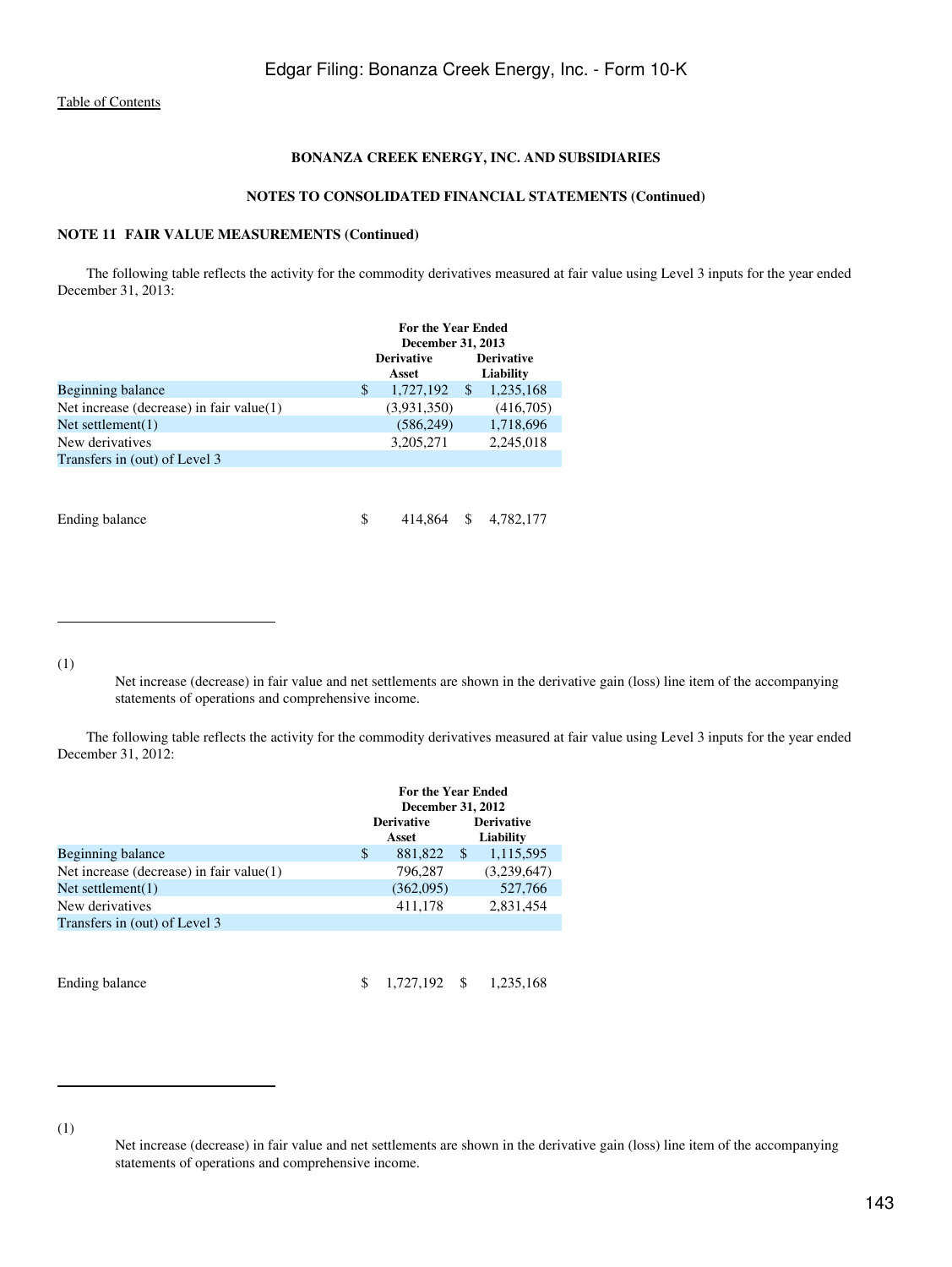# Edgar Filing: Bonanza Creek Energy, Inc. - Form 10-K

### *Proved Oil and Gas Properties*

 Proved oil and gas property costs are evaluated for impairment and reduced to fair value when there is an indication that the carrying costs exceed the sum of the undiscounted cash flows. The Company uses Level 3 inputs and the income valuation technique, which converts future amounts to a single present value amount, to measure the fair value of proved properties through an application of discount rates and price forecasts selected by the Company's management. The calculation of the discount rate is a significant management estimate based on the best information available and estimated to be 10% for the year ended December 31, 2013. Management believes that the discount rate is representative of current market conditions and reflects the following factors: estimate of future cash payments, expectations of possible variations in the amount and/or timing of cash flows, the risk premium, and nonperformance risk. The price forecast is based on the NYMEX strip pricing, adjusted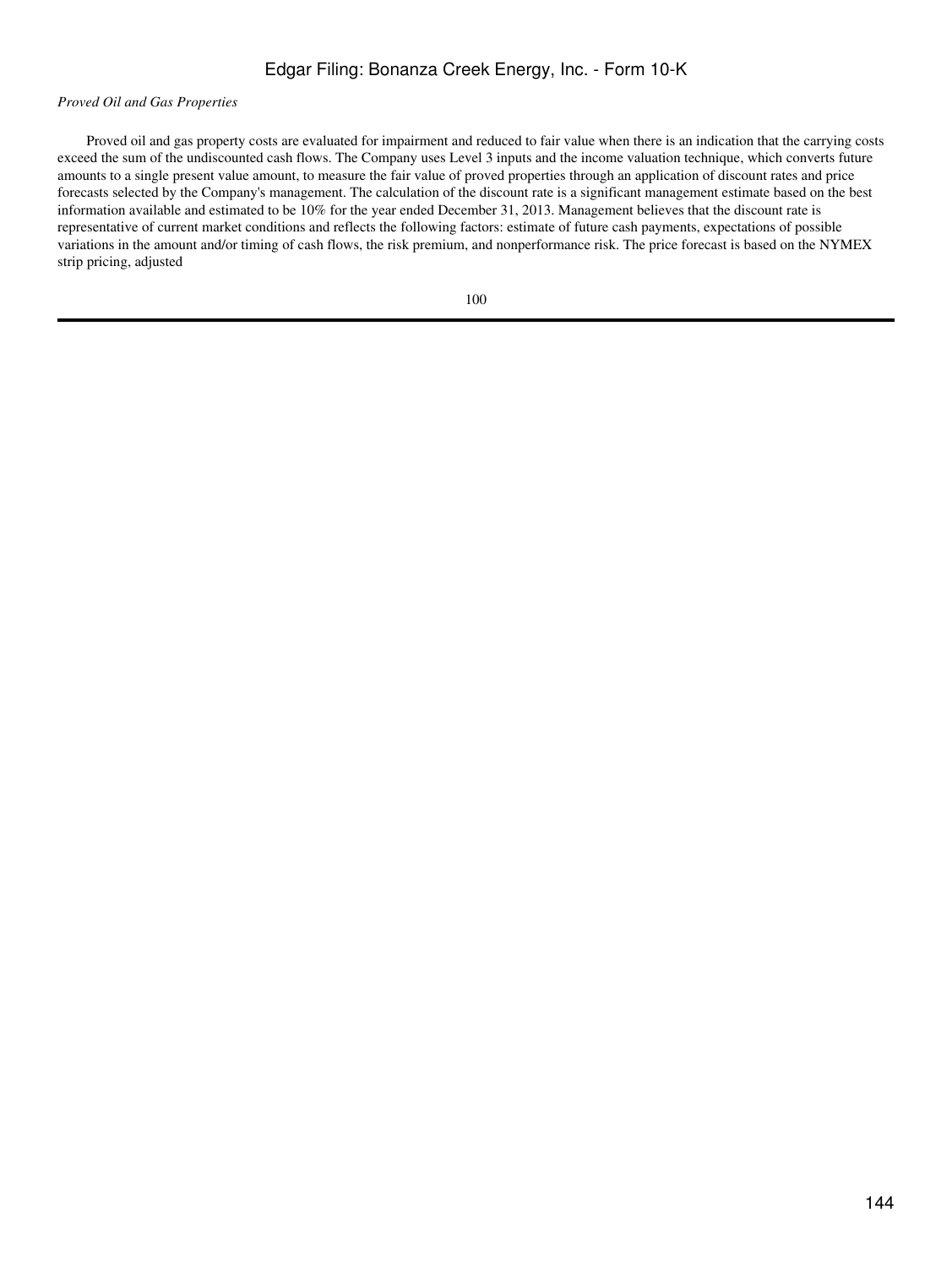# **BONANZA CREEK ENERGY, INC. AND SUBSIDIARIES**

#### **NOTES TO CONSOLIDATED FINANCIAL STATEMENTS (Continued)**

# **NOTE 11FAIR VALUE MEASUREMENTS (Continued)**

for basis differentials. Future operating costs are also adjusted as deemed appropriate for these estimates. Proved properties classified as held for sale are valued using a market approach, based on an estimated selling price, as evidenced by the most current bid prices received from third parties. If an estimated selling price is not available, the Company utilizes the income valuation technique discussed above. There were no proved properties measured at fair value at December 31, 2013 and 2012.

#### *Unproved Oil and Gas Properties*

 Unproved oil and gas property costs are evaluated for impairment and reduced to fair value when there is an indication that the carrying costs may not be recoverable. To measure the fair value of unproved properties, the Company Level 3 inputs and the income valuation technique, which takes into account the following significant assumptions: future development plans, risk weighted potential resource recovery, and estimated reserve values. Unproved properties classified as held for sale are valued using a market approach, based on an estimated selling price, as evidenced by the most current bid prices received from third parties. If an estimated selling price is not available, the Company use the price received for similar acreage in recent transactions by the Company or other market participants in the principal market. There were no unproved properties measured at fair value as of December 31, 2013 and 2012.

#### *Asset Retirement Obligation*

 The Company utilizes the income valuation technique to determine the fair value of the asset retirement obligation liability at the point of inception by applying a credit-adjusted risk-free rate, which takes into account the Company's credit risk, the time value of money, and the current economic state, to the undiscounted expected abandonment cash flows. Upon completion of wells and natural gas plants, the Company records an asset retirement obligation at fair value using Level 3 assumptions. Given the unobservable nature of the inputs, the initial measurement of the asset retirement obligation liability is deemed to use Level 3 inputs. There were no asset retirement obligations measured at fair value at December 31, 2013 and 2012.

#### *Long-term Debt*

 The Senior Notes are recorded at cost net of the unamortized premium on the accompanying balance sheets at \$508.8 million. The fair value of the Senior Notes as of December 31, 2013 was \$527.5 million measured using Level 1 inputs based on a secondary market trading price. The carrying value of the Company's credit facility approximates fair value, as the applicable interest rates are floating.

# **NOTE 12 DERIVATIVES**

 The Company enters into commodity derivative contracts to mitigate a portion of its exposure to potentially adverse market changes in commodity prices and the associated impact on cash flows. All contracts are entered into for other-than-trading purposes. The Company's derivatives include swaps and collar arrangements for oil and gas and none of the derivative instruments qualify as having hedging relationships.

 In a typical commodity swap agreement, if the agreed upon published third-party index price is lower than the swap fixed price, the Company receives the difference between the index price and the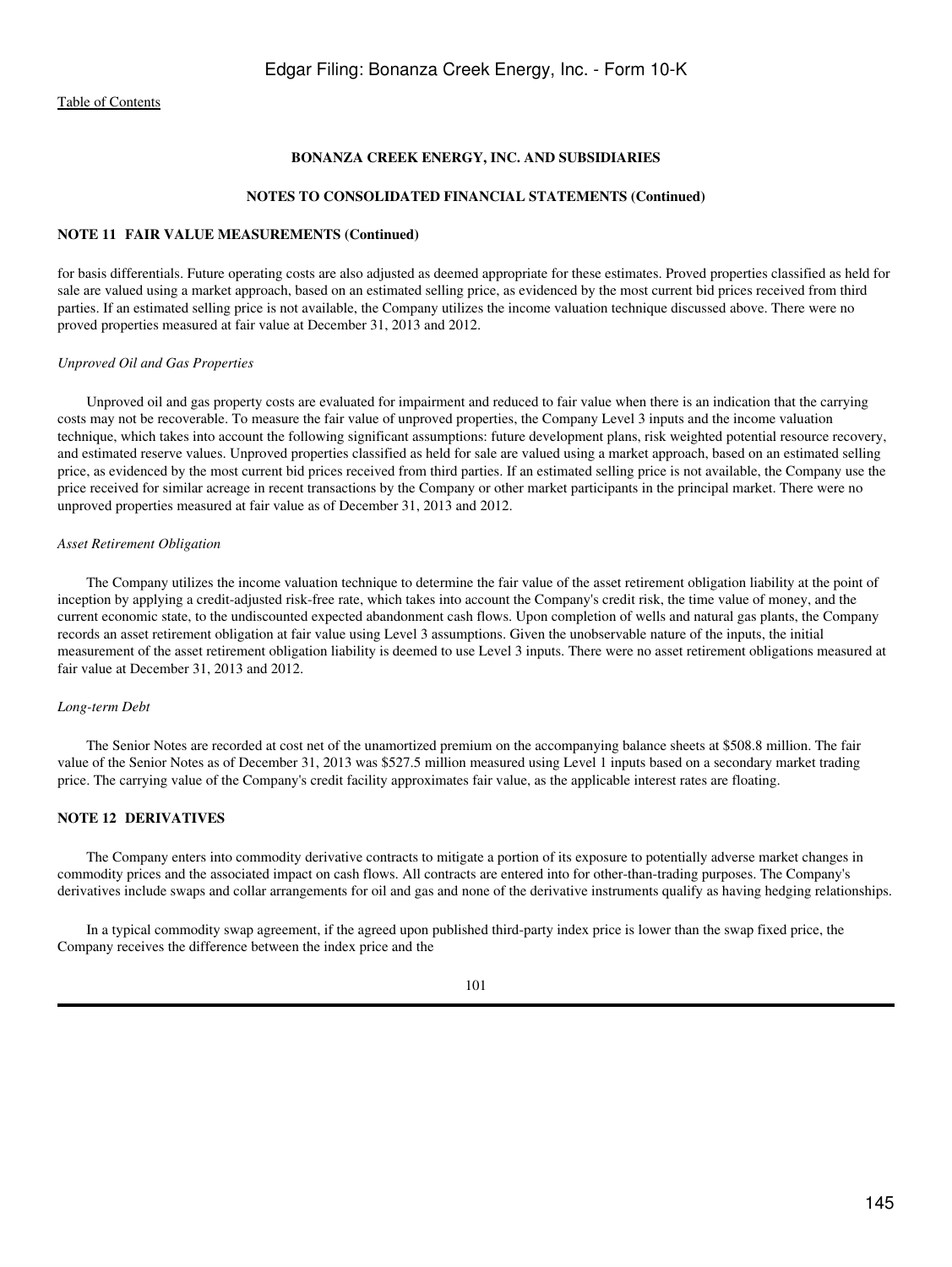#### **NOTES TO CONSOLIDATED FINANCIAL STATEMENTS (Continued)**

# **NOTE 12 DERIVATIVES (Continued)**

agreed upon swap fixed price. If the index price is higher than the swap fixed price, the Company pays the difference. For collar agreements, the Company receives the difference between an agreed upon index and the floor price if the index price is below the floor price. The Company pays the difference between the agreed upon ceiling price and the index price if the index price is above the ceiling price. No amounts are paid or received if the index price is between the floor and ceiling prices.

As of December 31, 2013, the Company had the following derivative commodity contracts in place:

| <b>Settlement Period</b> | <b>Derivative</b><br><b>Instrument</b> | <b>Total</b><br><b>Volumes</b><br>(Bbls/MMBtu<br>per day) | Average<br><b>Fixed</b><br>Price | Average<br><b>Short</b><br><b>Floor</b><br>Price | Average<br><b>Floor</b><br>Price |         | Average<br><b>Ceiling</b><br>Price | <b>Fair Market</b><br>Value of<br>Asset<br>(Liability) |
|--------------------------|----------------------------------------|-----------------------------------------------------------|----------------------------------|--------------------------------------------------|----------------------------------|---------|------------------------------------|--------------------------------------------------------|
| Oil                      |                                        |                                                           |                                  |                                                  |                                  |         |                                    |                                                        |
| 1Q 2014                  | Swap                                   | 3,133                                                     | \$96.97                          |                                                  |                                  |         |                                    | \$<br>(403, 499)                                       |
| 2Q 2014                  | Swap                                   | 4,126                                                     | \$96.20                          |                                                  |                                  |         |                                    | (288, 370)                                             |
| 30 2014                  | Swap                                   | 3,870                                                     | \$93.04                          |                                                  |                                  |         |                                    | (518, 444)                                             |
| 4O 2014                  | Swap                                   | 3,870                                                     | \$93.04                          |                                                  |                                  |         |                                    | 205,179                                                |
| 1Q 2014                  | Collar                                 | 5,617                                                     |                                  |                                                  |                                  | \$86.33 | \$97.09                            | (1,338,410)                                            |
| 2Q 2014                  | Collar                                 | 4,846                                                     |                                  |                                                  |                                  | \$86.55 | \$96.72                            | (1,252,787)                                            |
| 30 2014                  | Collar                                 | 4,326                                                     |                                  |                                                  |                                  | \$86.16 | \$96.57                            | (615, 971)                                             |
| 4O 2014                  | Collar                                 | 4,326                                                     |                                  |                                                  |                                  | \$86.16 | \$96.57                            | (68, 724)                                              |
|                          | $3-Way$                                |                                                           |                                  |                                                  |                                  |         |                                    |                                                        |
| 2014                     | Collar                                 | 1,000                                                     |                                  | \$<br>60.00                                      |                                  | \$85.00 | \$99.50                            | (303, 314)                                             |
|                          | $3-Way$                                |                                                           |                                  |                                                  |                                  |         |                                    |                                                        |
| 2015                     | Collar                                 | 4.500                                                     |                                  | \$<br>66.67                                      | \$83.33                          |         | \$94.12                            | (782, 385)                                             |

\$ (5,366,725)

| Gas  |         |        |                         |  |  |            |
|------|---------|--------|-------------------------|--|--|------------|
|      | $3-Way$ |        |                         |  |  |            |
| 2014 | Collar  | 15,000 | 3.50 \$ 4.00 \$ 4.75 \$ |  |  | 122.173    |
|      | $3-Way$ |        |                         |  |  |            |
| 2015 | Collar  | 15,000 | 3.50 \$ 4.00 \$ 4.75    |  |  | (127, 895) |

\$ (5,722)

| <b>Total</b> | \$ (5,372,447) |
|--------------|----------------|
|              |                |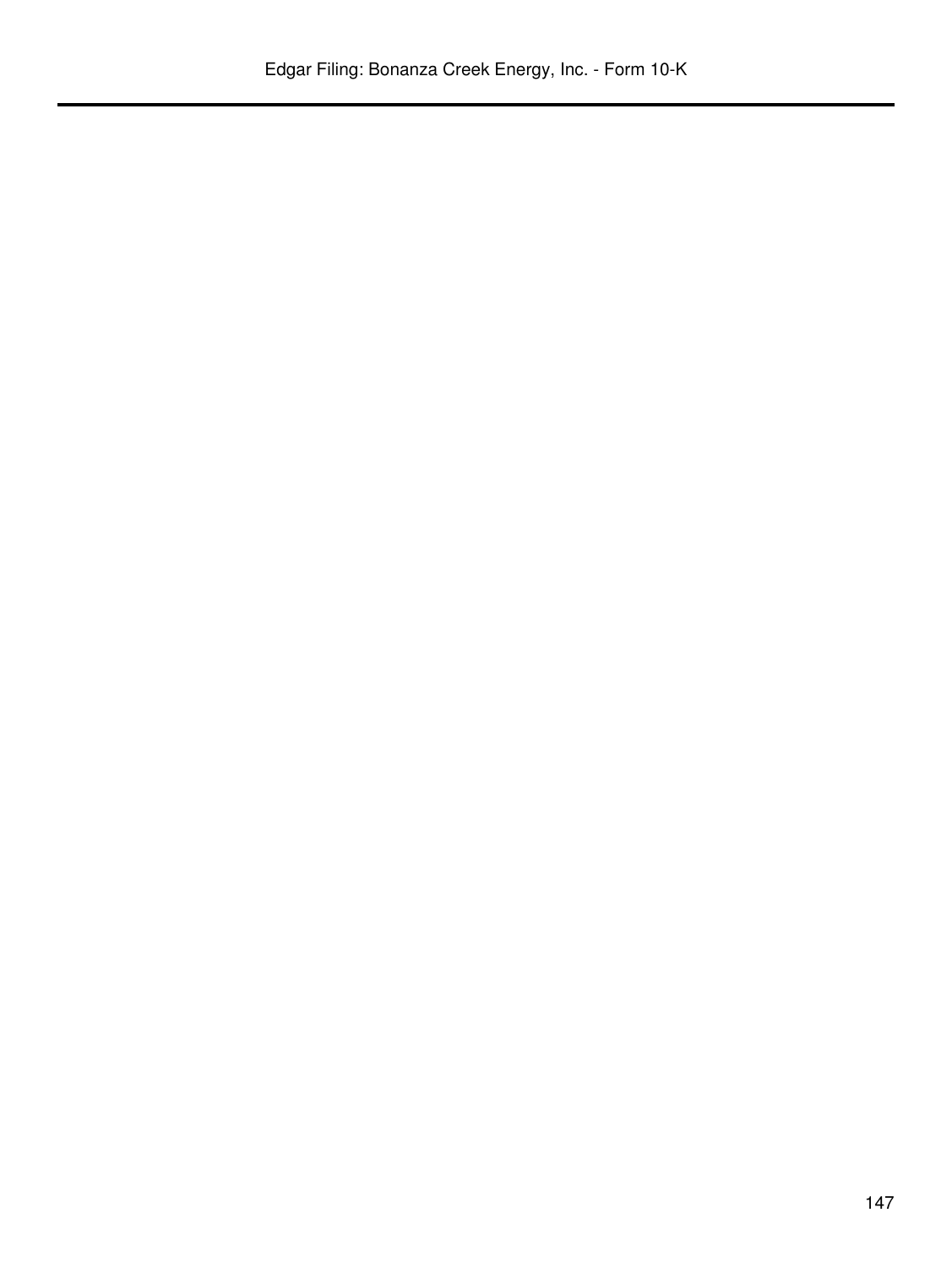# **BONANZA CREEK ENERGY, INC. AND SUBSIDIARIES**

# **NOTES TO CONSOLIDATED FINANCIAL STATEMENTS (Continued)**

# **NOTE 12 DERIVATIVES (Continued)**

As of the date of filing we had the following economic derivatives in place, which settle monthly:

| <b>Settlement Period</b> | <b>Derivative</b><br><b>Instrument</b> | <b>Total</b><br><b>Volumes</b><br>(Bbls/MMBtu<br>per day) |              | Average<br><b>Fixed</b><br>Price | Average<br><b>Short Floor</b><br>Price |               | Average<br><b>Floor</b><br>Price |     | Average<br><b>Ceiling</b><br>Price |
|--------------------------|----------------------------------------|-----------------------------------------------------------|--------------|----------------------------------|----------------------------------------|---------------|----------------------------------|-----|------------------------------------|
| Oil                      |                                        |                                                           |              |                                  |                                        |               |                                  |     |                                    |
| 1Q 2014                  | Swap                                   | 3,133                                                     | \$           | 96.97                            |                                        |               |                                  |     |                                    |
| 2Q 2014                  | Swap                                   | 4,126                                                     | $\mathbb{S}$ | 96.20                            |                                        |               |                                  |     |                                    |
| 3Q 2014                  | Swap                                   | 3,870                                                     | \$           | 93.04                            |                                        |               |                                  |     |                                    |
| 4O 2014                  | Swap                                   | 3,870                                                     | \$.          | 93.04                            |                                        |               |                                  |     |                                    |
| 10 2014                  | Collar                                 | 5,617                                                     |              |                                  |                                        | \$            | 86.33                            | \$. | 97.09                              |
| 20 20 14                 | Collar                                 | 4,846                                                     |              |                                  |                                        | \$            | 86.55                            | \$. | 96.72                              |
| 30 2014                  | Collar                                 | 4,326                                                     |              |                                  |                                        | \$            | 86.16                            | \$  | 96.57                              |
| 4O 2014                  | Collar                                 | 4,326                                                     |              |                                  |                                        | \$            | 86.16                            | \$. | 96.57                              |
| 1Q 2014                  | 3-Way collar                           | 1,000                                                     |              |                                  | \$<br>60.00                            | \$.           | 85.00                            | \$. | 99.50                              |
| 20 - 40 2014             | 3-Way Collar                           | 2,000                                                     |              |                                  | \$<br>65.00                            | \$            | 87.68                            | \$  | 99.75                              |
| 2015                     | 3-Way Collar                           | 4,500                                                     |              |                                  | \$<br>66.67                            | \$            | 83.33                            | \$  | 94.12                              |
| Gas                      |                                        |                                                           |              |                                  |                                        |               |                                  |     |                                    |
| 1Q 2014                  | 3-Way Collar                           | 22,500                                                    |              |                                  | \$<br>3.56                             | \$.           | 4.13                             | \$  | 4.78                               |
| 2Q - 4Q 2014             | 3-Way Collar                           | 30,000                                                    |              |                                  | \$<br>3.63                             | <sup>\$</sup> | 4.21                             | \$. | 4.81                               |
| 2015                     | 3-Way Collar                           | 15,000                                                    |              |                                  | \$<br>3.50                             | \$            | 4.00                             | \$  | 4.75                               |

*Derivative Assets and Liabilities Fair Value*

 The Company's commodity derivatives are measured at fair value and are included in the accompanying balance sheets as derivative assets and liabilities.

 The following table contains a summary of all the Company's derivative positions reported on the accompanying balance sheets as of December 31, 2013 and 2012:

|                               |                               | As of December 31, 2013 |             |  |  |  |
|-------------------------------|-------------------------------|-------------------------|-------------|--|--|--|
|                               | <b>Balance Sheet Location</b> | <b>Fair Value</b>       |             |  |  |  |
| <b>Derivative Assets</b>      |                               |                         |             |  |  |  |
| Commodity contracts           | Current assets                | \$                      | 857,863     |  |  |  |
| Commodity contracts           | Noncurrent assets             |                         | 292,691     |  |  |  |
| <b>Derivative Liabilities</b> |                               |                         |             |  |  |  |
| Commodity contracts           | Current liabilities           |                         | (5,320,030) |  |  |  |
| Commodity contracts           | Long-term liabilities         |                         | (1,202,971) |  |  |  |

| Total net derivative liability | \$(5,372,447) |
|--------------------------------|---------------|
|                                |               |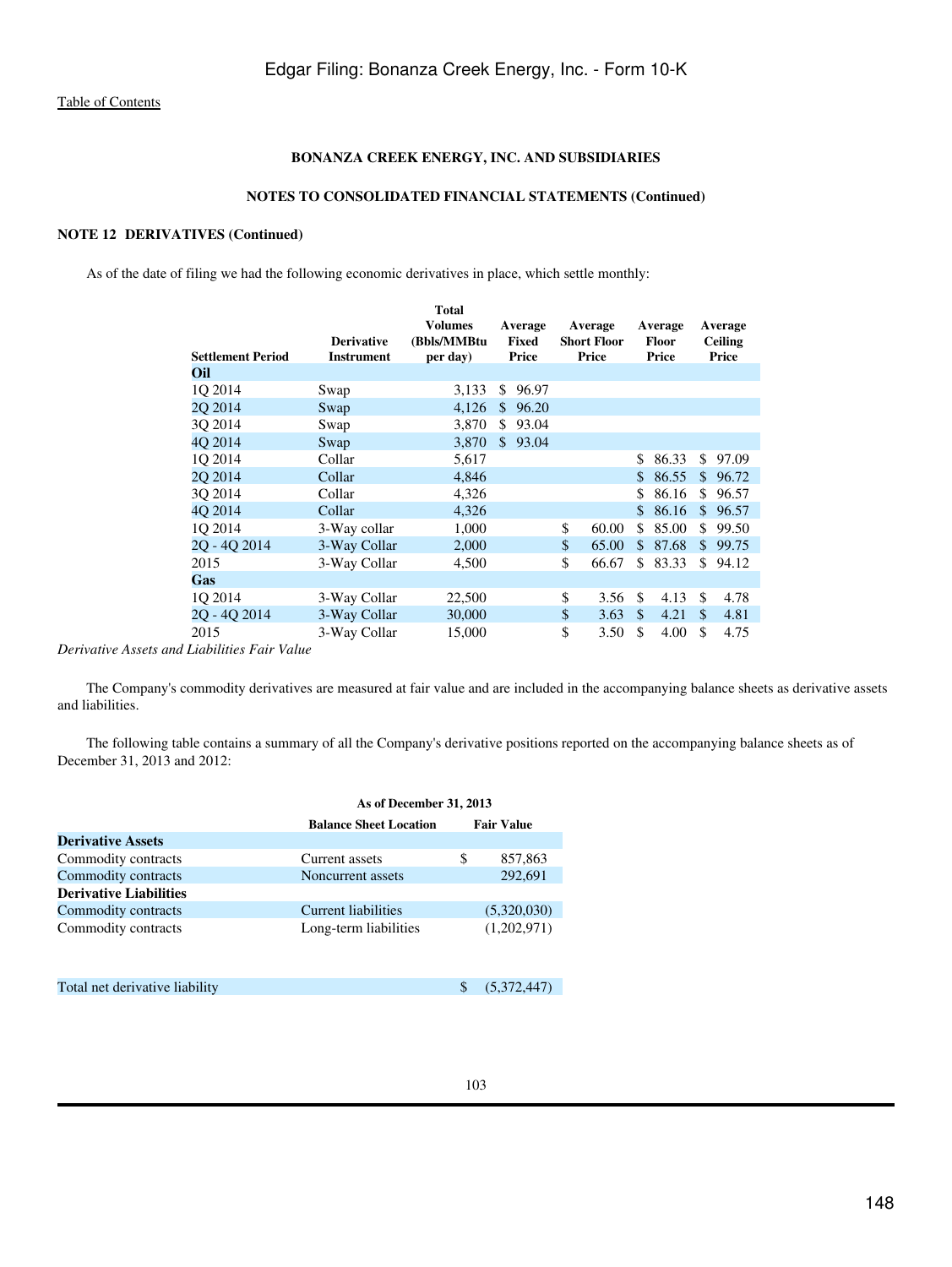# **BONANZA CREEK ENERGY, INC. AND SUBSIDIARIES**

# **NOTES TO CONSOLIDATED FINANCIAL STATEMENTS (Continued)**

# **NOTE 12 DERIVATIVES (Continued)**

|                                |                               | As of December 31, 2012 |                   |  |  |  |  |
|--------------------------------|-------------------------------|-------------------------|-------------------|--|--|--|--|
|                                | <b>Balance Sheet Location</b> |                         | <b>Fair Value</b> |  |  |  |  |
| <b>Derivative Assets</b>       |                               |                         |                   |  |  |  |  |
| Commodity contracts            | Current assets                | \$                      | 2,178,064         |  |  |  |  |
| Commodity contracts            | Noncurrent assets             |                         |                   |  |  |  |  |
| <b>Derivative Liabilities</b>  |                               |                         |                   |  |  |  |  |
| Commodity contracts            | Current liabilities           |                         | (5,200,202)       |  |  |  |  |
| Commodity contracts            | Long-term liabilities         |                         | (1,208,106)       |  |  |  |  |
|                                |                               |                         |                   |  |  |  |  |
|                                |                               |                         |                   |  |  |  |  |
| Total net derivative liability |                               | \$                      | (4.230.244)       |  |  |  |  |

 The following table summarizes the components of the derivative gain (loss) presented on the accompanying statements of operations and comprehensive income:

|                                            | r or the rears Enueu Decennocr 91, |                   |               |                  |              |             |  |  |  |
|--------------------------------------------|------------------------------------|-------------------|---------------|------------------|--------------|-------------|--|--|--|
|                                            |                                    | 2013              |               | 2012             |              | 2011        |  |  |  |
| Derivative cash settlement gain (loss):    |                                    |                   |               |                  |              |             |  |  |  |
| Oil contracts                              | \$                                 | $(11,755,140)$ \$ |               | $(1,491,948)$ \$ |              | (3,694,974) |  |  |  |
| <b>Gas contracts</b>                       |                                    | 425,291           |               | 766,566          |              | 670,838     |  |  |  |
| Total derivative cash settlement (loss)(1) | \$                                 | $(11,329,849)$ \$ |               | $(725,382)$ \$   |              | (3,024,136) |  |  |  |
| Change in fair value gain (loss):          |                                    |                   |               |                  |              |             |  |  |  |
| Oil contracts                              | \$                                 | $(1,142,203)$ \$  |               | 1,649,687        | \$           | 225,393     |  |  |  |
| <b>Gas contracts</b>                       |                                    |                   |               |                  |              |             |  |  |  |
| Total change in fair value gain (loss)     | \$                                 | $(1,142,203)$ \$  |               | 1,649,687        | \$           | 225,393     |  |  |  |
| Total derivative gain (loss)(2)            | $\mathbb{S}$                       | (12, 472, 052)    | <sup>\$</sup> | 924,305          | $\mathbb{S}$ | (2,798,743) |  |  |  |

**For the Years Ended December 31,**

<sup>(1)</sup>

Derivative cash settlement gain (loss) is reported in the derivative cash settlements line item on the accompanying statements of cash flows within the net cash used in investing activities.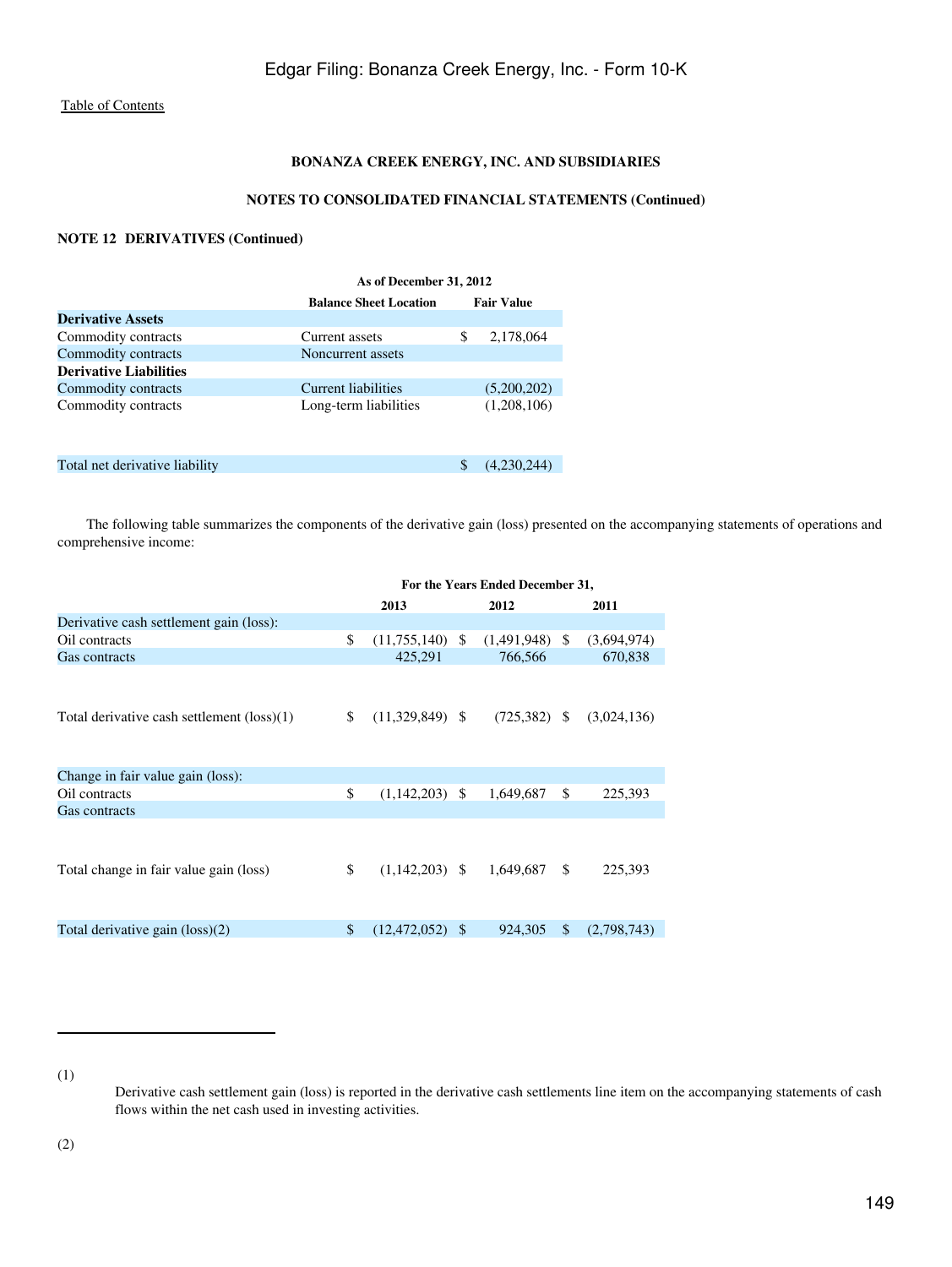# Edgar Filing: Bonanza Creek Energy, Inc. - Form 10-K

Total derivative gain (loss) is reported in the derivative gain (loss) line item on the accompanying statements of cash flows within the net cash provided by operating activities.

# **NOTE 13 EARNINGS PER SHARE**

 The Company issues shares of restricted stock entitling the holders to receive non-forfeitable dividends, if and when, the Company were to declare a dividend, before vesting, thus making the awards participating securities. The awards are included in the calculation of earnings per share under the two-class method. The two-class method allocates earnings for the period between common shareholders and unvested participating shareholders.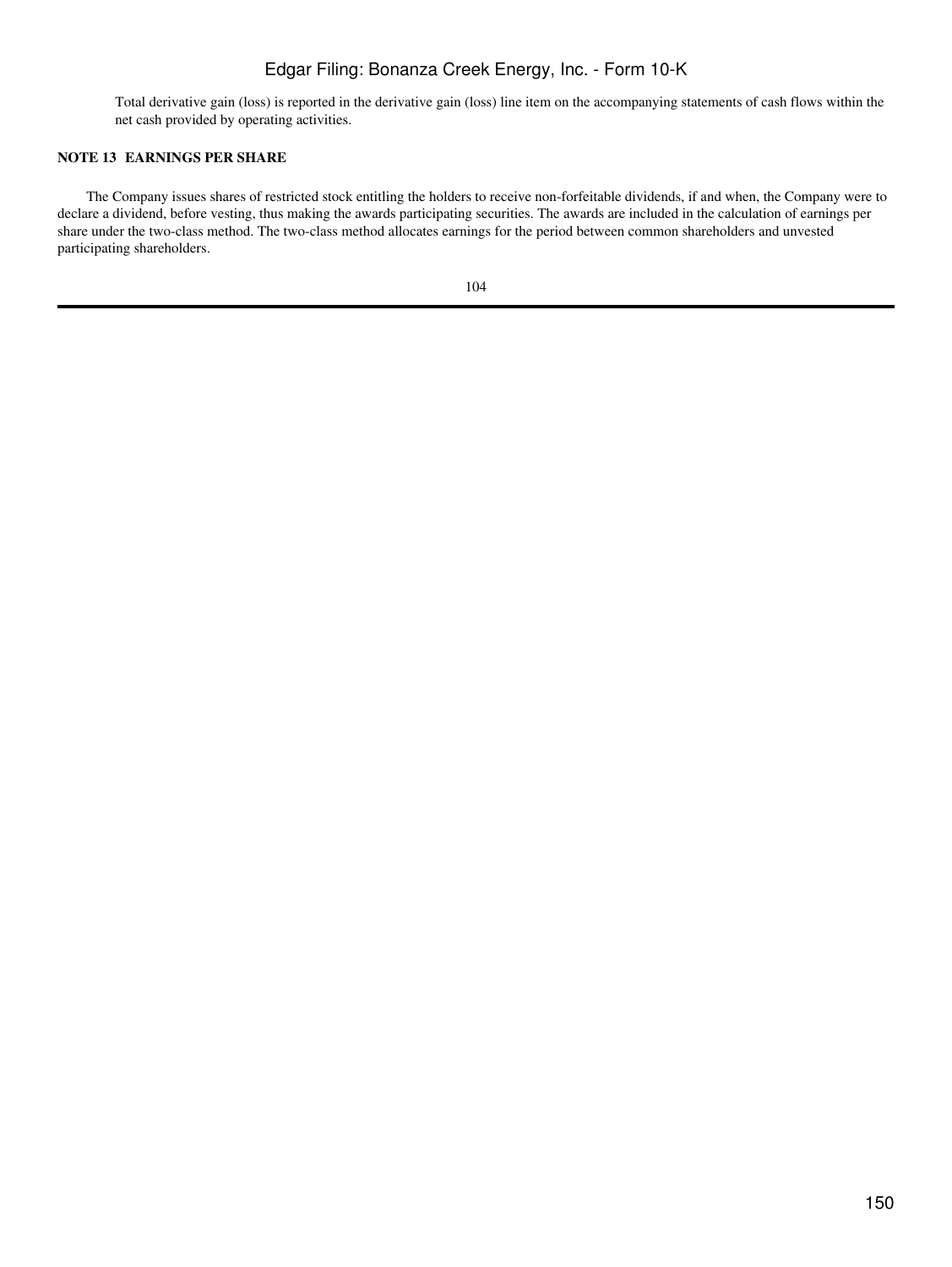# **BONANZA CREEK ENERGY, INC. AND SUBSIDIARIES**

#### **NOTES TO CONSOLIDATED FINANCIAL STATEMENTS (Continued)**

#### **NOTE 13 EARNINGS PER SHARE (Continued)**

 The following table sets forth the calculation of earnings per basic and diluted shares from continuing and discontinued operations for the years ended December 31, 2013, 2012, and 2011:

|                                                                     | For the Years Ended December 31, |                |               |            |               |             |  |  |
|---------------------------------------------------------------------|----------------------------------|----------------|---------------|------------|---------------|-------------|--|--|
|                                                                     |                                  | 2013           |               | 2012       |               | 2011        |  |  |
| Income from continuing operations:                                  |                                  |                |               |            |               |             |  |  |
| Income from continuing operations                                   | \$                               | 69,581,803     | \$            | 44,570,601 | \$            | 14,608,857  |  |  |
| Less: undistributed earnings to unvested restricted stock           |                                  | 1,672,809      |               | 825,295    |               | 214,892     |  |  |
| Undistributed earnings to common shareholders                       |                                  | 67,908,994     |               | 43,745,306 |               | 14,393,965  |  |  |
| Basic income per common share from continuing operations            | $\$\,$                           | 1.73           | $\mathcal{S}$ | 1.12       | $\mathcal{S}$ | 0.49        |  |  |
| Diluted income per common share from continuing operations          | \$                               | 1.72           | \$            | 1.12       | \$            | 0.49        |  |  |
|                                                                     |                                  |                |               |            |               |             |  |  |
| Income (loss) from discontinued operations:                         |                                  |                |               |            |               |             |  |  |
| Income (loss) from discontinued operations                          | \$                               | $(398,000)$ \$ |               | 1,951,976  | \$            | (1,917,676) |  |  |
| Less: undistributed earnings to unvested restricted stock           |                                  | (9,568)        |               | 36,144     |               | (28, 208)   |  |  |
| Undistributed earnings to common shareholders                       |                                  | (388, 432)     |               | 1,915,832  |               | (1,889,468) |  |  |
| Basic income (loss) per common share from discontinued operations   | $\$\,$                           | $(0.01)$ \$    |               | 0.05       | $\mathcal{S}$ | (0.06)      |  |  |
| Diluted income (loss) per common share from discontinued operations | \$                               | $(0.01)$ \$    |               | 0.05       | \$            | (0.06)      |  |  |
|                                                                     |                                  |                |               |            |               |             |  |  |
| <b>Net income:</b>                                                  |                                  |                |               |            |               |             |  |  |
| Net income                                                          | \$                               | 69,183,803     | \$            | 46,522,577 | \$            | 12,691,181  |  |  |
| Less: undistributed earnings to unvested restricted stock           |                                  | 1,663,240      |               | 861,439    |               | 186,683     |  |  |
| Undistributed earnings to common shareholders                       |                                  | 67,520,563     |               | 45,661,138 |               | 12,504,498  |  |  |
| Basic net income per common share                                   | $\$\,$                           | 1.72           | $\mathcal{S}$ | 1.17       | $\mathcal{S}$ | 0.43        |  |  |
| Diluted net income per common share                                 | \$                               | 1.71           | \$.           | 1.17       | \$            | 0.43        |  |  |
| Weighted-average shares outstanding basic                           |                                  | 39, 337, 121   |               | 39,051,739 |               | 29,323,999  |  |  |
| Add: dilutive effect of contingent PSUs                             |                                  | 66,478         |               |            |               |             |  |  |
|                                                                     |                                  |                |               |            |               |             |  |  |
|                                                                     |                                  |                |               |            |               |             |  |  |
| Weighted-average shares outstanding diluted                         |                                  | 39,403,599     |               | 39,051,739 |               | 29,323,999  |  |  |

The Company had no anti-dilutive shares for the years ended December 31, 2013, 2012, and 2011.

 During 2013, the Company determined that the issued shares of restricted stock are in fact participating securities and have applied the two-class method. The application of the two-class method had no impact to the previously reported per share amounts.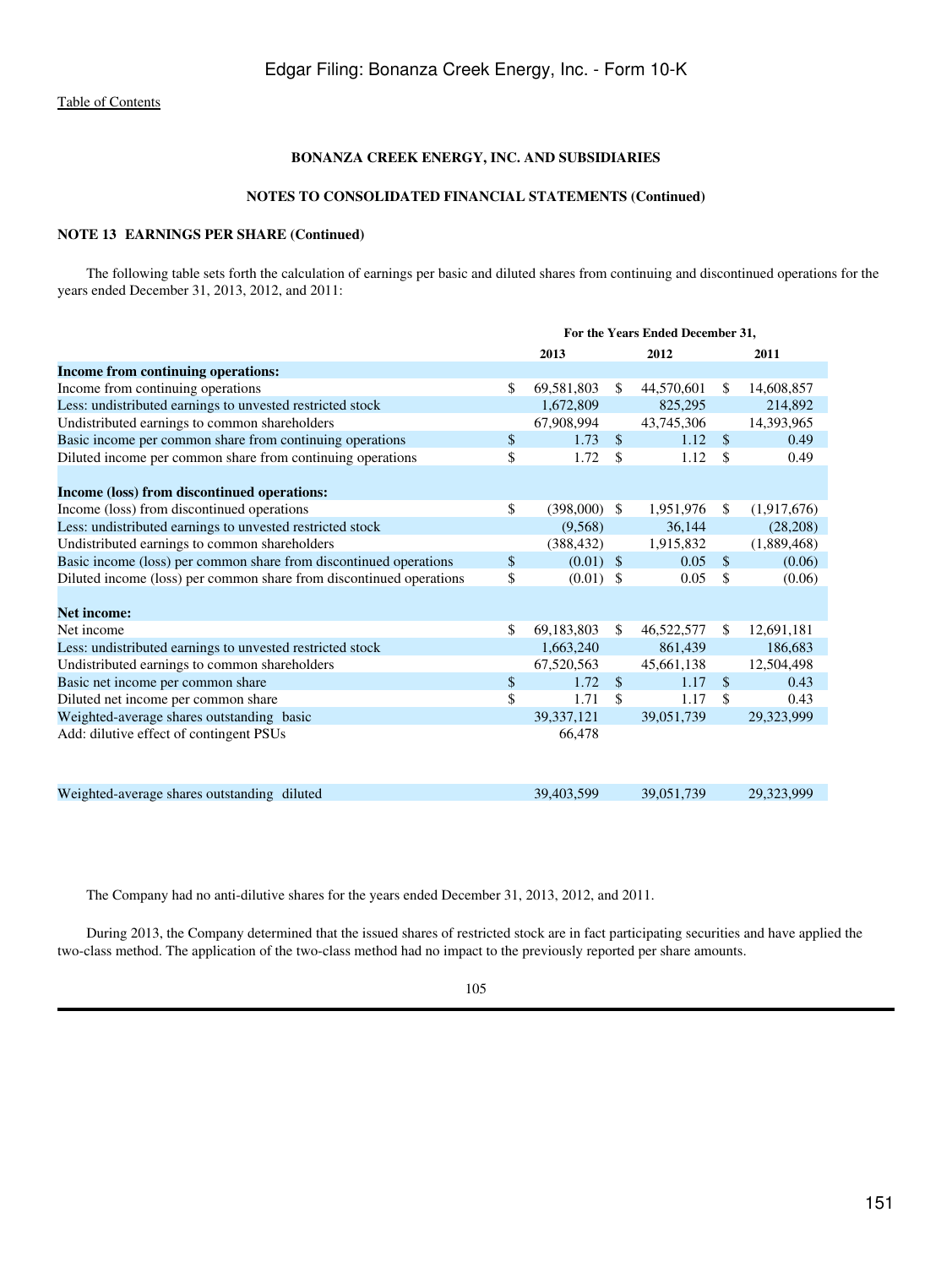# **BONANZA CREEK ENERGY, INC. AND SUBSIDIARIES**

### **NOTES TO CONSOLIDATED FINANCIAL STATEMENTS (Continued)**

# **NOTE 14 OIL AND GAS ACTIVITIES**

 The Company's oil and natural gas activities are entirely within the United States. Costs incurred in oil and natural gas producing activities are as follows:

|                      | For the Years Ended December 31, |             |    |             |    |               |  |  |  |
|----------------------|----------------------------------|-------------|----|-------------|----|---------------|--|--|--|
|                      |                                  | 2013        |    | 2012        |    | 2011          |  |  |  |
| Acquistion(1)        | \$                               | 13,797,175  | \$ | 58,843,099  | \$ | 1,894,300     |  |  |  |
| Development $(2)(3)$ |                                  | 452,454,489 |    | 341,135,387 |    | 109,231,551   |  |  |  |
| Exploration          |                                  | 2,590,416   |    | 4,821,190   |    | 58,034,514    |  |  |  |
|                      |                                  |             |    |             |    |               |  |  |  |
|                      |                                  |             |    |             |    |               |  |  |  |
| Total(4)             |                                  | 468,842,080 | \$ | 404,799,676 |    | 169, 160, 365 |  |  |  |

(1)

Acquisition costs for unproved properties for the years ended December 31, 2013, 2012, and 2011 were \$3,412,708, \$57,048,277, and \$1,131,599, respectively. Acquisition costs for proved properties for the years ended December 31, 2013, 2012, and 2011 were \$10,384,467, \$1,794,822, and \$761,701, respectively.

#### (2)

Development costs include workover costs of \$5,955,397, \$4,463,344 and \$2,808,663 charged to lease operating expense during 2013, 2012, and 2011, respectively.

### (3)

Development costs include gas plant capital expenditures of \$4,288,886, \$16,177,371, and \$25,069,757 for the years ended December 31, 2013, 2012, and 2011, respectively.

(4)

Includes amounts relating to ARO of \$3,144,446, \$1,448,063, and \$139,771 for the years ended December 31, 2013, 2012, and 2011, respectively.

The net changes in capitalized exploratory well costs are as follows:

|                                                                                              | For the Years Ended December 31, |    |             |  |             |
|----------------------------------------------------------------------------------------------|----------------------------------|----|-------------|--|-------------|
|                                                                                              | 2013                             |    | 2012        |  | 2011        |
| Beginning balance at January 1                                                               | \$                               | ۰D | 5,438,303   |  | 974,000     |
| Additions to capitalized exploratory well costs pending the determination of proved reserves |                                  |    | 2.940.309   |  | 7,075,921   |
| Reclassifications to wells, facilities and equipment based on the determination of proved    |                                  |    |             |  |             |
| reserves                                                                                     |                                  |    |             |  | (2,611,618) |
| Capitalized exploratory well costs charged to expense                                        |                                  |    | (8,378,612) |  |             |
|                                                                                              |                                  |    |             |  |             |
|                                                                                              |                                  |    |             |  |             |
| Ending balance at December 31                                                                | \$                               |    |             |  | 5.438.303   |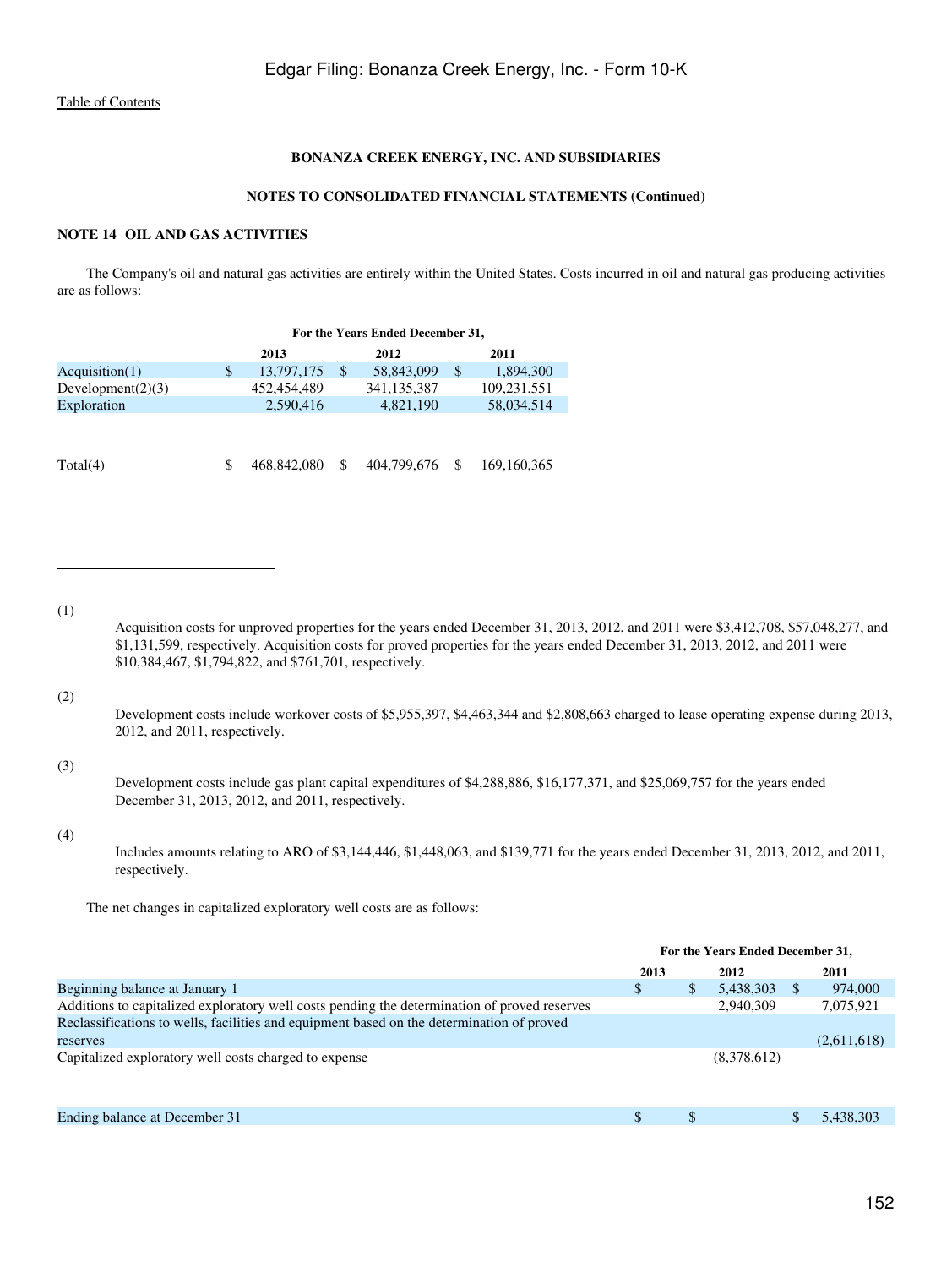# Edgar Filing: Bonanza Creek Energy, Inc. - Form 10-K

 During the year ended December 31, 2013, the Company incurred drilling costs for one exploratory well of \$629,886 and deemed it a dry-hole by the end of the year. During the year ended December 31, 2012, the Company incurred \$8,378,612 of dry hole expense.

# **NOTE 15DISCLOSURES ABOUT OIL AND GAS PRODUCING ACTIVITIES (UNAUDITED)**

 The proved reserve estimates at December 31, 2013 are based on reports prepared by Netherland, Sewell & Associates, Inc., our independent reserve engineers, whereas the December 31, 2012 and 2011 estimated proved reserved were prepared by Cawley, Gillespie & Associates, Inc. The estimates of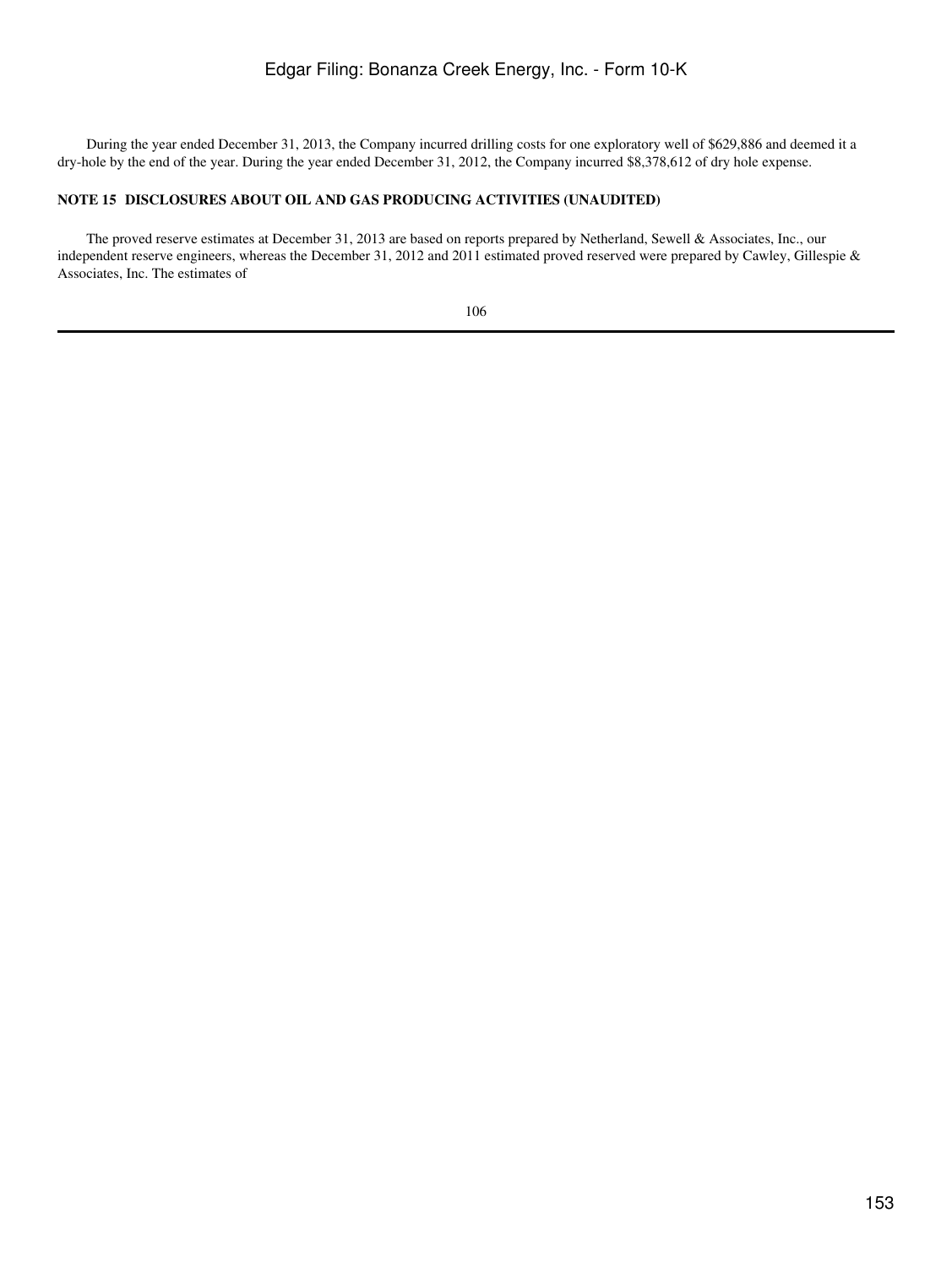# **NOTES TO CONSOLIDATED FINANCIAL STATEMENTS (Continued)**

# **NOTE 15DISCLOSURES ABOUT OIL AND GAS PRODUCING ACTIVITIES (UNAUDITED) (Continued)**

proved reserves are inherently imprecise and are continually subject to revision based on production history, results of additional exploration and development, price changes and other factors.

 All of BCEI's oil, natural gas liquids, and natural gas reserves are attributable to properties within the United States. A summary of BCEI's changes in quantities of proved oil, natural gas liquids, and natural gas reserves for the years ended December 31, 2013, 2012, and 2011 are as follows:

|                                    |           | <b>Natural</b> |
|------------------------------------|-----------|----------------|
|                                    | Oil       | Gas            |
|                                    | (MBbl)(1) | (MMcf)         |
| Balance December 31, 2010          | 22,379    | 62,884         |
| Extensions and discoveries(2)      | 7,182     | 29,608         |
| Sales of minerals in place         |           |                |
| Production                         | (1,137)   | (2,776)        |
| Purchases of minerals in place     |           |                |
| Revisions to previous estimates(3) | (208)     | 3.266          |

| Balance December 31, 2011 | 28,216 92,982 |  |
|---------------------------|---------------|--|
|                           |               |  |

| Extensions and discoveries(2)         | 12,016  | 50,667   |
|---------------------------------------|---------|----------|
| Sales of minerals in place            | (669)   |          |
| Production                            | (2,529) | (5, 475) |
| Purchases of minerals in place        |         |          |
| Revisions to previous estimates $(3)$ | (3,768) | (19,626) |

| Balance December 31, 2012 | 33,266 118,548 |  |
|---------------------------|----------------|--|
|                           |                |  |

| Extensions and discoveries(2)         | 20.123  | 59.936    |
|---------------------------------------|---------|-----------|
| Sales of minerals in place            |         |           |
| Production                            | (4.257) | (9.976)   |
| Purchases of minerals in place        | 1.228   | 3.958     |
| Revisions to previous estimates $(3)$ | (3,878) | (32, 852) |

| Balance December 31, 2013  | 46.482 | 139.614 |
|----------------------------|--------|---------|
| Proved developed reserves: |        |         |
| December 31, 2011          | 11.842 | 31.313  |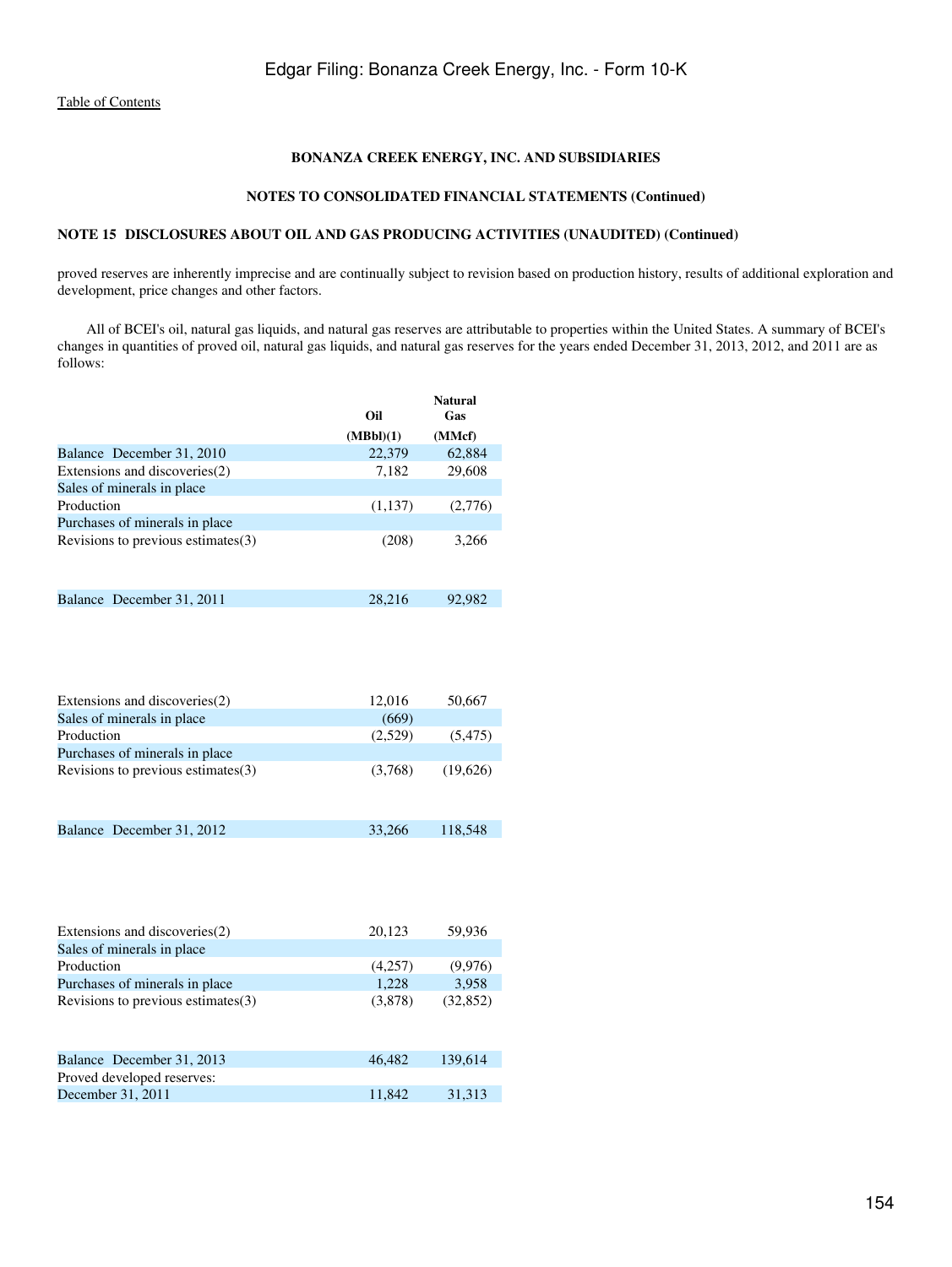# Edgar Filing: Bonanza Creek Energy, Inc. - Form 10-K

| December 31, 2012            | 15,675 | 48,942 |
|------------------------------|--------|--------|
| December 31, 2013            | 22,273 | 59,250 |
|                              |        |        |
| Proved undeveloped reserves: |        |        |
| December 31, 2011            | 16,374 | 61,669 |
| December 31, 2012            | 17,591 | 69,606 |
| December 31, 2013            | 24,209 | 80,364 |

(1)

Natural gas liquids reserves are classified with oil reserves.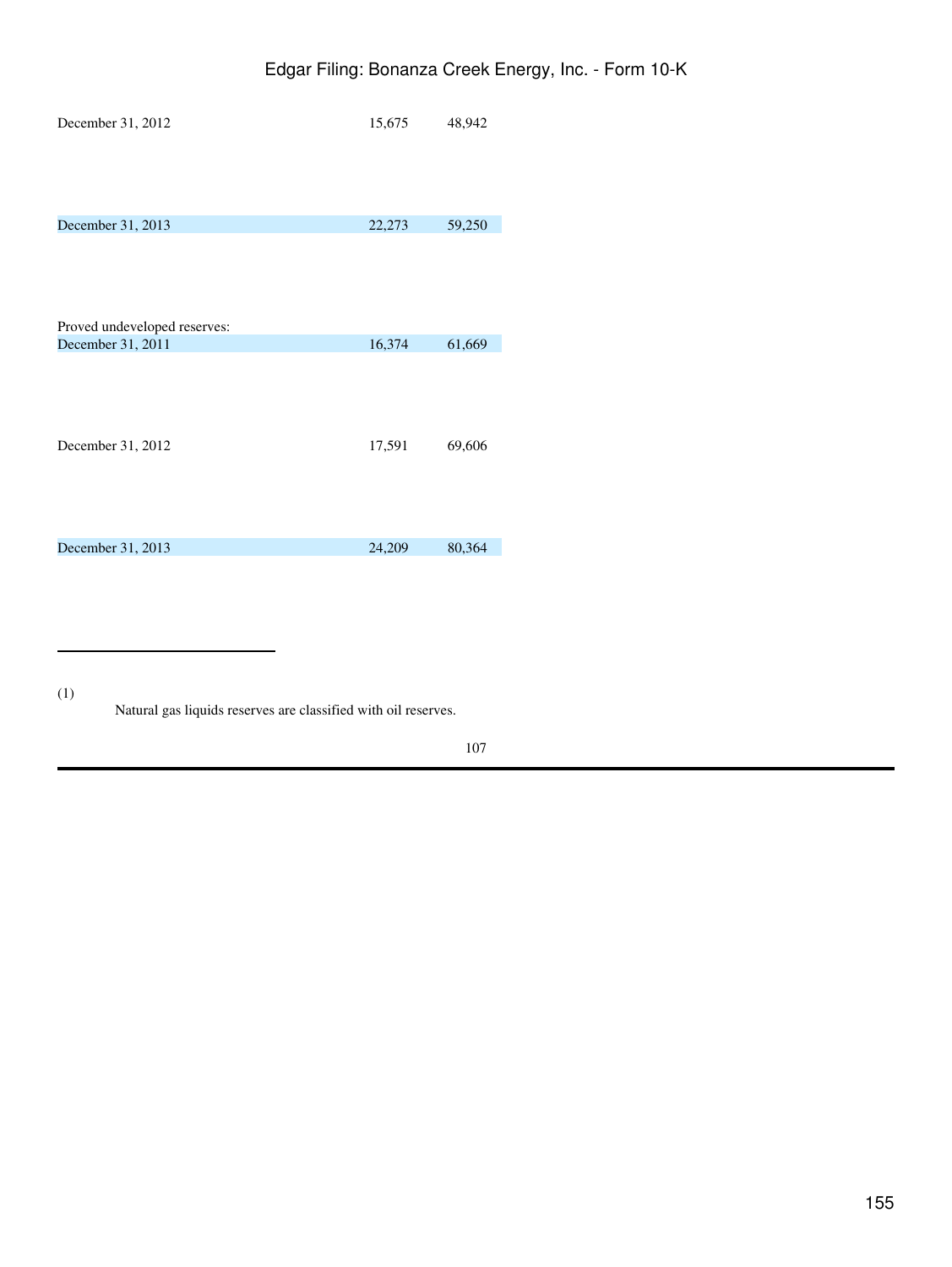#### **NOTES TO CONSOLIDATED FINANCIAL STATEMENTS (Continued)**

# **NOTE 15 DISCLOSURES ABOUT OIL AND GAS PRODUCING ACTIVITIES (UNAUDITED) (Continued)**

(2)

At December 31, 2013, horizontal development in the Wattenberg Field, Rocky Mountain Region, resulted in additions in extensions and discoveries of 28,908 MBoe, which is 96% of our total additions of 30,112 MBoe. The remainder of the additions came from our Dorcheat Madedonia and McKamie Patton Fields, Mid-Continent Region.

At December 31, 2012, horizontal development in the Wattenberg Field, Rocky Mountain Region, resulted in additions in extensions and discoveries of 17,380 MBoe, which is 85% of our total additions of 20,461 MBoe. The remainder of the additions are the result of vertical drilling during the year in the Wattenberg Field and Proved Developed Non-producing and Proved Undeveloped reserve additions in the Dorcheat Macedonia Field, Mid-Continent Region.

At December 31, 2011, extensions and discoveries of 12,117 MBoe resulted from our capital program in the Wattenberg Field, Rocky Mountain Region. The capital program consisted of both vertical and horizontal drilling in the Codell and Niobrara formations.

(3)

At December 31, 2013, we revised our proved reserves downward by 9,867 MBoe, excluding pricing revisions, due primarily to the change in focus from vertical to horizontal development in the Watterberg Field. This accounted for 69% of the downward revision and included the elimination of 45 net vertical locations from proved undeveloped, the elimination of all proved non-producing reserves associated with vertical well refracs and recompletions, and lower performance from the vertical producers due to increased line pressure. The high line pressure also affected the horizontal reserves creating a negative revision of 1.8 MMBoe, or 18% of the total downward revision. We had a small positive pricing revision of 514 MBoe from an increase in commodity price from \$94.71 per Bbl WTI and \$2.76 per MMBtu HH for the year ended December 31, 2012 to \$96.91 per Bbl WTI and \$3.67 per MMBtu HH for the year ended December 31, 2013.

At December 31, 2012, we revised our proved reserves downward by 6,938 MBoe, excluding pricing revisions, due primarily to a combination of eliminating 50 locations from proved undeveloped reserves as a result of a change in focus from vertical to horizontal development and lower performance than expected from our vertical producers in our Wattenberg Field, Rocky Mountain Region. A small negative pricing revision of 101 MBoe resulted from a decrease in commodity price from \$96.19 per Bbl WTI and \$4.12 per MMBtu HH for the year ended December 31, 2011 to \$94.71 per Bbl WTI and \$2.76 per MMBtu HH for the year ended December 31, 2012.

At December 31, 2011, we revised our proved reserves upward by 336 MBoe. This positive revision is primarily the result of an increase in oil price of \$16.76 per Bbl WTI from \$79.43 per Bbl at December 31, 2010 to \$96.19 per Bbl at December 31, 2011. This positive revision was partially offset by small negative performance revisions in the Dorcheat Macedonia Field, Mid-Continent Region and in the vertical producers in the Wattenberg Field, Rocky Mountain Region due to surface pressure limitations.

 The standardized measure of discounted future net cash flows relating to proved oil and natural gas reserves were prepared in accordance with accounting authoritative guidance. Future cash inflows were computed by applying prices to estimated future production. Future production and development costs are computed by estimating the expenditures to be incurred in developing and producing the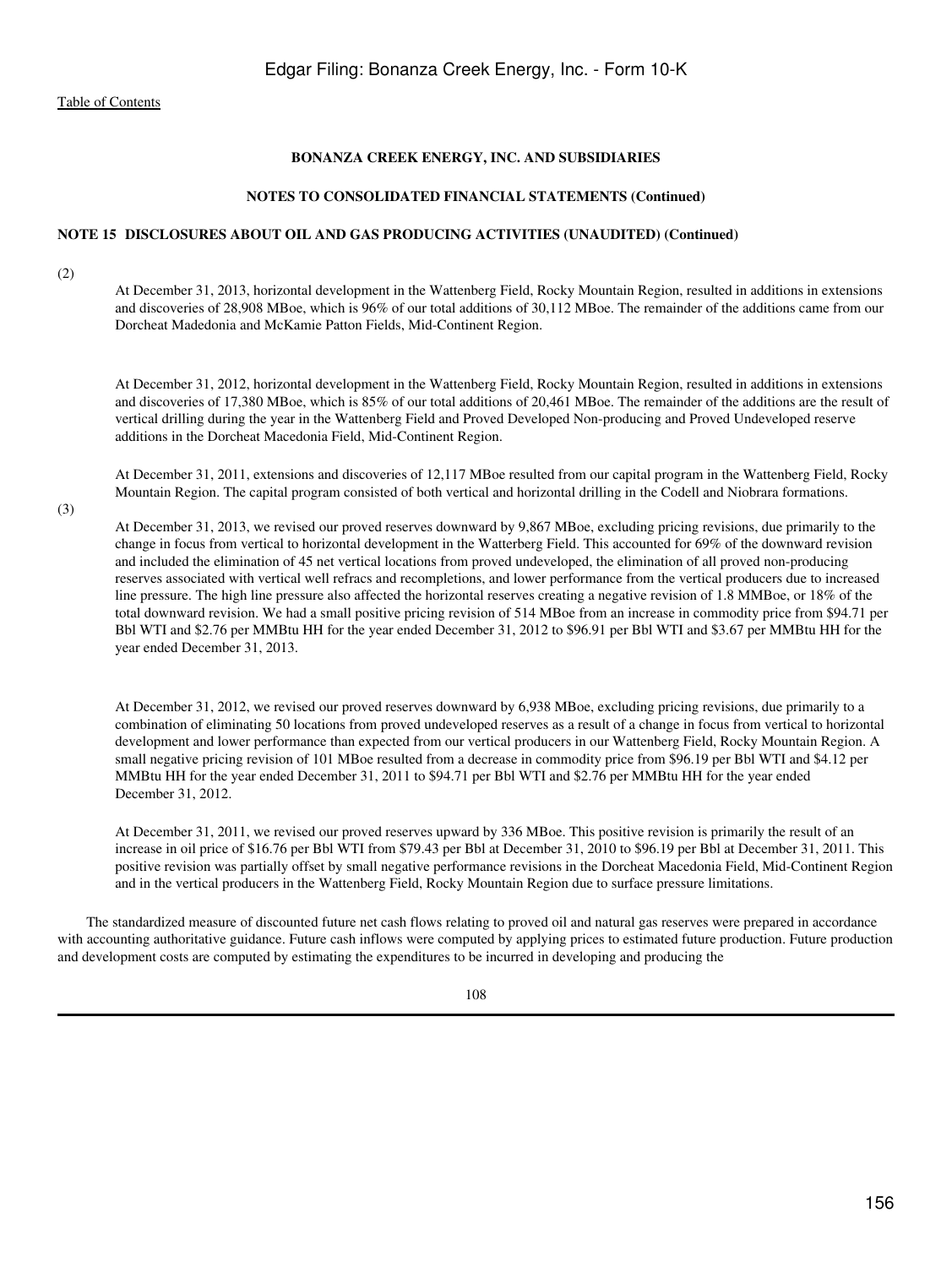# **NOTES TO CONSOLIDATED FINANCIAL STATEMENTS (Continued)**

#### **NOTE 15DISCLOSURES ABOUT OIL AND GAS PRODUCING ACTIVITIES (UNAUDITED) (Continued)**

proved oil and natural gas reserves at year-end, based on costs and assuming continuation of existing economic conditions.

 Future income tax expenses are calculated by applying appropriate year-end tax rates to future pretax net cash flows relating to proved oil and natural gas reserves. Future income tax expenses give effect to permanent differences, tax credits and loss carry forwards relating to the proved oil and natural gas reserves. Future net cash flows are discounted at a rate of 10% annually to derive the standardized measure of discounted future net cash flows. This calculation procedure does not necessarily result in an estimate of the fair market value or the present value of BCEI's oil and natural gas properties.

The standardized measure of discounted future net cash flows relating to proved oil and natural gas reserves are as follows (in thousands):

|                                                          | For the Years Ended December 31, |             |               |             |               |            |
|----------------------------------------------------------|----------------------------------|-------------|---------------|-------------|---------------|------------|
|                                                          |                                  | 2013        |               | 2012        |               | 2011       |
| Future cash flows                                        | $\mathbb{S}$                     | 4,799,149   | <sup>\$</sup> | 3,367,465   | <sup>\$</sup> | 2,887,010  |
| Future production costs                                  |                                  | (1,681,419) |               | (1,037,537) |               | (805, 466) |
| Future development costs                                 |                                  | (776, 512)  |               | (684, 160)  |               | (514, 256) |
| Future income tax expense                                |                                  | (576, 024)  |               | (298,201)   |               | (252, 265) |
| Future net cash flows                                    |                                  | 1,765,194   |               | 1,347,567   |               | 1,315,023  |
| 10% annual discount for estimated timing of cash flows   |                                  | (839, 911)  |               | (664, 126)  |               | (648, 837) |
| Standardized measure of discounted future net cash flows | $\mathbb{S}$                     | 925.283     | \$.           | 683.441     | \$.           | 666.186    |

Future cash flows as shown above were reported without consideration for the effects of derivative transactions outstanding at period end.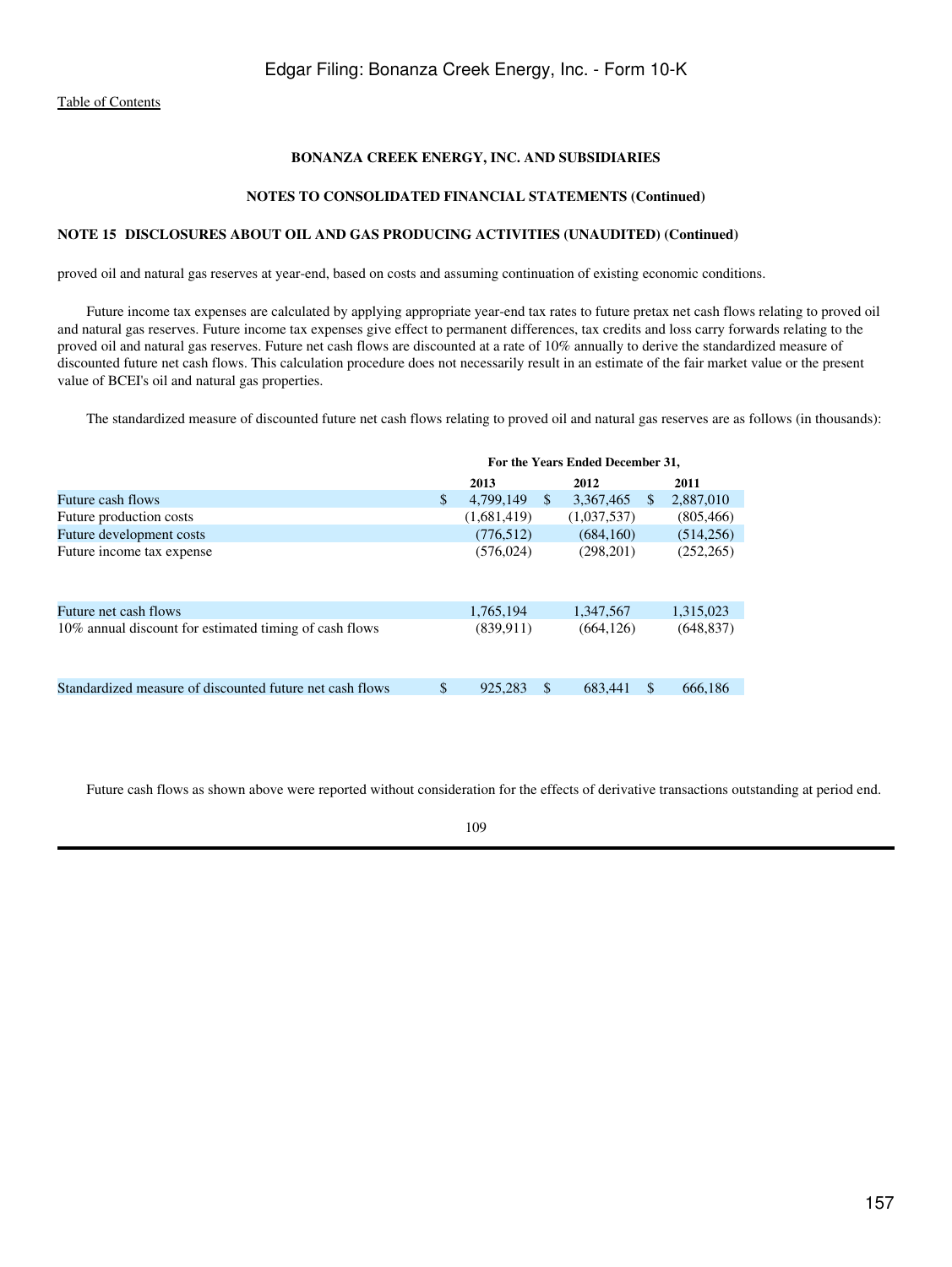# **NOTES TO CONSOLIDATED FINANCIAL STATEMENTS (Continued)**

# **NOTE 15DISCLOSURES ABOUT OIL AND GAS PRODUCING ACTIVITIES (UNAUDITED) (Continued)**

 The changes in the standardized measure of discounted future net cash flows relating to proved oil and natural gas reserves are as follows (in thousands):

|                                                       | For the Years Ended December 31, |            |     |            |     |           |
|-------------------------------------------------------|----------------------------------|------------|-----|------------|-----|-----------|
|                                                       |                                  | 2013       |     | 2012       |     | 2011      |
| Beginning of period                                   | $\mathcal{S}$                    | 683,441    | \$. | 666,186    | \$. | 374,654   |
| Sale of oil and gas produced, net of production costs |                                  | (346, 679) |     | (189, 840) |     | (84, 888) |
| Net changes in prices and production costs            |                                  | 94,881     |     | (81,527)   |     | 123,154   |
| Extensions, discoveries and improved recoveries       |                                  | 571,384    |     | 310,595    |     | 204,000   |
| Development costs incurred                            |                                  | 67,063     |     | 161,527    |     | 93,916    |
| Changes in estimated development cost                 |                                  | 127,034    |     | (9,404)    |     | (62, 175) |
| Purchases of mineral in place                         |                                  | 5,442      |     |            |     |           |
| Sales of mineral in place                             |                                  |            |     | (14,909)   |     |           |
| Revisions of previous quantity estimates              |                                  | (212,034)  |     | (156, 867) |     | 8,113     |
| Net change in income taxes                            |                                  | (150,704)  |     | (23, 441)  |     | (40, 866) |
| Accretion of discount                                 |                                  | 83,468     |     | 79,398     |     | 46,158    |
| Changes in production rates and other                 |                                  | 1,987      |     | (58,277)   |     | 4,120     |
|                                                       |                                  |            |     |            |     |           |
| End of period                                         | \$                               | 925,283    | \$  | 683.441    | \$  | 666,186   |

 The average wellhead prices used in determining future net revenues related to the standardized measure calculation as of December 31, 2013, 2012, and 2011 were calculated using the twelve-month arithmetic average of first-day-of-the-month price inclusive of adjustments for quality and location.

|               | 2013                        | 2012                 | 2011 |
|---------------|-----------------------------|----------------------|------|
| Oil (per Bbl) | $$92.03$$ \$ 91.04 \$ 89.80 |                      |      |
| Gas (per Mcf) |                             | 4.67 \$ 3.78 \$ 4.82 |      |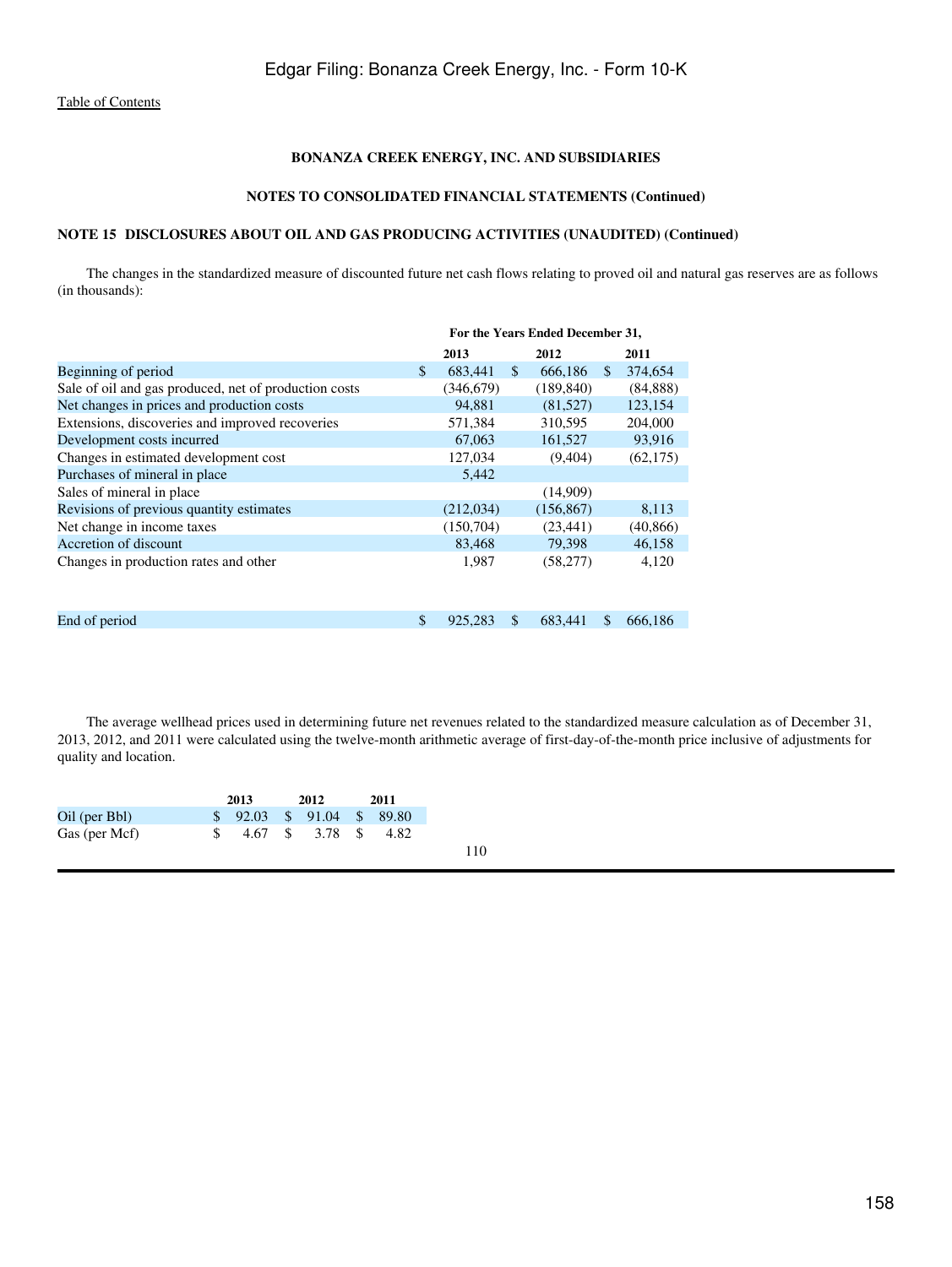# **NOTES TO CONSOLIDATED FINANCIAL STATEMENTS (Continued)**

# **NOTE 16 QUARTERLY FINANCIAL DATA (UNAUDITED)**

The following is a summary of the unaudited quarterly financial data for the years ended December 31, 2013 and 2012:

|                                         | <b>Three Months Ended</b>           |            |               |            |      |             |      |             |
|-----------------------------------------|-------------------------------------|------------|---------------|------------|------|-------------|------|-------------|
|                                         | March 31<br>September 30<br>June 30 |            |               |            |      |             |      | December 31 |
| 2013                                    |                                     |            |               |            |      |             |      |             |
| Oil and gas sales $(2)$                 |                                     | 78,307,013 | <sup>S</sup>  | 84,517,472 | -S   | 125,973,199 | \$.  | 133,062,418 |
| Operating $profit(1)(2)$                |                                     | 39,000,509 |               | 36,750,600 |      | 68.180.143  |      | 62,779,799  |
| Net income                              |                                     | 11.255.816 |               | 14,714,908 |      | 17.781.421  |      | 25,431,658  |
| Basic net income per common share       | $\mathbb{S}$                        | 0.28       | $\mathcal{S}$ | 0.36       | - \$ | 0.44        | - \$ | 0.64        |
| Diluted net income per common share     | \$                                  | 0.28       | -\$           | 0.36       | -\$  | 0.44        | -S   | 0.63        |
| 2012                                    |                                     |            |               |            |      |             |      |             |
| Oil and gas sales $(2)$                 | \$                                  | 47,830,431 | \$.           | 51,455,094 | -S   | 58,327,823  | \$.  | 73,591,893  |
| Operating $profit(1)(2)$                |                                     | 26,126,248 |               | 28,696,782 |      | 29,145,797  |      | 36,665,466  |
| Net income                              |                                     | 8.546.153  |               | 21,506,103 |      | 3,420,887   |      | 13.049.434  |
| Basic and diluted net income per common |                                     |            |               |            |      |             |      |             |
| share                                   | \$                                  | 0.22       | -S            | 0.54       | -8   | 0.09        | \$.  | 0.32        |

(1)

Oil and gas sales less lease operating expense, severance and ad valorem taxes, depreciation, and depletion and amortization.

(2)

Amounts reflect results for continuing operations and exclude results for discontinued operations related to non-core properties in California sold or held for sale as of December 31, 2013 and 2012.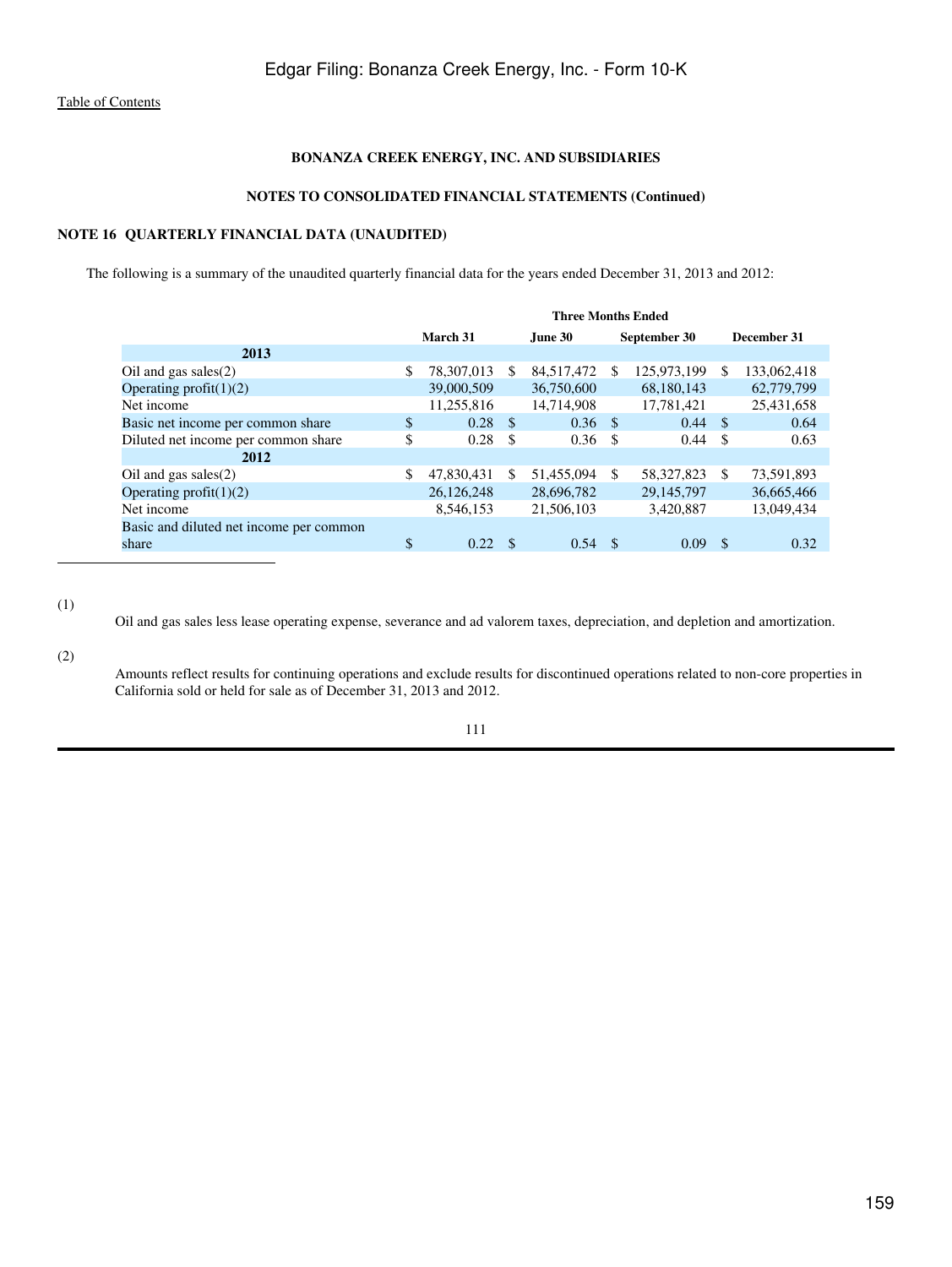#### **Item 9.** *Changes in and Disagreements with Accountants on Accounting and Financial Disclosure***.**

None.

# **Item 9A.** *Controls and Procedures***.**

#### *Evaluation of Disclosure Controls and Procedures*

 Our management, with the participation of our principal executive officer and principal financial officer, evaluated the effectiveness of our disclosure controls and procedures as of December 31, 2013. The term "disclosure controls and procedures," as defined in Rules 13a-15(e) and 15d-15(e) under the Exchange Act, means controls and other procedures of a company that are designed to ensure that information required to be disclosed by a company in the reports that it files or submits under the Exchange Act is recorded, processed, summarized and reported, within the time periods specified in SEC rules and forms. Disclosure controls and procedures include, without limitation, controls and procedures designed to ensure that information required to be disclosed by a company in the reports that it files or submits under the Exchange Act is accumulated and communicated to the company's management, including its principal executive and principal financial officers, as appropriate to allow timely decisions regarding required disclosure. Based on the evaluation of our disclosure controls and procedures as of December 31, 2013, our principal executive officer and principal financial officer concluded that, as of such date, our disclosure controls and procedures were effective at the reasonable assurance level.

 Management recognizes that any controls and procedures, no matter how well designed and operated, can provide only reasonable assurance of achieving their objectives and management necessarily applies its judgment in evaluating the cost-benefit relationship of possible controls and procedures.

#### *Management's Assessment of Internal Control Over Financial Reporting*

 The Company's management is responsible for establishing and maintaining adequate internal control over financial reporting, as defined in Exchange Act Rule 13a-15(f). The Company's internal control over financial reporting is a process designed under the supervision of the Company's Chief Executive Officer and Chief Financial Officer to provide reasonable assurance regarding the reliability of financial reporting and the preparation of consolidated financial statements for external purposes in accordance with accounting principles generally accepted in the United States. Because of its inherent limitations, internal control over financial reporting may not detect or prevent misstatements. Also, projections of any evaluation of the effectiveness to future periods are subject to the risk that controls may become inadequate because of changes in conditions, or that the degree of compliance with the policies or processes may deteriorate.

 As of December 31, 2013, management assessed the effectiveness of our internal control over financial reporting based on the criteria for effective internal control over financial reporting established in Internal Control Integrated Framework, issued by the Committee of Sponsoring Organizations of the Treadway Commission in 1992. Based on the assessment, management determined that the Company maintained effective internal control over financial reporting as of December 31, 2013, based on those criteria. Management included in its assessment of internal control over financial reporting all consolidated entities.

 Hein & Associates LLP, the independent registered public accounting firm that audited the consolidated financial statements included in this Annual Report on Form 10-K, has issued an attestation report on the effectiveness of internal control over financial reporting as of December 31, 2013, which is included in the consolidated financial statements in Item 8, Part II of this Annual Report on Form 10-K.

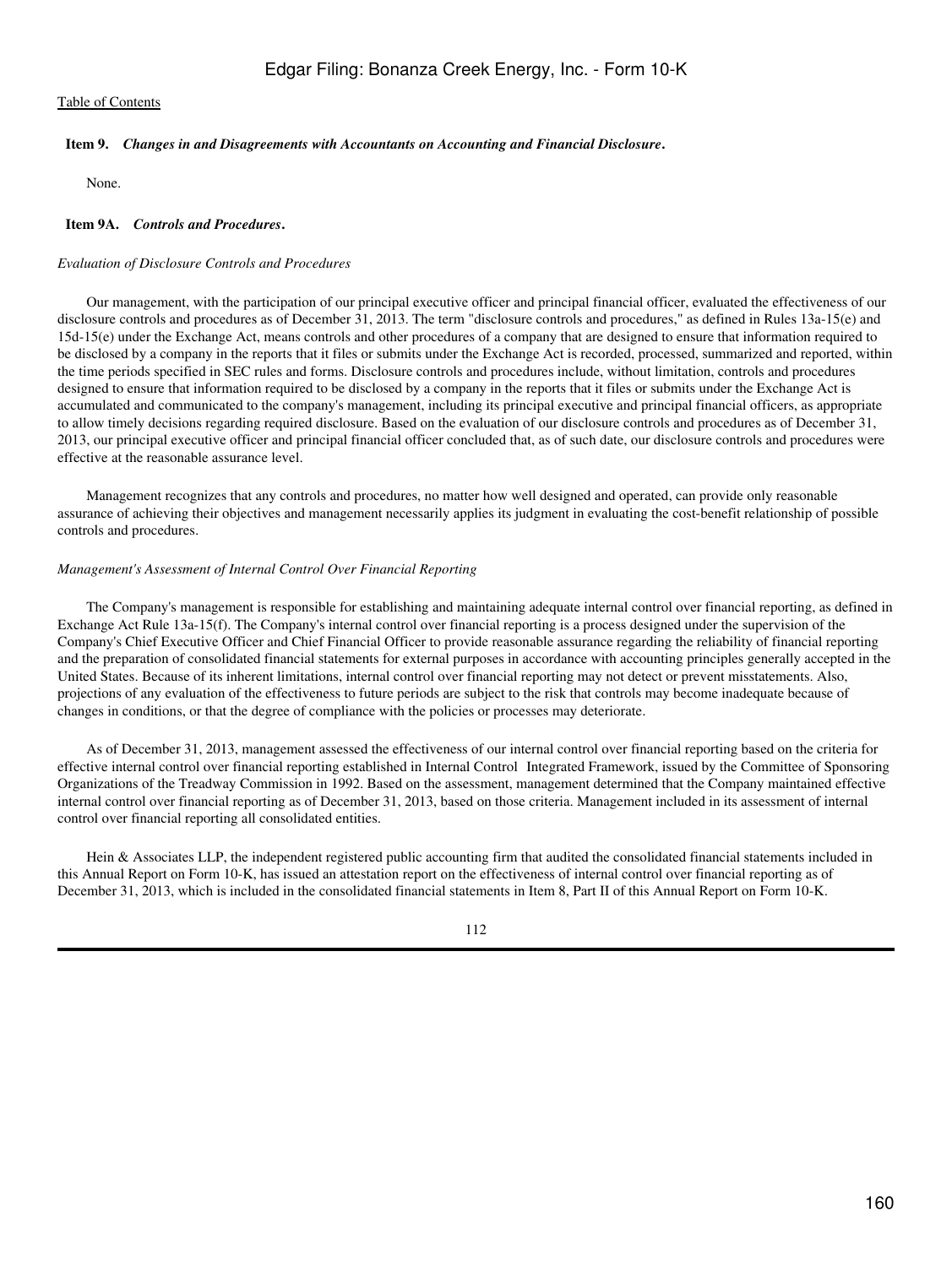# *Changes in Internal Control over Financial Reporting*

 There were no changes in our internal control over financial reporting identified in management's evaluation pursuant to Rules 13a-15(d) or 15d-15(d) of the Exchange Act during the year ended December 31, 2013 that materially affected, or are reasonably likely to materially affect, our internal control over financial reporting.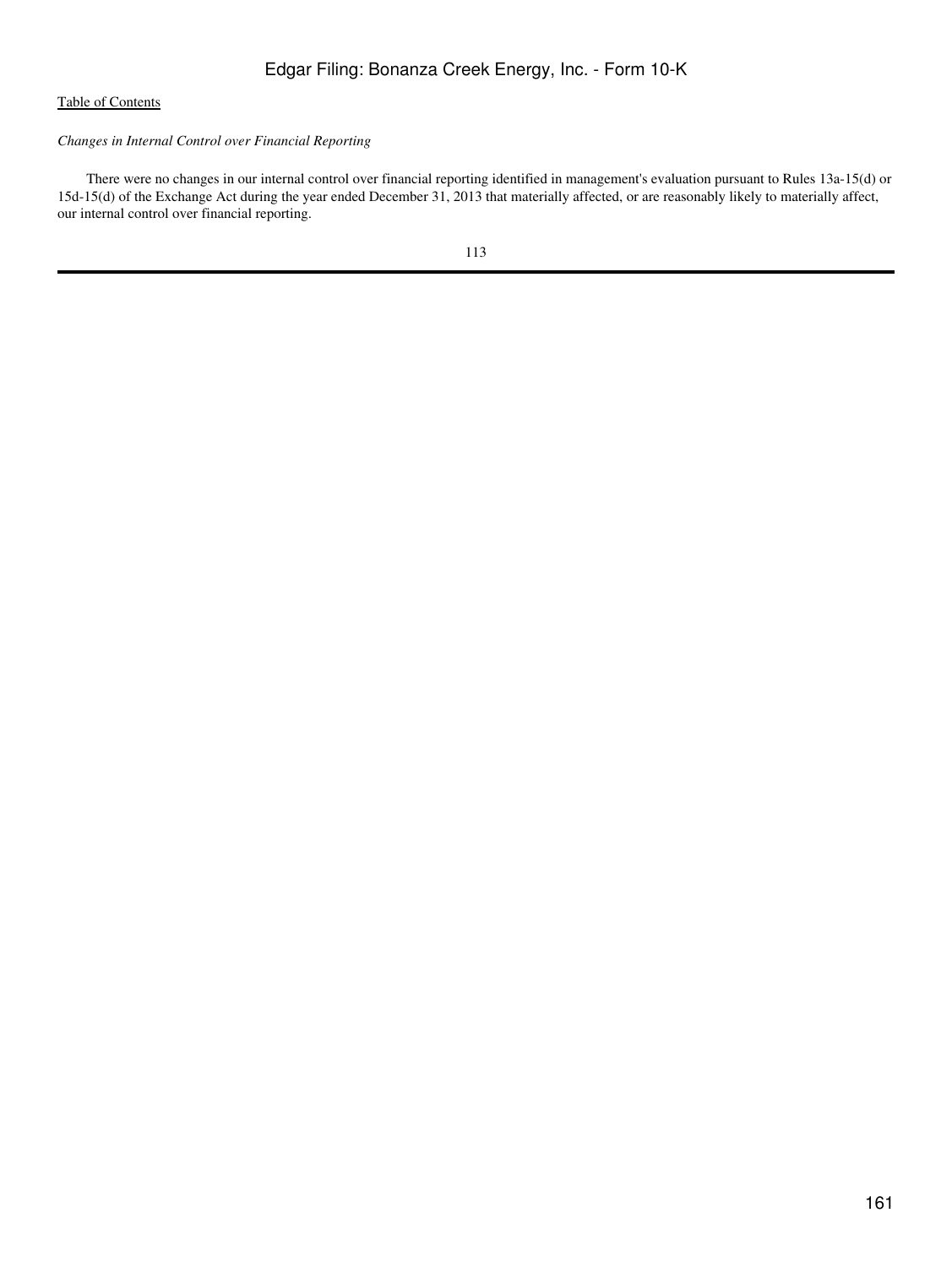# **REPORT OF INDEPENDENT REGISTERED PUBLIC ACCOUNTING FIRM**

To the Board of Directors and Stockholders Bonanza Creek Energy, Inc.

 We have audited Bonanza Creek Energy, Inc.'s internal control over financial reporting as of December 31, 2013, based on criteria established in *Internal Control Integrated Framework* issued by the Committee of Sponsoring Organizations of the Treadway Commission in 1992. Bonanza Creek Energy, Inc.'s management is responsible for maintaining effective internal control over financial reporting and for its assessment of the effectiveness of internal control over financial reporting included in the accompanying *Management's Report on Internal Control Over Financial Reporting*. Our responsibility is to express an opinion on the company's internal control over financial reporting based on our audit.

 We conducted our audit in accordance with the standards of the Public Company Accounting Oversight Board (United States). Those standards require that we plan and perform the audit to obtain reasonable assurance about whether effective internal control over financial reporting was maintained in all material respects. Our audit included obtaining an understanding of internal control over financial reporting, assessing the risk that a material weakness exists, and testing and evaluating the design and operating effectiveness of internal control based on the assessed risk. Our audit also included performing such other procedures as we considered necessary in the circumstances. We believe that our audit provides a reasonable basis for our opinion.

 A company's internal control over financial reporting is a process designed to provide reasonable assurance regarding the reliability of financial reporting and the preparation of financial statements for external purposes in accordance with generally accepted accounting principles. A company's internal control over financial reporting includes those policies and procedures that (a) pertain to the maintenance of records that, in reasonable detail, accurately and fairly reflect the transactions and dispositions of the assets of the company; (b) provide reasonable assurance that transactions are recorded as necessary to permit preparation of financial statements in accordance with generally accepted accounting principles, and that receipts and expenditures of the company are being made only in accordance with authorizations of management and directors of the company; and (c) provide reasonable assurance regarding prevention or timely detection of unauthorized acquisition, use, or disposition of the company's assets that could have a material effect on the financial statements.

 Because of its inherent limitations, internal control over financial reporting may not prevent or detect misstatements. Also, projections of any evaluation of effectiveness to future periods are subject to the risk that controls may become inadequate because of changes in conditions, or that the degree of compliance with the policies or procedures may deteriorate.

 In our opinion, Bonanza Creek Energy, Inc. maintained, in all material respects, effective internal control over financial reporting as of December 31, 2013, based on criteria established in *Internal Control Integrated Framework* issued by the Committee of Sponsoring Organizations of the Treadway Commission in 1992.

 We have also audited, in accordance with the standards of the Public Company Accounting Oversight Board (United States), the consolidated balance sheets of Bonanza Creek Energy, Inc. and subsidiaries as of December 31, 2013 and 2012, and the related consolidated statements of operations and comprehensive income, stockholders' equity, and cash flows for each of the three years in the period ended December 31, 2013, and our report dated February 28, 2014 expressed an unqualified opinion.

/s/ Hein & Associates LLP

Denver, Colorado February 28, 2014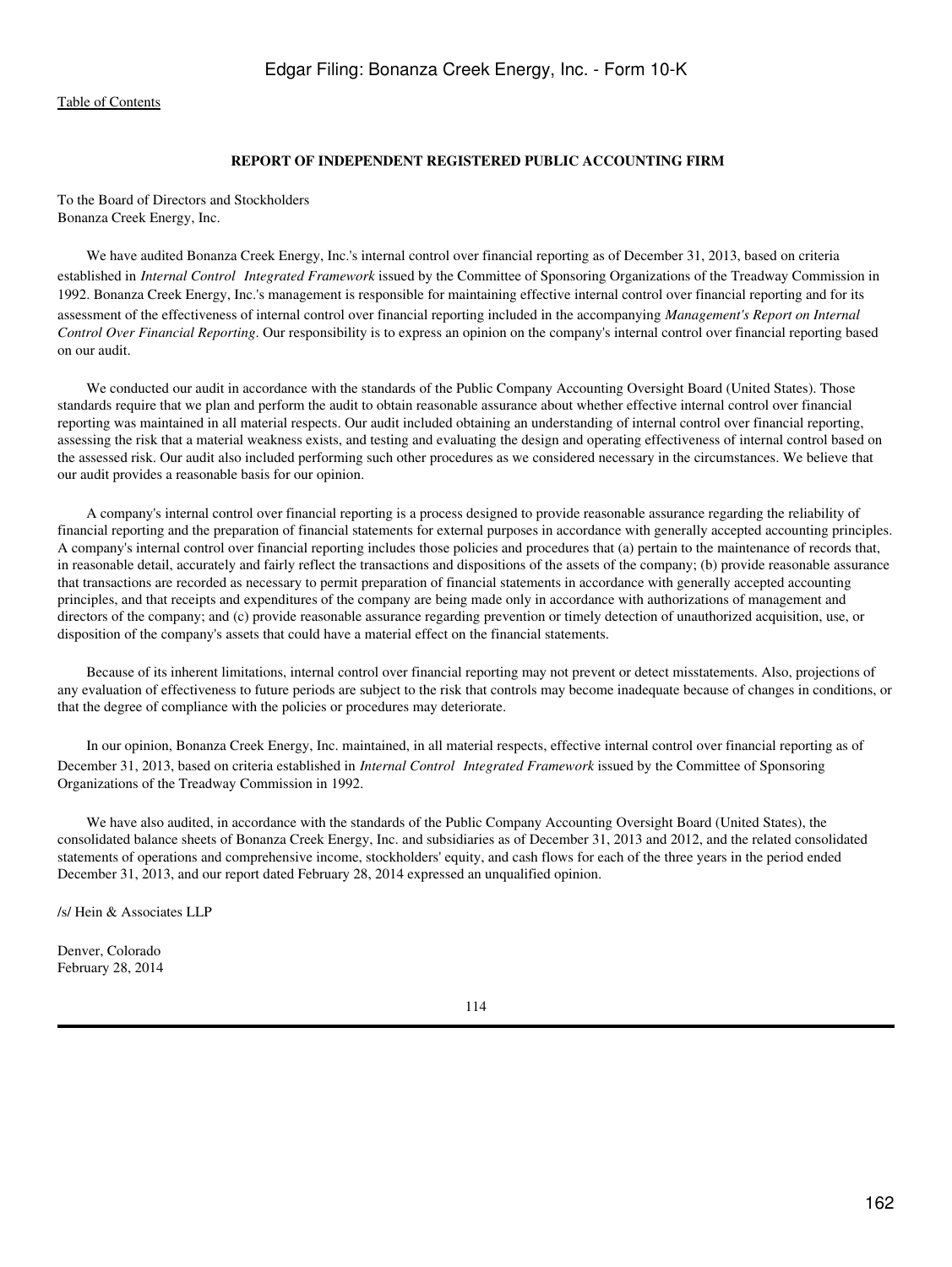# **Item 9B.** *Other Information***.**

None.

#### **PART III**

#### **Item 10.** *Directors, Executive Officers and Corporate Governance***.**

 The information required by this item is incorporated by reference to Bonanza Creek Energy, Inc.'s Proxy Statement for its 2014 Annual Meeting of Stockholders to be filed with the SEC within 120 days after the end of the fiscal year ended December 31, 2013.

 Our board of directors has adopted a Code of Business Conduct and Ethics applicable to all officers, directors and employees, which is available on our website (www.bonanzacrk.com) under "Corporate Governance" under the "Investors" tab. We will provide a copy of this document to any person, without charge, upon request, by writing to us at Bonanza Creek Energy, Inc., Investor Relations Department, 410 17<sup>th</sup> Street, Suite 1400, Denver, Colorado 80202. We intend to satisfy the disclosure requirement under Item 406(c) of Regulation S-K regarding an amendment to, or waiver from, a provision of our Code of Business Conduct and Ethics by posting such information on our website at the address and the location specified above.

#### **Item 11.** *Executive Compensation***.**

 The information required by this item is incorporated by reference to Bonanza Creek Energy, Inc.'s Proxy Statement for its 2014 Annual Meeting of Stockholders to be filed with the SEC within 120 days after the end of the fiscal year ended December 31, 2013.

#### **Item 12.** *Security Ownership of Certain Beneficial Owners and Management and Related Stockholder Matters***.**

 The information required by this item is incorporated by reference to Bonanza Creek Energy, Inc.'s Proxy Statement for its 2014 Annual Meeting of Stockholders to be filed with the SEC within 120 days after the end of the fiscal year ended December 31, 2013.

#### **Item 13.** *Certain Relationships and Related Transaction and Director Independence***.**

 The information required by this item is incorporated by reference to Bonanza Creek Energy, Inc.'s Proxy Statement for its 2014 Annual Meeting of Stockholders to be filed with the SEC within 120 days after the end of the fiscal year ended December 31, 2013.

#### **Item 14.** *Principal Accounting Fees and Services***.**

 The information required by this item is incorporated by reference to Bonanza Creek Energy, Inc.'s Proxy Statement for its 2014 Annual Meeting of Stockholders to be filed with the SEC within 120 days after the end of the fiscal year ended December 31, 2013.

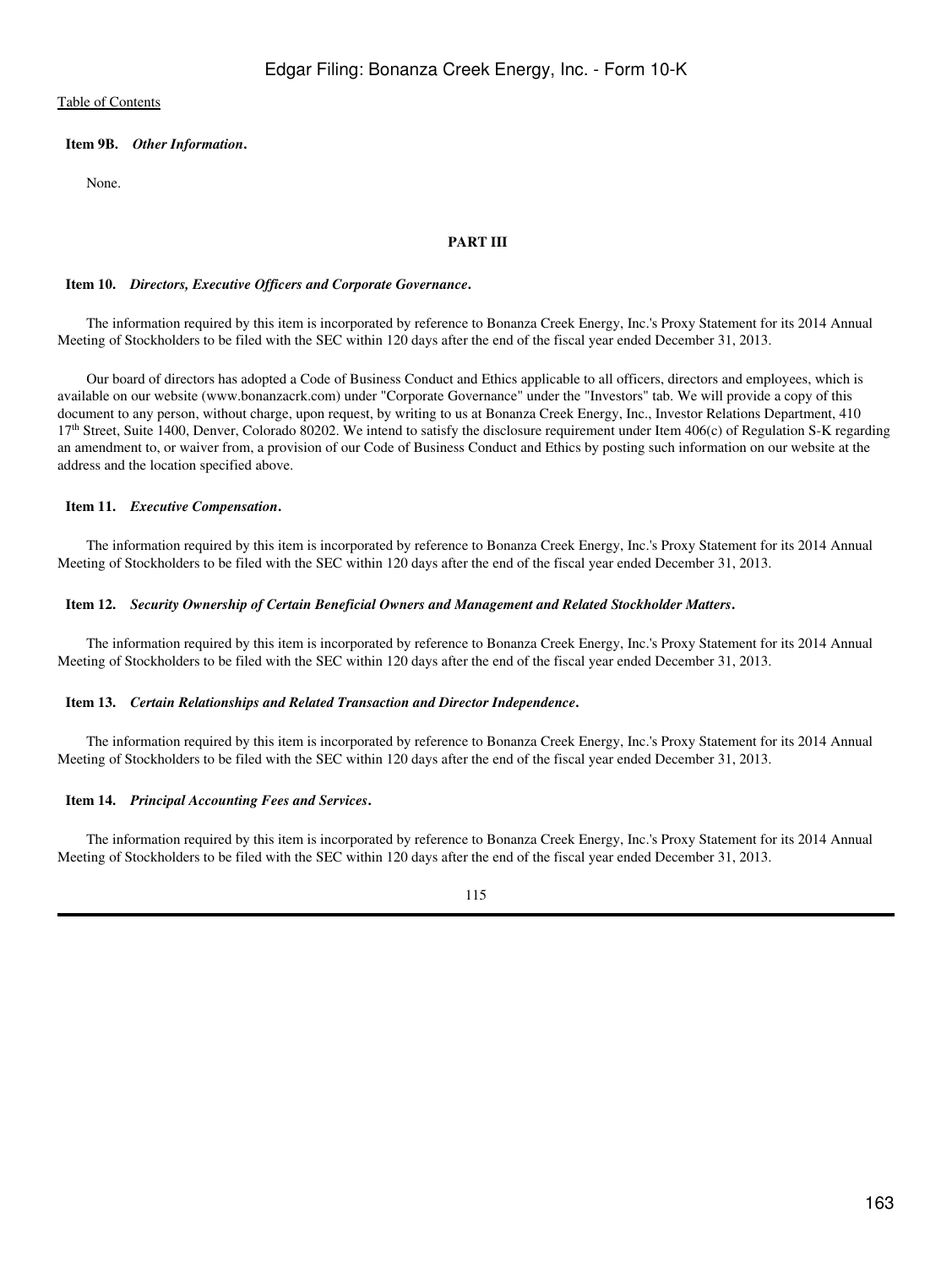# **PART IV**

### **Item 15.** *Exhibits, Financial Statement Schedules.*

(a)

The following documents are filed as a part of this Annual Report on Form 10-K or incorporated herein by reference:

| (1) |                                                          |
|-----|----------------------------------------------------------|
|     | <b>Financial Statements:</b>                             |
|     | See Item 8. Financial Statements and Supplementary Data. |

Financial Statement Schedules:

None.

(3)

(2)

Exhibits:

The information required by this Item is set forth on the exhibit index that follows the signature page to this Annual Report on Form 10-K.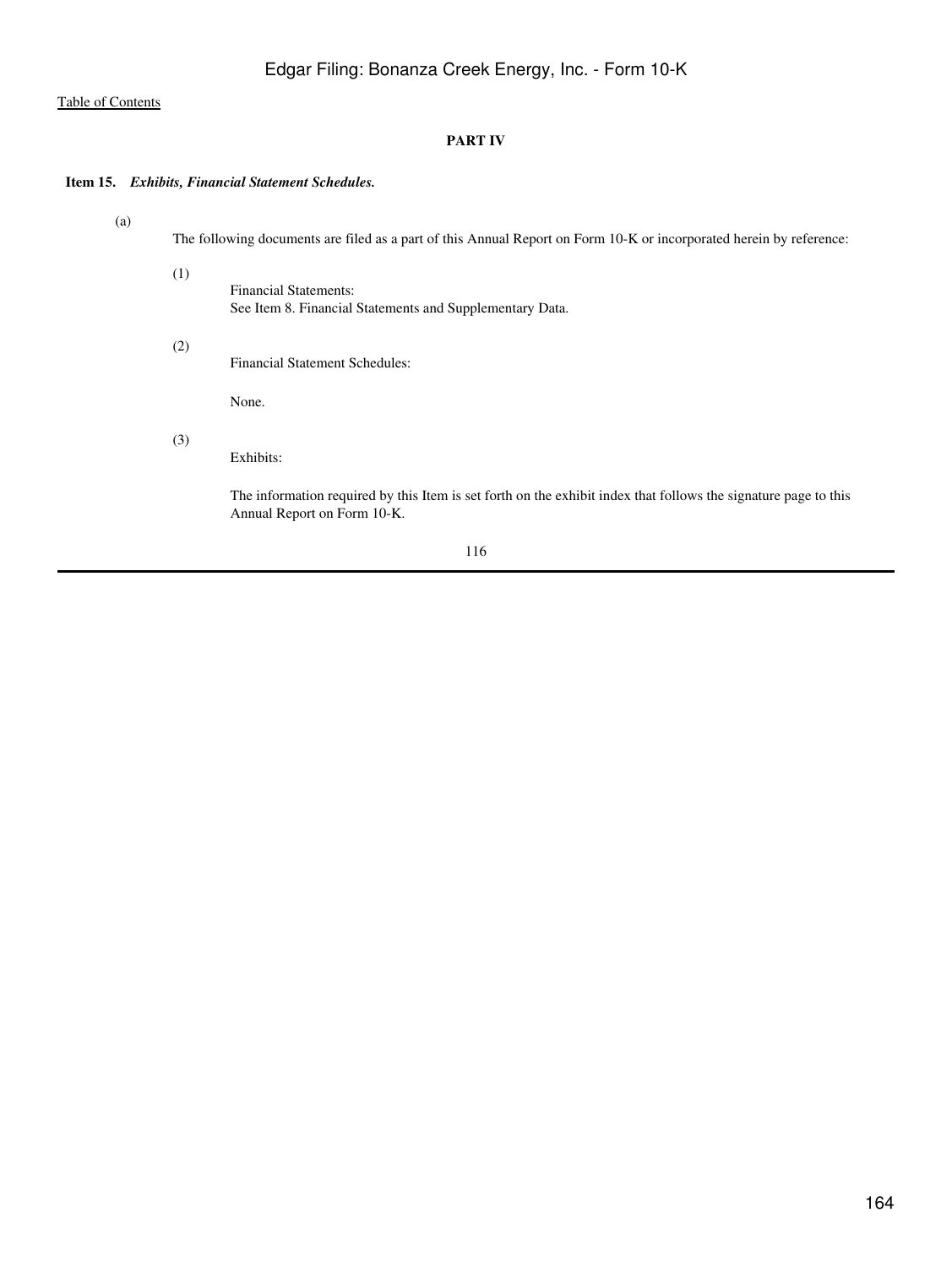# **SIGNATURES**

 Pursuant to the requirements of Section 13 or 15(d) of the Securities Exchange Act of 1934, the registrant has duly caused this report to be signed on its behalf by the undersigned, thereunto duly authorized on February 28, 2014.

# **BONANZA CREEK ENERGY, INC.**

By: /s/ MARVIN M. CHRONISTER

Marvin M. Chronister,

*Interim President and Chief Executive Officer (principal executive officer)*

February 28, 2014

 KNOW ALL MEN BY THESE PRESENTS, that each person whose signature appears below constitutes and appoints Marvin M. Chronister, William J. Cassidy, and Wade E. Jaques and each of them severally, his true and lawful attorney or attorneys-in-fact and agents, with full power to act with or without the others and with full power of substitution and resubstitution, to execute in his name, place and stead, in any and all capacities, any or all amendments to this report, and to file the same, with all exhibits thereto, and other documents in connection therewith, with the Securities and Exchange Commission, granting unto said attorneys-in-fact and agents and each of them, full power and authority to do and perform in the name of on behalf of the undersigned, in any and all capacities, each and every act and thing necessary or desirable to be done in and about the premises, to all intents and purposes and as fully as they might or could do in person, hereby ratifying, approving and confirming all that said attorneys-in-fact and agents or their substitutes may lawfully do or cause to be done by virtue hereof.

 Pursuant to the requirements of the Securities Exchange Act of 1934, this annual report has been signed by the following persons on behalf of the registrant and in the capacities and on the dates indicated.

| Date: February 28, 2014 | By: | /s/ MARVIN M. CHRONISTER                                                                         |
|-------------------------|-----|--------------------------------------------------------------------------------------------------|
|                         |     | Marvin M. Chronister,                                                                            |
|                         |     | Interim President and Chief Executive Officer<br>(principal executive officer)                   |
| Date: February 28, 2014 | By: | /s/ WILLIAM J. CASSIDY                                                                           |
|                         |     | William J. Cassidy,                                                                              |
|                         |     | <b>Executive Vice President and Chief Financial Officer (principal</b><br>financial officer)     |
| Date: February 28, 2014 | By: | /s/ WADE E. JAQUES                                                                               |
|                         |     | Wade E. Jaques,                                                                                  |
|                         |     | Vice President, Chief Accounting Officer, and Treasurer<br><i>(principal accounting officer)</i> |
|                         | 117 |                                                                                                  |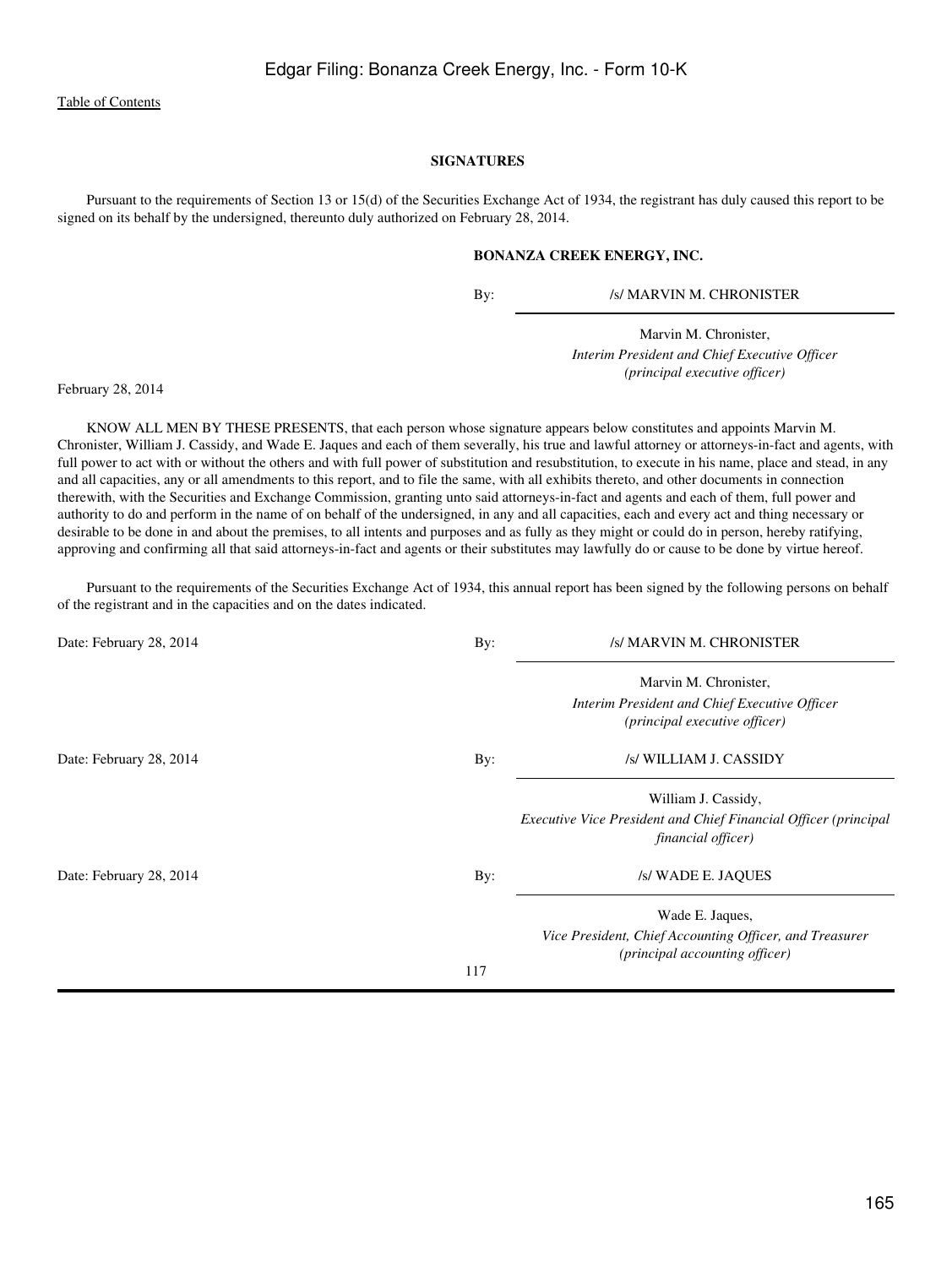| Date: February 28, 2014 | By: | /s/ RICHARD J. CARTY                                                          |
|-------------------------|-----|-------------------------------------------------------------------------------|
|                         |     | Richard J. Carty,<br>Chairman of the Board                                    |
| Date: February 28, 2014 | By: | /s/ GARY A. GROVE                                                             |
|                         |     | Gary A. Grove,<br>Director, Executive Vice President Engineering and Planning |
| Date: February 28, 2014 | By: | /s/ KEVIN A. NEVEU                                                            |
|                         |     | Kevin A. Neveu,<br>Director                                                   |
| Date: February 28, 2014 | By: | /s/ GREGORY P. RAIH                                                           |
|                         |     | Gregory P. Raih,<br>Director                                                  |
| Date: February 28, 2014 | By: | /s/ JAMES A. WATT                                                             |
|                         | 118 | James A. Watt,<br>Director                                                    |
|                         |     |                                                                               |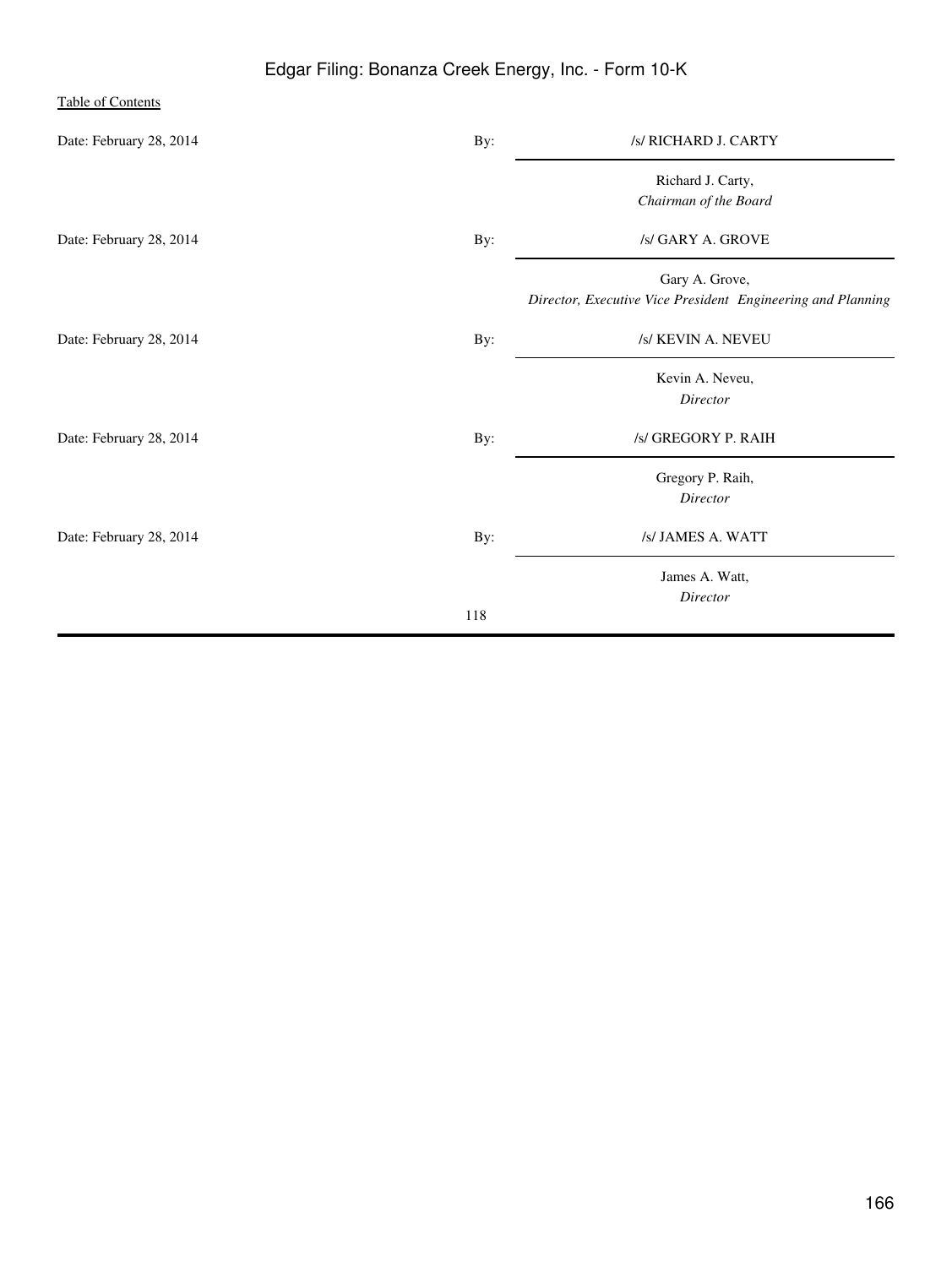# **INDEX TO EXHIBITS**

# **Exhibit**

#### **Description**

- 3.1 Second Amended and Restated Certificate of Incorporation of Bonanza Creek Energy, Inc., filed with the Secretary of State of the State of Delaware on December 16, 2011 (incorporated by reference to Exhibit 3.1 to the Current Report on Form 8-K filed on December 22, 2011)
- 3.2 Third Amended and Restated Bylaws of Bonanza Creek Energy, Inc. (incorporated by reference to Exhibit 3.1 to the Current Report on Form 8-K filed on August 1, 2013)
- 4.1 Form of Senior Debt Indenture (incorporated by reference to Exhibit 4.4 to the Registration Statement on Form S-3 filed on January 15, 2013)
- 4.2 Form of Subordinated Debt Indenture (incorporated by reference to Exhibit 4.5 to the Registration Statement on Form S-3 filed on January 15, 2013)
- 10.1 Credit Agreement, dated as of March 29, 2011, among Bonanza Creek Energy, Inc., BNP Paribas, as Administrative Agent, and the lenders party thereto (incorporated by reference to Exhibit 10.1 to the Registration Statement on Form S-1 filed on June 7, 2011)
- 10.2 Amendment No. 1, dated as of April 29, 2011, to the Credit Agreement, among Bonanza Creek Energy, Inc., BNP Paribas, as Administrative Agent, and the lenders party thereto (incorporated by reference to Exhibit 10.2 to the Registration Statement on Form S-1 filed on June 7, 2011)
- 10.3 Amendment No. 2 & Agreement, dated as of September 15, 2011, to the Credit Agreement, among Bonanza Creek Energy, Inc., BNP Paribas, as Administrative Agent, and the lenders party thereto (incorporated by reference to Exhibit 10.14 to the Registration Statement on Form S-1/A filed on November 4, 2011)
- 10.4 Resignation, Consent and Appointment Agreement and Amendment Agreement, dated of April 6, 2012, by and among BNP Paribas, in its capacity as Administrative Agent and Issuing Lender, and the other parties thereto (incorporated by reference to Exhibit 10.1 to the Quarterly Report on Form 10-Q filed on May 11, 2012)
- 10.5 Amendment No. 3 & Agreement, dated as of May 8, 2012, to the Credit Agreement among Bonanza Creek Energy, Inc., KeyBank National Association, as Administrative Agent, and the lenders party thereto (incorporated by reference to Exhibit 10.1 to the Quarterly Report on Form 10-Q filed on May 11, 2012)
- 10.6 Amendment No. 4, dated as of July 31, 2012 to the Credit Agreement among Bonanza Creek Energy, Inc., Key Bank National Association, as Administrative Agent, and the lenders party thereto (incorporated by reference to Exhibit 10.5 to the Quarterly Report on Form 10-Q filed on August 13, 2012)
- 10.7 Amendment No. 5 & Agreement, dated as of October 30, 2012, to the Credit Agreement among Bonanza Creek Energy, Inc., KeyBank National Association, as Administrative Agent, and the lenders party thereto (incorporated by reference to Exhibit 10.2 to the Quarterly Report on Form 10-Q filed on November 9, 2012)
- 10.8 Amendment No. 6, dated as of March 29, 2013, to the Credit Agreement among Bonanza Creek Energy, Inc., KeyBank National Association, as Administrative Agent, and the lenders party thereto (incorporated by reference to Exhibit 10.1 to the Quarterly Report on Form 10-Q filed on May 10, 2013)

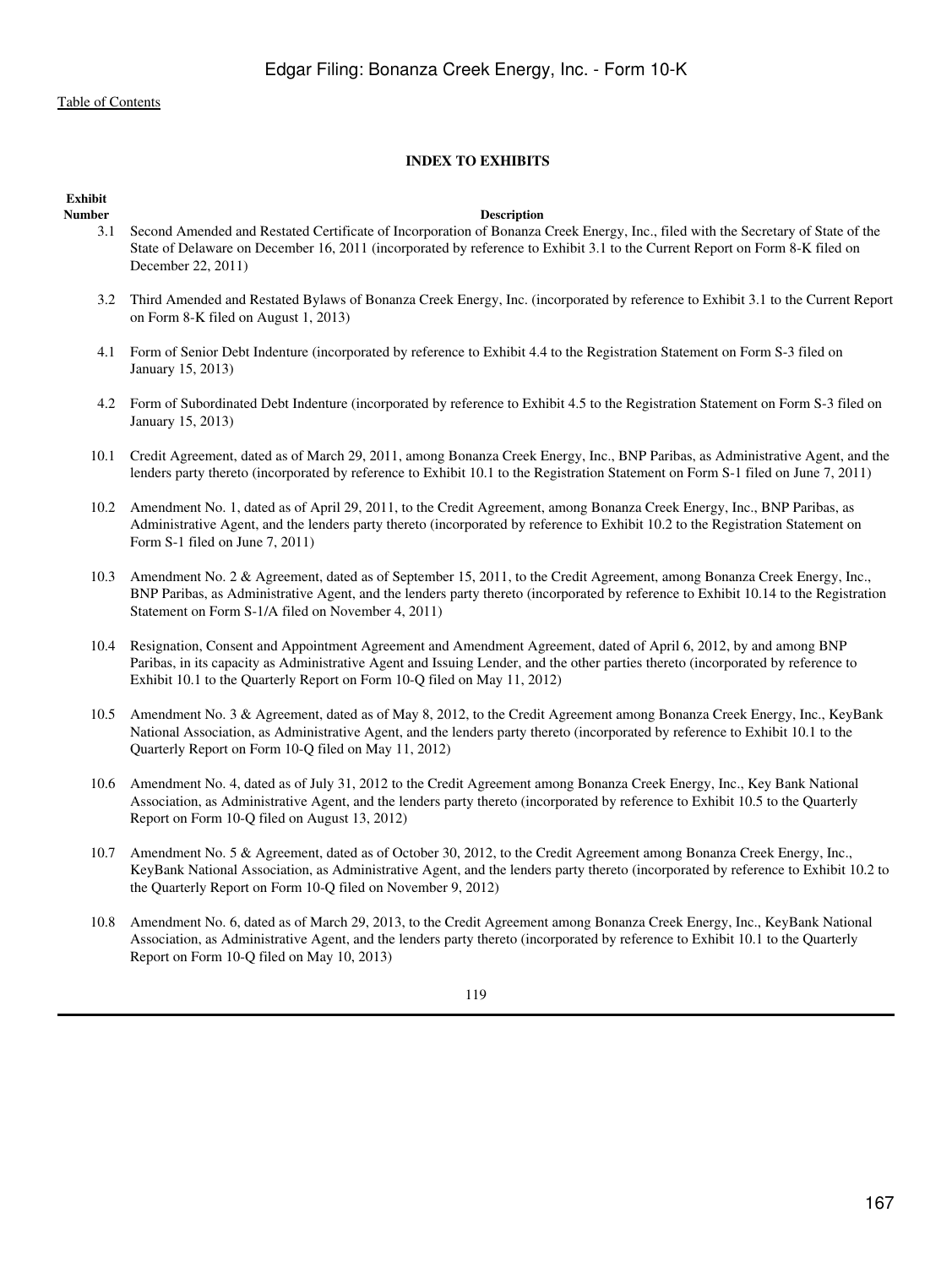# **Exhibit**

#### **Number Description**

- 10.9 Amendment No. 7, dated as of May 16, 2013 to the Credit Agreement among Bonanza Creek Energy, Inc., Key Bank National Association, as Administrative Agent, and the lenders party thereto (incorporated by reference to Exhibit 10.7 to the Quarterly Report on Form 10-Q filed on August 9, 2013)
- 10.10 Amendment No. 8, dated as of November 6, 2013, to the Credit Agreement, among Bonanza Creek Energy, Inc., the Guarantors, KeyBank National Association, as Administrative Agent and as Issuing Lender, and the lenders party thereto (incorporated by reference to Exhibit 99.1 to the Current Report on Form 8-K filed on November 8, 2013)
- 10.11 Registration Rights Agreement, among Bonanza Creek Energy, Inc., Project Black Bear LP, Her Majesty the Queen in Right of Alberta, in her own capacity and as a trustee/nominee for certain designated entities and certain other stockholders of the Registrant (incorporated by reference to Exhibit 10.3 to the Registration Statement on Form S-1/A filed on July 25, 2011)
- 10.12 Form of Indemnity Agreement between Bonanza Creek Energy, Inc. and each of its directors and executive officers (incorporated by reference to Exhibit 10.4 to the Registration Statement on Form S-1/A filed on July 25, 2011)
- 10.13\* Bonanza Creek Energy, Inc. 2011 Long-Term Incentive Plan (incorporated by reference to Exhibit 10.10 to the Registration Statement on Form S-1/A filed on November 4, 2011)
- 10.14\* Form of Restricted Stock Agreement (Employee) under the 2011 Bonanza Creek Energy, Inc. Long Term Incentive Plan (incorporated by reference to Exhibit 10.3 to the Quarterly Report on Form 10-Q filed on August 13, 2012)
- 10.15\* Form of Restricted Stock Agreement (Director) under the 2011 Bonanza Creek Energy, Inc. Long Term Incentive Plan (incorporated by reference to Exhibit 10.4 to the Quarterly Report on Form 10-Q filed on August 13, 2012)
- 10.16 Form of Performance Share Agreement (incorporated by reference to Exhibit 10.3 of the Current Report on Form 8-K filed on March 29, 2013)
- 10.17\* Employment Letter Agreement effective April 29, 2013 between Bonanza Creek Energy, Inc. and Michael R. Starzer (incorporated by reference to Exhibit 10.2 to the Current Report on Form 8-K filed on May 3, 2013)
- 10.18\* Employment Letter Agreement effective April 29, 2013 between Bonanza Creek Energy, Inc. and Gary A. Grove (incorporated by reference to Exhibit 10.3 to the Current Report on Form 8-K filed on May 3, 2013)
- 10.19\* Employment Letter Agreement effective April 29, 2013 between Bonanza Creek Energy, Inc. and Patrick A. Graham (incorporated by reference to Exhibit 10.4 to the Current Report on Form 8-K filed on May 3, 2013)
- 10.20\* Employment Letter Agreement effective April 29, 2013 between Bonanza Creek Energy, Inc. and Christopher I. Humber (incorporated by reference to Exhibit 10.5 to the Current Report on Form 8-K filed on May 3, 2013)
- 10.21\* Employment Letter Agreement, dated August 6, 2013, between Bonanza Creek Energy, Inc. and William J. Cassidy (incorporated by reference to Exhibit 10.1 to the Current Report on Form 8-K filed on August 13, 2013)
- 10.22\* Employment Letter Agreement, dated August 7, 2013, between Bonanza Creek Energy, Inc. and Anthony G. Buchanon (incorporated by reference to Exhibit 10.2 to the Current Report on Form 8-K filed on August 13, 2013)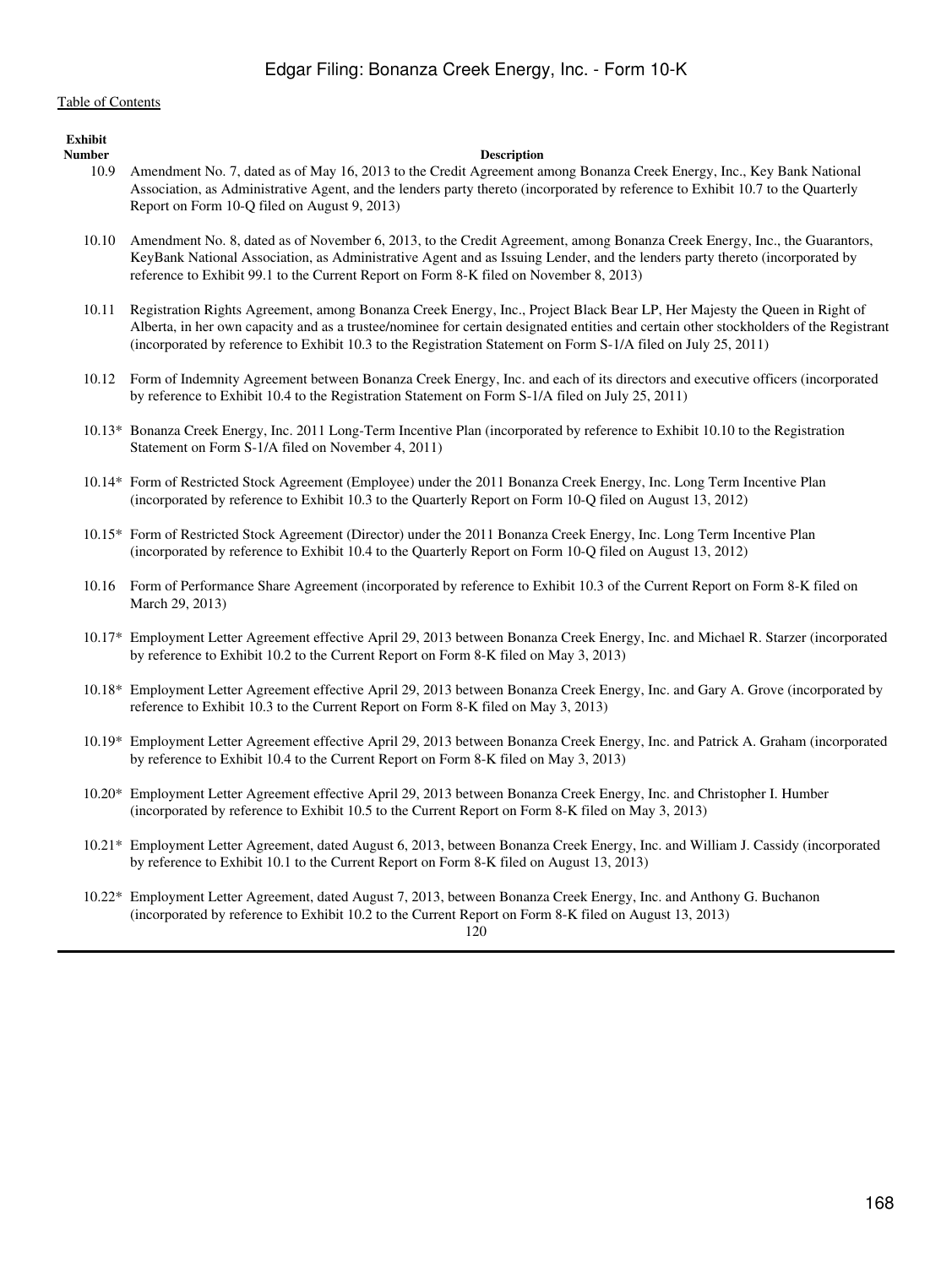# **Exhibit**

#### **Number Description**

# 10.23 Form of Employment Letter Agreement (incorporated by reference to Exhibit 10.2 of the Current Report on Form 8-K filed on March 29, 2013)

- 10.24\* Bonanza Creek Energy, Inc. Executive Change in Control and Severance Plan, as amended (incorporated by reference to Exhibit 10.1 of the Current Report on Form 8-K filed on May 3, 2013)
- 10.25\* Bonanza Creek Energy, Inc. Short Term Incentive Guidelines (incorporated by reference to Exhibit 10.4 to the Quarterly Report on Form 10-Q filed on May 10, 2013)
- 10.26 Contribution Agreement, dated as of December 23, 2010, among Bonanza Creek Energy, Inc., Bonanza Creek Energy Company, LLC, Bonanza Creek Energy Operating Company, LLC, Bonanza Creek Energy Resources, LLC and members of Holmes Eastern Company, LLC (incorporated by reference to Exhibit 10.12 to the Registration Statement on Form S-1/A filed on July 25, 2011)
- 10.27 Registration Rights Agreement, dated April 9, 2013, among Bonanza Creek Energy, Inc., the guarantors named therein and Wells Fargo Securities, LLC, as representative of the initial purchasers named therein (incorporated by reference to Exhibit 4.2 of the Current Report on Form 8-K filed on April 11, 2013)
- 10.28 Indenture, dated as of April 9, 2013, among Bonanza Creek Energy, Inc., the guarantors named therein and Wells Fargo Bank, National Association, as trustee (incorporated by reference to Exhibit 4.2 of the Current Report on Form 8-K filed on April 11, 2013)
- 10.29 Purchase Agreement, dated April 4, 2013, among Bonanza Creek Energy, Inc., the subsidiary guarantors named therein and Wells Fargo Securities, LLC, as representative of the initial purchasers named therein (incorporated by reference to Exhibit 10.1 of the Current Report on Form 8-K filed on April 5, 2013)
- 10.30 Underwriting Agreement, dated January 31, 2013, among Bonanza Creek Energy, Inc. and Project Black Bear LP and Credit Suisse Securities (USA) LLC and Raymond James & Associates, Inc., as representatives of the several underwriters listed therein (incorporated by reference to Exhibit 1.1 of the Current Report on Form 8-K filed on February 4, 2013)
- 10.31 Underwriting Agreement, dated November 12, 2013, among Bonanza Creek Energy, Inc., the subsidiary guarantors named therein and Wells Fargo Securities, LLC, as representative of the underwriters named therein (incorporated by reference to Exhibit 1.1 of the Current Report on Form 8-K filed on November 15, 2013)
- 21.1 List of subsidiaries
- 23.1 Consent of Hein & Associates LLP
- 23.2 Consent of Independent Petroleum Engineers, Netherland, Sewell & Associates, Inc.
- 23.3 Consent of Independent Petroleum Engineers, Cawley, Gillespie & Associates, Inc.
- 31.1 Certification of the Chief Executive Officer pursuant to Rule 13a-14(a)
- 31.2 Certification of the Chief Financial Officer pursuant to Rule 13a-14(a)
- 32.1 Certification of the Chief Executive Officer pursuant to 18 U.S.C. Section 1350, as adopted pursuant to Section 906 of the Sarbanes-Oxley Act of 2002 (furnished herewith)
- 32.2 Certification of the Chief Financial Officer pursuant to 18 U.S.C. Section 1350, as adopted pursuant to Section 906 of the Sarbanes-Oxley Act of 2002 (furnished herewith)